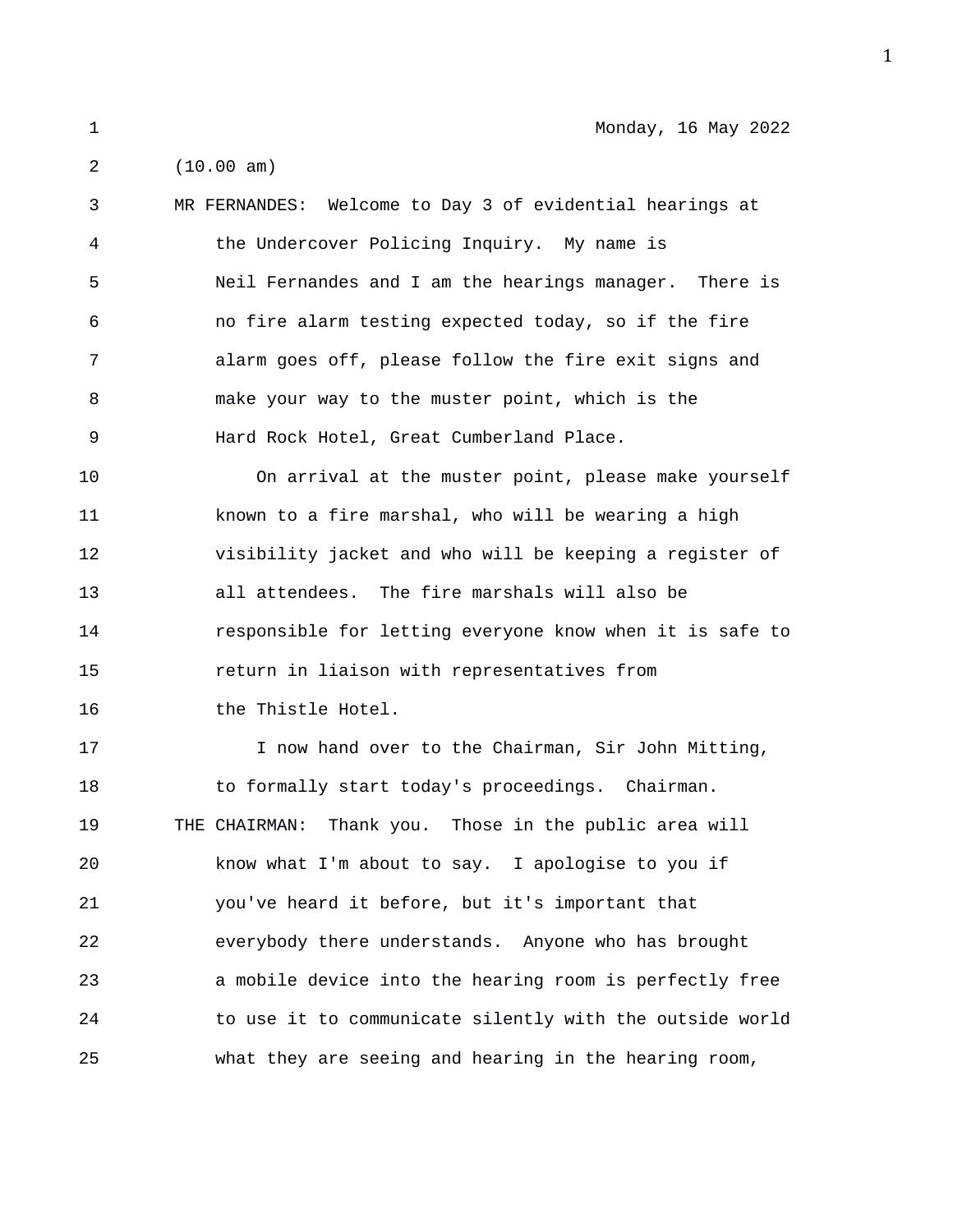1 but only after ten minutes have elapsed since the event 2 that you are describing, and those devices may not be 3 used to record or photograph what is going on here. 4 Thank you. 5 Ms Campbell. 6 Summary of evidence of HN3095 7 MS CAMPBELL: Thank you, sir. This morning I will be 8 summarising the evidence of HN3095, 9 William Anthony Furner. 10 William Furner, known as Bill Furner, worked in 11 the back office management of the SDS as a detective 12 constable from its formation in 1968 to late 1970. He 13 has provided two witness statements to the Inquiry. 14 The first, dated 1 October 2019, served to exhibit 15 15 photographs provided by Bill Furner to the Inquiry of 16 former members of the SDS. These pictures were believed 17 to have been taken at a Christmas party held in 18 November 1968 and Bill Furner has assisted in 19 identifying the people pictured. 20 The second statement is dated 18 September 2020 and 21 can be summarised as follows: Bill Furner joined 22 the Metropolitan Police in 1964, moving to 23 Special Branch at the start of 1968. He was part of 24 the first group of officers brought on to assist the SDS 25 at its inception, joining at the rank of detective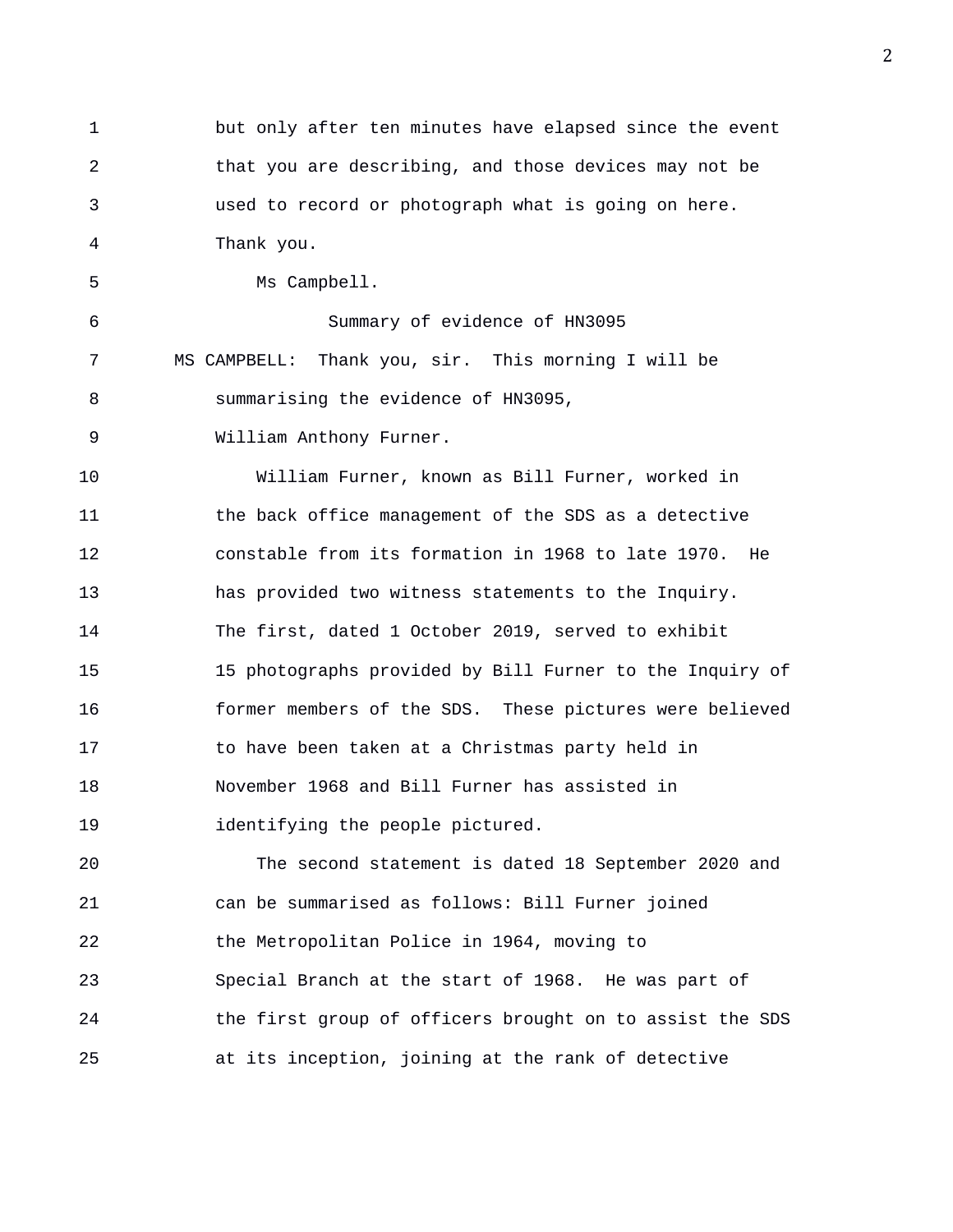1 constable. He states that he was told to report to 2 Conrad Dixon, who explained that the SDS was to 3 infiltrate left wing organisations who were involved in 4 the Vietnam War protests and to obtain information about 5 their activities and intentions. There was no selection 6 process for the SDS, nor was his involvement a matter of 7 choice:

8 "They told me I was a member of the team and that 9 was it. I accepted it as normal routine."

10 He also confirms that there was no training for 11 the role.

12 Bill Furner's role was administrative, working from 13 the back office in Scotland Yard and dealing with 14 the paperwork that came in. He describes his 15 responsibilities as checking rent books, checking and 16 submitting officers' diaries and ensuring that expenses 17 were paid. He states that he did not play any part in 18 tasking or steering undercover officers, procuring or 19 administering the safe houses or obtaining cover 20 documents, accommodation or vehicles for the deployed 21 officers.

22 With regard to expenses, Furner explains that he 23 would check undercover officers' diaries and ensure 24 the accuracy of the sums before submitting them. There 25 was no set routine whereby officers had to submit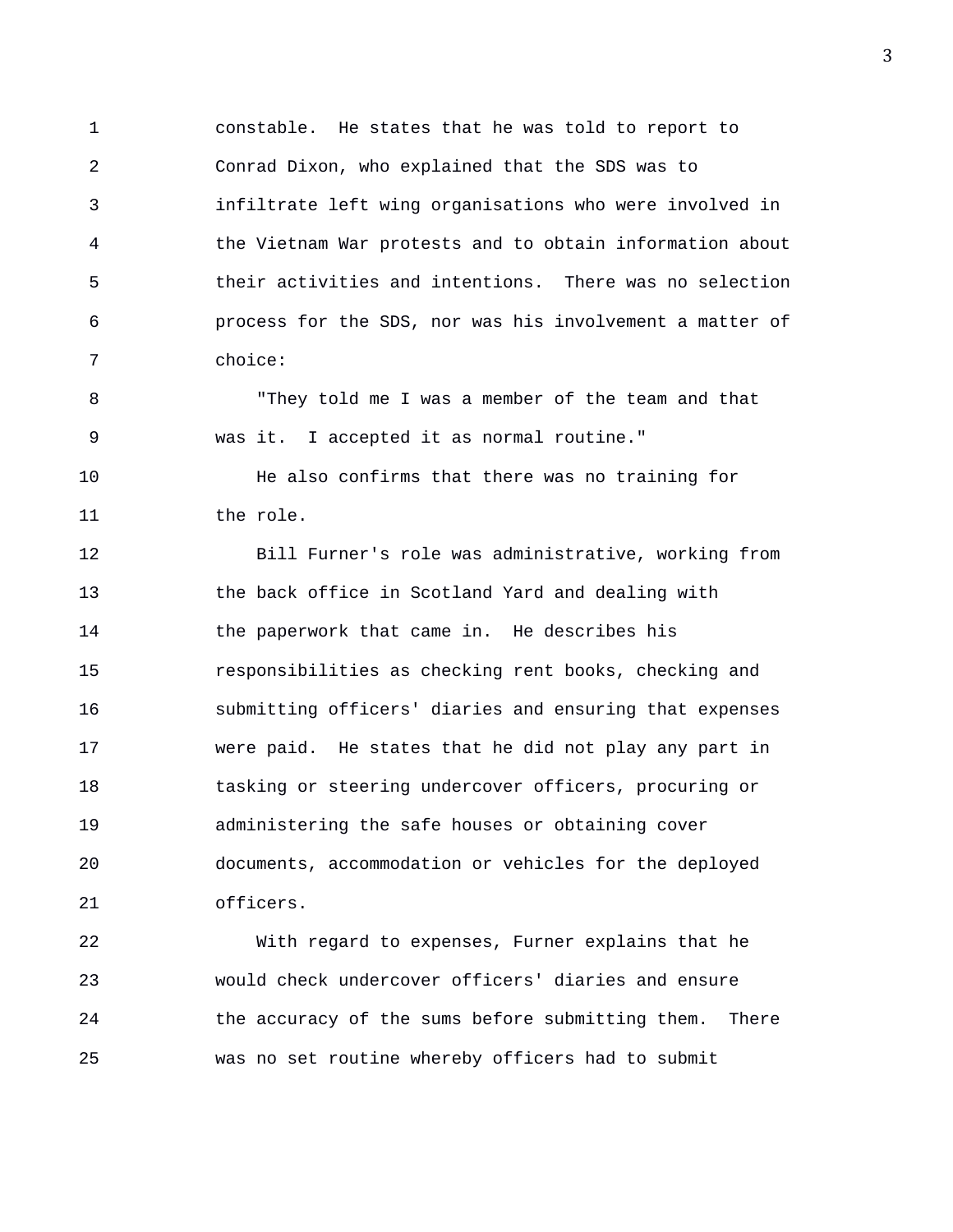1 diaries on a particular day, but he recalls being given 2 them weekly, whether at the SDS flat or if officers came 3 to Scotland Yard. He notes that the diary system was 4 common throughout CID.

5 Bill Furner was based in Scotland Yard, but would 6 attend the safe house in west London for regular 7 meetings. He states that there was no set pattern as to 8 when these meetings were to be held, but, "If something 9 cropped up that everyone had to be involved in, we met 10 up at the flat". Officers would hand in their reporting 11 at these meetings and there would be general discussion 12 about who would attend specific meetings and 13 demonstrations based on the intelligence provided. 14 The undercover officers would occasionally come to 15 Scotland Yard.

16 On average, Furner states that he would see 17 the officers about once a week, but this became less 18 frequent towards the end of his time in the SDS because 19 the risks of being seen coming into the yard were 20 considered greater as deployments were underway.

21 He states:

22 "I only interacted with the undercover officers 23 insofar as they would hand me their diaries and we would 24 talk. I knew from their records and from talking to 25 them the organisations and personalities they were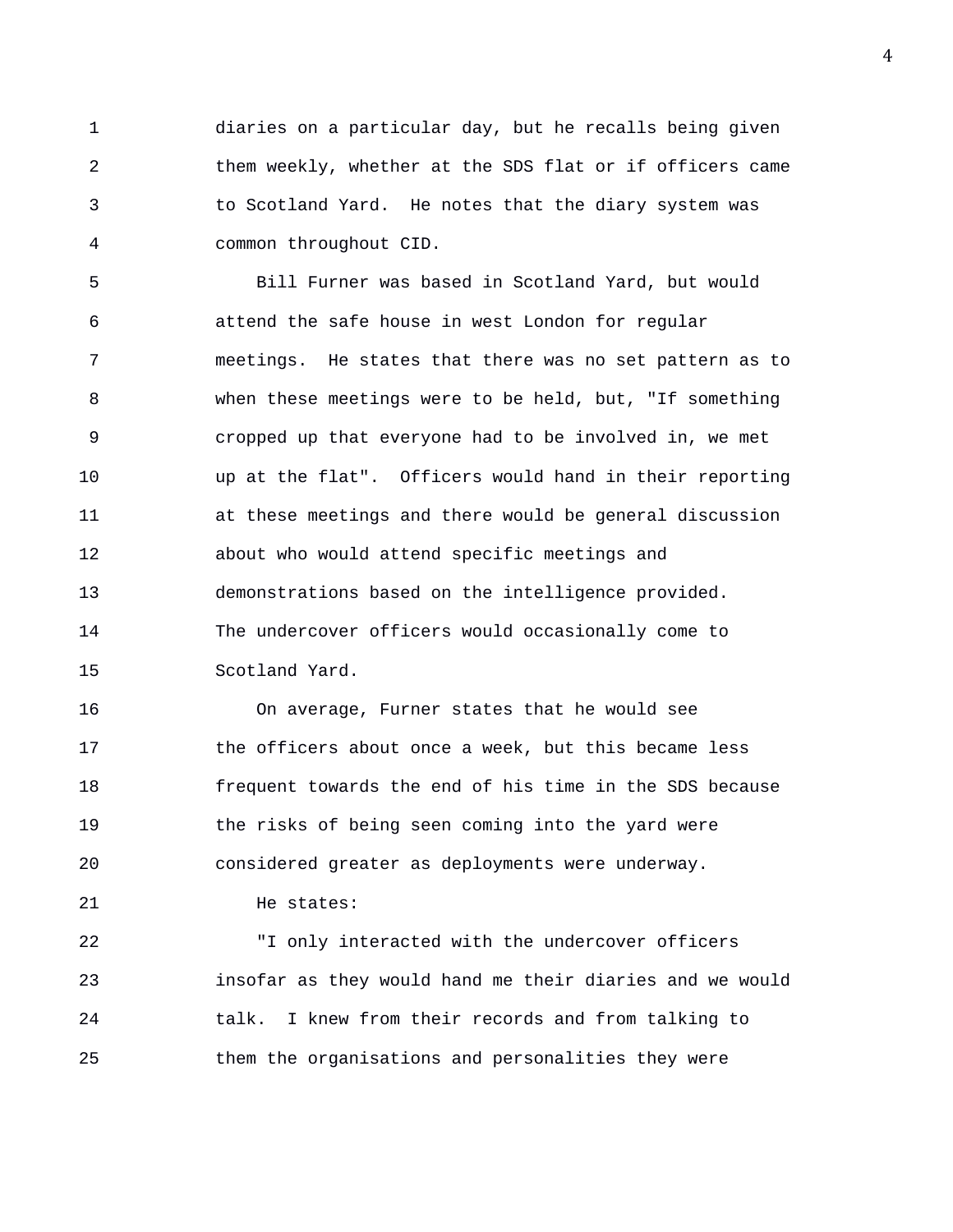1 involved with, but they never discussed with me in any 2 detail what they were doing or who they met."

3 Bill Furner affirms in his witness statement that he 4 was not involved in filing or writing up intelligence 5 reports from undercover officers and states that it 6 would have been HN1251, Phil Saunders, who dealt with 7 the paper intelligence. To his knowledge, officers 8 would provide both written and verbal reports during 9 their regular safe house meetings, which would be 10 brought back to Scotland Yard. He believes the reports 11 were written up before being passed on to Conrad Dixon, 12 who he presumes would pass them on to 13 Chief Superintendent Arthur Cunningham and the Assistant 14 Commissioner of Crime. He is only able to speculate on 15 where the reports were disseminated, but states that he 16 understood that the reports went as high as 17 the Home Office.

18 Bill Furner recalls his direct line managers as 19 being Chief Inspector Conrad Dixon, the head of the SDS, 20 and DI Phil Saunders, the second in command, with 21 DI Riby Wilson also holding a management position. He 22 states that all three joined organisations, though 23 Furner cannot remember what they were.

24 Phil Saunders spent the most time in the back office 25 and contributed toward the administration of the SDS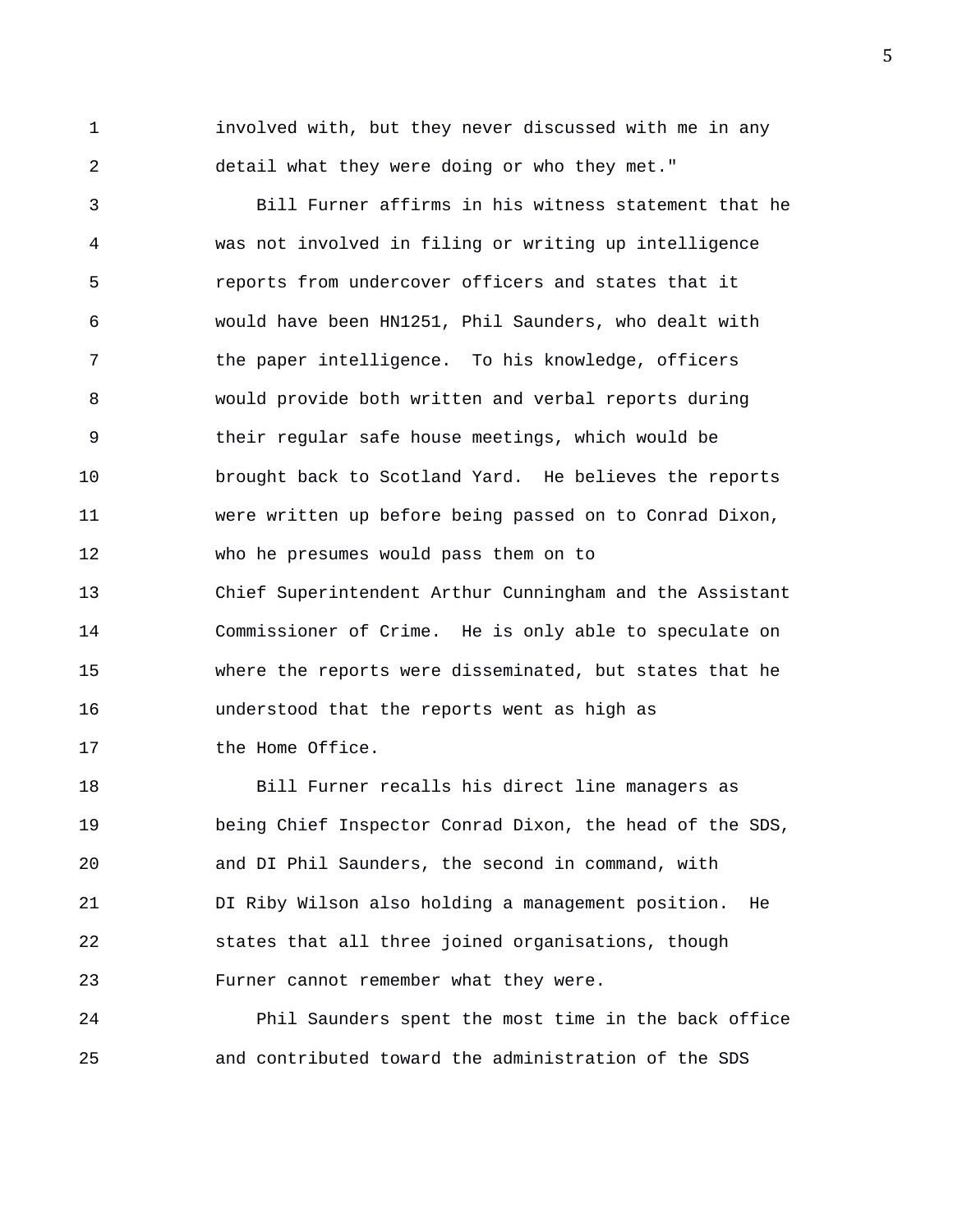1 alongside Bill Furner and DS Roy Creamer. Furner 2 describes the SDS as "hardly a rank conscious 3 organisation" and confirms that he had a lot of personal 4 interactions with Conrad Dixon. His closest working 5 colleagues were DI Saunders and DS Creamer as they were 6 all posted in the office together.

7 Bill Furner states that he had done no undercover 8 policing or used a cover identity prior to joining 9 the SDS. Although his role was administrative, there 10 were occasions where he did attend meetings or 11 demonstrations and reported back. He states that he 12 attended very few activists meetings, but can remember 13 attending several large demonstrations, for example at 14 Trafalgar Square and at Twickenham. These would be 15 occasions where he was told to attend. He states that 16 he did not use a cover name and only attended as 17 a member of the audience to take notes or to mingle with 18 the crowd at a demonstration. He would wear "a scruffy 19 coat", but would not otherwise change his appearance. 20 He did not join any organisations.

21 Bill Furner states that a major part of his job was 22 reading information from the Security Service. It was 23 his responsibility to go through information provided by 24 the Security Service on groups of common interest 25 between them and the SDS and extract relevant details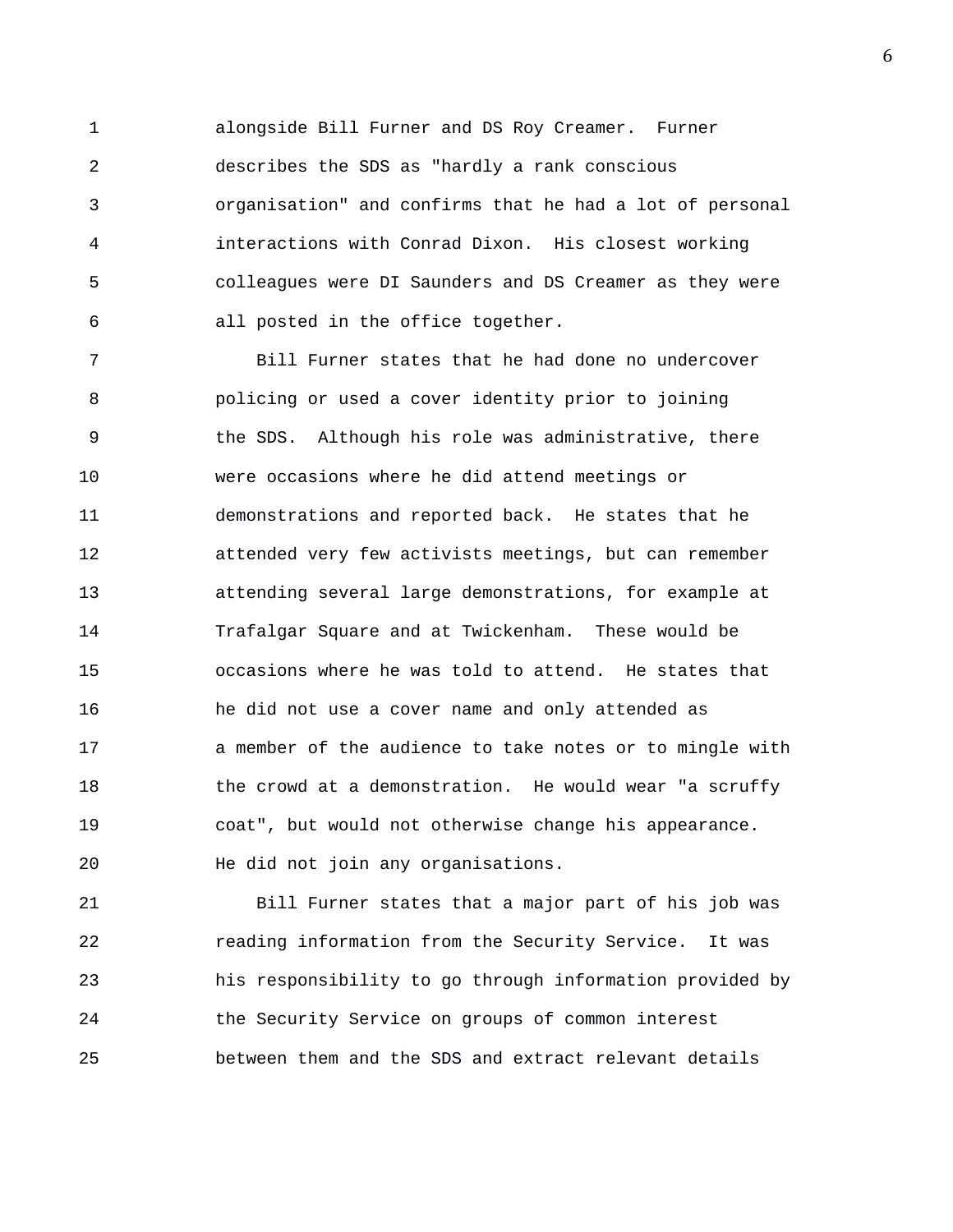1 and file them. Despite this, he states that he had no 2 direct contact or dealings with the Security Service 3 while in the SDS. He believes that the Security Service 4 would have made requests for intelligence, but did not 5 deal with that personally.

6 Furner recalls that officers would have spent time 7 preparing for their deployments, but he did not know 8 what they would do or how long they would have had spent 9 preparing. He knew they were being briefed and told 10 what to look out for before being sent out of the main 11 office to join a group. He did not know beforehand 12 which groups were to be infiltrated as it was not 13 a topic that was discussed openly. He cannot comment as 14 to whether officers spent time in the back office 15 following their withdrawals.

16 Bill Furner states that he was not aware of any 17 unhappy working relationships between members of the SDS 18 and considered it a well run squad. To his knowledge, 19 none of his contemporaries provoked or encouraged 20 a third party to commit a criminal offence, engaged in 21 sexual activity whilst in their cover identity, were 22 arrested, tried or convicted in their cover identity, 23 were involved in incidents of public order or violence, 24 reported on any legally privileged information, or 25 reported on the activities of elected politicians. He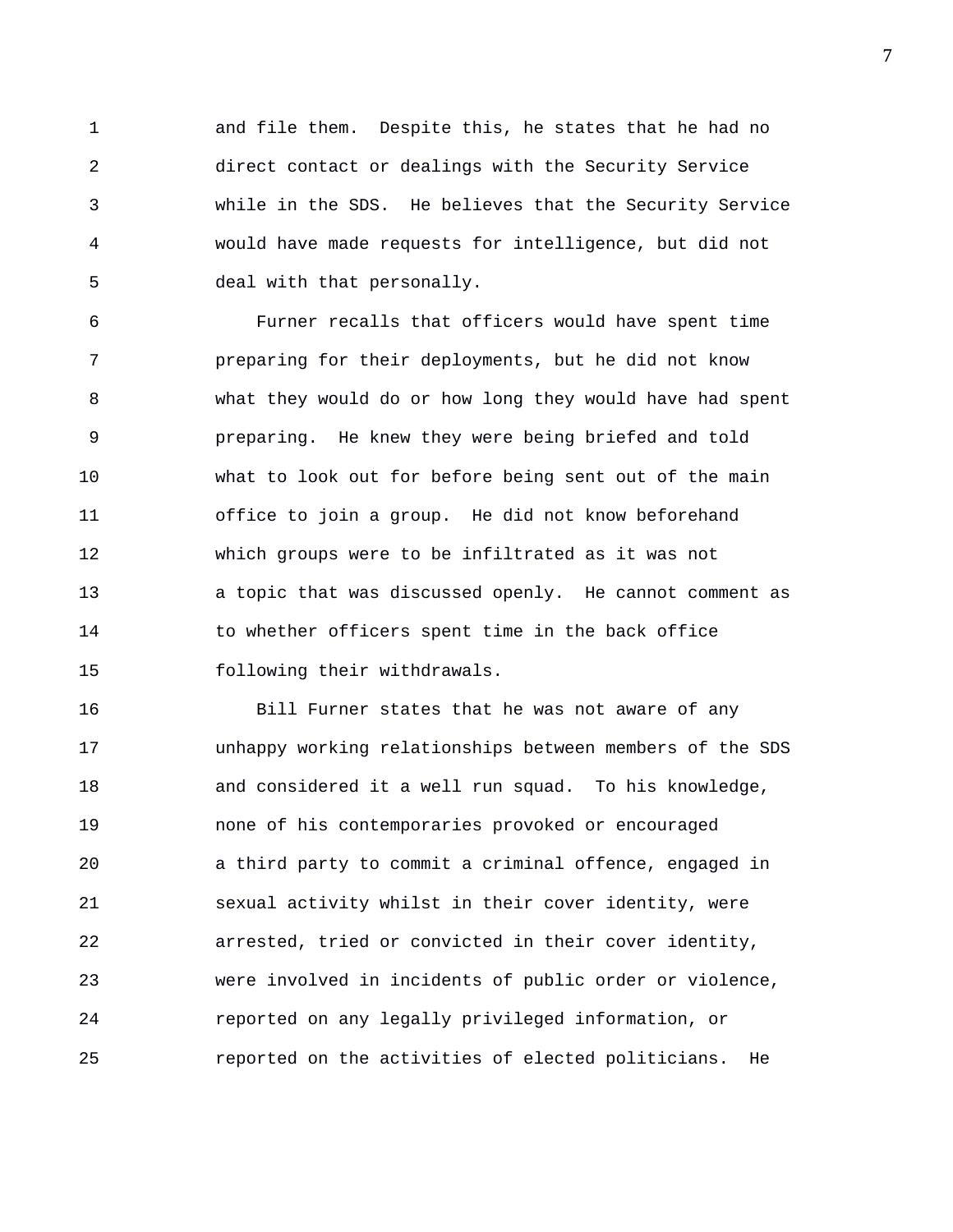1 recalls one instance where a member of the SDS may have 2 been involved in committing a criminal offence, but the 3 matter did not go to court and the officer was not 4 charged with any offence.

5 When asked about what the SDS achieved for policing, 6 Bill Furner notes that the squad was able to provide 7 uniformed police with threat assessments or other 8 forecasts in relation to the likely numbers or moods of 9 those attending upcoming public events. He states that 10 the undercover deployments "meant that we had the people 11 under observation and different organisations completely 12 and utterly tapped. They did not make a move that we 13 did not know about."

14 He recalls one particular incident where it was 15 discovered that a group intended to chain themselves to 16 the rugby posts at Twickenham and the uniformed police 17 were forewarned to turn up with bolt cutters, which 18 avoided any significant disruption.

19 With regards to senior management, Bill Furner 20 remembers one time where the Assistant Chief 21 Commissioner of Crime visited the SDS before the 22 1968 October demonstration and spoke to 23 undercover officers about the work being done. On this 24 occasion, Furner recalls driving the Assistant Chief 25 Commissioner to and from the SDS safe house for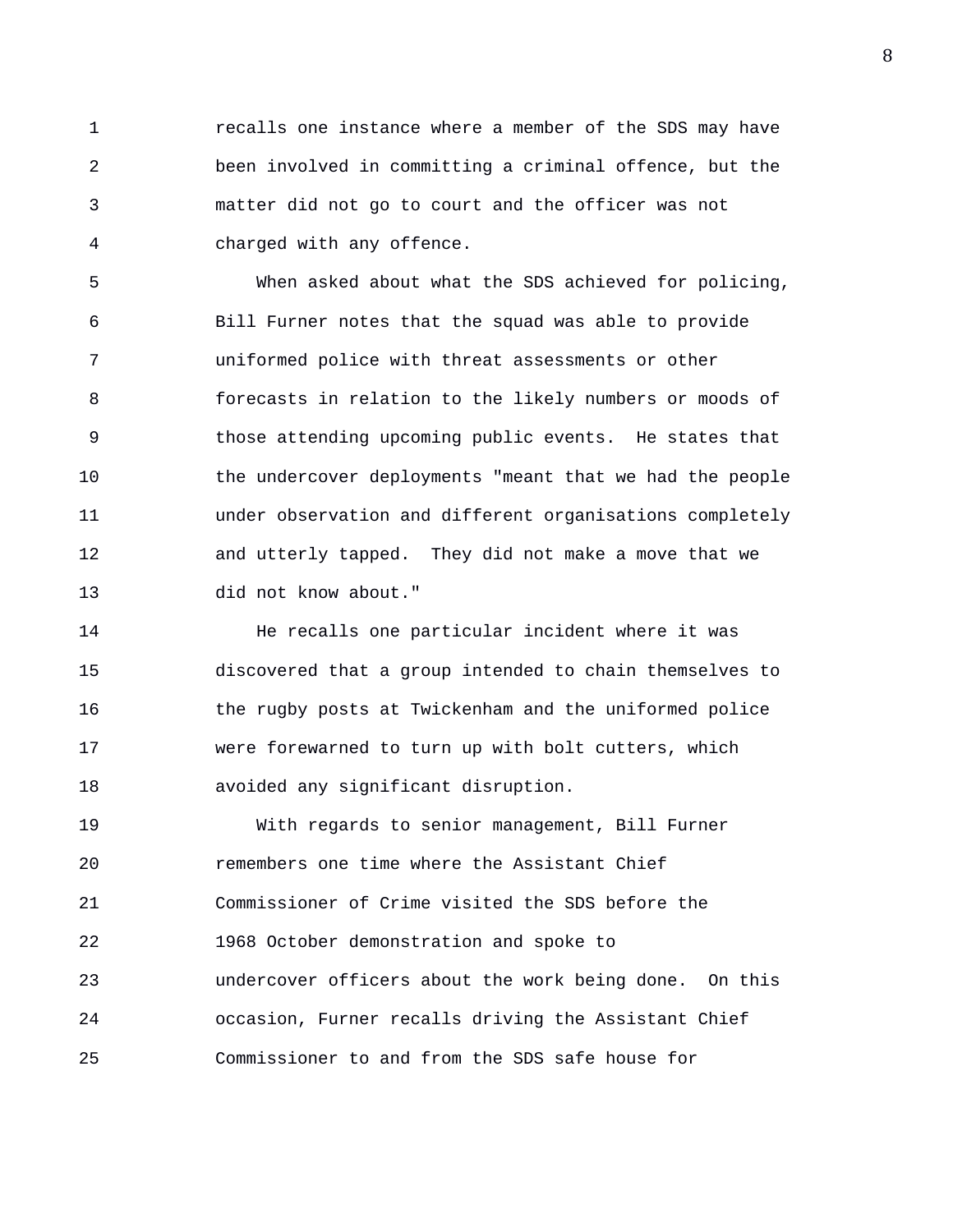1 the meeting. He also recalls that Conrad Dixon did have 2 an interview with Jim Callaghan, the then 3 Home Secretary, at least once.

6 the Ministry of Defence. The SDS was his final posting.

4 Bill Furner left the Metropolitan Police in 5 September 1970 to take up a job at

7 Sir, that concludes the summary of the statements of 8 Bill Furner. The documents related to that officer will 9 be published on the Inquiry's website today, along with 10 documents for four other individuals. They are HN325, 11 Conrad Dixon, who was the head of the SDS from July 1968 12 to July 1969. PN1748, Riby Wilson, who was detective 13 inspector of the SDS from July 1968 to May 1970. 14 HN1251, Phil Saunders, who was detective inspector and 15 second in command of the SDS from July 1968 and head of 16 the SDS between November 1969 and August 1971; and 17 finally for HN474, Wilf Knight, who was involved in 18 the documentary "True Spies".

19 Thank you, sir.

20 THE CHAIRMAN: Yes. And all of these four individuals have 21 died and so all we have of theirs is their documents? 22 MS CAMPBELL: I believe that's correct, sir.

23 THE CHAIRMAN: We are now going to hear from a live witness, 24 are we not, and we will need ten minutes, I think, to 25 get everything set up to permit that to happen. Thank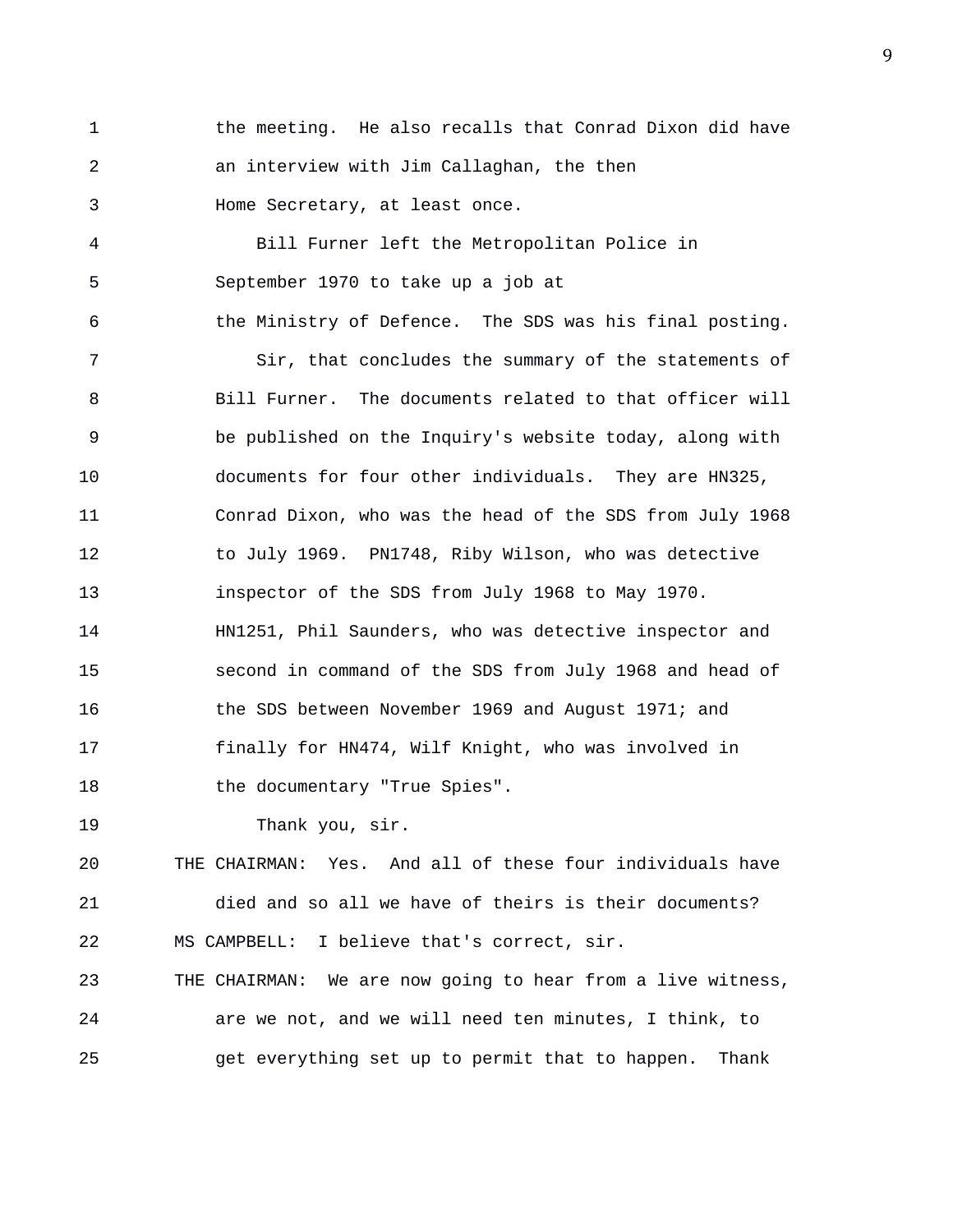| 1  | you.                                                        |
|----|-------------------------------------------------------------|
| 2  | $(10.14 \text{ am})$                                        |
| 3  | (A short break)                                             |
| 4  | (10.26 am)                                                  |
| 5  | HN103 (David Smith)                                         |
| 6  | THE CHAIRMAN: I understand that you wish to be sworn.       |
| 7  | I do. Yes, sir.<br>Α.                                       |
| 8  | THE CHAIRMAN: Mr Fernandes.                                 |
| 9  | (Witness sworn)                                             |
| 10 | THE CHAIRMAN: Thank you.                                    |
| 11 | Mr Warner.                                                  |
| 12 | Questions by MR WARNER                                      |
| 13 | MR WARNER: Mr Smith, I think it's right that you gave       |
| 14 | the Inquiry a witness statement already --                  |
| 15 | Α.<br>Yes.                                                  |
| 16 | -- dated 2 December 2020. Can I ask you firstly,<br>O.      |
| 17 | please, to confirm that that witness statement is true      |
| 18 | to the best of your knowledge and belief?                   |
| 19 | It is indeed, yes.<br>Α.                                    |
| 20 | Now, Mr Smith, you have told us that you were<br>Q.         |
| 21 | a back office Sergeant within the SDS from about            |
| 22 | October 1970 to October 1974; is that right?                |
| 23 | That's about right, yes.<br>Α.                              |
| 24 | The first topic I'd like to ask you about, please, is<br>Q. |
| 25 | training, and the first aspect of that is the training      |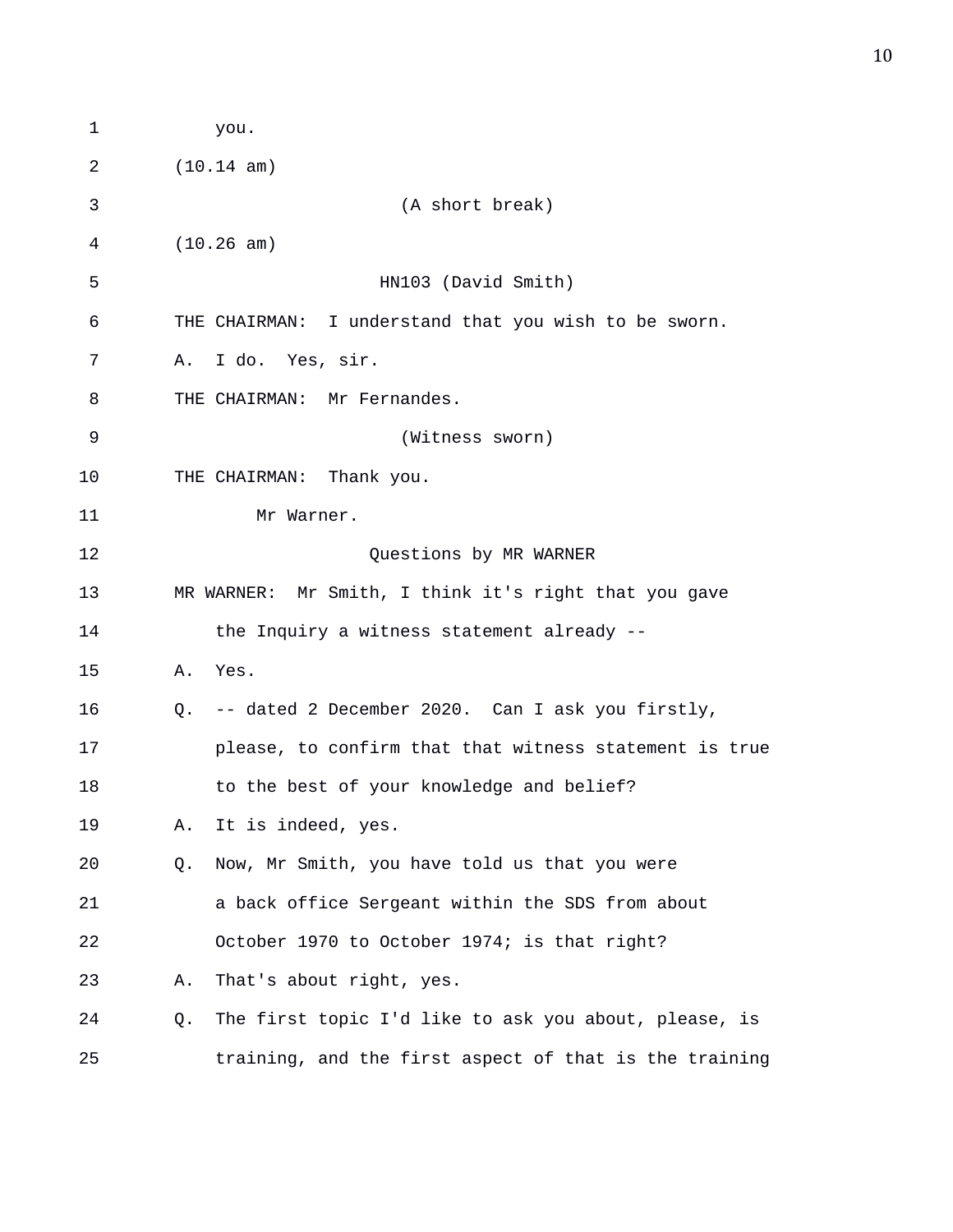1 that you personally were given when you joined the SDS. 2 You told us in your statement that not very much 3 specific to the SDS was given to you and that to some 4 extent, it was -- your Special Branch training was 5 relevant to that role; is that correct? 6 A. That is correct, yes. 7 Q. We'll come on to Special Branch training in just

8 a moment, but just in terms of when you started on 9 the SDS, are you able to recall whether you were given 10 an induction of any kind?

11 A. Obviously I would have been told about the structure of 12 the squad and who was on it and what we did and what 13 I was being expected to do. Essentially, I was told to 14 process the information that was being brought and put 15 it into a format which was -- would then go back into 16 the system.

17 But as a -- having been in Special Branch then for 18 eight years, I was well versed in the reports and the 19 things that we did, and the nature of the reports that 20 were coming through from the officers was no different 21 in -- in practice to what other officers would be doing 22 when they were doing things overtly. It was day, date, 23 time and place and that was it, you know.

24 Q. I see.

25 A. So that wasn't difficult in any shape or form.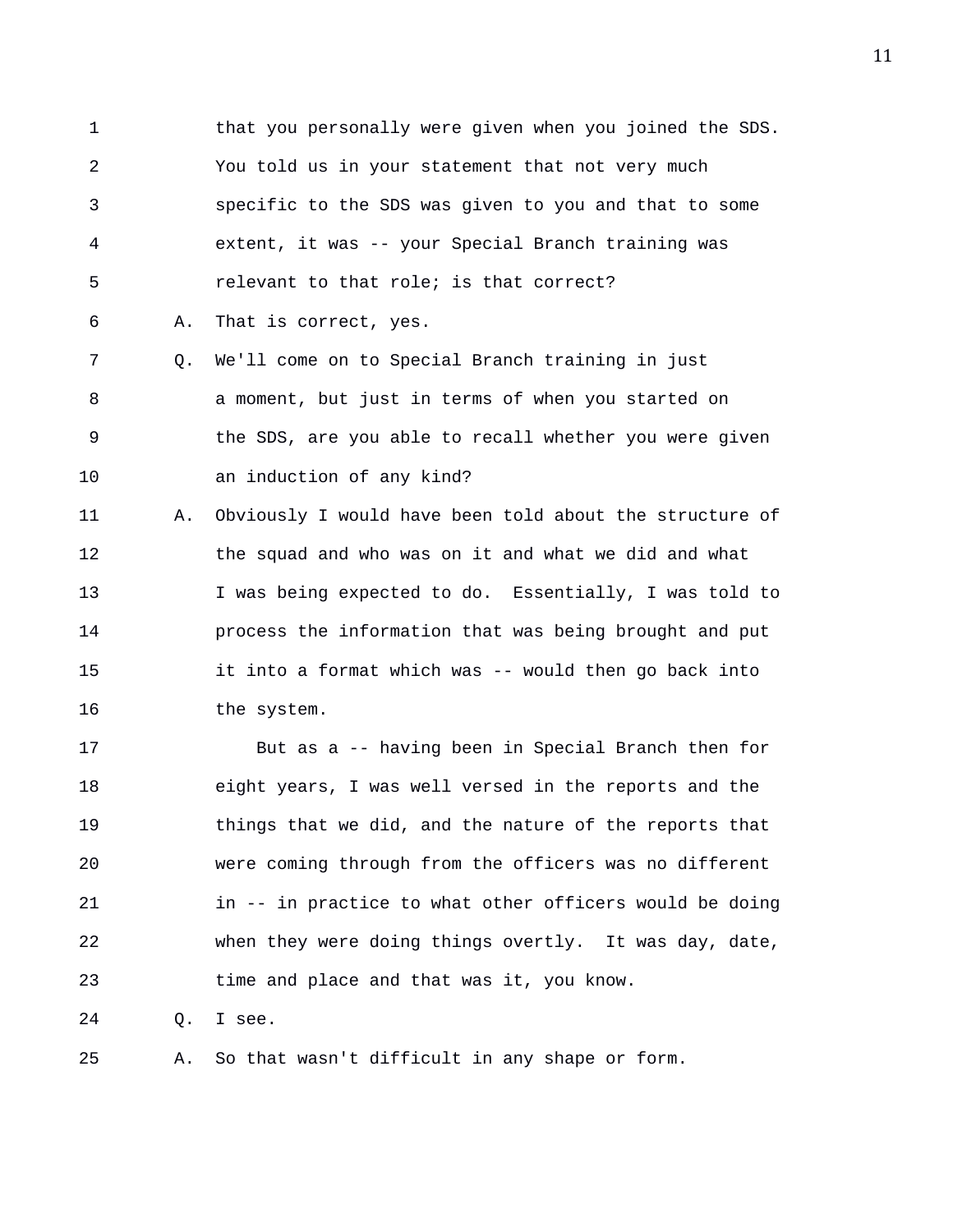- 1 Q. So is it fair to say that most of the guidance you would 2 have given would have been on practical things and about 3 how to do your job?
- 4 A. Well, simply the guidance was who was out on the squad 5 and what they were doing, but no actual -- I didn't need 6 any guidance, as I saw it or as I perceived it, on 7 dealing with the paperwork. I knew where it had to go 8 instinctively, because I'd been in -- as I say, in 9 the branch for eight years at that stage. It wasn't as 10 if I was a rookie sort of coming in totally blind. 11 Q. Right. We'll come to that aspect in just a moment. 12 Is it likely that Phil Saunders was the person that 13 introduced you --

## 14 A. Yes, he is the one who in fact approached me to join. 15 Q. I see.

16 And in terms of your position on the squad, is it 17 right that any other guidance or training you were given 18 was on the job as issues arose?

19 A. Yes. I mean, one of the good things was -- was that 20 there was the chief inspector, the inspector, myself and 21 a DC or someone who was on the point of going into 22 the squad or coming off the squad were in the office, 23 and we were all in the same office together. It wasn't 24 as if we were separated into -- to a couple of offices. 25 So if you had a problem or you had a question, you just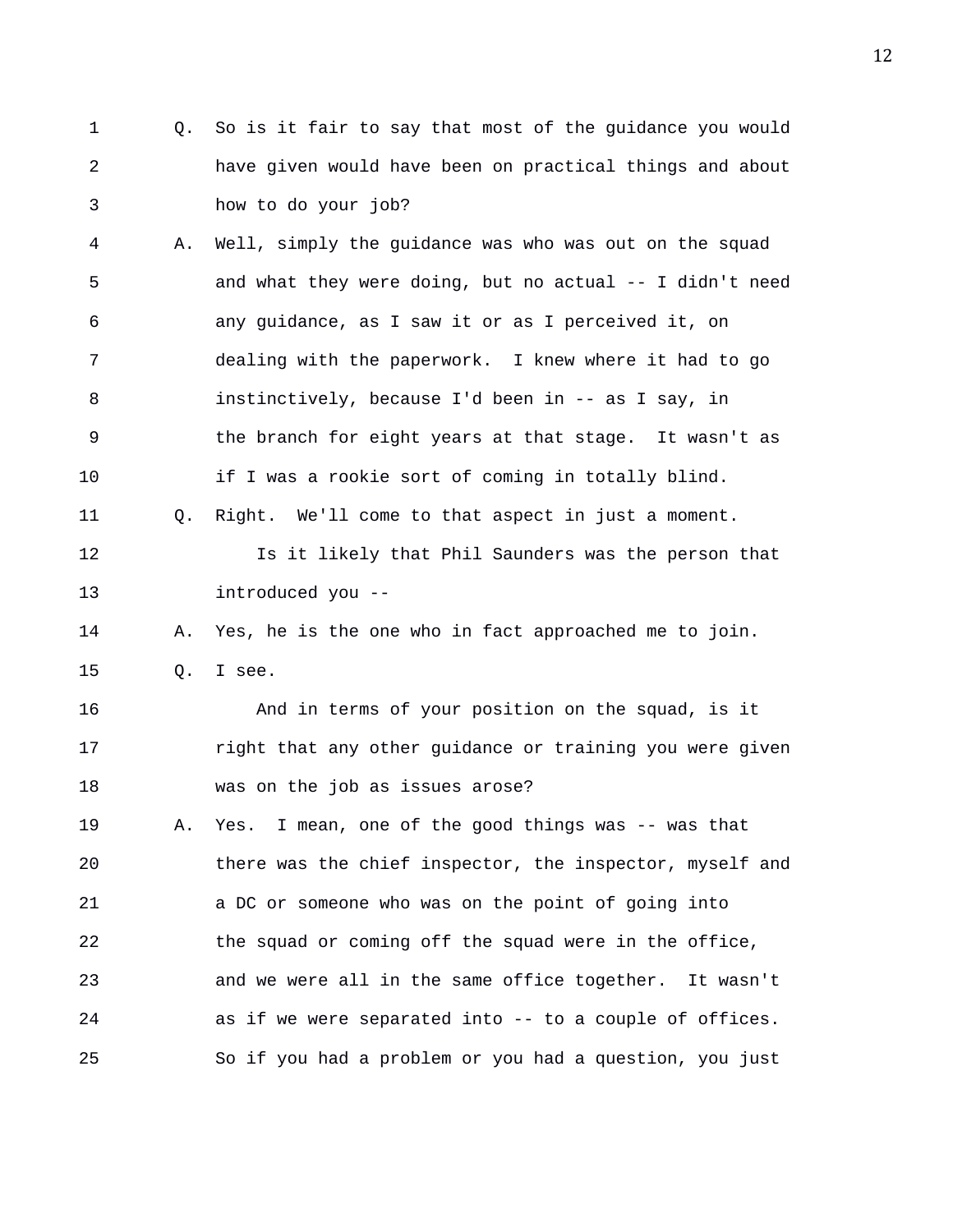- 1 simply could ask them and say, "Look, what about this, 2 what about that". I mean -- so it was -- it was very 3 easy in that respect.
- 4 Q. And is that something you did while you were on the SDS? 5 A. I would have done that, yes. I don't specifically 6 remember an instance of saying, "What about this or what 7 about that", but logic and common sense dictates I would 8 have done that.

9 Q. I see.

10 Can I ask you, please, just a bit more generally 11 about your Special Branch training. Now, you told us 12 you, I think, joined Special Branch about eight years or 13 so before moving on to the SDS.

14 A. Yes.

## 15 Q. Presumably you would have been given some training when 16 you joined Special Branch.

17 A. Yes. Again, it's sort of all linked into really, when 18 one starts as a PC, you learn this as I call, day, date 19 time and place type of writing reports, and when 20 I started, I started on the naturalisation section where 21 basically you were interviewing people for -- who wanted 22 to become British and who were, in the main, people from 23 Poland, Hungary, that sort of neck of the woods, and the 24 people around you in the office gave you advice and 25 said, "Look ..." -- and they told you the format of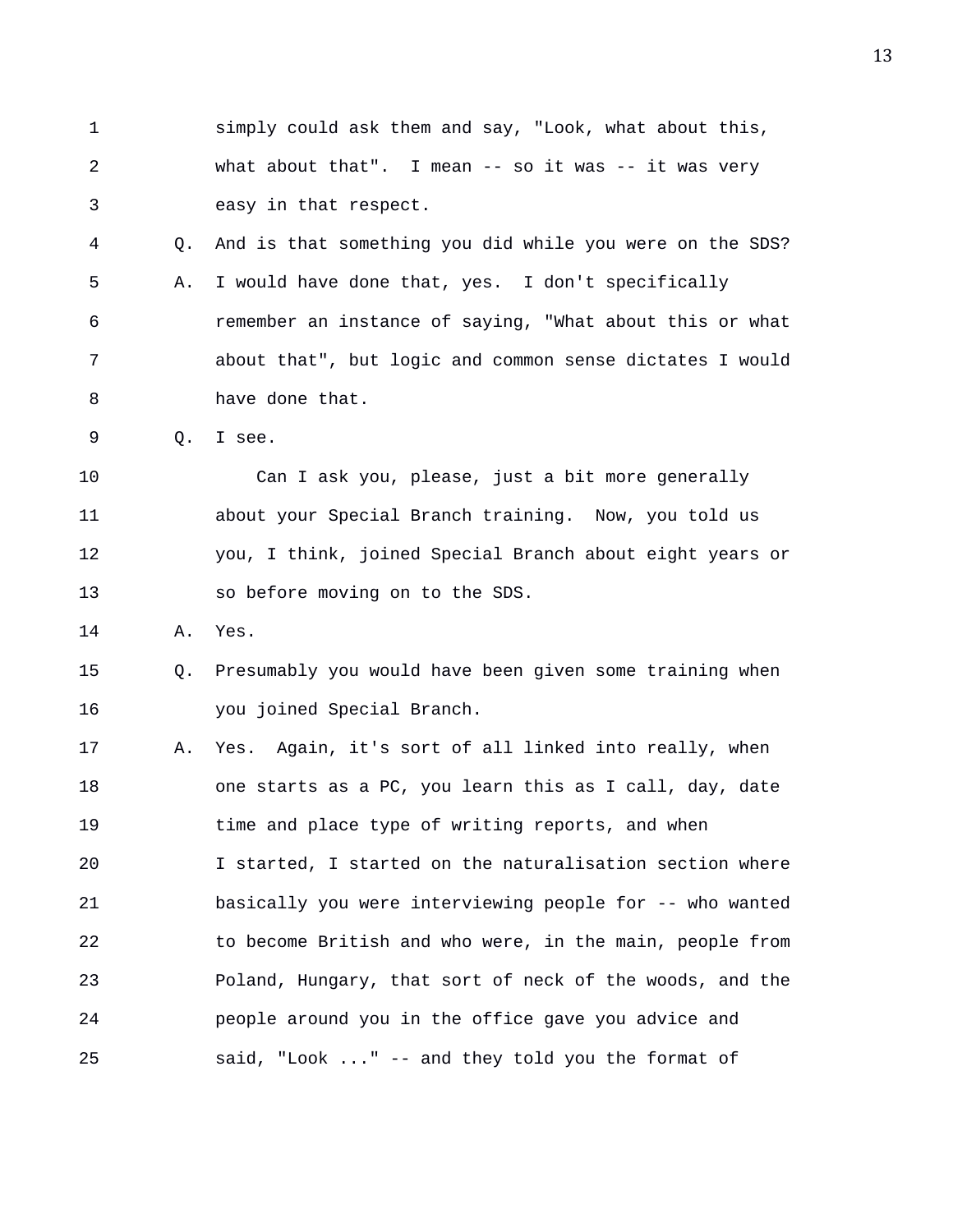1 the report and the things you needed to cover, and then 2 I suppose to some extent it was experience and trial and 3 error. I mean -- but you -- you did these reports and 4 that was it. And then I did that for a year or so and 5 then I went on to mainstream SB work. 6 Q. If I can just ask you a little bit more specifically. 7 When you actually joined Special Branch, do you remember 8 an overall training course being given to you? 9 A. No. 10 Q. You just joined the squad? 11 A. No, no, just joined the squad and then someone would 12 have given me some sort of briefing, at probably chief 13 inspector level, as to what it was expected of me. 14 Q. When you join Special Branch, do you remember -- either 15 on the squad or more generally, do you remember any 16 training being given to you on the legal limits of 17 police powers? 18 A. No, not -- no. It was -- I suppose common sense was 19 the -- was the best thing that I could say that, 20 you know, you followed. You knew what was illegal and 21 what wasn't illegal. 22 Q. Did you have any training perhaps on that topic when you 23 joined the police as a constable, something like that? 24 A. There would have been, I suppose, but as I say, that's, 25 what, 60 years ago now --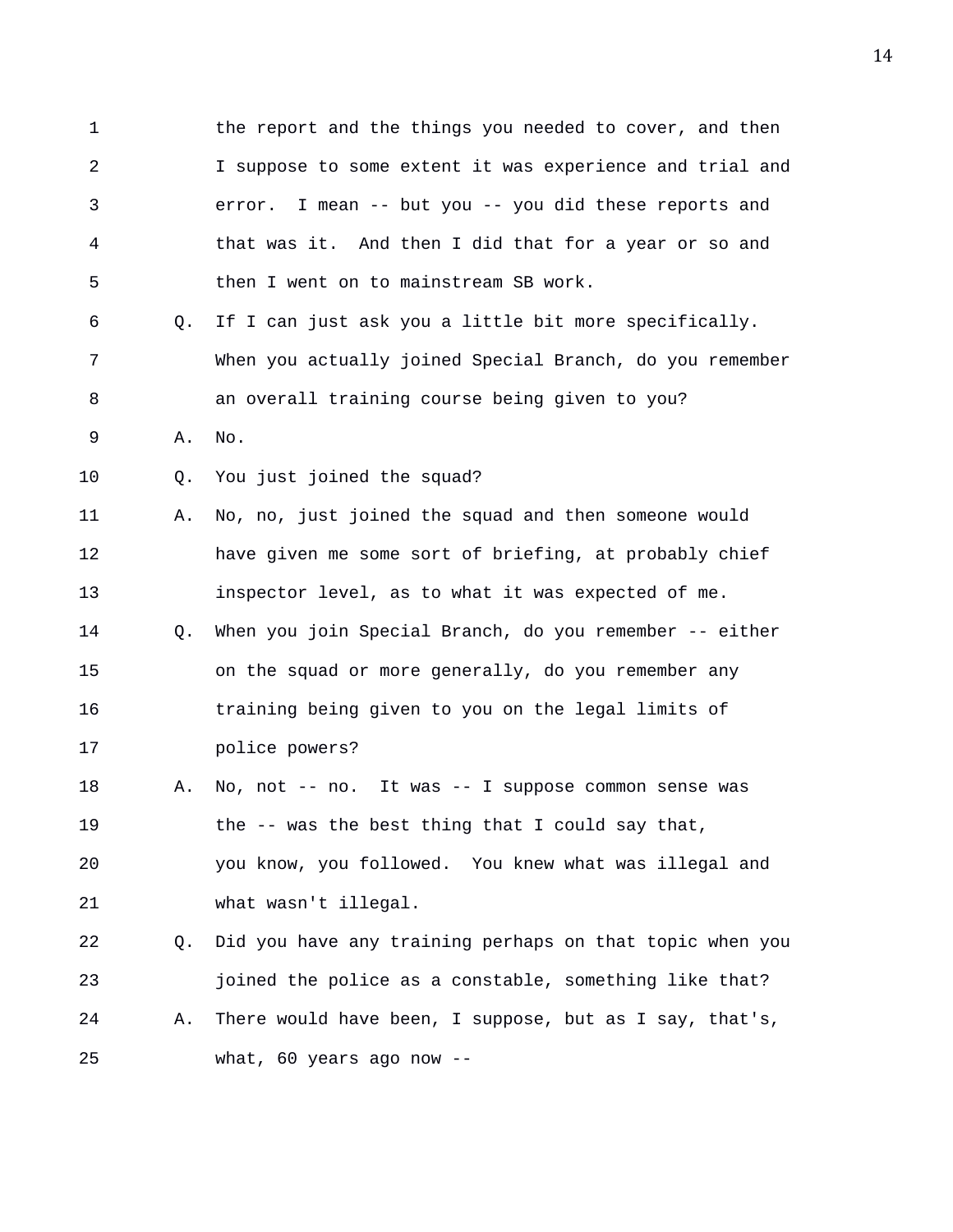1 Q. I appreciate I'm asking you to remember a long time ago. 2 A. -- or would have been. I went to detective training 3 school as a -- whilst I was in Special Branch, and 4 obviously that would have covered aspects of that at 5 that time. That was a -- I think a -- about 6 a three-month course or so. 7 Q. I see. 8 So you would have presumably been aware of things 9 like limits on the police powers to enter and search 10 **property**, things like that? 11 A. Oh, yes, search warrants. 12 Q. Search warrants and things like that. 13 Now, when you were on the SDS, was any consideration 14 and conversation about those legal limits applied to 15 the SDS's work, do you remember? 16 A. Well, I can remember vividly that the thing that was 17 hammered home was not to act as agent provocateur. 18 That's for the officers. 19 Q. Yes. 20 A. I think probably it may help to sort of explain that one 21 of the -- the nature of the job was to be on 22 demonstrations and obviously get information which would 23 help us to police things much better, but the trouble 24 is, if you're going out on demonstrations, with the best 25 will in the world, there's going to be a small risk that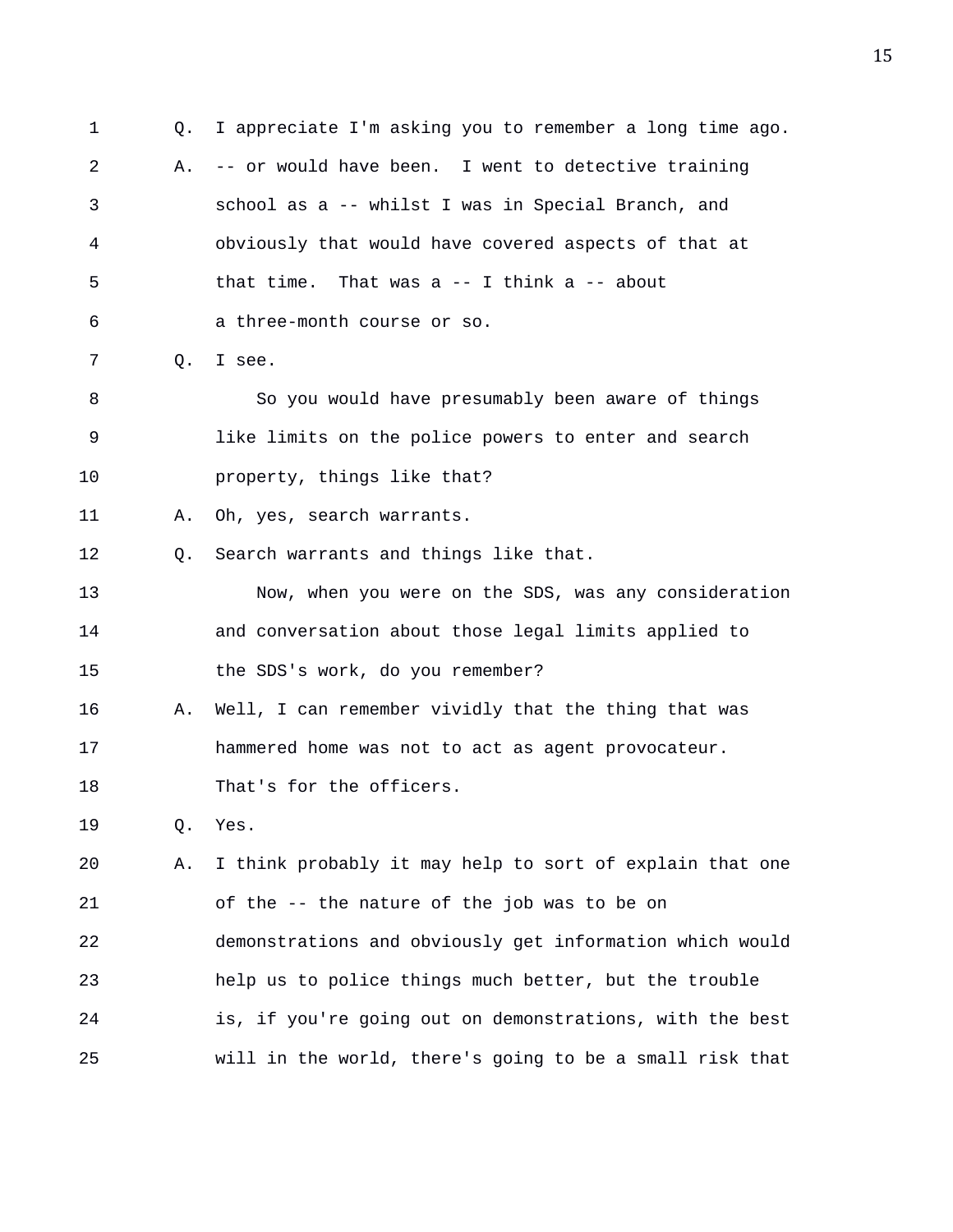1 you may get arrested for obstruction, for example, 2 because you're with everyone else, because if you didn't 3 go out on the demonstrations, then what was the point of 4 being undercover anyway? 5 Q. Yes. 6 A. And so it was part and parcel, albeit a small risk, that 7 once in a blue moon someone might find themselves 8 arrested for obstruction, but that was -- that was about 9 the limit of things. 10 Q. I understand that. We'll come on to that -- 11 A. Oh, sure. 12 Q. -- in a bit more detail in a moment. 13 I just, before we do, wanted to ask you whether 14 specifically the police's powers to enter property, 15 whether that was thought about on the -- 16 A. I can't remember that being mentioned at all. 17 Q. Okay. 18 And equally, there were, of course, police 19 disciplinary regulations that applied to all police 20 officers at the time, weren't there? 21 A. Yes, indeed, yes. 22 Q. I think you mention them in your statement as a "large 23 tome". 24 A. Yes, well, it was very -- 25 Q. Large.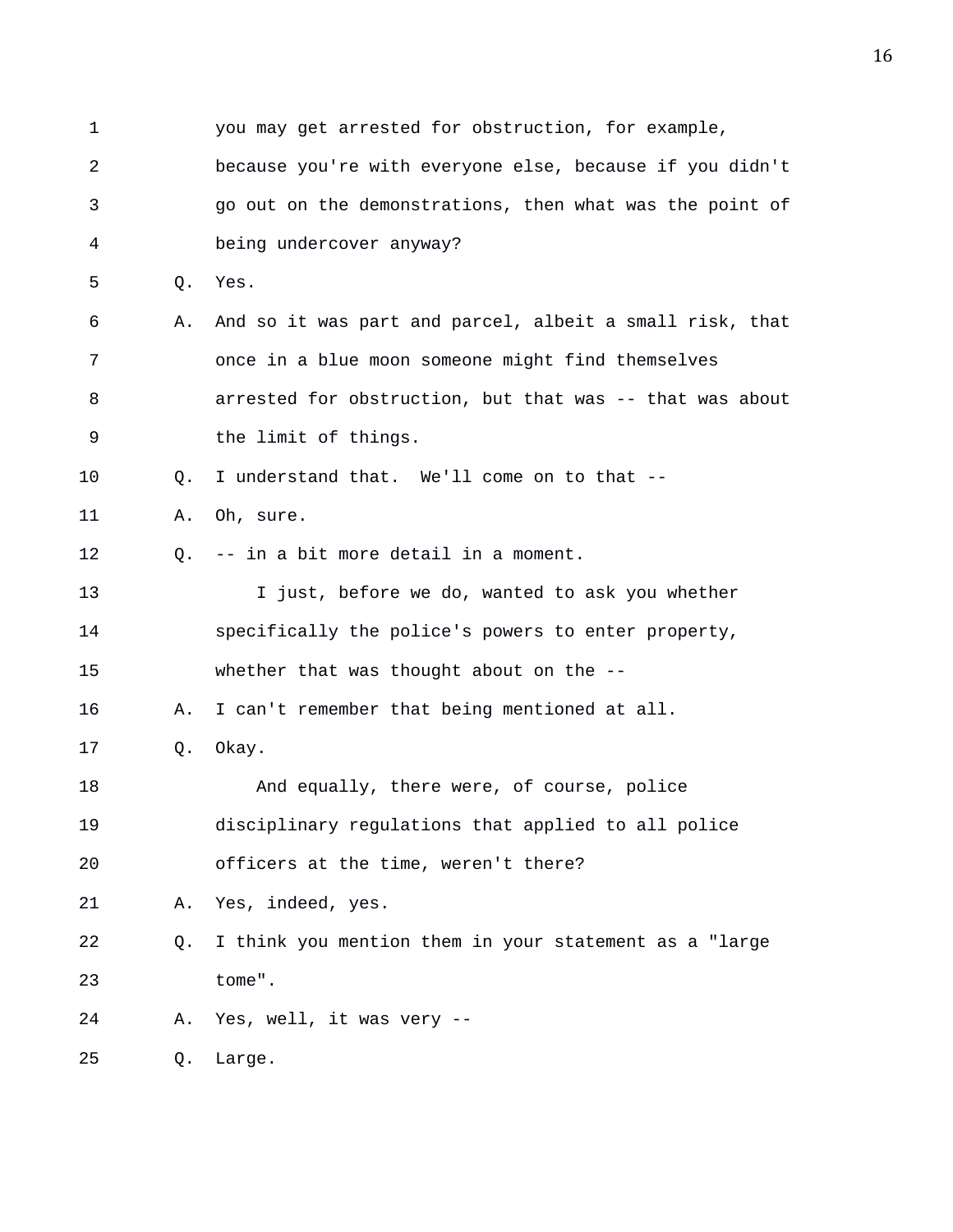- 
- 1 A. It was very big, yes.

| $\overline{a}$ | О. | And presumably you were aware that things like          |
|----------------|----|---------------------------------------------------------|
| 3              |    | discreditable conduct were covered in --                |
| 4              | Α. | Yes, it was all -- all straightforward. I don't think   |
| 5              |    | there was anything complicated about it.                |
| 6              | Q. | And you were aware presumably that things like that     |
| 7              |    | would have applied to SDS officers' activities; do you  |
| 8              |    | agree?                                                  |
| 9              | Α. | Yes, yes, they had to have used their common sense in   |
| 10             |    | terms of what was possible and what -- and if they had  |
| 11             |    | a problem, then one would expect them to tell their     |
| 12             |    | supervising officers.                                   |
| 13             | Q. | I see.                                                  |
| 14             |    | Now, do you ever recall having conversations with       |
| 15             |    | any of the deployed officers about things like          |
| 16             |    | discreditable conduct or anything like that, or did you |
| 17             |    | just expect them to use their training?                 |
| 18             | Α. | No, $I$ -- I didn't have direct conversations with them |
| 19             |    | about that. It was very much the domain of the chief    |
| 20             |    | inspector and the inspector. But obviously the lad who  |
| 21             |    | was in the office with me, who quite often was the one  |
| 22             |    | who was about to go out into the field, then I would    |
| 23             |    | have shown him the reports that were coming in so he    |
| 24             |    | gets a feel of it all.                                  |
|                |    |                                                         |

25 Q. Yes.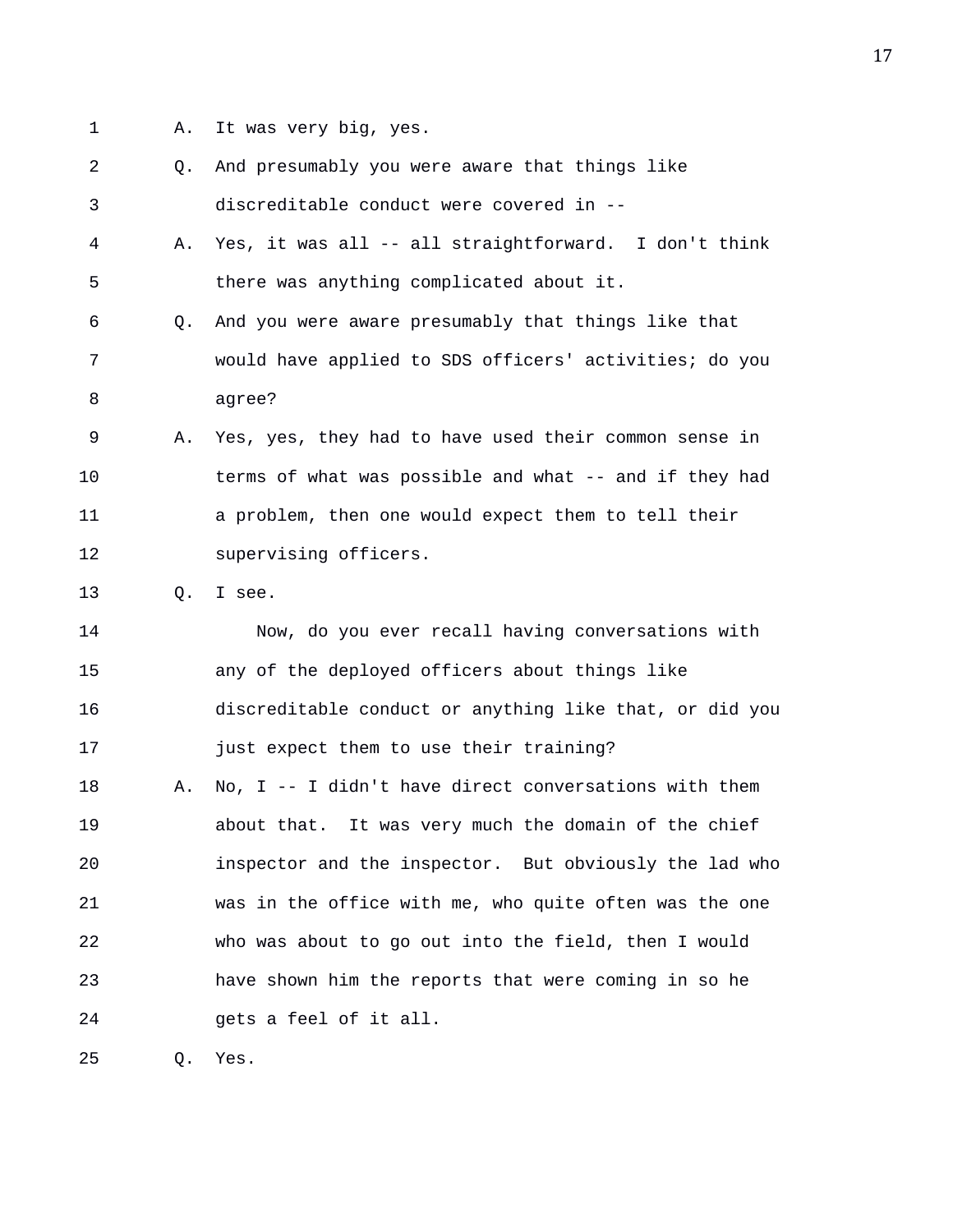- 1 A. So there was an element of talk about that, yes.
- 2 Q. But not necessarily about --

3 A. Not about how they should behave, no.

- 4 Q. Finally on this point, Mr Smith, was legal advice ever 5 available to you when you were on the SDS?
- 6 A. I suppose it was available. I never had occasion to 7 take advantage of it.
- 8 Q. Thank you.

9 I'd like to move on to the training that officers 10 were given, and you've mentioned a little about it 11 before, and you've told us in your statement that 12 really, agent provocateur was quite an important part -- 13 A. That was the major thrust of it, yes.

- 14 Q. And was this training or guidance, if I can put it that 15 way, that you would have given to new recruits to 16 the SDS?
- 17 A. I may have mentioned it, but I wouldn't have -- I'd have 18 just mentioned it rather than being the one to actually 19 give them that advice, if you follow me.
- 20 Q. I see.

21 A. There's a difference between sort of saying, "Well,

22 you know ..." -- just -- just a casual comment, as it 23 were, but actual advice was given by the two, the chief 24 inspector and the inspector.

25 Q. So is it fair to say you would have taken your lead from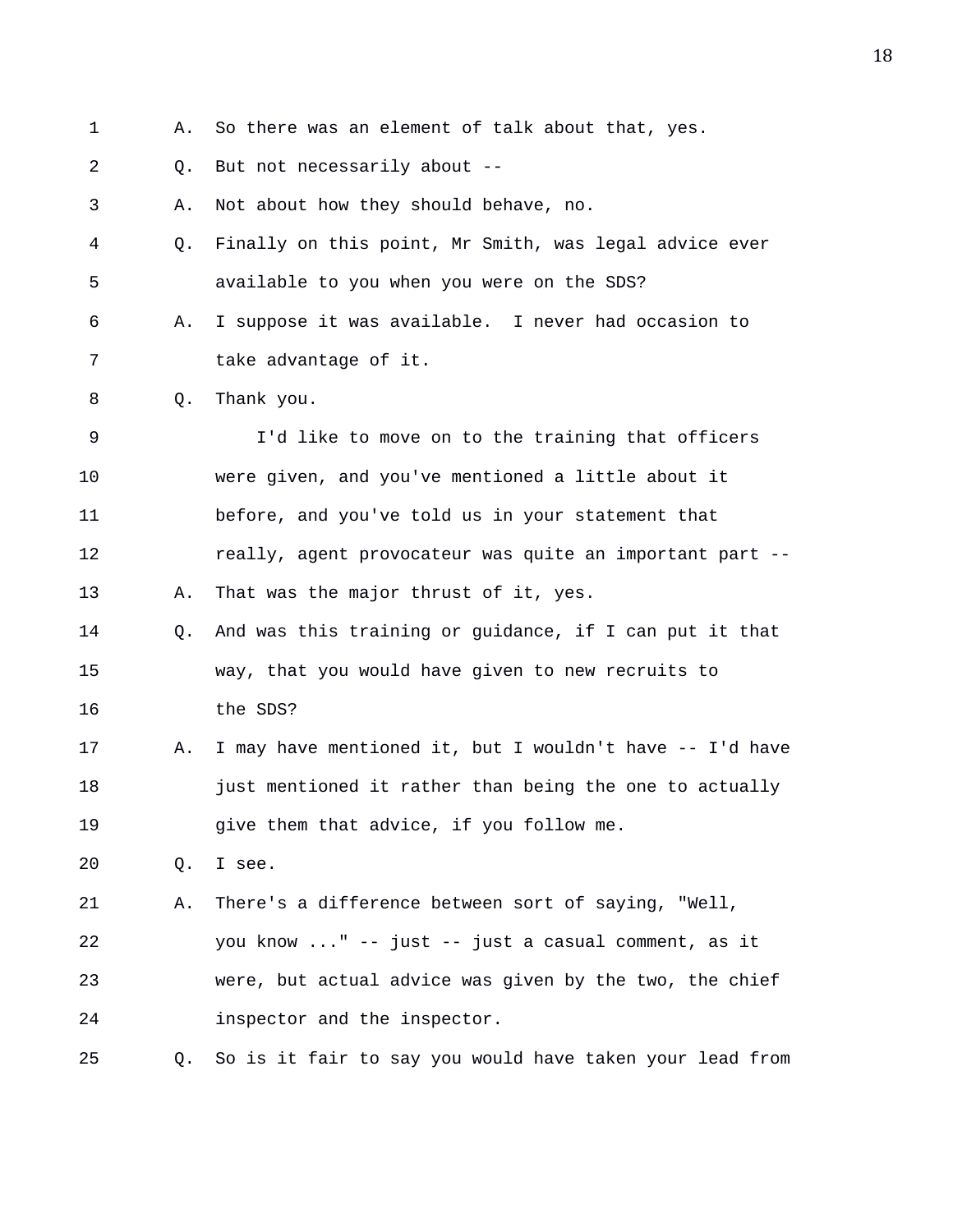1 the detective inspector --

2 A. Yes. Yeah, yeah, yeah. It was common knowledge that 3 that was the -- the main thing is that basically they -- 4 we wanted them to be a fly on the wall, not to be taking 5 a leading part in things. 6 Q. And why was it such a concern, this aspect of them 7 taking a leading role? Why was it -- 8 A. Because obviously that would have been improper, I mean, 9 because then you -- if people suddenly start getting 10 arrested and police officers were in fact the ones that 11 had instigated the problem, then that would create all 12 sorts of complications and would have been, you know, 13 illegal and, you know, wrong, just pure and simple. 14 Q. Can I ask you to look at a document, please, and it will 15 come up on the screen in front of you -- 16 A. Oh, yeah. 17 Q. -- so you don't need to do anything. It's 18 {MPS/727104/1}. 19 This is a document, Mr Smith, which was issued by 20 the Home Office on this very topic just 18 months or so 21 before you joined the SDS. 22 A. Yes, yes. 23 Q. Is this a document that you were familiar with? 24 A. No. I haven't seen it before, to my knowledge. 25 Q. Haven't seen it before, I see.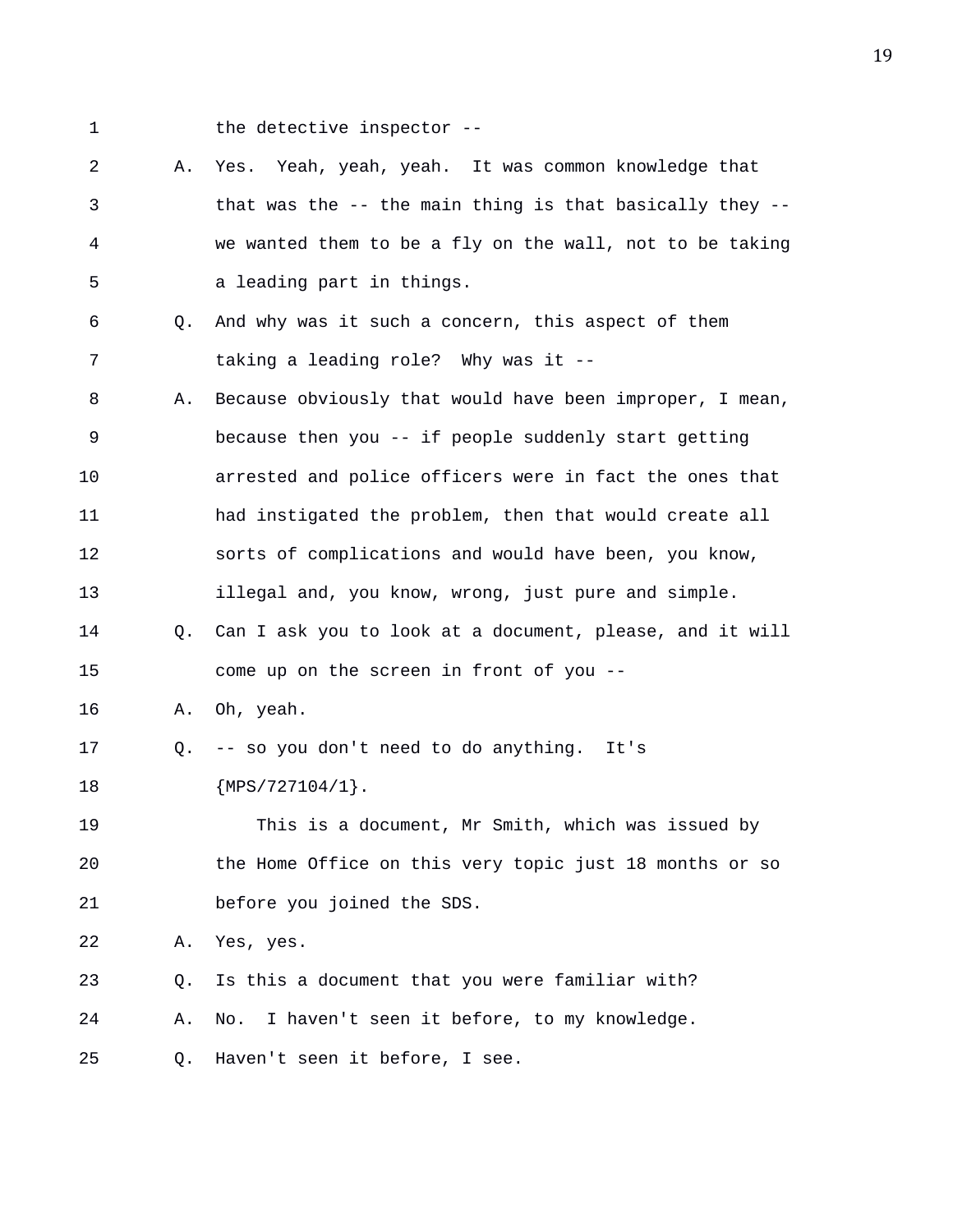| 1  |    | Can we scroll down to the bottom of the first page,     |
|----|----|---------------------------------------------------------|
| 2  |    | please. Thank you.                                      |
| 3  |    | Really, the guidance is, as you will see by             |
| 4  |    | number $3(a)$ :                                         |
| 5  |    | "No member of a police force, and no police             |
| 6  |    | informant, should counsel, incite or procure            |
| 7  |    | the commission of a crime."                             |
| 8  | Α. | Yes.                                                    |
| 9  | О. | Is that in a nutshell --                                |
| 10 | Α. | Yes.                                                    |
| 11 |    | $Q.$ -- what you were --                                |
| 12 |    | A. Yes.                                                 |
| 13 |    | $Q.$ -- aware of?                                       |
| 14 |    | Thank you, that can come down now, please.              |
| 15 |    | Just before we move on, you've mentioned police         |
| 16 |    | officers encouraging crime being a real concern. What   |
| 17 |    | about police officers becoming involved in criminal     |
| 18 |    | Was that a concern too?<br>acts?                        |
| 19 | Α. | Not at that stage. I think the nature of                |
| 20 |    | the demonstrations in those early days was mainly --    |
| 21 |    | I think it's when things like animal rights came in     |
| 22 |    | where it was a much more anarchistic, dare I say, set   |
| 23 |    | up. But in the formal set ups of the organisations that |
| 24 |    | were there in that period, '70 to '74, then you had     |
| 25 |    | the leadership of the organisation, which was defined,  |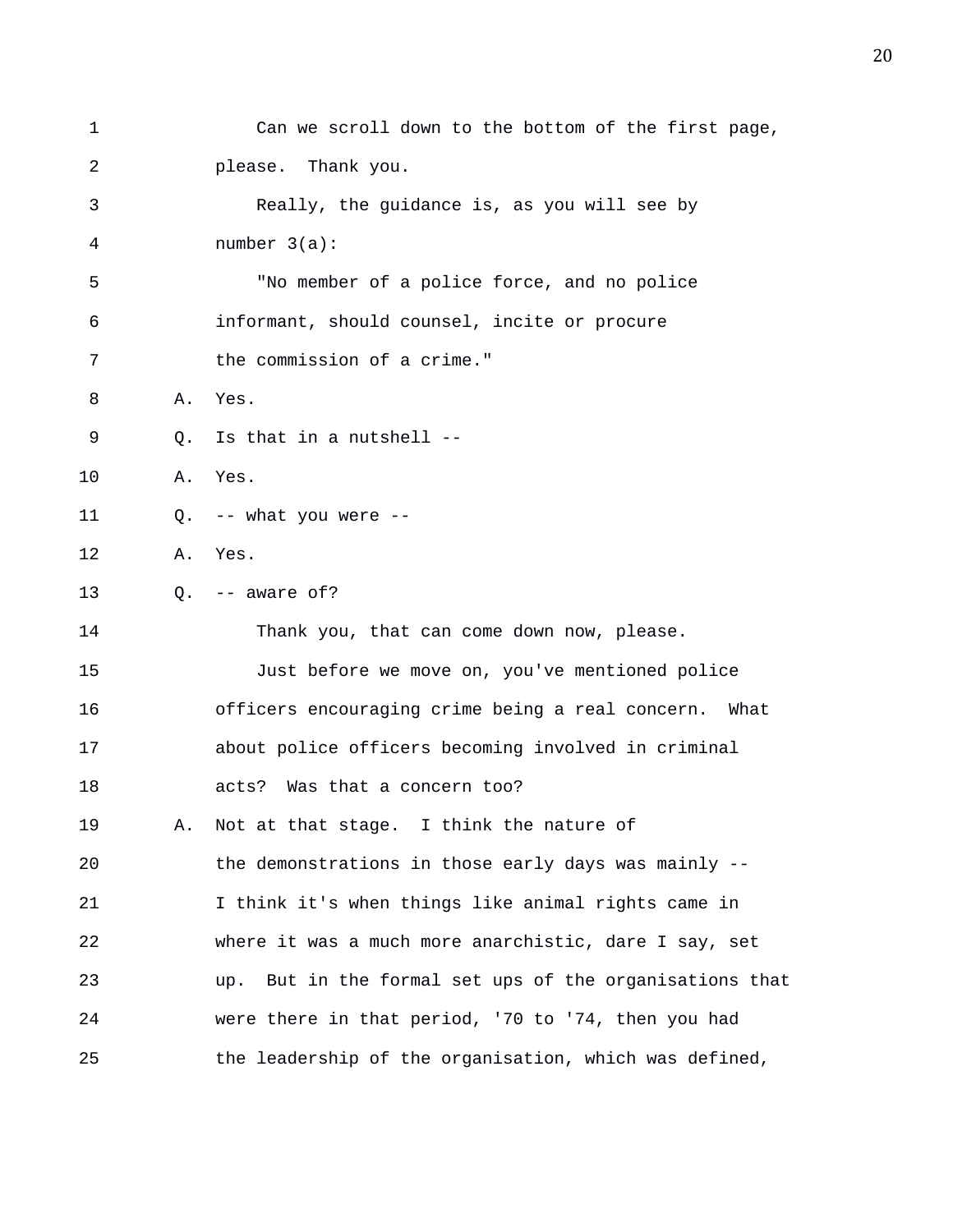1 and therefore the rank and file would, dare I say it, 2 turn up at a meeting on a Wednesday or Thursday and be 3 told that, "This weekend we've got a three-line whip on 4 a demonstration" or, "We're going to do this", or, 5 "We're going to do that, we want as many to support this 6 as possible". And, of course, it was that -- the giving 7 of that information which was then put into the system 8 which enabled our -- ultimately our uniformed colleagues 9 to be better placed to deal with the situation. 10 Q. The other aspect of guidance that you mentioned within 11 your statement is that officers shouldn't get too 12 involved with individuals in the groups that they were 13 deployed on. You mention that in your statement. 14 A. Yes, yes. 15 Q. I just wanted to explore, what was the thinking -- your 16 thinking behind that guidance? 17 A. Well, I think the trouble is the more you become 18 involved and the more close you become to someone, then 19 there's a greater risk of you letting slip something or 20 being lulled into a false sense of security and saying 21 something which could lead to your -- dare I say it, 22 your exposure as -- as a police officer. 23 Q. So is it fair to say it's a risk of compromise? 24 A. Indeed, yes, and it's a balance. You have to, 25 obviously, join in, be a part of things, but you have to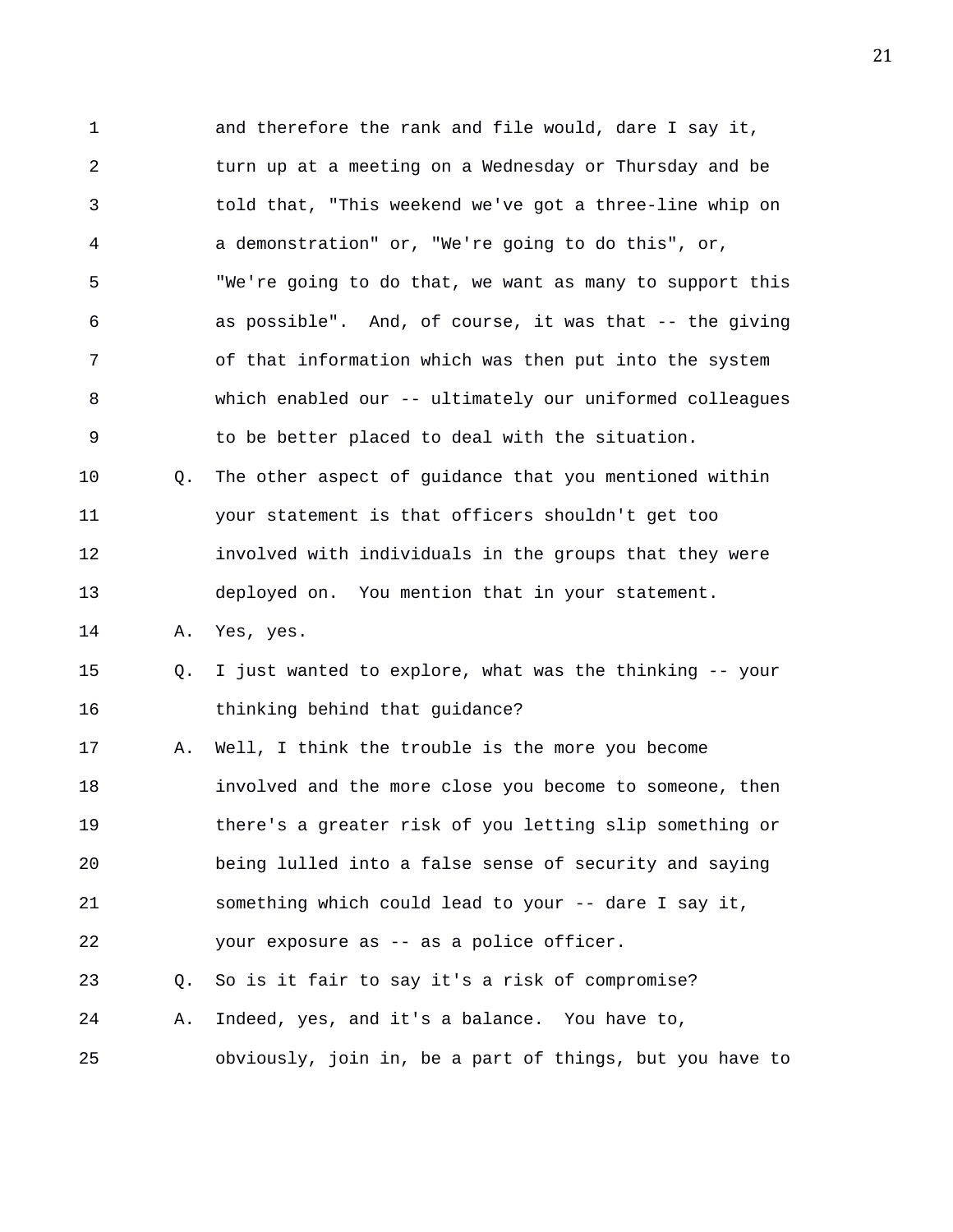- 1 be disciplined in how far things go because, as I say, 2 the deeper the relationship becomes, then the more 3 difficult it becomes.
- 4 Q. Was any concern behind this in terms of officers 5 developing close relationships with the people they were 6 reporting on?

7 A. I don't remember it specifically being in that sense. 8 I mean, it was just -- at that stage, I mean, I wasn't 9 aware of, dare I say it, the things that emerged later. 10 That aspect wasn't -- I wasn't aware of at all. It was 11 never mentioned. But it was just common sense that you 12 didn't get too deeply involved, as -- and I'm talking of 13 friendship with people, you know.

14 Q. Yes.

15 A. You'd have a mate and it would be fine, but the nature 16 of the work was you didn't want to divulge too much 17 about yourself, but had to have sufficient to be 18 credible, and you didn't ask questions. But the beauty 19 was that if you weren't asking questions of people, they 20 weren't asking questions of you because it's a natural 21 thing. If people are open with you, you will be open 22 with them, and it's a vice versa thing.

23 Q. As you've mentioned it, you also mention in your 24 statement that you consider that it was obvious that 25 this guidance would have extended to intimate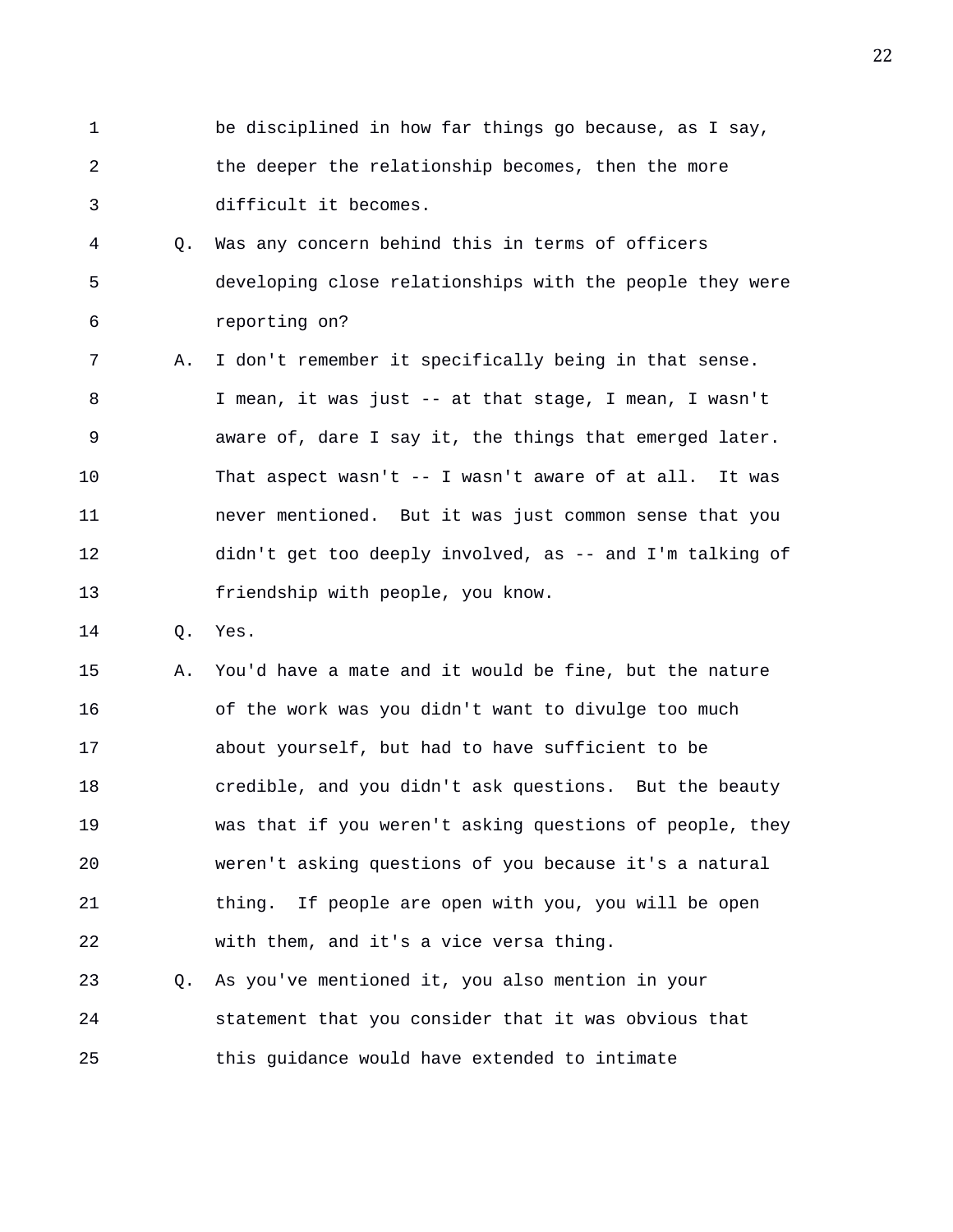1 relationships.

2 A. Oh, yes, by implication. I mean, common sense, yes.

3 Q. Well, that's not my question, really.

4 A. Sorry.

5 Q. Was this implied or was it ever expressly said? 6 A. Never express, no. I never heard a problem being 7 mentioned about that aspect of -- of the job, of that 8 undercover work. In fact, casting my mind back, I think 9 it's true to say -- I mean, later on, it would have 10 changed. But in those days, the numbers of women, dare 11 I say it, who were involved in extremist activity was 12 very small. There were -- there were women involved in 13 the Women's Liberation thing, and that was almost 14 exclusively, if not exclusively, women. But the numbers 15 of women involved in demonstrations were -- were much 16 less in those days. I suppose -- I don't know why, but 17 that was just a fact of life.

18 Q. The fact that the implication that this guidance would 19 also have included relationships --

20 A. Oh, yes.

21 Q. -- is that something you thought at the time --

22 A. No, it didn't occur to me about that. It was simply 23 just, you know, you've got to be careful. That was -- 24 it's a bit like telling a police officer not to commit 25 crime or not to assault people or whatever. It's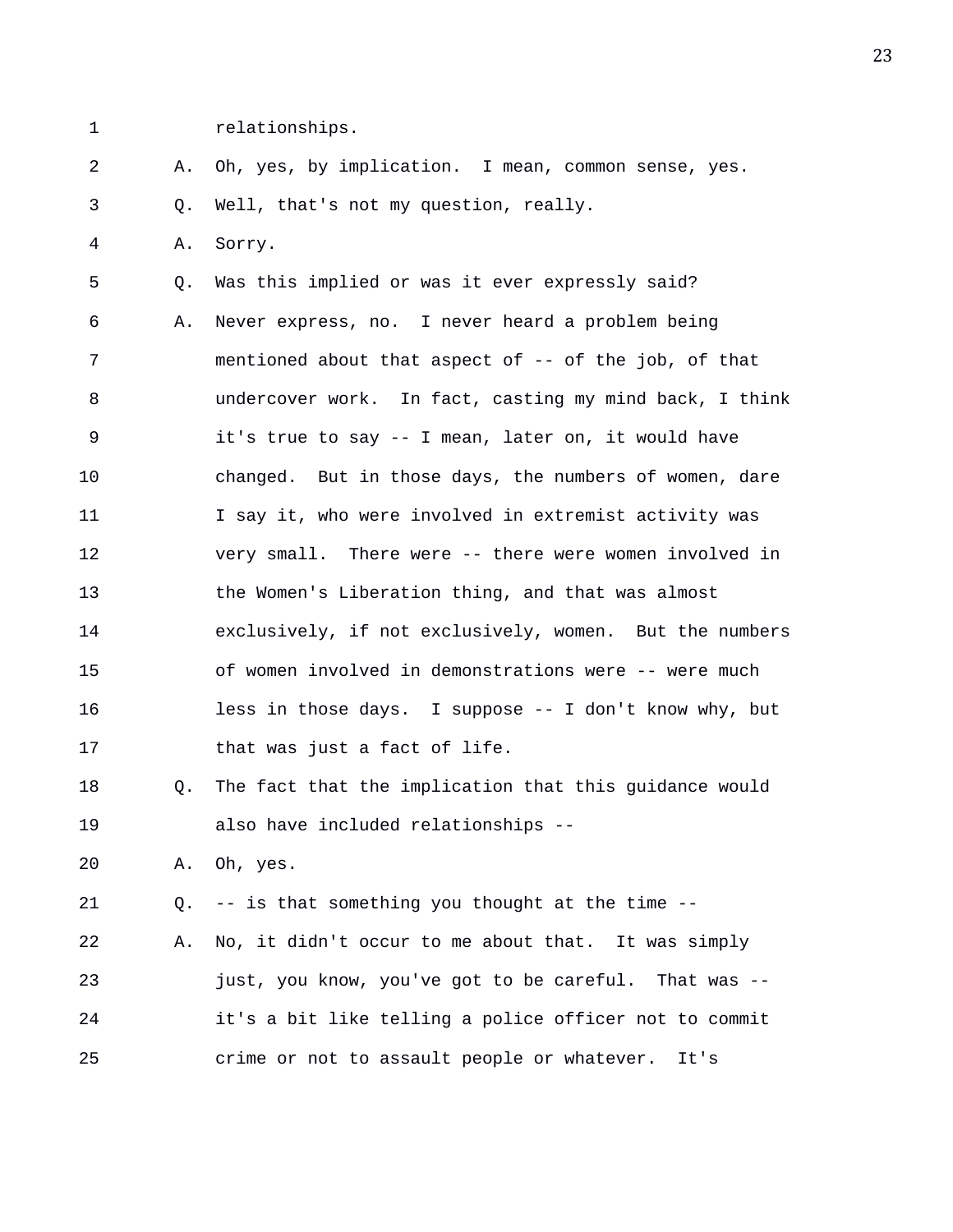- 1 a common sense thing that you -- it's a risk obviously 2 to themselves and indeed to the whole existence of 3 the squad.
- 4 Q. Do you think it's fair to say that management on the SDS 5 when you were involved in it were aware that there must 6 have been very close personal relationships, not 7 necessarily sexual, but certainly close personal 8 relationships, being formed between the UCOs and those 9 they were reporting on?
- 10 A. It's possible. I mean, it was inevitable that something 11 along those lines would have happened, but the idea was 12 to keep that thing to a minimum, I would say. But 13 I wasn't -- I wasn't involved in that side of 14 the conversation with the individuals in the way that 15 the inspector and the chief inspector was. All 16 I was got -- was getting peripheral bits. I was 17 interested in the information that the lads were 18 providing to me, so I could then process it and put it 19 into the system.

20 Q. Well, we will come on to that.

21 A. Surely, yes.

22 Q. Just before we do, the guidance on both agent 23 provocateur and not getting too involved with those in 24 the groups, would that have been given to everyone that 25 came --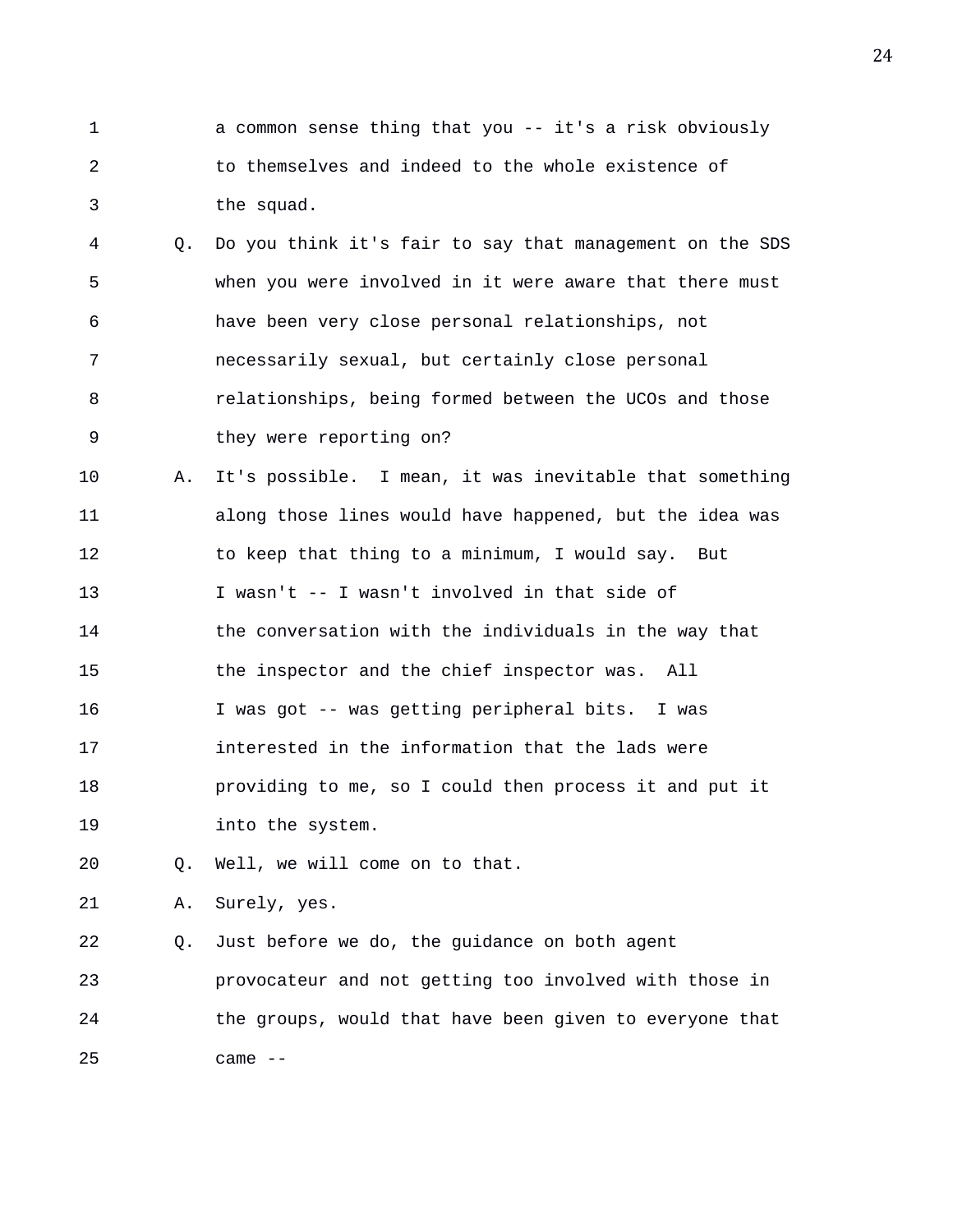- 1 A. Oh, yes. I'm sure it was, yes.
- 2 Q. Was there any training, or guidance rather, given to new 3 UCOs on how to perhaps limit their involvement in other 4 people's --

5 A. I'm not aware particularly of that, no, no. I mean, 6 I think it was more -- the conversations would have been 7 more at a sort of common sense level rather than 8 training per se, you know. They'd have had a chat about 9 what they've got to do, what they shouldn't do. And of 10 course the officers, most of them would have been in 11 Special Branch for three or four years beforehand, so 12 a lot of the sort of awareness of these things would 13 have already been assimilated by then. So it wasn't as 14 if you were sort of teaching young rookies off 15 the street, as it were, what to do and how to do it. 16 Q. I see. 17 Positions of responsibility. 18 A. Mm-hm. 19 Q. A number of the officers, certainly after you were 20 involved in the unit, obtained positions of

21 responsibility within the groups that they were 22 reporting on.

23 A. Yes, yes.

24 Q. Was there any concern that you recall amongst 25 the management of the unit about officers doing that?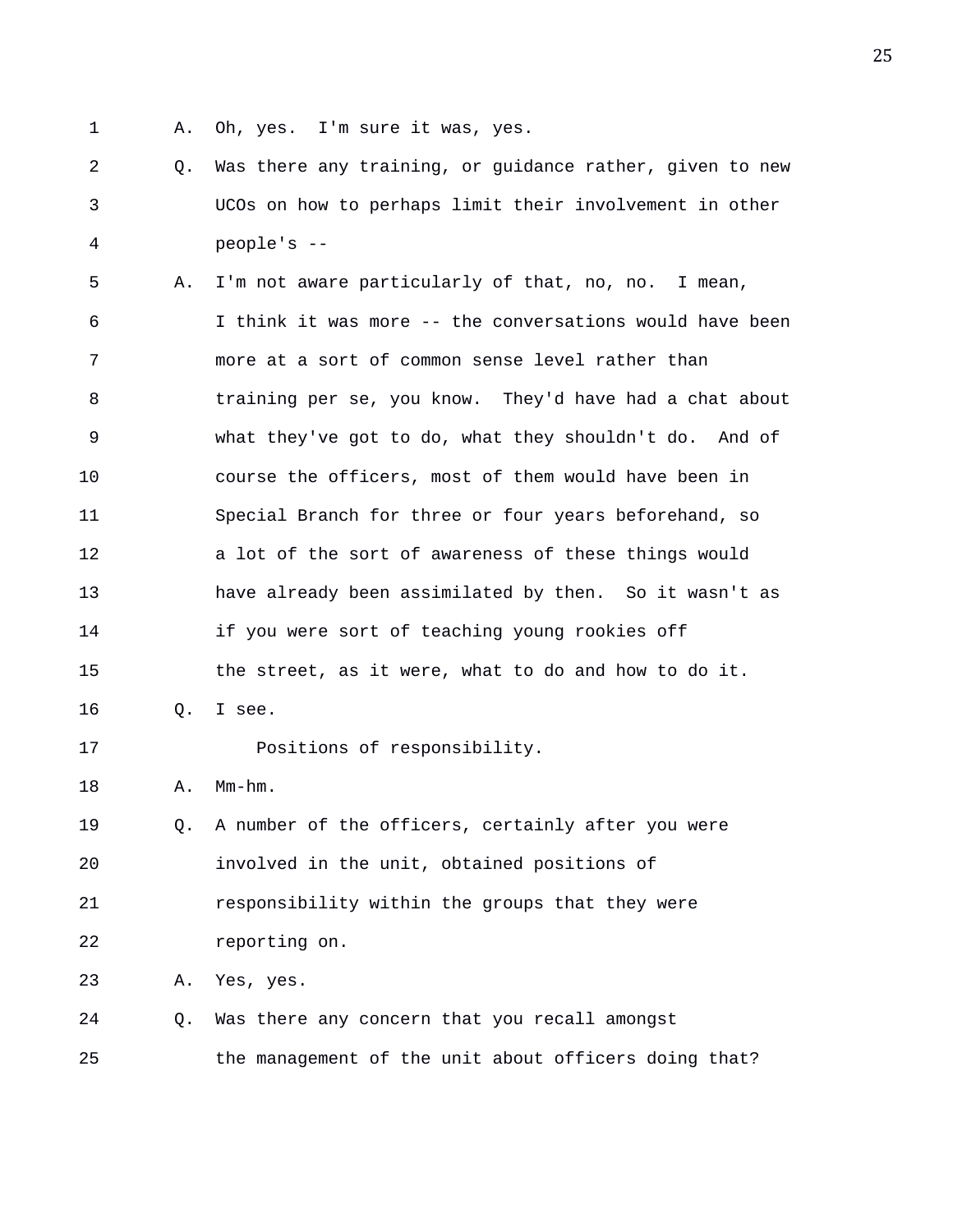1 A. No, I can't remember anyone having positions of 2 responsibility, to be honest. As I said, I think when 3 the organisations were more clearly defined and had 4 a structure, it was fine. The problem arose, I suspect, 5 was when you were getting into what I call the more 6 anarchistic set ups where you -- everybody was 7 an individual and a law unto themselves, in a sense. So 8 that made, dare I say it, the job of getting 9 the intelligence more difficult. But I don't -- I don't 10 remember anyone being secretary or chairman or whatever 11 of any group, no. 12 Q. Can we take it from that then that there was no guidance 13 given to the officers about -- 14 A. I don't know. 15 Q. -- what they should or shouldn't do? 16 A. I don't know. I can't say it was or wasn't, but -- 17 because, as I said, I wasn't involved in that side of 18 things. 19 Q. Thank you. 20 The back office -- 21 A. Yes. 22 Q. -- which you have already mentioned. You've told us 23 that new UCOs would tend to spend four to six weeks -- 24 A. Yeah. 25 Q. -- in the office and meet some of the deployed officers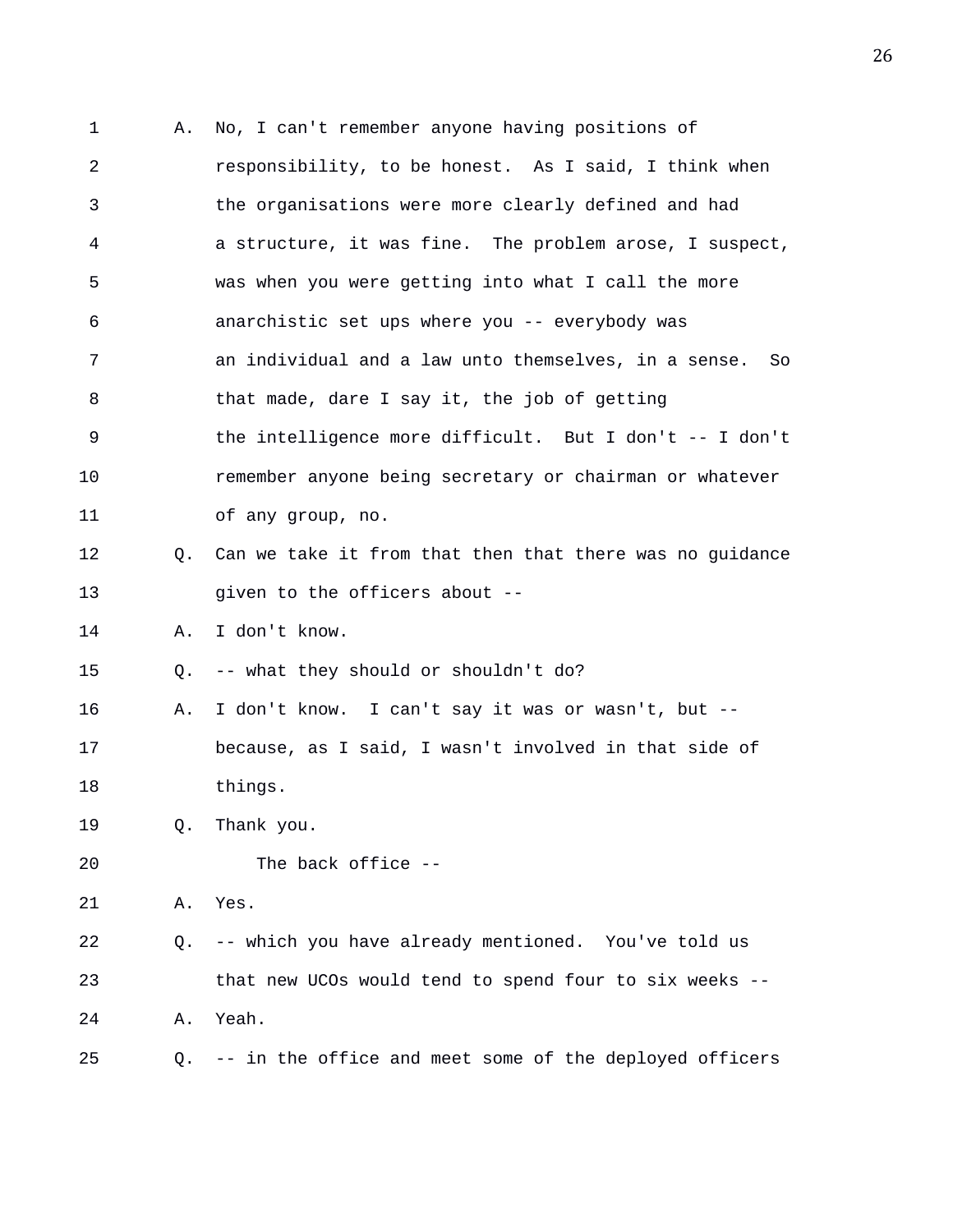1 as well and read their reports.

2 Was this the method that the SDS was using when you 3 joined in 1970? 4 A. It was, yes, yes. The -- it was only after about two or

5 three years that we started to get a permanent DC from 6 elsewhere within the branch who hadn't been out in 7 the field or who wasn't about to go in the field doing 8 that role. That happened about 1973, I suppose. But 9 I -- dates and that, I'm -- I'm not too sure on.

10 0. No, I understand.

11 You've mentioned in your statement that the purpose 12 **really of this was to learn about targets** --

- 13 A. Yeah.
- 14 Q. -- and methodology.
- 15 A. Yeah.

16 Q. Now, if I can deal with targets first, what sort of 17 thing were they taught about targets, can you remember? 18 A. Well, by "targets", I mean what sort of organisations 19 were there. I mean, that was decided really by 20 the inspector and the chief inspector on advice, dare 21 I say it, from the rest of the branch, because these 22 things aren't static. I mean, you had certain 23 organisations which were common pretty well throughout, 24 but others sort of came and went a bit, and so what you 25 did was you adjusted, dare I say it, our coverage of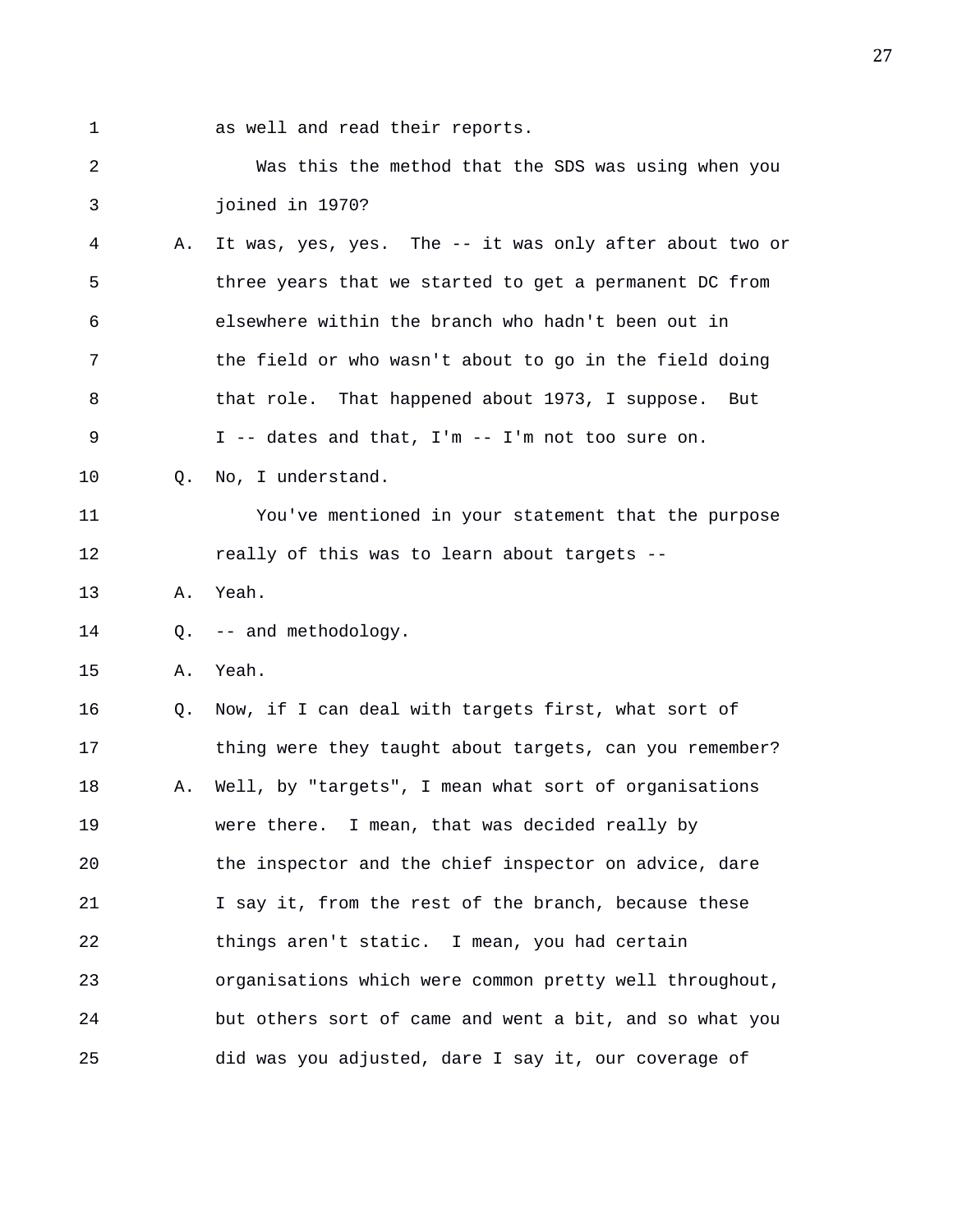| $\mathbf 1$ |           | these things accordingly. It was -- that was the way it  |
|-------------|-----------|----------------------------------------------------------|
| 2           |           | It was -- it was something that just naturally<br>was.   |
| 3           |           | evolved.                                                 |
| 4           | $\circ$ . | Was this process supervised by you?                      |
| 5           | Α.        | The process of ?                                         |
| 6           | Q.        | Learning about targets.                                  |
| 7           | Α.        | No, no, that was just $-$ it wasn't supervised by me.    |
| 8           |           | I was aware of, obviously, who the targets were.         |
| $\mathsf 9$ |           | I suppose the better way I can describe it is that when  |
| 10          |           | I was a chief inspector, I was aware of right wing       |
| 11          |           | elements and the need perhaps for the SDS to cover that, |
| 12          |           | because they hadn't posed a problem before. But I said,  |
| 13          |           | "Look, I think there's an argument", and I put up        |
| 14          |           | an argument, and ultimately that's what happened. So     |
| 15          |           | what happens is that when events happen and              |
| 16          |           | organisations come to the fore, then you say, "Hey,      |
| 17          |           | should we be covering these and is it appropriate we     |
| 18          |           | cover these for the SDS", and then that paper would get  |
| 19          |           | put up through to chief superintendent or commander      |
| 20          |           | level and they would go across to the squad and say,     |
| 21          |           | "Yes, we'll -- this is what we'll do", or not -- well,   |
| 22          |           | they would do it, obviously.                             |
| 23          | Q.        | Just focusing on what new officers would have been told  |
| 24          |           | about targets --                                         |

25 A. Yes.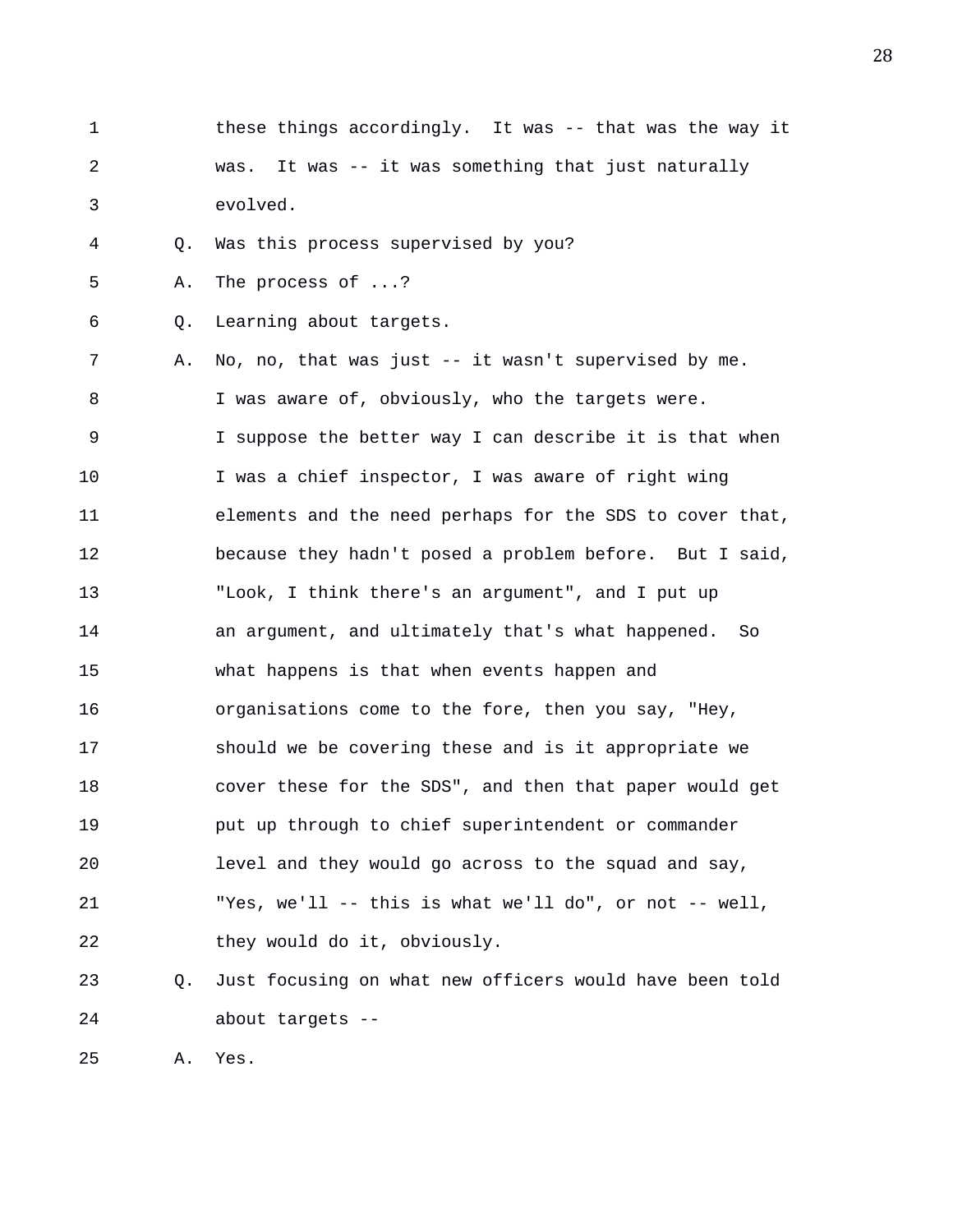1 Q. -- at this point. Do you remember what sort of thing 2 they might have been told about the groups that those 3 above you or perhaps you wanted them to target? 4 A. Yeah, I think it's true to say that having been in 5 Special Branch, most of them, as I said, three or 6 four years, they would have had a fair idea themselves 7 of the organisation we're talking about, and they would 8 have been told the organisation which, dare I say it, 9 they were being earmarked for, because what you had was 10 like a rolling programme. As one man went off of 11 an organisation, someone else would be coming in, as it 12 were, or they may overlap for a short time.

13 So -- and then, of course, the man who was coming 14 off could give them very valuable information and 15 probably the most valuable information about that 16 organisation, and of course, in the interim, the lad 17 would see the reports that were coming in from that 18 source to assist them in what -- what needed to be done.

19 But it wasn't complicated stuff. I mean, basically 20 it was just saying, "Well, what we wanted to do was to 21 find out what was the strength of the organisation, what 22 were they planning to do and when were they planning to 23 do it", and that was fairly straightforward. It wasn't 24 some sort of rocket science thing, dare I say. It was 25 straightforward, and they were well used to reporting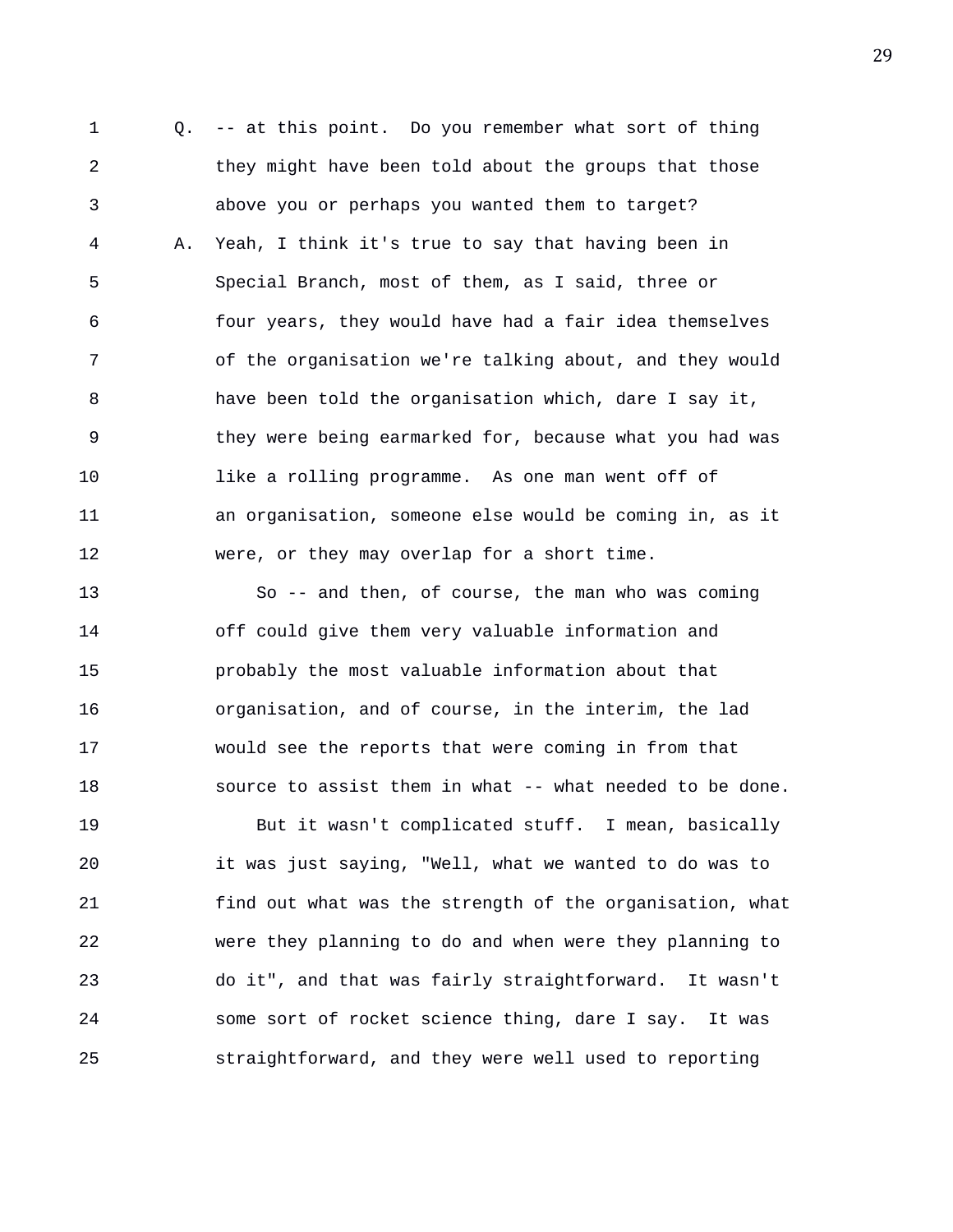1 that sort of thing previously, so it wasn't a great 2 steep learning curve.

3 The best thing was the advice they were getting from 4 the inspector and the chief inspector about what to do, 5 how to do it, and from, dare I say it, their colleagues 6 on the squad, who told them, dare I say it, the ring 7 craft --

8 Q. I see.

9 A. -- in fact.

10 0. We're coming on to that.

11 The other aspect that you mention in your statement 12 is methodology.

13 A. Mm.

- 14 Q. Now, I don't want you to go into any detail, please, but 15 can we take it from that that you're talking about 16 tradecraft?
- 
- 17 A. Yes, yeah.
- 18 Q. About how to sustain their undercover identities.
- 19 A. Yes, what to do and what not to do, more precisely.
- 20 Q. You've mentioned also seeing -- viewing reporting from 21 those that perhaps they were following into the field or 22 were there already otherwise.

23 A. Yeah.

24 Q. Were the new officers being encouraged to follow 25 the patterns in reporting the sort of things that you've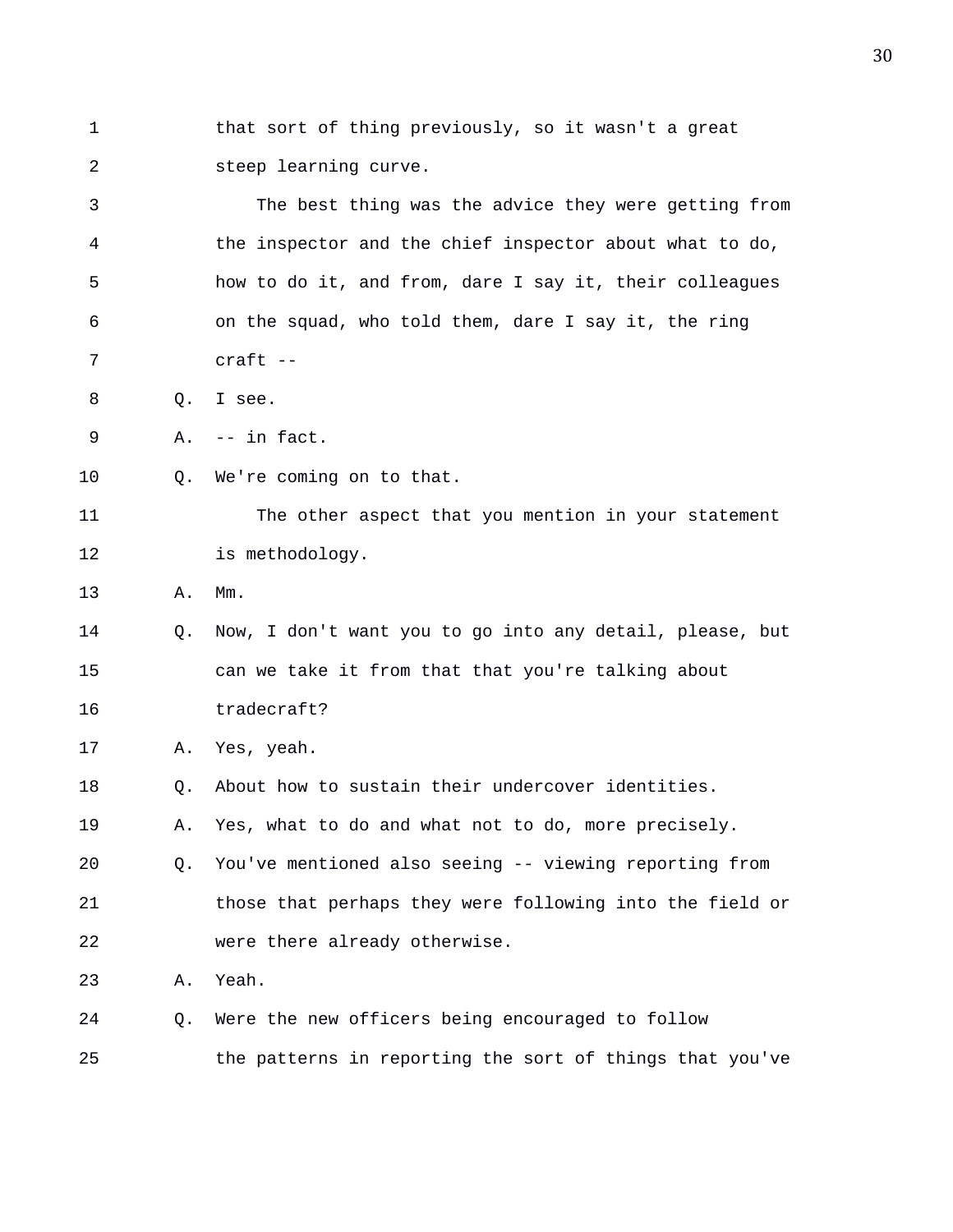1 mentioned that might be interested in -- of their 2 predecessors.

3 A. Yes, they would do that naturally. As I said, it 4 followed on from the old -- what I called the day, date, 5 time and place thing. You simply said, "This is what 6 it's about, this is what happened, this is who said 7 that", as a summary. You didn't get absolute chapter 8 and verse, obviously, on things, but what it did was -- 9 gave a picture of the organisation at that time.

10 Q. Thank you.

11 Can we move on, please, to Special Branch and where 12 the SDS sat within Special Branch. I'd like you to look 13 at a document, please. It's {MPS/737401/1}. If we 14 could just -- you can see that this is -- thank you -- 15 a document entitled "Evaluation of Special Branch", and 16 at the bottom of the page, it's dated July 1973, so it's 17 while you were within the SDS.

18 A. Mm.

19 Q. And if we could scroll to the second page, please 20 {MPS/737401/2}, we can see that the first top half of 21 the page is what -- it is suggested to be the current 22 structure of, I think, C Squad within Special Branch. 23 A. Yes.

24 Q. And we can see the Special Demonstration Squad sits 25 underneath a chief inspector, who in turn sits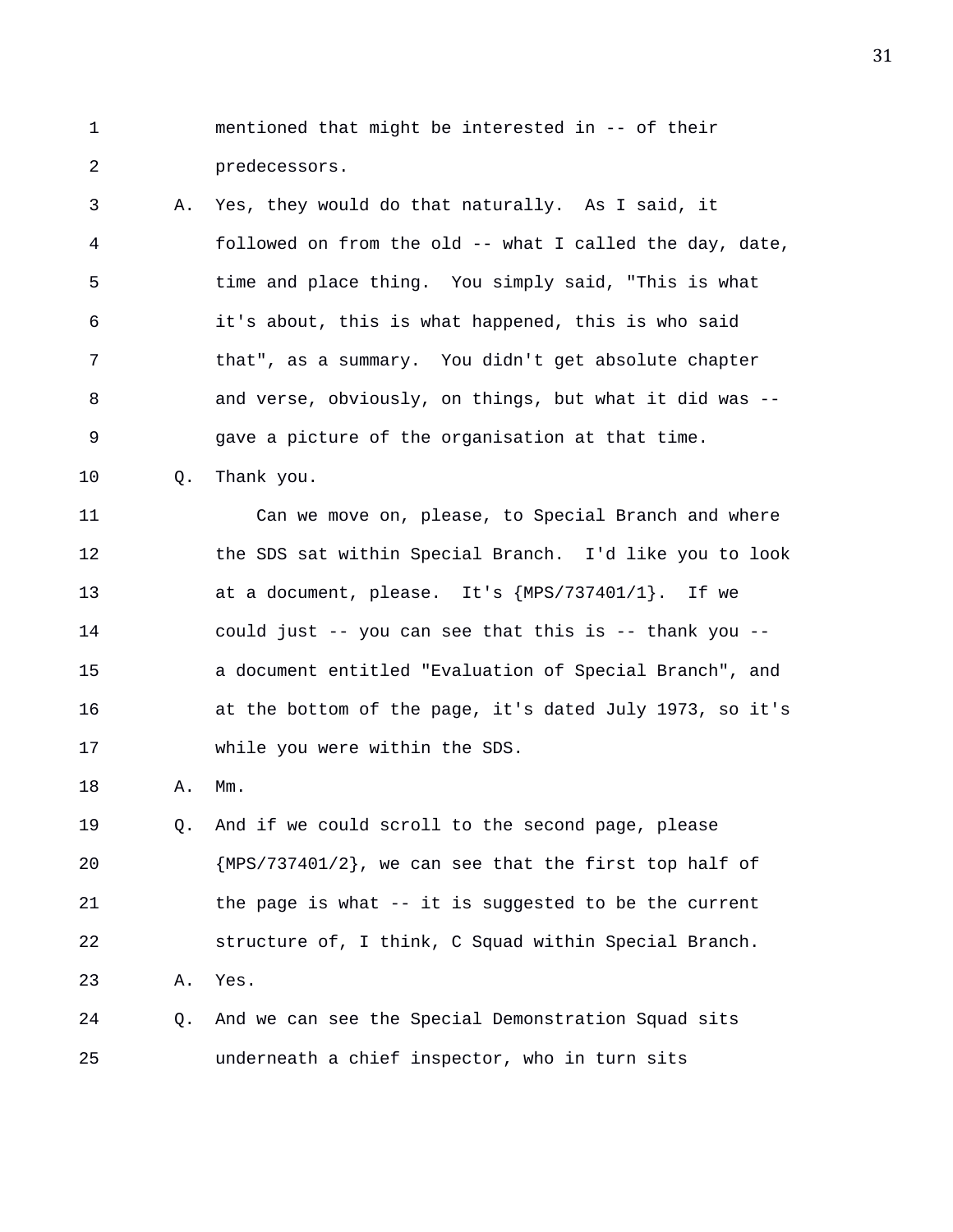1 underneath a superintendent and a chief superintendent.

2 A. Mm-hm.

| 3  | Q. | Is that your recollection around sort of summer of 1973       |
|----|----|---------------------------------------------------------------|
| 4  |    | of how the SDS sat within Special Branch?                     |
| 5  | Α. | Yes. One of the $-$ - I'll just confirm $-$ - at first sight, |
| 6  |    | I sort of think, "Oh, four inspectors", it didn't make        |
| 7  |    | sense, but then I realised in -- one of the lads in           |
| 8  |    | the field was in fact an inspector, which was unusual,        |
| 9  |    | but he was.                                                   |
| 10 | Q. | Well, we don't need to hear anything about that.              |
| 11 | Α. | Oh, okay.                                                     |
| 12 | Q. | Let's just focus on where the SDS sat within                  |
| 13 |    | Special Branch.                                               |
| 14 |    | We know that the SDS became part of C Squad in                |
| 15 |    | perhaps late 1972 or 1973.                                    |
| 16 | Α. | $Mm$ .                                                        |
| 17 | Q. | Does that accord with your recollection?                      |
| 18 | Α. | I can't remember that, to be honest, no.                      |
| 19 | Q. | I see.                                                        |
| 20 |    | And it later became part of S Squad in about the              |
| 21 |    | summer of 1974.                                               |
| 22 | Α. | Yeah.                                                         |
| 23 | Q. | But this document seems to be suggesting a proposal,          |
| 24 |    | whilst it was within S Squad, to change the SDS to sit        |
| 25 |    | underneath a superintendent. If you look towards              |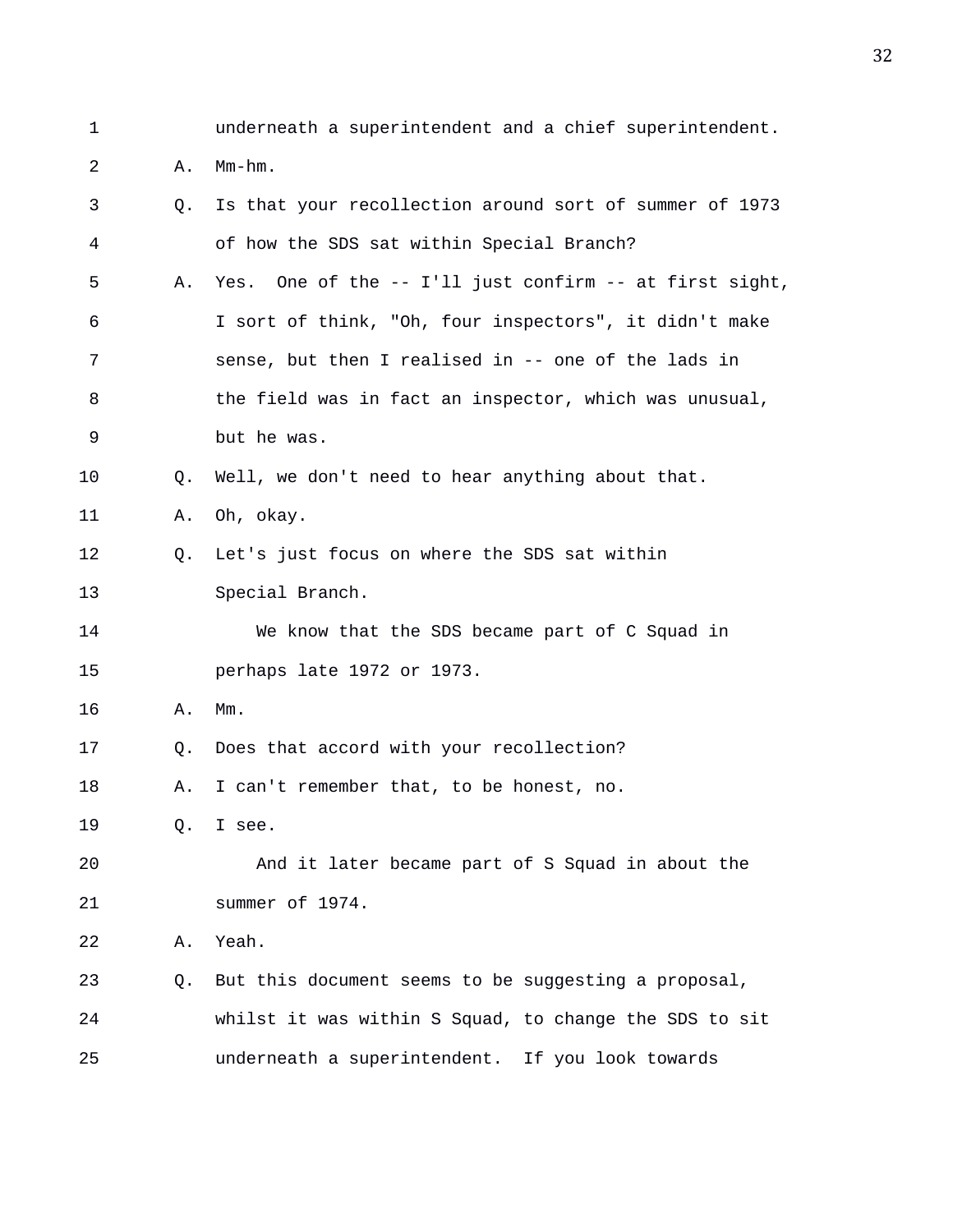1 the bottom half of the diagram --

2 A. Yes.

3 Q. -- you can see that the proposal is that the SDS moves 4 to report into a superintendent rather than a chief 5 inspector. Do you recall that ever happening? 6 A. No. To my recollection, at the time I was there, it was 7 always the chief inspector. 8 Q. I see. 9 The other question I wanted to ask you about this 10 document is, on the very far left of both of the 11 proposal and the current structure, you can see what it 12 says "SEC service inspector"; can you see that? 13 A. Yes. 14 Q. Which we assume may be Security Service inspector, we're 15 not sure. Are you able to help us with who -- sorry, 16 what role that person did? 17 A. It doesn't -- it doesn't ring a bell with me at all, 18 I must confess, no. I assume that the A to CID chief 19 inspector or A to -- might have been on the bomb squad 20 or something like that, but no, I can't. I don't know. 21 "SEC", no. 22 Q. Thank you. 23 Now, as I mentioned, in 1974, the SDS moved from 24 C Squad to S Squad. Can you recall that happening? 25 A. No, I don't, no.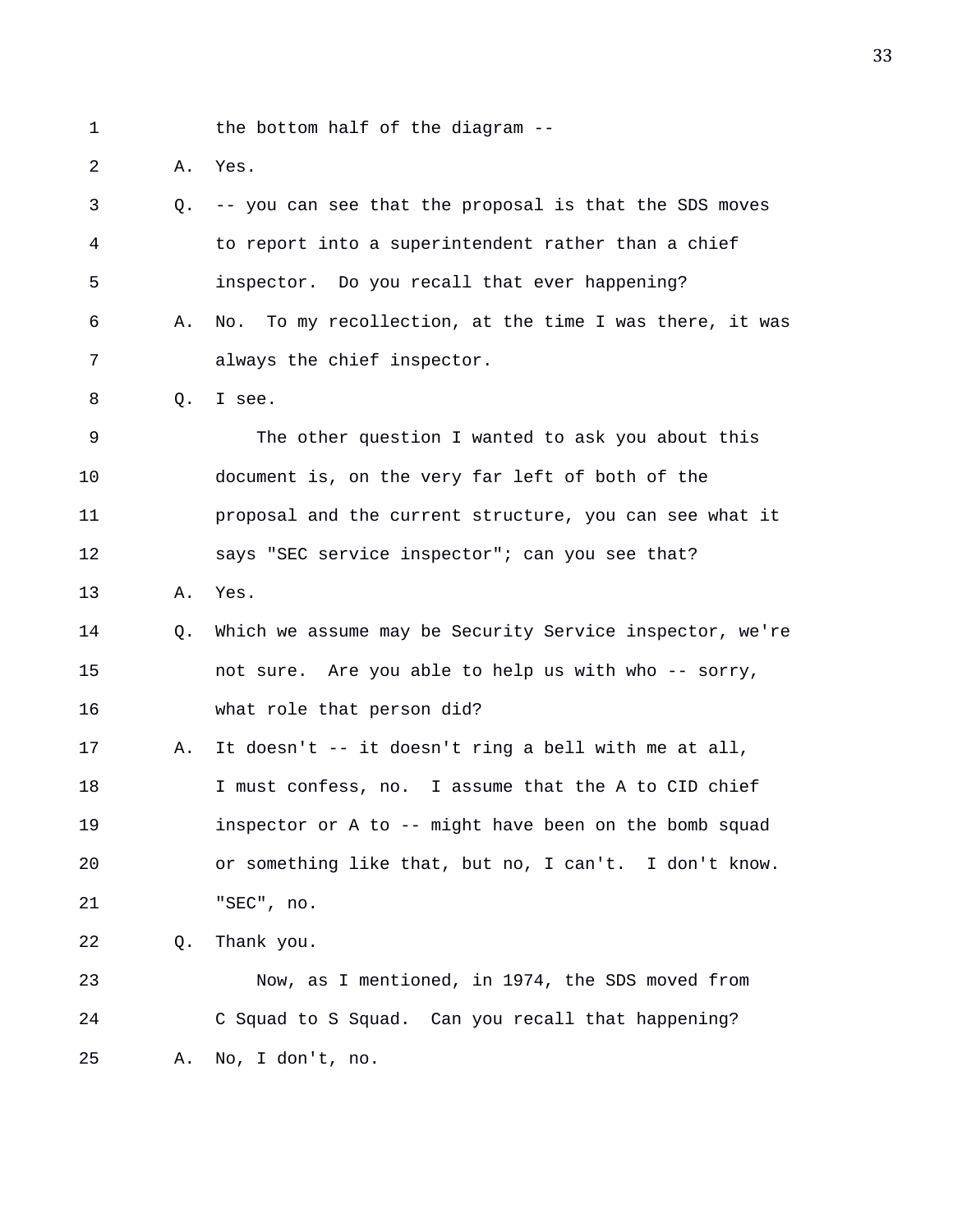1 Q. The reason I ask is there is a suggestion within the SDS 2 annual report for that year that this allowed for 3 greater cooperation within the squads, but presumably 4 you can't help us whether that was right or not? 5 A. No, no. I think it was logical for it to be under 6 C Squad only because -- well, primarily because 80% of 7 the product went to C Squad. It was of their interest. 8 So, I mean, that sort of was logical in that sense. 9 Q. Thank you. This document can come down now. 10 More generally, how much control, if I can put it 11 that way, was there over the SDS by Special Branch when 12 you were in the unit? 13 A. I think it's true to say that the primary control and 14 the major control was at chief inspector and inspector 15 level. Because of the nature of the work, you had to 16 rely upon those two very heavily, because senior 17 officers couldn't be going to see these people all 18 the time, or hardly at all, for security reasons. So 19 there was great emphasis, I think, put upon 20 the selection of the people to do that -- to do that 21 role, because it was so important, because you had to 22 rely upon those two to do the supervision.

23 In parallel with that, however, it was true to say 24 that being 12 people together, there was, dare I say it, 25 a mutual support system there by accident almost. It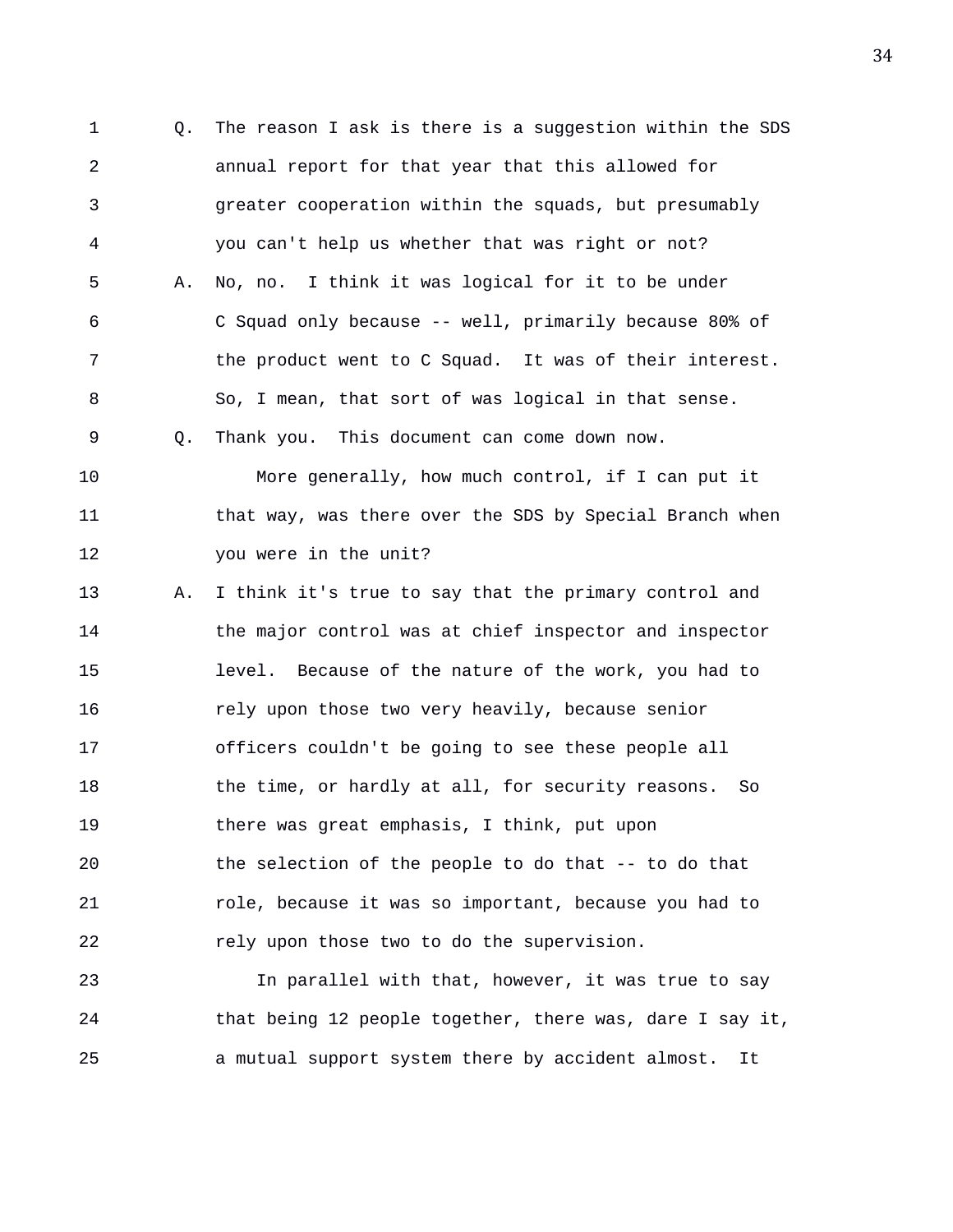1 wasn't necessarily by design, but the fact there were 12 2 of them, there was a great sense of camaraderie amongst 3 them which definitely was beneficial to the squad, and 4 if someone felt there was a problem with one of 5 the lads, he would undoubtedly have said it to 6 the inspector and the chief inspector, if they weren't 7 aware of it. 8 Q. Would you include yourself within that? 9 A. To a degree, yes, but I -- if the inspector and the 10 chief inspector weren't around, then, you know, it would 11 fall to me. I mean, in fact, it did on one occasion, 12 famously, but that's -- 13 Q. We'll come on to that. 14 A. -- (overspeaking). 15 Q. You may not be able to help us with this, but if 16 a problem had arisen and the chief inspector or 17 inspector were aware, do you know whether a problem 18 might be escalated to those superior to them? 19 A. Well, no, in the first instance, they would come to me 20 because I was the one person in the office who would 21 then have natural access. I could then go along and 22 see, you know, the appropriate chief superintendent, 23 commander, whatever, and apprise him instantly of what 24 -- what the problem was. 25 Q. I see.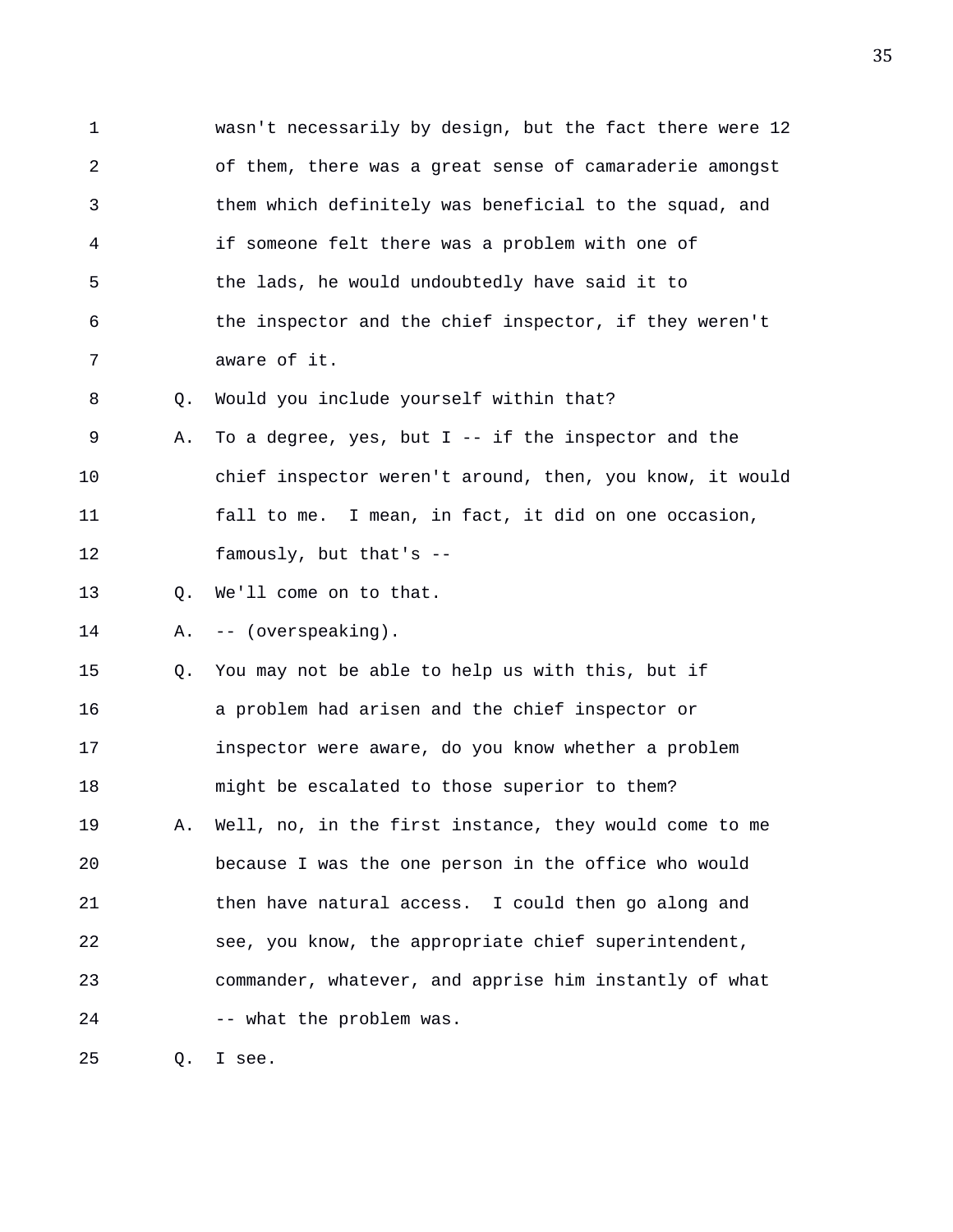| 1  |             | Knowledge of the SDS. That's the next topic             |
|----|-------------|---------------------------------------------------------|
| 2  |             | I'd like to ask you about, please.                      |
| 3  |             | You told us within your statement that knowledge of     |
| 4  |             | the hairies, as they were known --                      |
| 5  | Α.          | Yeah.                                                   |
| 6  | $Q_{\star}$ | -- was very high within Special Branch.                 |
| 7  | Α.          | Yes, it was, yes.                                       |
| 8  | Q.          | And you've said that you knew that they -- before you   |
| 9  |             | joined, I should say, you knew that they were providing |
| 10 |             | intelligence on public order.                           |
| 11 | Α.          | Yeah.                                                   |
| 12 | O.          | Does it follow from that that you knew or suspected     |
| 13 |             | which type of groups they were reporting on?            |
| 14 | Α.          | I would have had a fair idea, because it was            |
| 15 |             | unavoidable. One knew -- one knew the people who were   |
| 16 |             | demonstrating, because we were covering                 |
| 17 |             | the demonstrations overtly anyway, prior to the SDS,    |
| 18 |             | then the threat assessments, which are so, dare I say   |
| 19 |             | it, valuably assisted by the SDS, but prior to that,    |
| 20 |             | then it was the lads on the ordinary squads that were   |
| 21 |             | doing -- preparing those assessments. So they were well |
| 22 |             | aware of those organisations by nature, by the very     |
| 23 |             | nature of things.                                       |
| 24 | $Q_{\star}$ | Would you have been aware, for instance, that most of   |
| 25 |             | the groups being reported on were left-wing groups?     |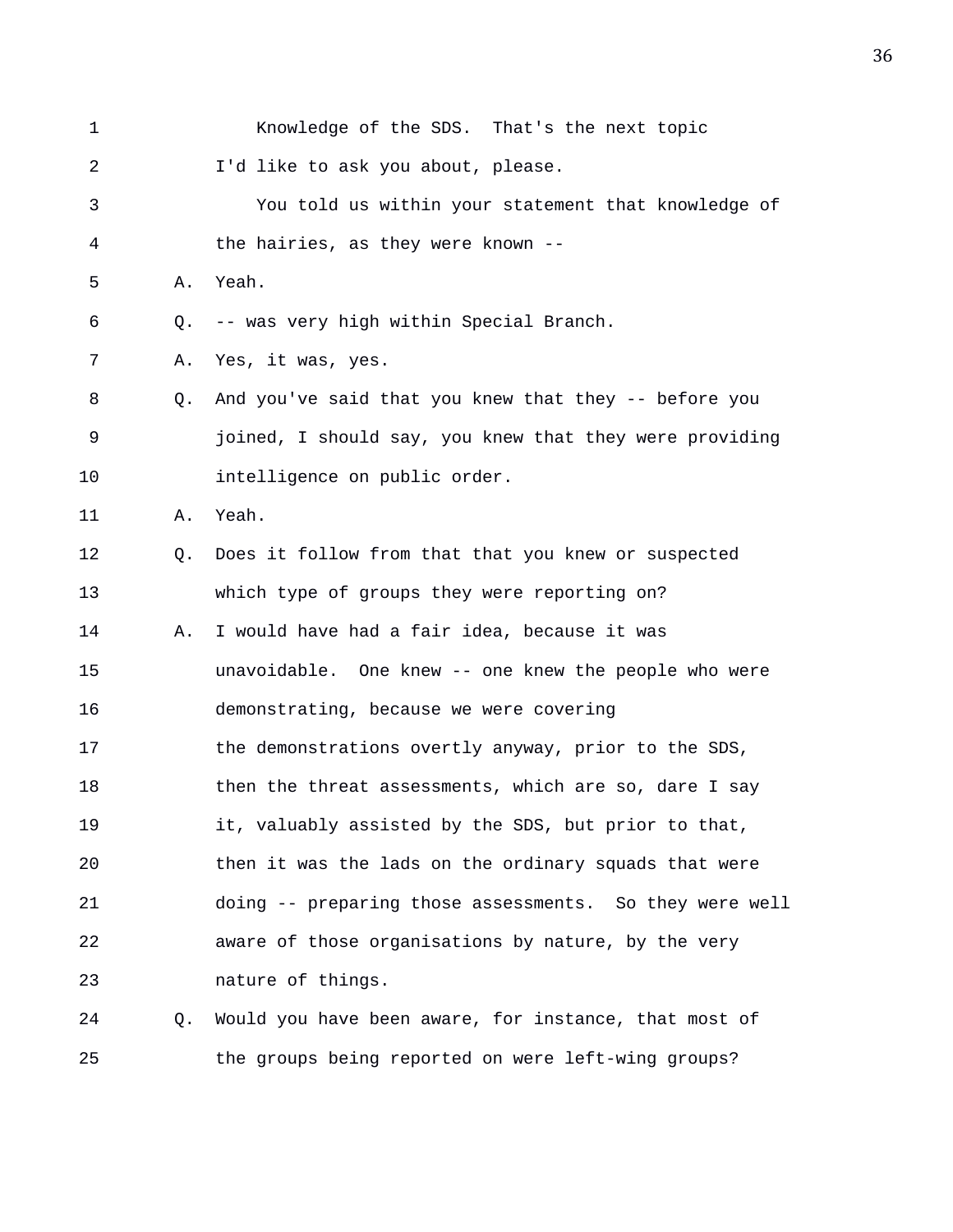- 
- 1 A. The vast majority, yes, yes.

2 0. And you would have been aware of that before?

3 A. Oh, yes, yes.

4 Q. And can you assist us perhaps with why, when you joined 5 certainly, there was such a focus on those groups? 6 A. Well, the vast majority of the people who were 7 demonstrating were left wing. As I said, I alluded to 8 the right wing. The National Front at that time was 9 really quite small. I mean, it got a bit of a profile, 10 but it was very small and -- but the right wing -- 11 the left wing were the ones who were demonstrating.

12 What had happened was in '68, throughout Europe, 13 there had been this upsurge in extreme left wing 14 demonstrating and everything, and we weren't immune from 15 it and that's what happened. It started, as you know, 16 with the Vietnam Solidarity Campaign, which was 17 essentially a left wing -- extreme left wing 18 organisation. So that was where the emphasis was, 19 because these were the people who were demonstrating. 20 Q. After you left the unit and returned to 21 Special Branch -- 22 A. Yes. 23 Q. -- did you get the impression that the state of 24 knowledge amongst Special Branch officers of the SDS had

25 changed at all? Was it still pretty commonly known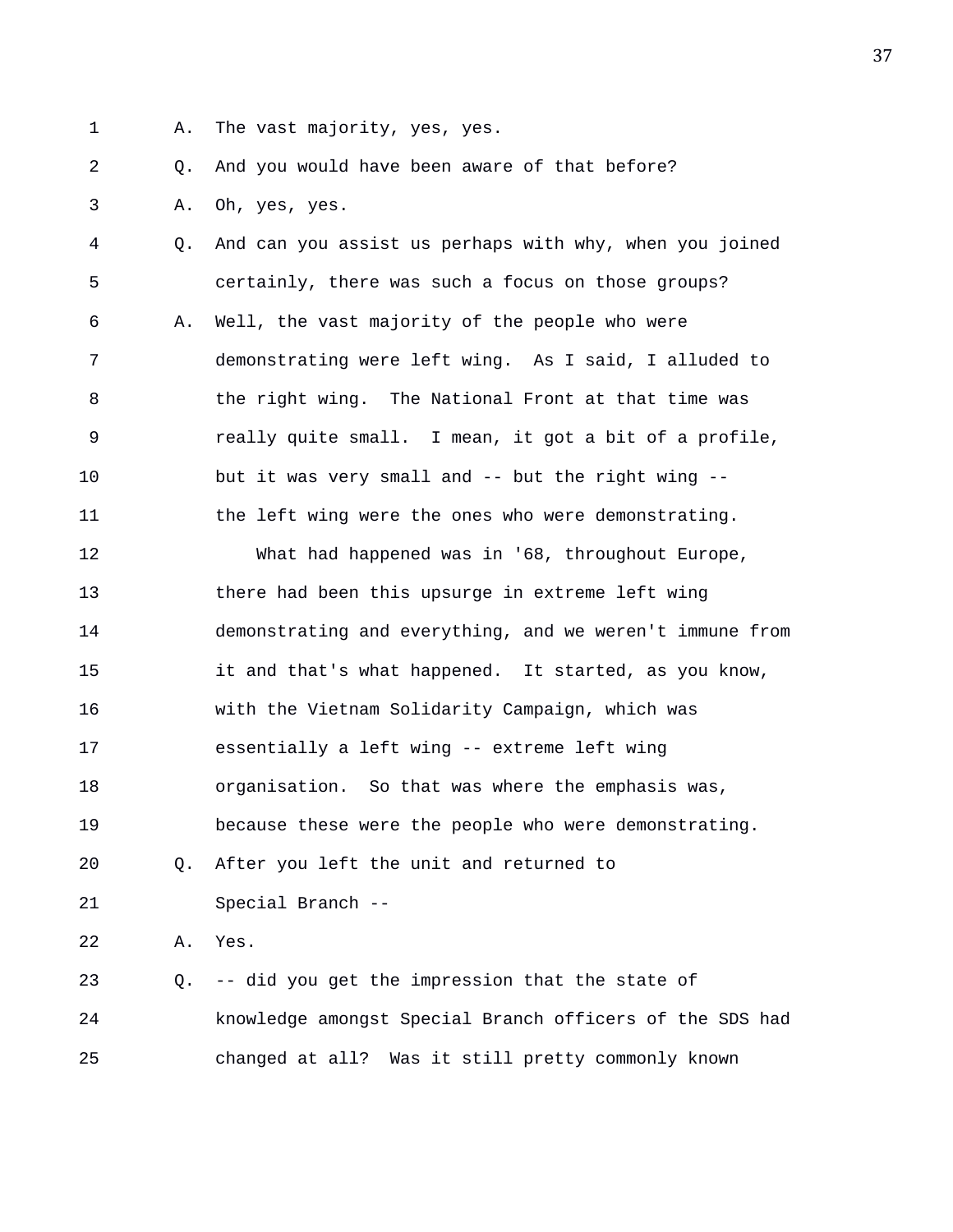1 about?

|  |  | A. Oh, it was commonly known about, yeah. Oh, yes. |  |  |  |
|--|--|----------------------------------------------------|--|--|--|
|  |  | There's no question about that.                    |  |  |  |

4 Q. And it would be fair to say that the SDS --

5 the existence of the SDS, though perhaps not specifics, 6 was a pretty open secret within Special Branch?

7 A. Yes, yes.

8 Q. Thank you.

9 Turning to the SDS itself. You've told us in your 10 statement and in fact today that its primary purpose 11 was, as you understood it, to gain intelligence on 12 public order and demonstrations. You joined in 1970, 13 which was about two years or so after it had been set 14 up, maybe a little longer. When you joined the SDS, did 15 you understand it to be a permanent unit? 16 A. Yes -- well, it was subject to annual review, I knew 17 that, but it was a well established unit by then, yes.

18 I mean, I thought, well, this would go on as long as -- 19 well, as long as it remained a secret, dare I say.

20 Q. While you were there, did you ever consider that there 21 was a chance it might not continue? Was its existence 22 in jeopardy from those on high?

23 A. Not from those on high, because I think it was true to 24 say that because those on high had been consulted and 25 knew all about it and the Home Office knew about it --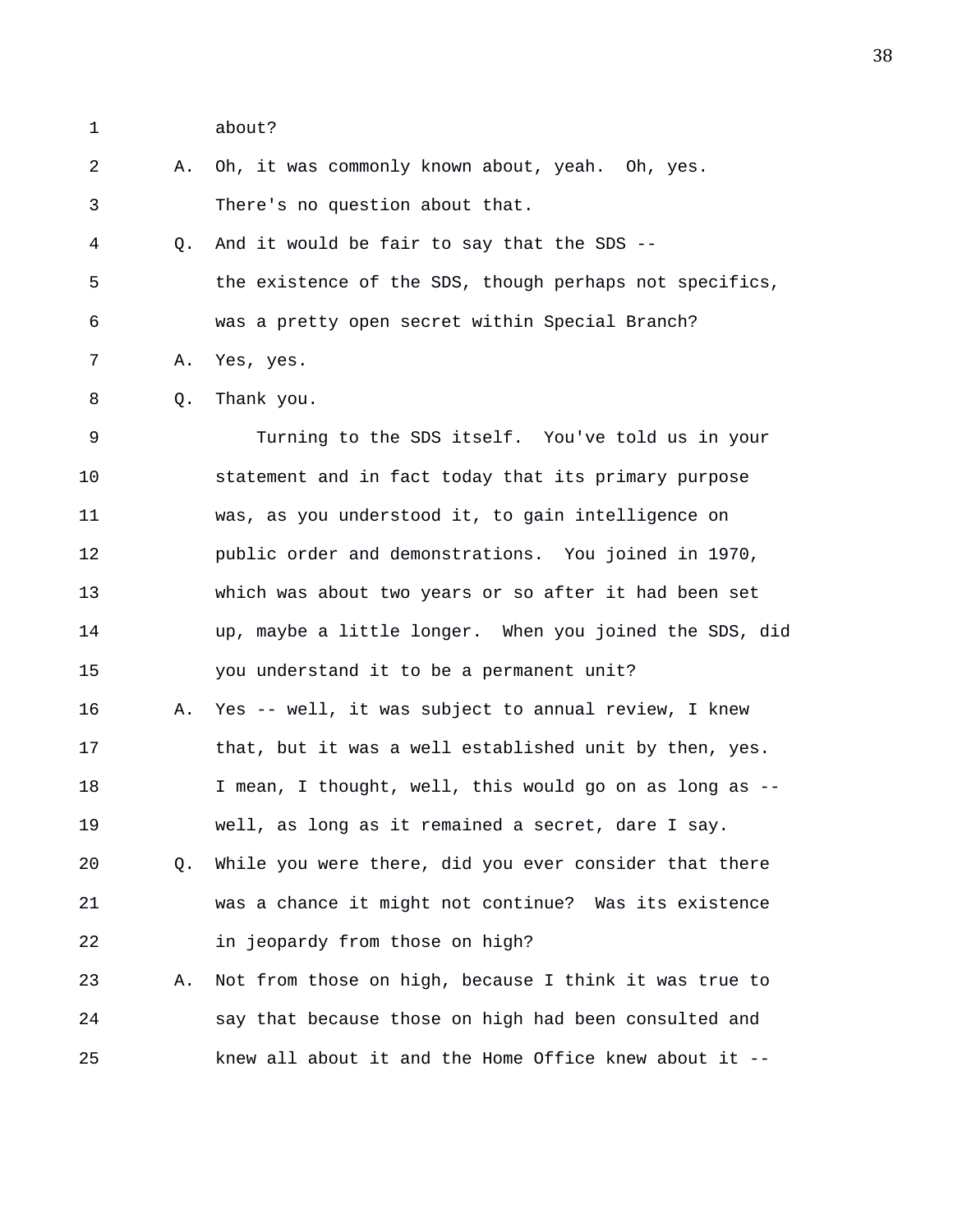1 I mean, the Commissioner himself had actually visited on 2 one occasion, so it wasn't a question of -- nobody could 3 ever say that.

4 So I think -- and also to the relationship, dare 5 I say it, with our uniformed colleagues in A8, which may 6 be a different number now, was very, very good, and in 7 no small part it was because we were able to give them 8 very good threat assessments on what was happening in 9 respect of demonstrations. So I think that the benefits 10 of the squad were well known and there wasn't -- 11 the danger to the squad was if it became known outside, 12 obviously that would make its continued existence much 13 more difficult and problematic.

- 14 Q. Can we take it from that that you don't recall any 15 conversations happening about the SDS being curtailed, 16 its existence --
- 17 A. No, no, no. There was an annual report and we'd have 18 been surprised, dare I say it, if we'd have been 19 refused, because it was becoming a regular thing. But 20 things hadn't changed and nothing had happened to cause 21 us to think otherwise.
- 22 Q. Now, you've mentioned the Vietnam Solidarity Campaign 23 and the October demonstrations in 1968 --

24 A. Yes.

25  $Q. - -$  being the start of  $-$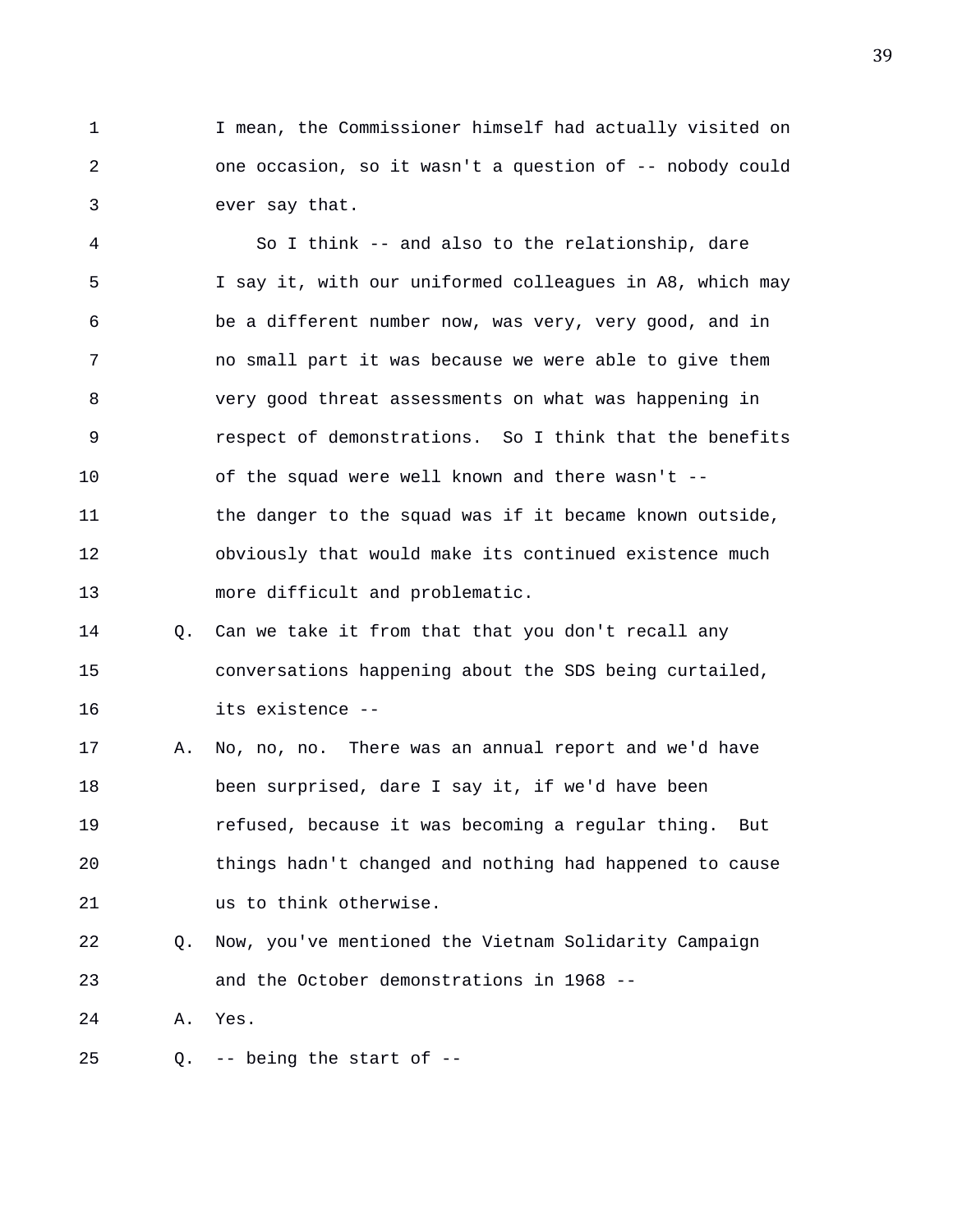- 1 A. Yes.
- 2 Q. -- the SDS. We know that certainly those deployments 3 didn't involve particularly long term infiltrations of 4 groups.
- 5 A. No.
- 6 Q. By the time you had joined the unit about two years 7 later, these longer term deployments had begun.
- 8 A. Mm.

9 Q. Are you able to help us with why things changed? 10 A. Well, I think the problem initially was that there was 11 to be -- there had been a demonstration in the spring 12 of '68 which was quite nasty and almost involved 13 an invasion of the US embassy, which would have been 14 disastrous, and there was another one scheduled for 15 the autumn, the October, and it was realised that we 16 needed to get far better intelligence, and so obviously, 17 as a short term thing, well, what we've got to do is 18 infiltrate the VSC or people associated with that, and 19 that led on, I think, naturally to a slightly wider 20 coverage of -- of the groups.

21 And by definition, by the end of '68, nobody had 22 been in the group more than six months, but it then 23 naturally followed on that slowly but surely the sort of 24 tenure of people in groups and all that, it just 25 naturally developed, because there was no rush after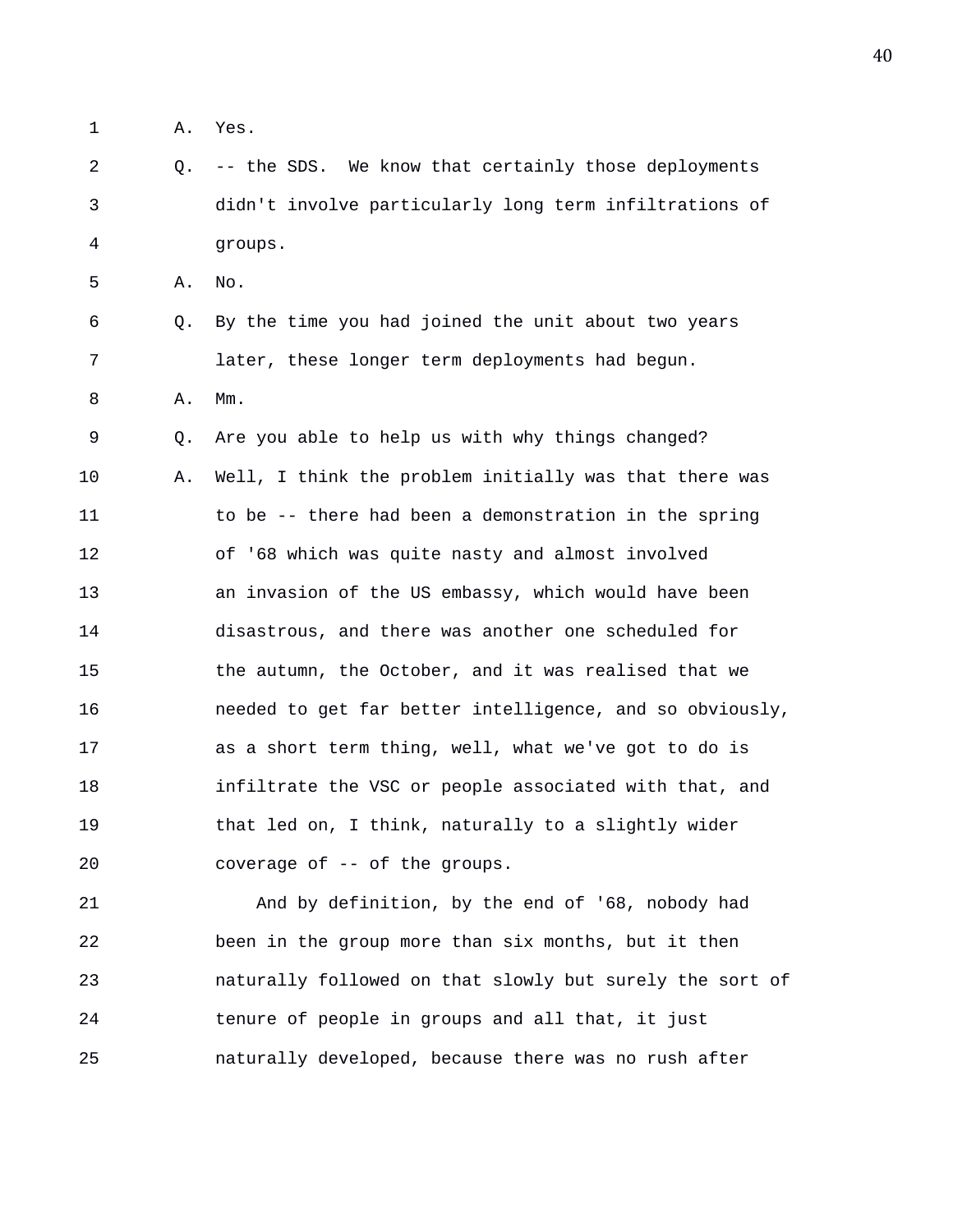1 that point. There would have been a rush initially to 2 get people in because time was pressing. In six months' 3 time, we were going to get this major demonstration and 4 I suspect the decision to form the squad was a month or 5 so down the line. But as things went on, then obviously 6 you have more time and you can then do things.

7 And people weren't rushed into organisations at all. 8 It would take a month -- two/three months, whatever, 9 even longer, to get established in a group, and that was 10 a very gentle process, because that was less risk to 11 the individual and indeed to the organisation. And so 12 that what you had was a rolling programme of people 13 joining these organisations and then at any one time, 10 14 or 11 would be fully active and one or two would be sort 15 of in the process of coming in perhaps.

16 Q. So is it fair to say you suspect that one thing led to 17 the other naturally?

18 A. Yes, it did, yes. It was obviously proven to be very 19 effective, and if something's proven to be effective, 20 you don't say, "Well, let's get rid of it".

21 Q. Can we move on, please, to an essay that you wrote in 22 1979.

23 A. Yes.

24 Q. We'll bring it up on the screen.

25 A. Oh, yes, sure.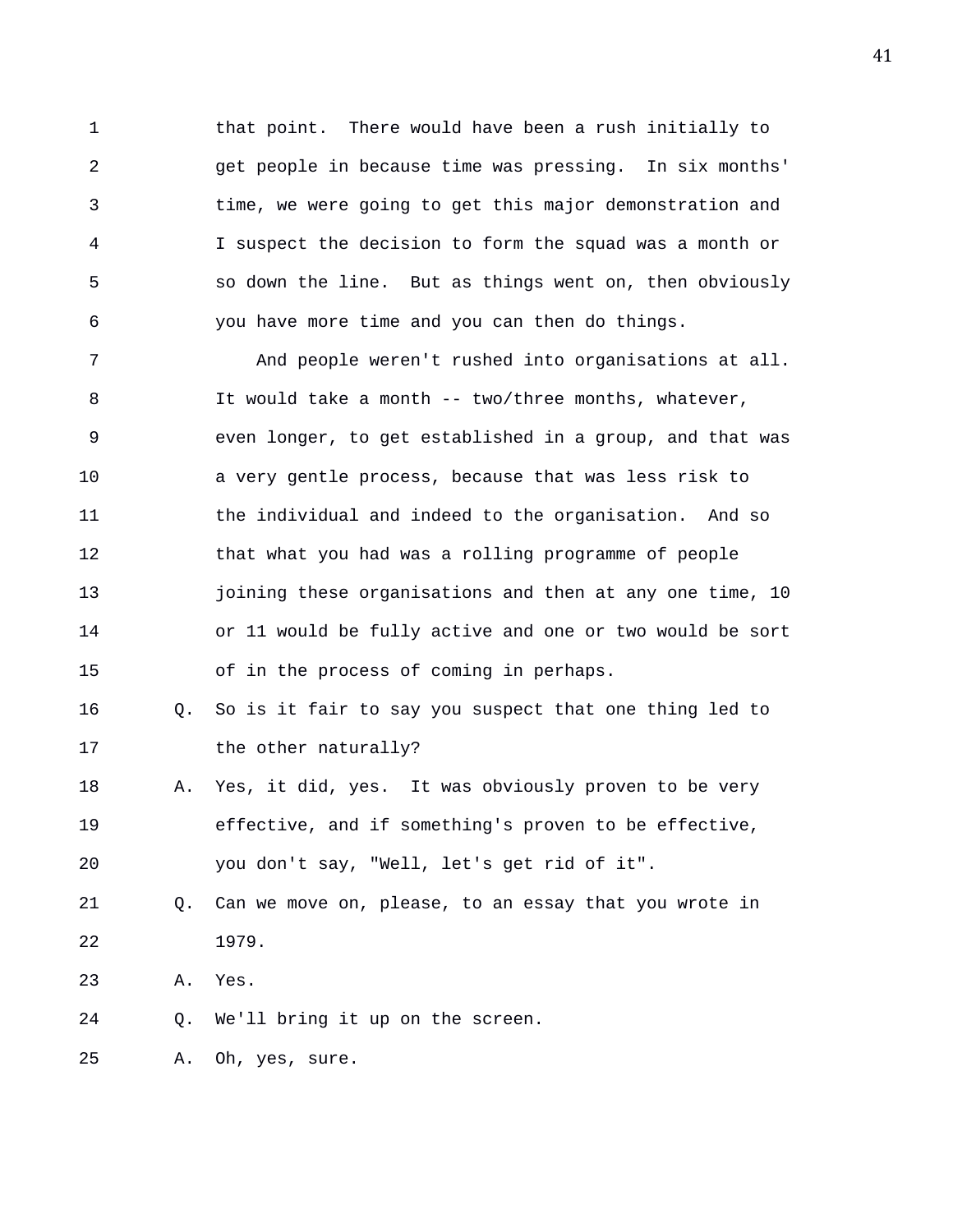| 1  | Q. | It's $\{MPS/747444/1\}$ . Page 2 to start with           |
|----|----|----------------------------------------------------------|
| 2  |    | ${MPS}/747444/2$ . Thank you.                            |
| 3  |    | This is an essay which you've told us you wrote for      |
| 4  |    | a training course you did in 1979.                       |
| 5  | Α. | Yes.                                                     |
| 6  | Q. | It reviews the public order scene, if I can put it that  |
| 7  |    | way, and police -- and policing of it in the 1970s.      |
| 8  | Α. | $Mm$ .                                                   |
| 9  | Q. | Firstly, can you remember what training course you would |
| 10 |    | have prepared this for?                                  |
| 11 | Α. | It was a Bramshill course. Inspectors Bramshill course.  |
| 12 | Q. | Firstly, the context. How much of a concern were         |
| 13 |    | the demonstrations which took place in the 1970s to      |
| 14 |    | Special Branch?                                          |
| 15 | Α. | Well, they were of concern, because obviously there was  |
| 16 |    | the potential for a public disorder, and there was       |
| 17 |    | a disorder from time to time, and one of the primary     |
| 18 |    | roles of police is protection of public -- you know,     |
| 19 |    | preservation of public order. So it was perfectly        |
| 20 |    | natural for us to be concerned with that and how best    |
| 21 |    | can we get information on that.                          |
| 22 | Q. | Can we look, please, at a small section of it.<br>It's   |
| 23 |    | page 5, please {MPS/747444/5} --                         |
| 24 | Α. | Okay.                                                    |
| 25 | Q. | -- on the bottom of the page.                            |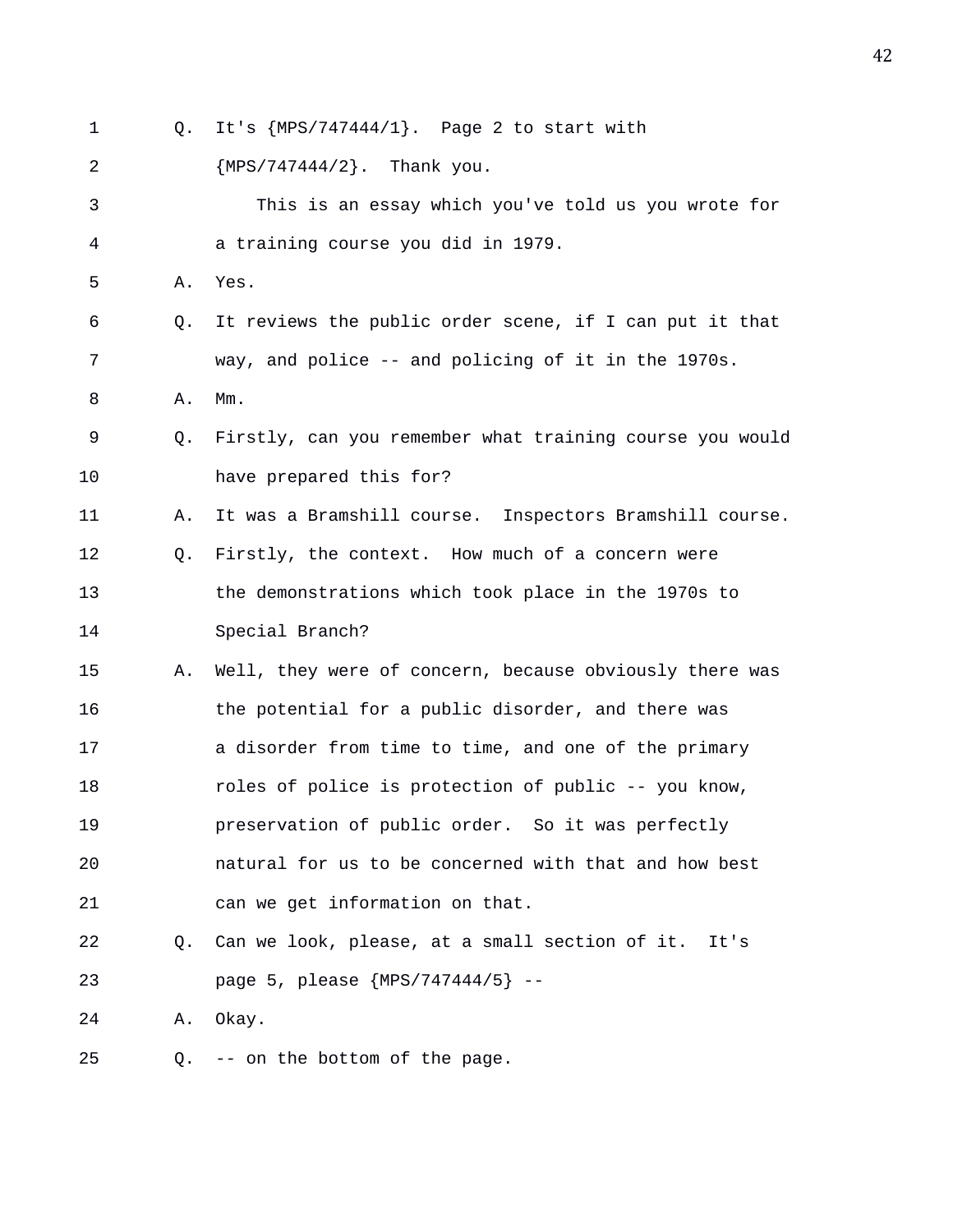1 Now, I'm going to read a small section out --

2 A. Oh, yes, surely.

3 Q. -- where you deal with police intelligence on 4 demonstrations at the bottom of the page: 5 "It is a truism that full and prior knowledge of 6 extremist plans for demonstrations is the corner-stone 7 for police success in planning for demonstrations. 8 Fortunately, our liberal democratic system which 9 positively encourages demonstrations, is ultimately our 10 best weapon for obtaining intelligence. Only rarely do 11 the extremists formulate their plans in total secrecy 12 and normally, albeit grudgingly, they will supply to 13 the police the broad outline of their intentions. 14 Additionally, the need to enlist support for any event 15 necessitates publicity, usually by leaflet, 16 advertisements in sympathetic publications and publicity 17 in the newspaper of the organising group. In more 18 authoritarian countries, where the underground system is 19 by necessity more widespread, it is possible to raise 20 significant support in secret, but in this country other 21 than for small 'sit-ins' or pickets it is virtually 22 impossible to do so." 23 Is what you've written there your view now?

24 A. I think, to some extent, what I was trying to do was 25 to -- dare I say it, I realised that I couldn't talk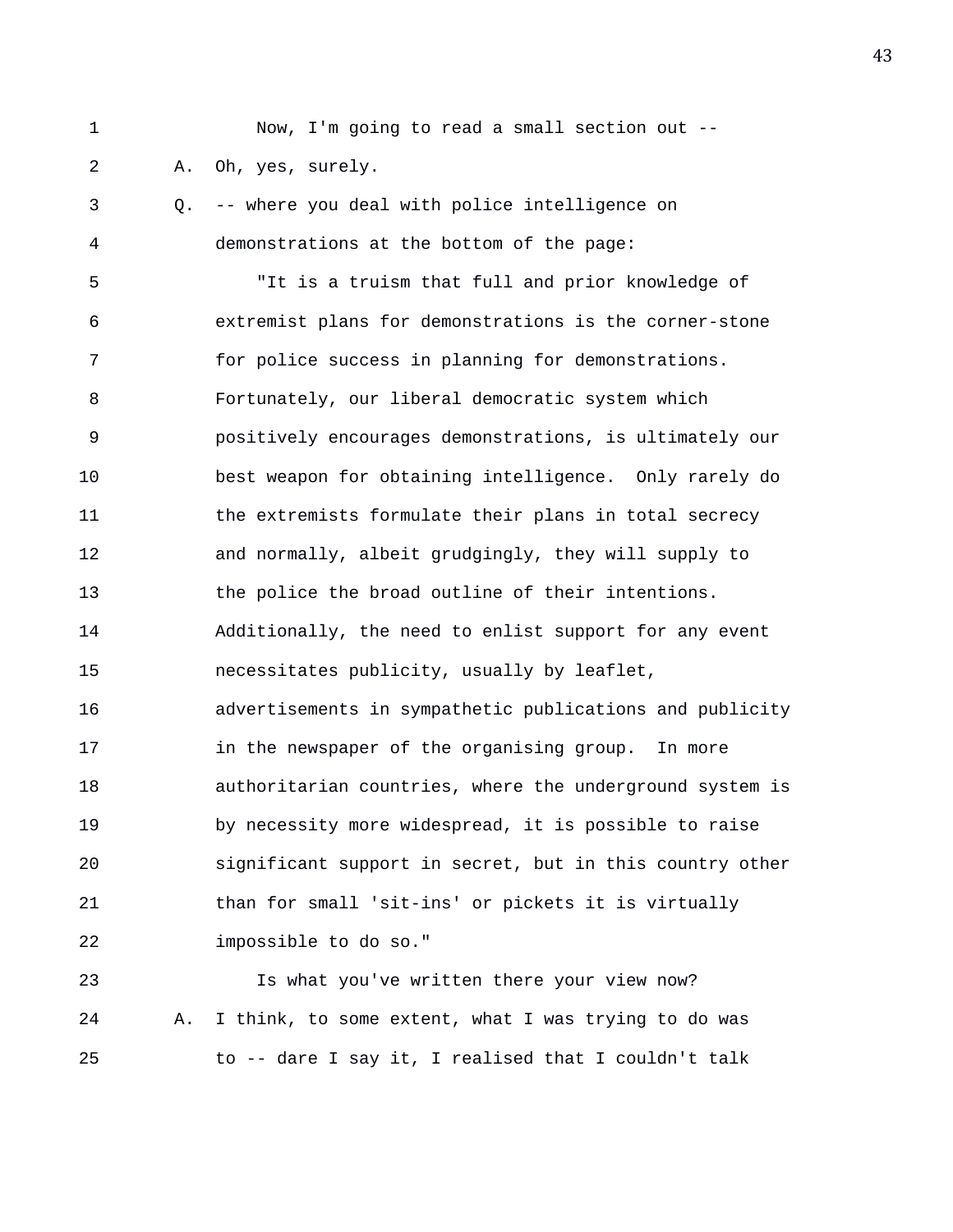1 about the SDS and I didn't want to talk about the SDS, 2 so I, dare I say it, downplayed that aspect, because 3 I thought, well, look, it would be very easy -- I could 4 quite easily talk about things which would imply that we 5 had the SDS. I didn't want to do that. But I had to 6 somehow -- in dealing with that subject, I have to get 7 round that problem, dare I say it, if you're going to 8 talk about demonstrations.

9 So -- so -- but the reality is it was the very small 10 ones, the very secret ones, which were the tricky ones 11 in some respects, but what -- what -- the great thing 12 about the SDS was that you were able to -- because you 13 had the extra intelligence, you then had a better grasp 14 of the feel and the strength of the organisations, so 15 that if, for example, you -- prior to 1968, you would 16 turn round and say on a threat assessment, "Well, there 17 will probably be between 1,000 and 2,000 people and 18 whatever, and the possibility of violence exists", sort 19 of, all rather general stuff. With the existence of 20 the SDS, you would say, "Look, intelligence suggests we 21 will have 1,250 on this demonstration, there is a small 22 risk of disorder, but it's not that -- not that high", 23 but you could be far more precise in that.

24 And what it meant, as our uniformed colleagues 25 became far more trusting, dare I say it, and were aware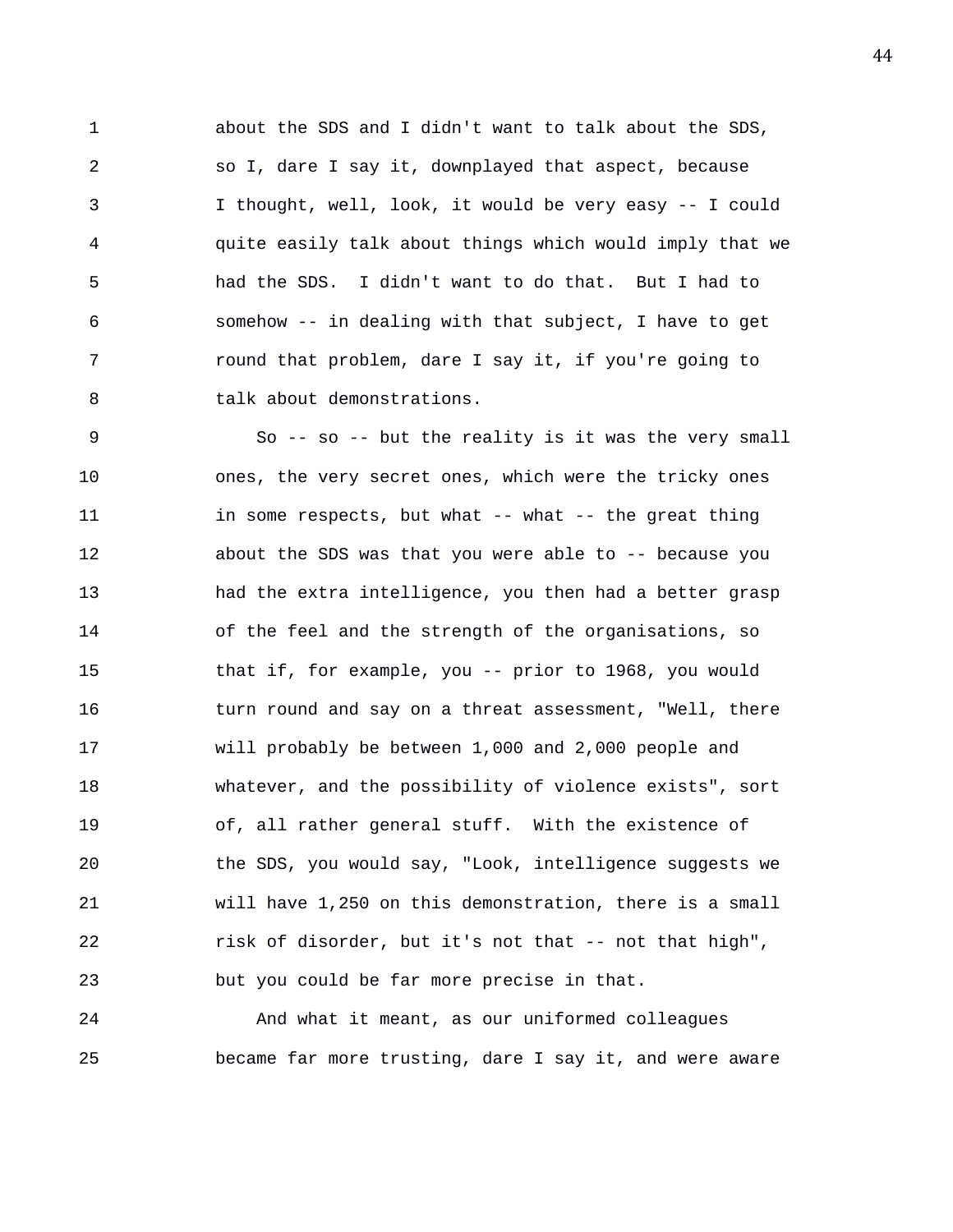1 that our threat assessments were on the button, then 2 they could deploy their people far more accurately and 3 indeed not have a lot of wastage of police because they 4 didn't need colossal reserves, and the beauty is, what 5 reserves they did have could have -- would be 6 dispositioned in the right place. 7 So we were both saving money and indeed making 8 a more efficient -- it was making  $10/15/20$ % difference, 9 or whatever it is, so the whole thing was cost effective 10 and effective in public order control terms. 11 O. We will come on to threat assessments --12 A. Sorry. 13 Q. -- and it is only right to say you go on later, in 14 the next paragraph, to talk about Special Branch 15 sources, which we'll come to. 16 A. Yeah. 17 Q. But just before we do, I understand what you say; that 18 you couldn't mention the SDS in this. 19 A. Yes. 20 Q. But what I'm interested to explore is, if this much 21 information is available freely, as you mentioned there, 22 why was the SDS a necessity, in your view? 23 A. It just sharpened it up that much more, that was all. 24 I mean, you could get a fair -- when you were well 25 experienced, you could get a fair amount of information.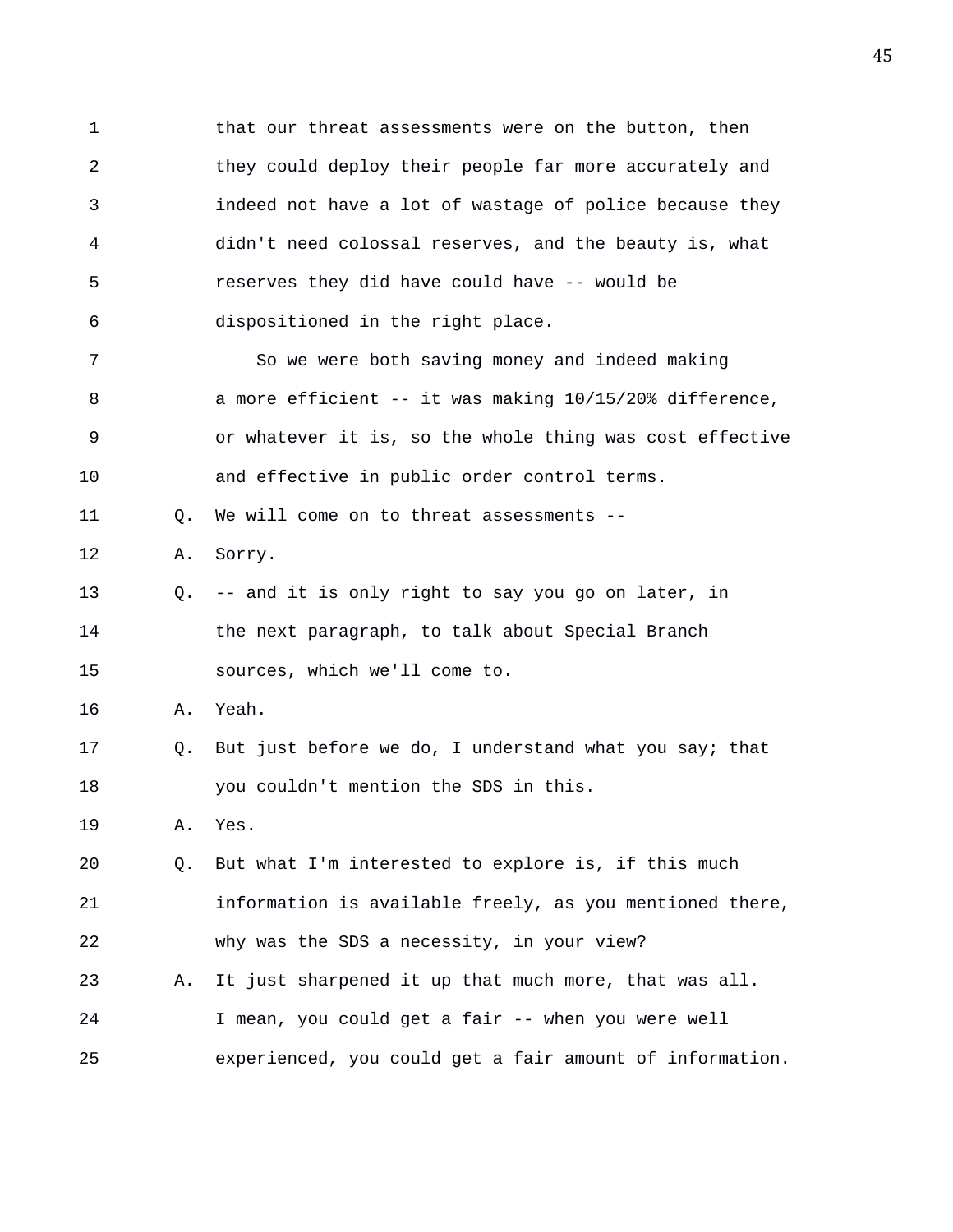1 But what we did find, and I think it is true to say, is 2 that whereas a lot of organisations were compliant or, 3 you know, helpful to police and would report what they 4 were going to do, a lot of these extreme organisations 5 that were coming didn't -- weren't as compliant, so we 6 needed to be able to get the information and be more 7 precise.

8 You could come up with a reasonable assessment, but 9 what we wanted to do -- because these assessments -- 10 these demonstrations weren't a sort of, "Well, we'll 11 have one here and one there", they were a constant drain 12 on police resources, so it was important that we cover 13 those efficiently as possible.

14 Q. Can I just read a little bit more --

15 A. Surely, yes.

16 Q. -- and then I'll ask you a question or two about it. 17 The next paragraph {MPS/747444/6}:

18 "The more precise plans of extremists are normally 19 supplied by Special Branch who employ rather more 20 discreet and sophisticated means of obtaining 21 information. Occasionally, Special Branch obtains 22 information from highly sensitive sources, disclosure of 23 which would involve considerable risk to informants or 24 seriously jeopardise future operations." 25 Was that a slightly more oblique reference to --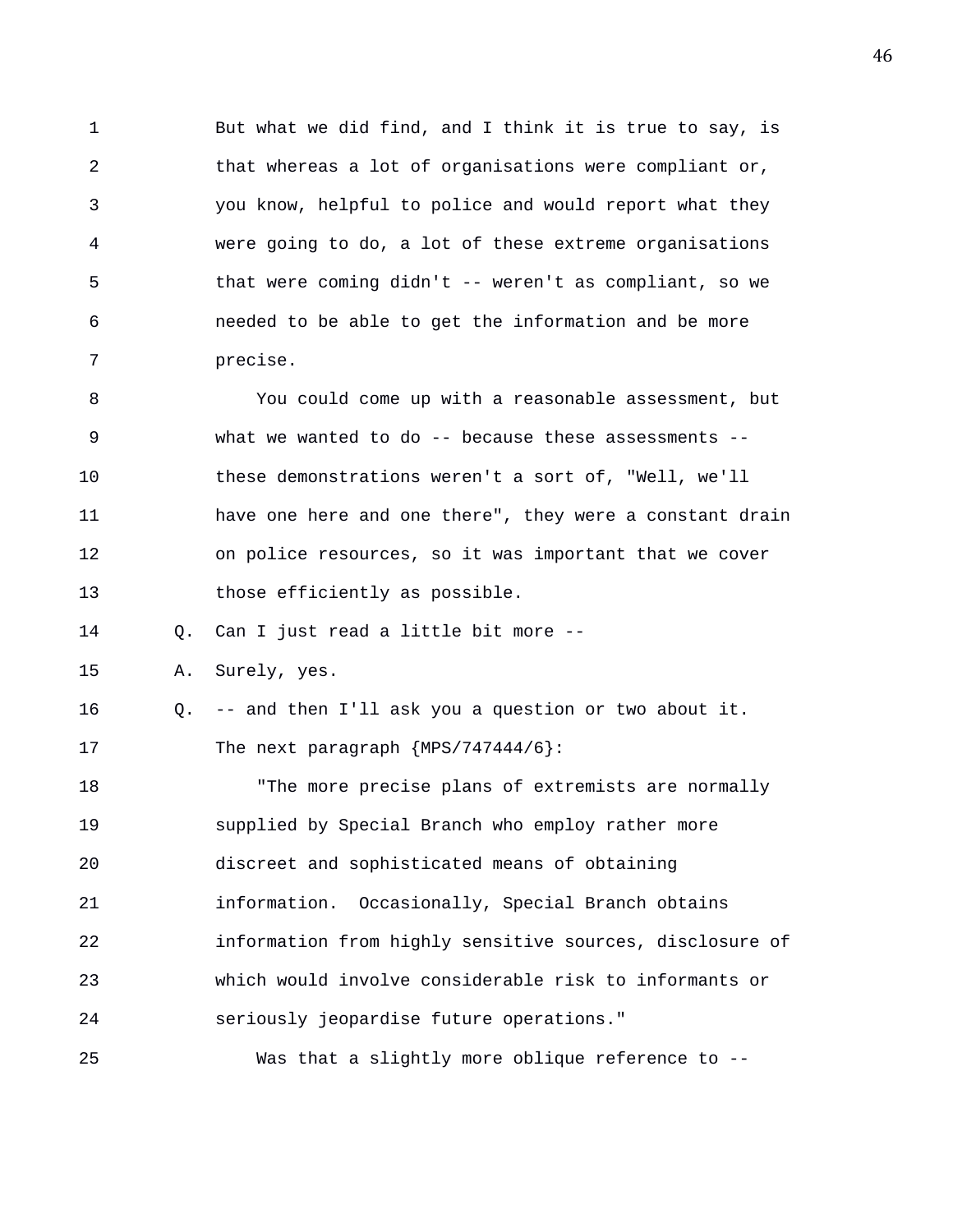1 A. Yes, I used the word "informants" as --

2 Q. Yes.

| 3              | Α. | -- because that is people's traditional perception of   |
|----------------|----|---------------------------------------------------------|
| $\overline{4}$ |    | how things work. I mean, you could get information from |
| 5              |    | three or four different main sources, and that would    |
| 6              |    | have all -- dare I say it, was considered back in '68   |
| 7              |    | and we came up with the system that we did. But         |
| 8              |    | informants is -- is a way of getting information,       |
| 9              |    | you know. But "informants" is a broad phrase which is   |
| 10             |    | capable of other interpretations.                       |
| 11             | Q. | Are you able to help us with what other sources of      |
| 12             |    | intelligence were available to Special Branch at that   |
| 13             |    | time?                                                   |
| 14             | Α. | There were a few people who were informants, but not    |
| 15             |    | many. I think the trouble with informants is that they  |
| 16             |    | are -- some are excellent, but the loyalty of all of    |
| 17             |    | them isn't guaranteed. And, of course, the trouble is   |
| 18             |    | that if their loyalty and their reliability isn't       |
| 19             |    | guaranteed, they also pose a risk to the operation as   |
| 20             |    | well, by definition, because that's -- you want people  |
| 21             |    | you can trust when you're -- especially to get          |
| 22             |    | continuity on this sort of thing.                       |
| 23             | Q. | The SDS was -- would you agree the SDS was a relatively |
| 24             |    | significant departure from traditional --               |
| 25             | Α. | Oh, yes.                                                |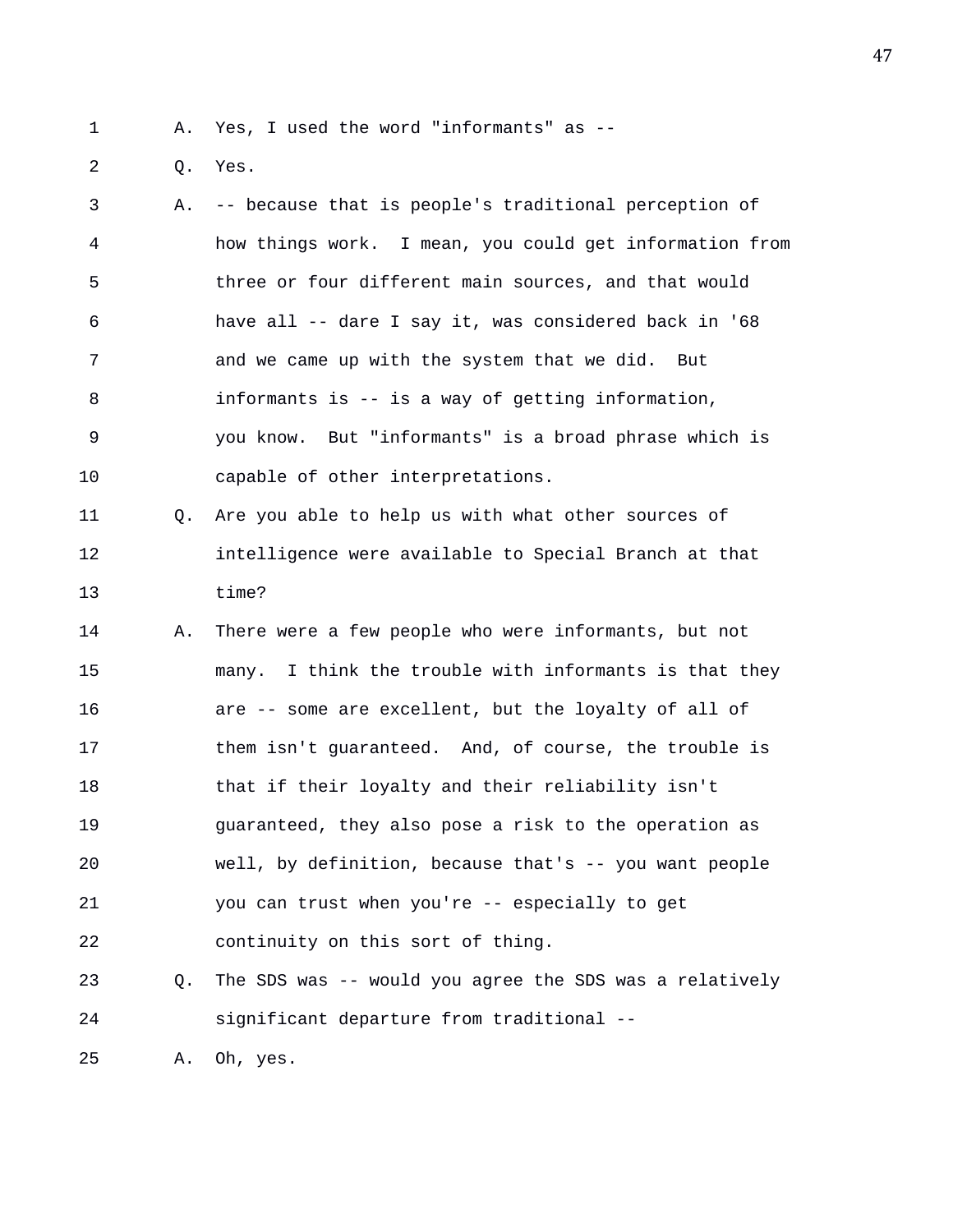- 
- 1 Q. -- more traditional methods.

2 A. Oh, yes. It was a step further. There's no doubt about 3 that, and it was the Vietnam Solidarity Campaign that 4 had initiated that, if that's the right word. 5 Q. And the longer deployments that we've mentioned 6 necessarily involved a more significant intrusion into 7 people's lives, didn't they? 8 A. Yes, yes. I think one of the things I would say -- and 9 perhaps you're coming onto this -- is that the role of 10 the SDS did widen slightly with, dare I say it, some of 11 the IRA campaign and all that sort of thing. 12 Q. The question I really wanted to ask you is, given that 13 these things came along with the SDS's methods and the 14 importance that you've mentioned in the previous 15 paragraph of the liberal democratic system, was there 16 any consideration that you can recall when you were on 17 the SDS of whether the ends justified the means? 18 A. I think we almost approached it from the other way round 19 in this sense, but I know what you're saying. But what 20 we felt is that by having the SDS that, in fact, 21 demonstrations were more policeable. Things weren't 22 allowed to get out of control, so it was almost 23 a win-win situation. The extremists would get their 24 publicity through the media. The people who were being 25 demonstrated against weren't having a problem.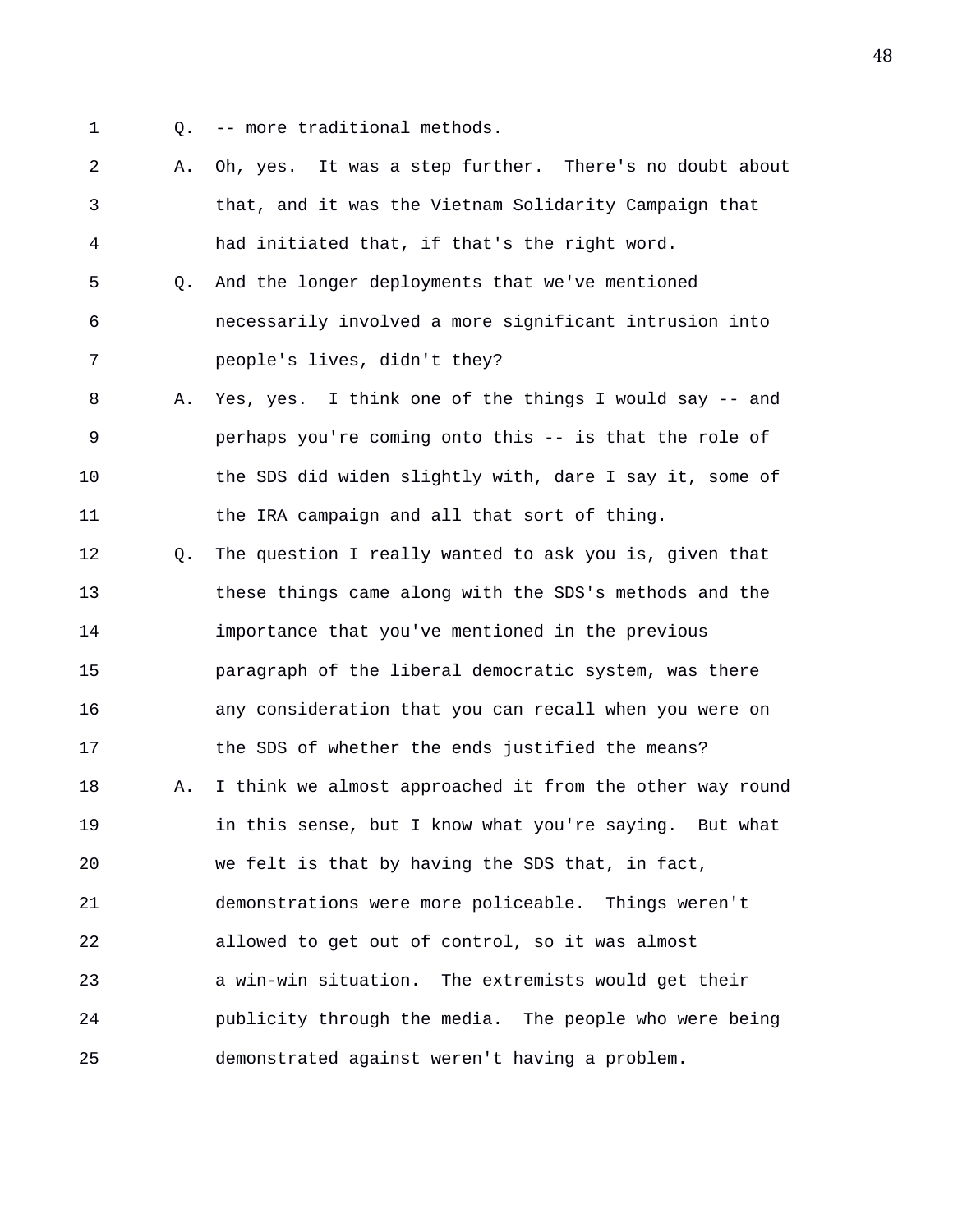1 The police weren't having a problem. The disorder which 2 was -- was less.

3 And so, in a way, that was the whole purpose of it 4 all, was to -- it wasn't a question of, like, typical 5 police undercover work where the idea is to get three or 6 four gangsters up before the Old Bailey, as it were. It 7 was -- the idea was precisely the opposite; not to 8 bring -- be arresting people left, right and centre, but 9 to maintain public tranquility, which by definition 10 meant there would be a fewer arrests. So it wasn't 11 a matter of saying, "Get their plans and then we can 12 arrest them all". It was quite the reverse. 13 Q. I see. 14 There's just one more little passage I'd like to ask 15 you about -- 16 A. Surely. 17 Q. -- in assessing and we'll move on. Just continuing from 18 where we stopped: 19 "For example, it may be known that if 20 the International Marxist Group plans to hold a six 21 man 'sit-in' at an Embassy and knowledge of this is 22 confined to a few 'trusted' supporters. Clearly, if 23 police are found to be waiting for the would-be 24 participants it would pose very serious problems for 25 the source. Similarly, if the 'sit-in' is allowed to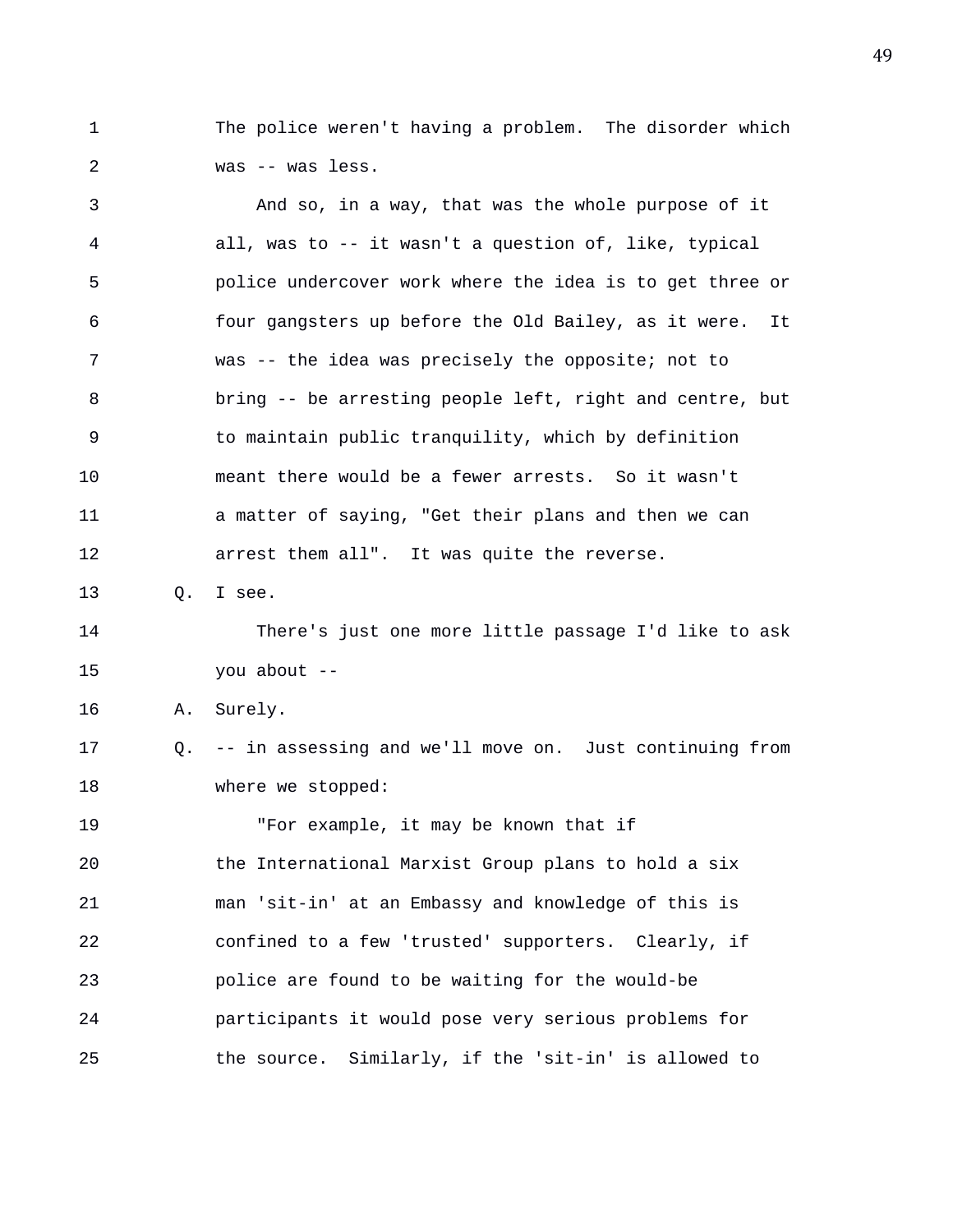1 continue it might prove to be embarrassingly

2 politically. A solution is to acquaint uniformed police 3 of the problem and to arrange for sufficient officers to 4 be in the vicinity so they can respond ..."

5 Mr Smith, was things -- demonstrations that were 6 embarrassing politically something that the SDS were 7 concerned with stopping?

8 A. Yes, in the sense that obviously whilst, dare I say it, 9 we would expect the Home Office, the Foreign Office or 10 British institutions to have a thick skin about these 11 things, obviously if there were demonstrations outside 12 foreign embassies and all that, well, you're now getting 13 into more ticklish territory. You have to be a bit more 14 careful. But the problem was, as I highlighted, was 15 that if police were waiting for them when they turn up, 16 then obviously there's a problem. But at the same time, 17 if police aren't aware of it and they turn up 15 minutes 18 later with blue lights, then there's a danger things can 19 go pear-shaped, to use the phrase. So the ideal thing 20 was for them to turn up gently five minutes later and 21 with a bit of luck, that minimised the risk of 22 a problem. The demonstrators would get their publicity 23 because they will probably have tipped off the press 24 beforehand so they got some nice photographs, and 25 everyone was happy.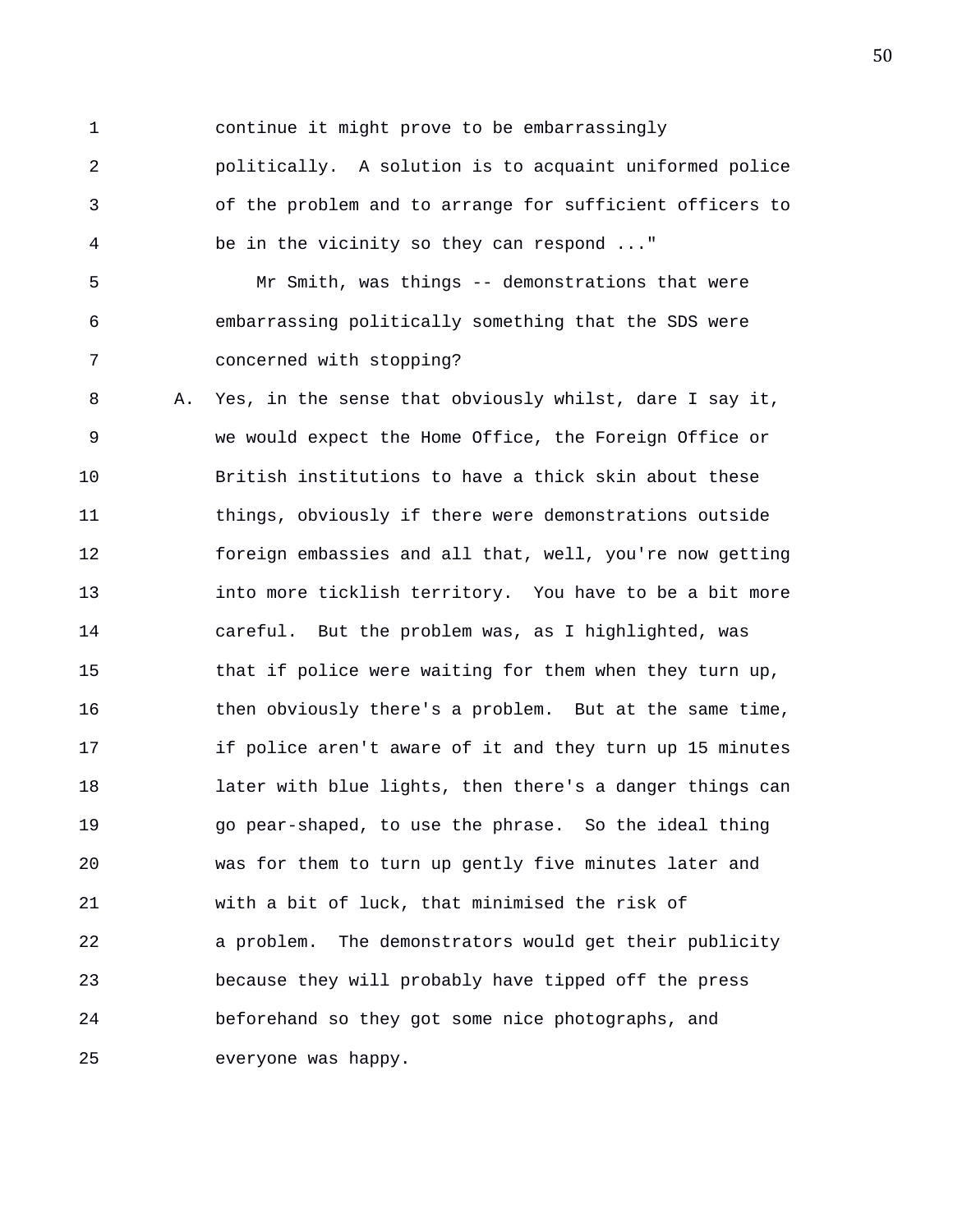1 Q. Just in terms of what you remember being of interest 2 when you were on the SDS, would a small sit-in be 3 the sort of thing that would have animated you or those 4 above you?

5 A. No, they weren't particularly. It depends upon 6 the type. I mean, there would have been occasions, 7 I think, when it was so small and so, in a sense, 8 insignificant that we wouldn't have told anybody. We 9 would say, "Look, you know, this one we'll just left 10 drift because it's not that relevant. It's outside, 11 you know, the front door of the Home Office or whatever 12 it is and they're used to it anyway and there's only 13 going to be a few, half a dozen. They're not going to 14 cause obstruction if they're on the pavements. So let's 15 be common sense about this. It then poses less risk to 16 -- to our source", you know.

17 Q. Thank you.

18 If we can take that document down now and move on to 19 tasking.

20 You've told us that before you joined the SDS you'd 21 been involved in C Squad --

22 A. Yeah.

23 Q. -- certain left wing and public order issues, and you 24 understood the area that the SDS operated in.

25 Can we take it from that that the groups, when you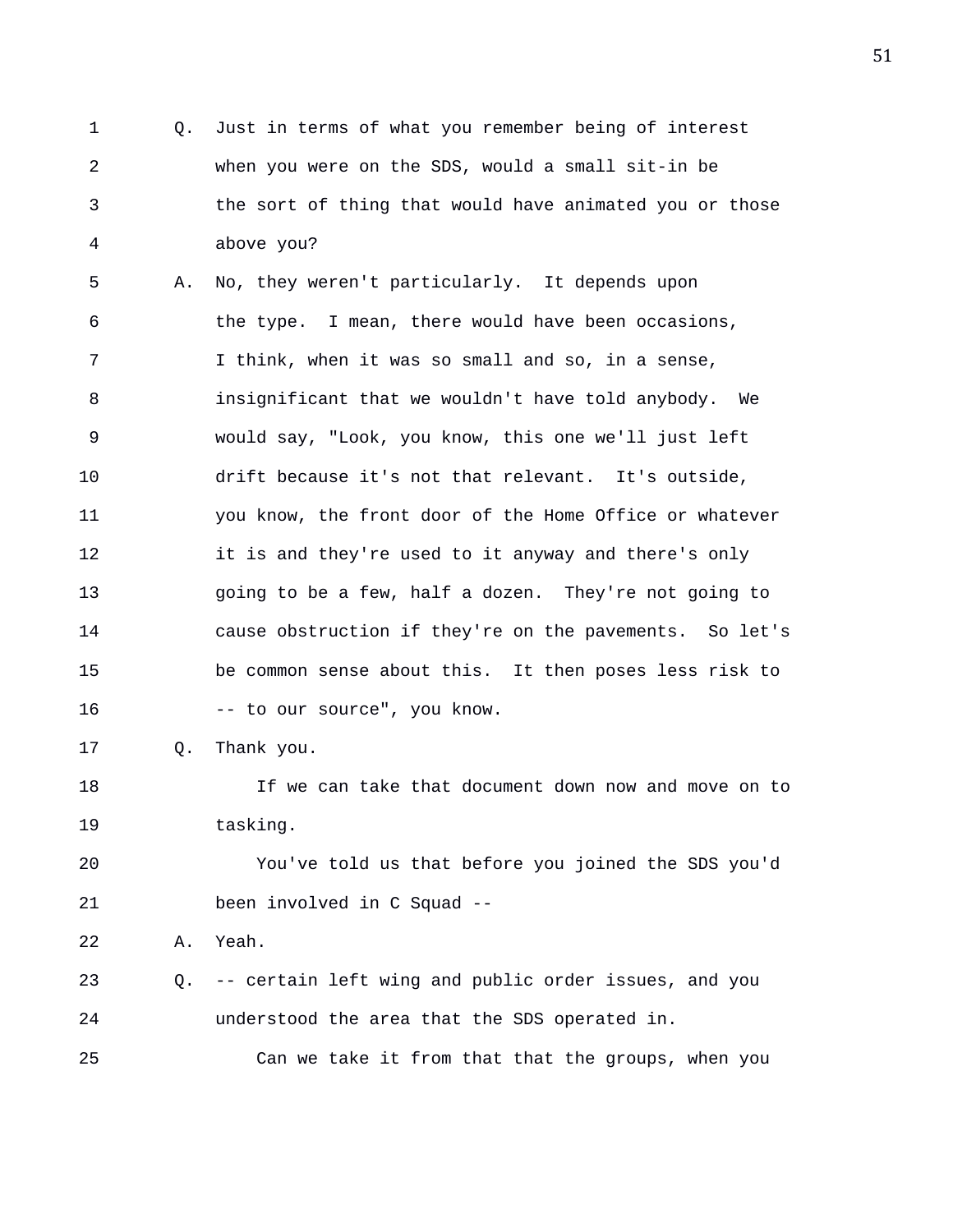| 1  |                | got to the SDS, were very similar, if not identical, to  |
|----|----------------|----------------------------------------------------------|
| 2  |                | the ones that were of interest to C Squad?               |
| 3  | Α.             | Very -- well, yes and -- yes, I would have known         |
| 4  |                | the main -- because having been in Special Branch,       |
| 5  |                | I would have been aware of those groups generally anyway |
| 6  |                | without being on C Squad. In fact, I'd done protection   |
| 7  |                | duty prior to that for two and a half years, but even    |
| 8  |                | then, we still were aware of these things because you    |
| 9  |                | needed to be.                                            |
| 10 | Q <sub>z</sub> | Is it fair to say that the main difference really        |
| 11 |                | between the SDS and Special Branch more generally was    |
| 12 |                | the method being used to obtain the --                   |
| 13 | Α.             | Yes.                                                     |
| 14 | O.             | -- intelligence rather than --                           |
| 15 | Α.             | Absolutely, yes.                                         |
| 16 | Q.             | You told us in your statement that you weren't           |
| 17 |                | specifically involved in tasking UCOs, targeting them at |
| 18 |                | groups.                                                  |
| 19 | Α.             | No.                                                      |
| 20 | Q.             | Are you able to help us with where these targets,        |
| 21 |                | the groups, would have come from within Special Branch?  |
| 22 | Α.             | Well, as I indicated, when I was involved in the right   |
| 23 |                | wing sections as chief inspector, then I initiated       |
| 24 |                | coverage of that for a variety of reasons, and so one    |
| 25 |                | imagines that most of the targeting request, is          |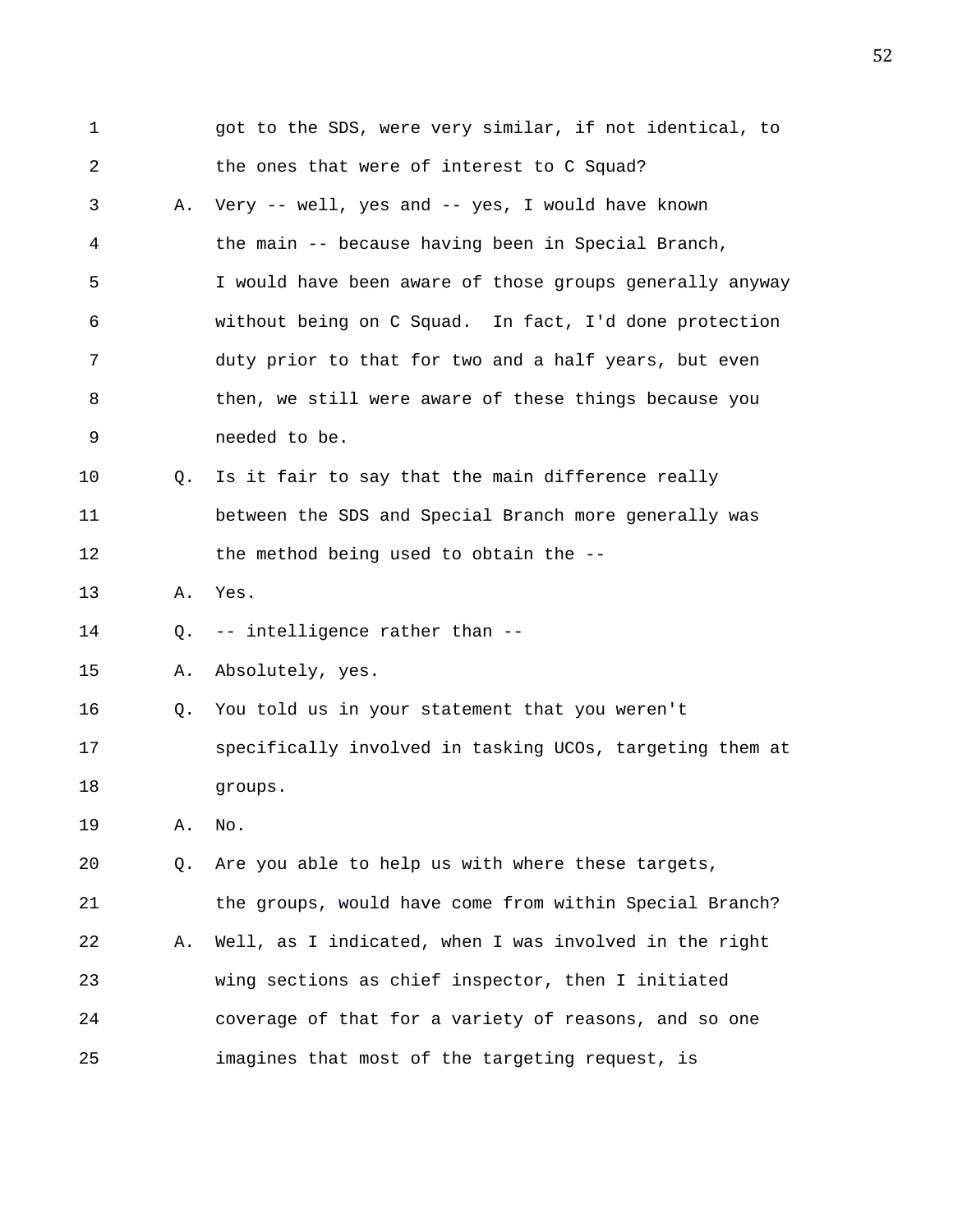1 the right word, I suppose, would have come from -- from 2 C Squad, which was the primary area. I mean, Irish 3 elements were also covered as well, and that could have 4 come from another squad.

5 Q. I see. We'll come on to A8 in a moment, because you've 6 given us evidence in your statement that a lot of 7 C Squad's work was being done, in turn, for them.

8 But just to focus in on something you've told us in 9 your statement. You told us that you recall that people 10 from Special Branch would come into the SDS office when 11 you were there and say that they were interested in 12 a particular person and that you'd note down that 13 request.

14 Given that the SDS's interest, as you've told us, 15 was public order, what type of information was being 16 sought in these requests?

17 A. Simply identification of the individual. We would have 18 records on the primary people within these 19 organisations, and also, in parallel with that, 20 the Security Service were interested as well, for 21 obvious reasons. And so a chap would do -- be doing 22 a report simply to sort of check an up to date thing on 23 this person and say, "Look, is he still active? What is 24 he up to?" And if a lad was in that particular 25 organisation, it made sense for them to come to us and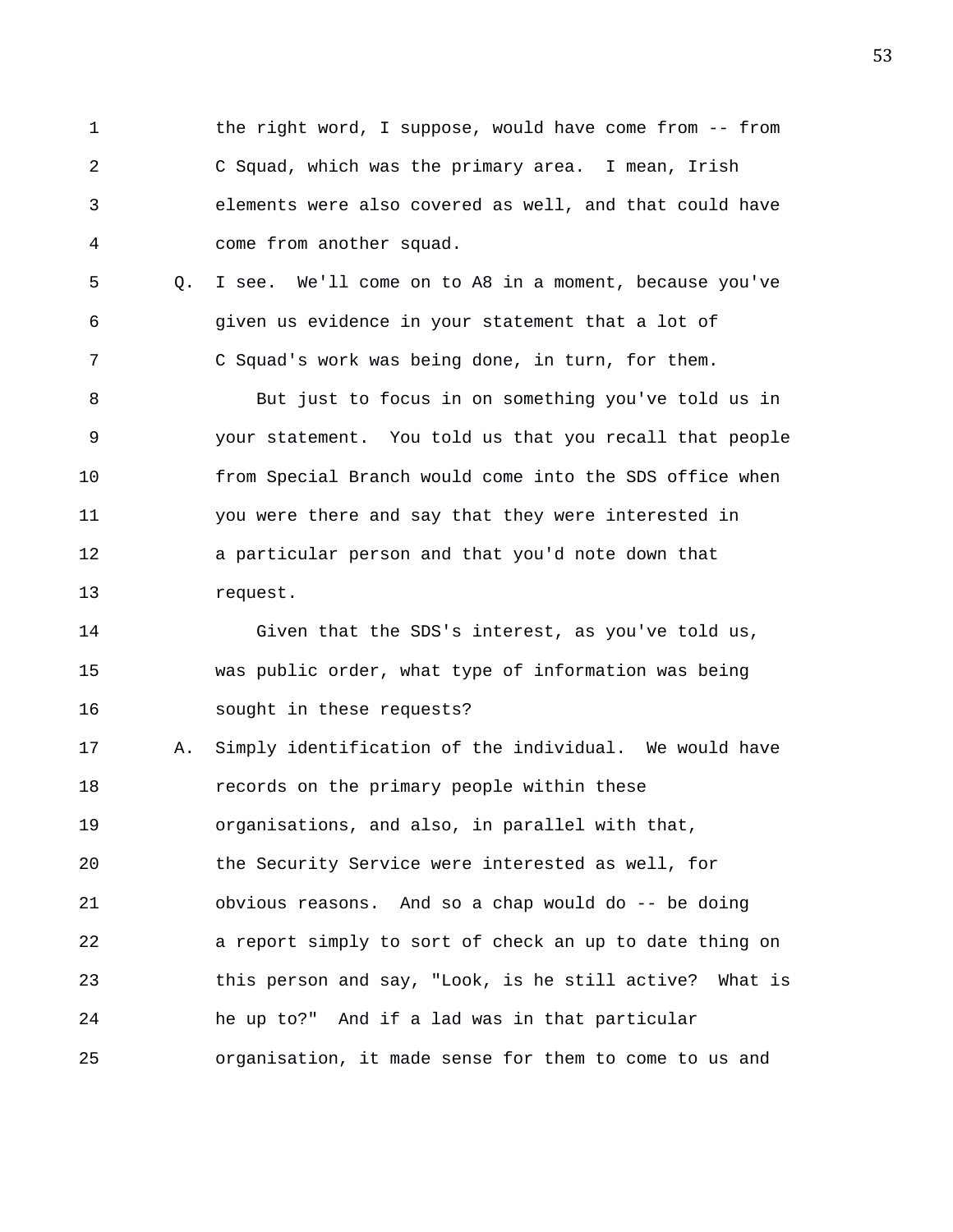1 say, "Look, can he help with this or not?" You wouldn't 2 ask any questions about this, but there was a very good 3 chance that the man in the field would be able to say, 4 "Yes, I know him, he's still active; no, he doesn't 5 appear", or whatever, and give us different bits and 6 pieces of information about him. 7 Q. How would that assist the SDS in their public order 8 remit? 9 A. It didn't assist the SDS, it's just the SDS were able 10 then to assist the branch in its overall picture of 11 the -- and indeed the Security Service. 12 Q. So it was really a sort of secondary purpose 13 byproduct -- 14 A. Oh, yes, it was -- well, they were in the right position 15 to give the information, so why not? 16 Q. Roughly -- I don't expect you to be able to remember 17 specific numbers, but roughly how frequently would 18 requests like this happen? 19 A. Oh, well, couple of times of week, perhaps. 20 Q. What sort of level of officer in terms of rank would be 21 making these requests? Would it be someone senior to 22 you? 23 A. The officer doing the enquiry. It would be inspector, 24 sergeant or constable -- DC, you know, just the one who 25 was doing that particular enquiry.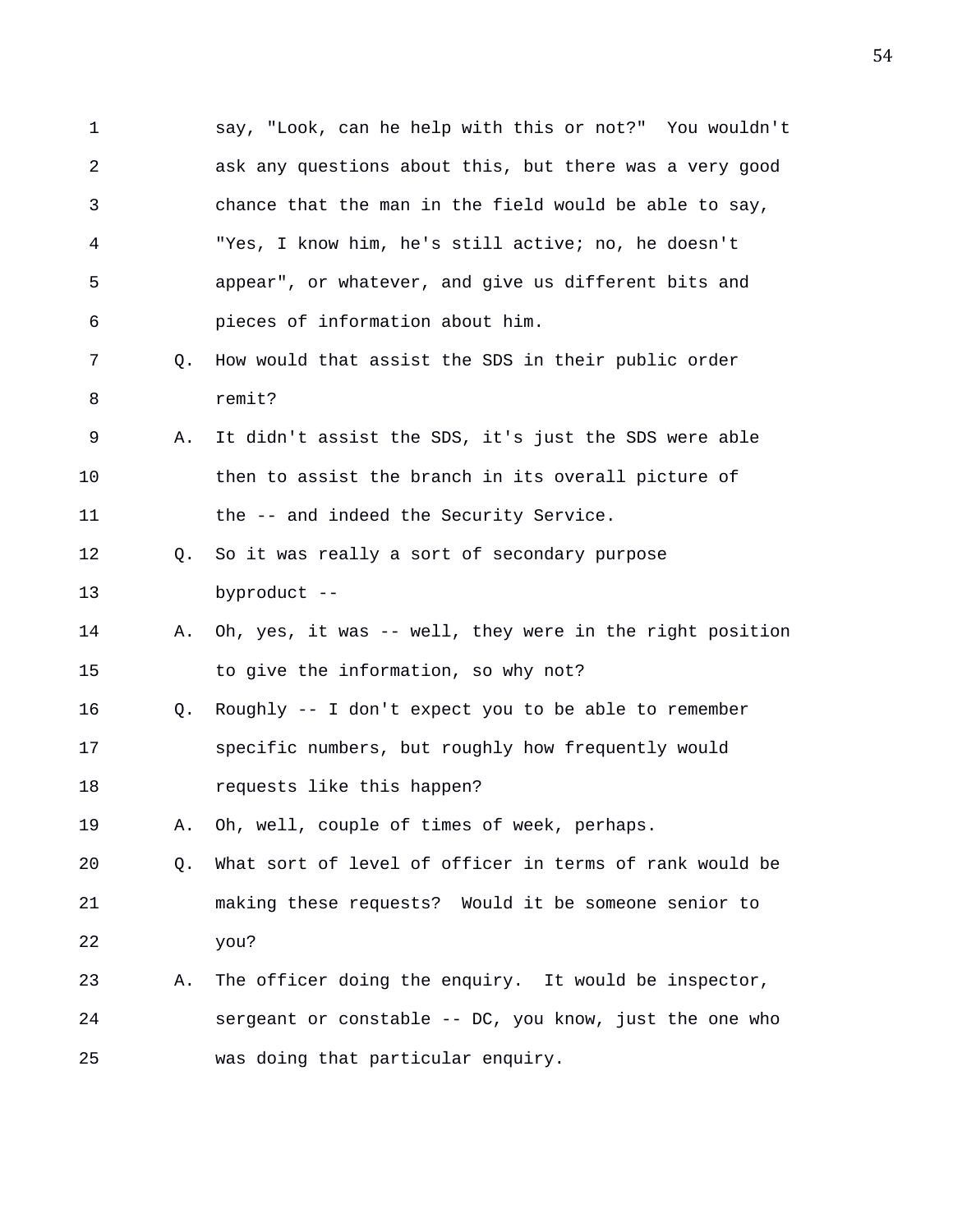1 Q. And you would -- would you simply pass these on to 2 the relevant people, or would you send them up? 3 A. Yes, yes, I mean, it would be -- the file would be put 4 in the bag, as we called it, with probably a slip on 5 saying, "Can you help Fred Bloggs on this one at all", 6 and they would know instinctively what they were saying 7 and they'd see the file. In fact, it was -- if a file 8 went out to the officer at the safe flat, then he could 9 then read it and say, "Yeah, that" -- he could see what 10 had changed or hadn't changed in terms of what 11 the individual was about. 12 Q. Photographs of potential targets. 13 How frequently do you remember those being given to 14 UCOs in the field? 15 A. I don't particularly recall that. I -- I know there was 16 fairly significant -- well, there were significant 17 coverage of demonstrations by people, but I can't 18 remember photographs. I suppose it would have happened, 19 but I don't -- that's not something I particularly 20 remember, no. 21 Q. Can you help us with how photographs of people in 22 the UCOs' groups might have assisted them? 23 A. Sorry, the UCOs' groups? I'm not ... 24 Q. Yes. So you've told us in your statement that 25 occasionally you would take photographs down in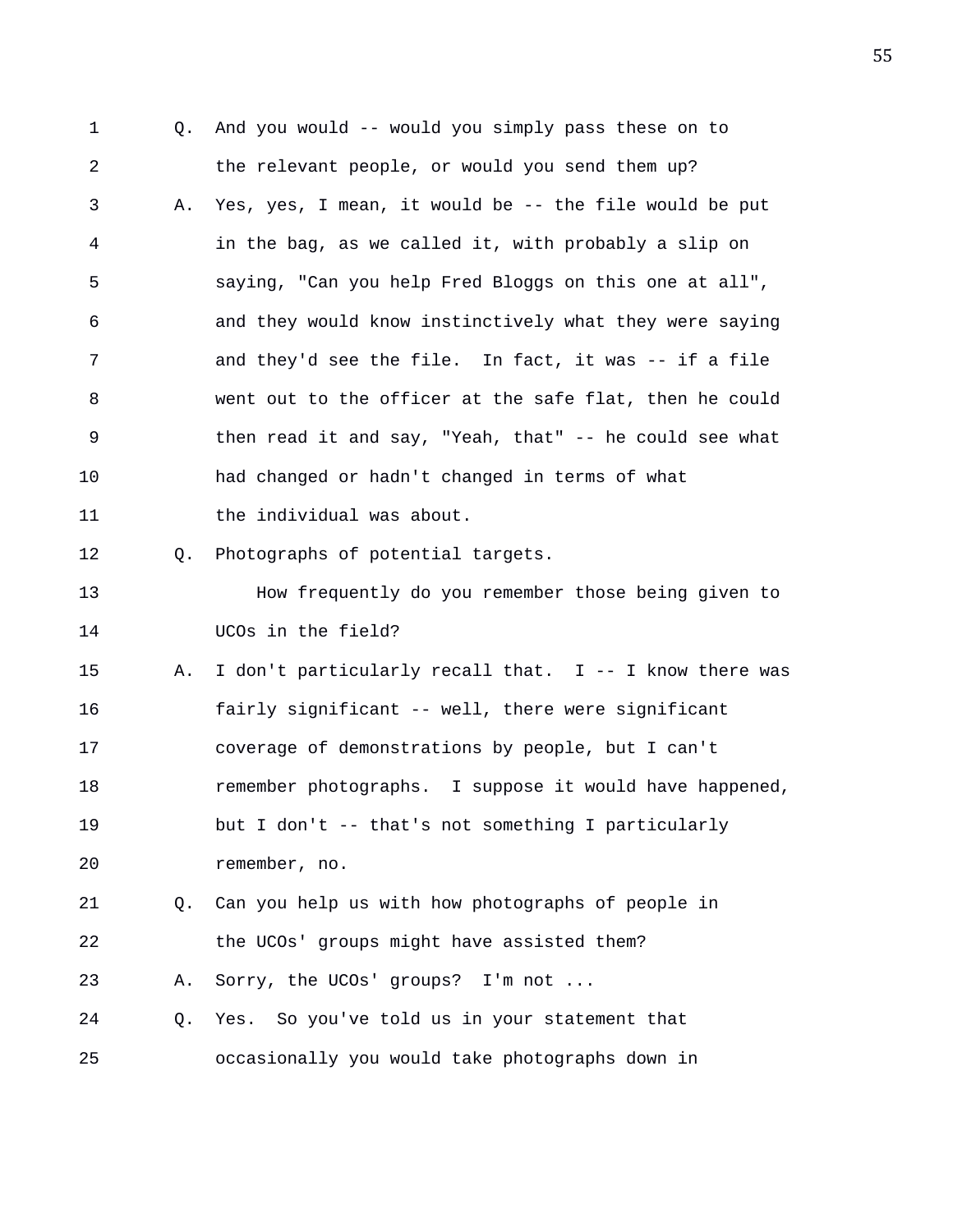1 the bag --

2 A. Oh, I see.

3 Q. -- I think you mentioned, to the officers in the safe 4 flat, and what I'm interested in is to understand how 5 this --

```
6 A. I think --
```
7 Q. -- assisted with --

8 A. Yeah, I think what it was was it was just part and 9 parcel of the whole overall package. Because we had 10 a photographic department that would photograph 11 demonstrations, so they'd have a whole album of these 12 things, and obviously it would be quite nice to -- they 13 could look at that -- those photographs and say, "Well, 14 that's Fred, that's Harry, that's Joe", or whatever, and 15 we may or may not have a photograph of that person on 16 file. So you were then able to put a photograph on file 17 of that individual. It just broadened your knowledge 18 about that individual.

19 Q. I see.

20 The Security Service, you mentioned.

21 A. Yes.

22 Q. Can we look at a document, please. It's {UCPI/30066/1}. 23 It's tab 6, sir and it's page -- thank you, it's 24 {UCPI/30066/2} I'm interested in, please.

25 These were minutes of a meeting which was held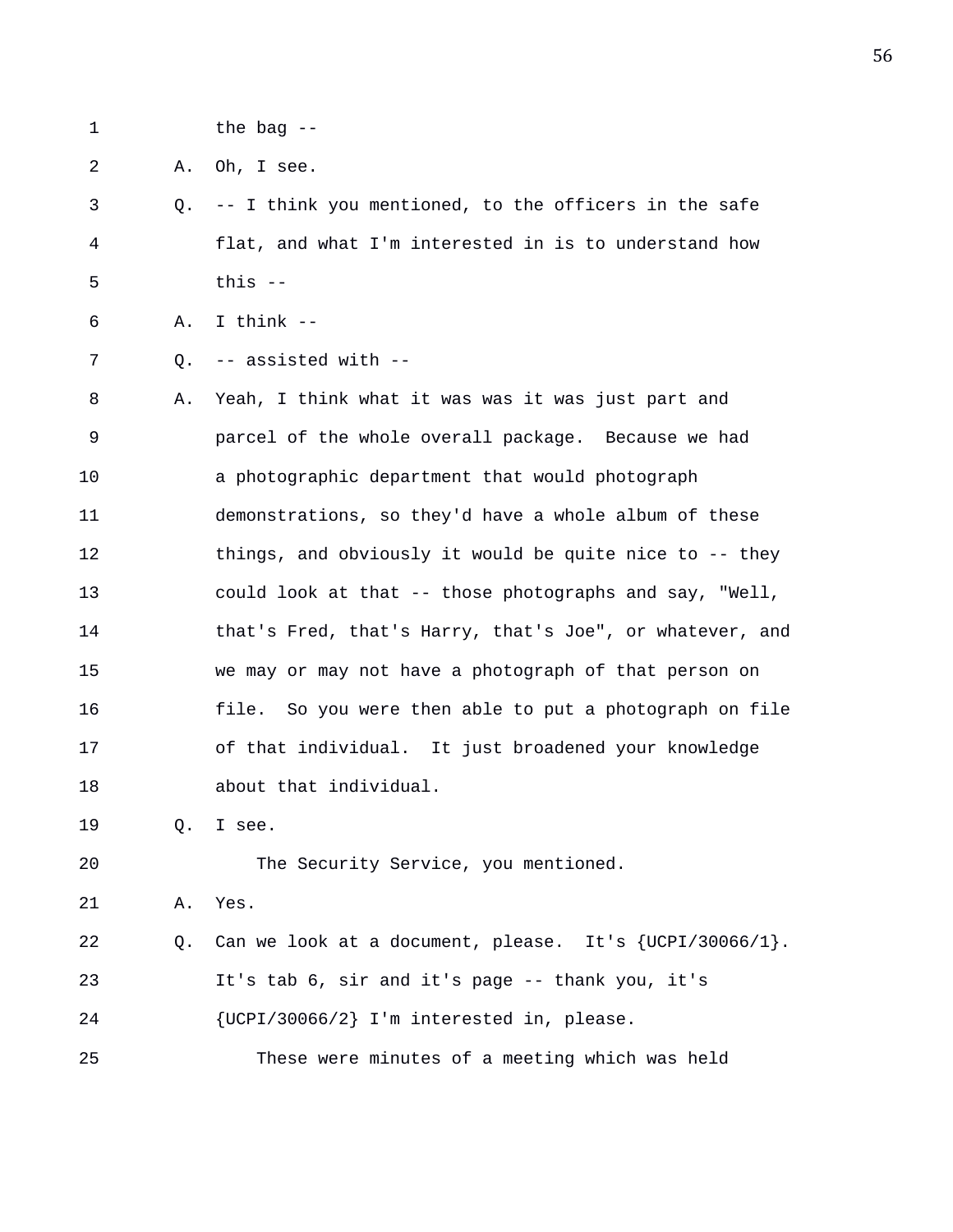1 between the Security Service and a number of your 2 superior officers and you. I think, in fact, you took 3 these minutes. And paragraph 2, in terms of the purpose 4 of the meeting, explains that: 5 "The object of the meeting, as outlined by 6 Commander Rodger ..." 7 That's Matt Rodger: 8 "... was to examine Special Branch and Box 500 9 coverage ... of extreme left-wing groups in London, and 10 to establish where such coverage overlapped and where it 11 should be increased." 12 Do you recall, Mr Smith, whether such meetings ever 13 led to a change in officers' targeting, or a change in 14 where new officers might be targeted? 15 A. I don't recall whether there was any change, but all 16 I can say is that that would have been a natural 17 process. If you're both, as I say, looking at the same 18 field, it made sense that you have some sort of 19 awareness or coordination between you. They might say 20 to us, for example -- I mean, I'm talking hypothetically 21 now, "Oh, we're a bit thin on this ground" or we'd say, 22 "We're a bit thin on that", and just sort of, "We've got

23 that covered".

24 Duplication wasn't a problem. It was when you had 25 no cover. Duplication in fact turned it from 2D into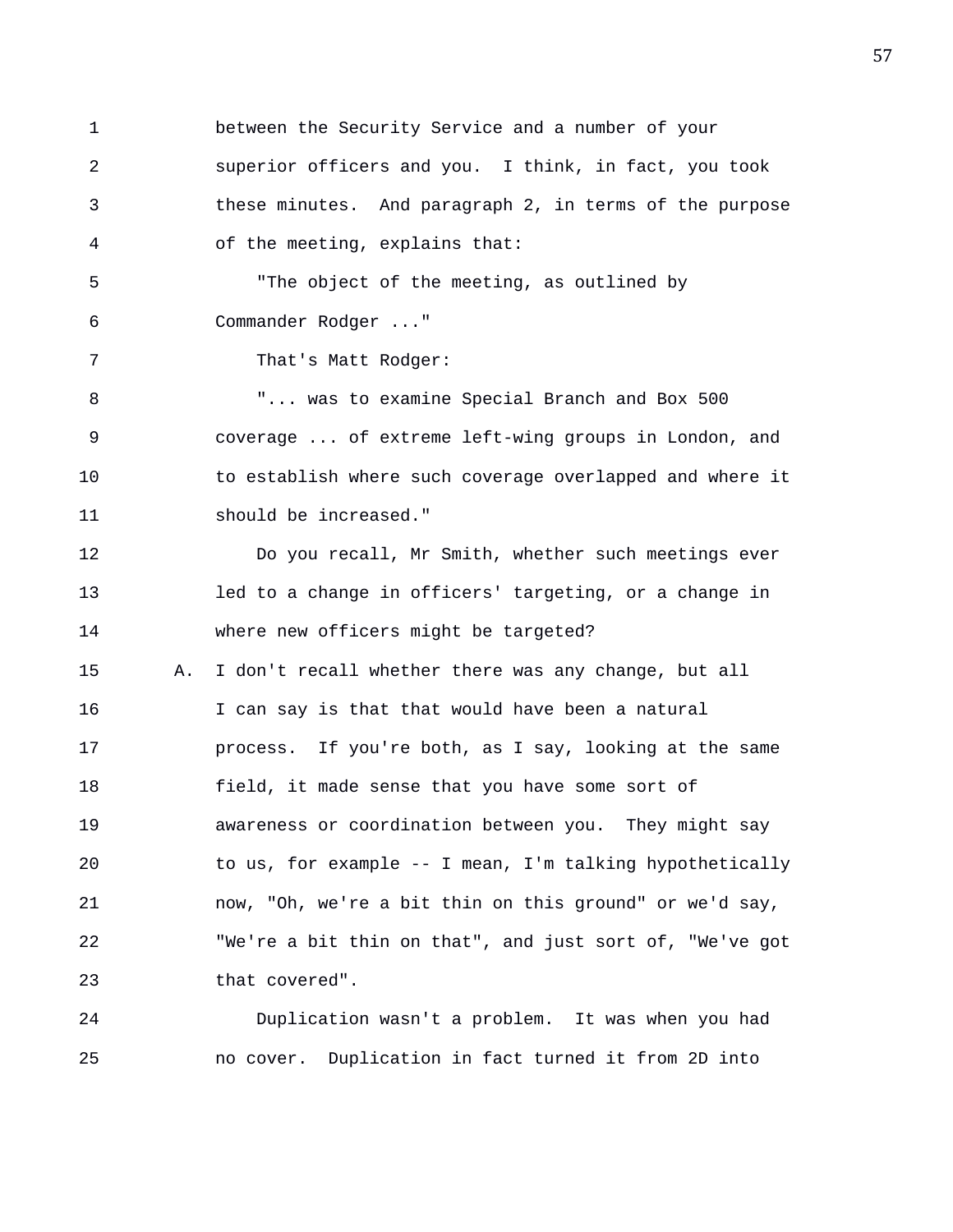1 3D, if you know what I mean. So it was just a question 2 of a courtesy thing that would have happened, I imagine, 3 for -- not all the time but fairly regularly, to make 4 sure that our targeting was, you know, appropriate and 5 indeed coordinated.

6 Q. Well, that brings me on to my next question. How 7 frequently do you recall meetings like this happening? 8 A. I -- I don't particularly recall it, but -- but my 9 definition is I would have thought every two or 10 three years or so. Not -- it wouldn't have been a sort 11 of every five minutes job.

12 Q. Two or three years, do you think?

13 A. Two or three, I think, yes. It wouldn't have been -- 14 because the nature of these organisations and the nature 15 of the scene changing wasn't that rapid. Things just 16 sort of drifted in. It's like animal rights. I mean, 17 it didn't -- in this period, animal rights wasn't 18 featuring, but by the end of the 70s, it was, and then 19 over a period of time it eventually -- well, not 20 disappeared, but it reduced really because animal rights 21 achieved a lot of the things they wanted to achieve. 22 Q. A question just about the administration of this meeting 23 and perhaps others. We can see that minutes were taken 24 of this meeting that you took. Were meeting minutes 25 such as this always taken and kept by the SDS?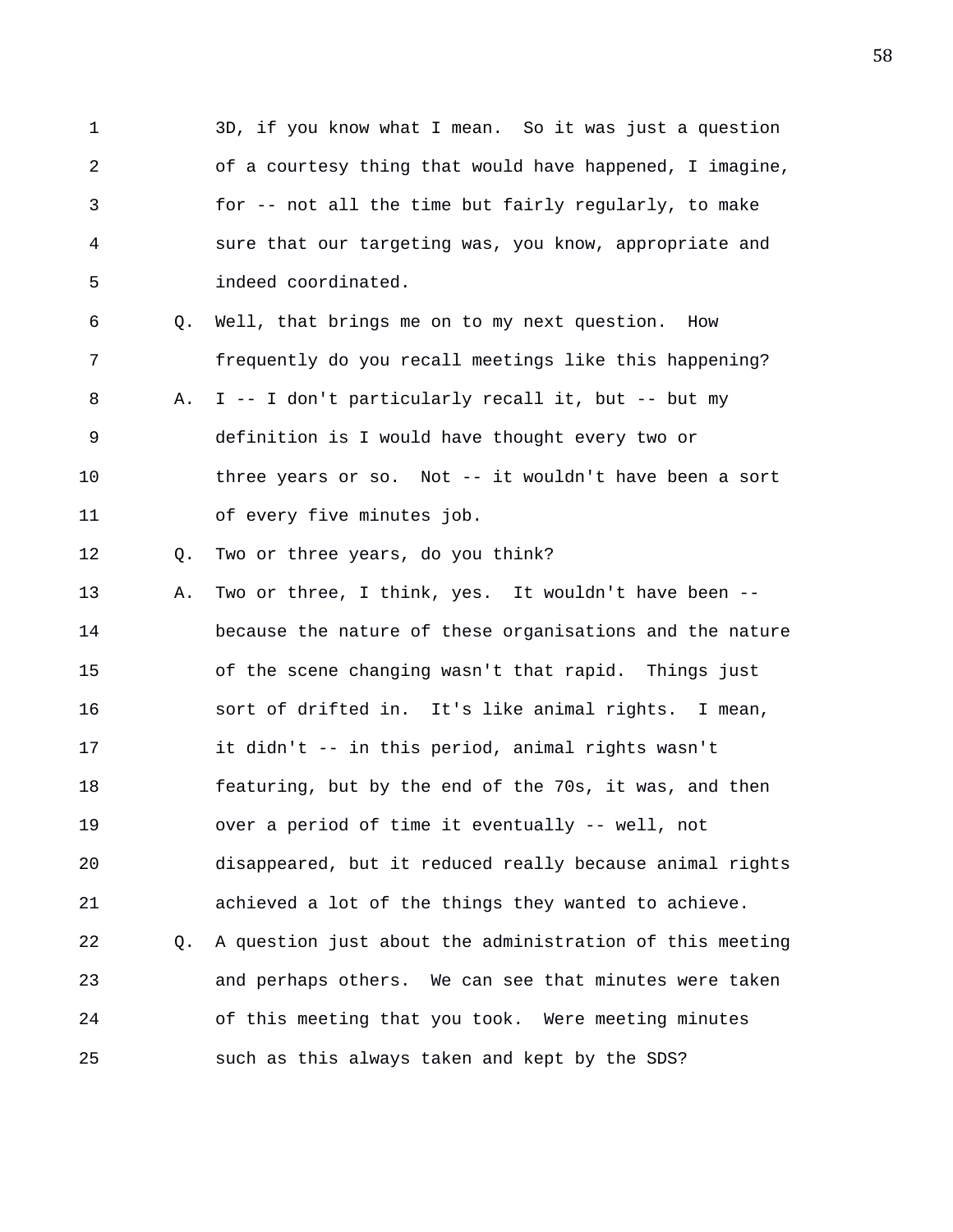1 A. I was -- you know, I don't remember having that many 2 meetings. I mean, this meeting obviously took place, 3 but beyond that, no, I don't -- I don't recall. There 4 would have been -- there was the annual report, which 5 covered the whole thing, which in a sense gave 6 the people above, the commander and the DAC or whatever, 7 a summary of what was going on and so they were au fait 8 with everything and up to date. But no, I think this 9 was -- this is the only agency that we would have been 10 dealing with. I can't think of any other agency that 11 would have required such -- you know, needed such 12 meetings.

13 Q. I see.

14 And can we take it from that that internal meetings 15 within the SDS not involving outside agencies wouldn't 16 necessarily be minuted, in your memory? 17 A. If it was something important, it would have been 18 minuted, I'm sure, but not -- not necessarily. I mean, 19 it would be discussed. I'm trying to think of -- 20 the whole thing ran itself in many respects. I mean, 21 the organisation didn't change that much, and the 22 product was coming through, and there wasn't -- we 23 didn't have chief superintendents knocking on the door 24 saying, "Will you do that, will you do that, will you do 25 the other?" We knew what we had to do. We were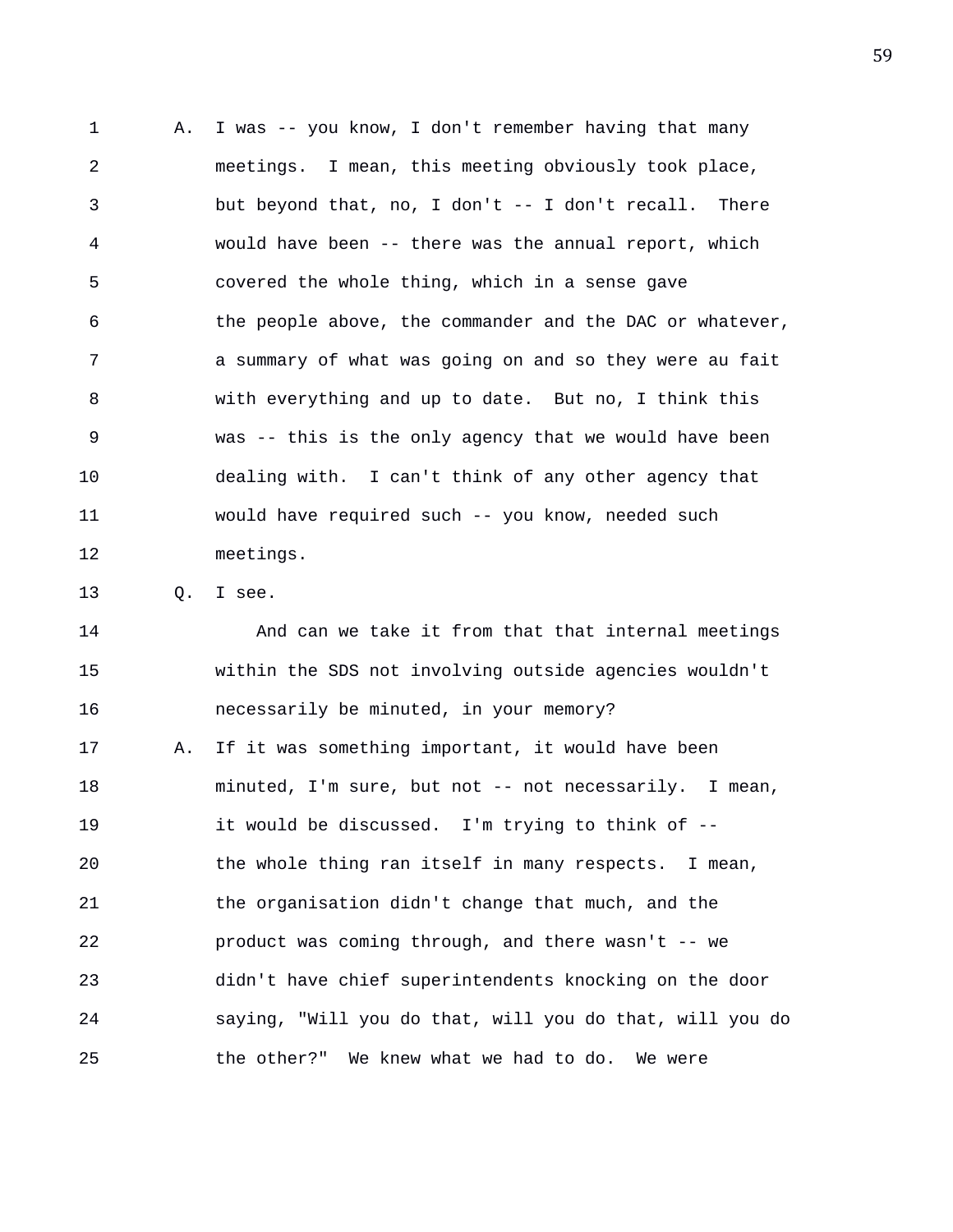| 1  |                | covering the organisations and that was it. There         |
|----|----------------|-----------------------------------------------------------|
| 2  |                | wasn't the sort of -- the thing, I wouldn't say ran       |
| 3  |                | itself, but in many ways it did, to be honest.            |
| 4  | Q <sub>z</sub> | Do you recall any element of socialising with MI5 before  |
| 5  |                | or after this meetings?                                   |
| 6  | Α.             | Not with MI5, no.                                         |
| 7  | Q.             | Can we look, please, on page $3 \{UCPI/30066/3\}$ at      |
| 8  |                | paragraph 7 of this document.                             |
| 9  | Α.             | Yeah.                                                     |
| 10 | Q.             | Thank you.                                                |
| 11 |                | I just want to read it out, and it may be that you        |
| 12 |                | may or may not be able to assist us with this:            |
| 13 |                | " Young Liberals and [redacted] were other fields         |
| 14 |                | currently being examined by the SOS "                     |
| 15 |                | I think it's OS.                                          |
| 16 | Α.             | It is, yes.                                               |
| 17 | $\circ$ .      | It's a reference to the SDS:                              |
| 18 |                | " for their potential. MI5 expressed interest             |
| 19 |                | and offered any assistance from his department."          |
| 20 |                | The Young Liberals was a group I wanted to ask you        |
| 21 |                | Do you recall if this group's initial targeting<br>about. |
| 22 |                | was encouraged by the Security Service, or, as this       |
| 23 |                | document seems to suggest, that they were being informed  |
| 24 |                | after it had happened?                                    |
| 25 | Α.             | I don't remember the exact timing of it. All I can        |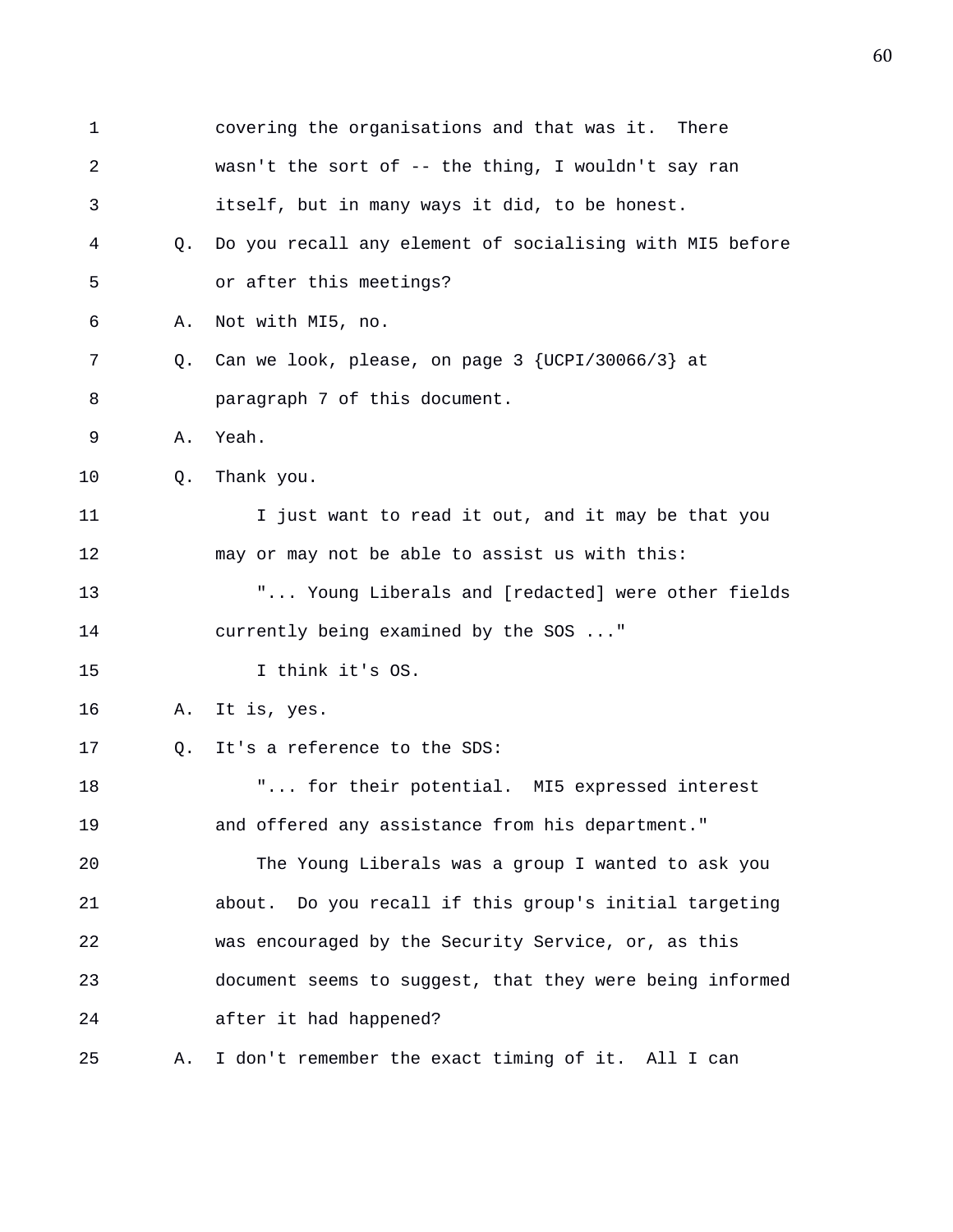1 remember with the Young Liberals was that they were very 2 much -- the Young Liberals per se wasn't of interest, 3 but there were -- elements in it were involved in 4 Anti-Apartheid Movement and that sort of thing. Also, 5 too, the Young Liberals, whilst they weren't anything 6 like as extreme, dare I say it, as the Trotskyists, they 7 were an ideal stepping stone for somebody to have a bit 8 of street cred to then move on to it. It's sort of like 9 joining CND and having CND on your CV and then joining, 10 because you couldn't -- in a sense, it was you're 11 suddenly -- someone who is not interested in politics, 12 suddenly you want to join IMG, whereas if you have a bit 13 of street cred and awareness and you've been in some 14 other organisation, it's a much better stepping stone to 15 do that.

16 So, in part, the Young Liberals will have served 17 that purpose, but also there was this element within 18 the Young Liberals that were engaged in the 19 Anti-Apartheid Movement and some quite interesting 20 demonstrations on that front.

21 Q. You mentioned in your statement -- and we know that 22 an officer, who we know as HN298, and you can refresh 23 your memory of who that is.

24 Could I ask you, Mr Smith, just to put the folder on 25 the side table that you have, please.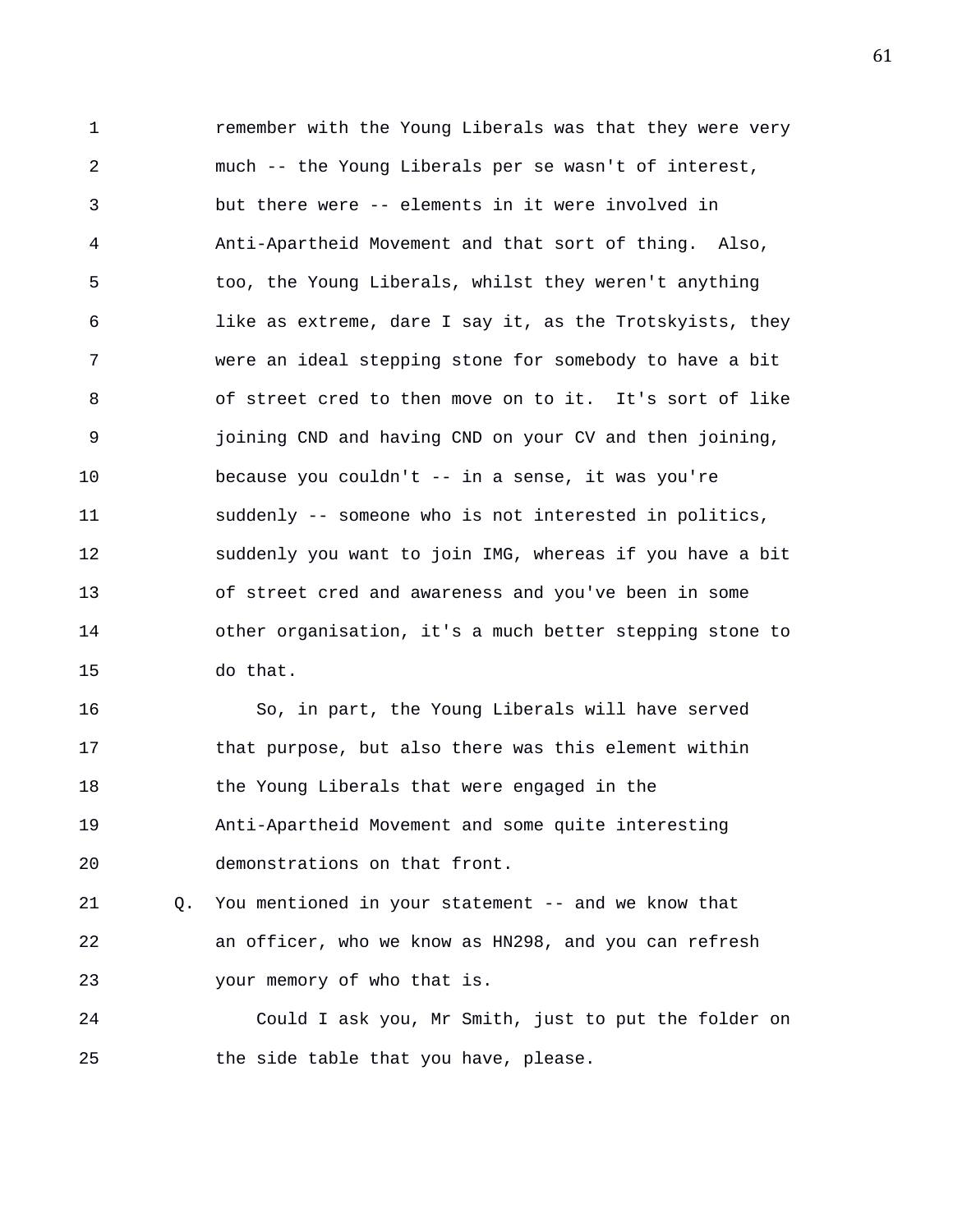| 1  | Α. | I can do, yes.                                           |
|----|----|----------------------------------------------------------|
| 2  |    | (Pause)                                                  |
| 3  |    | Yes.                                                     |
| 4  | O. | That officer was deployed for some time into the         |
| 5  |    | Young Liberals.                                          |
| 6  | Α. | Yes.                                                     |
| 7  | Q. | And you've told us in your statement that you recall     |
| 8  |    | that he may have used that to move on to other groups    |
| 9  |    | thereafter.                                              |
| 10 | Α. | Yes, yeah.                                               |
| 11 | 0. | And I think we know that he later went on to anarchist   |
| 12 |    | groups and Irish support groups and later the            |
| 13 |    | Workers' Revolutionary Party. Is that the sort of        |
| 14 |    | movement that you are describing?                        |
| 15 | Α. | Yes, exactly, yes.                                       |
| 16 | Q. | Finally on this, Mr Smith, was there any concern that    |
| 17 |    | you can recall within the SDS about a police officer     |
| 18 |    | reporting on the youth wing of a mainstream political    |
| 19 |    | party?                                                   |
| 20 | Α. | No, I think it was because we were interested in that    |
| 21 |    | one element, the element of the Anti-Apartheid Movement. |
| 22 |    | It wasn't the general -- there was no interest           |
| 23 |    | whatsoever in -- in the Young Liberals per se. It was    |
| 24 |    | just that there was an element of them that were         |
| 25 |    | involved in that. It was a transient thing. I think      |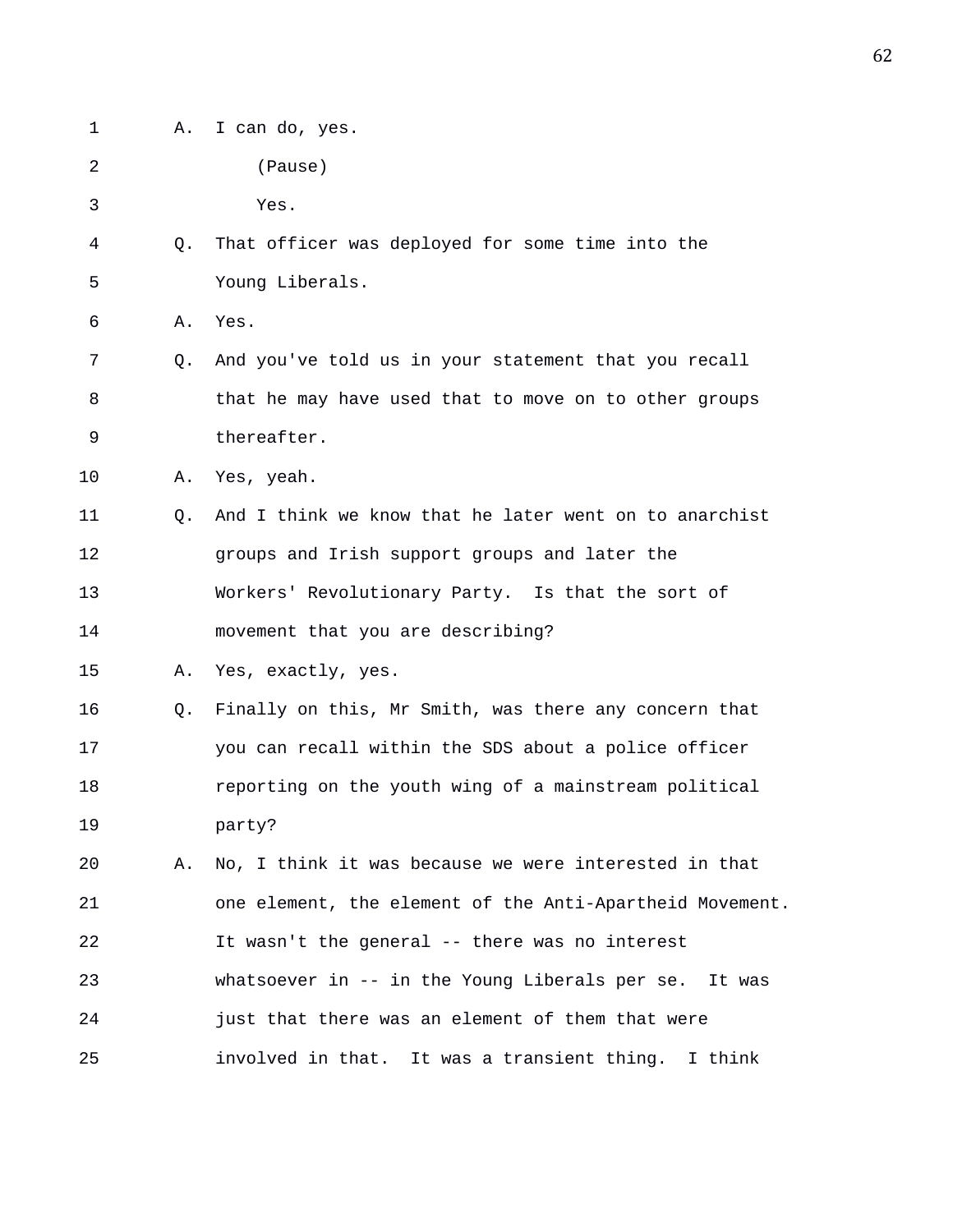1 later on -- I mean, the Young Liberals didn't -- weren't 2 so involved with it and so, therefore, we never went 3 back to them, to my knowledge. Well, I can't speak 4 authoritatively, but my -- what knowledge I have, that 5 was the one time when we looked at that. 6 Q. Can we take this document down, please, and replace it 7 with another document {MPS/729093/2}. It's page 2 and 8 that's tab 10 of your bundle, sir. 9 This, Mr Smith, is a -- I think it's called a minute 10 sheet -- 11 A. Mm-hm. 12 Q. -- which shows various comments on a report which was 13 **produced on the IMG by an officer.** 14 Can we scroll down to the second half of the page, 15 please {MPS/729093/2}. You'll see at minute 2 comments 16 by -- I think that's Matt Rodger, the Commander, who 17 says: 18 "You will wish to peruse Detective Constable HN338's 19 report which I regard as quite magnificent, both in 20 relation to content and presentation, for such a junior 21 officer. It will certainly be eagerly grasped by 22 the Security Service and doubtless keep their Trotskyist 23 desk well occupied for months ahead. 24 "At one time, you will recall, IMG was a headache to

25 police in regard to the preservation of public order;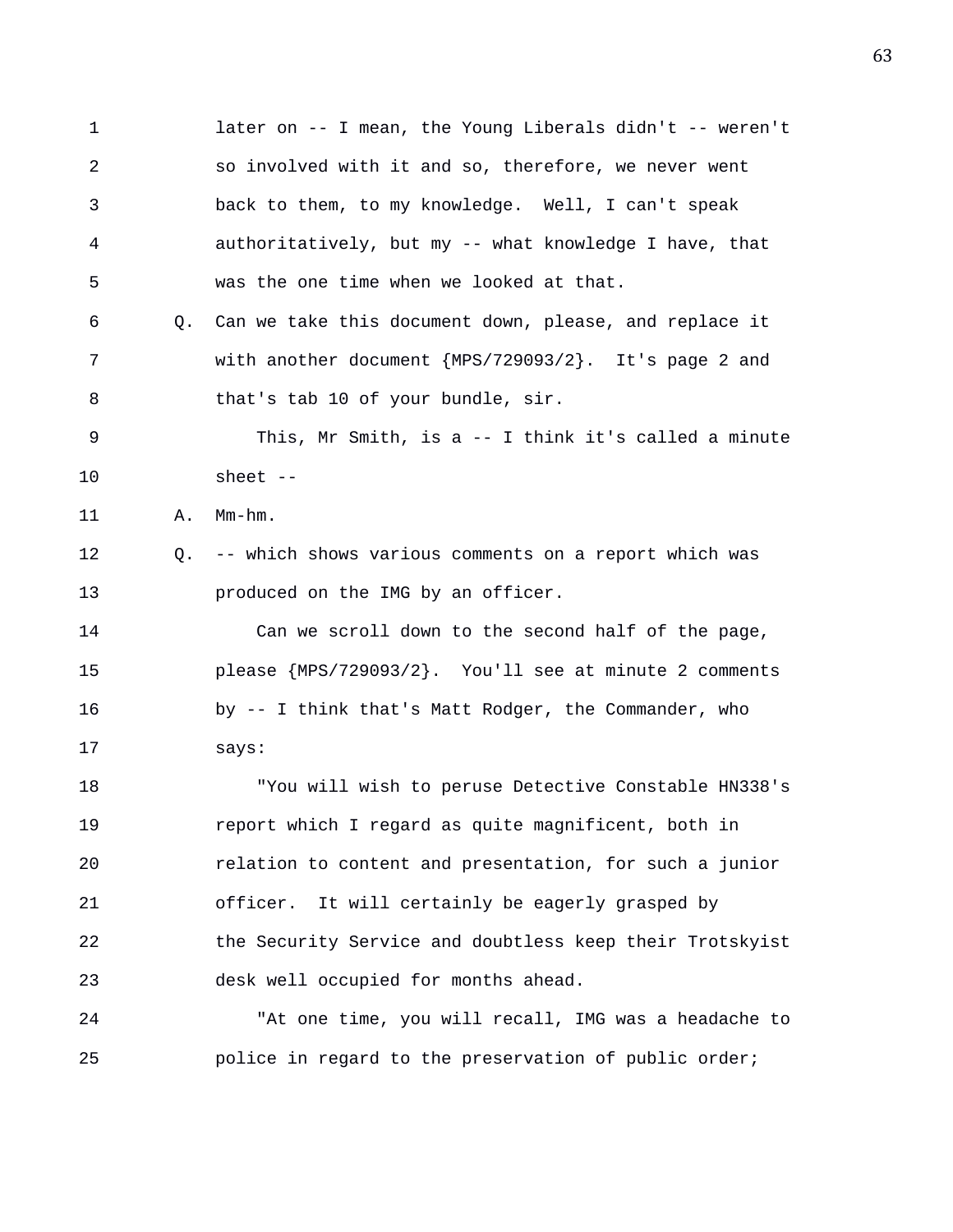1 invariably they were in the vanguard of any

2 demonstration which bordered on violence and disorder. 3 At present they certainly do not pose any real threat in 4 this area, and the future of the party as an active 5 revolutionary body will depend to quite a considerable 6 extent upon whether the differences existing within 7 the leadership are resolved."

8 That is a comment made in June 1973 when you were in 9 the SDS.

10 Would you agree that that comment tends to suggest, 11 at least, that the report in question was of more use to 12 the Security Service than it was to Special Branch? 13 A. Yes. They were talking about the -- I think there's 14 a thing called tendencies within IMG, and there were two 15 or three or four of these tendencies, and basically they 16 were vying for power within IMG and they were producing 17 quite long documents about their subtle variations of 18 Trotskyism or interpretation thereof, and so -- and that 19 was part and parcel of the power struggle that was 20 taking part within IMG.

21 Now, the politics didn't particularly bother SB, but 22 obviously we passed it on to the security, because it 23 was right, you know, up their alley, as it were. That 24 was what they wanted.

25 Q. These reports, which I don't need to take you to, came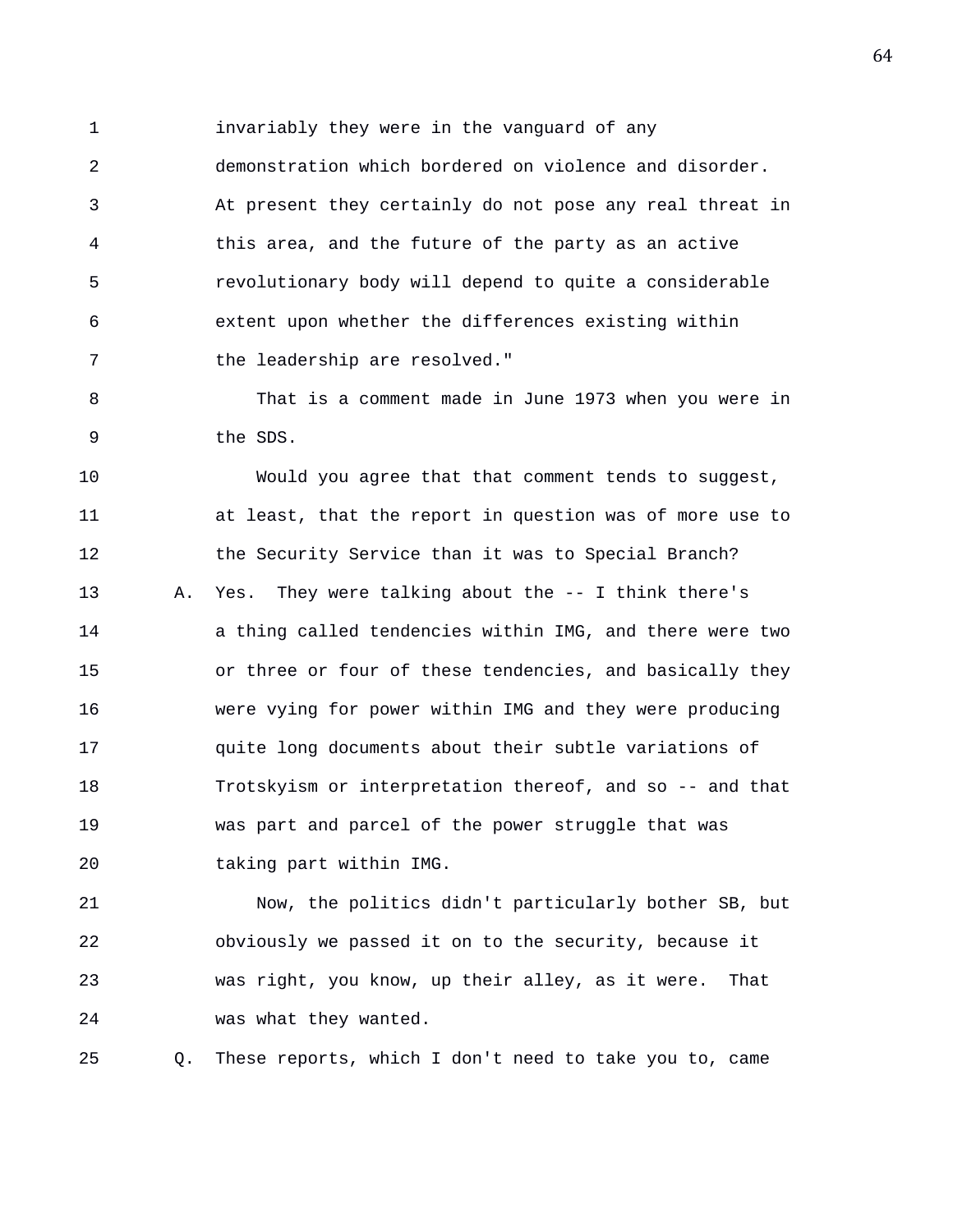1 towards the end of the officers concerned --

2 A. Indeed, yeah.

3 Q. -- deployments, about three years or so.

4 Do you recall whether officers' deployments were 5 perhaps extended to serve purposes that benefited MI5? 6 A. I don't think -- MI5, to my knowledge, didn't have any 7 input in terms of how long an officer would be deployed. 8 They were aware of the deployment because we were 9 sending them copies of -- of the reports, but that was 10 entirely down to the officer concerned. The length of 11 an officer's deployment was very much he was the lead in 12 that. Typically they were out for -- as you know, for 13 two/three years or whatever, but, no, it was the officer 14 himself that determined that.

15 Q. In your view, do you consider that MI5 influenced SDS 16 tasking -- targeting?

17 A. No. I mean, "influenced" is the wrong word. If they 18 provided information that was valuable to us in 19 targeting, yes, but to influence to say that they said, 20 "Oh, we would like you to do this", no. We -- we made 21 our own judgment. We might help them, obviously, but, 22 no, I think primarily we were interested in public 23 order. It was obviously of interest or our mutual 24 benefit to know what we were doing and how we were doing 25 it, but that -- that was the extent of it all, no.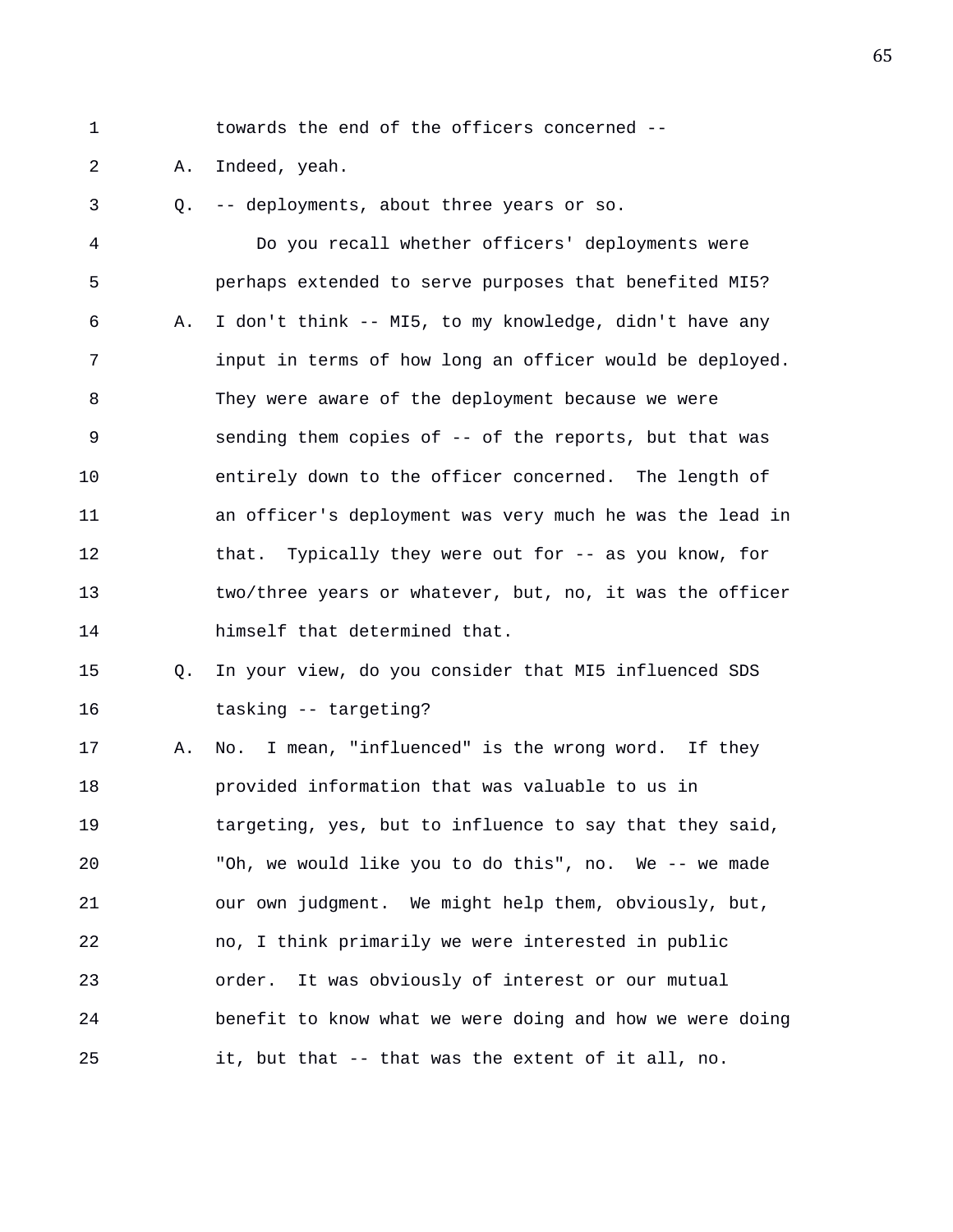1 MR WARNER: Sir, might that be an appropriate time for 2 a short break. 3 THE CHAIRMAN: Yes, it would. We will have a break of 4 a quarter of an hour and then resume. 5 A. Okay, thank you. 6 (11.38 am) 7 (A short break) 8 (11.56 am) 9 THE CHAIRMAN: Yes. 10 MR WARNER: Thank you. 11 Mr Smith, can we turn, please, to processing of 12 the reporting and how it left the SDS, if I can put it 13 that way. 14 You told us that your primary duty was to process 15 the handwritten reports which came to you from officers 16 via the DI or the DCI. Other than handwritten reports, 17 were there any other methods used in the SDS for passing 18 intelligence on? 19 A. Sometimes by telephone, of course. If there was 20 something that came through at the last moment, then 21 obviously the passing of a -- of a written report wasn't 22 practicable, so -- but that was not -- it was 23 infrequent, I think, to say that. 24 Q. When you processed these reports, are we right to 25 understand that you didn't play a role in sanitising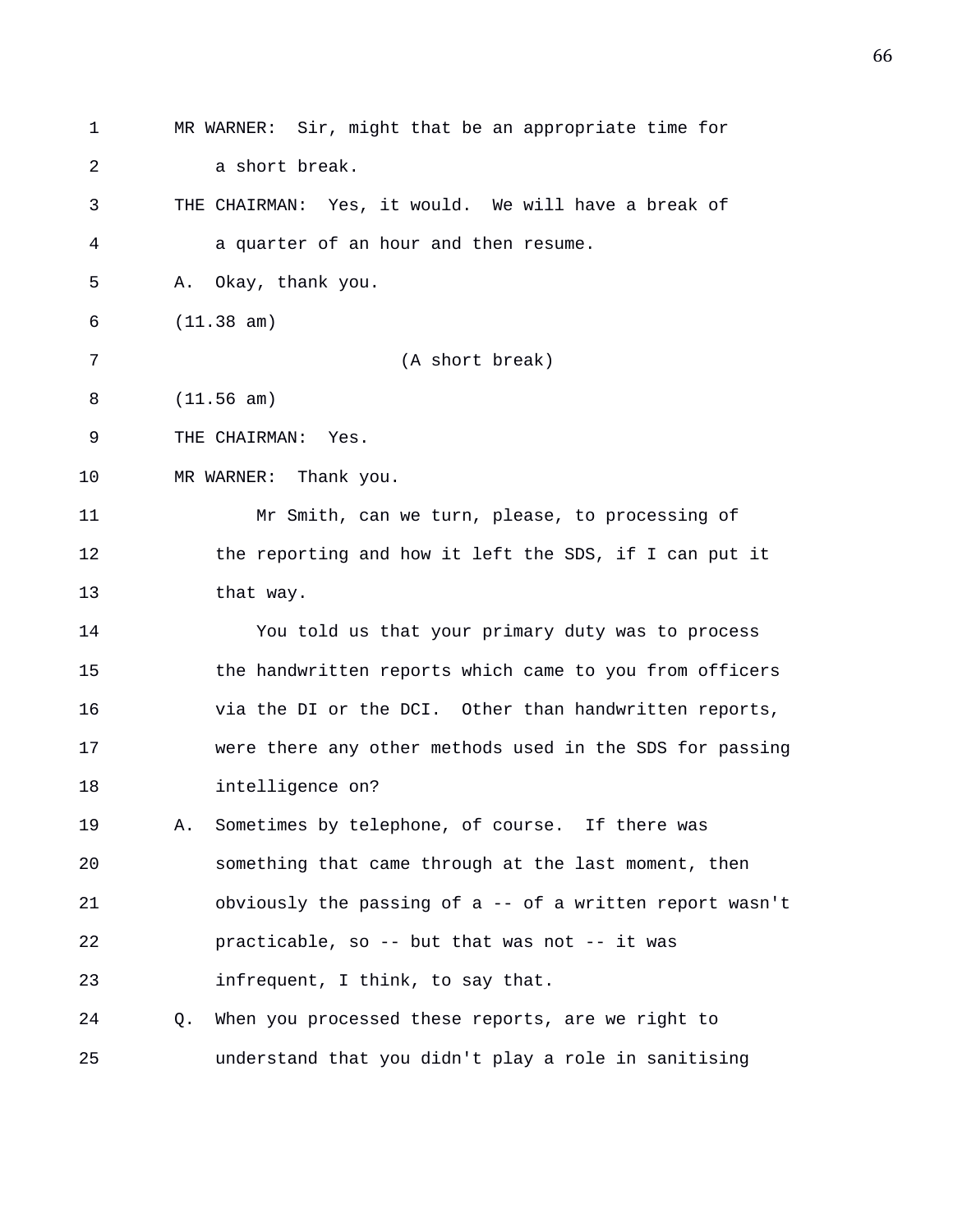1 them?

2 A. No, I think, no, mainly it was just putting them into 3 the format, tidying them up, as it were, getting them 4 typed up by the typing pool, which was right next door 5 to us. No, I can't think -- nothing comes to mind in 6 that respect, no.

- 7 Q. You didn't play any role in analysing what was in them, 8 the content?
- 9 A. Well, I was aware of what was in them, obviously, and 10 then you -- I'd be aware that -- what needed to be 11 expedited, dare I say it, or was routine. That was 12 self-evident, and so obviously I acted accordingly as to 13 what -- what the information was.

14 Q. The sort of more detailed analysis rather than if I -- 15 the role that you played, would that happen further up 16 the chain within Special Branch, as you understood it? 17 A. Well, mainly the information just -- I put the 18 information into the system and then the system -- 19 the information would then go onto file or be something 20 that would contribute towards, obviously, a threat 21 assessment or whatever. The information itself was just 22 like another little brick in the wall. I mean, we were 23 just adding to the wall of our intelligence. 24 Q. The batches of reports that came to you, 15 to 20 or so,

25 roughly speaking, how long would it take you to go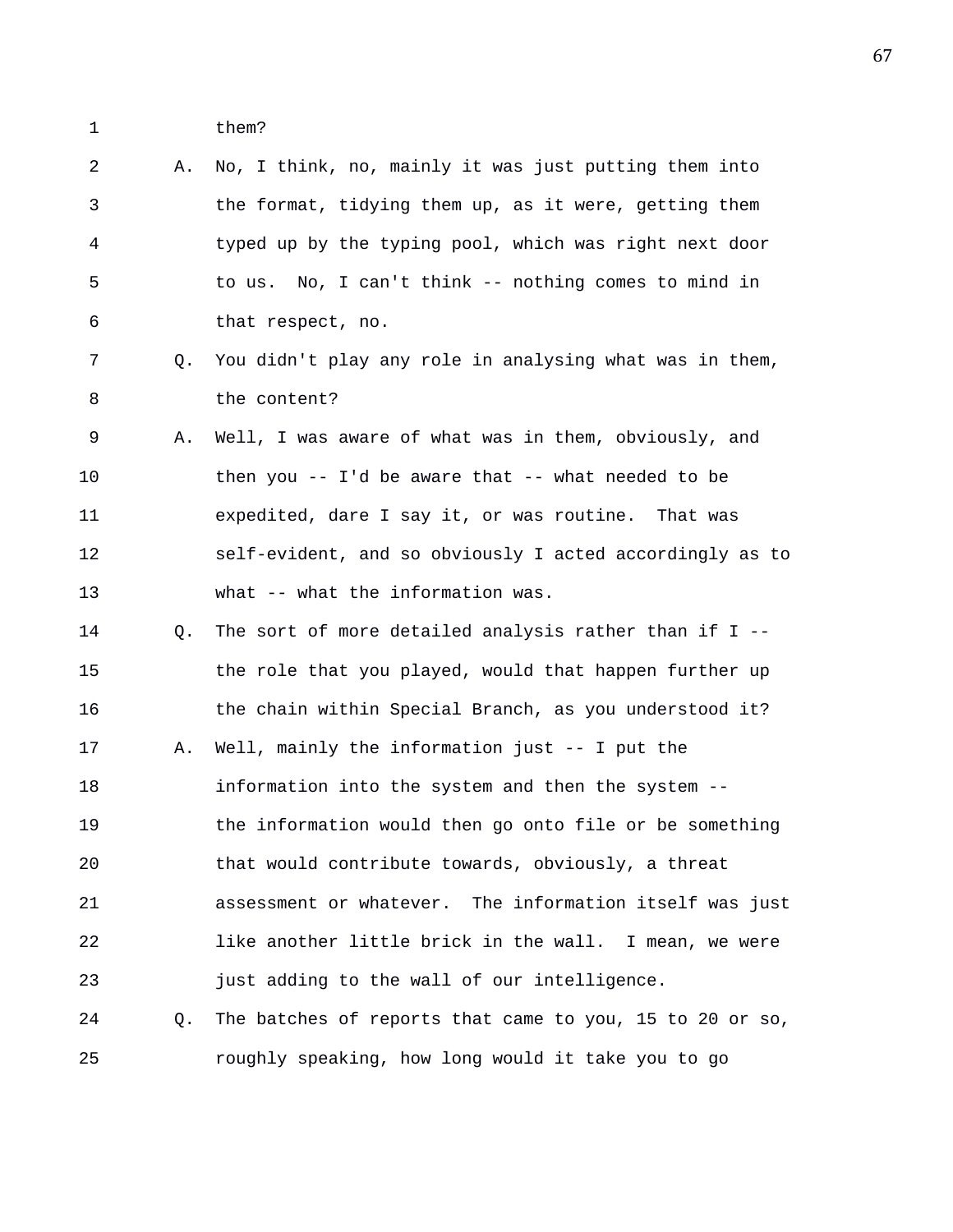- 1 through a sheathe of documents like that and send them 2 off?
- 3 A. Well, it depends upon the size of the document itself. 4 I mean, some of them, just a quarter of an hour, 5 20 minutes, I suppose, if that, and then another one, 6 you know, might take a little longer, but there wasn't 7 -- wasn't a great deal of time, no.
- 8 Q. You've told us that once they came back from the typing 9 pool, they were signed by the chief inspector, generally 10 speaking, and then went to the relevant chief inspector 11 in Special Branch, who would take action as necessary. 12 A. Yes, they would then minute it further, yes.
- 13 Q. And my first question is how did you know which chief
- 14 inspector to send it to?
- 15 A. Oh, it was self -- because you know -- I knew which 16 organisation was covered by which squad, they were all 17 just literally down the corridor from me, one way or 18 the other, and I'd just walk them straight down and give 19 them a batch, usually, and say -- well, tell them -- 20 they knew who I was and so they knew exactly what 21 the reports were.
- 22 Q. What sort of action would you have imagined 23 the receiving chief inspector to take on 24 the intelligence you were passing?
- 25 A. Well, a lot of it would have been put onto just the --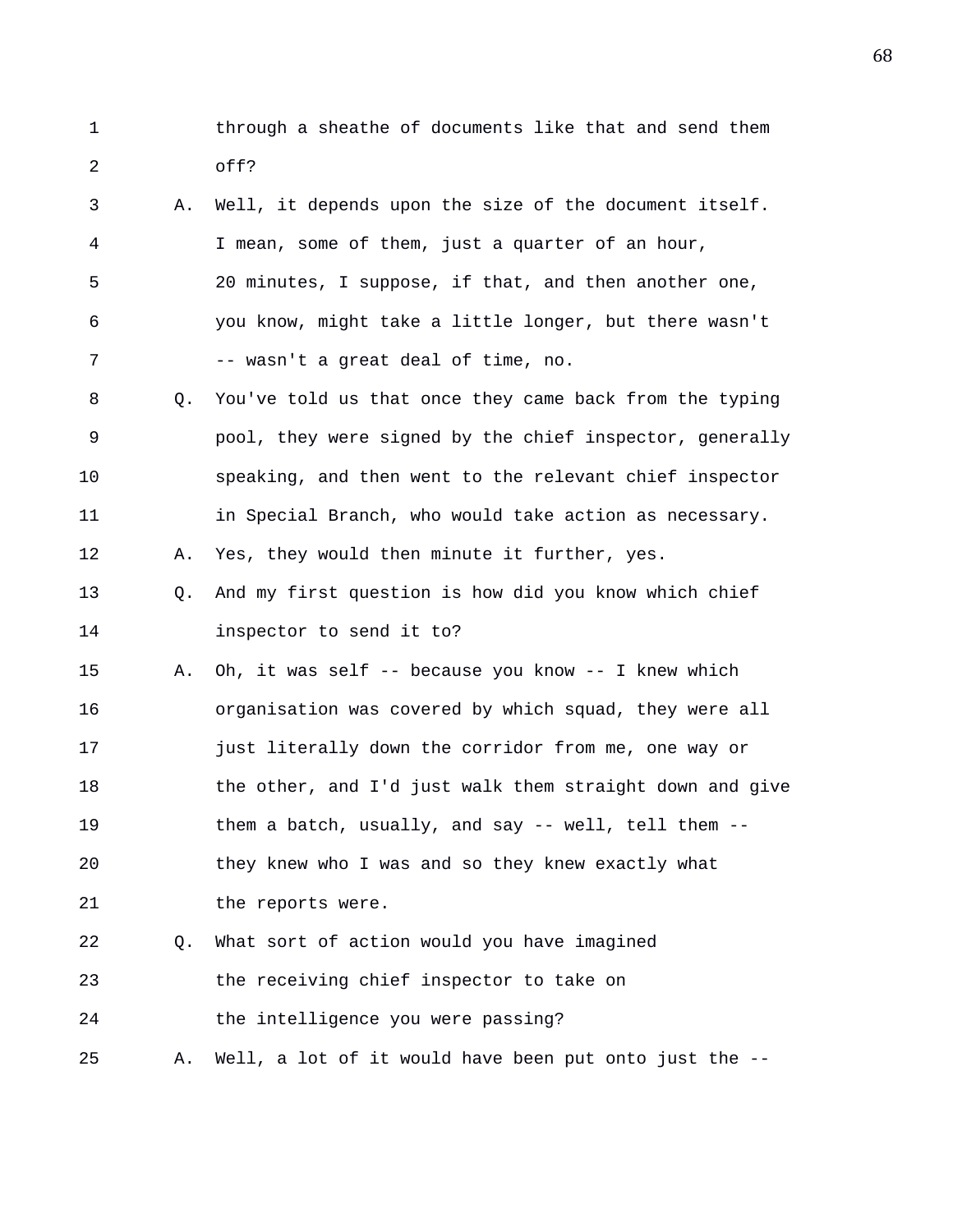1 either the individual's file or the group file, as 2 necessary, and in the case of -- stuff relating to 3 specific demonstrations would have been sent to or 4 brought to the attention of the officers who were going 5 to be involved in that demonstration; the man compiling 6 the threat assessment, for example, so they could 7 incorporate that, yes. 8 Q. And the decision about how to send this on, is that 9 the sort of thing that would tend to be included on 10 a minute sheet like the one we saw? 11 A. Yes, exactly, yes. So they would say, "So and so to 12 see, so and so to do whatever", and they would -- 13 Q. I see. 14 A. -- sort of ... yeah. 15 Q. A8. You've told us in your statement you possibly 16 **remember passing intelligence directly to A8 a dozen or** 17 so times -- 18 A. Yes. 19 Q. -- a year and that you would somewhat sanitise a report 20 in order to protect its sources -- 21 A. Yes, yes. 22 Q. -- if you sent it this way. Are we right to understand 23 that's because the intelligence was leaving 24 Special Branch and going into the police more widely? 25 A. Yes, you had to be, obviously, more careful. You didn't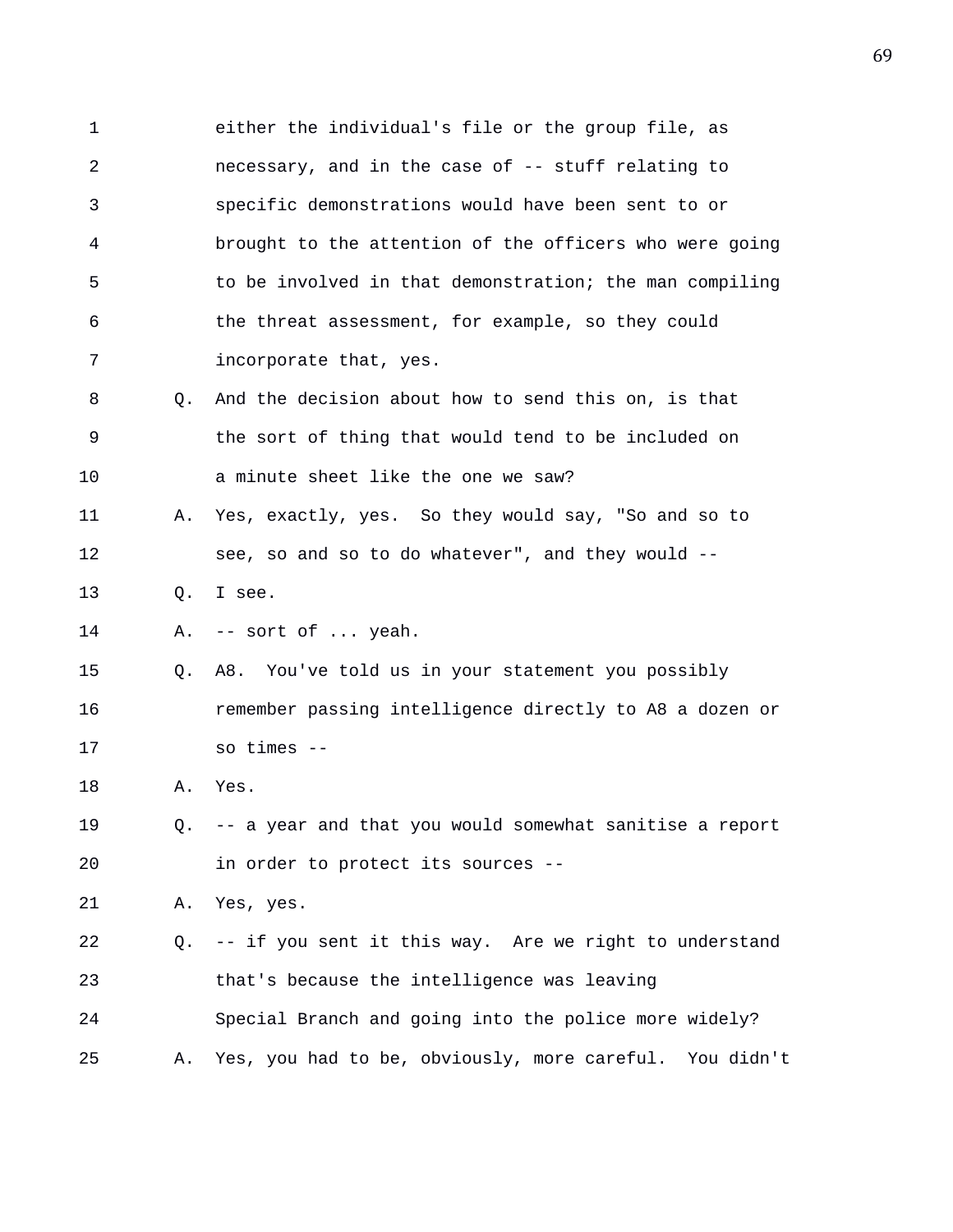1 want to do anything that would remotely run the risk of 2 identifying the nature of the source -- well, not the -- 3 the identity of the source, but nevertheless you wanted 4 to get that information across.

5 I mean, I'll just give a hypothetical example. If 6 you knew that something was going to happen, that 7 20 people were going to be at a certain place at 8 1 o'clock and they were going to be protesting about 9 a certain thing, you make it -- you may make the numbers 10 less precise, you may make the time less precise, but 11 the broad thrust of what you were saying was there so 12 that they were able to sort of -- the uniformed 13 colleagues were able to keep an eye on things and be in 14 attendance fairly -- at the appropriate time. 15 Q. How did you know to do this? Were you instructed -- 16 A. It's just common sense, really. You knew. You could -- 17 (a) I knew that A8 obviously needed to be told very 18 quickly, so I would do that, and you've just -- you just 19 instinctively knew. You said, "Well, look ..." -- you 20 knew what would obviously pose a risk to the officer. 21 I mean, it usually would be, obviously, in the form of 22 a telephone message, not a full formal SB report where 23 you've got names and details which would help in 24 identifying where it came from and everything else. 25 Q. You mention in your statement that -- and I don't want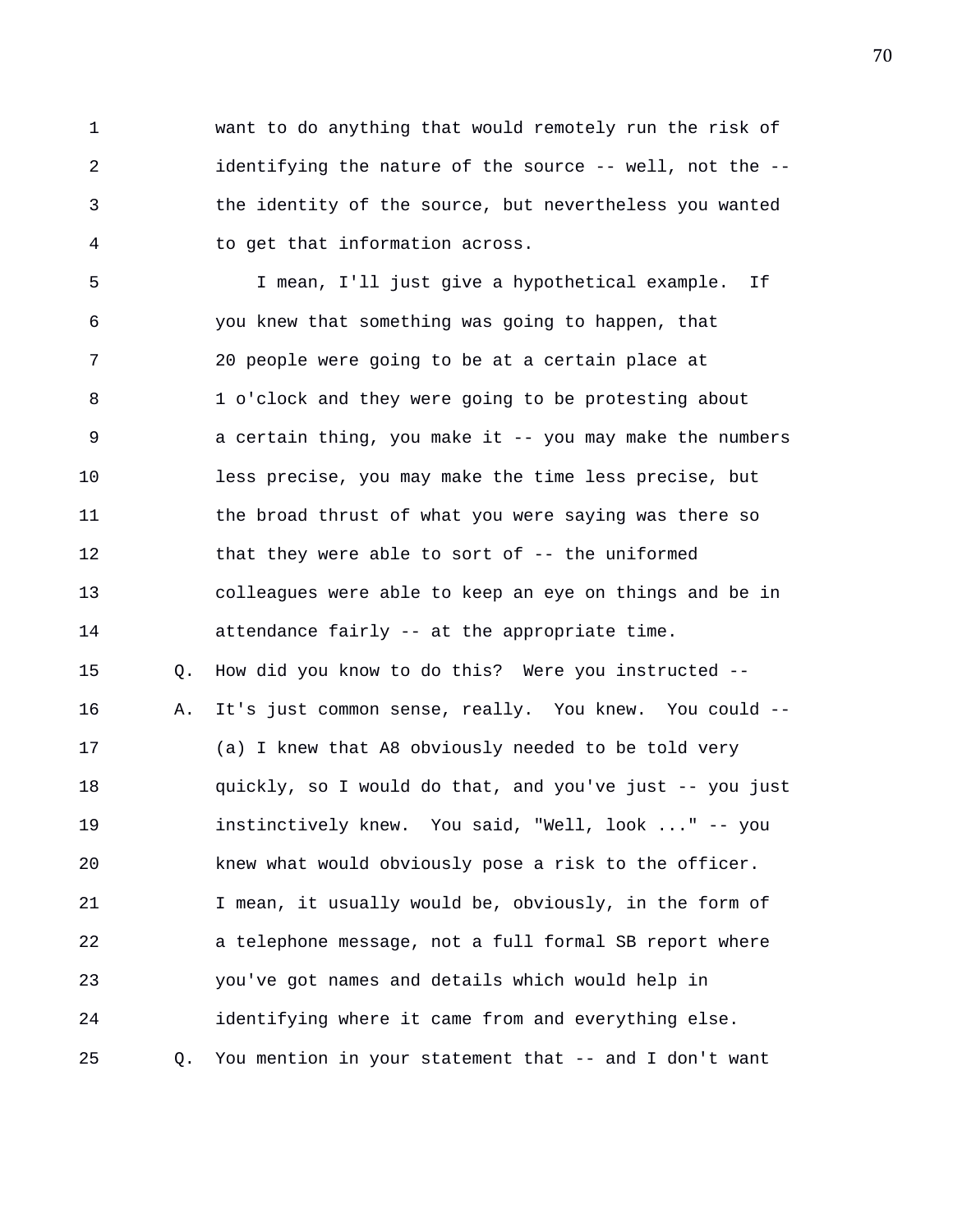1 you, please, to mention any names --

2 A. No, no.

3 Q. -- at this stage -- that a Special Branch liaison 4 officer was instituted at some point.

5 A. At some point, yeah.

6 Q. Is it right to say that the job of sanitising was 7 effectively taken out of your hands and put into theirs? 8 A. No, I don't think so. I think it was probably what 9 the SB liaison officer was doing, in a sense, was 10 helping A8 to sort of understand exactly what it is we 11 were saying, because he would know, and also to help 12 make sure that they protected our information and that 13 they were briefed accordingly.

14 I mean, what we didn't want was a uniform inspector 15 coming up to a demonstrator and saying, "Oh, you're 16 late", or whatever. Well, it did happen on a few 17 occasions, but, obviously, if we could reduce that to 18 zero or as near to zero as possible, was to our 19 advantage. I mean, it was what we wanted.

20 And so he would have helped in making sure that our 21 interests were -- were served within A8, albeit that 22 I think that the vast majority of the A8 people were 23 aware of that anyway, but we needed a belt and braces 24 approach because of the nature of the work. 25 Q. We know, and you've given evidence in your statement,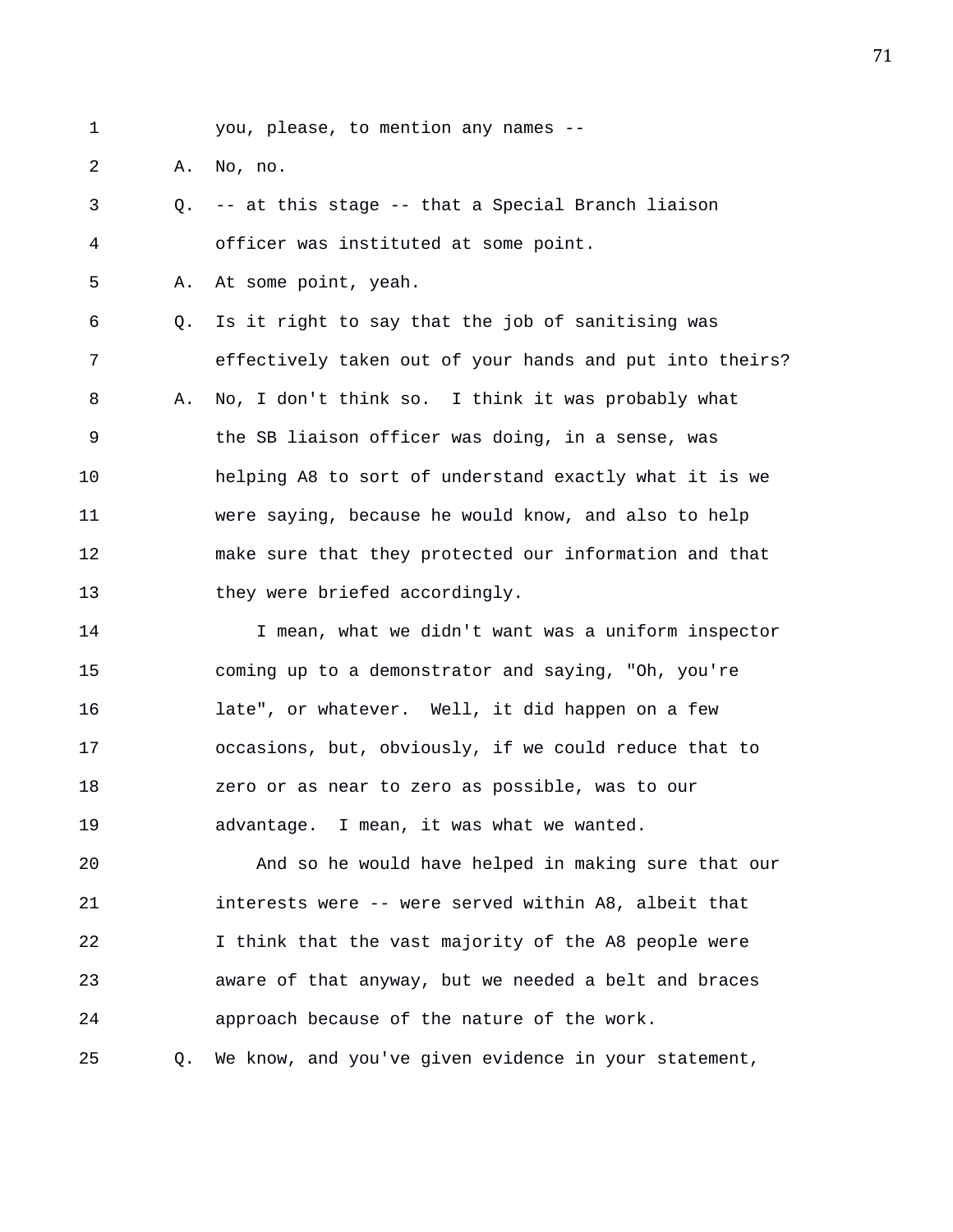| 1  |    | that C Squad prepared threat assessments --               |
|----|----|-----------------------------------------------------------|
| 2  | Α. | Yeah.                                                     |
| 3  | O. | -- for A8, didn't they?                                   |
| 4  | Α. | $Mm$ .                                                    |
| 5  | О. | Are these -- were these sometimes referred to             |
| 6  |    | as "pre-demonstration assessments" that you recall?<br>Is |
| 7  |    | that a term that you recollect?                           |
| 8  | Α. | No, it would -- obviously the first line would say,       |
| 9  |    | "This is a threat assessment regarding a demonstration",  |
| 10 |    | or whatever, that was going to take place on so and so,   |
| 11 |    | but they were just called threat assessments, as          |
| 12 |    | I recall. It may have changed later, but                  |
| 13 | О. | I see. It may be that what we're thinking of came         |
| 14 |    | slightly after --                                         |
| 15 | Α. | Yeah.                                                     |
| 16 | Q. | -- you left the SDS.                                      |
| 17 |    | The Inquiry has also seen a document, an internal         |
| 18 |    | document, from Special Branch saying that in around       |
| 19 |    | 1976 -- so bear in mind that this a couple of years       |
| 20 |    | after you left -- that C Squad were preparing between     |
| 21 |    | 600 and 700 threat assessments a year for A8. That's      |
| 22 |    | more than ten a week.                                     |
| 23 | Α. | Yes.                                                      |
| 24 | Q. | Do you think that sort of figure is accurate, to your     |
| 25 |    | recollection?                                             |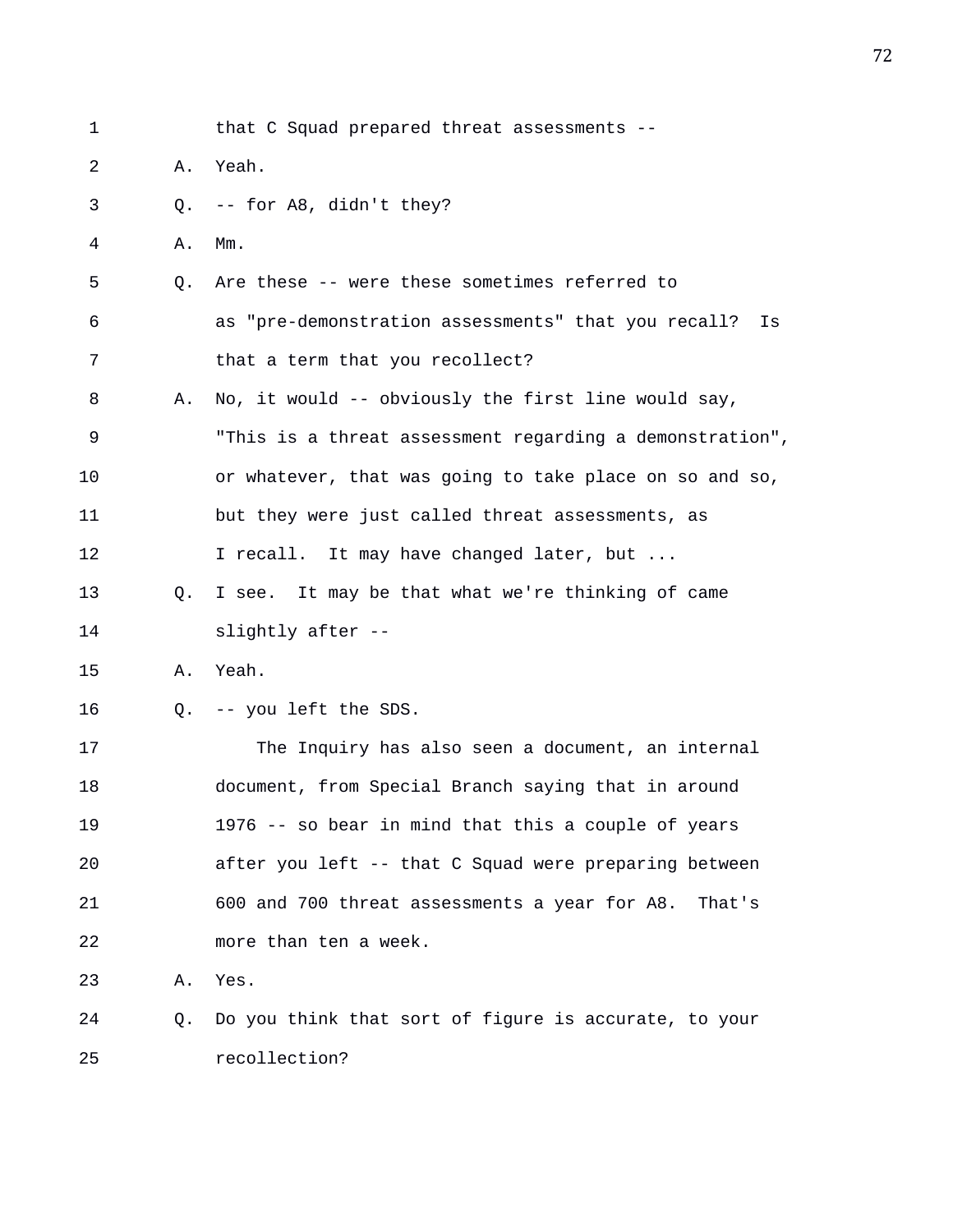1 A. Well, all I can remember was that demonstration activity 2 was pretty constant. There wasn't a weekend -- barely 3 a weekend that didn't pass off without a fairly 4 significant demonstration, plus a whole lot of these 5 smaller ones taking place. It was the nature of 6 the political scene at the time. 7 Q. So a number like that perhaps in your time within 8 the SDS might not be wildly exaggerated? 9 A. No, it would be -- something along that order wouldn't 10 surprise me, no. 11 Q. And from your recollection -- again, please, no 12 details -- do you recall whether other Special Branch 13 squads would sometimes feed into these assessments? 14 A. If it was the relevant organisation, yes. 15 Q. And, presumably, SDS intelligence, would you expect that 16 to feed into these assessments? 17 A. Oh, yes, yes. That was woven into it just naturally. 18 I mean, as I said, the officers who were preparing 19 the assessments would have been able to do the basic 20 framework of that assessment and would have that 21 literally written down ready as a draft. But what 22 the SDS were doing were padding out the juicy bits, as 23 it were, and giving us more precision on terms of 24 the numbers and the likelihood of violence, and any 25 little action which was going to be different to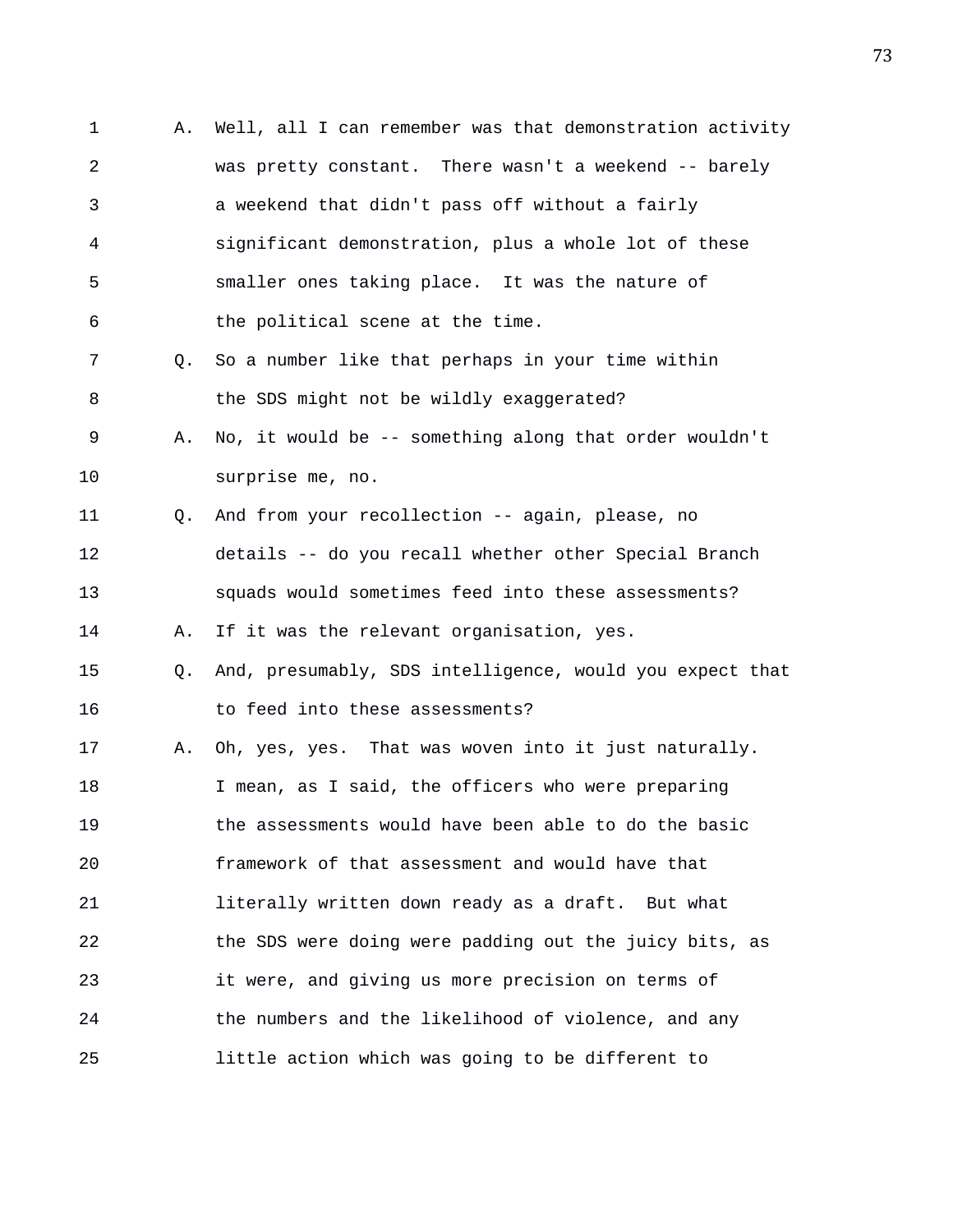1 the main -- the main plot, as it were.

2 If you were marching from, let's say, Marble Arch 3 down to Trafalgar Square, if there was some target on 4 the way that they were particularly interested in and 5 they were going to have a little sit down or a diversion 6 to it, then that would be woven into the -- into 7 the report.

8 Q. And presumably would you have expected there would be 9 some degree of sanitisation of SDS intelligence for the 10 time it ended up in --

11 A. Yes, there was a natural level of protection and common 12 sense used about that. You didn't give them chapter and 13 verse, but you'd give them sufficient such that they can 14 make an intelligent understanding of what was going on.

15 Q. I see.

16 Moving on to post-demonstration, after 17 demonstration, reports.

18 A. Mm.

19 Q. Was this down internally within the SDS, or was that 20 a function of C Squad?

21 A. That was a function of C Squad, but what the SDS did was 22 to contribute to that in terms of the people who had 23 attended from the various organisations and any other 24 little relevant bits and pieces which might add to 25 the -- sort of the picture of or the report of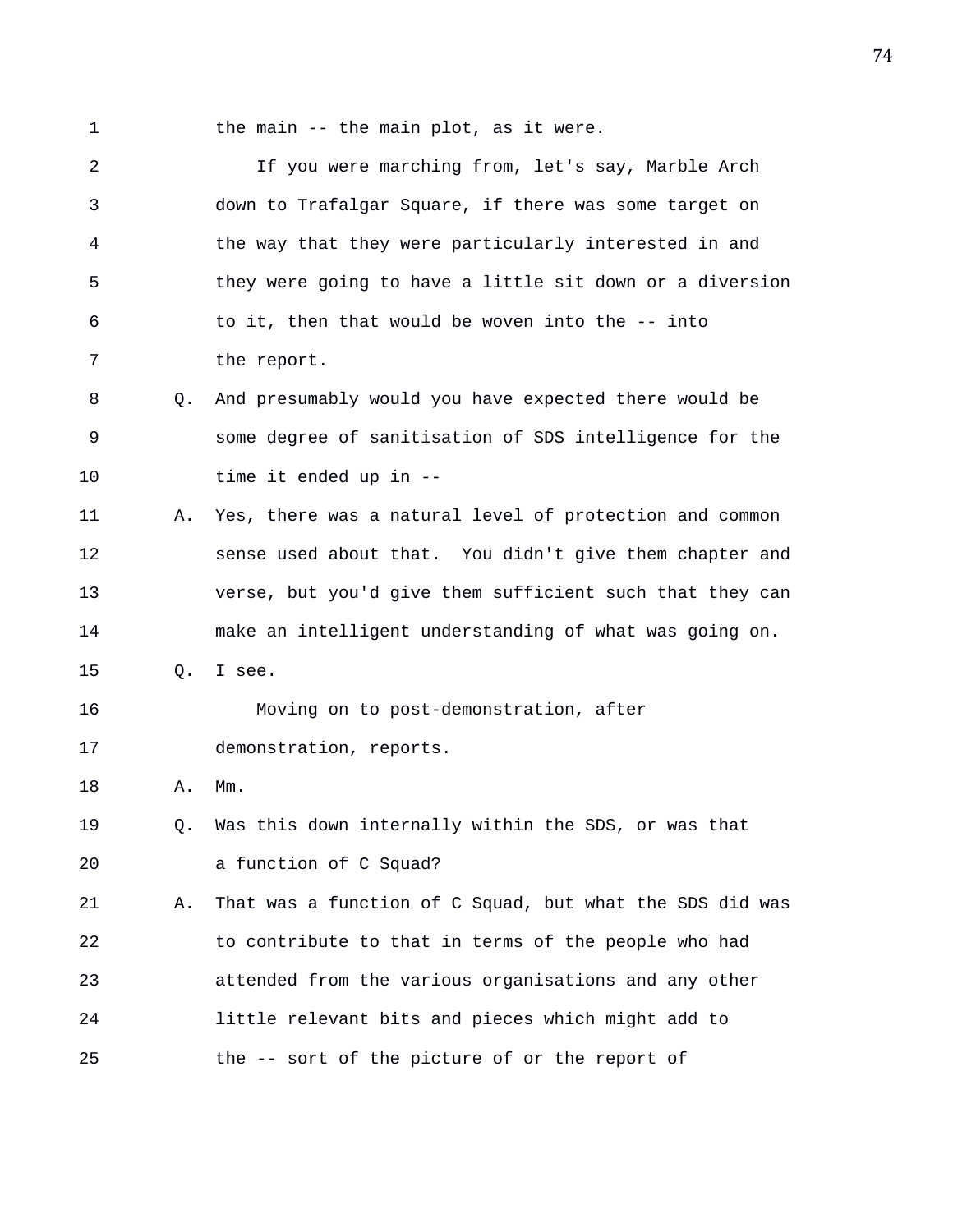1 the demonstration. But primarily, it was the names of 2 the people who had taken part in the demonstration. 3 Q. And when you say SDS -- the SDS would contribute, is 4 that by virtue of written reports or would they meet in 5 person with people from C Squad? 6 A. No, what would happen was that, generally speaking, 7 on -- this was on all the major demonstrations. I would 8 be in the -- I'd go out on the demonstration, see 9 the demonstration, come become just before the end, go 10 back to the office. They would then phone in, the lads 11 who had been out on the demonstration, with their idents 12 as we call it. I would then compile a list of those 13 idents with the organisations that were responsible -- 14 they were part of, and that would then be given and it 15 would be part of an appendix attached to the report by 16 C Squad. And, I mean, C Squad would have had a few 17 idents themselves anyway and we would have been adding 18 to that substantially, actually. 19 Q. Do you ever recall a formal debriefing of UCOs, 20 officers, after they had been on demonstrations? Again, 21 no specifics, please.

22 A. Unless -- not -- not particularly, no. I think that on 23 the Monday morning, if there had been a big, big 24 demonstration, and on the Monday afternoon, then it's 25 quite possible that the DCI and the DI would have had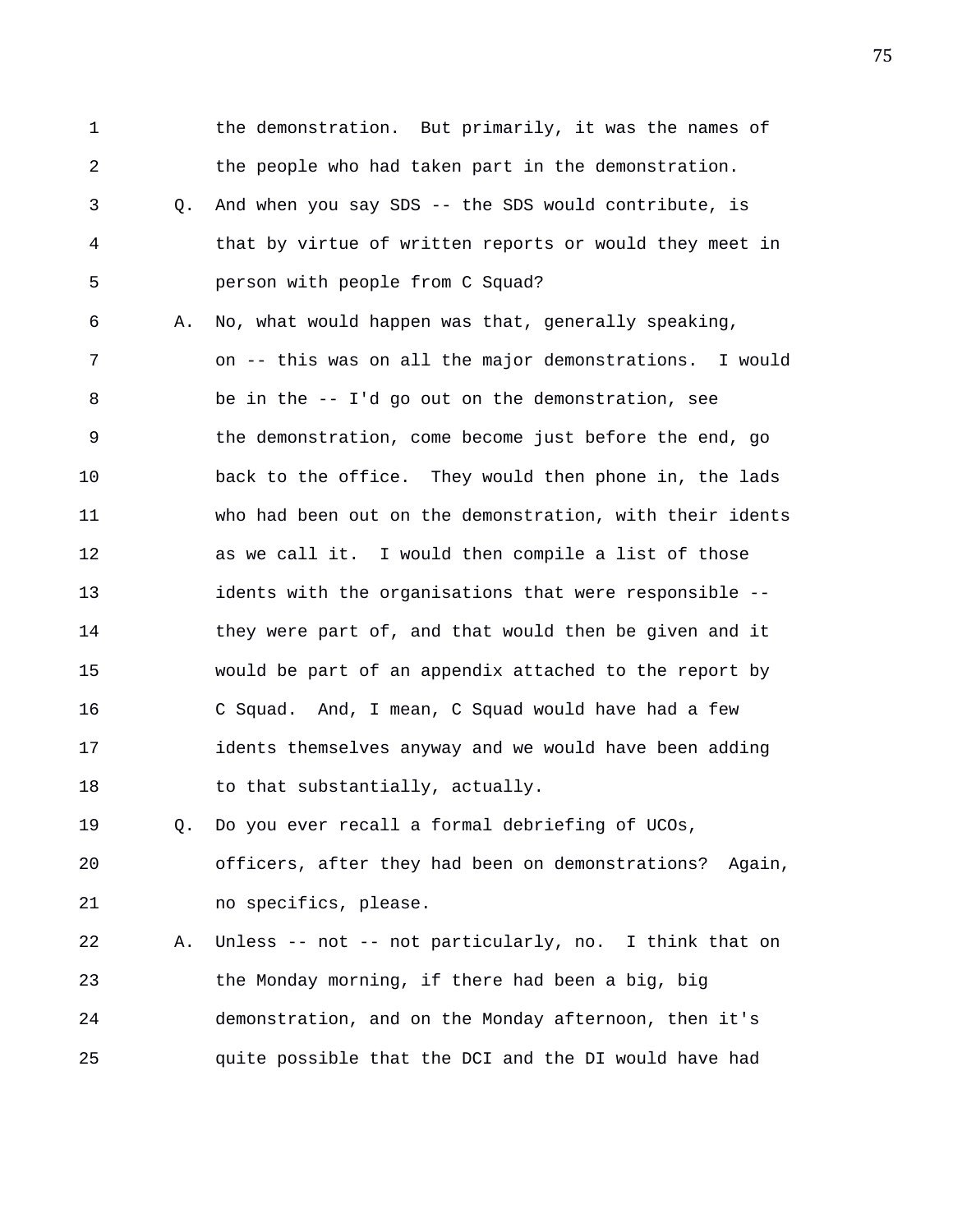1 a -- they'd have had a group chat about it naturally and 2 say, "Well, that went off all right".

3 But there was -- most of the demonstrations, I have 4 to say, passed off reasonably well. I mean, there would 5 be a few arrests here and there, but nothing -- nothing 6 along the lines -- if you'd had something along 7 the lines of that VSC demonstration -- there was 8 a coffins demonstration, I vaguely remember, in about 9 1980 which was rather -- rather difficult, to put it 10 mildly, and a few others, but -- 11 Q. Well, just focusing on when you were within the SDS. 12 A. Yes, within the SDS. No, I can't recall. There would 13 have been, but I can't remember them. 14 Q. There was a demonstration which didn't go off without 15 a problem towards the end of your involvement in the SDS 16 at Red Lion Square in which a demonstrator called 17 Kevin Gately was killed. 18 Now, do you recall whether the SDS would have 19 produced a post-demonstration report in the method -- in 20 the way that you have suggested after that? 21 A. Yes, Red Lion Square rings a bell. That's about as far 22 as I can remember, to be honest. 23 Q. Thank you. 24 A. But I don't remember. 25 Q. If you can't go into more detail --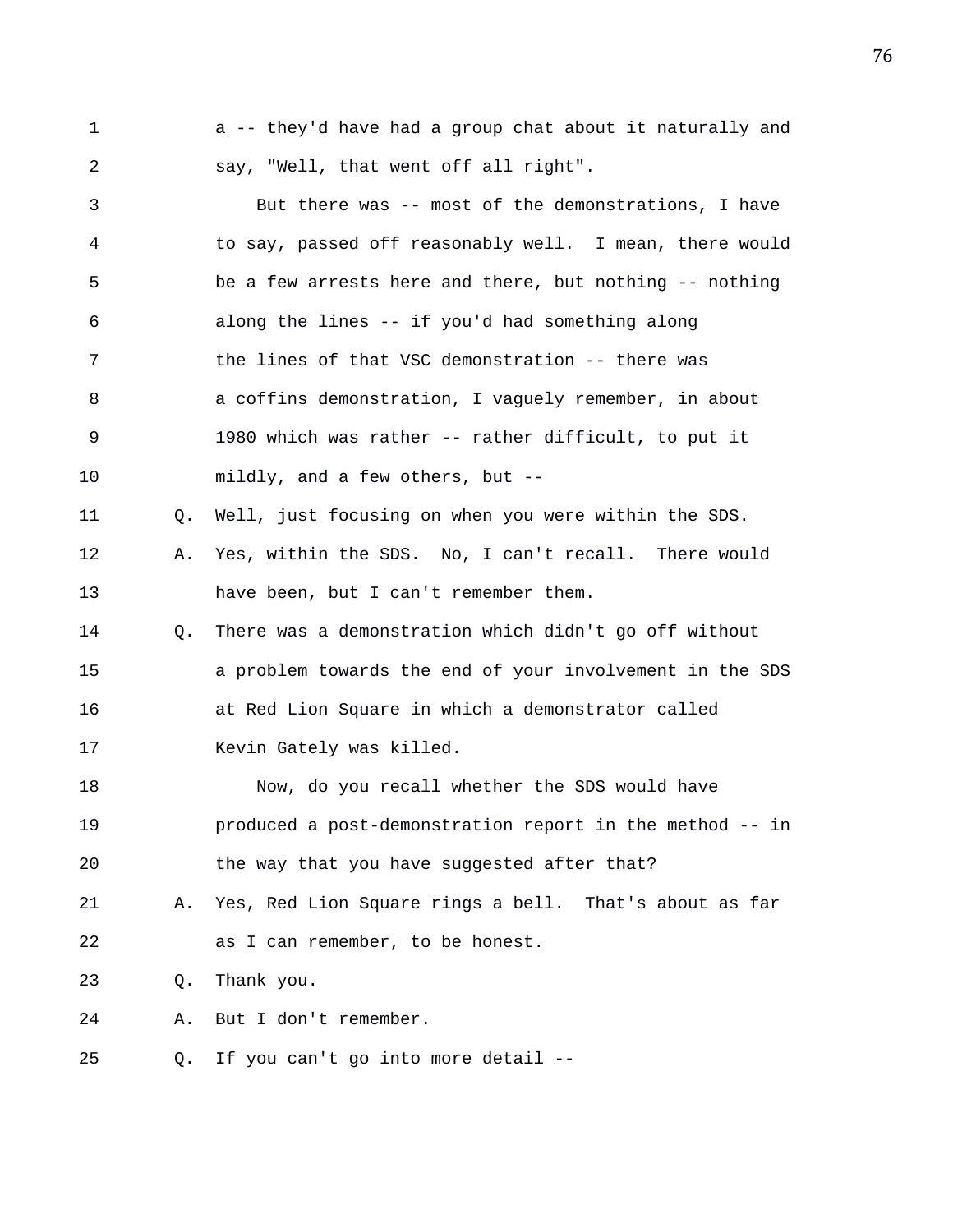- 
- 1 A. I can't. I don't know, no.

| 2  | Q. | Moving on to the volume more generally of reporting that |
|----|----|----------------------------------------------------------|
| 3  |    | came out of the SDS during your time, and this may be    |
| 4  |    | a very difficult question to answer, are you able to     |
| 5  |    | help us with how many reports, roughly speaking, per     |
| 6  |    | year or per month would be coming out of the unit when   |
| 7  |    | you were processing them?                                |
| 8  | Α. | I suppose in the course of a week, there would have been |
| 9  |    | 50 or so. I don't -- difficult to say. I mean,           |
| 10 |    | everybody would have been producing three/four reports   |
| 11 |    | a week, or perhaps more or less. At least a dozen        |
| 12 |    | officers. Yeah, I suppose 50ish, but I'm -- again, I --  |
| 13 |    | it -- it's a bit of a guess, to be honest.               |
| 14 | О. | I won't ask you any more about it, in that case.         |
| 15 |    | Are you able to say, of a proportion of this, how        |
| 16 |    | much of that material went to the Security Service when  |
| 17 |    | you were in the --                                       |
| 18 | Α. | I would have said somewhere round about 75 to 80%.<br>We |
| 19 |    | didn't send them the Irish stuff because national        |
| 20 |    | responsibility was for us in those days and like -- so   |
| 21 |    | that would involve just a couple of organisations.       |
| 22 | Q. | That's fine, Mr Smith, if that's your recollection.      |
| 23 |    | Finally, this, on this topic: feedback. You've told      |
| 24 |    | us earlier today that you knew that your intelligence    |
| 25 |    | effectively was of assistance.                           |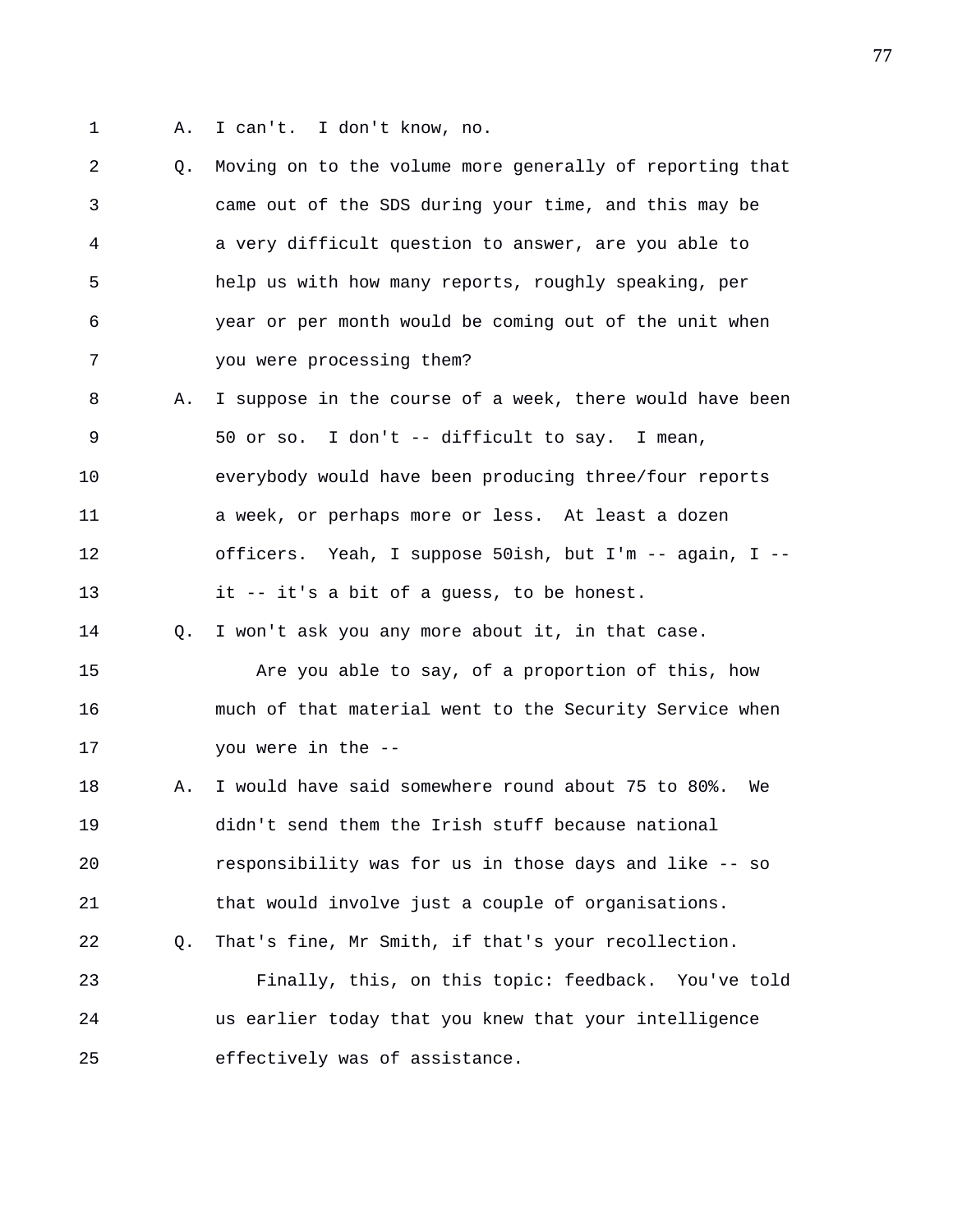1 A. Oh, yes.

2 Q. But you mention in your statement that you didn't 3 receive any feedback, either from A8 or the 4 Security Service. How is it that you knew that your 5 intelligence was helping? 6 A. Oh, because of the, dare I say it, the contact that we 7 did have. The Security Service we didn't get any 8 feedback from, that I'm aware of. That doesn't say 9 there wasn't any. But with A8, certainly. I mean, what 10 would happen on a major demonstration is 11 a Special Branch officer would probably be in 12 the control centre anyway on the day, where they're 13 masterminding the demonstration, and the relationship -- 14 I can remember we used -- there used to be a security 15 committee which was held at chief 16 inspector/superintendent/chief superintendent sort of 17 level with the commander of A8 in the 80s and I went to 18 those as a superintendent --19 Q. If we could just focus on when you were within the SDS. 20 A. With the SDS. Well, no, it was just common knowledge 21 that the relationship was great and it was fine. 22 I can't be specific about that. 23 Q. Okay. 24 Management, if I can. The Inquiry -- just 25 generally. The Inquiry has heard evidence from some of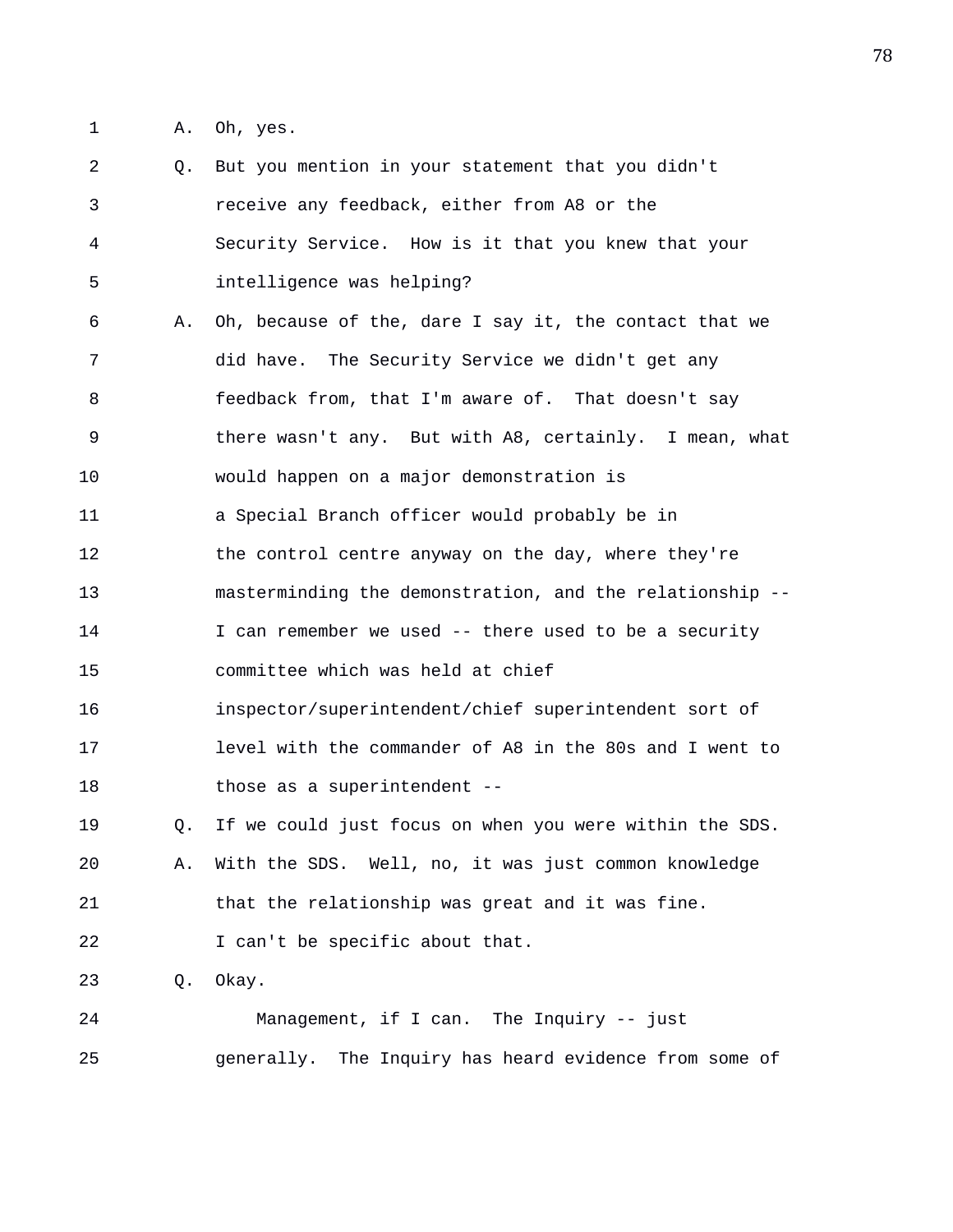1 the officers who came just before you or in fact 2 overlapped with you that there was, generally speaking, 3 a loose system of management within the SDS. It wasn't 4 particularly hierarchical -- 5 A. No. 6 Q. -- as some other parts of Special Branch were. 7 A. No, there would be. No. 8 Q. Would you agree with that? 9 A. Yes. I mean, there was just the chief inspector and the 10 inspector, that was it. And, as I said, a great part of 11 the support mechanism was in fact their colleagues. 12 Q. Yes. 13 A. So that, in a sense, was -- was unusual. I mean, 14 obviously colleagues supported one -- one another 15 elsewhere in Special Branch, but in this thing, because 16 of, dare I say it, the ring craft that was vital to 17 them, then that support, and indeed the fact that they 18 were both in the same unique environment, was -- they 19 knew what they were talking about when they were talking 20 to each other. 21 Q. You've told us in your statement that you didn't have 22 a formal pastoral role with the UCOs. 23 A. No. 24 Q. But you consider yourself a colleague of them. 25 A. Oh, yes, yes.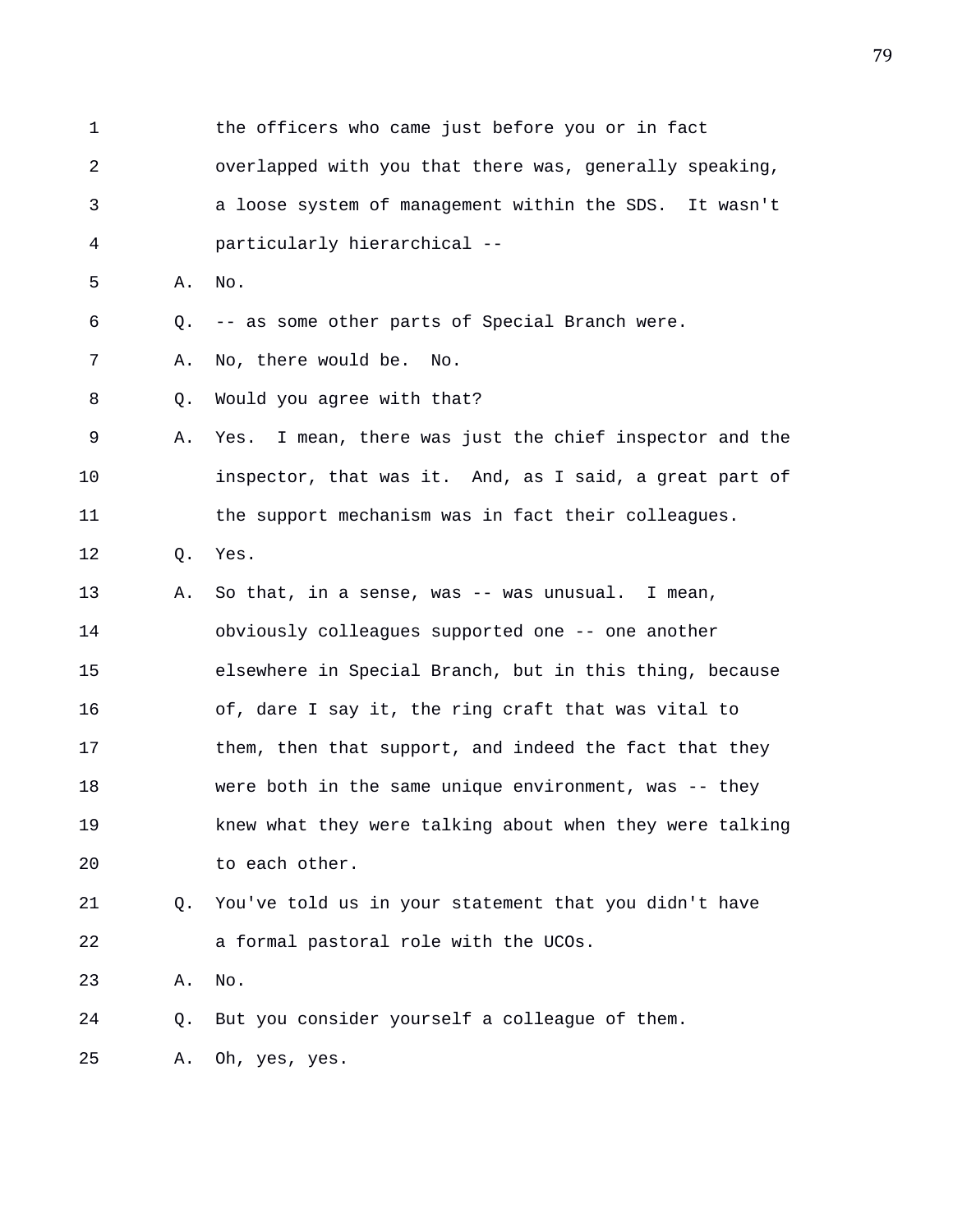1 Q. And you did help out ad hoc with management when 2 required. 3 A. Yes, indeed, yes. 4 Q. And we'll come on to an example of that in a moment. 5 One of the officers that was on the unit when you 6 were there described you as an officer that we know as 7 HN294's number two in command. Now, can I just ask you 8 to have a look at who HN294 is, please. If you could 9 keep the folder where it is. Thank you. 10 A. Yes. 11 Q. And one of the UCOs you managed describes you as his 12 number two. Do you think that's an accurate assessment 13 of what your role was? 14 A. Well, I was the next in the chain. I mean, there was 15 only four of us in the office. There was the DCI, 16 the DI, me and then the DC. So it was -- it was a small 17 structure. 18 Q. Geoffrey Craft, who came after you, has told the Inquiry 19 in his witness statement that, in his view, the DSs in 20 the back office were part of the management team. 21 A. Yes, yes. 22 Q. And certainly your successor in the back office has said 23 something similar. 24 A. Yeah. 25 Q. So would you agree that you considered yourself part of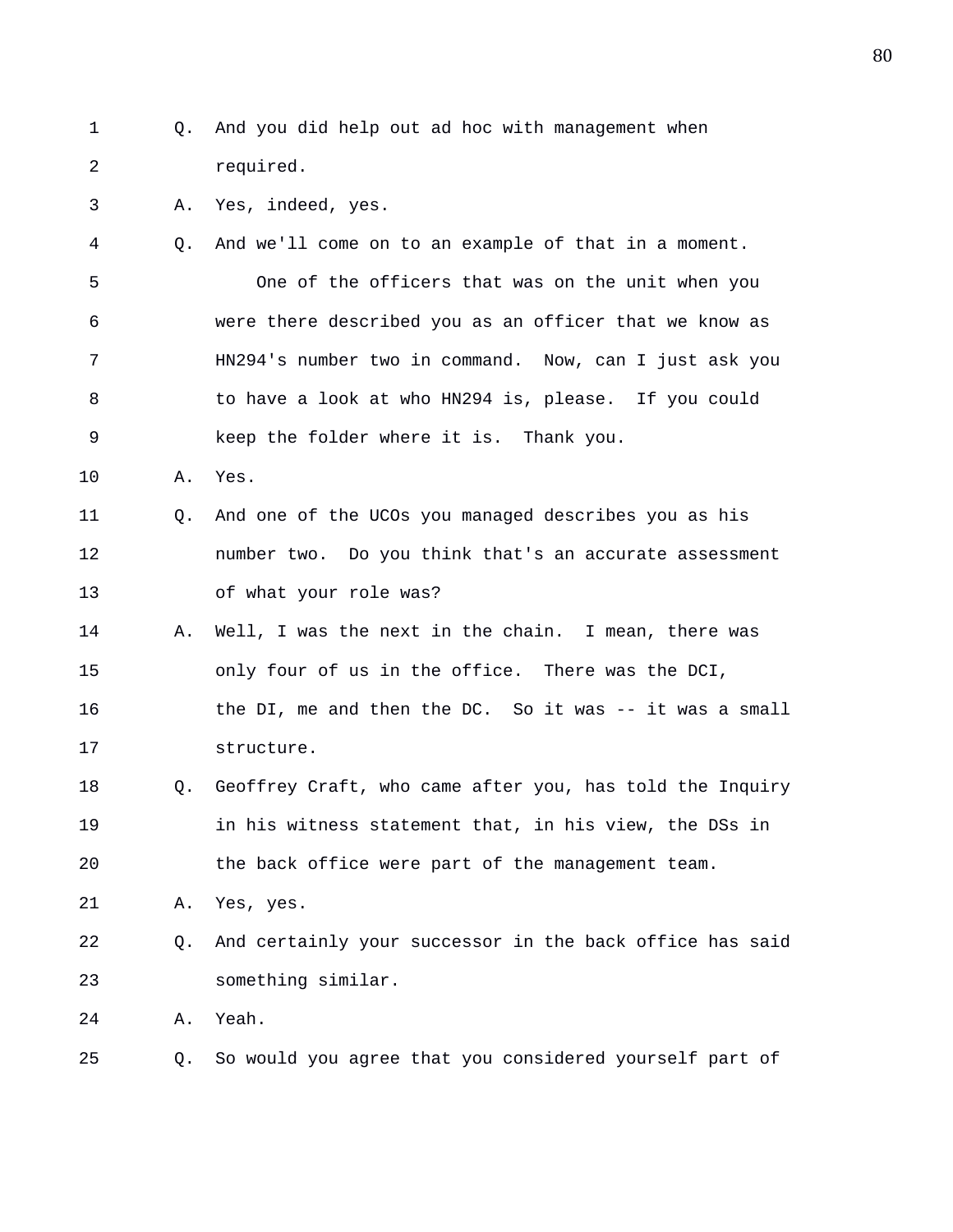1 the wider management team?

2 A. Yes. I mean, I was aware of what was going on and 3 I could contribute, obviously, if necessary, and we were 4 all in the same office, so it was natural we spoke, and 5 there was no sort of "know your place" type of thing. 6 We were all part of the same team. So it was a natural 7 -- a natural event, you know, that we chatted to each 8 other about it. And even the DC would -- you know, 9 everybody would have a bit of input. You know, wisdom 10 isn't unique to the ranks. 11 Q. Part of that interaction would have happened at the safe 12 house. 13 A. Yes. 14 Q. And you've told us that you visited about once a month 15 and sometimes a few more times -- 16 A. Yeah. 17 Q. -- a year on top of that, when required, the purpose 18 being to take the bag down, as you've mentioned, but 19 also, I think you said, to socialise with the officers. 20 A. That would be it, yeah. 21 Q. Now, is this -- this happened on a monthly basis -- 22 A. Monthly basis. 23 Q. -- roughly speaking? 24 A. Yes. 25 Q. And this socialising, would it be a drink, a meal,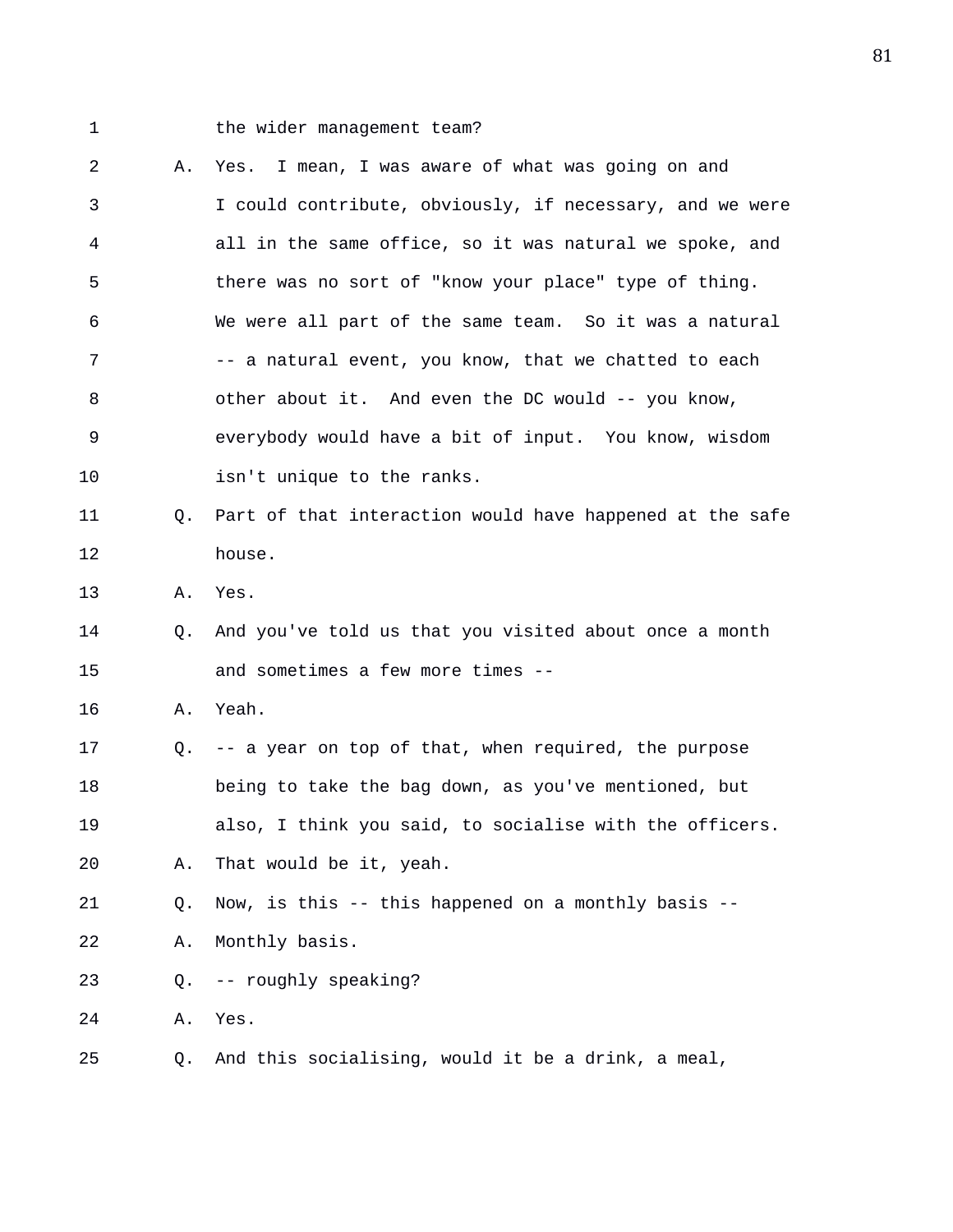1 something like that?

| 2  | Α. | A meal and then followed by some drinks. It was --       |
|----|----|----------------------------------------------------------|
| 3  |    | the chief inspector described it as a vino veritas       |
| 4  |    | section -- session. It enabled them to relax, because    |
| 5  |    | they weren't able to do that otherwise, as they would    |
| 6  |    | have done back in the mainland Special Branch, and if    |
| 7  |    | they had something -- you know, with a few drinks, if    |
| 8  |    | they had a problem, people tend to be, dare I say it,    |
| 9  |    | a little more bold.                                      |
| 10 | Q. | Well, I think on that point, you've told us that on      |
| 11 |    | occasion -- these occasions, officers would sometimes    |
| 12 |    | speak their minds --                                     |
| 13 | Α. | Yes, exactly.                                            |
| 14 | О. | -- tell you what was going on --                         |
| 15 | Α. | Yeah, yeah.                                              |
| 16 | 0. | -- and discuss problems -- any problems they might be    |
| 17 |    | having.                                                  |
| 18 | Α. | Yeah.                                                    |
| 19 | Q. | Do you recall whether this -- again, no specifics,       |
| 20 |    | please, but did this sort of thing happen often?         |
| 21 | Α. | I think it was just -- it's part and parcel, yes, of     |
| 22 |    | what happened. It was the nature of it. Because I can    |
| 23 |    | remember the chief inspector saying something to         |
| 24 |    | the effect that, "This is a unique situation, we have to |
| 25 |    | be more tolerant and understand why it is that this is   |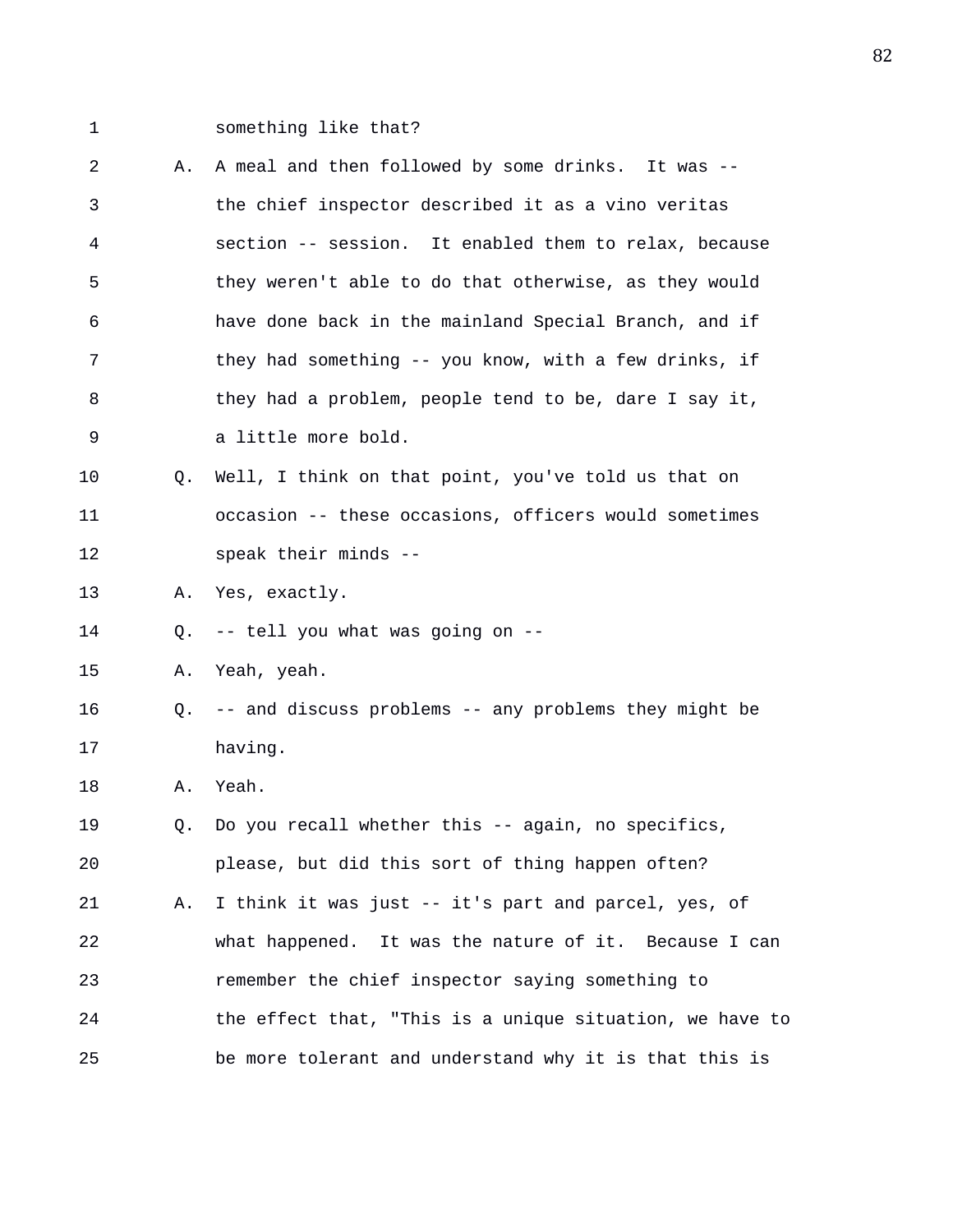1 so, because this is the only place they can let off 2 steam", and I think it was a very valuable valve for 3 that to happen.

4 Q. And would that include what was going on in their 5 deployments or their lives outside of the SDS or both? 6 A. I think that probably what was happening in their lives 7 outside SDS was probably more between themselves, 8 although obviously one knew some of these officers -- 9 I knew a few -- a few of these officers from before. 10 So, therefore, you knew to some extent their personal 11 circumstances, because it was a -- there was a sort of 12 family sense, dare I say it, about Special Branch as 13 a whole. But primarily, if there was discussion or 14 anything that was -- "interesting" is probably the wrong 15 word, but this was an opportunity, if they had 16 a problem, to say it, and they would. They weren't -- 17 they weren't shy, but that's what we wanted. 18 Q. And that would include, would it, things going on in 19 their deployments, problems, issues -- 20 A. Yeah, I would -- yes, yes. If they wanted to, there was 21 someone there. Not necessarily to me or -- but 22 someone -- someone would probably know about it. 23 Q. And if you had become aware of a particular issue that 24 you had been told socialising that you thought your 25 superiors needed to be aware of --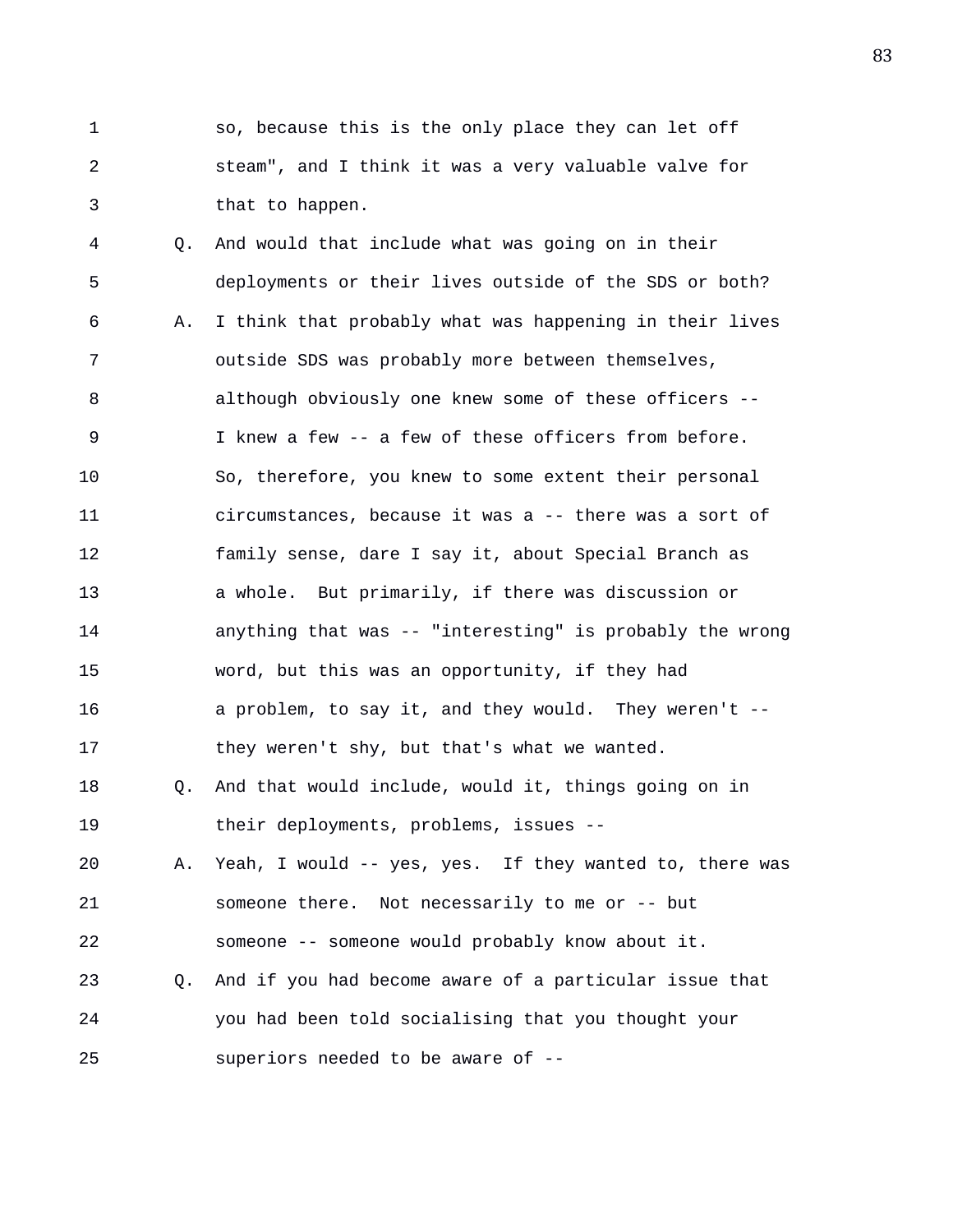- 1 A. Oh, we'd just do it.
- 2 Q. -- would you pass it on?

3 A. Oh, of course, yes, yes.

- 4 Q. Geoffrey Craft has also told us in his statement that he 5 doesn't consider that any police officers were more 6 carefully monitored than the SDS --
- 7 A. No.
- 8 Q. -- the deployed officer. Would you agree with that? 9 A. Yes, yes.
- 10 Q. And in practice, was the socialising at the safe 11 house/after the safe house that in action?
- 12 A. That was an integral part of it all, yes. It was part 13 of that process. I mean, what you had was a chief 14 inspector and an inspector pretty well full time looking 15 after these -- these guys, whereas, you know, as a DC on 16 the squad, you may not have quite that same closeness. 17 17 I mean, obviously there was a closeness, but it was just 18 the nature of the work made it so.
- 19 Q. I'd like to ask you about a couple of specific examples 20 of things that happened while you were in the SDS. 21 The first is the withdrawal of an officer that we know 22 as HN68. So if you had you'd like to have a look at 23 the book.
- 24 A. Yes.
- 25 Q. Now, we know that this officer was deployed in the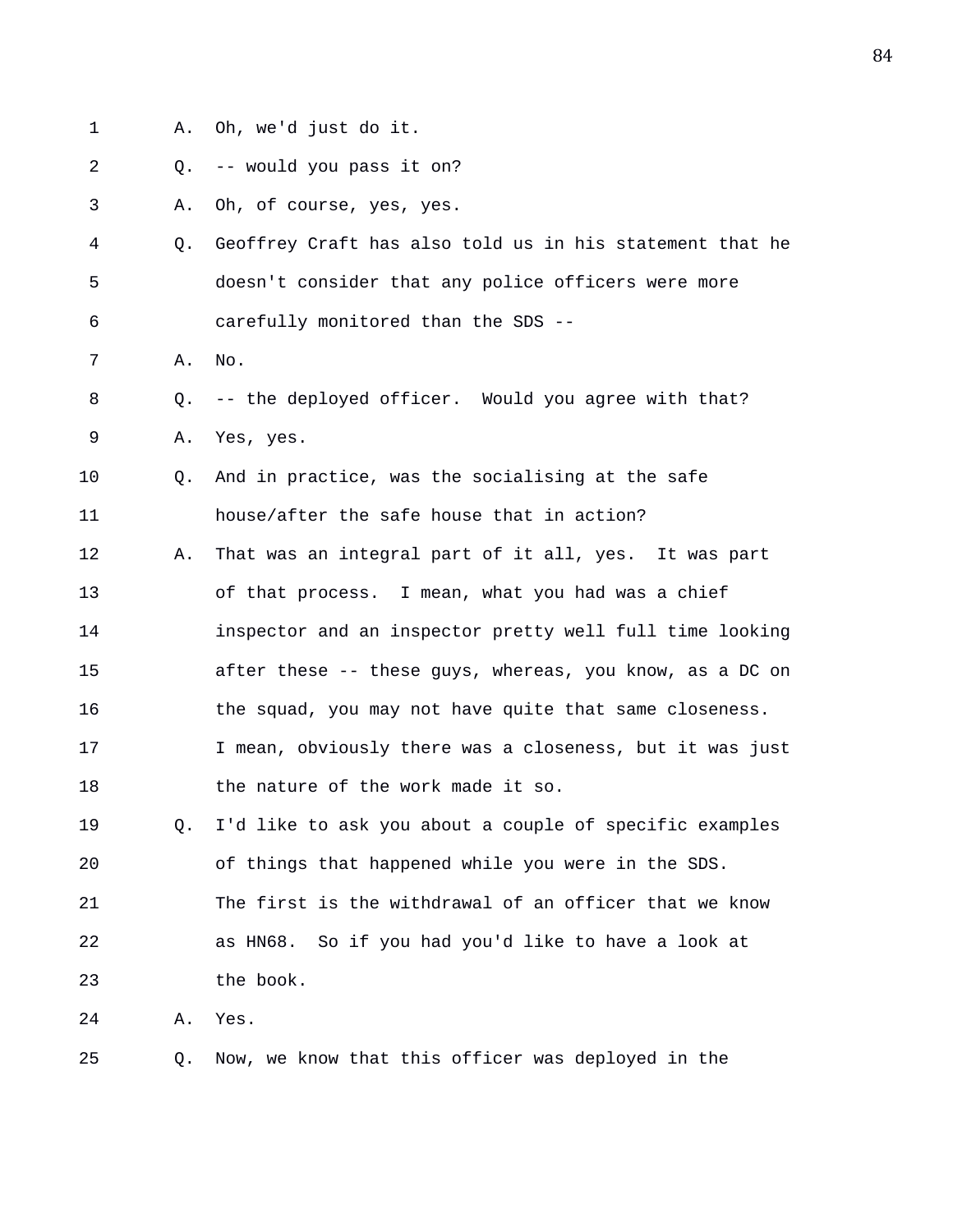1 Irish field --

2 A. Yes.

3 Q. -- while you were in the SDS, and you've told us in your 4 statement that you recall that he was detained by 5 the police at some point, we suspect probably in around 6 1974, and this all happened while your superior officers 7 were away.

8 A. Yes.

9 Q. So do we understand it then that you were effectively 10 holding the fort --

11 A. Yes, yes.

12 Q. -- while they were absent?

13 And you were told about this and you had to take 14 some action --

15 A. Yes.

16 Q. -- in response to it.

17 Was the fact that you were being presented with this 18 issue a surprise to you, or were you expecting to have 19 to deal with any problems that arose?

20 A. Yes, it was just natural. I mean, I'd been there -- 21 I'd been in Special Branch then for, what, 14 -- 22 15/14 years, so I wasn't a rookie and I knew the squad 23 well, and so when this problem presented itself, I knew 24 it was urgent and I took it -- I thought, "Well, I think 25 we need to do this", went and saw, I think,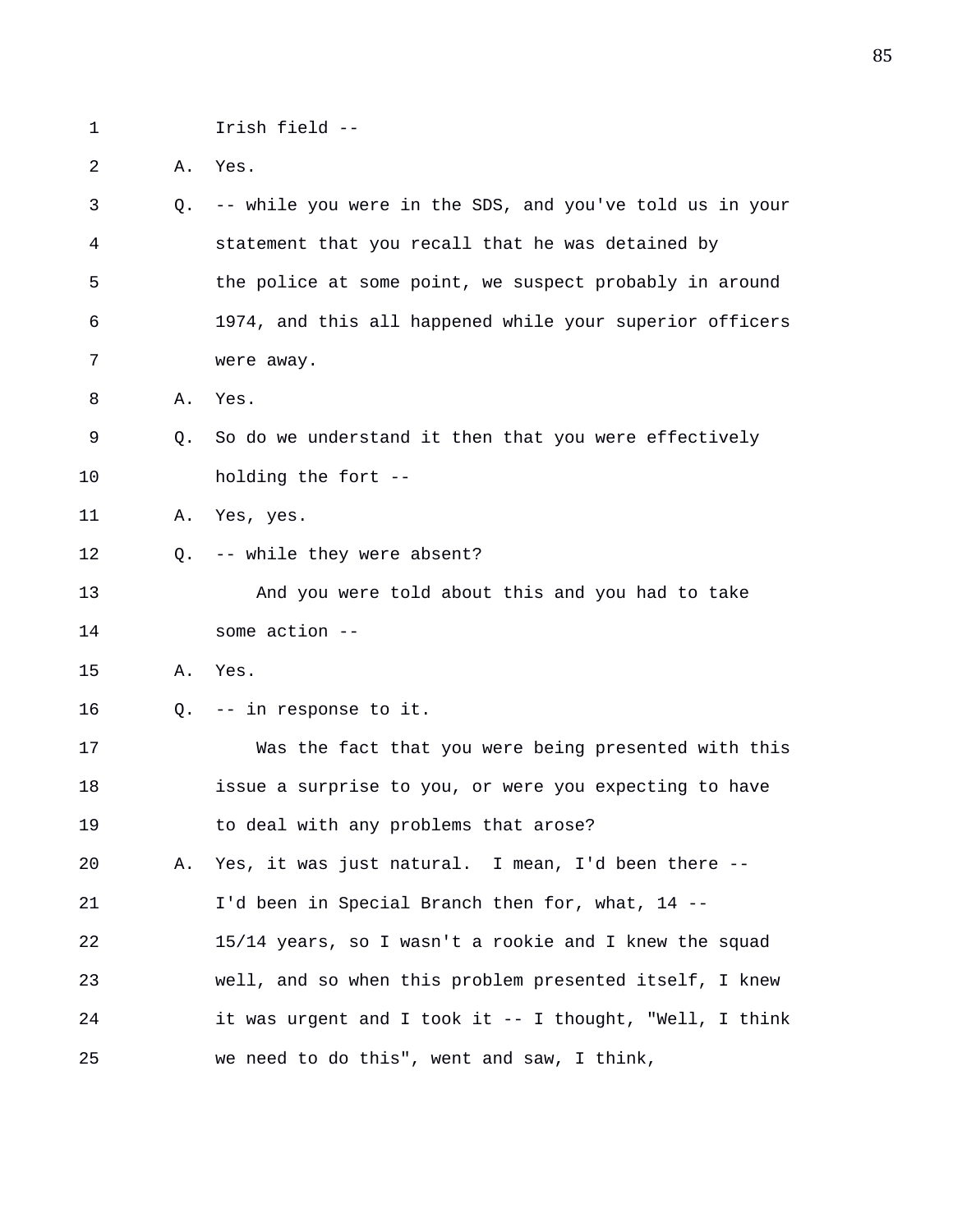- 1 the appropriate chief superintendent. We then went and 2 saw the commander and we were all agreed and that very 3 day, the officer was withdrawn.
- 4 Q. If your superiors had been there that day when the issue 5 had arisen, do you think you would have been involved in 6 it or not?
- 7 A. I may have been aware of it, but they would have dealt 8 with it, and I'm confident they would have dealt with it 9 in exactly the same way.
- 10 Q. And can you recall whether they were -- when they did 11 return, they were content with how the issue had been -- 12 A. Yes, I never had a moment of criticism. The only person 13 who complained was the individual himself, but ten years 14 later, he said it was the best thing that ever happened 15 to him, but that's another story.
- 16 Q. I see.

17 Another issue I'd like to ask you about is the 18 withdrawal of three officers which took place at the 19 beginning of 1973, and if we could bring up a document, 20 please {MPS/728975/1}. And it's page 5, please 21 {MPS/728975/5}.

22 Now, the top of this, I should explain, Mr Smith, is 23 the annual report for 1973 from the SDS, and 24 paragraph 18 reads:

25 "The unfortunate appearance in the extremist field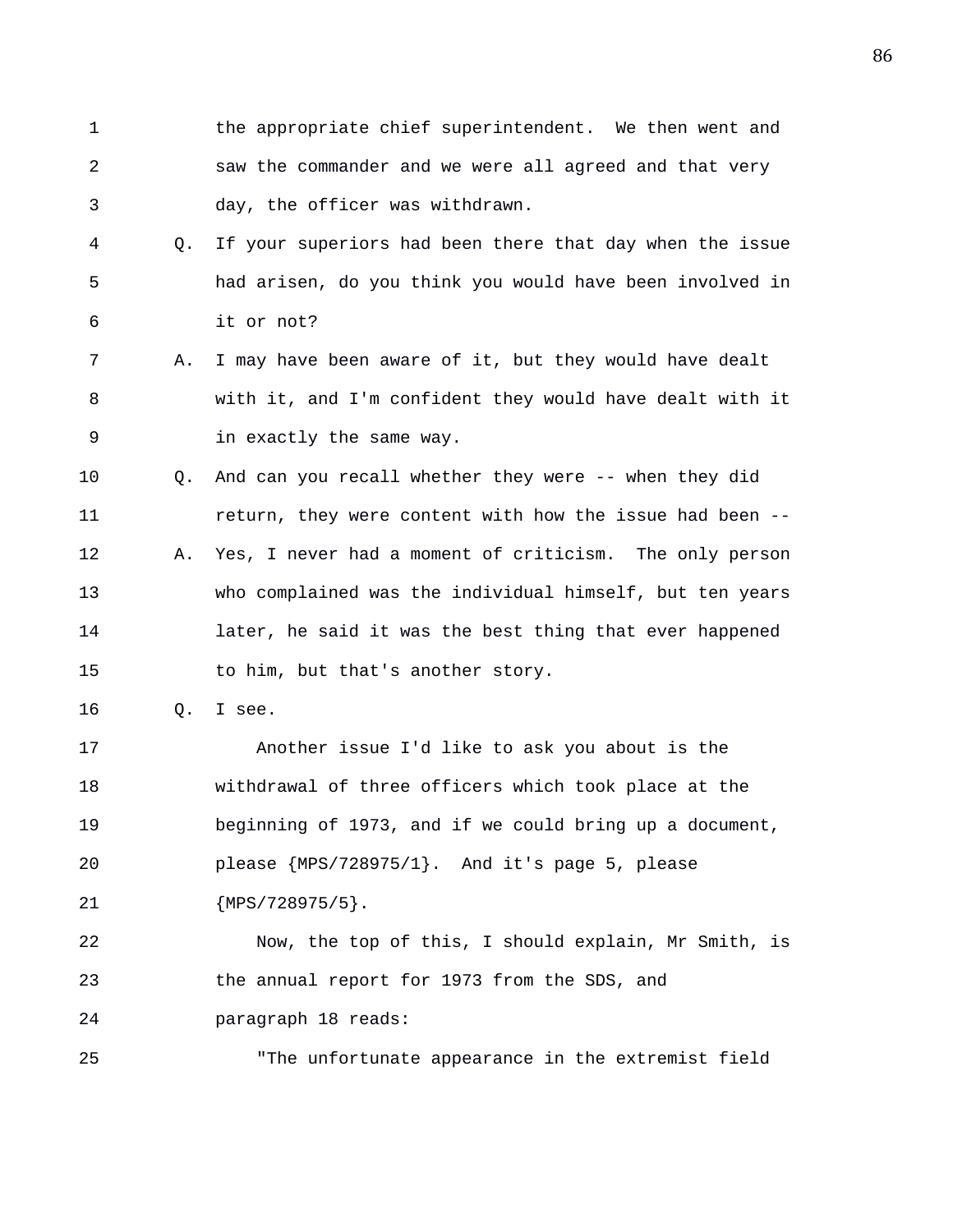1 of a ..."

2 And the gist says: 3 "... member of the public necessitated the immediate 4 withdrawal of two women detective constables. 5 "The loss of knowledge and expertise when 6 a long-serving officer is permanently withdrawn is 7 serious but unavoidable, if the stringent demands of 8 security and the officers best interests are to be 9 served." 10 Now, Mr Smith, we know that that is a reference to 11 an occasion when three officers in fact were withdrawn, 12 and I'll give you the numbers, if you'd like to refresh 13 your memory. It's HN348. 14 A. Yes. 15 Q. HN45. 16 A. Yes. 17 Q. And the third is a name I can tell you. It's 18 Jill Mosdell. 19 A. Yes. Yes, I ... 20 Q. Now, I'd like you, please, to answer my next question 21 just "yes" or "no". Given that you were involved in 22 the SDS at this time, were you aware of those 23 three individuals being withdrawn from the field? 24 A. I might have been, but I don't -- I don't -- I can't 25 recall it.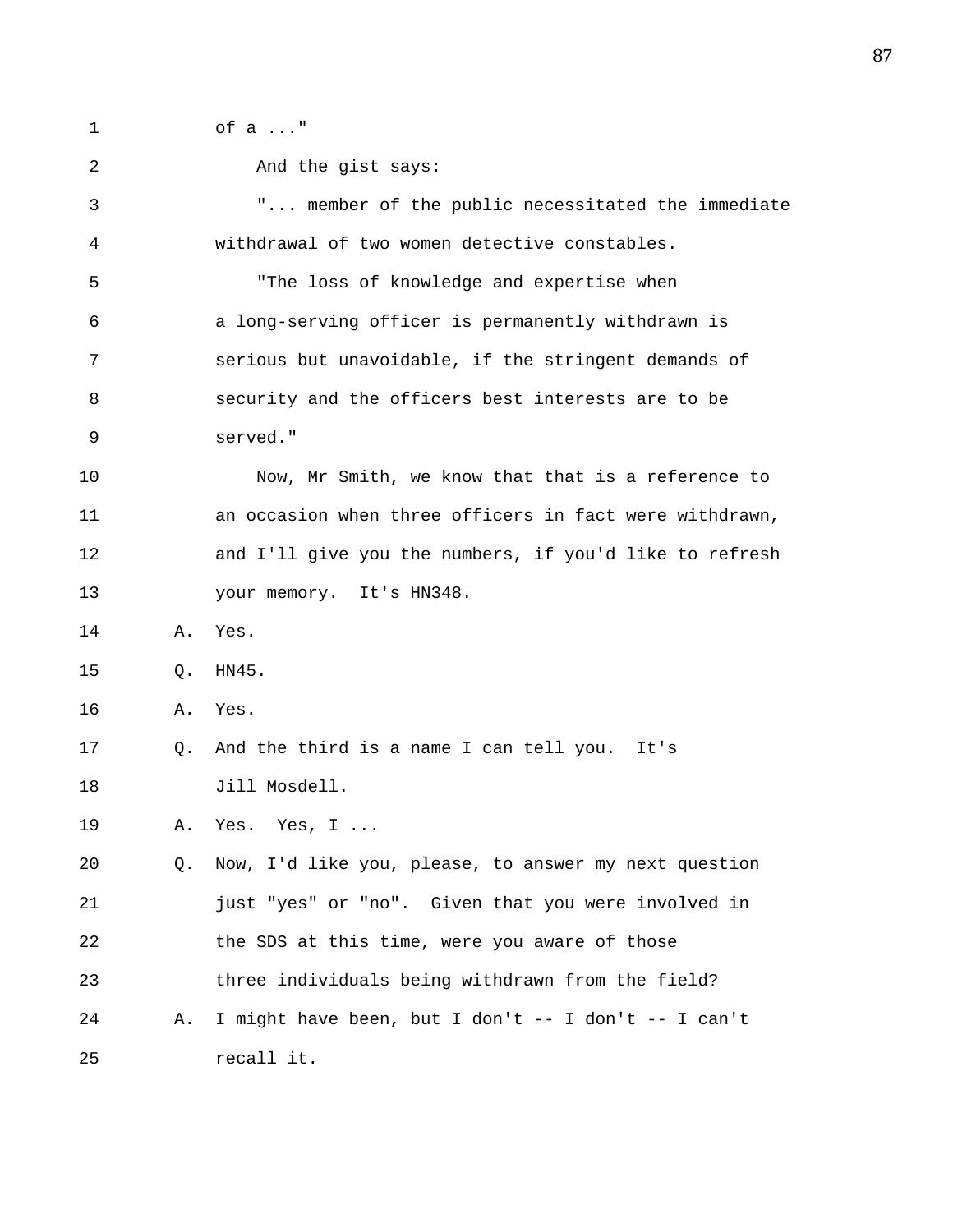1 Q. Is it the sort of thing, generally speaking, that you 2 would have been likely to have been aware of at the 3 time? 4 A. I would have thought so, yes. 5 Q. So can I take it from that that you can't help us with 6 the circumstances surrounding it? 7 A. No. The only thing I can say is that two of 8 the individuals were in the same organisation. 9 Q. Yes, well, thank you. 10 Can I also take it then that you can't help us with 11 any visits which may have occurred from very senior 12 officers to one of the people concerned to discuss what 13 had happened? 14 A. No, I can't, no. 15 Q. Thank you. 16 Now, the SDS, you have told us in your statement, 17 left a safe house -- one of the safe houses that was 18 used around 18 months or so after you joined the unit 19 due to a security concern. Now, 18 months or so would 20 take us to around the middle of 1972 -- 21 A. Mm-hm. 22 Q. -- roughly speaking, and we know that these officers 23 were withdrawn at the beginning of 1973, so a few months 24 thereafter. And we've also heard from you in your 25 statement, and there is some evidence, that around this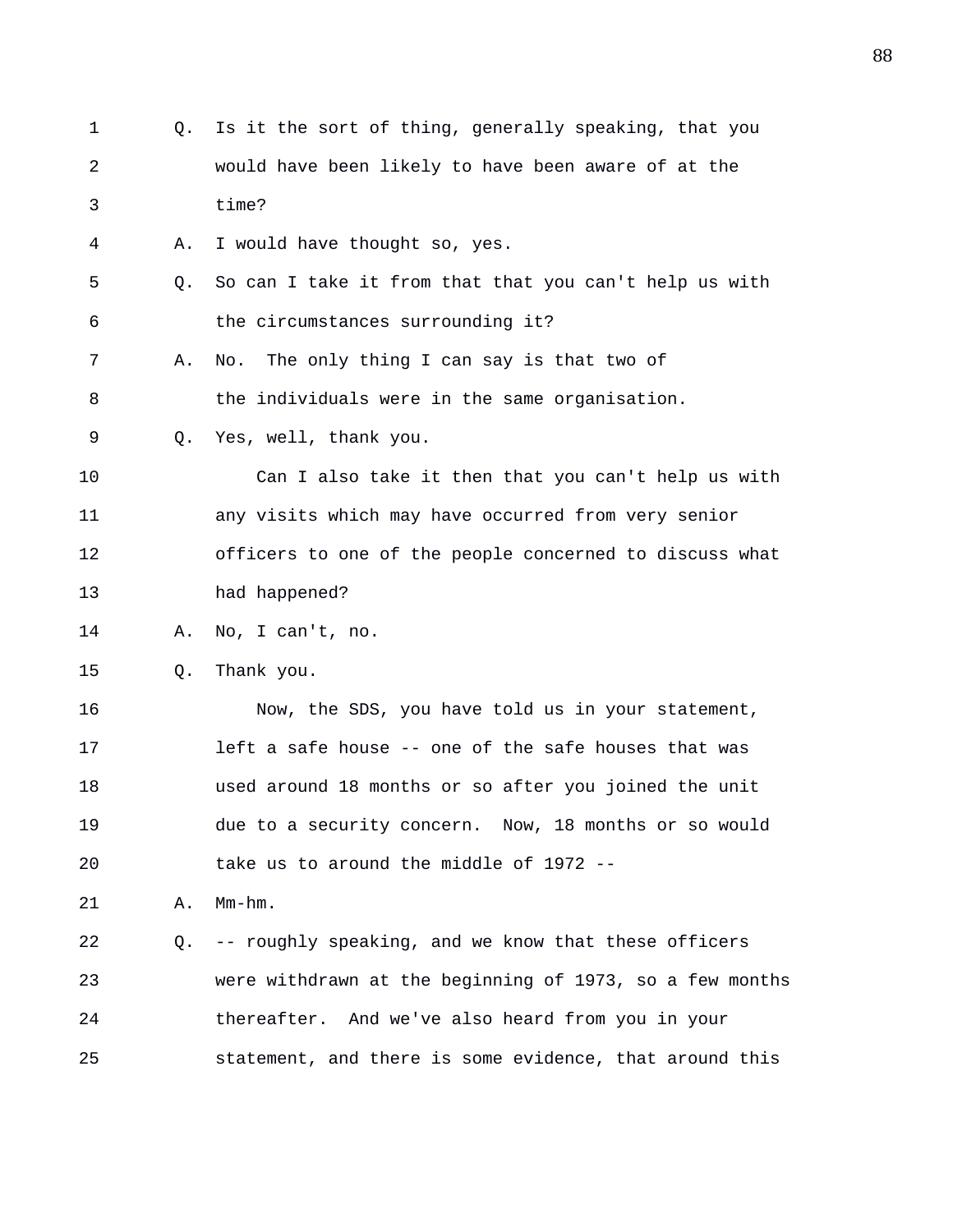1 time, early 1973 or so, the SDS procured a second safe 2 house. 3 Now, again, a "yes" or "no" answer, please. Are you 4 able to help us with whether these three officers being 5 withdrawn led to a change in the practice -- 6 A. No. 7 Q. -- regarding safe houses? 8 A. No. 9 Q. Do you, generally speaking, remember your views being 10 sought about officers being withdrawn from the field, 11 and no specifics, please. 12 A. No -- no, no. 13 Q. You mentioned a little earlier that you attended 14 demonstrations as part of your job in the back office. 15 A. Mm. 16 Q. Was this for the purpose of intelligence-gathering or 17 was this just to keep an eye on the officers who were 18 there? 19 A. It wasn't necessarily intelligence-gathering, it was 20 simply if you were -- if you saw the demonstration that 21 the lads were involved, then you could get a better 22 understanding of what was happening and what they were 23 saying. It was -- it was just -- just -- it put it into 24 3D, as I would say. 25 Q. Recruitment of officers.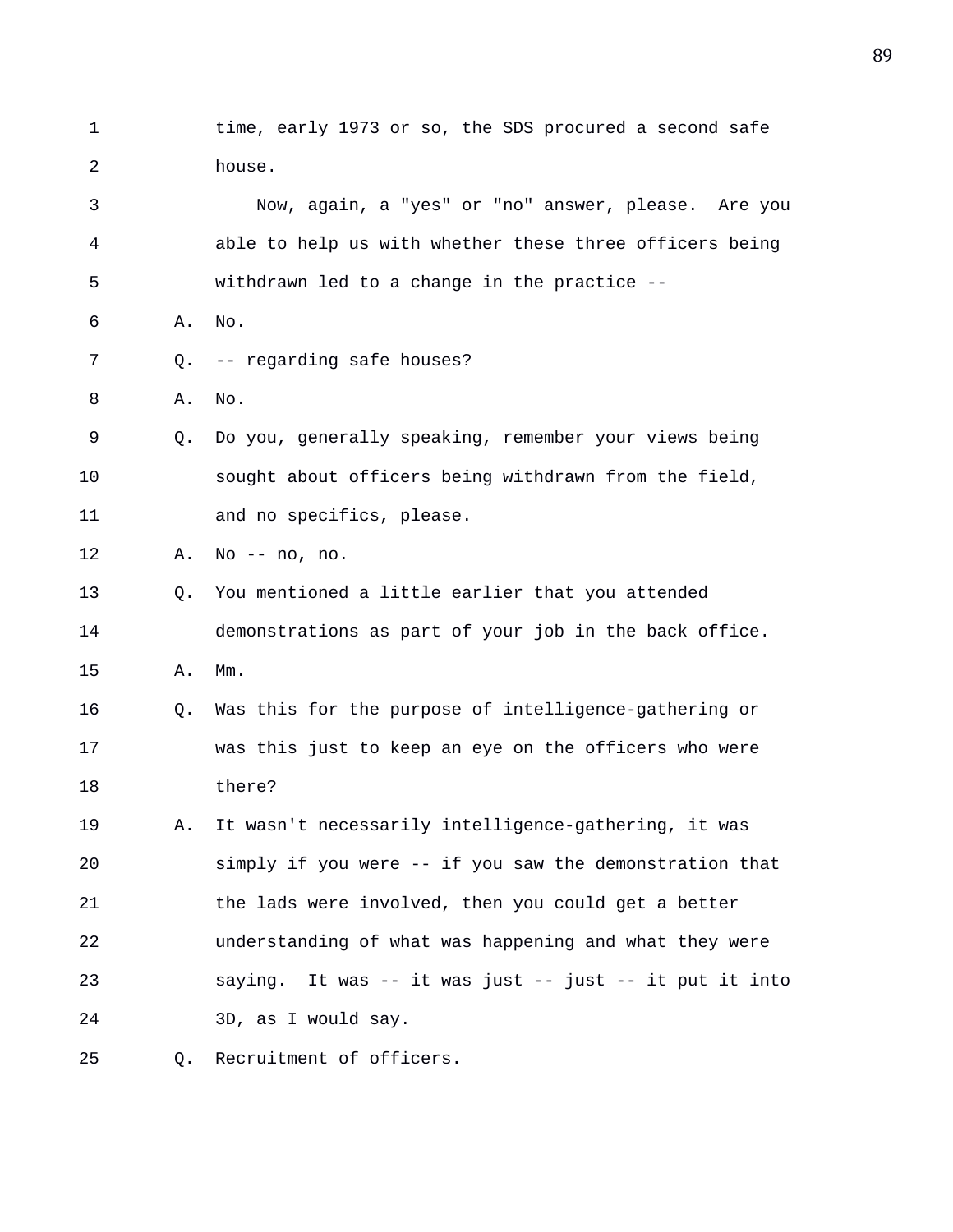1 One of your successors in the management structure 2 of the SDS, Angus McIntosh, recalls that back office 3 sergeants would play a role in recruitment, making 4 recommendations particularly. Was that something you 5 ever did? 6 A. No, no. 7 Q. Would you ever be asked for your opinion on someone? No 8 specifics, please, but whether -- 9 A. No, I can't remember that happening, no. I mean, 10 I probably would have contributed to it, but I can't 11 remember being asked it. 12 Q. We know that two officers were recruited to the SDS just 13 as you were leaving the unit. One is called Rick Clark, 14 was called Rick Clark, and the other was HN300, if you 15 would like to just have a look. 16 A. Yes. Thank you. 17 Q. The Inquiry has heard evidence that both of these 18 persons, in slightly different respects, had reputations 19 within Special Branch, one for womanising. Was that 20 a reputation that you were aware of when they joined -- 21 A. Not at that time, no. 22 Q. Did you come to learn about it afterwards? 23 A. Oh, 10/15 years later, yes. 24 Q. If someone had been recruited to the back office with 25 such a reputation, would you have done something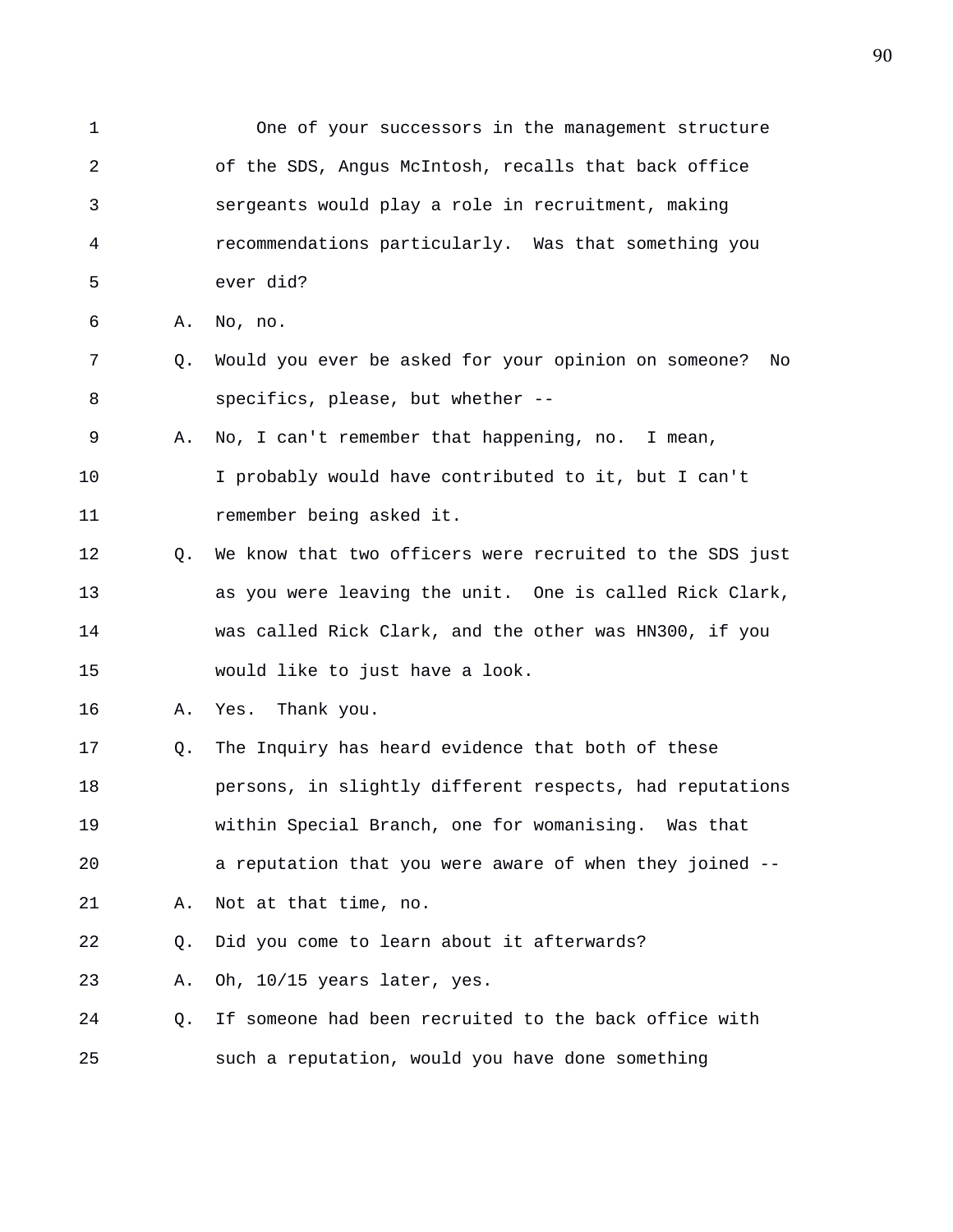1 about it?

2 A. Yes, I would have said, "I don't think it's advisable". 3 Q. Do you have a view now, or then when you were in 4 the SDS, about what sort of people were or were not 5 suitable for undercover work? 6 A. Yes, I think you needed volunteers, for a start, 7 I think, because then obviously the person was willing 8 to sort of -- if you ask a junior officer to do 9 something, then he may feel he's being coerced, so 10 avoided that. But, yes, because you knew the officers, 11 you knew those that were better than others. One had 12 a view of most officers. Yes, I think so. You -- 13 I would have -- I would have certainly said that certain 14 types of individual weren't suitable for it. You needed 15 those with a -- sort of a balanced, calm disposition. 16 Q. Undercover identities, please. 17 You've told us that you don't know how undercover 18 officers created their identities when you were -- 19 A. No, that was something that was dealt with by 20 the individual -- 21 Q. Well -- 22 A. Sorry. 23 Q. I'll just ask a question about it. 24 At the time that you joined the SDS, the evidence 25 the Inquiry has received suggests that undercover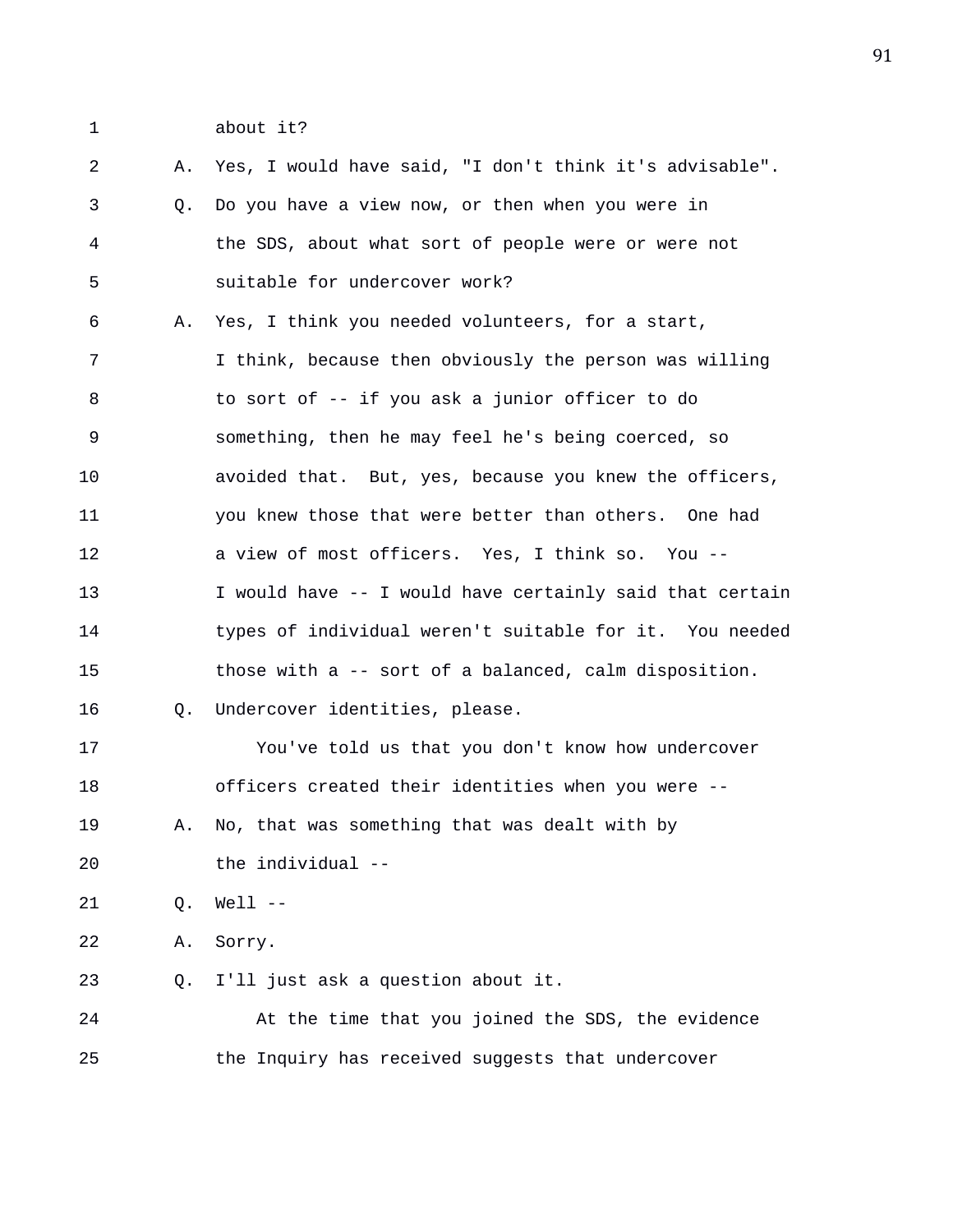1 officers made up names that they used. However, by 2 the time you left the unit, October 1974, they were -- 3 officers were obtaining details of deceased children, 4 normally from Somerset House, to support their 5 undercover identities. 6 Given your role in the back office that you've told 7 us about and your role as colleagues to these people, 8 can you help us with what led to this change? 9 A. No, I can't -- I can't remember, no. 10 Q. Is it right -- 11 A. I think -- 12 Q. Sorry. 13 A. Sorry. All I could say was I think in -- speaking to 14 **just one officer many years later, he said that his** 15 problem had been he hadn't got a proper identity and 16 that had led to a problem. So I suspect that he had 17 a problem and that was part of the reason why he had to 18 leave, and that may have been part of the trigger 19 process to go for a more secure system, but I don't know 20 that. 21 Q. You don't recall that -- 22 A. I don't know that to be a fact.  $23 \qquad \qquad$  0. -- at the time? 24 So can we take it from that that you don't recall 25 any discussions with officers or --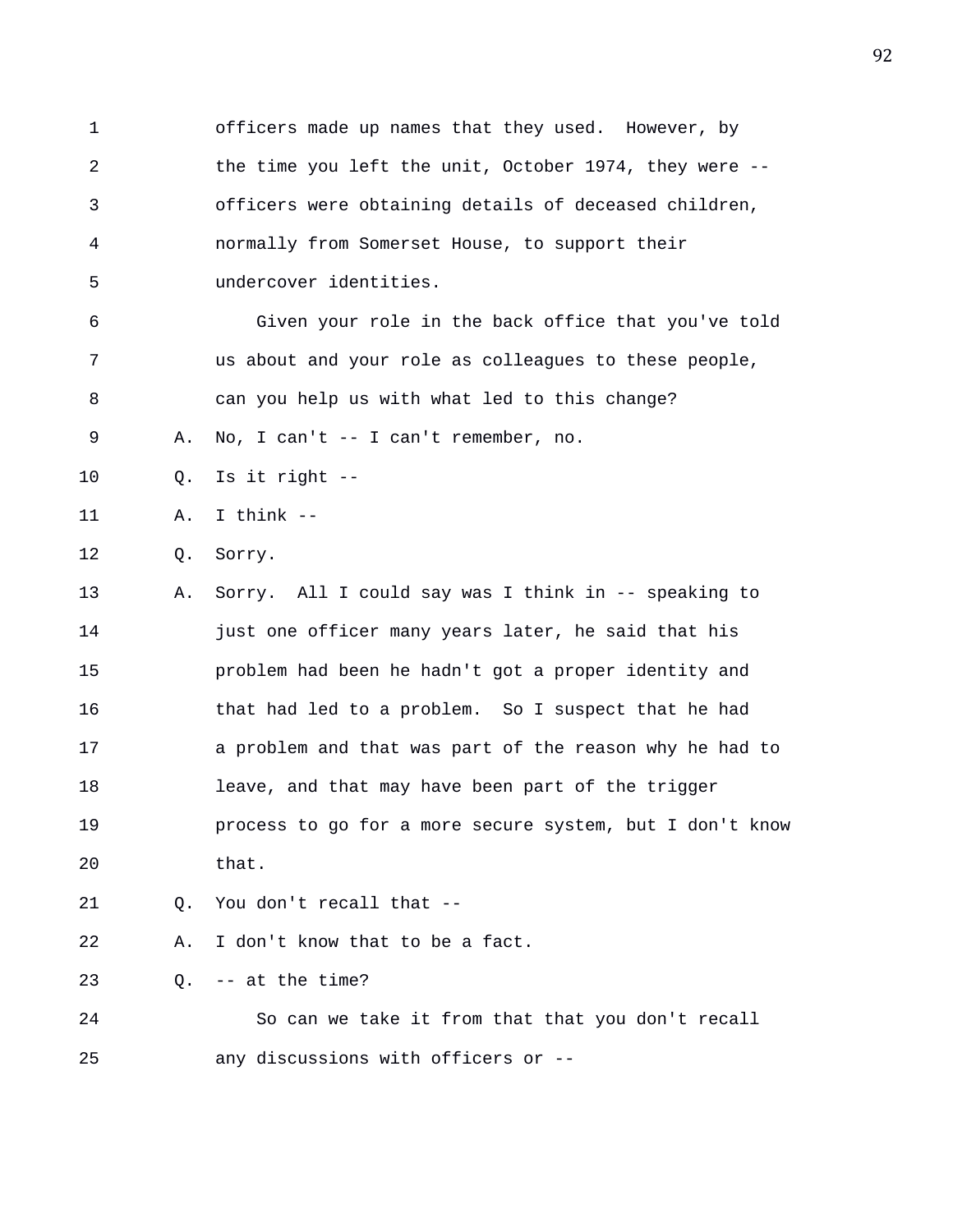| 1  | Α. | No, no. That was all dealt with at -- with the           |
|----|----|----------------------------------------------------------|
| 2  |    | individual and the chief inspector and the inspector.    |
| 3  | O. | You weren't included with the conversation with          |
| 4  |    | the chief inspector or the inspector about --            |
| 5  | Α. | Yeah, they would give them advice about what to do and   |
| 6  |    | what -- and I think that that would have all happened    |
| 7  |    | out of -- that obviously happened, and the only people   |
| 8  |    | who would have been involved are those two and the       |
| 9  |    | individual themselves.                                   |
| 10 | Q. | Do you think, looking back, that it's likely or possible |
| 11 |    | that the decision to change the policy, if I can call it |
| 12 |    | that, would have been taken at the chief inspector level |
| 13 |    | or higher within Special Branch?                         |
| 14 | Α. | I don't know. It's possible. It's -- I don't know.       |
| 15 |    | I don't know.                                            |
| 16 | Q. | Were you aware at the time of a criminal case involving  |
| 17 |    | a person who had used a deceased person's identity       |
| 18 |    | influencing this decision?                               |
| 19 | Α. | $\rm No$ .                                               |
| 20 | Q. | Were you aware of "The Day of the Jackal" book --        |
| 21 | Α. | Yes.                                                     |
| 22 | Q. | -- coming out?                                           |
| 23 | Α. | Yes.                                                     |
| 24 | О. | Are you aware -- and the film thereafter.                |
| 25 |    | Are you aware of that influencing the decision to        |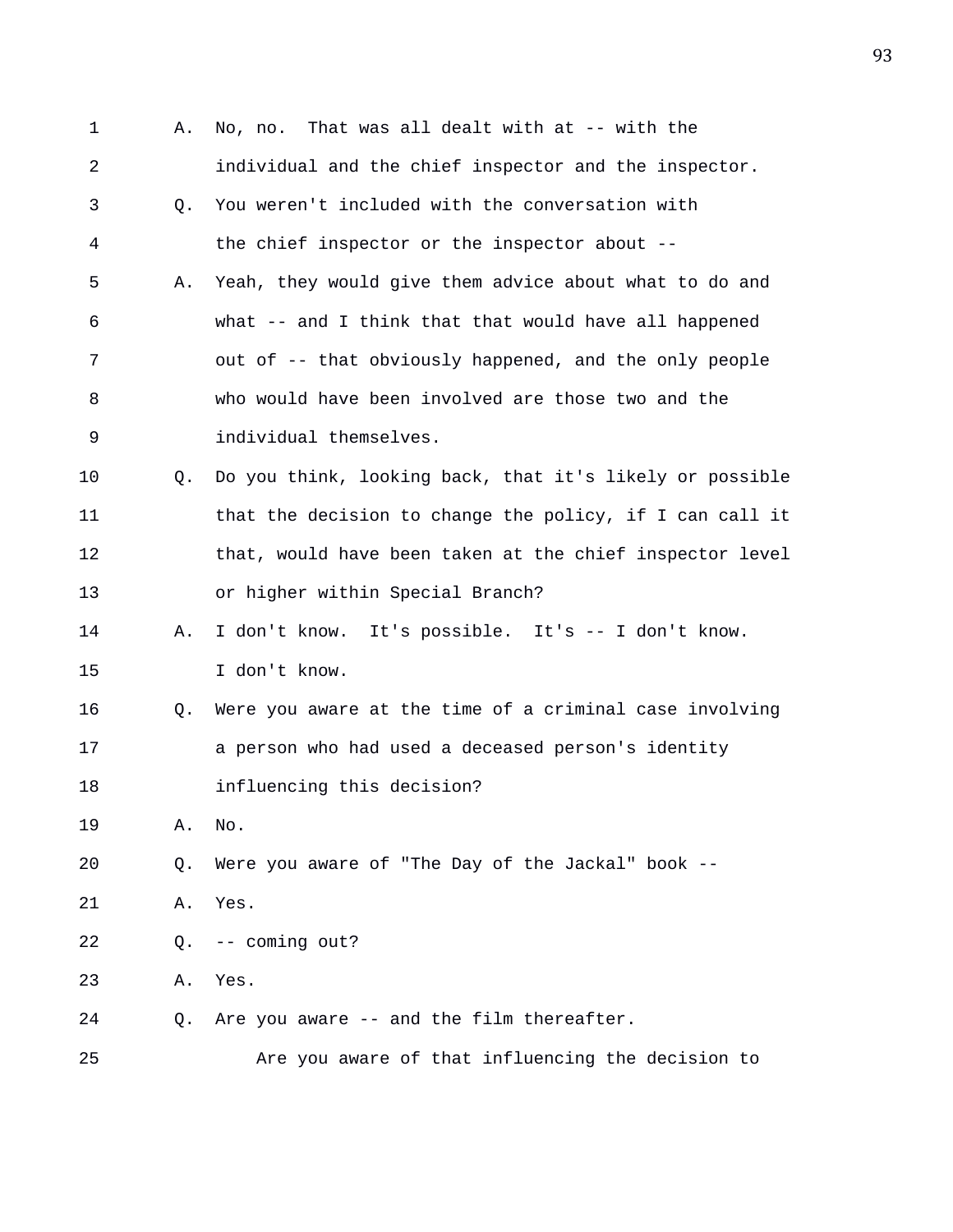1 change the policy?

| 2  | Α. | Well, at this period of time, I can't be sure. But I do  |
|----|----|----------------------------------------------------------|
| 3  |    | remember "The Day of the Jackal" and that system being   |
| 4  |    | sort of mooted. It's a question of which came first,     |
| 5  |    | the chicken or the egg, and I can't remember.            |
| 6  | 0. | I'd like to ask you about a specific officer, HN200,     |
| 7  |    | please. If I could ask you to have a look.               |
| 8  | Α. | Yes.                                                     |
| 9  | Q. | HN200 has told the Inquiry that he was told by someone   |
| 10 |    | in the back office to go to Somerset House and, in fact, |
| 11 |    | that person went with him to show him what to do.        |
| 12 |    | Now, we suspect that HN200 joined the SDS in around      |
| 13 |    | April 1974.                                              |
|    |    |                                                          |
| 14 | Α. | Yeah $--$                                                |
| 15 | Q. | $So --$                                                  |
| 16 | Α. | He was one of the later ones, as I recall, yeah.         |
| 17 | Q. | Can you help us whether that person was you or not?      |
| 18 | Α. | I can't at all, no, no.                                  |
| 19 | Q. | Can I ask you whether you recall HN200 mentioning to you |
| 20 |    | or within your earshot that he --                        |
| 21 | Α. | No, no.                                                  |
| 22 | Q. | -- was upset at the --                                   |
| 23 | Α. | No, no.                                                  |
| 24 | Q. | -- prospect of using a deceased child's identity?        |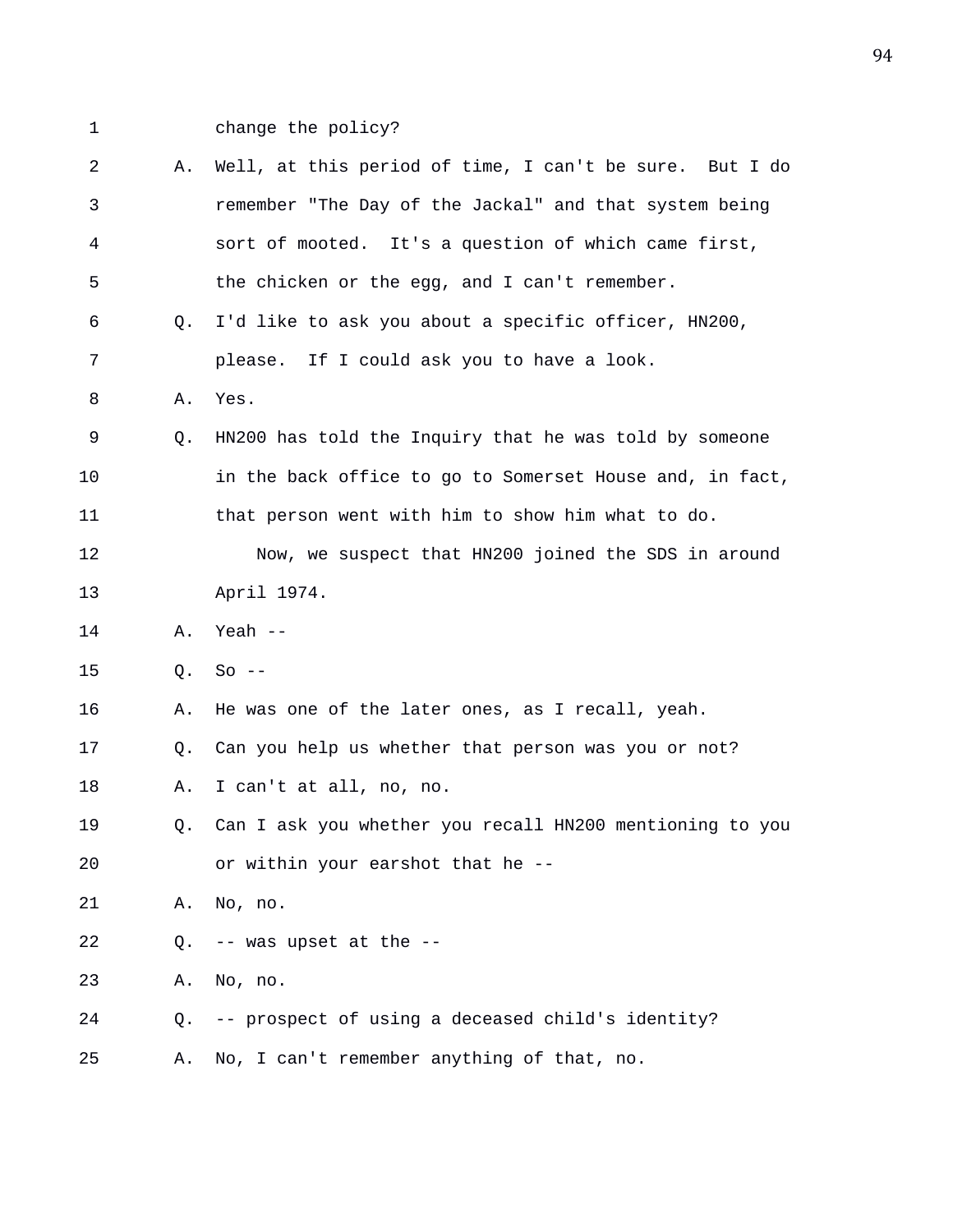1 Q. More generally, can I ask you, please, what your 2 attitude was to finding out that undercover officers had 3 used the identities of deceased children? 4 A. Well, I must confess, I -- it's difficult to think of 5 a better system. That was the problem, is that you 6 could -- if you made it up and falsified it, then 7 the trouble is, the people who were -- if they had 8 occasion to check on you would quickly establish that it 9 was false, whereas at least if -- if you had someone who 10 had existed, at least they had a chance of -- of being 11 successful. So I think it was a sort of -- the lesser 12 of two evils, dare I say it. 13 Q. The next topic, please, is sexual relationships. 14 You've told us in your statement that they were 15 wrong and foolish, posed a risk to undercover officers 16 and the squad, and you mention the effect that they 17 would have had on the other party. 18 A. Yes. 19 0. Is that still your view now? 20 A. Oh, yes, yes, yes. 21 Q. Was that your view when you were within the SDS? 22 A. Well, to be honest, at that time, I hadn't -- nobody 23 had spoke about that as being a potential problem. It 24 was only in hindsight back -- well, 2013 or so, that 25 I became aware of that. But it obviously was a risk,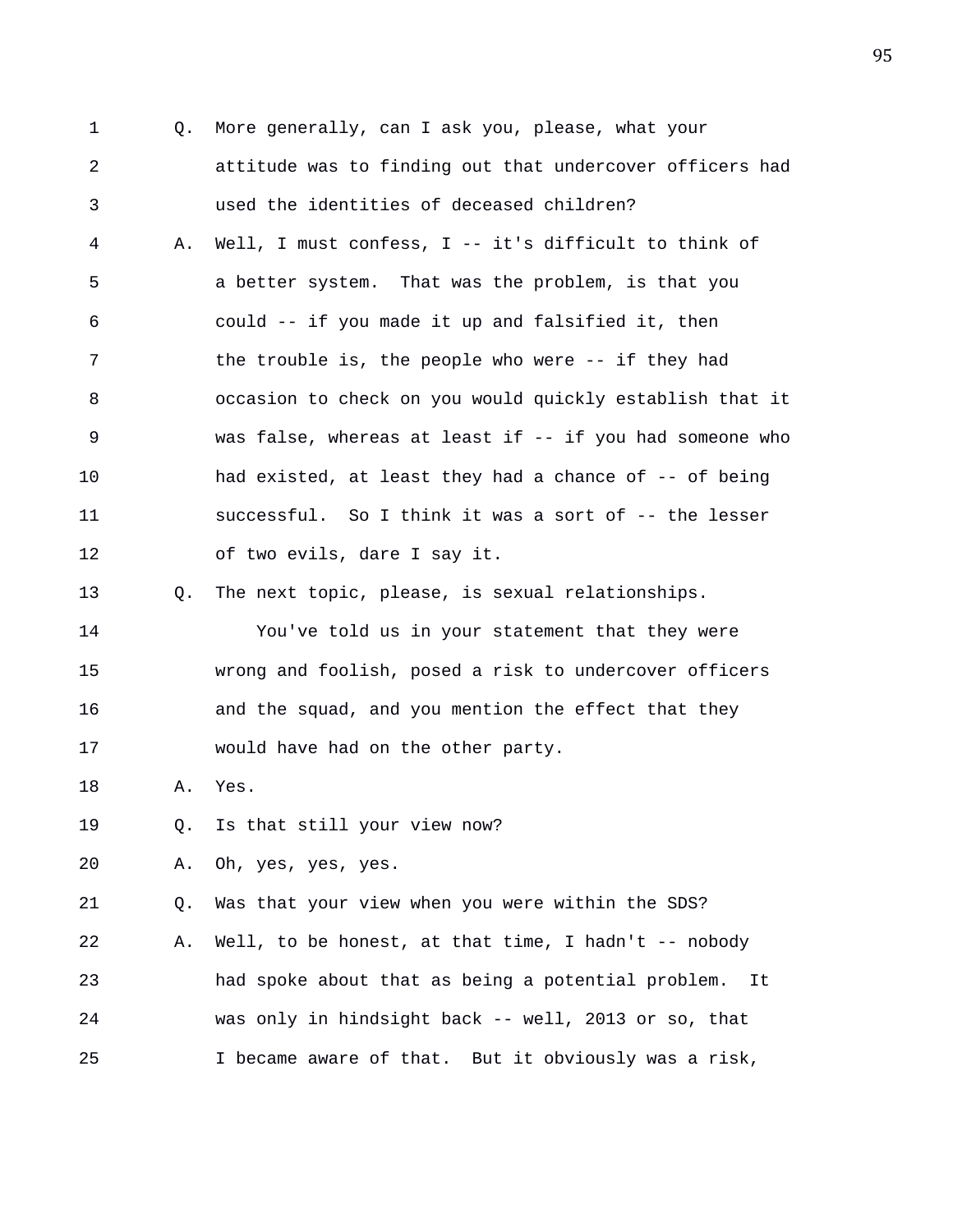1 you know.

2 Q. Within your statement, you suggest that there may be 3 a distinction in your mind between a one night stand and 4 between a longer term relationship. Do you consider 5 that one night stands between officers and those they're 6 reporting on would be less problematic? 7 A. There's degrees of culpability or whatever you want to 8 call it, but, I mean, obviously they were both wrong. 9 Some are more wrong than others. It's as simple as 10 that. But I -- frankly, I think criticism would be, you 11 know, levelled at whatever you did in that respect. 12 I mean, it was wrong, full stop. 13 Q. In terms of what the managers' response to finding out 14 if this had happened would be, you suggest that 15 a one night stand would give rise to serious 16 consideration of the deployment being terminated -- 17 A. Yes. 18 Q. -- and that longer term relationships would certainly 19 result in a termination of the deployment. The question 20 that flows from that is: is it possible/conceivable in 21 your mind that an officer who had had a one night stand 22 and who his managers had found out about it would have 23 been allowed to continue on his deployment? 24 A. There would have to be wholly exceptional circumstances 25 for that to happen. I mean, I can't -- it's difficult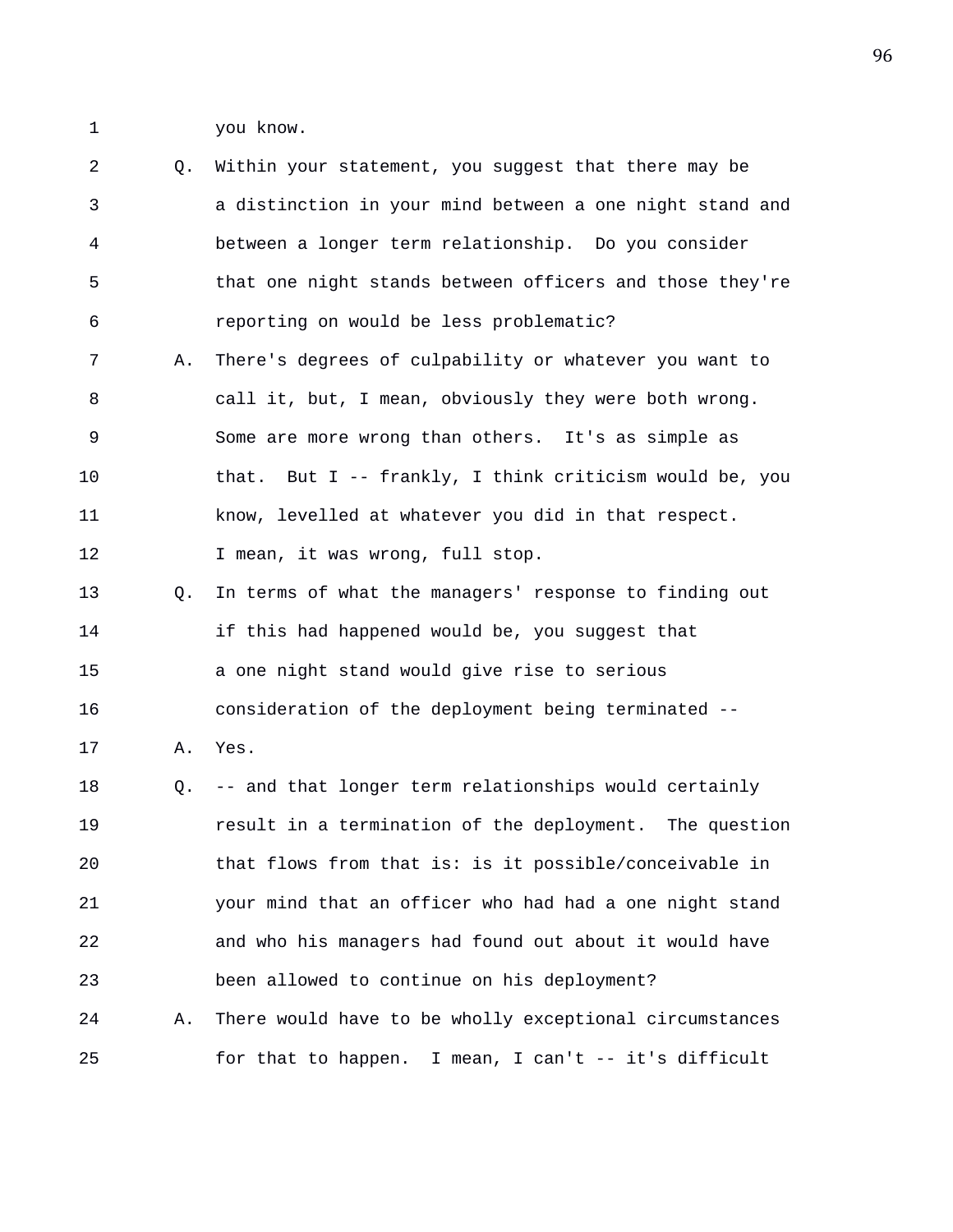1 to think. If someone was just on the point of getting 2 some very, very important information, possibly, and it 3 was of a terrorist nature or something, perhaps, but 4 it's difficult to think of anything.

5 Q. But you -- can we take it from that that you would 6 consider the starting point for finding out that any 7 sexual contact had happened between an officer and 8 someone they were reporting on would have been that they 9 were withdrawn?

10 A. I think so, yes, and I'm pretty certain that would have 11 been the case, yes, and I would have supported that 12 view, yes.

13 Q. The Inquiry has heard some evidence that shortly after 14 you left the SDS, there was what's been referred to 15 as "banter" within the safe house amongst officers and 16 some managers about sexual activity between officers and 17 those they were reporting on. Was this something you 18 ever heard when you were in the safe house? 19 A. Never, no. Never heard anything remotely about that

20 sort of thing.

21 Q. Were officers, when you were on the SDS, ever questioned 22 directly about whether they were having sexual contact 23 with --

24 A. No, I don't know anything about that at all. No, no. 25 Q. Do you consider, with hindsight, that they maybe should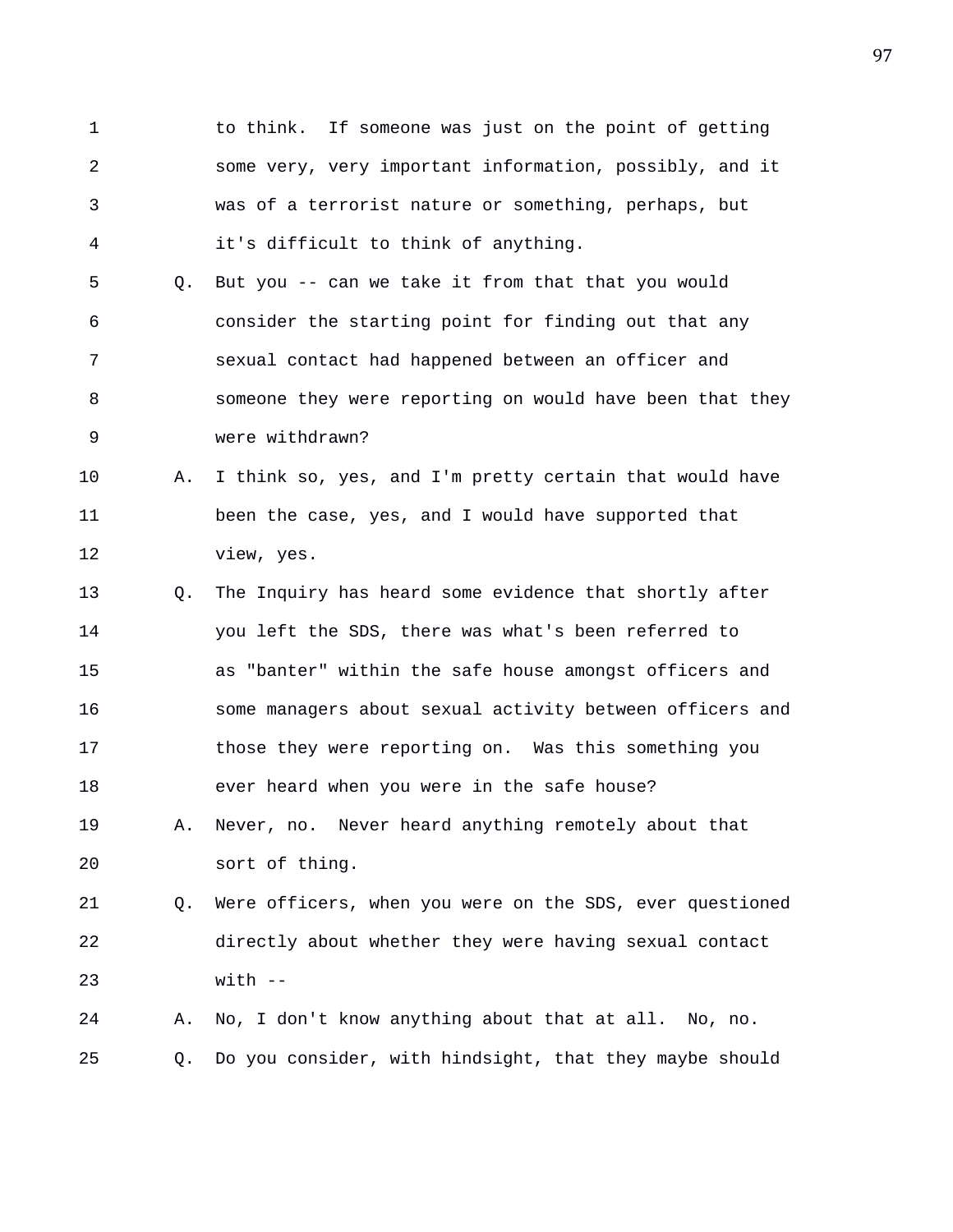1 have been?

2 A. I would have thought it was common sense for them not to 3 do it without having to be told. As I said, we had 4 these sessions monthly when people -- you know, 5 vino veritas, and even in those sessions I never heard 6 it mentioned. 7 Q. Do you think it's possible that those above you within 8 the chain of command, the chief inspector and inspector, 9 might have turned a blind eye to things like this 10 happening when you were on the SDS? 11 A. Well, if they turned a blind eye to it, they never 12 discussed it in the office. That's what -- you know, to 13 -- you know, so -- and since we were in that same office 14 for great lumps of time, you know, a great deal of 15 the time, then it would have been odd if it wasn't 16 mentioned if that had raised its head in some way. 17 Q. Is it the sort of thing you would have expected to have 18 heard about? 19 A. I would have thought they would have said something, 20 yes. I mean, obviously you don't tell everybody 21 absolutely everything, simply because that's the way of 22 life, you know, but I don't think they would have sat on 23 that information. It would have been a part of general 24 chat if that had happened, I would imagine. 25 Q. Final topic, please: arrests of officers.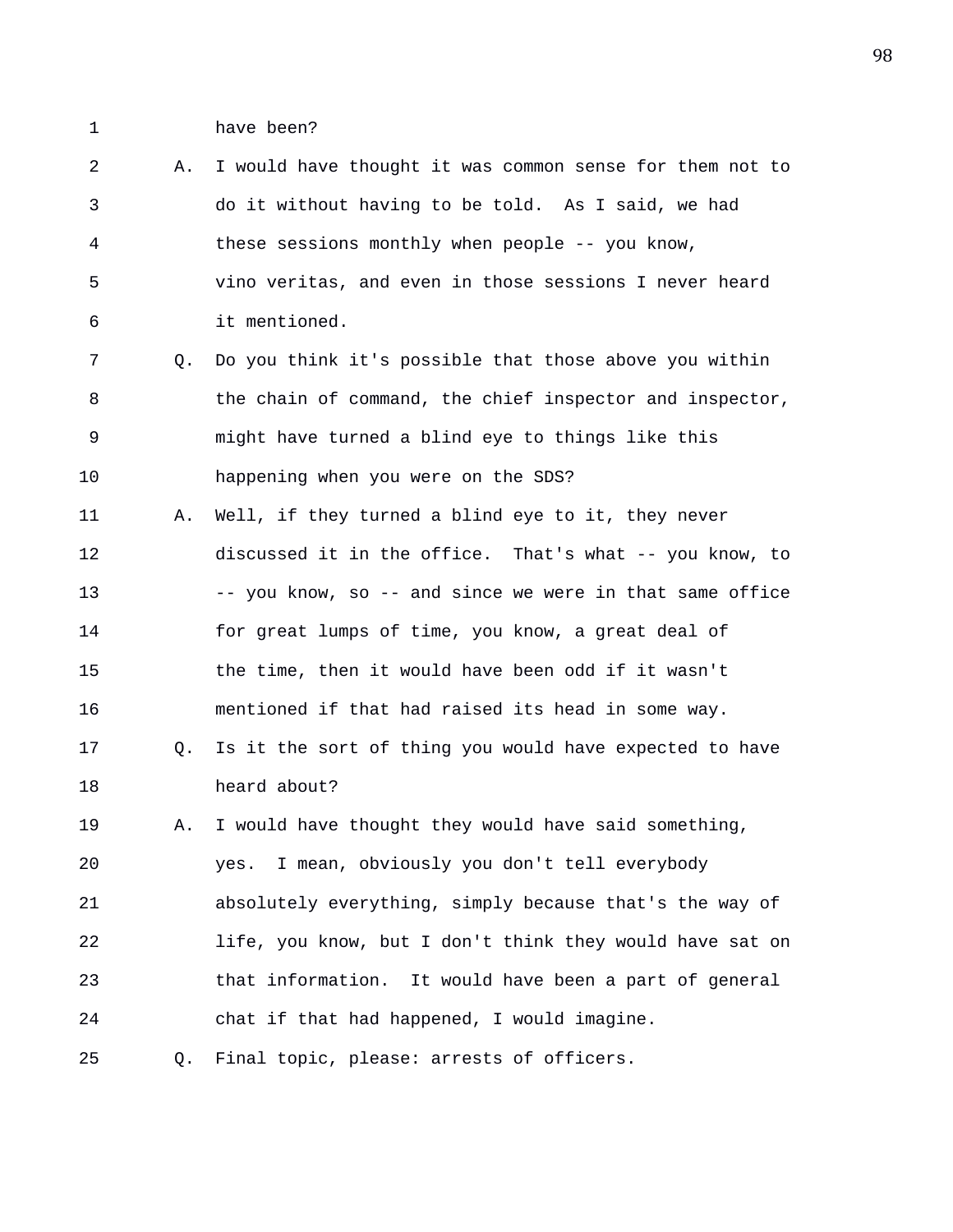| $\mathbf 1$ |    | You've told us today that the risks of arrest came        |
|-------------|----|-----------------------------------------------------------|
| 2           |    | up when officers were on demonstrations.                  |
| 3           | Α. | Yes.                                                      |
| 4           | Q. | And I think you said in your statement that               |
| 5           |    | UCOs/undercover officers knew not to get involved with    |
| 6           |    | $crime -$                                                 |
| 7           | Α. | Yeah.                                                     |
| 8           | Q. | -- and the document we saw earlier.                       |
| $\mathsf 9$ |    | How much of a concern was it amongst you and the          |
| 10          |    | other managers about your officers being arrested and     |
| 11          |    | possibly even ending up before courts?                    |
| 12          | Α. | I think, in practice, it was a question of experience.    |
| 13          |    | The numbers of officers -- there was always the risk      |
| 14          |    | because of obstruction, but the numbers of officers that  |
| 15          |    | were arrested was probably less than the fingers of       |
| 16          |    | one hand, or no more than the fingers of one hand in      |
| 17          |    | a period of, what, four years that I was there. And       |
| 18          |    | bearing in mind the number of demonstrations they went    |
| 19          |    | on and everything else, that was -- statistically it's    |
| 20          |    | almost inevitable that one or two would have been.<br>But |
| 21          |    | provided it was just obstruction and they were part of    |
| 22          |    | a large -- if they had been arrested for obstruction on   |
| 23          |    | their own, that might have been a different issue: how    |
| 24          |    | come you've been arrested and no one else has? But if     |
| 25          |    | they're part of a group of 20 that were just swooped up   |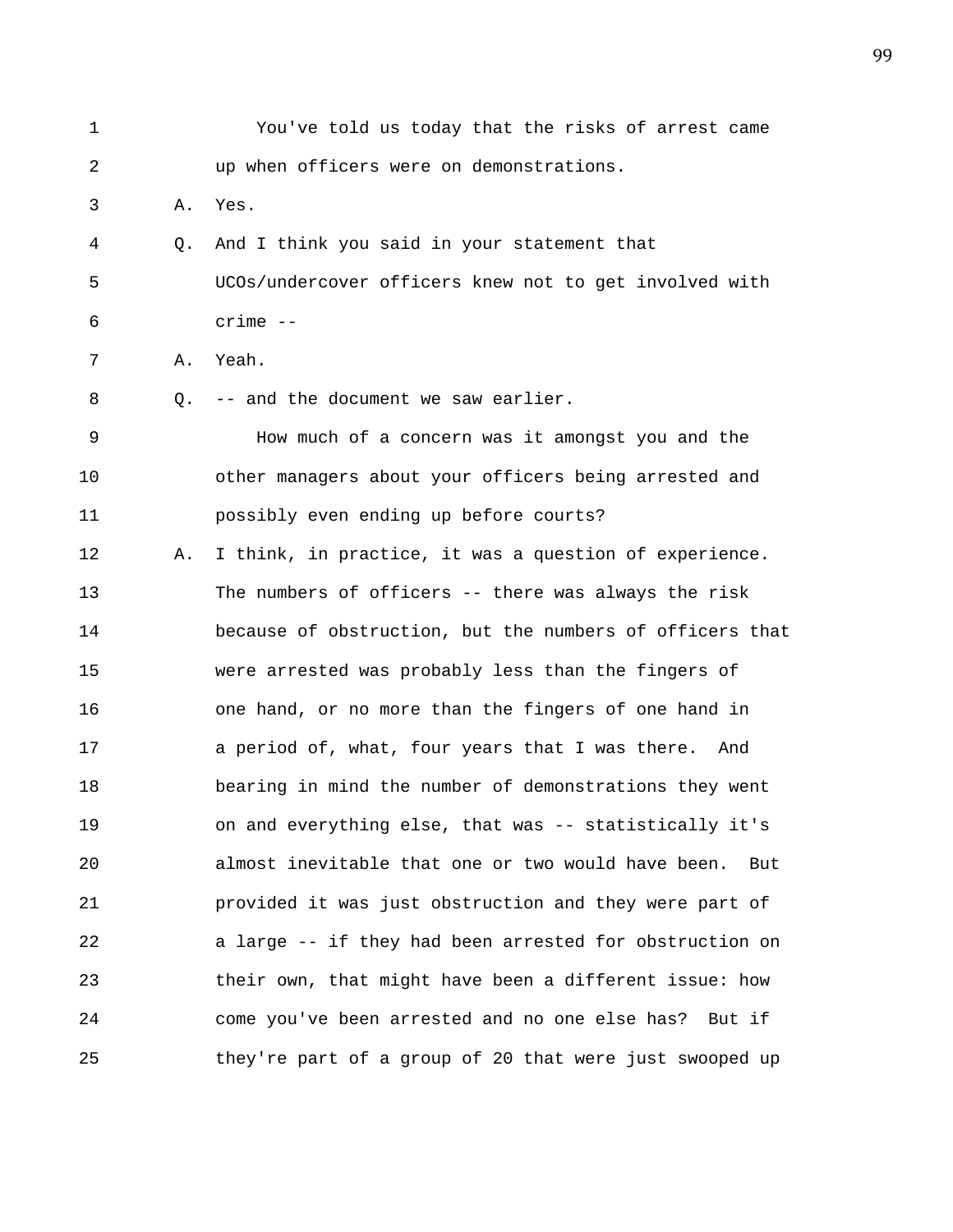1 because they choose to sit across a road or something, 2 then that was part and parcel of the risks of doing 3 the job. You couldn't do the job, dare I say it, 4 without taking that risk.

5 Q. I see.

6 Courts. How much thought, if any, was given to 7 officers appearing before courts in their undercover 8 identity?

- 9 A. I think it was dealt with on an individual basis after 10 what happened, but if they were just arrested for -- 11 I can only think of one particular incident, and on that 12 occasion the idea was that: just plead guilty and leave 13 it at that, type of thing.
- 14 Q. When these issues arise -- and we will look at 15 an example in a moment -- was the security of the SDS as 16 an operation a concern amongst the managers? 17 A. Oh, yes. I mean, obviously you were -- it was -- 18 the potential existed for, dare I say it, a police --19 a uniformed police officer or someone else to recognise 20 the man as -- you know, as a police officer. It's 21 a minimal risk, but it still existed and therefore you 22 had to be alert to that possibility, because things 23 would then have to happen in a hurry.
- 24 Q. Would you perhaps suggest that the security of the SDS 25 was considered a paramount concern when officers were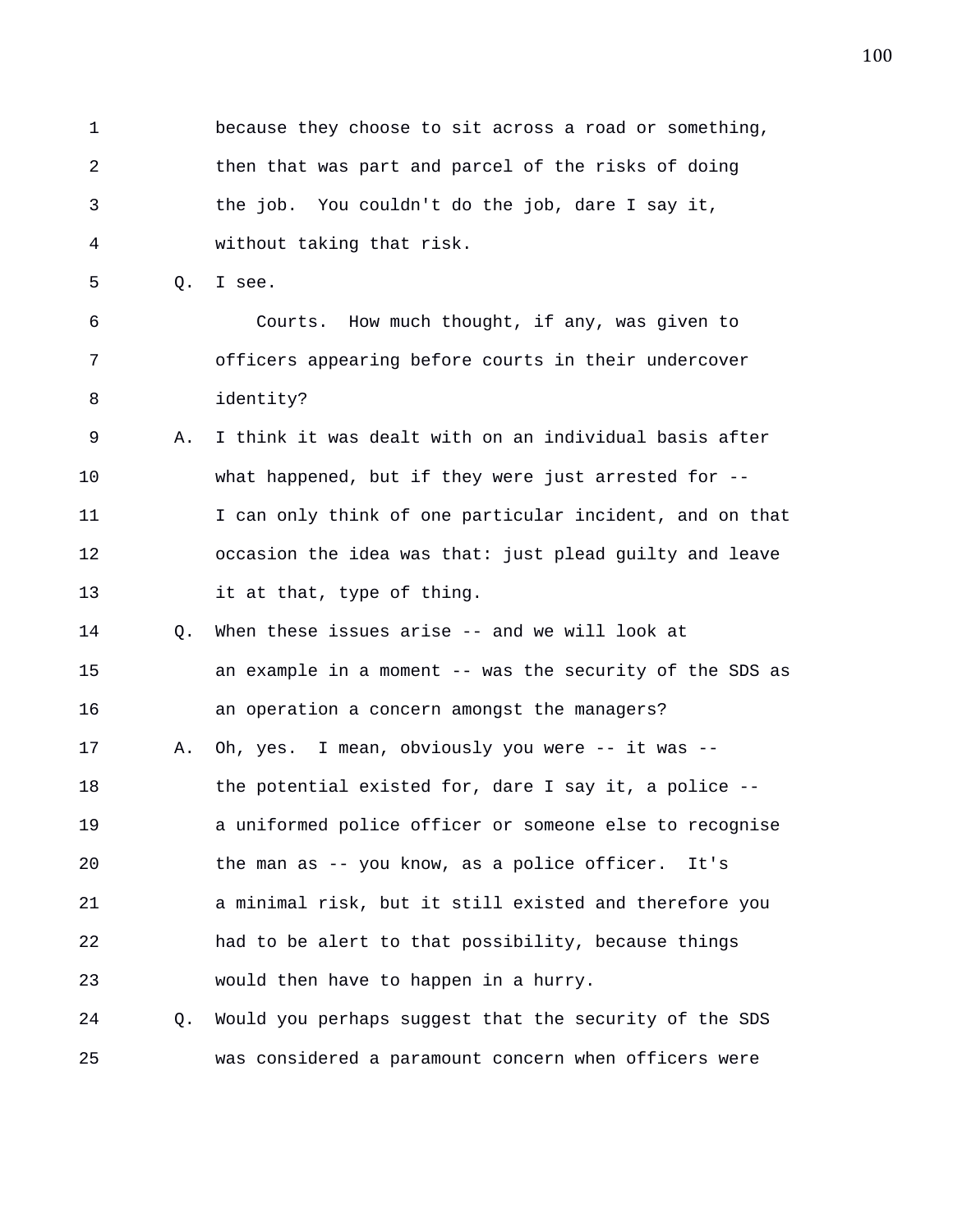1 arrested?

| 2  | Α. | Oh, yes. I mean, obviously you have to be -- you have    |
|----|----|----------------------------------------------------------|
| 3  |    | to be very much aware of that. I mean, the individual    |
| 4  |    | and -- and the whole unit thing were -- potentially, if  |
| 5  |    | things just fell wrong, could create a tremendous        |
| 6  |    | problem which caused the collapse of everything.         |
| 7  | Q. | Would that potentially be put above the danger of        |
| 8  |    | an officer misleading a court?                           |
| 9  | Α. | Well, it's on the same level. I would -- I can't see     |
| 10 |    | that there's -- an officer wouldn't -- I would hope --   |
| 11 |    | oh, misleading a court by having a false identity; I can |
| 12 |    | see what you're saying.                                  |
| 13 | Q. | Yes.                                                     |
| 14 | Α. | I think that was -- to that end, that was inevitable.    |
| 15 |    | I mean, if -- if the first time an officer was arrested  |
| 16 |    | for obstruction he has to put his hands up and say, "I'm |
| 17 |    | so and so", well, the squad might as well just disband   |
| 18 |    | straight away because it -- how could it continue?       |
| 19 |    | Because you -- it's a balance and I think that was       |
| 20 |    | the way it was.                                          |
| 21 | Q. | Could we look at an example of that, please.             |
| 22 | Α. | Surely, yes.                                             |
| 23 | Q. | It's in relation to HN298, who you can have a look at,   |
| 24 |    | and while you're looking, could we please bring up       |
| 25 |    | document MPS/526782. Sorry, the document itself rather   |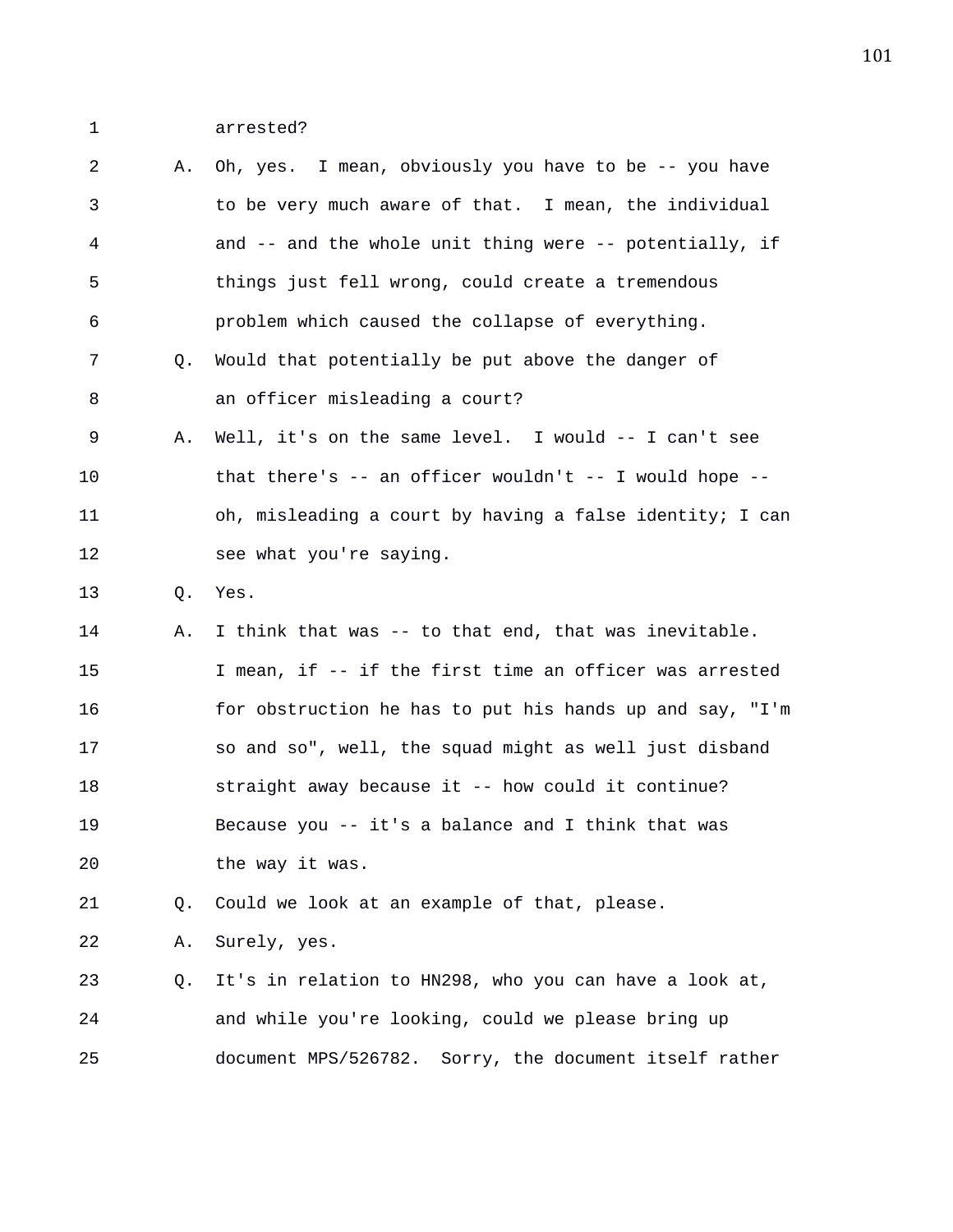1 than the open ground schedule. The document is 2 {MPS1/526782/13}. It's the -- it's not the open grounds 3 schedule but the document itself. (Pause) 4 It's page 13 we'd like to look at, please. This is 5 a report which you prepared, I think, of a first 6 appearance at a Magistrates' Court in relation to 7 the officer we know as HN298, who used the cover name 8 Michael Peter Scott that we can see within that page. 9 You authored this document, I think. Were you asked 10 to attend the Magistrates' Court by your senior 11 officers? 12 A. Yes, I would have been, yes. 13 Q. Can you recall whether they were particularly concerned 14 about HN298's arrest? 15 A. No, I think it was just a standard procedure. Obviously 16 if -- he was going to appear in court and somebody 17 needed to be there in case something happened at 18 the court which the officer himself wouldn't be in 19 a position to report immediately back. So I was there 20 to see that, dare I say it, if the wheel came off, that 21 we -- we were -- you know, we knew it instantly. 22 Q. Do you remember whether you spoke to HN298 before you 23 attended the court or can you not -- 24 A. He may well have been aware that I was going there, but 25 I don't recall speaking to him, no.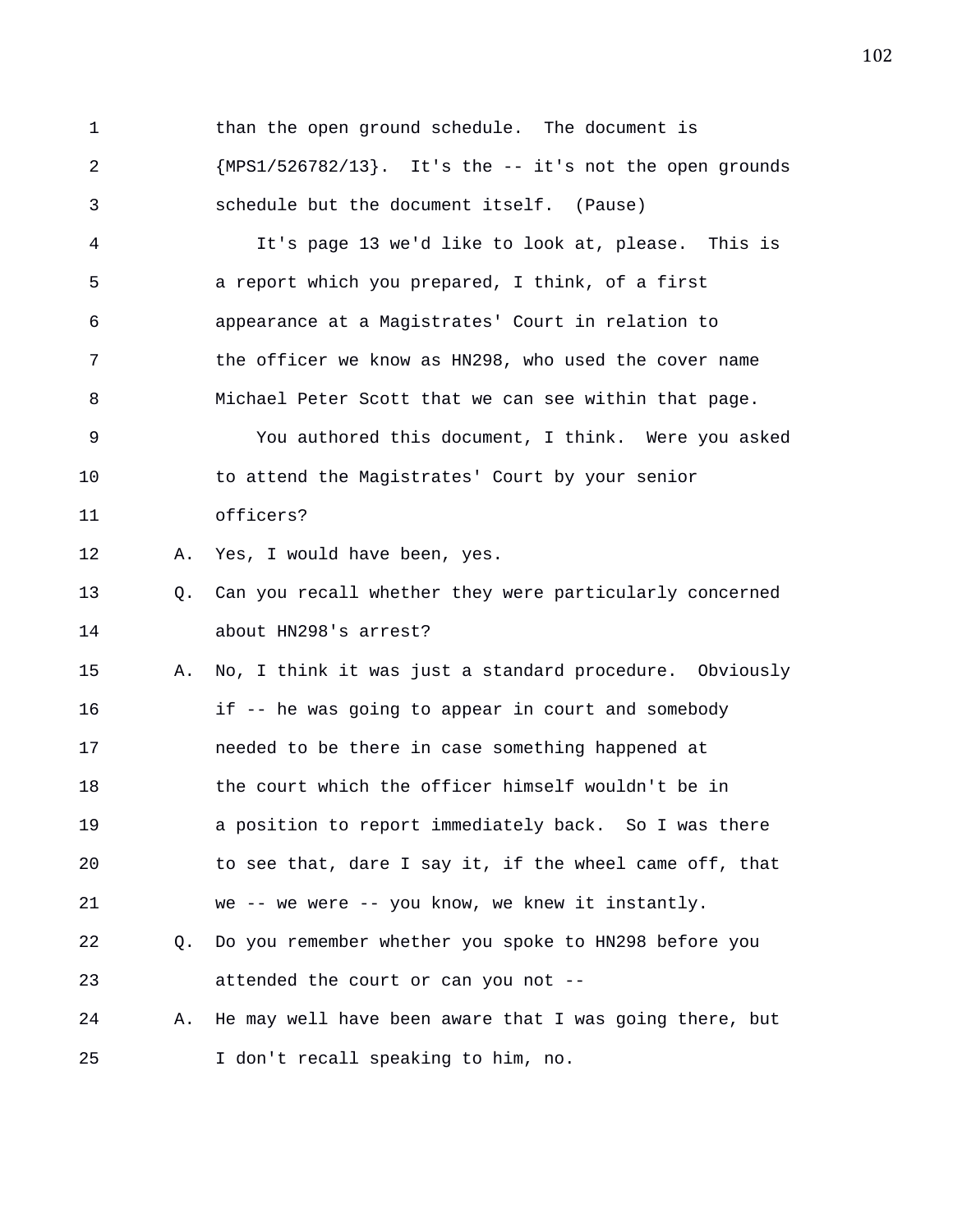- 1 Q. Was there also an aspect of you being there for moral 2 support?
- 3 A. I mean, that would have been incidental, but the primary 4 reason was to find out what happened at court and to be 5 there on the day, but moral support would have been a -- 6 a sort of a bonus, dare I say it.
- 7 Q. HN298 appeared in the real name of another person.
- 8 A. Yes.
- 9 Q. Was the fact that he was appearing in a court in another 10 person's name a concern, as you can recall, to 11 the managers of the SDS?
- 

12 A. No, I can't remember anybody talking about it.

- 13 I think -- obviously it was just a hope that the whole 14 thing would -- you know, he'd pay his fine and that 15 would be the end of it, full stop, hopefully without any 16 other complications.
- 17 Q. We can likely infer from at least the court appearance 18 that you attended -- and there were later ones that 19 I don't think you were at -- that HN298 answered
- 20 the charge in his assumed name.
- 21 A. Yes.
- 22 Q. And that it is therefore likely that he was in fact 23 misleading a court as to who he really was. Would you 24 have seen it that way at the time?

25 A. No, I didn't, no.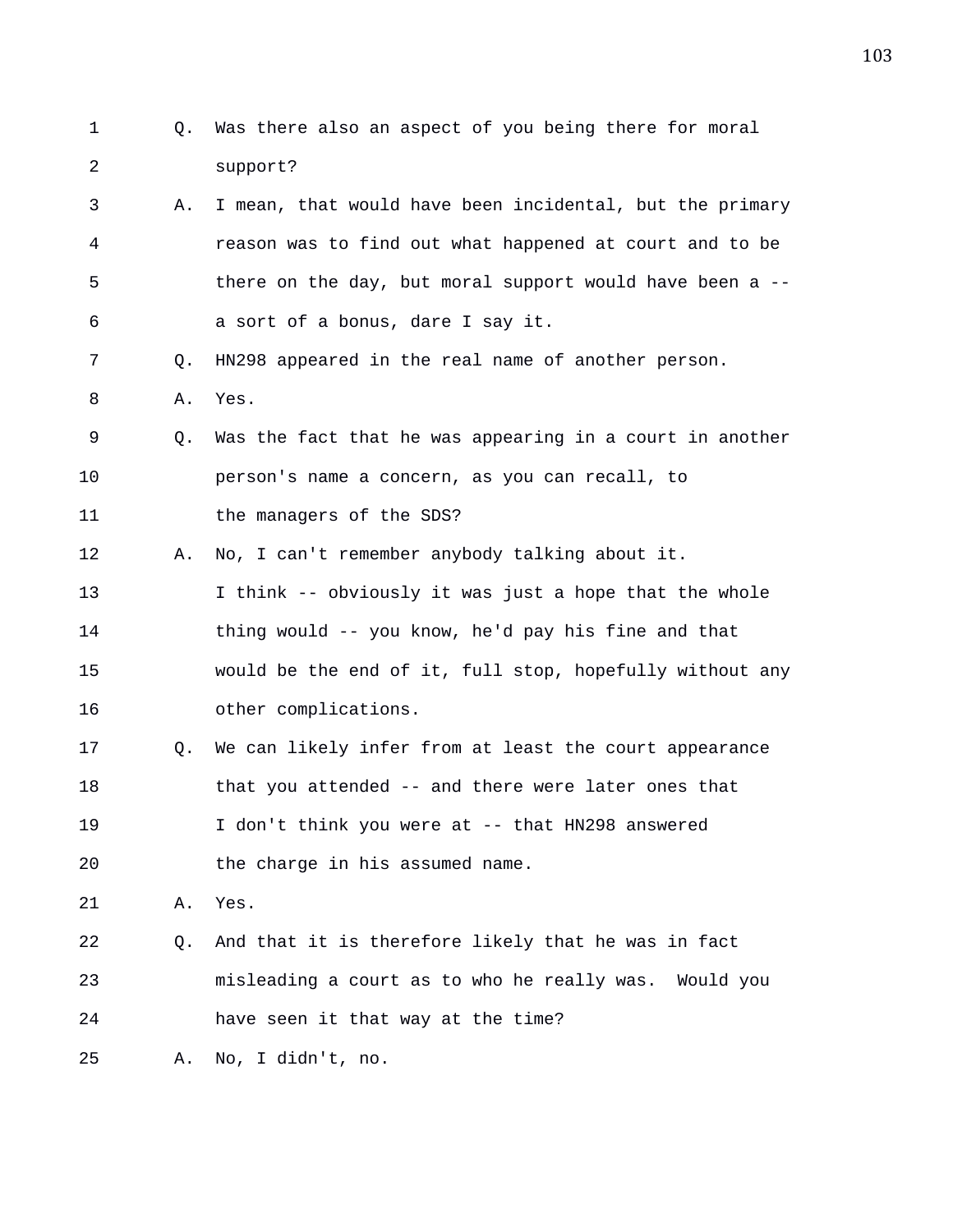1 Q. With hindsight, do you agree that that is problematic? 2 A. Yes, I suppose it is, but as I said, that was 3 the problem with -- with the nature of the squad. If -- 4 if -- if -- if that was -- it was inevitable that 5 occasionally an officer would be arrested for 6 obstruction, and therefore, if -- if that was going to 7 happen and we were going to put our hands up straight 8 away, then the squad wouldn't exist. It was as 9 a balance of -- as I say, it was the -- for the greater 10 good, as it were, by far. It wasn't as if -- it was 11 a question of degrees. I mean, there's a difference 12 between someone driving 34 miles an hour in a 30 mile an 13 hour limit and killing someone and going at 150 miles an 14 hour. It's that sort of comparison, I suppose, I'm 15 making. But technically, I agree with what you're 16 saying, it's misleading the court. I don't -- I don't 17 deny that, obviously. One can't. 18 Q. Can I ask you to just look at another section of this 19 document. It's page 8, please {MPS1/526782/8}. This is 20 report that was written by HN294, who was your superior. 21 If you want to look at the list to remind yourself who 22 that person is, please do.

23 A. I think ...

24 Yes.

25 Q. And he wrote this: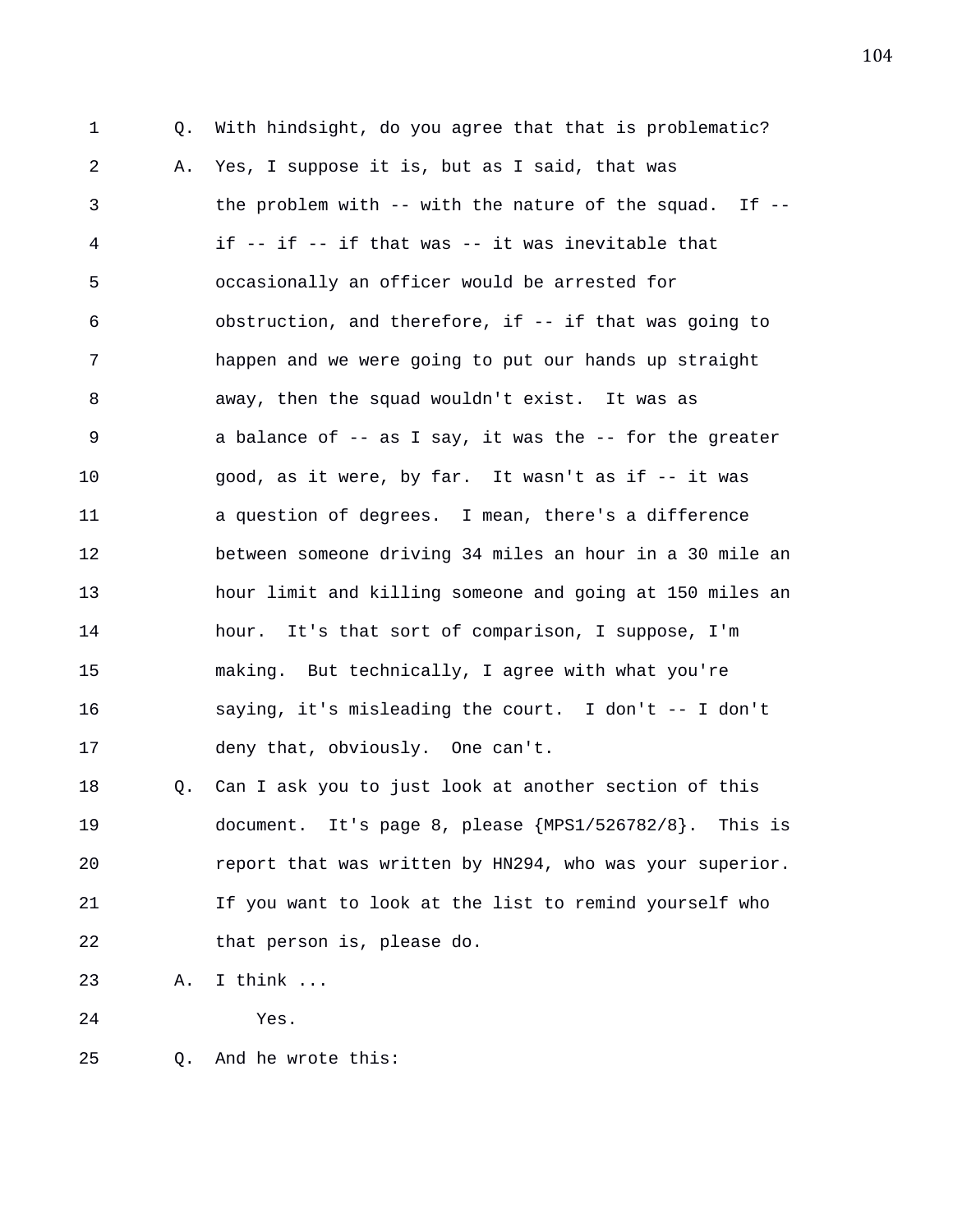1 "The decision on which I should be obliged ..." 2 I think that's a decision for those superior to him: 3 "... for your guidance is whether DC HN298 should 4 continue his attempt to learn more of them. To do this 5 he will probably have to apply, as they are doing, for 6 legal aid and attend meetings with all those arrested to 7 discuss tactics ... Whilst I am reasonably confident 8 that DC HN298 could, with assistance, carry this off, 9 there is, of course the potential of embarrassment to 10 police if his true identity should ever be disclosed. 11 "Alternatively, he could disappear from 12 the political scene. 13 "Both are technically possible but if the latter 14 decision is reached we would lose intelligence coverage 15 of what in the past has been a troublesome area of 16 the public order field." 17 Would you say that sums up the attitude of those 18 within the SDS at the time to incidents like this? 19 A. Well, firstly, I can't remember this particular aspect. 20 Just let me quickly read this again. I'm sorry. 21 (Pause) 22 Yes, I think it's broadly true, yes. 23 Q. Really what this is suggesting is that the primary 24 concern of HN294 was for HN298, the officer, to maintain 25 his cover and, secondly, to avoid any embarrassment to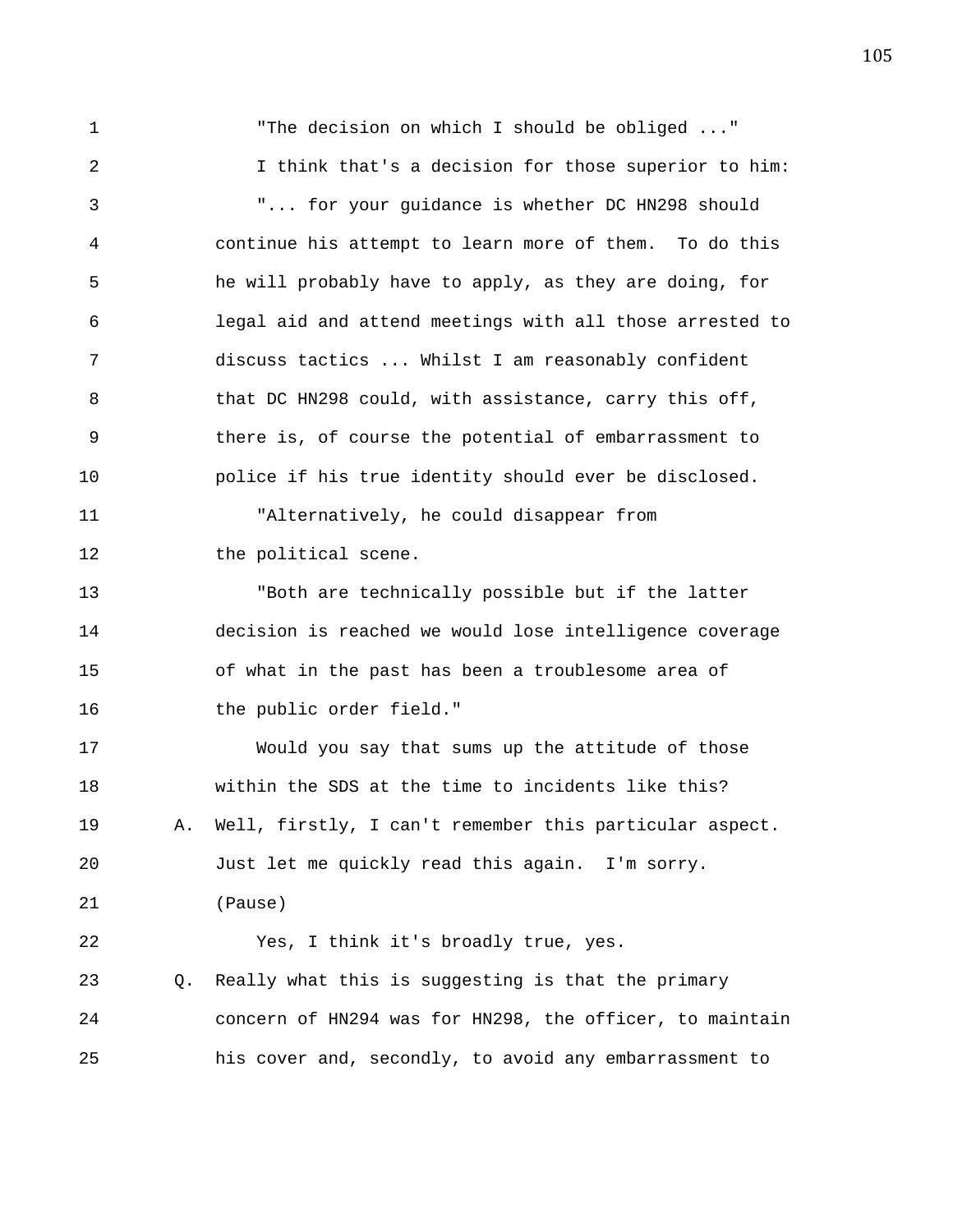| 1  |    | the police. That appears to be what's being suggested.  |
|----|----|---------------------------------------------------------|
| 2  | Α. | But $--$                                                |
| 3  | Q. | Would you agree?                                        |
| 4  | Α. | Yes, I think -- I think the choice of the word          |
| 5  |    | "embarrassment" is probably -- I may have used          |
| 6  |    | a different word or a different phraseology there,      |
| 7  |    | but $--$                                                |
| 8  | Q. | Yes. Well, you didn't write this, so I'm not --         |
| 9  | Α. | I didn't, no.                                           |
| 10 | 0. | -- asking you to answer for it.                         |
| 11 |    | Finally this. Would you agree that, certainly in        |
| 12 |    | this small extract, there doesn't appear to be much     |
| 13 |    | thought given to whether HN298 was being completely     |
| 14 |    | honest with the court when he appeared?                 |
| 15 | Α. | There wasn't, no. Not $-$ not in the extracts we've     |
| 16 |    | seen, no.                                               |
| 17 | Q. | Thank you.                                              |
| 18 |    | Do you recall whether there was any change in           |
| 19 |    | guidance or instruction after the prosecution of HN298? |
| 20 | Α. | No, I don't.                                            |
| 21 | O. | And finally this: would you agree that it's fair to say |
| 22 |    | that arrests were considered an occupational hazard     |
| 23 |    | really of being --                                      |
| 24 | Α. | Yes. I think I've explained that before. It was --      |
| 25 |    | statistically it was going to happen. In many ways, it  |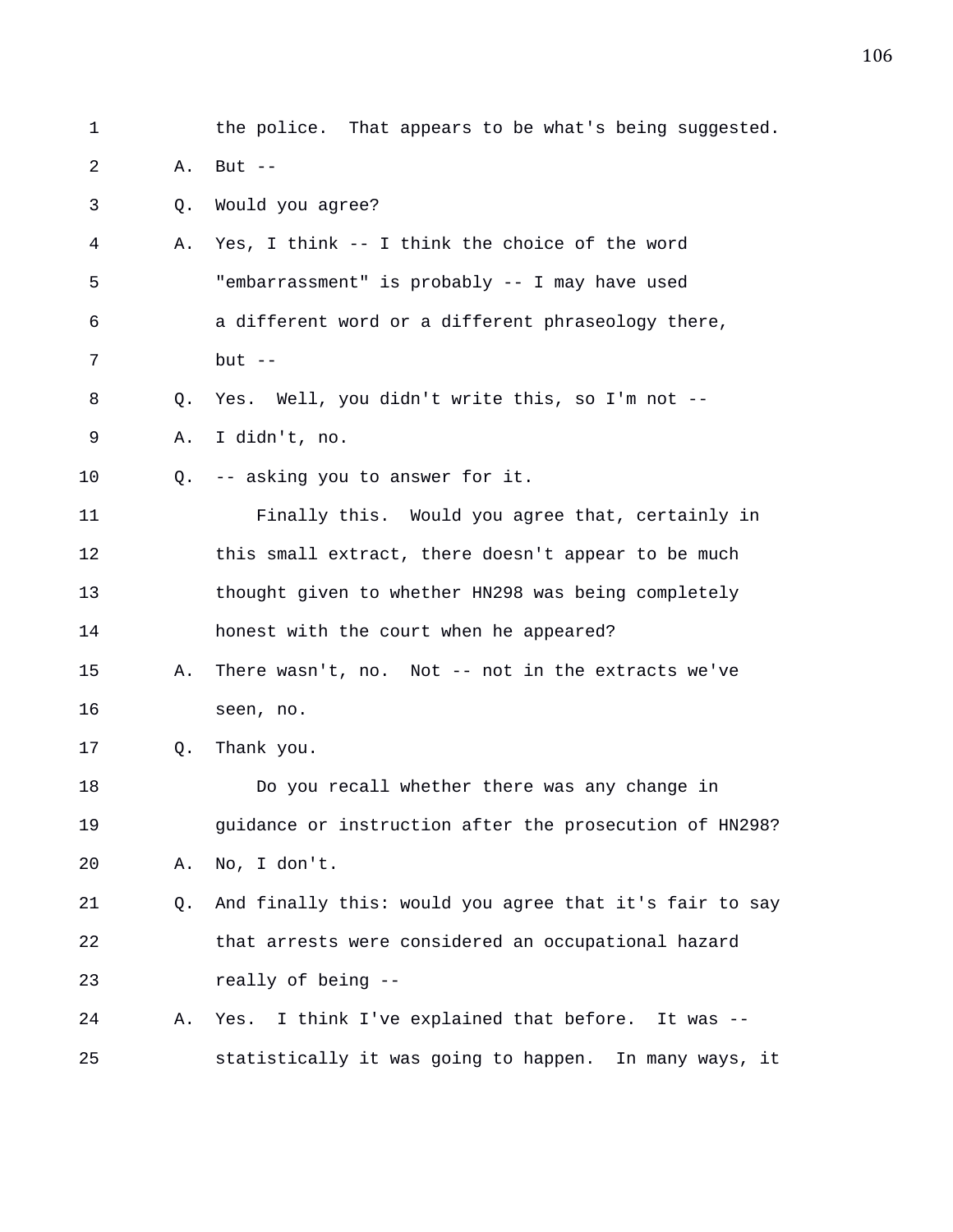1 was remarkable it happened as few times as it did. 2 Q. Thank you, Mr Smith. 3 Now, there are two small matters I've been asked 4 just to clarify with you in your evidence earlier. 5 A. Surely. 6 Q. Then you'll be pleased to know that's likely to be it 7 from me anyway. 8 You have mentioned that there were files that were 9 sometimes taken down to the officers -- 10 A. Yes. 11 Q. -- in the safe house by you. Would these be registry 12 files, group files or both? 13 A. To my knowledge, they were all individual files. 14 Q. So those would be registry files? 15 A. Yeah -- oh, registry -- yeah, they would have 16 a reference on them and they would be files. But 17 they're files for the individual rather than 18 an organisation or ... but they were -- all the files 19 were -- were registry files, or SB registry files. 20 Q. And would they be files that were requested by 21 the officers, or would you sort of proactively provide 22 them for possibly relevant people? 23 A. The officer who was dealing with the enquiry into that 24 individual, which was on the squad, that person on 25 the squad would bring the file to me and I'd then put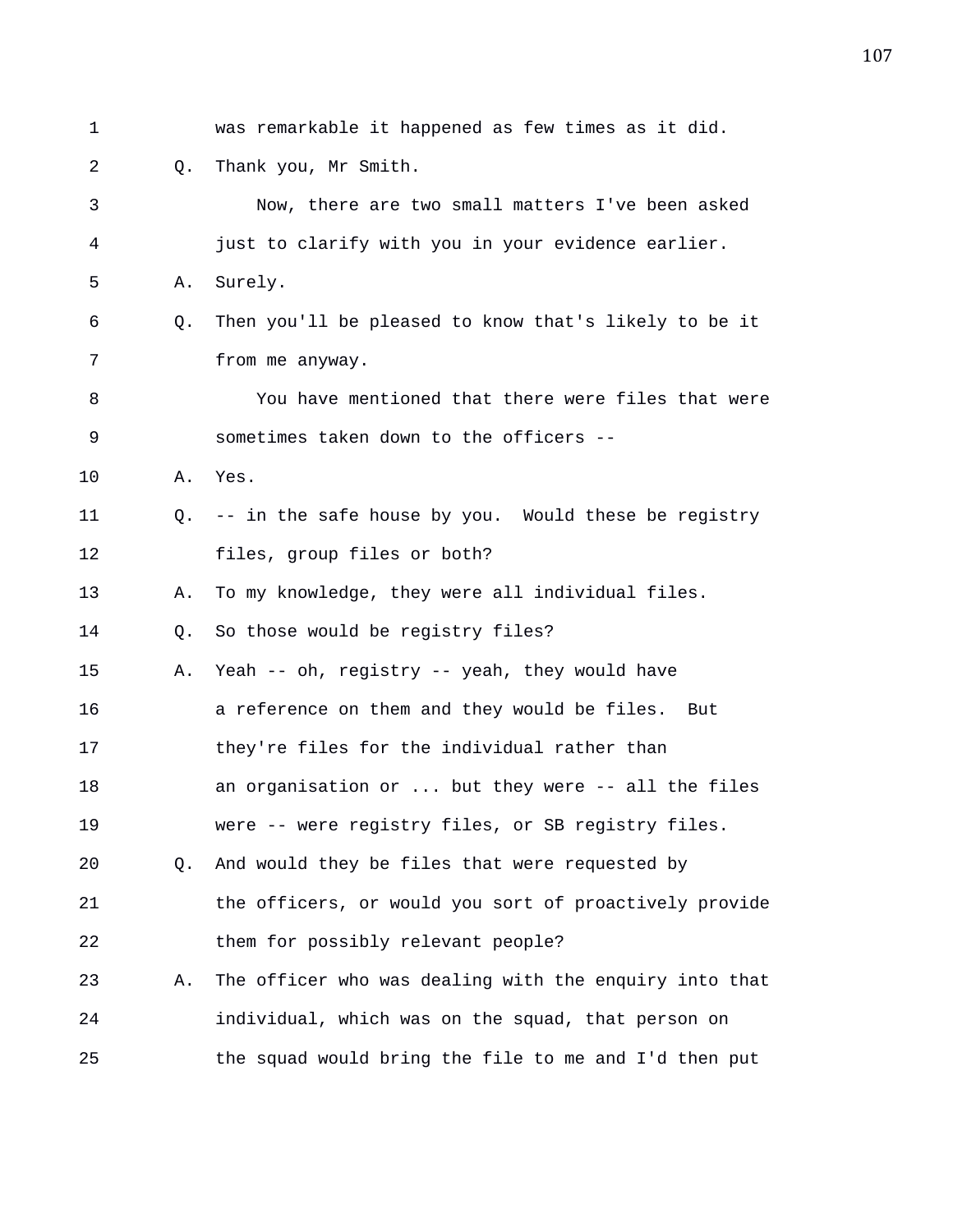1 the file in the bag, probably with a note to 2 the relevant officer in the field to say, "Can you 3 assist", and he'd either say "yes" or "no", and that was 4 it. 5 Q. Thank you. 6 And finally this. I asked you questions now 7 a little while ago this morning about the guidance that 8 you gave officers about not getting too involved with 9 individuals within -- 10 A. Yeah, yeah. 11 Q. -- the groups. 12 Where, in your mind, did this come from? Did it 13 come from your superiors, or was this simply, as you saw 14 it, sort of common sense? 15 A. I think it was part of ring craft. There were lots of 16 little things that you didn't ask questions, you 17 didn't -- you know, it was part and parcel. You see, 18 the less you volunteer about yourself, the less chance 19 they're going to ask questions, and if you ask 20 questions, you draw attention to yourself. So it's 21 a sort of reciprocal thing which led to -- improved your 22 own protection, as it were. 23 Q. Would you have understood that from those around you or 24 from your superiors? 25 A. I just knew it anyway. I mean, one of the nice things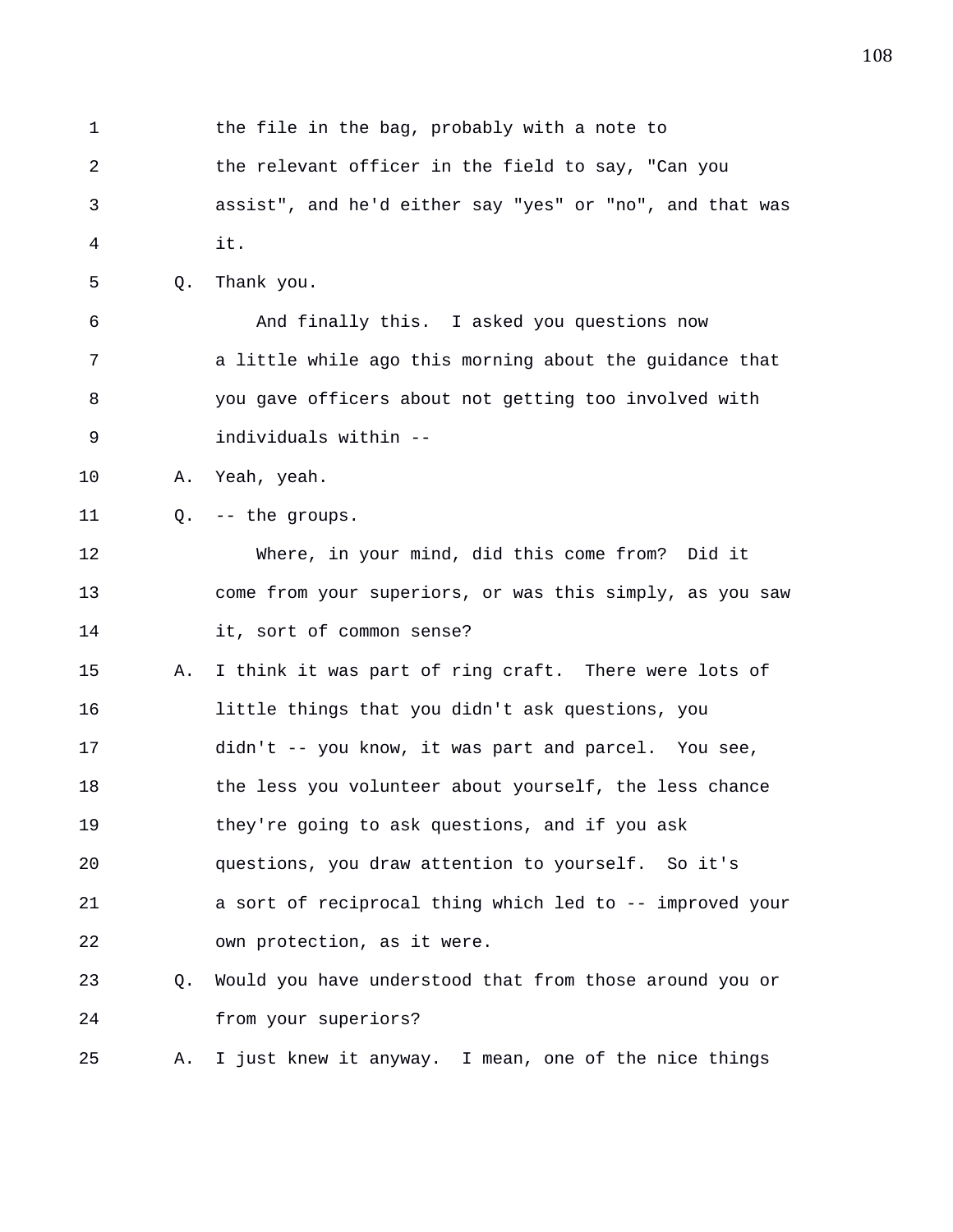1 about being a policeman is from the very first day 2 you're given advice. A bit like the very first day 3 I walked out on the beat, a man said, "If you go into 4 a pub, don't go in on your own; wait until the blue 5 van -- lights of the blue van come down the road and 6 then go into the pub". It's that sort of thing you get 7 constantly within the police, and you build up your 8 knowledge and your experience and it's an -- one of the 9 great things about a police officer is that's 10 a continuing process and by then you knew instinctively 11 what to do and what not to do. 12 MR WARNER: Mr Smith, thank you very much. Those are the 13 only questions I have for you. 14 THE CHAIRMAN: Mr Smith, because your evidence has taken 15 a little longer than we had timed -- 16 A. Sorry. 17 THE CHAIRMAN: -- would it inconvenience you if you were to 18 come back here at 1.50? 19 A. No, not at all. 20 THE CHAIRMAN: You'd be content to do that? 21 A. Of course I can, sir, yes. 22 THE CHAIRMAN: Thank you very much. I'm going to have to 23 improvise here. There may be further questions, 24 obviously, which are fed through our system. We allow 25 20 minutes for a variety of reasons.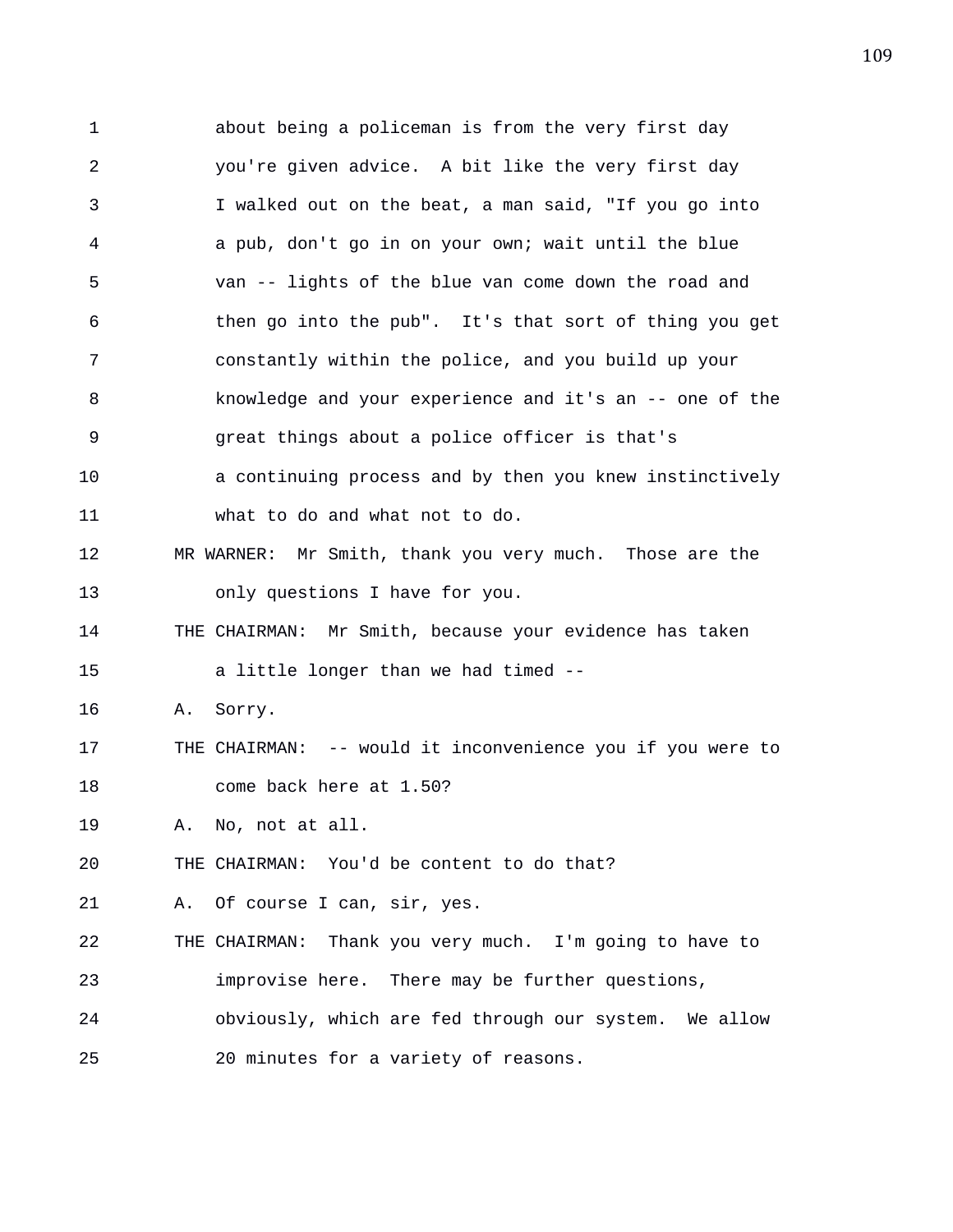| 1  | I'm going to allow that to happen over the lunch           |
|----|------------------------------------------------------------|
| 2  | break and we will start again at 1.50. We're going to      |
| 3  | hear from, Mr Creamer, we hope, at 2.00 or, at any rate,   |
| 4  | very soon after 2.00. Until 10 to.                         |
| 5  | $(12.54 \text{ pm})$                                       |
| 6  | (The short adjournment)                                    |
| 7  | $(1.53 \text{ pm})$                                        |
| 8  | THE CHAIRMAN: I understand there are a number of questions |
| 9  | that you've been requested to put.                         |
| 10 | There are, sir.<br>MR WARNER:                              |
| 11 | Mr Smith, in answer to the first question, please,         |
| 12 | can you simply reply in relation to your period of time    |
| 13 | in the SDS, okay?                                          |
| 14 | Okay.<br>Α.                                                |
| 15 | Was there a time when you were on the SDS where<br>Q.      |
| 16 | the unit, the SDS, were writing targeting papers for       |
| 17 | C Squad?                                                   |
| 18 | I don't remember anything of that, no.<br>Α.               |
| 19 | Thank you.<br>Q.                                           |
| 20 | The next issue is going back to something you said         |
| 21 | this morning. You said that there was a danger to          |
| 22 | the squad if it became known outside -- I think            |
| 23 | Special Branch is what you were referring to.              |
| 24 | Yes.<br>Α.                                                 |
| 25 | I just wanted to explore that a little bit more with<br>Q. |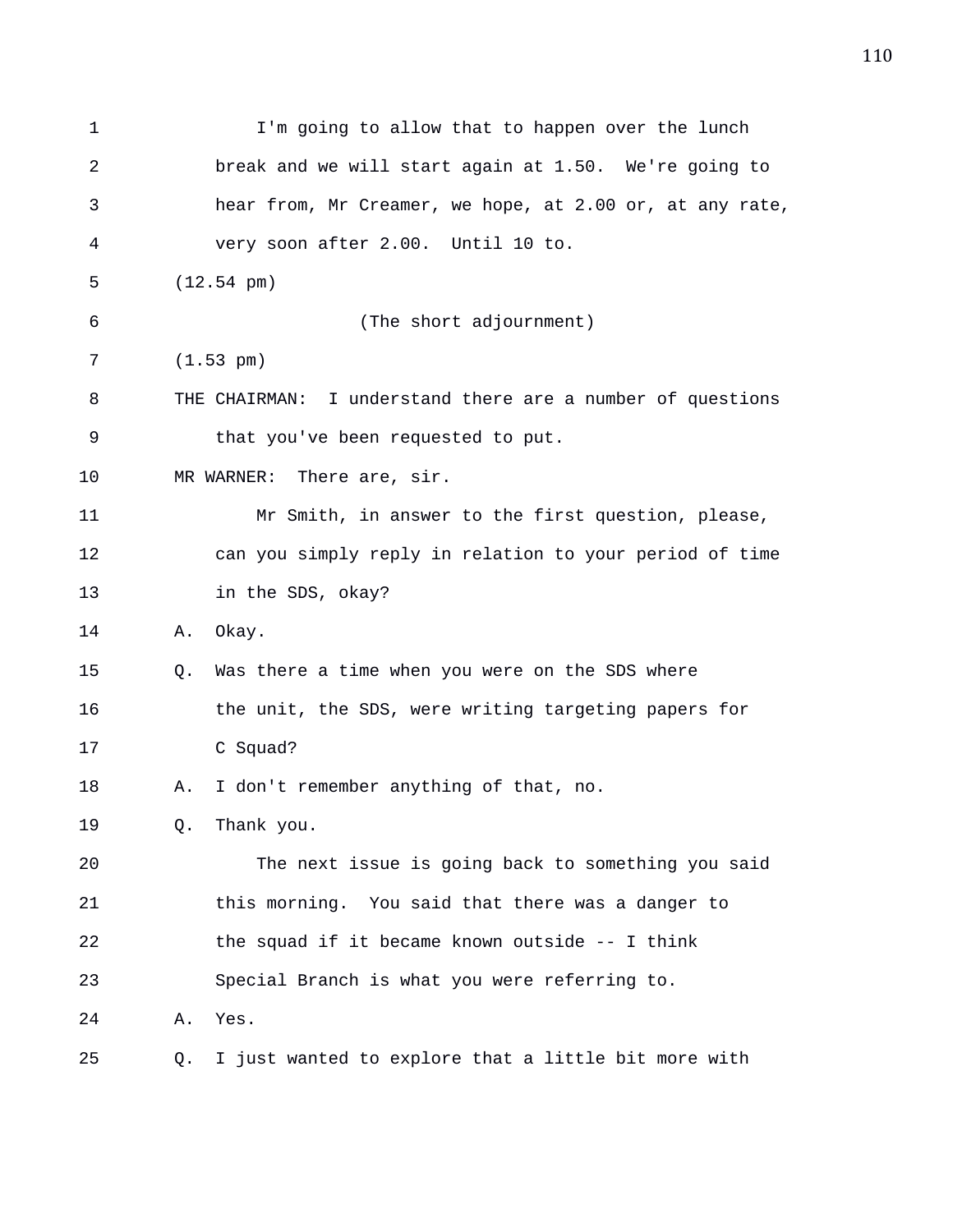1 you, if I could.

2 Why did you consider it might have been a danger to 3 the squad's existence if they had been found out, if you 4 like?

5 A. Well, quite simply, if they'd been -- if their security 6 had been blown, then their existence would -- could we 7 well be jeopardised and they wouldn't exist any more and 8 they wouldn't be able to provide the service to 9 essentially A8 and ourselves in terms of understanding 10 what was happening. It was no more than -- more than 11 that. And obviously that's in respect of the squad. 12 That was -- yeah, that was it, yes.

13 Q. Was there a concern about embarrassment that could be 14 caused if its operations had been known outside of 15 Special Branch?

16 A. Embarrassment, no. It's just simply that the squad 17 couldn't have existed. Different entirely to the 18 individual. The individual could have been at risk 19 personally and physically, but that's a different issue. 20 Q. Was there any kind of concern that you knew about that 21 officers were doing things perhaps that they shouldn't 22 do and that was why the squad would be put in danger if 23 they were known about outside of Special Branch? 24 A. No, I can't think of anything. As I say, the only thing 25 that was considered as -- I wouldn't say reasonable, but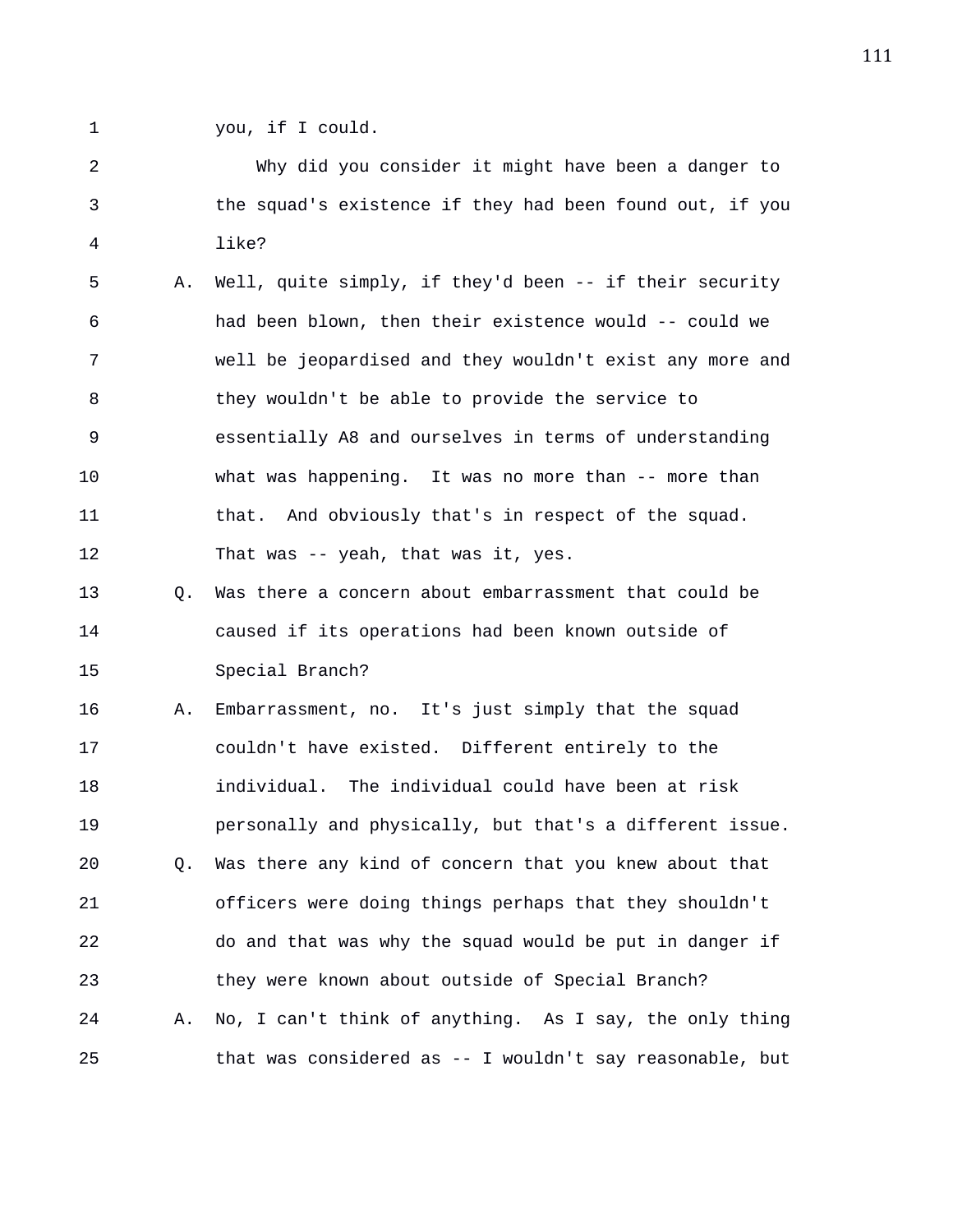1 inevitable, was that once in a blue moon someone would 2 be arrested for obstruction. But other than that, no. 3 Q. Thank you. 4 You referred to extreme left-wing groups this 5 morning. 6 A. Mm-hm. 7 Q. Was that a particular definition, as you understood it, 8 at the time? 9 A. It was a general definition, I think. It was the sort 10 of thing you'd read in the newspapers, or we would know, 11 or anybody would know. It was Trotskyist groups; 12 anarchists, which aren't, I suppose, strictly left, but 13 they're still regarded as extreme; Maoists, for example, 14 groups which were minority groups but nevertheless were 15 very vocal and capable of creating a problem. 16 Q. Was that something you would have been instructed when 17 you were in C Squad before you joined the SDS? 18 A. Not instructed, but just picked up naturally, yes. So 19 you just knew at that time and, as I said, it was common 20 knowledge. It wasn't something confined to -- to 21 Special Branch. 22 Q. Thank you. 23 Can I ask you to have a look at a document that you 24 looked at this morning, please. It's {MPS/729093/1} and 25 at page 2 {MPS/729093/2}. Thank you. It's the centre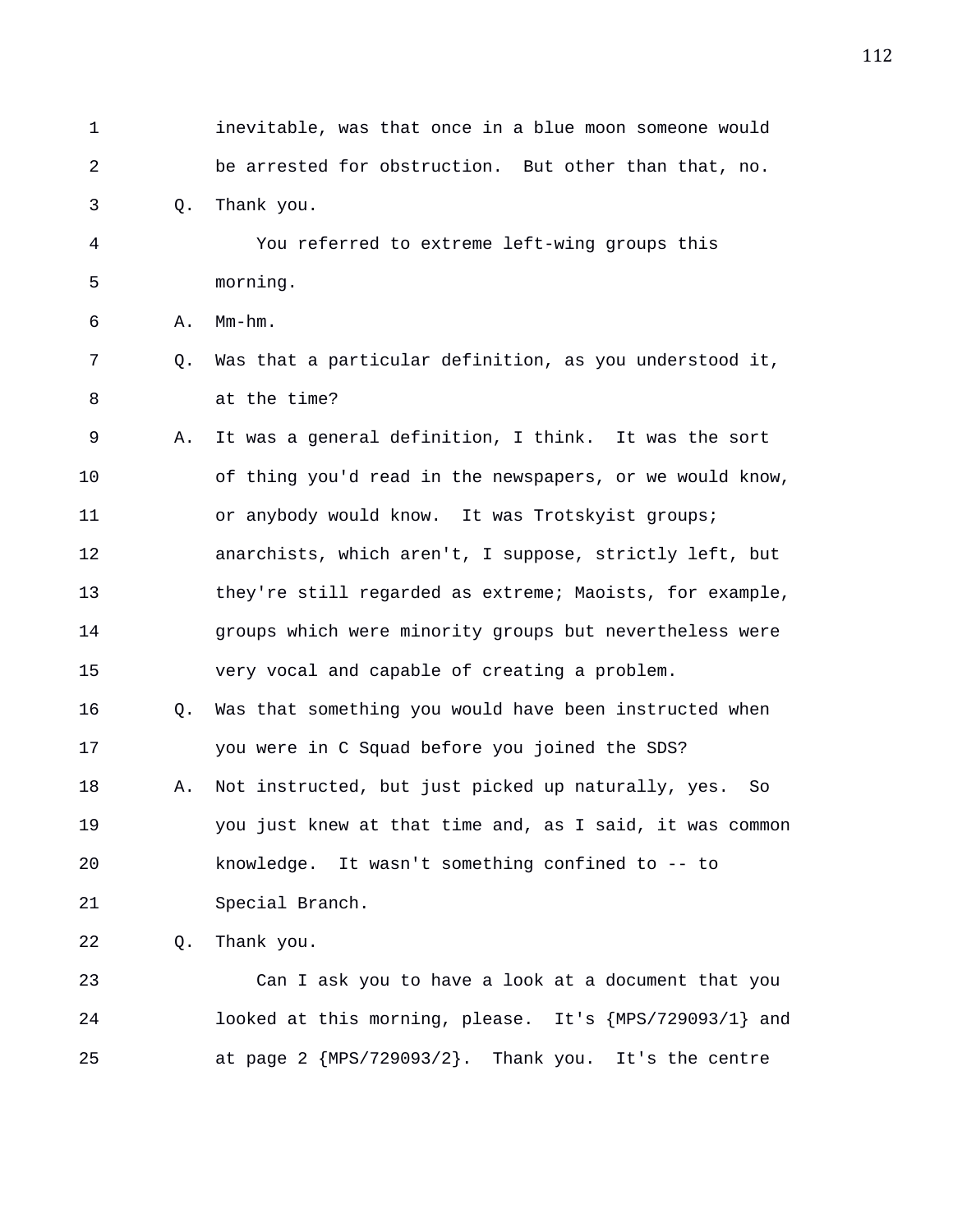- 
- 1 of the page.

| 2  |    | The question I had is, if you can see number $2$ --      |
|----|----|----------------------------------------------------------|
| 3  |    | sorry, by that I mean on the top left-hand side --       |
| 4  | Α. | Yes.                                                     |
| 5  | Q. | -- it says:                                              |
| 6  |    | "Room 892 to note."                                      |
| 7  | Α. | Yes.                                                     |
| 8  | Q. | Do you see that?                                         |
| 9  | Α. | Yes.                                                     |
| 10 | Q. | Are you able to help us with what room 892 was in 1973,  |
| 11 |    | as you can recall it?                                    |
| 12 | Α. | I can make a -- a stab at it certainly. There was        |
| 13 |    | an office which dealt with a sort of summary of          |
| 14 |    | SB activity which was manned by an inspector and         |
| 15 |    | a sergeant, I think. I can remember the office in        |
| 16 |    | the old building, in the old pre-1967 building, and      |
| 17 |    | I think it probably existed in -- obviously, again, in   |
| 18 |    | this building, so it's possible  so in other words,      |
| 19 |    | it was an office which did summary of SB activity across |
| 20 |    | the board, and so it was just for them to be aware of,   |
| 21 |    | perhaps, I don't know, but that's the best I can come up |
| 22 |    | I can't think of anything else that that could<br>with.  |
| 23 |    | be.                                                      |
| 24 | Q. | Thank you.                                               |
|    |    |                                                          |

25 We can take that down, please.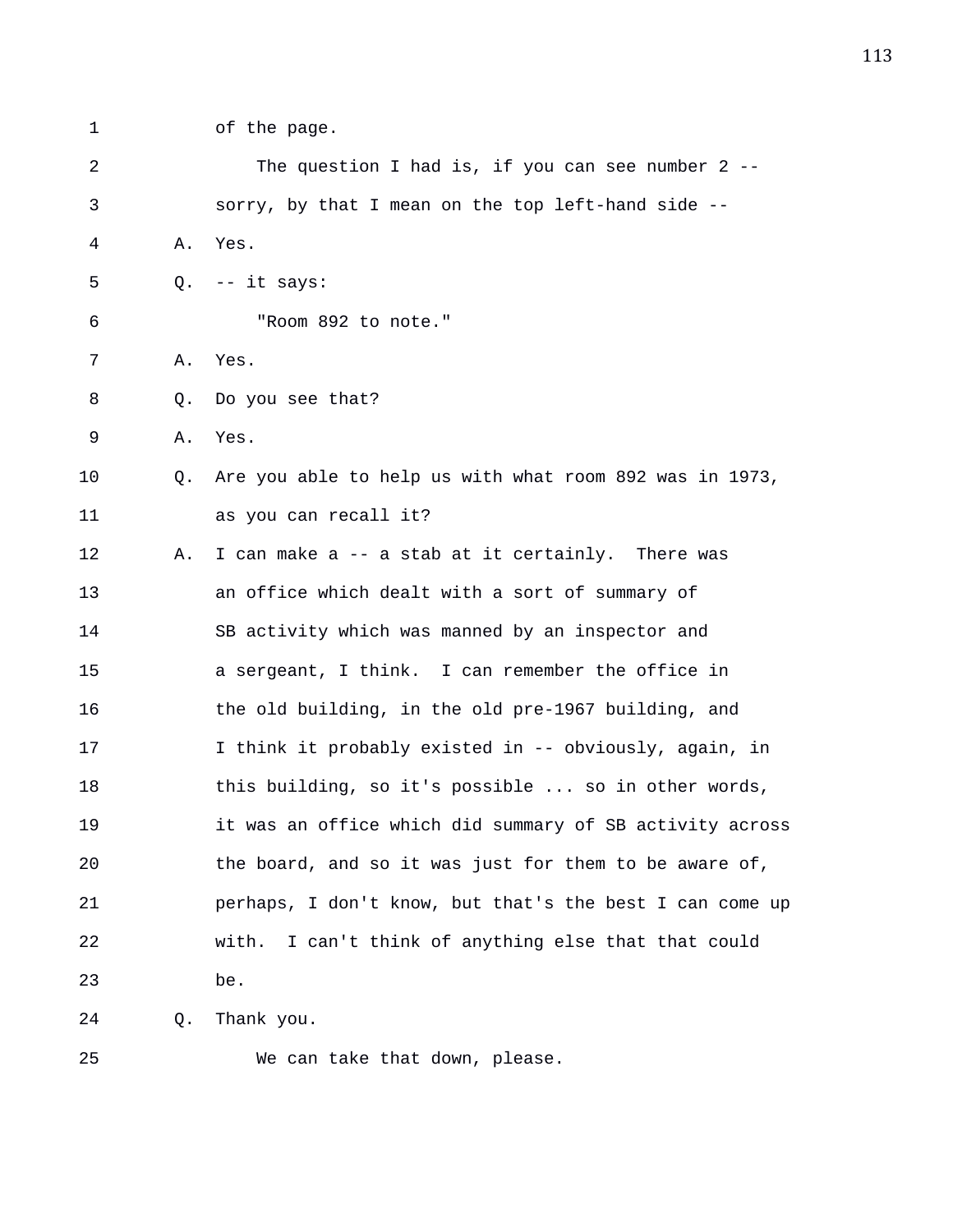| $\mathbf 1$ |           | You told us this morning in answer to some questions       |
|-------------|-----------|------------------------------------------------------------|
| 2           |           | about reputations that I asked you, specifically in        |
| 3           |           | relation, I think, to Rick Clark, I asked you about --     |
| 4           | Α.        | Oh yes, yes.                                               |
| 5           | $\circ$ . | -- and another officer whose name we're not using.         |
| 6           | Α.        | Yes.                                                       |
| 7           | O.        | You told us you heard 10 to 15 years later after your      |
| 8           |           | time in the SDS perhaps about a reputation. Was that in    |
| 9           |           | relation to Rick Clark? If not, I can give you the --      |
| 10          | Α.        | Well, no, it was the other chap.                           |
| 11          | Q.        | Right. If you --                                           |
| 12          | Α.        | Yeah, I remember you saying, yes.                          |
| 13          | Q.        | You're clear who we're talking about?                      |
| 14          | Α.        | Yes, I know -- I know who you're talking about, yes.       |
| 15          | Q.        | Right, and it $-$ -                                        |
| 16          | Α.        | It was the other man, yes.                                 |
| 17          | Q.        | HN300, we know him.                                        |
| 18          | Α.        | Yes. I'll just confirm that.                               |
| 19          | Q.        | Yes, please do.                                            |
| 20          | Α.        | Absolutely. Yes, that's the chap I had in mind, yes.       |
| 21          | Q.        | And what was the reputation you heard?                     |
| 22          | Α.        | A womaniser.                                               |
| 23          | Q.        | A womaniser.                                               |
| 24          | Α.        | There was no ambiguity there with him, I'm afraid.<br>Yes. |
| 25          |           | He was that way inclined.                                  |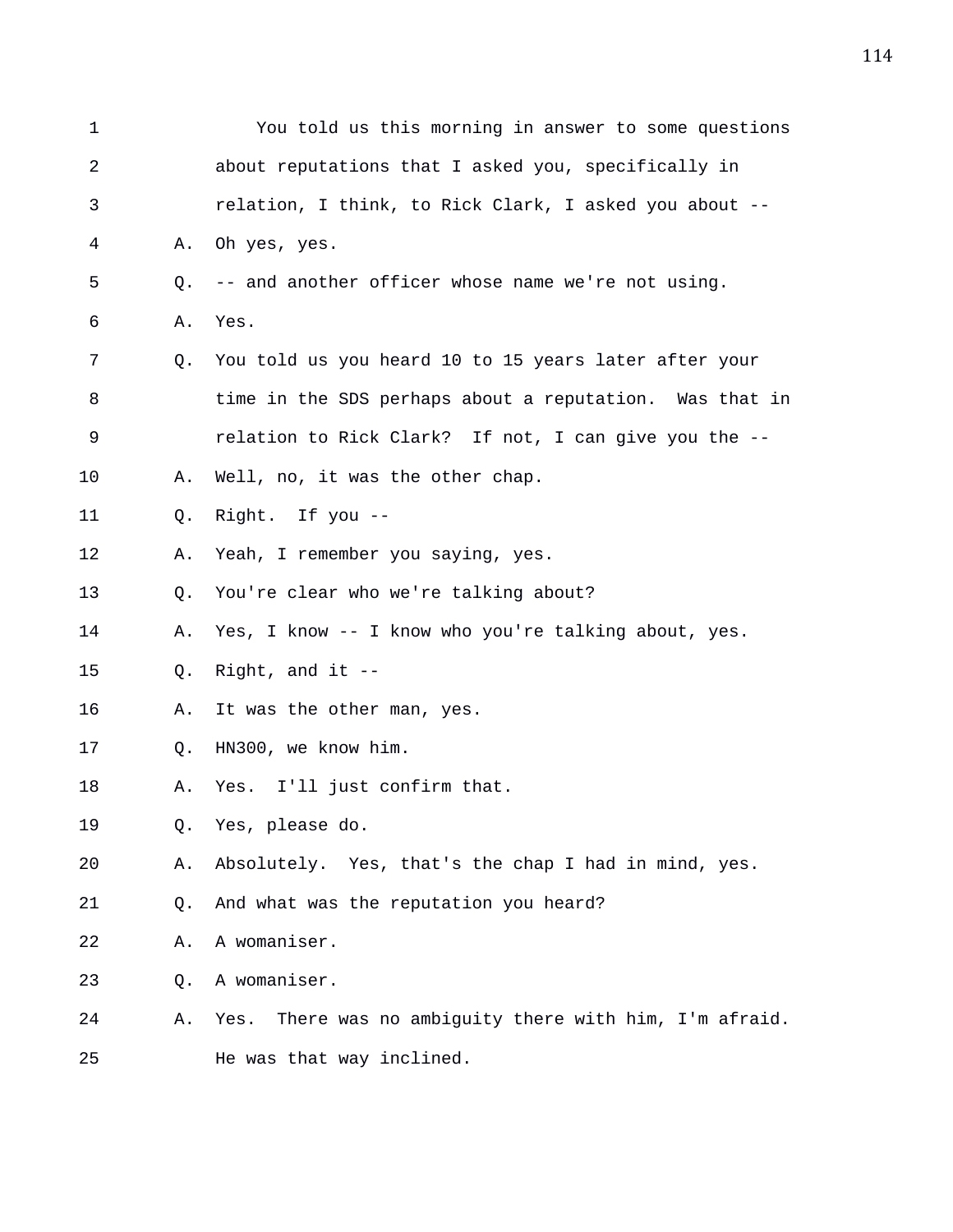1 Q. And did you hear this from another colleague in 2 Special Branch or from a -- 3 A. I heard it from many colleagues, I imagine. It was -- 4 Q. Don't name them, please, but you heard it from more than 5 one person? 6 A. Oh yes, yes. Yes, I think it was common knowledge. 7 Q. And was there a particular event that had happened to 8 him that led you to be talking about him 10 to 15 years 9 later, or was this just something that came up in 10 conversation? 11 A. No, no particular event. It was just common knowledge, 12 as I say. 13 Q. Thank you. 14 Can I ask you to look at another document, please. 15 It's {UCPI/35070/1} and page 4 specifically, please 16 {UCPI/35070/4}. Maybe in fact page 5, sorry 17 {UCPI/35070/5}. Sorry, can we go down one more page, 18 please {UCPI/35070/6}. We'll come back to that in 19 a moment, if I may. I'm just going to locate 20 a reference and then ask you about it. 21 You told us that, in answer to my question about 22 registry files being taken down to the safe house -- 23 these files, were they of individuals, as I understood 24 your evidence to be? 25 A. Yes.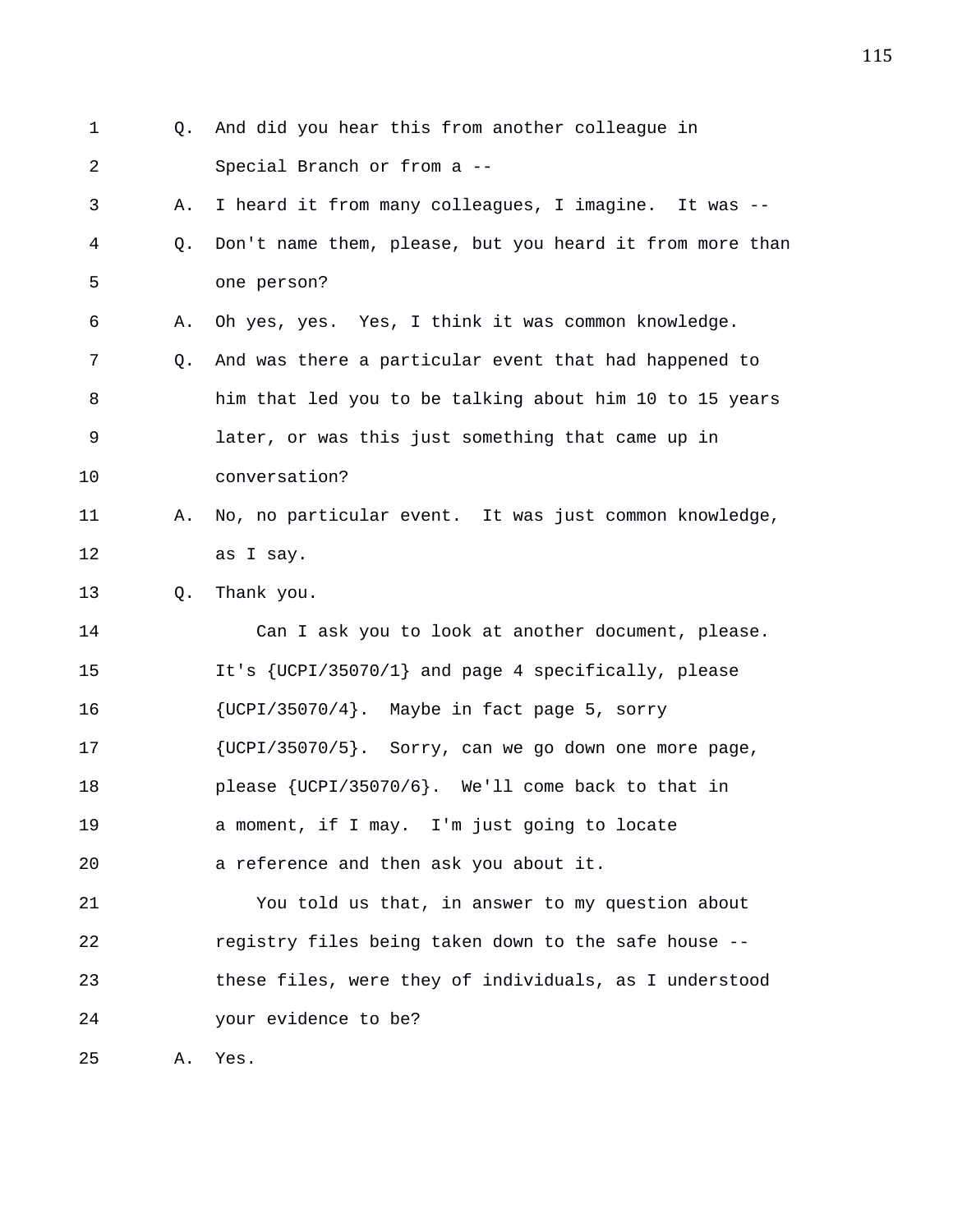- 
- 1 Q. Were they people that you as managers wanted

2 the officers to target, or were they people that 3 the officers had asked?

4 A. The people -- not so much target, but what -- did they 5 have any information they could do to add to existing 6 knowledge? It wasn't a question of saying, "Well, could 7 you make them a special target", just, "Can you help? 8 Do you know this chap and can you help fill in anything 9 on him?" It wasn't as if there was some special 10 project.

- 11 Q. And was the purpose of taking these files down to assist 12 the officers with their deployment?
- 13 A. Yes, it was the officer who had brought the file in. If 14 he could find out a bit more through the officer, 15 because there was a reasonable chance that he might know

16 him, then you'd ask him, you know.

17 Q. You mean the officers from elsewhere in Special Branch 18 asking --

19 A. Yeah, they would come in to our office with the file and 20 we would then put the file into the bag, direct it to 21 the particular officer, or it might be two officers, 22 with a note on it saying, "Can you help with this", and 23 there would probably be a letter or something on 24 the file which indicate what the nature of the enquiry 25 was.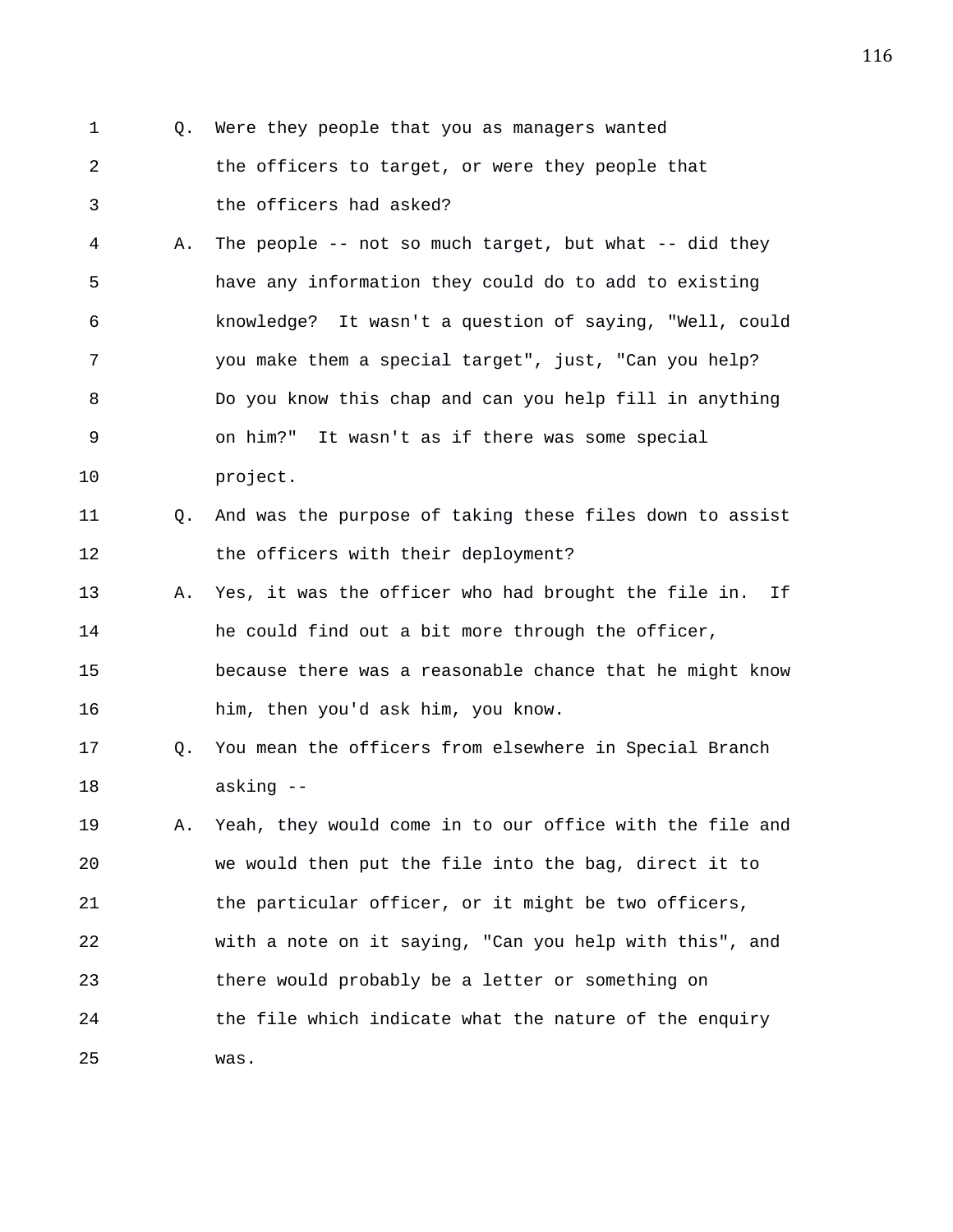- 
- 1 Q. I see. Thank you.

| 2  |    | Can we have another go with that document I asked        |
|----|----|----------------------------------------------------------|
| 3  |    | you to look at before, please.                           |
| 4  | Α. | Sure.                                                    |
| 5  | Q. | It's {UCPI/35070/8} and it's page 8, I'm told, that      |
| 6  |    | I'd like to look at, please. Thank you. It's             |
| 7  |    | the bottom half of the page.                             |
| 8  |    | Now, this, Mr Smith, is a registry file history          |
| 9  |    | sheet, as we understand it.                              |
| 10 | Α. | Oh, I know what you mean, yes.                           |
| 11 | O. | You may have been familiar with these when you were in   |
| 12 |    | Special Branch, and this is in relation to one of our    |
| 13 |    | core participants, Diane Langford.                       |
| 14 |    | Now, you'll see on the left-hand side by the dates       |
| 15 |    | markings that read "SP" and "C". Now, we have received   |
| 16 |    | some evidence that these relate to security              |
| 17 |    | classifications.                                         |
| 18 | Α. | $Mm-hm$ .                                                |
| 19 | O. | So we've been told that "SP" means "secret pink" and "C" |
| 20 |    | means "confidential".                                    |
| 21 | Α. | Yes.                                                     |
| 22 | Q. | Does that accord with your --                            |
| 23 | Α. | Yes.                                                     |
| 24 | Q. | -- recollection at the time?                             |
| 25 |    | What I'd be interested to know, Mr Smith, is those       |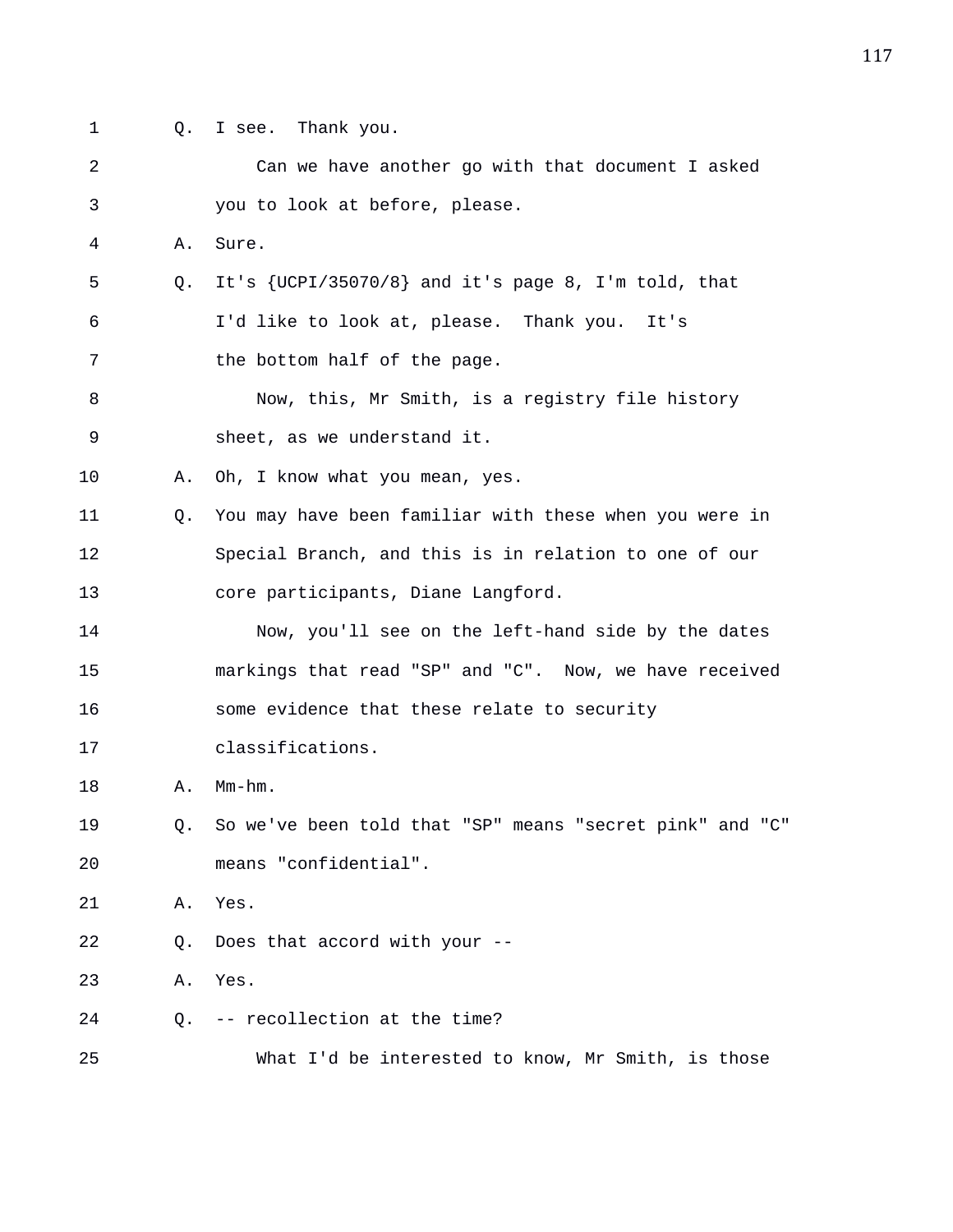1 security classifications, were those classifications 2 that you would put on SDS reports when they left you, or 3 would they be put on by Special Branch? 4 A. We would stamp them secret straight away before they 5 left our office. We didn't use "confidential" because 6 of the source. And secret pink was a nomenclature, if 7 that's the right word, of a particular file. It's 8 a grade of secrecy, and above that there was another -- 9 another grade. 10 Q. Yes, we've heard some evidence about that. 11 So would you ever put any security classification 12 other than "secret" on your reports when they left SDS? 13 A. No, I -- no, always -- always "secret". 14 Q. So would it be fair to assume that it is likely that 15 whoever put those markings on this history sheet would 16 have been within Special Branch rather than the SDS? 17 A. They would have been in -- possibly in Special Branch 18 records, I don't know. I think what happened was that 19 the file went over to SB, because I think, on 20 the minuting, it would say "S-- S-- SBR records to 21 index" and "PA", which means "put away", "or RBF", bring 22 back in two years or whatever. It was just the 23 phraseology they used. But I think these were typed in 24 almost certainly by Special Branch records, or someone 25 in there would look at it and do just a -- literally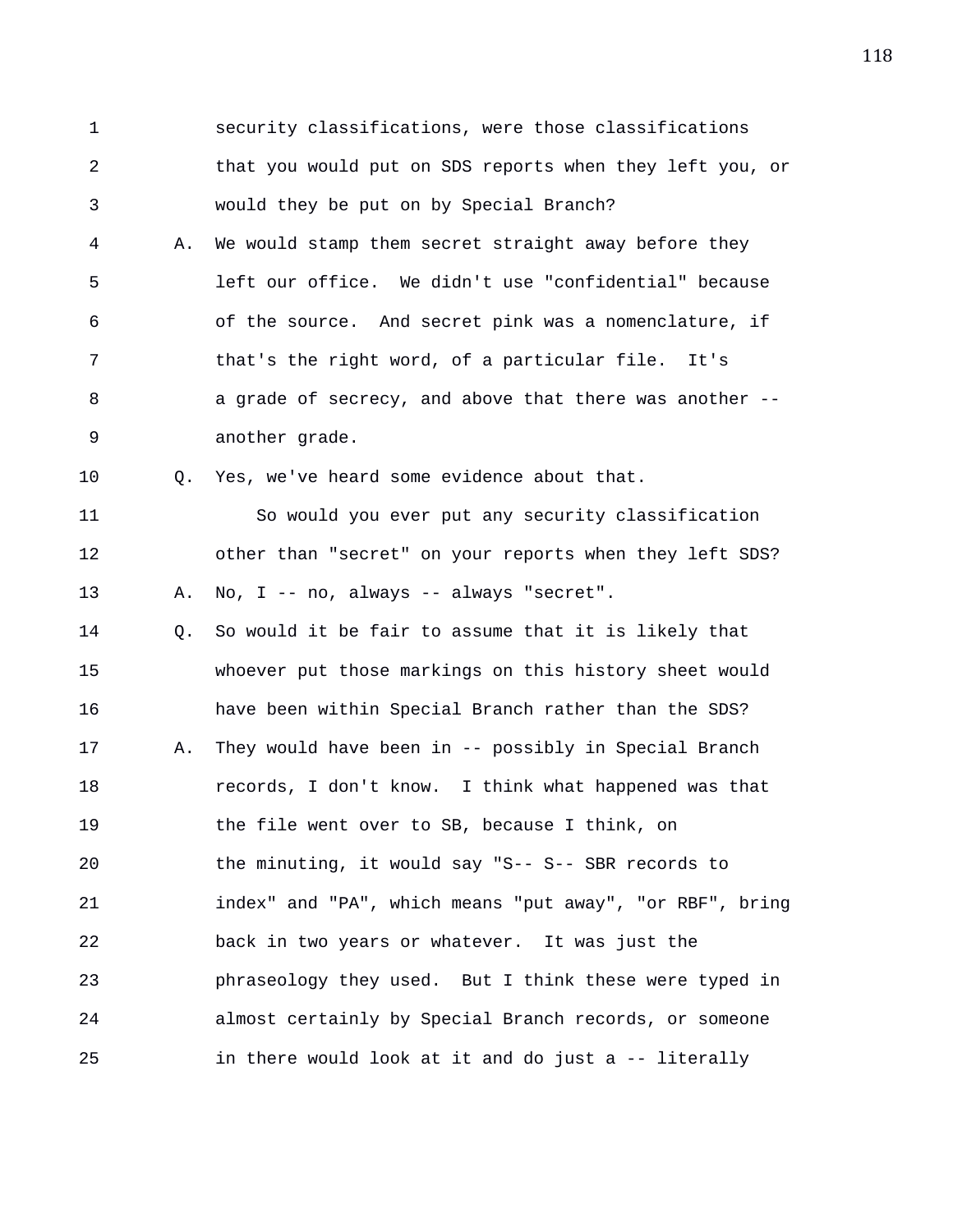1 a two-liner of what -- what that reference was -- what 2 that entry was about. 3 Q. So the decision on which level of security 4 classification, if I can put it that way, that would be 5 taken -- 6 A. Oh, within the branch. 7 Q. Within the branch? 8 A. Without a shadow of a doubt, yes. 9 Q. Right, thank you. But outside of the SDS? 10 A. No -- sometimes -- I mean, on these other files, 11 whatever it is, "confidential" probably was from 12 somewhere within the branch. 13 Q. Right. 14 A. "SP" we did. Others used "SP". I mean, it wasn't a -- 15 it was a common grading that was used throughout 16 the branch. 17 Q. It wasn't the case that just all SDS intelligence was 18 graded "secret pink", for instance? 19 A. Well, it was common that it was all graded "secret". 20 Q. Yes. 21 A. But the file that was put on could have been "secret 22 pink" or it could have been a different secret file. 23 Q. I see. 24 A. So it's just we kicked it off and said, "Look here, this 25 is secret", and then at chief inspector level, when it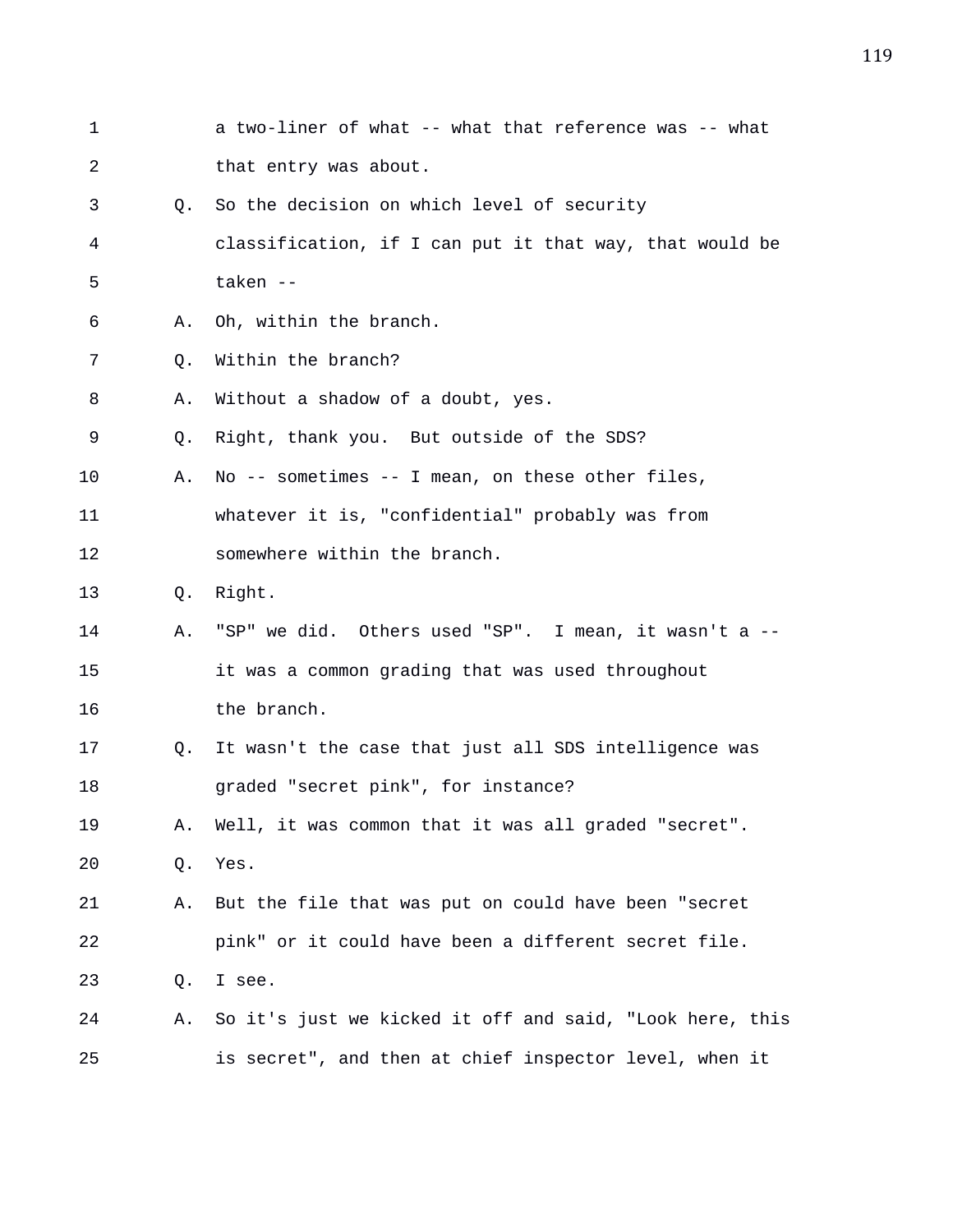- 1 went to the various squads, they would then put it on 2 the appropriate file as they saw fit.
	- 3 Q. Thank you.

4 If we could take that down, please. 5 Another question, please, Mr Smith. The Inquiry has 6 heard some evidence after you were involved in the unit 7 that there was at times a black folder which was kept 8 within the safe house which had a number of pieces of 9 advice and guidance for UCOs about how to conduct their 10 deployments. Do you ever recall there being a black 11 folder when you were in the SDS? 12 A. No, the first time I heard of a black folder was 13 years -- many, many years later. It might have been at

14 the very end of my service, or it may have been after 15 that, again, at a reunion or something, but I -- or even 16 when I've had just bits after pieces of discussion about 17 the fact this Inquiry was taking place.

- 18 Q. I see.
- 19 A. I wasn't aware of it.

20 Q. Next question, please. The term "weary" has been used 21 by some officers to describe the people that they were 22 reporting on, the people in the groups that they were 23 providing intelligence on. Was the term "weary" 24 something you ever heard when you were in the SDS? 25 A. No, never.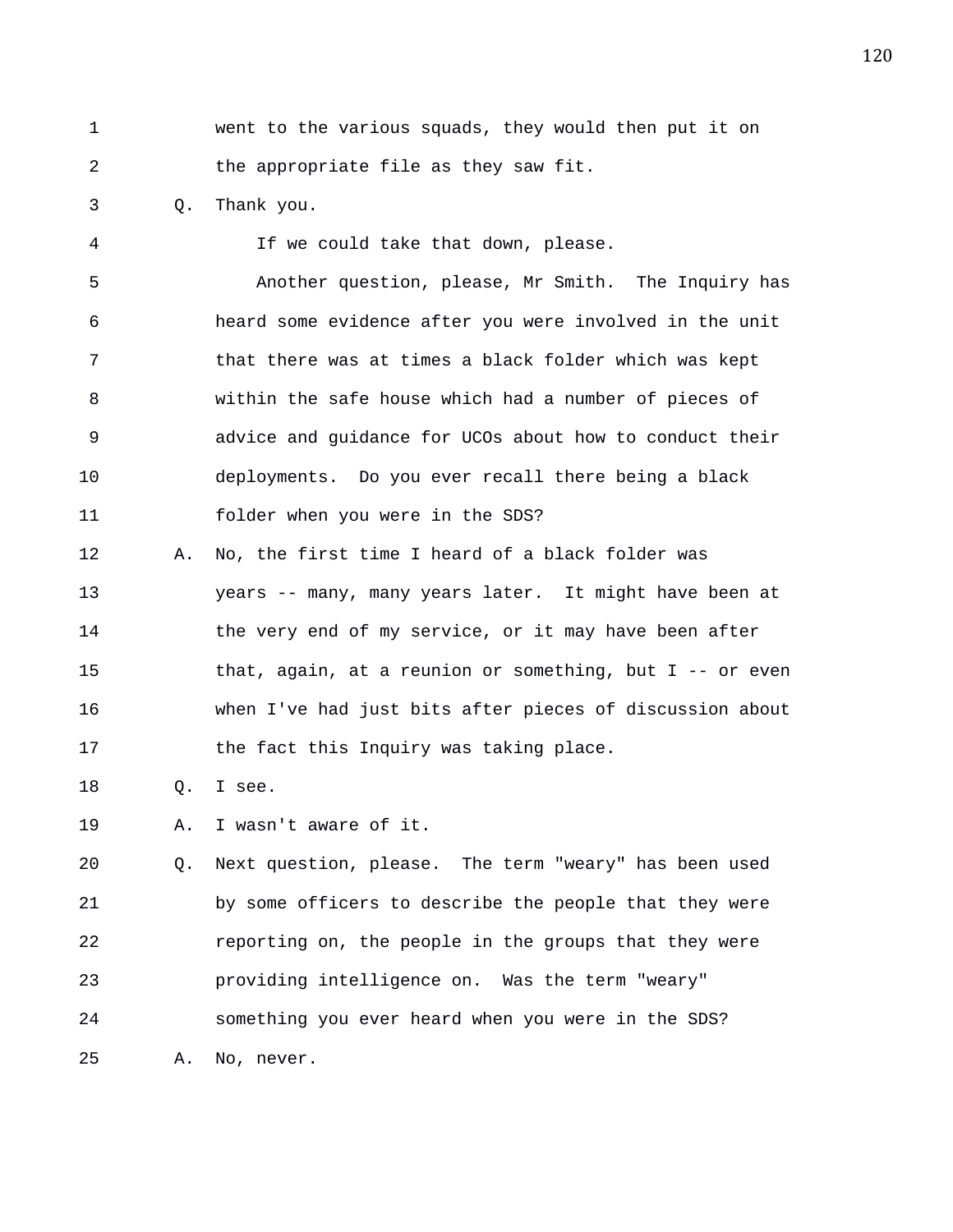1 Q. You've told us that an undercover officer was withdrawn 2 due to not having proper identification. 3 A. Yes. 4 Q. Now, I don't want you to name that person, but the 5 question I wanted to ask you, please, is: is it one of 6 the three people that were withdrawn in January 1973? 7 And I'll give you their numbers. 8 A. No, it wasn't. 9 Q. It wasn't. Do you need to recollect who they were or 10 are you confident? 11 A. I know those three you mentioned. I can recall them, 12 yes. 13 Q. "The Day of the Jackal". You said that it might have 14 been a chicken or egg sort of situation and you remember 15 sort of mootings about it, I think you said. 16 A. That may have triggered someone saying that that was 17 what we should do, or someone then said, "Oh, hang on 18 a minute, that's exactly what happened in The Day of 19 the Jackal". I can't remember that. 20 Q. So were you speculating that it might have been or do 21 you recall -- 22 A. I don't know. 23 Q. -- a conversation about it? 24 A. It would have been either/or. It could have been 25 either/or.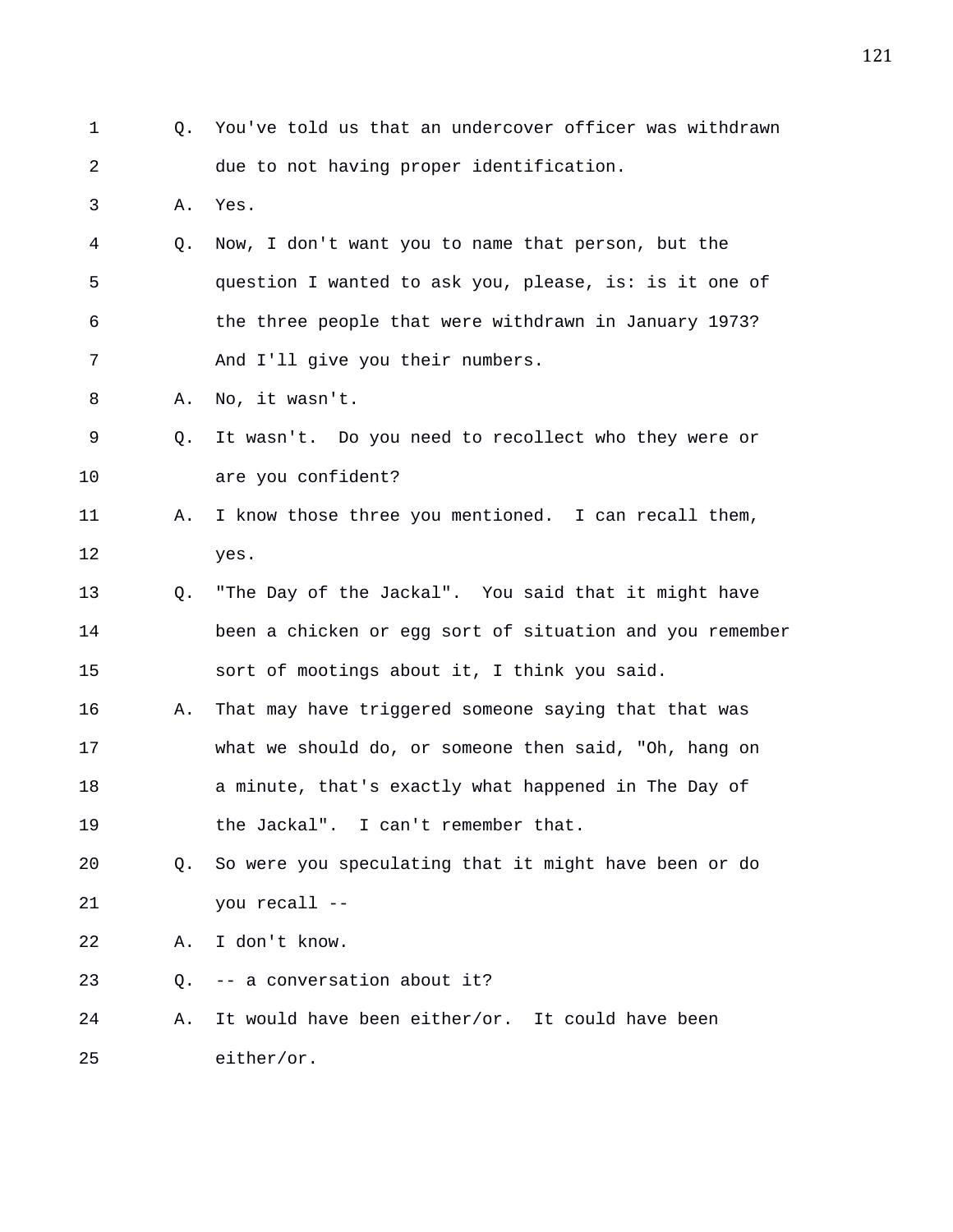1 Q. Next, in relation to the policy change to use deceased 2 children's identities that I mentioned just before 3 lunch, would you, as the back office sergeant, expect to 4 have been informed of that change? 5 A. Which policy was it in particular? 6 Q. The starting of using deceased children's identities 7 from records held at Somerset House. Is that something 8 you would expect to have been told or found out about? 9 A. My problem with that is I can't remember when I became 10 aware of it, but I -- at some point, somewhere along 11 the line, either before or after, I can't -- I just 12 don't know when. I would have thought it would have 13 been mentioned, but not necessarily, because I wasn't 14 involved in establishing that -- that identity. That 15 was very much the province of the inspector, the chief 16 inspector and the sergeant, but it wasn't absolute that 17 I would have been told.

18 Q. Understood.

19 Positions of responsibility. You told us that you 20 would not have expected, during your time on the SDS, 21 officers, deployed officers, to assume particular 22 position of responsibility within groups that they were 23 reporting on.

24 A. Mm.

25 Q. Now, we know that HN298, who we discussed before lunch,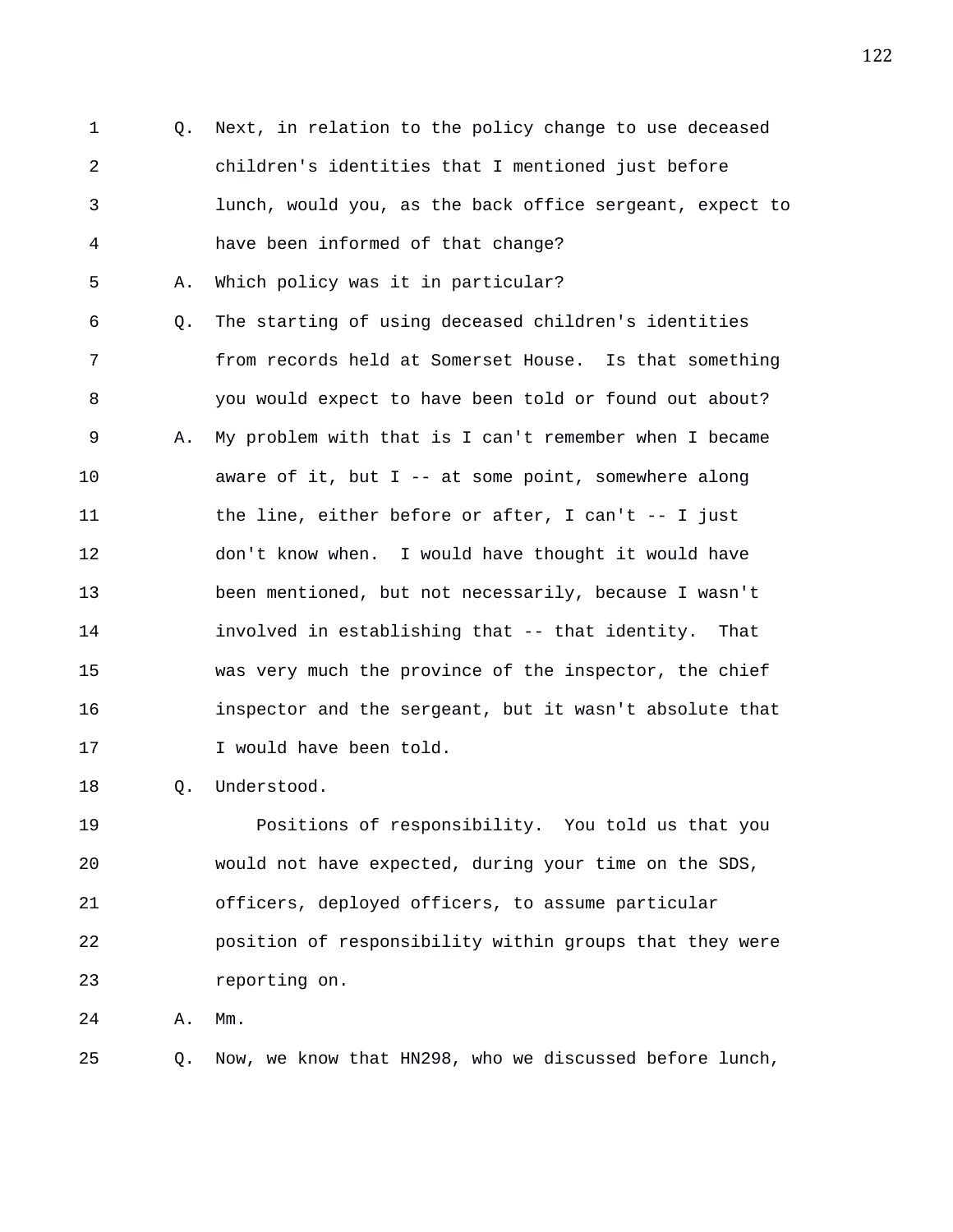| $\mathbf 1$ |    | and please remind yourself if you need to know who we're |
|-------------|----|----------------------------------------------------------|
| 2           |    | talking about?                                           |
| 3           | Α. | I think I'm --                                           |
| 4           | Q. | Please do check.                                         |
| 5           | Α. | -- I know who you're talking about, but I'll just be     |
| 6           |    | sure.                                                    |
| 7           |    | Yes.                                                     |
| 8           | Q. | He became the membership secretary of the                |
| 9           |    | Young Liberals --                                        |
| 10          | Α. | Ah.                                                      |
| 11          | Q. | -- in January 1972 when you were within the SDS. Are     |
| 12          |    | you surprised that a UCO did something like that when    |
| 13          |    | you were on the squad?                                   |
| 14          | Α. | Yes, I would have been, I -- but I didn't -- I certainly |
| 15          |    | didn't -- I don't recall it at all. But yes, I would     |
| 16          |    | have been surprised, yes, yes.                           |
| 17          | Q. | Do you think that's the sort of thing that might have    |
| 18          |    | been approved by those above you in the management chain |
| 19          |    | or by you even?                                          |
| 20          | Α. | Well, presumably if they knew of it, they would have     |
| 21          |    | approved it. The only thing I can say is being           |
| 22          |    | the Young Liberals and because we weren't bothered about |
| 23          |    | the Young Liberals, it was seen as not that of -- a bit  |
| 24          |    | of a problem. I mean, had it been IMG, well, yes,        |
| 25          |    | definitely a problem, but because it was Young -- it was |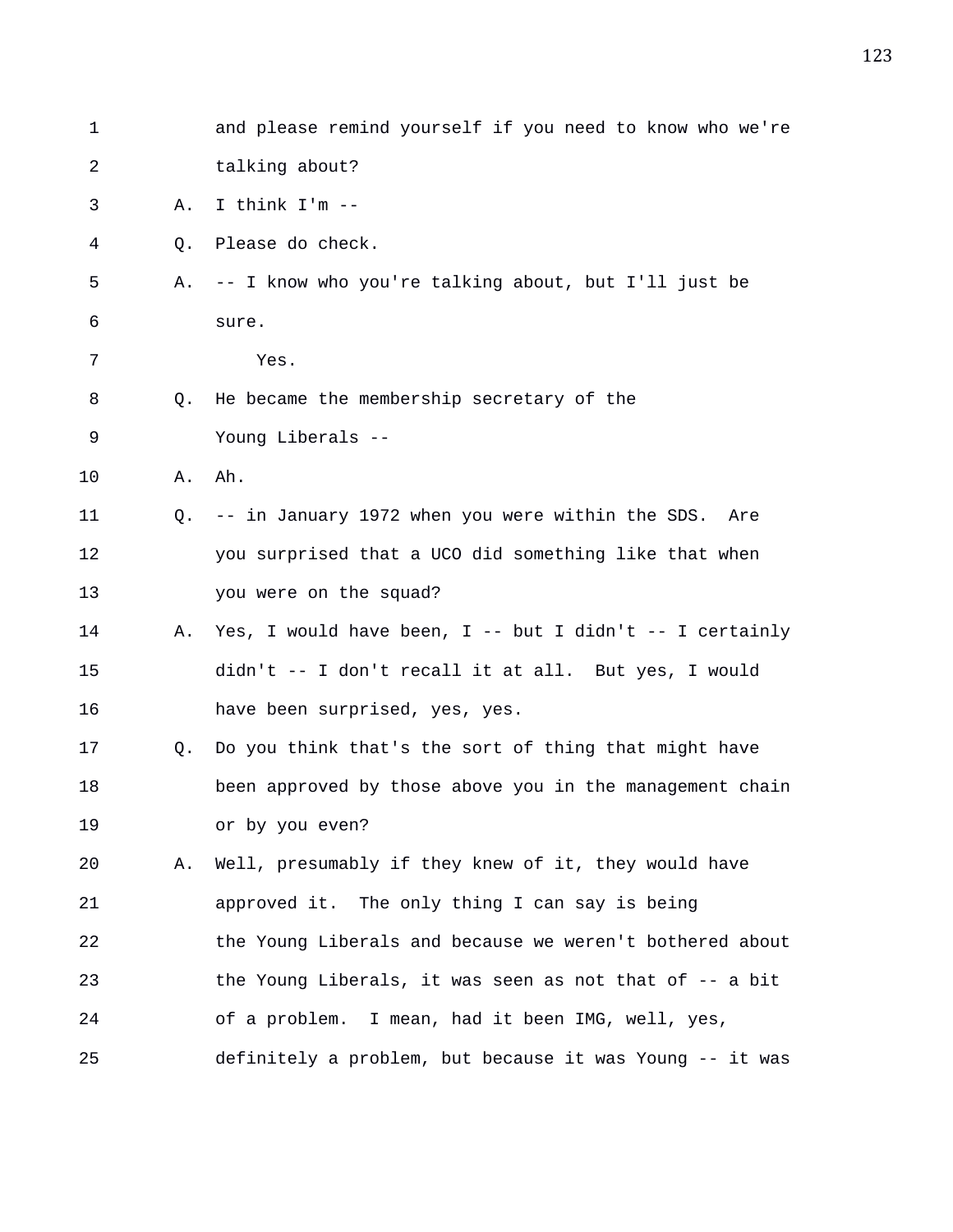1 simply a stepping stone to something else and he was 2 interested anyway in that arm of the -- of 3 the Young Liberals that was into the Anti-Apartheid 4 Movement, and those demonstrations would have -- it 5 wouldn't have been -- it would have been far less 6 heinous, shall I say, if that's the right word. 7 Q. Why would it have been more of a problem if it was 8 a group like the IMG, for instance? 9 A. Because obviously they shouldn't be seen as being 10 anywhere in a situation which could be construed as 11 agent provocateur or having extra influence within 12 the group. The idea was to be, as I said, just a rank 13 and file fly on the wall member of the group. 14 Q. You mentioned the Anti-Apartheid Movement just a moment 15 ago. 16 A. Yeah. 17 Q. Can you help us with why the SDS was interested in 18 the Anti-Apartheid Movement? 19 A. Well, partly -- much to do with things like Stop the 20 Seventy Tour. I don't know if you -- you obviously will 21 have heard of that -- 22 Q. Yes. 23 A. -- demonstrations of that nature where they would invade 24 a football pitch or a rugby pitch, more precisely, and 25 do things, so that would have been it.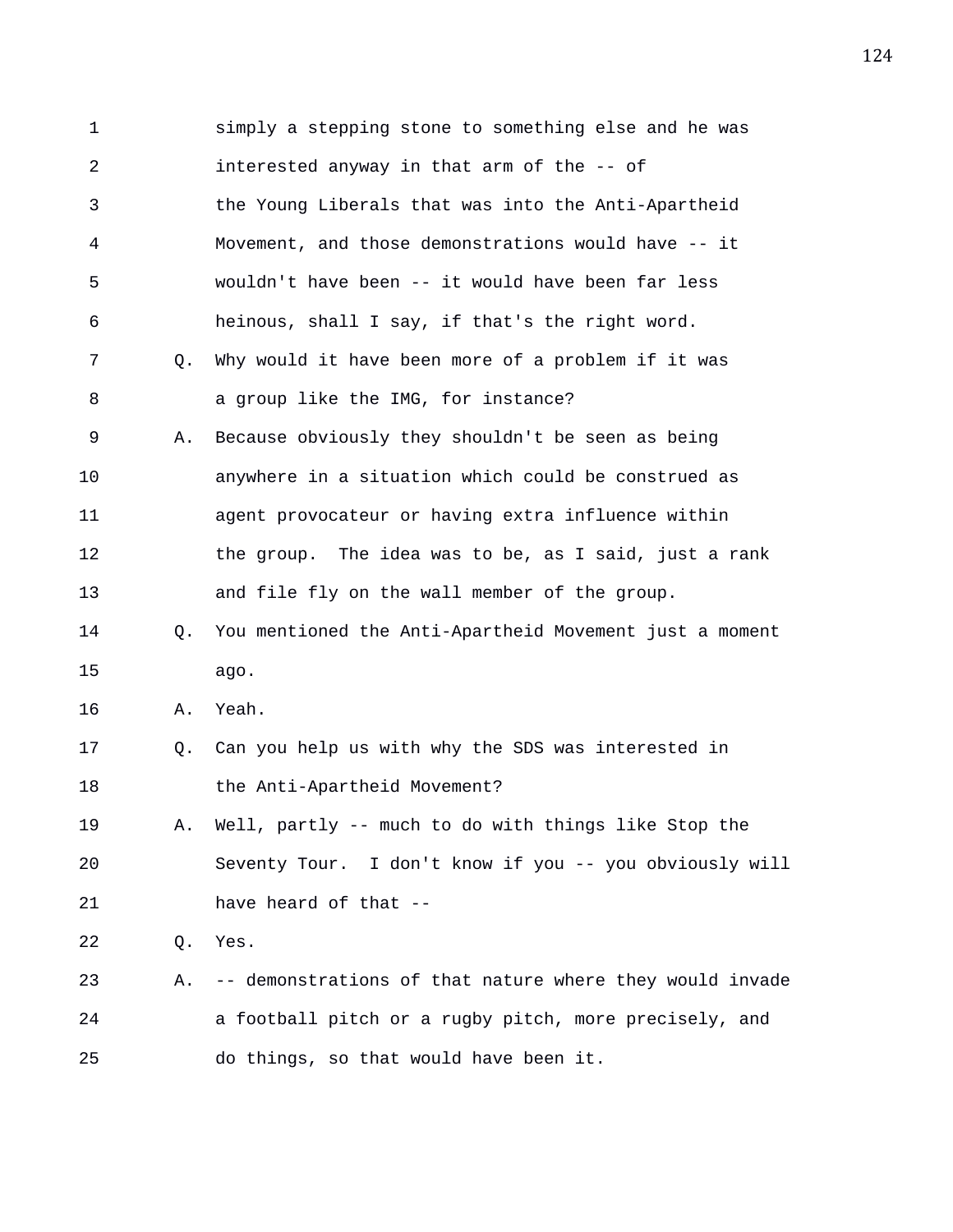1 Q. Were you interested in the individuals within 2 the Anti-Apartheid Movement, and what I mean by that is 3 people like Peter Hain, Lord Hain, who was -- 4 A. Well, he was the one that was organising a lot of that, 5 yes. Obviously what he was directing and doing, he -- 6 he would have been aware of what was happening on -- on 7 that particular front. And yes, to that extent, they 8 would have been interested in him. 9 Q. Mr Smith, finally this. I asked you about arrests just 10 before lunch, and you mentioned that offences like 11 obstruction might be considered the sort of maximum 12 acceptable offence that an officer might be arrested for 13 if -- forgive me, I'm paraphrasing what you said. 14 A. Indeed, indeed. 15 Q. And what I wanted to know is, are you, in that, 16 referring to obstruction just of the highway? Would 17 obstruction of a police officer be considered in 18 a similar way by the SDS? 19 A. I think it's obstruction along the lines of sitting down 20 in the road and blocking the traffic, or something along 21 those lines, not of a police officer, which is a -- 22 a more -- it's further down the line, as I would see it, 23 yes. 24 Q. You would have considered it slightly more serious? 25 A. Oh, yes, oh, yes. If you were obstructing a police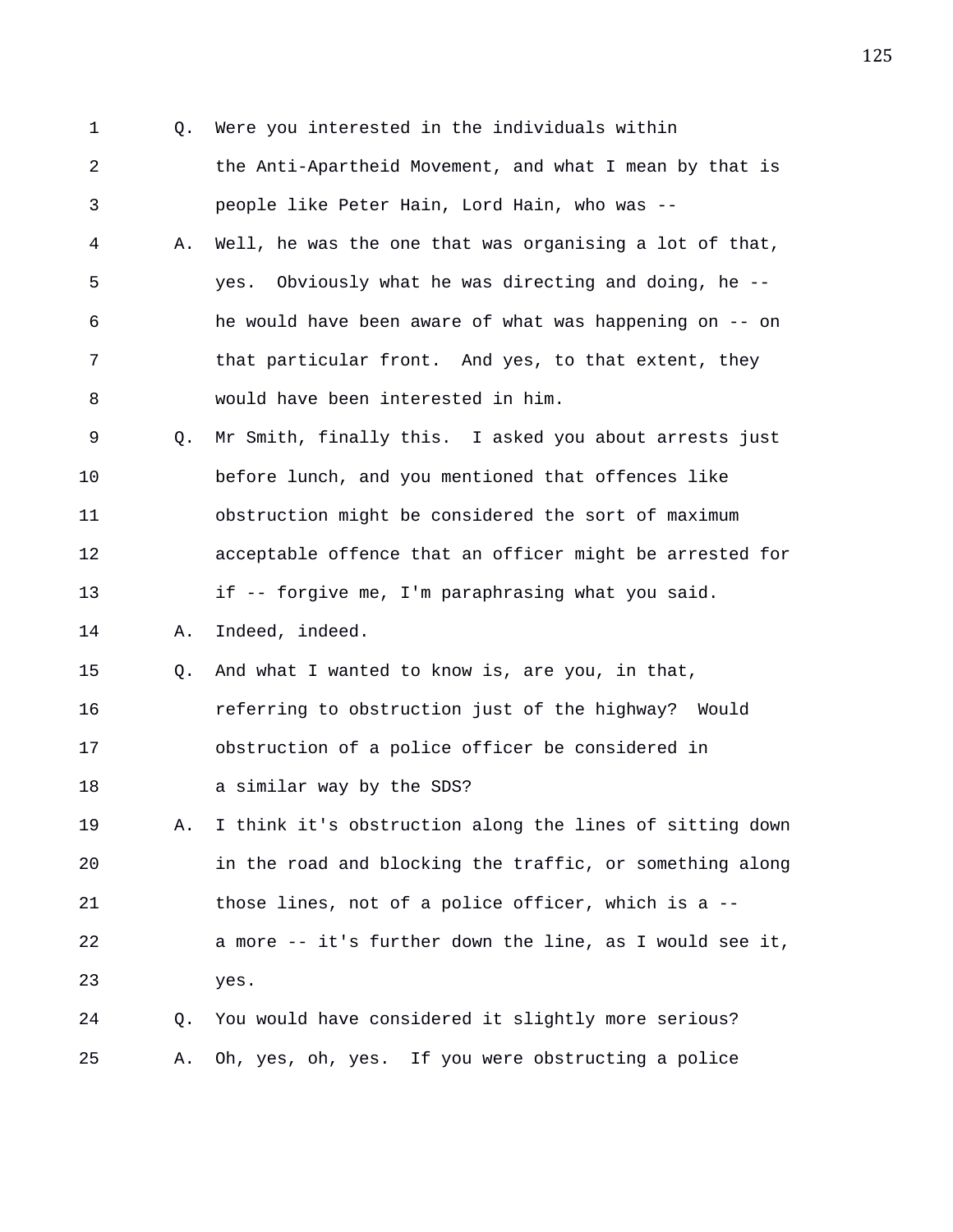1 officer, and provided that was proven, obviously, like 2 anything, but yes. 3 MR WARNER: Mr Smith, thank you very much. Those are 4 the only questions I have for you. 5 THE CHAIRMAN: Any re-examination, Mr Sanders? 6 MR SANDERS: No, thank you, sir. 7 THE CHAIRMAN: Thank you, Mr Smith. I'm sorry your 8 departure has been delayed, but that now is an end of it 9 I'm very grateful for it. 10 I'm now going to rise so as to permit arrangements 11 to be set up for the next witness, Mr Creamer, to give 12 evidence over the live screen. 13 (2.14 pm) 14 (A short break) 15 (2.25 pm) 16 HN3093 (Roy Creamer) 17 THE CHAIRMAN: Mr Creamer. 18 A. Sir, good afternoon. 19 THE CHAIRMAN: Sir John Mitting speaking, chairman of 20 the Undercover Policing Inquiry. I'm very grateful to 21 you for coming to assist us. I realise that, 22 remarkably, I was aged seven when you joined 23 the Metropolitan Police. 24 A. Oh, yes, it was a long time ago now. 25 THE CHAIRMAN: I understand you prefer to be sworn.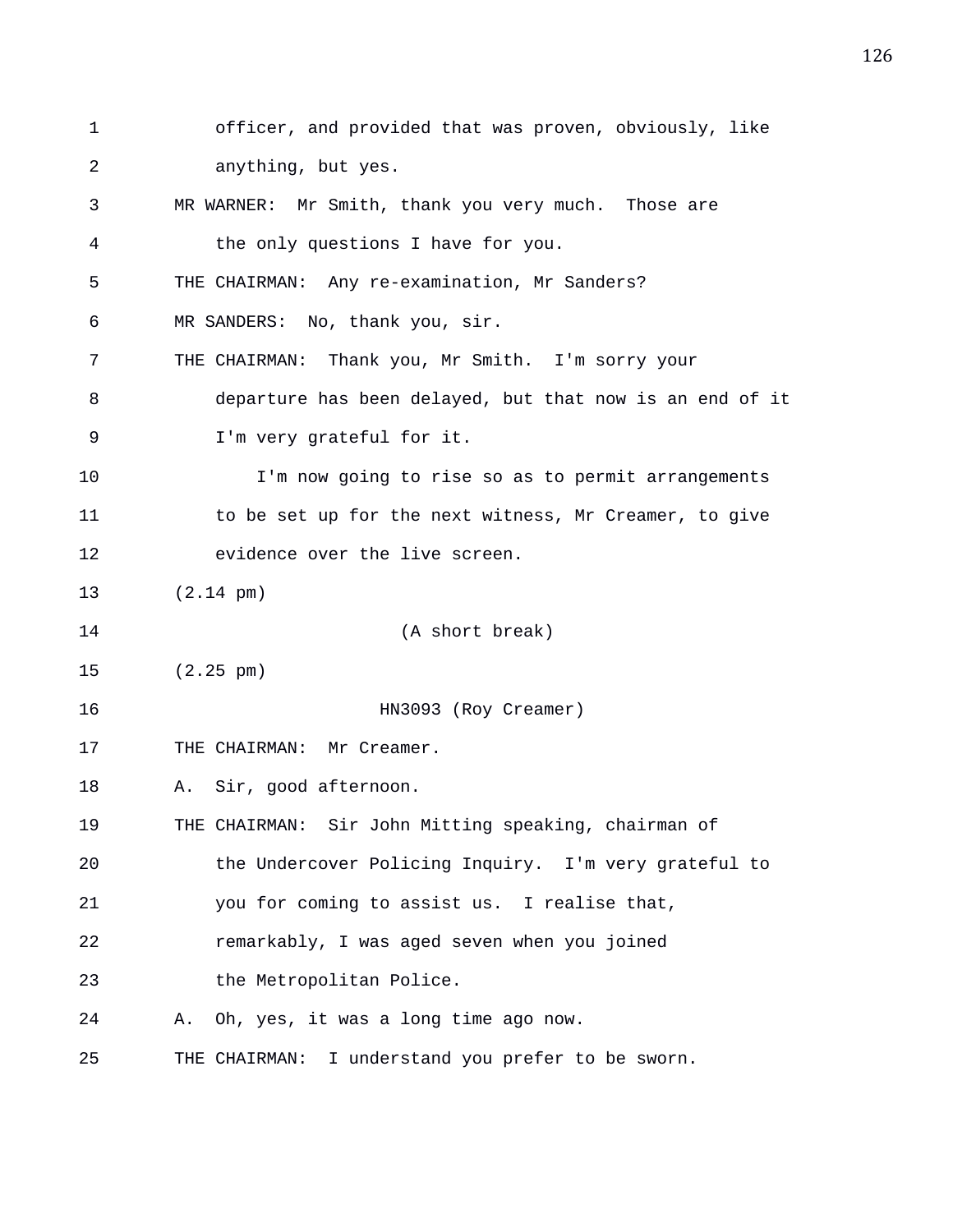| 1  | Α. | Yes.                                                      |
|----|----|-----------------------------------------------------------|
| 2  |    | Then Mr Fernandes will do the necessary.<br>THE CHAIRMAN: |
| 3  |    | (Witness sworn)                                           |
| 4  |    | THE CHAIRMAN:<br>Mr Barr.                                 |
| 5  |    | Questions by MR BARR                                      |
| 6  |    | MR BARR: Thank you, sir.                                  |
| 7  |    | Mr Creamer, could we start with your full name,           |
| 8  |    | please.                                                   |
| 9  | Α. | Roy Creamer. No middle name.                              |
| 10 | О. | You've provided a witness statement dated                 |
| 11 |    | 4 November 2020. Are the contents of your witness         |
| 12 |    | statement true and correct to the best of your knowledge  |
| 13 |    | and belief?                                               |
| 14 | Α. | Yes, sir.                                                 |
| 15 | Q. | You joined the Metropolitan Police in 1954; is that       |
| 16 |    | right?                                                    |
| 17 | Α. | Yes.                                                      |
| 18 | Q. | And you moved to Special Branch in 1958?                  |
| 19 | Α. | Yes.                                                      |
| 20 | Q. | And between joining Special Branch in 1958 and joining    |
| 21 |    | the SDS in 1968, you spent a fair bit of your time        |
| 22 |    | working for C Squad; is that right?                       |
| 23 | Α. | Yes. Yes, indeed, yeah.                                   |
| 24 | Q. | And C Squad was the branch of Special Branch which dealt  |
| 25 |    | with the far left?                                        |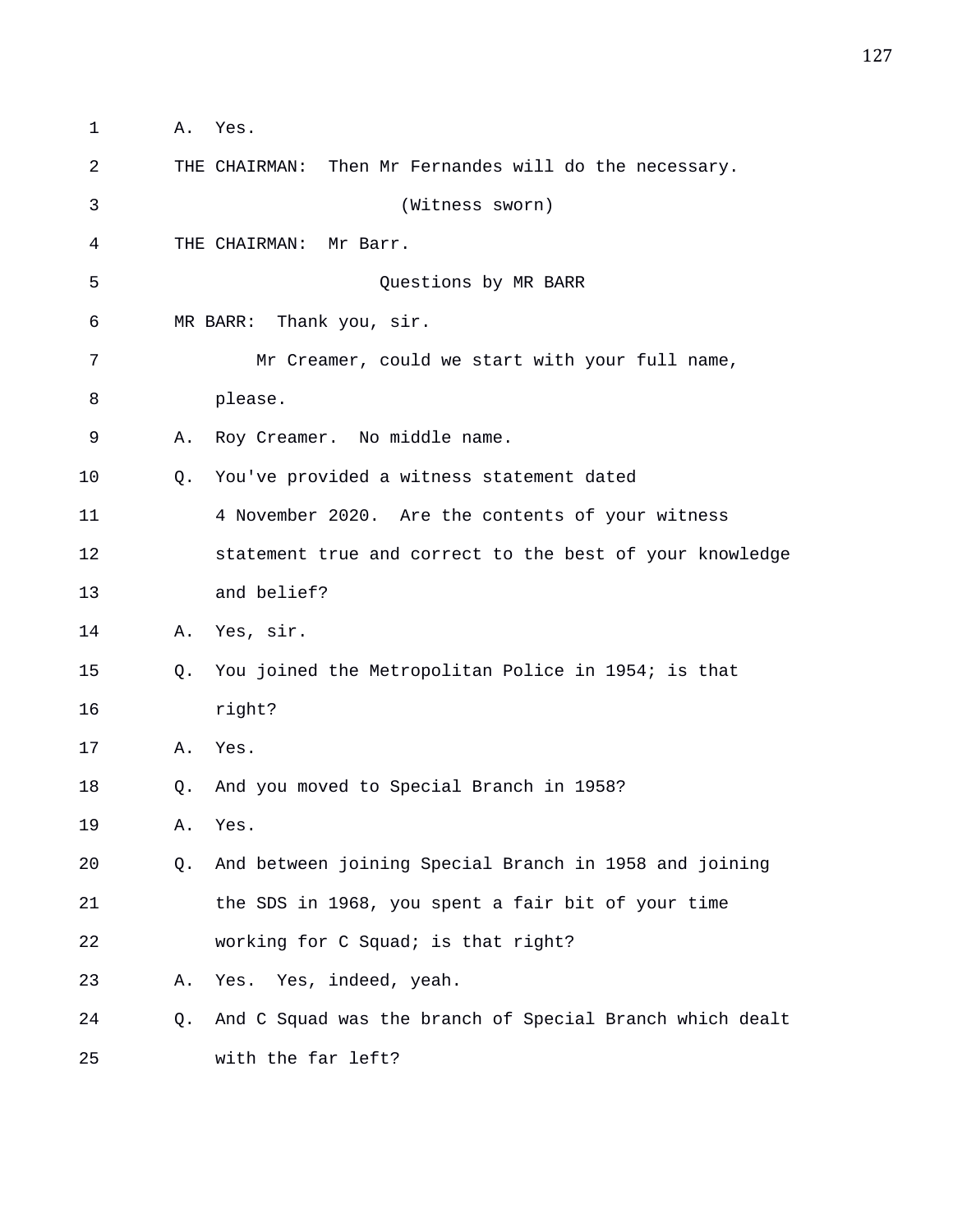1 A. More or less, but I think it did move to B Squad at 2 the -- at the time when I came back from port, it was 3 B Squad. They took over the far left and left C Squad 4 to do what they normally did. 5 Q. I see, and what was that? 6 A. Look after the Communist Party side of things. 7 Q. And did there come a time when the far left went back to 8 C Squad? 9 A. Yes, yes. 10 Q. I see. 11 Can I ask you how deep a knowledge of the far left 12 did you develop whilst working for B and C Squads before 13 you joined the SDS? 14 A. Not a lot. I mean, we drove -- I went to a lot of 15 meetings -- not a lot, but I mean more than I would 16 expect, and mostly of a left wing character, and I was 17 interested to find out about all of the different 18 groups, what they -- how they differed from each other 19 and all that kind of thing, so I was interested as 20 an individual. I wasn't told anything about what to do, 21 simply there, report what you heard, put it down and 22 look for the next opportunity to go out and about. 23 I think in those days the groups that were not 24 communist were hardly thought much of. You know,

25 they -- generally they were small and generally they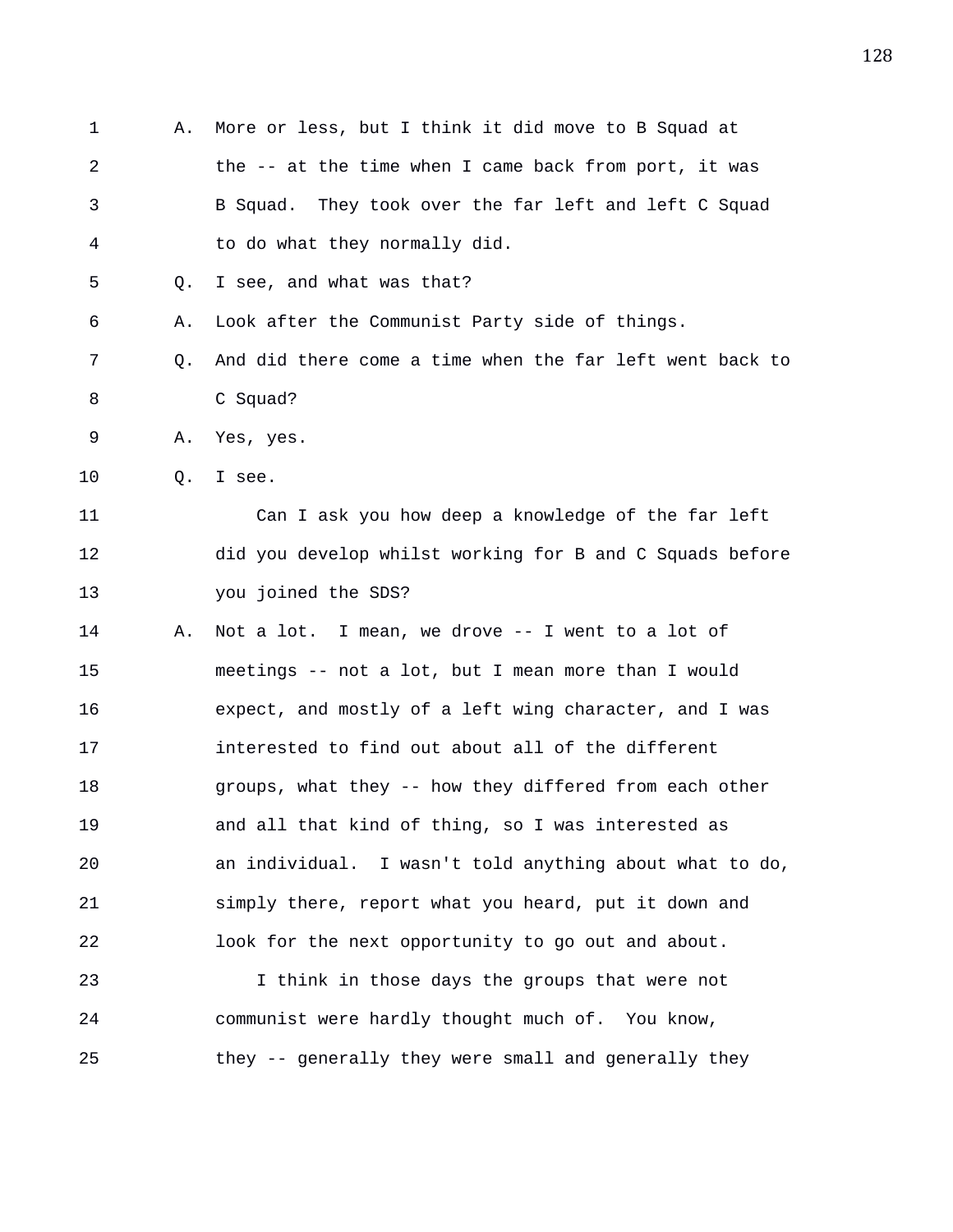1 were quite -- you know, when you went there, quite 2 sincere and genuine, you know, in their beliefs, and 3 I think as time went by, particularly towards '68 and so 4 on, they got stronger and did begin to cause a problem. 5 But for the most part, in the early days, there was no 6 trouble from them at all.

7 Q. Did your interest mean that you developed a good 8 knowledge of the groups?

9 A. It could have been better, but yes, it was fair enough. 10 Q. The Inquiry has been told that the anarchist

11 Stuart Christie described you as -- and I am now quoting 12 -- "the Yard's dialectician of dissent".

13 A. Yes, he may well have done, but the thing is, in those 14 days -- this is before the SDS -- the usual behaviour 15 for a man in my position was to try and meet personally 16 with the leading lights on the other side. There's 17 two reasons for this. One was that, particularly with 18 anarchists, say, who would openly, you know, boast that 19 they would assassinate leaders if they felt like it, we 20 were sent to, say, processions, Royal processions or 21 other big public occasions, and it was important for 22 me to know, or somebody to know, who were 23 the mischievous and likely people to either throw a bomb 24 or whatever it is that anarchists might be up to. 25 So really I had no unease about talking to Christie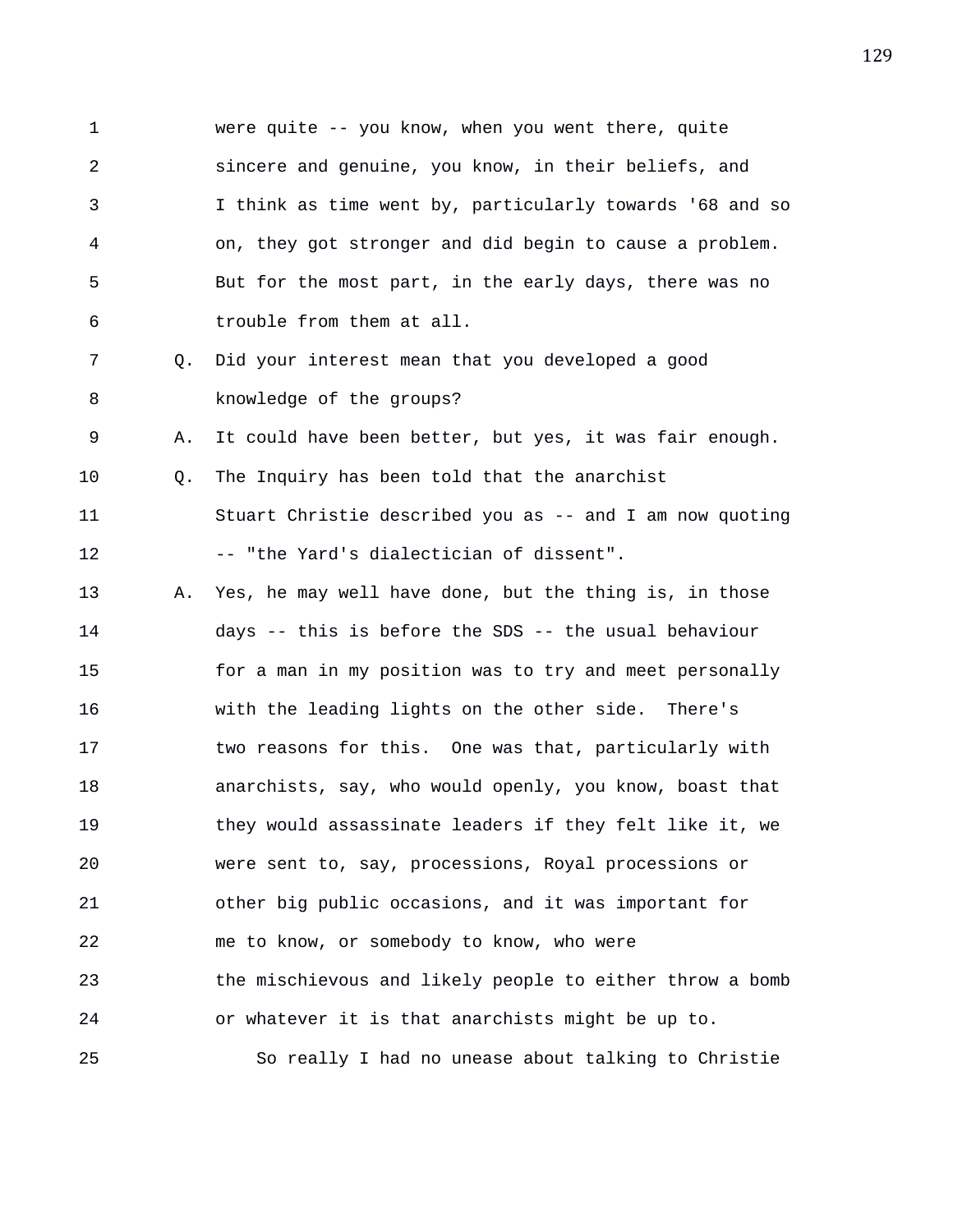1 and for the life of me, I don't -- really didn't mind 2 what he thought, to be honest. I mean, I was always 3 pleasant with him and in many ways, even after, 4 you know, later things when we could have been enemies, 5 I always, you know, got on well him as somebody -- old 6 acquaintance, basically. It wasn't anything more than 7 that. 8 Q. And how well did you get to know Mr Christie? 9 A. Well, in the way that if he saw me, he would talk to me 10 or I would talk to him, but I never knew anything about 11 his private life. I knew he was married and had 12 children and so on, but -- had a daughter and things 13 like that, but that was incidental. I mean, I didn't 14 ask him about that sort of thing and I didn't really ask 15 him about anarchism or anything. 16 He -- there was a shop in Red Lion Square run by 17 Albert Meltzer. Now, Meltzer was a chap I really got on 18 with because, well, he was an ex-wrestler, a big man, 19 and very courteous and so on and so forth. Christie 20 used to help him, but I went into the shop really to 21 sort through Meltzer's books and find books about 22 anarchism, if there were, that I would possibly be able 23 to buy or read on the spot, but more to the point, 24 really, from a police point of view, to see what notices 25 were in the window, on the counter and that kind of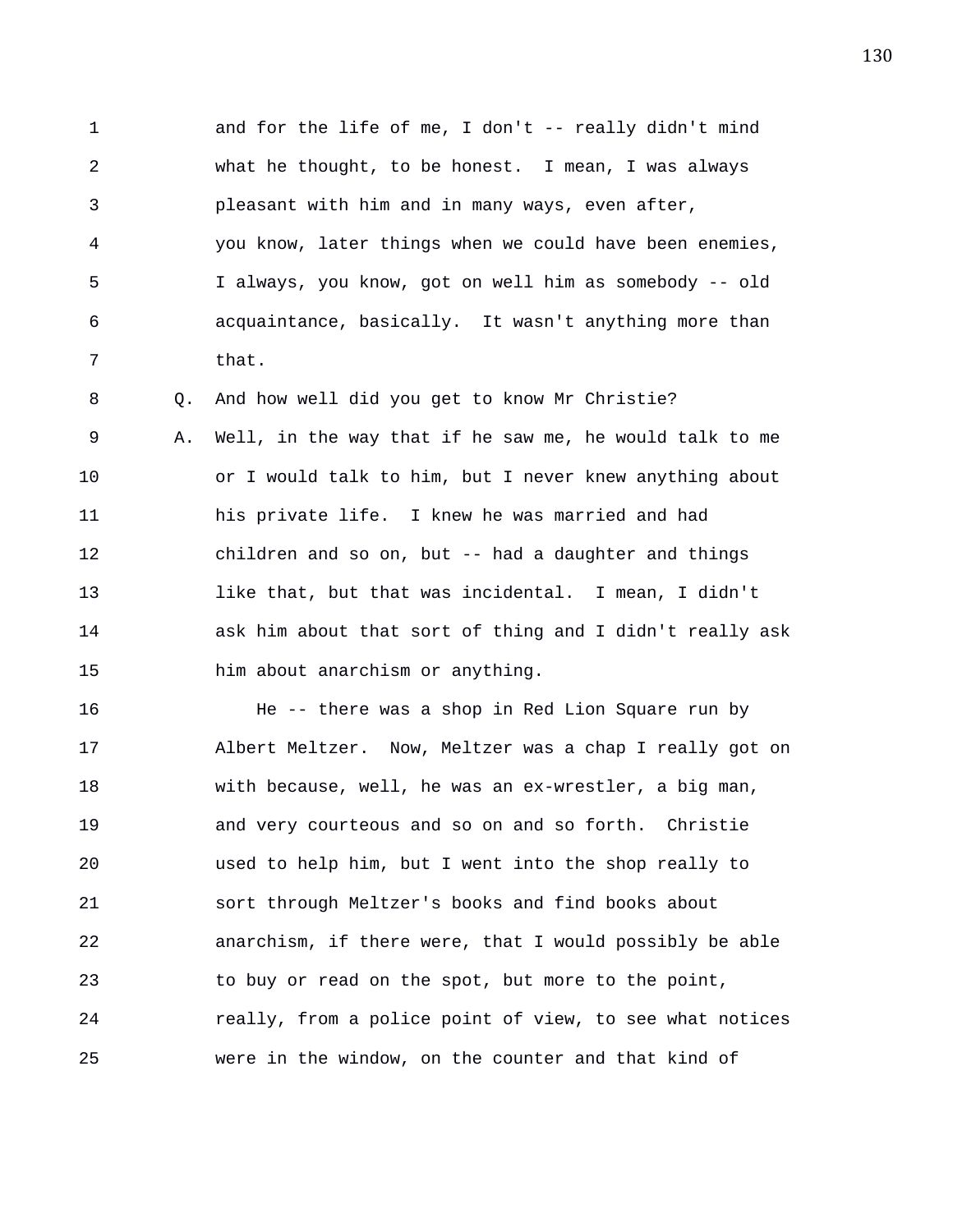1 thing, saying things about which groups, anarchists -- 2 which anarchist groups were going to hold a meeting or 3 whatever.

4 So it was a -- a useful thing to do, but 5 unfortunately, in a way, Christie used to be in there 6 helping and he -- well, we had this kind of uneasy 7 relationship, really. I wasn't going to hurt him and he 8 wasn't going to hurt me, and there were times, for 9 example, when he would see me at some of these left wing 10 meetings and he'd whisper to his friends, "There is 11 Creamer, you know, from the yard, blah blah blah", but 12 he never did anything about it, and I always felt that 13 even if he'd tried, I'd be -- have the advantage really, 14 because who was more likely to cause trouble at a left 15 wing meeting? An anarchist, not a policeman. They'd 16 **just tell me to go home or whatever, but they might be** 17 a bit more, you know, fierce with him. So I didn't 18 really mind that kind of situation.

19 Q. How forthcoming were the likes of Mr Meltzer and 20 Mr Christie in response to what I might call your direct 21 approach?

22 A. About themselves, not a thing. I mean, they -- they -- 23 and I didn't expect that. But what was useful to me was 24 what was their attitude to other groups? And that 25 way -- I mean, for example, I would say, "What do you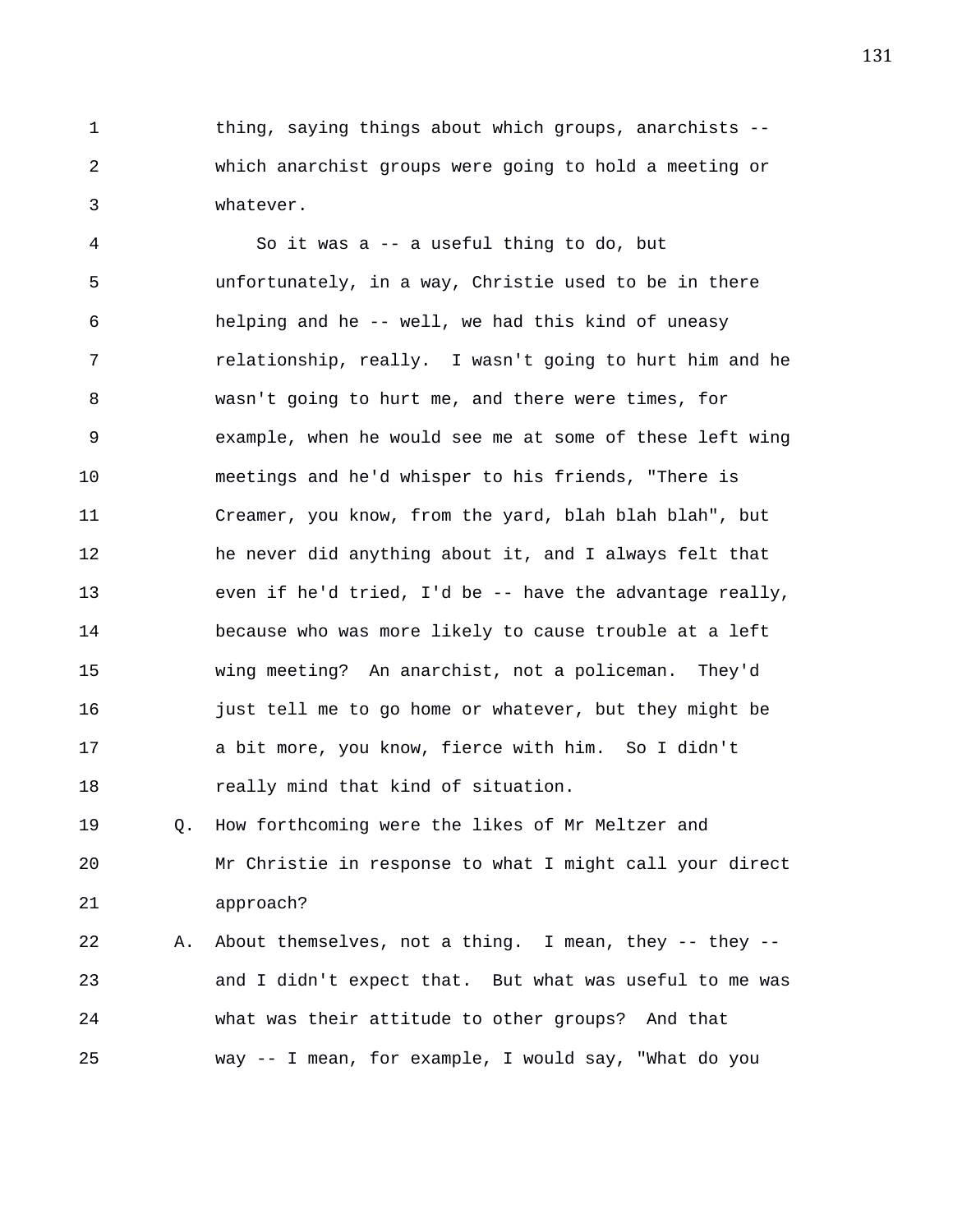1 think of these Maoists", and so forth, and they would 2 get on their high whatever and say, "Oh, they're a load 3 of rubbish", and, you know, "They've got no support 4 anywhere and we don't like them". Things to that -- in 5 that way were helpful to me to sort of think what other 6 people thought about them -- you know, the groups -- so 7 that I could judge for myself whether they were all that 8 they claimed to be.

9 Q. Did your interactions with people on the far left before 10 you joined the SDS involve you going into private homes 11 at all?

12 A. No. No, no. I think I should make it clear, sir, that 13 in those days, if you were sent to cover a meeting and 14 it was in a private home, you should and you could for 15 example go back to the yard and say, "No, I can't get in 16 there because it's a private house"; not merely could, 17 but you should. And some senior sergeants would, 18 you know, be very annoyed with you if you came back and 19 said, "I couldn't get in". Now, others would say, 20 "Well, you should have tried a bit harder", but the 21 official line was, "No, way, you don't go -- you don't 22 go in", and most of us knew that. But, of course, 23 because it happened so rarely, it kind of got overlooked 24 or, you know, people just didn't think about it. 25 Q. Do you know why the instruction forbade you from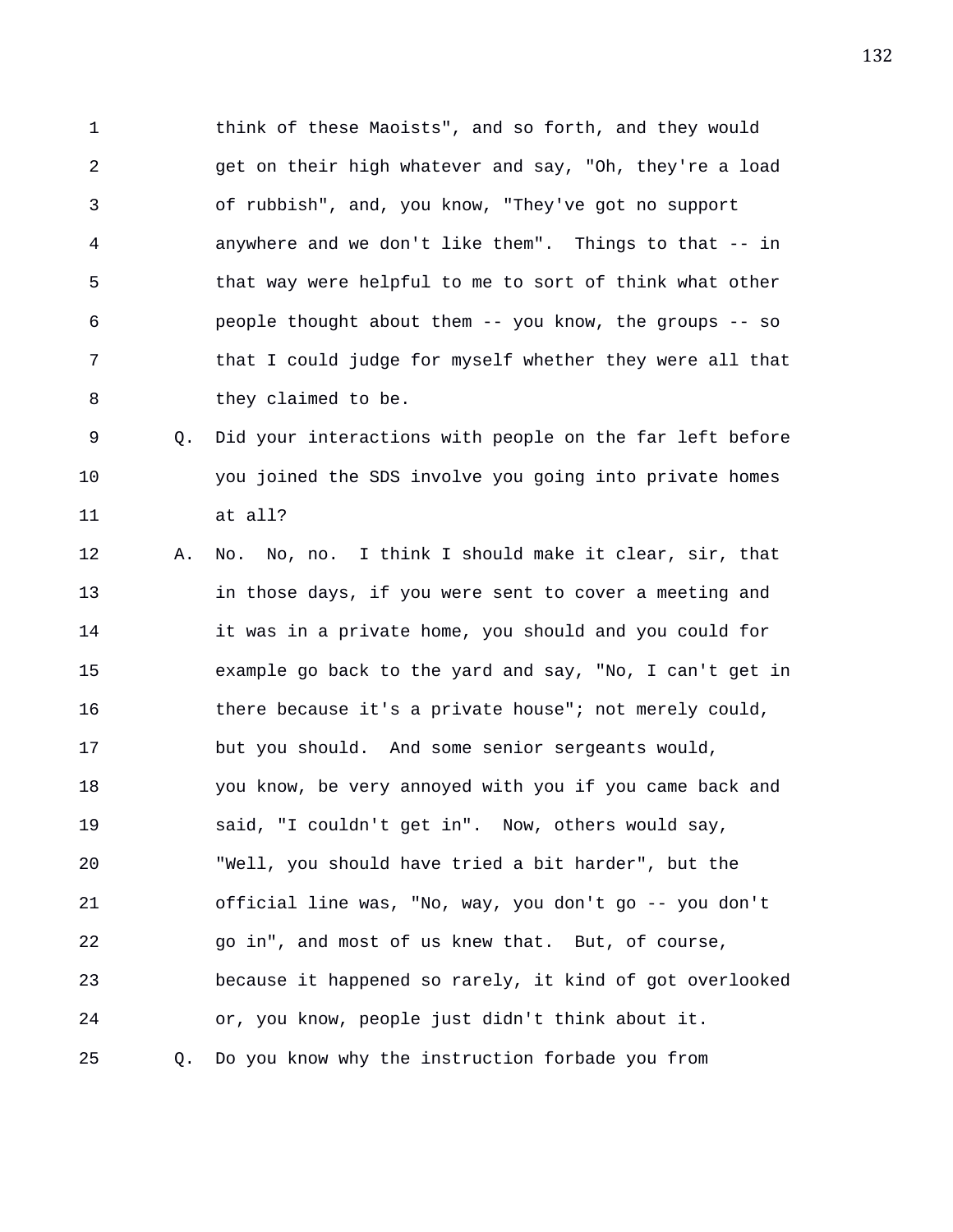1 entering private houses?

2 A. Not really, but I -- I think, in the ordinary course of 3 police work, you wouldn't go into a person's private 4 house without being invited. Now, this is a problem. 5 They're holding a political meeting in a private house, 6 so there is, by implication, an invitation to anybody to 7 go there; not necessarily anybody, but people that were 8 interested in the subject, so that if you got there and 9 they weren't quite sure who you were, they would welcome 10 you anyway and so you could take advantage of that 11 invitation.

12 But the obverse of that is if they knew that you 13 were a police officer, the invitation wouldn't be -- 14 wouldn't be there, would it? So you're in a sort of 15 difficult sort of territory there and I think the best 16 way would be -- to solve it anyway is not to go in. 17 I mean, that's just from a practical point of view. It 18 didn't matter what any other consideration applied. You 19 were there not to cause waves and not to upset people 20 but to do the job in a discreet way. That was 21 the emphasis then.

22 Q. Am I right to understand that the expertise that you 23 developed was mainly in the fields of anarchism and 24 Trotskyism?

25 A. Yeah, later on. Of course, I couldn't be an expert on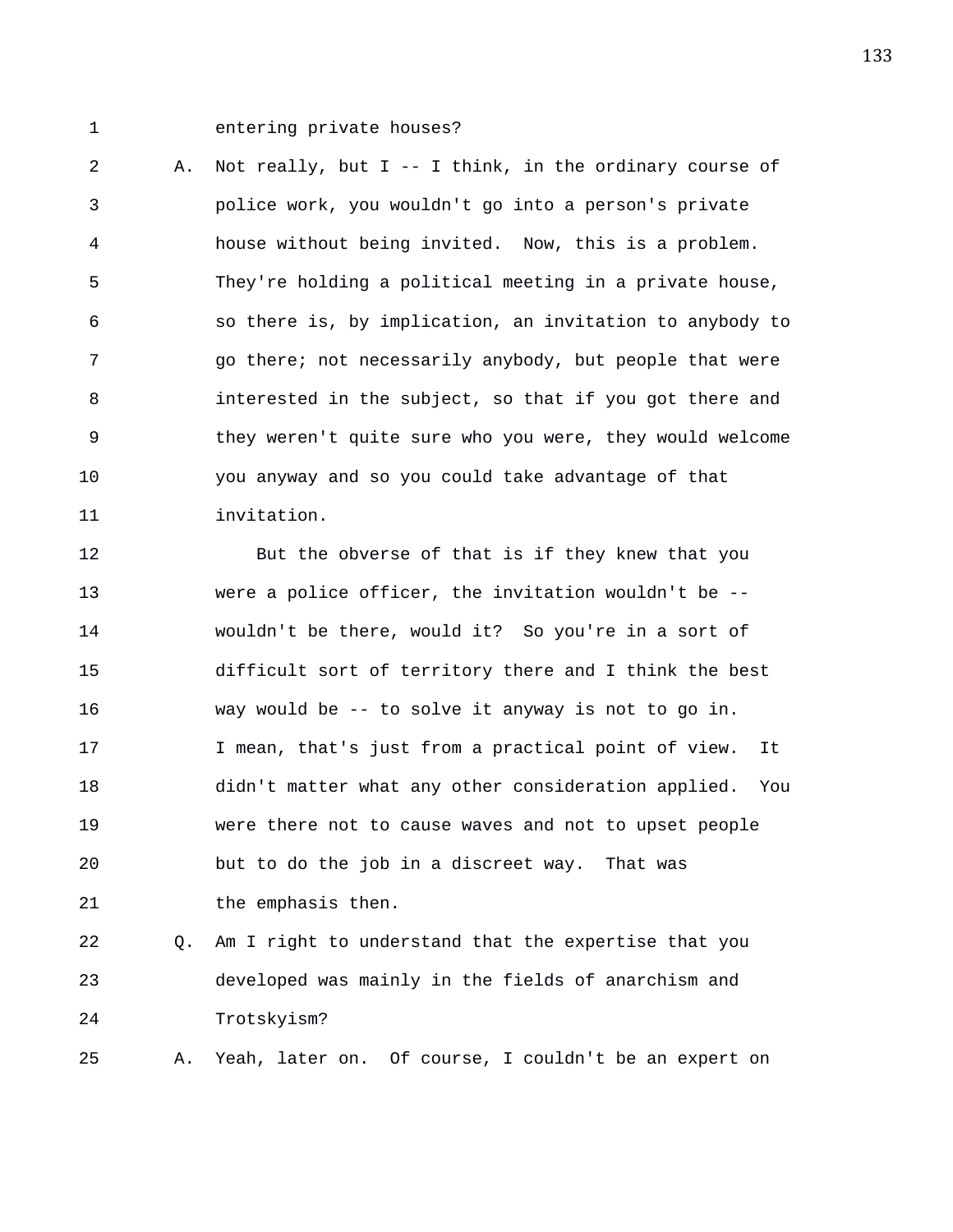1 Trotskyism straight off, because it's complex and 2 I didn't have a lot of time.

3 Anarchism, yes, a bit more, because I was interested 4 in it and I learned a lot from the subsequent experience 5 I had with the Angry Brigade. 6 Q. I'd like to ask you a few more questions now about 7 anarchists. These are on the theme of whether or not 8 they should have been of interest to Special Branch. 9 If we start, perhaps, with an easy example, 10 the Angry Brigade plainly were of interest because they 11 adopted violent means. 12 A. Yes, indeed. 13 Q. What was your view in relation to the Friends of 14 Freedom Press? 15 A. Ah, now, that's interesting, because I was quite relaxed 16 about them for the most part. They were not, in my 17 view, dangerous anarchists or likely to assassinate 18 anyone. They were more friends who got together in 19 the belief that there should be more freedom for 20 everybody to live, but, mainly, they didn't like 21 the communists. The communists and anarchists 22 traditionally had been enemies and whether it was in 23 the French -- in the Spanish Civil War or whatever, 24 the anarchists got a very hard time from the communists 25 when the communists got in in Russia.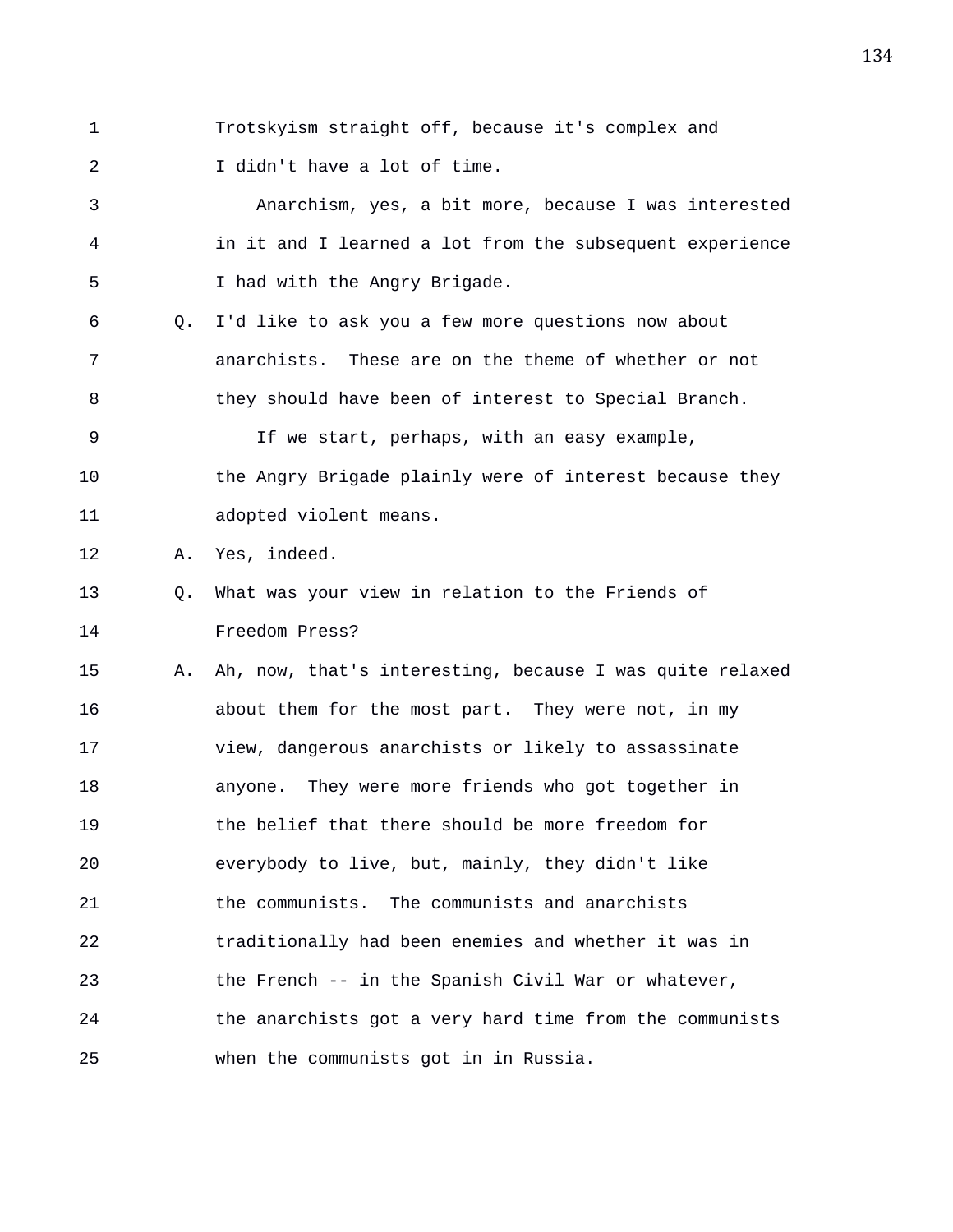1 So there was that background of their -- so I say, 2 their enemy was my enemy so we had a little bit in 3 common. So I could tap quite happily to them if 4 I wanted to, but from a public order point of view, they 5 were a bit difficult to assess because they were -- on 6 the whole, people like that are not physically big and 7 strong. They're usually student and academic, or even 8 small in statue and that kind of thing, and they're 9 anarchists in a sort of -- in a way that some artists 10 believe that anarchism is a good thing. You know, they 11 break traditional rules and all that kind of thing. And 12 so I didn't think they were a force to be reckoned with. 13 They weren't like rugby players or whatever, as -- 14 you know, in physique, nor in intention. They didn't 15 really want to fight anybody.

16 So I rather felt -- it's not exactly a waste of time 17 talking to anarchists, but you've got to be quite clear 18 in your mind that they're not, you know, public order 19 targets really. It's -- that is -- we're talking about 20 Freedom Press. I'm not saying that applies to all 21 anarchists.

22 Q. And staying with Freedom Press for the moment, was 23 Freedom Press in any way a threat to the state? 24 A. No. No, no, no, no. I mean, in my estimation, no. 25 I don't want to stick up for them too much, because,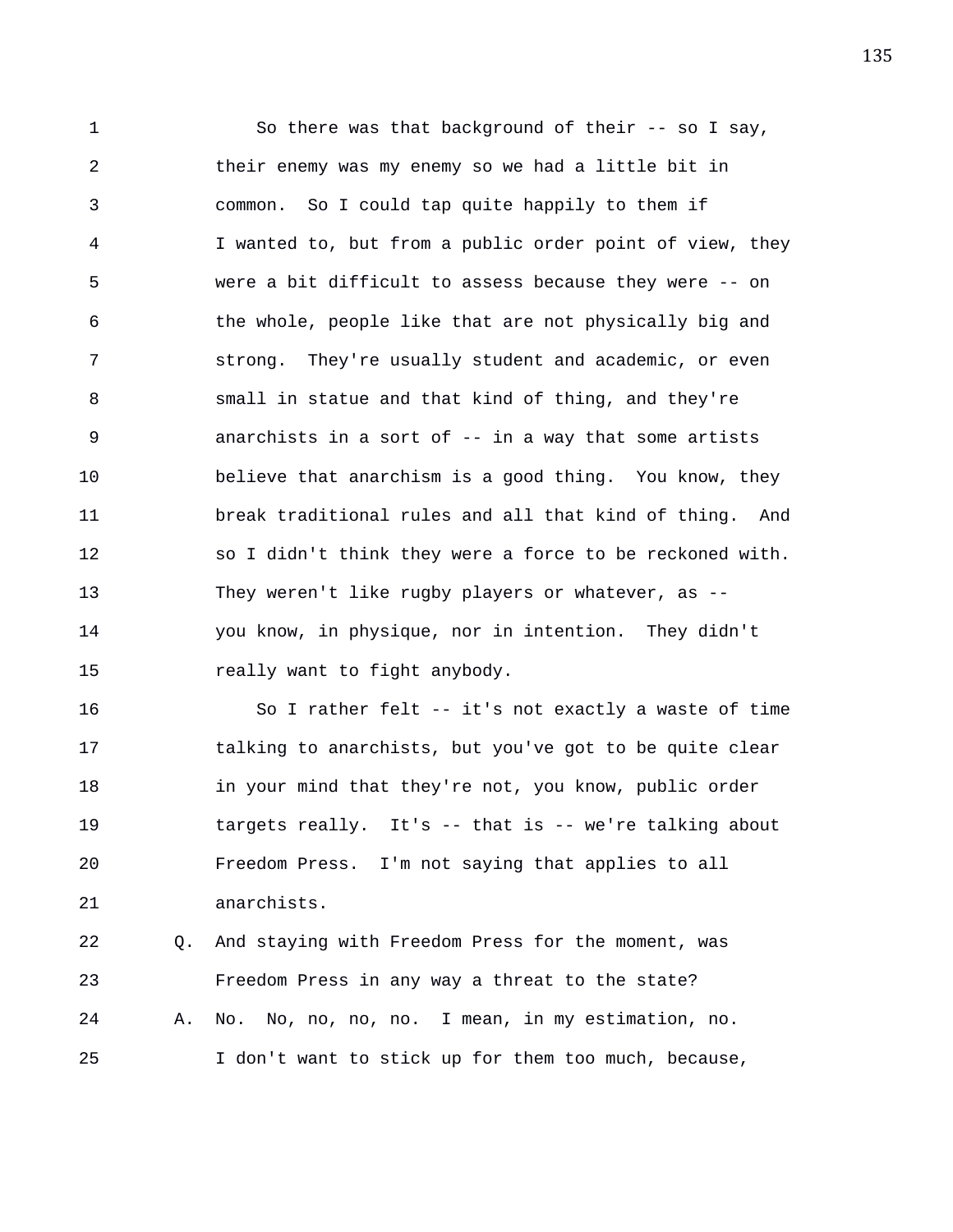1 you know, they can stick up for themselves, but from my 2 estimation, if there were anarchists at a demonstration, 3 the people that would support Freedom Press and the 4 Federation of Anarchists would watch, and they might 5 even jeer and they might even take part like supporters 6 at a football match would, but they weren't likely to do 7 an awful lot. But the trouble with saying that is that 8 there's another aspect to so-called anarchists which 9 covers a whole different element in demonstrations that 10 don't want to obey anyone. They won't take discipline 11 from the organisers or the police or whatever, and that 12 is called anarchism, but that's not what the 13 Freedom Press are like. 14 Q. Moving away from the Freedom Press and having already 15 dealt with the Angry Brigade, which were the anarchists 16 who, in your experience, were trouble? 17 A. Well, from a public order point of view, any of them 18 could be, but weren't, I don't think. It wasn't in 19 the nature of anarchists to support or enhance the --

20 you know, the activities of any other group. They would 21 -- they would only do what they wanted to do. But there 22 were one or two people in Solidarity and in some groups 23 like that that were difficult.

24 An example of that would be the people who helped 25 the Russian spy to escape from prison and that kind of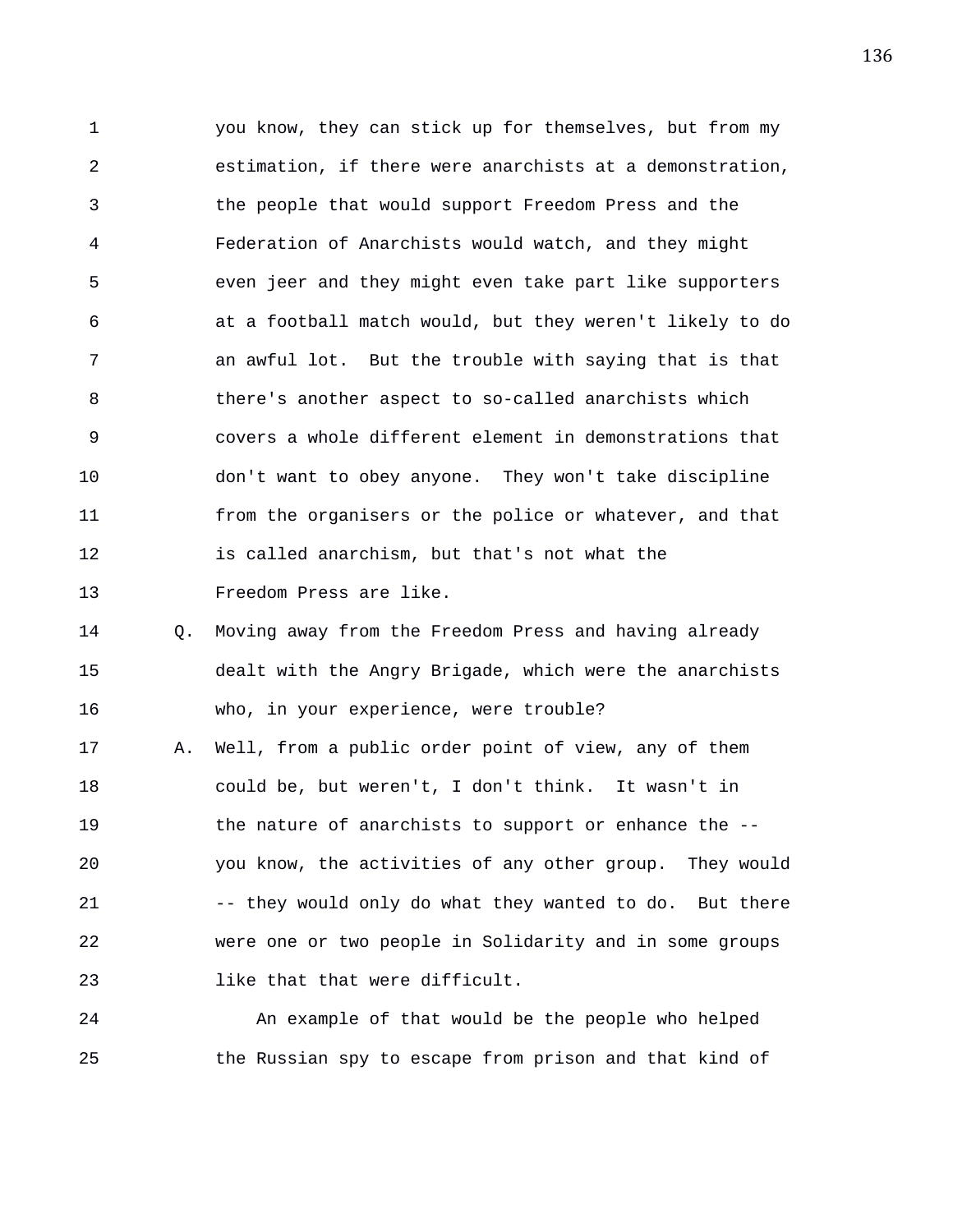1 thing. They were of anarchist tendency. I must be 2 careful because they were found not guilty of anything, 3 but in reality, there was something there that needed to 4 be kept an eye on, and of course it was very difficult, 5 and I don't think we were up to it. You know, they were 6 cleverer than us in many ways.

7 THE CHAIRMAN: Forgive me for interrupting. Do you mean 8 Blake?

9 A. I do, sir.

10 MR BARR: Your witness describes some of them as "too 11 intellectual". Who did you have in mind as too 12 intellectual?

13 A. Did I say that?

14 Q. Yes. It says:

15 "These were the groups most likely to make trouble. 16 There were some who were probably too intellectual and 17 would welcome people who did not know anything and 18 others were just drinking clubs."

19 A. Oh, you're talking in the context of, you know, putting 20 an undercover officer with them, aren't you? Well, 21 that's true. I mean, if you went there and they started 22 talking to us, as anarchists do, you know, about Akunin 23 and all that kind of thing, you would be -- it would go 24 over your head, and they would sense it did and they 25 wouldn't take you to, really. They wouldn't welcome you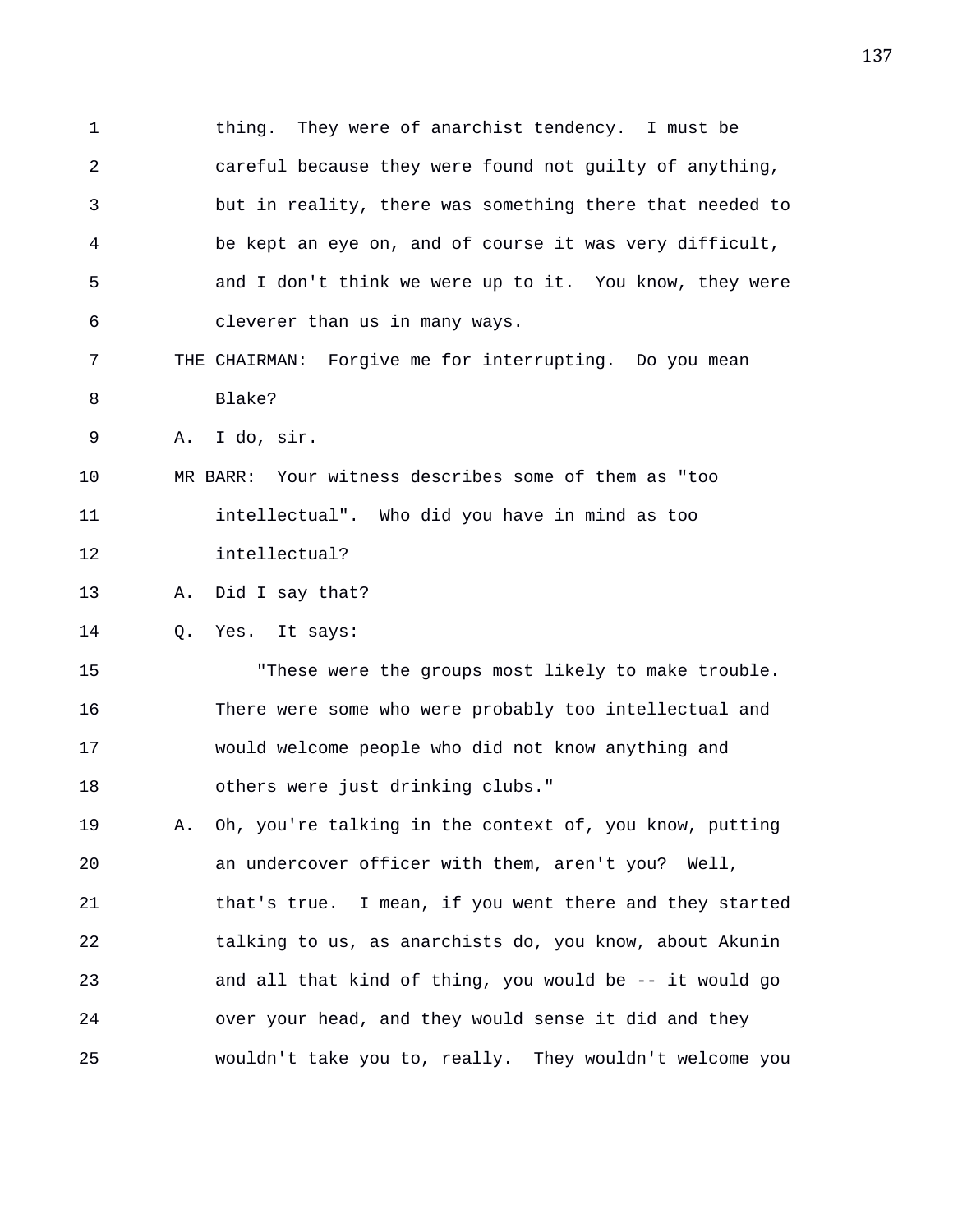$1$  in.

| 2  |    | But in theory, if you went to a left wing group,         |
|----|----|----------------------------------------------------------|
| 3  |    | ideally, you should go as a sort of labourer and         |
| 4  |    | a working man, because, I mean, it's all about workers,  |
| 5  |    | isn't it, really? It's not intellectuals. And I felt     |
| 6  |    | that if they'd tried to get into an anarchist group at   |
| 7  |    | that time, (a) it would be difficult, (b) it would be    |
| 8  |    | a complete waste of time.                                |
| 9  | Q. | And why a waste of time?                                 |
| 10 | Α. | Because they weren't up to much. Put it this way; if     |
| 11 |    | they were in a football team, they could sit on          |
| 12 |    | the bench and not play -- not play on the field.         |
| 13 | Q. | Right.                                                   |
| 14 |    | Can we move now to Trotskyists.                          |
| 15 | Α. | $Mm$ .                                                   |
| 16 | Q. | What was your view from a policing perspective of        |
| 17 |    | the IMG?                                                 |
| 18 | Α. | Well, I'll put it as simply as I can, sir. If you -- if  |
| 19 |    | you took the whole range of left wing demonstrators, IMG |
| 20 |    | and IS would be like Mayfair and Park Lane in the game   |
| 21 |    | of Monopoly. That is to say, they were the most          |
| 22 |    | difficult to get in, but if you did get in, you would    |
| 23 |    | learn a lot about what they were up to. Now, there was   |
| 24 |    | a kind of scale where other groups, say for example the  |
| 25 |    | Vietnam Solidarity -- the Vietnam VSC groups that were   |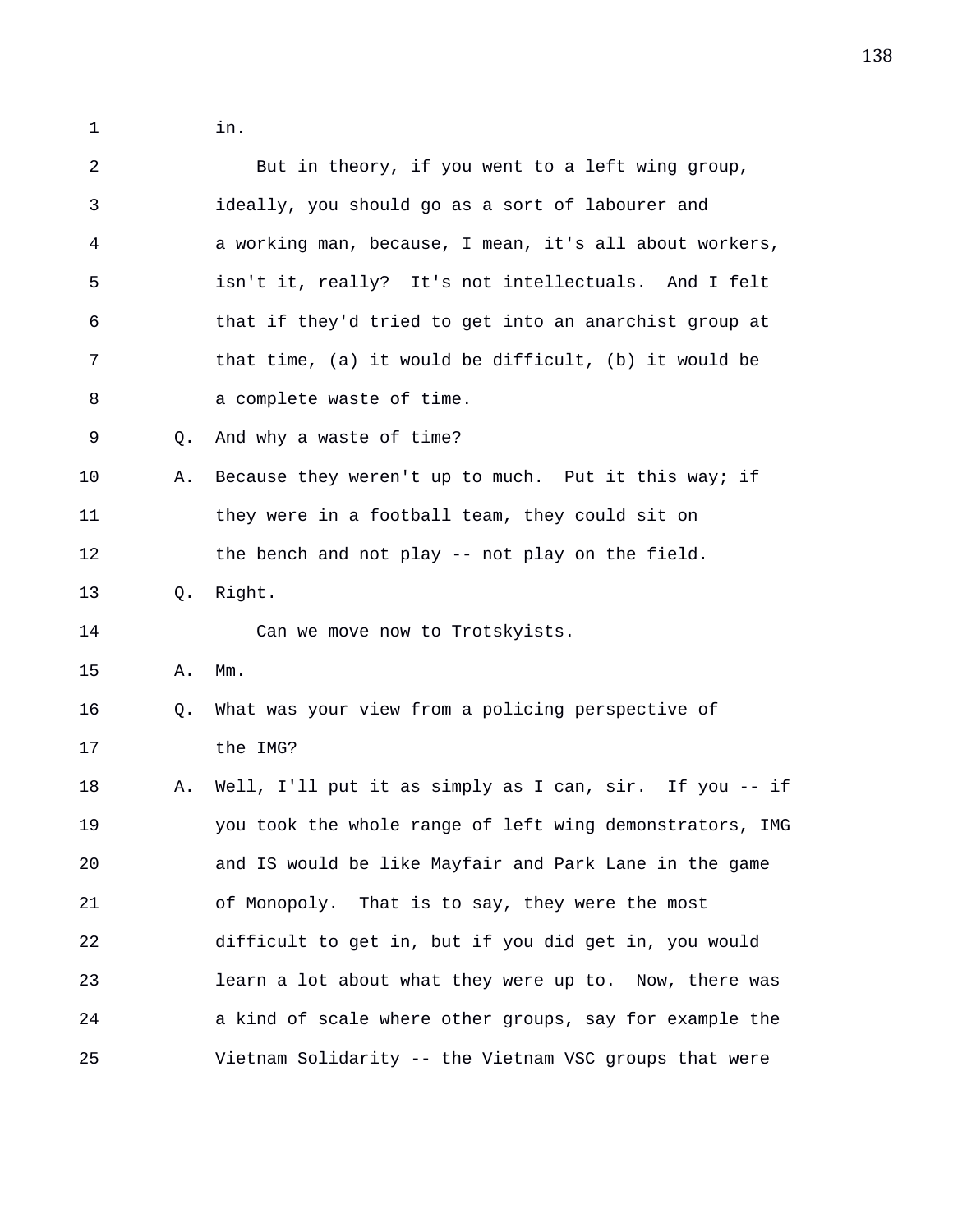1 more like the Old Kent Road classification. That is to 2 say, they're easier to get in and they didn't really 3 know an awful lot, because they were taking all their 4 instructions from elsewhere. And that's roughly what 5 I thought about things, you know, in general at that 6 time. 7 Q. Well, if we stick with the IMG, you say they were 8 difficult to get in. 9 A. Yeah. 10 Q. Were they involved in public order problems? 11 A. It was one of those difficult things in those days that 12 they claimed, and maybe rightly, that they didn't want 13 violence, no, no, no, but they weren't going to do 14 an awful lot to stop it. If you contrast them, say, 15 with Gerry Healy's lot, we'd call it the Socialist 16 Labour League, Healy would have none of it. He'd said, 17 "We're going to have a march which are disciplined and 18 you'll all do as you're told and if the police say, 'Do 19 this, do this', you've got to behave". And I think he 20 did that really to show up the falseness of IMG who were 21 not prepared to discipline (a) because they weren't 22 numerically very strong themselves. If you take 23 the IMG, I doubt if it was more than 100 strong. It 24 might have been 200, but it certainly wasn't enough to 25 provide marshals. Nor were they the types of people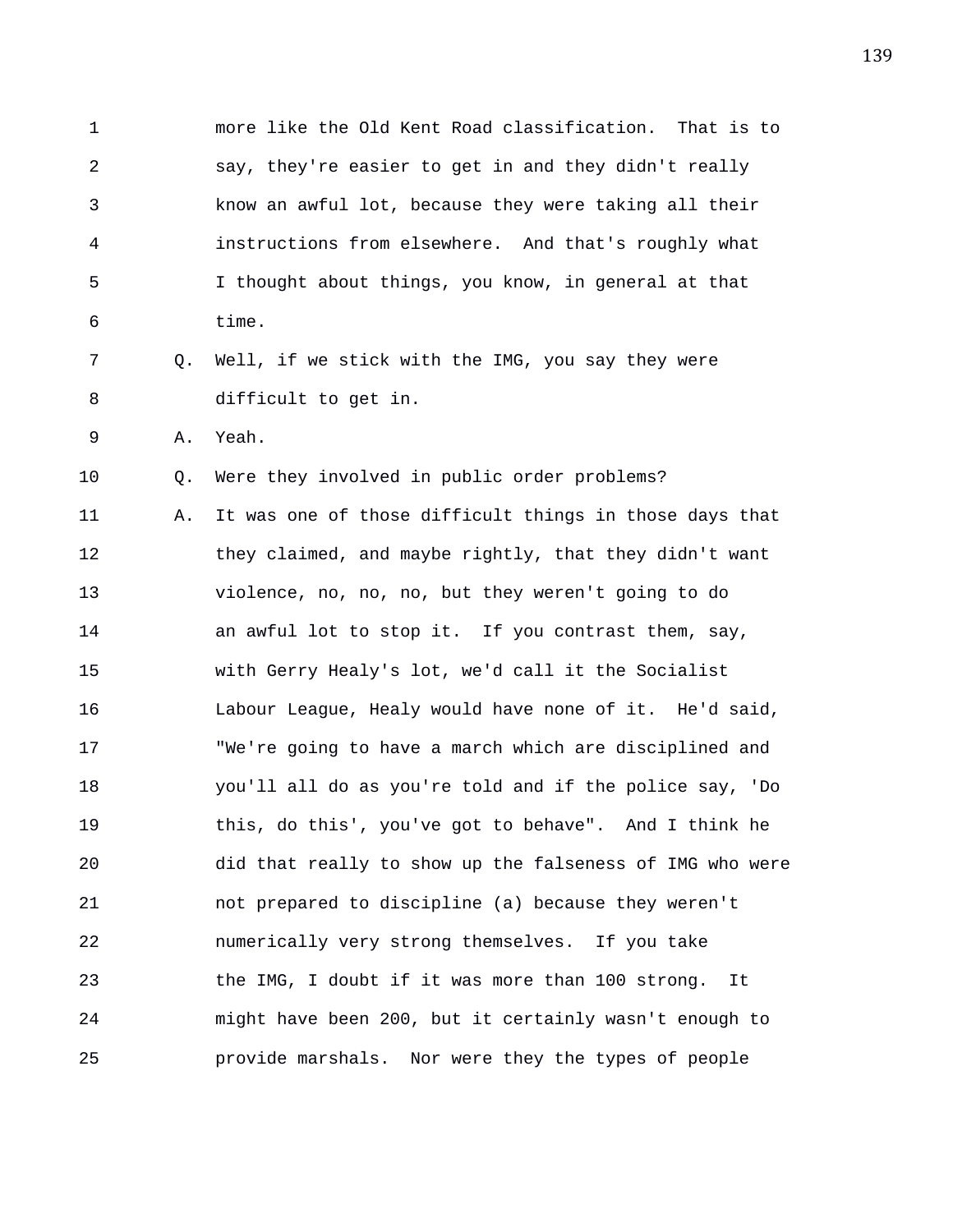1 that wanted to be marshals and keep discipline. They 2 could be in some other group.

3 So I used to think at the time: how come that 4 the left wing of the Labour Party, which of course are 5 the nearest and closest neighbours to Trotskyists, don't 6 go to them and say, "What are you playing at? If you 7 organise demonstrations that are rowdy and cause a lot 8 of damage and stuff like that, you're not doing an awful 9 lot of good, but you are damaging the Labour Party, 10 because we're in government, we'll get the response, 11 we'll be blamed if things get out of hand. So why don't 12 you kind of calm down?"

13 And I think in the long run, that might have 14 happened, but in the early days, they didn't -- they 15 took notice -- well, they just didn't care. They 16 thought if it's -- I think possibly because they were 17 looking not at the Labour Party's problems but how it 18 would look to, say, the Fourth International and people 19 abroad, if there was a lot of fuss going on in London, 20 good, that's what they wanted. So they didn't want to 21 rein in on any disorder or rows or, you know, fights 22 with the police or anything like that. That -- that 23 was -- I think they stood on the side and said, "It's 24 not our fault, no, no, no. That's not what we wanted. 25 We didn't mean that."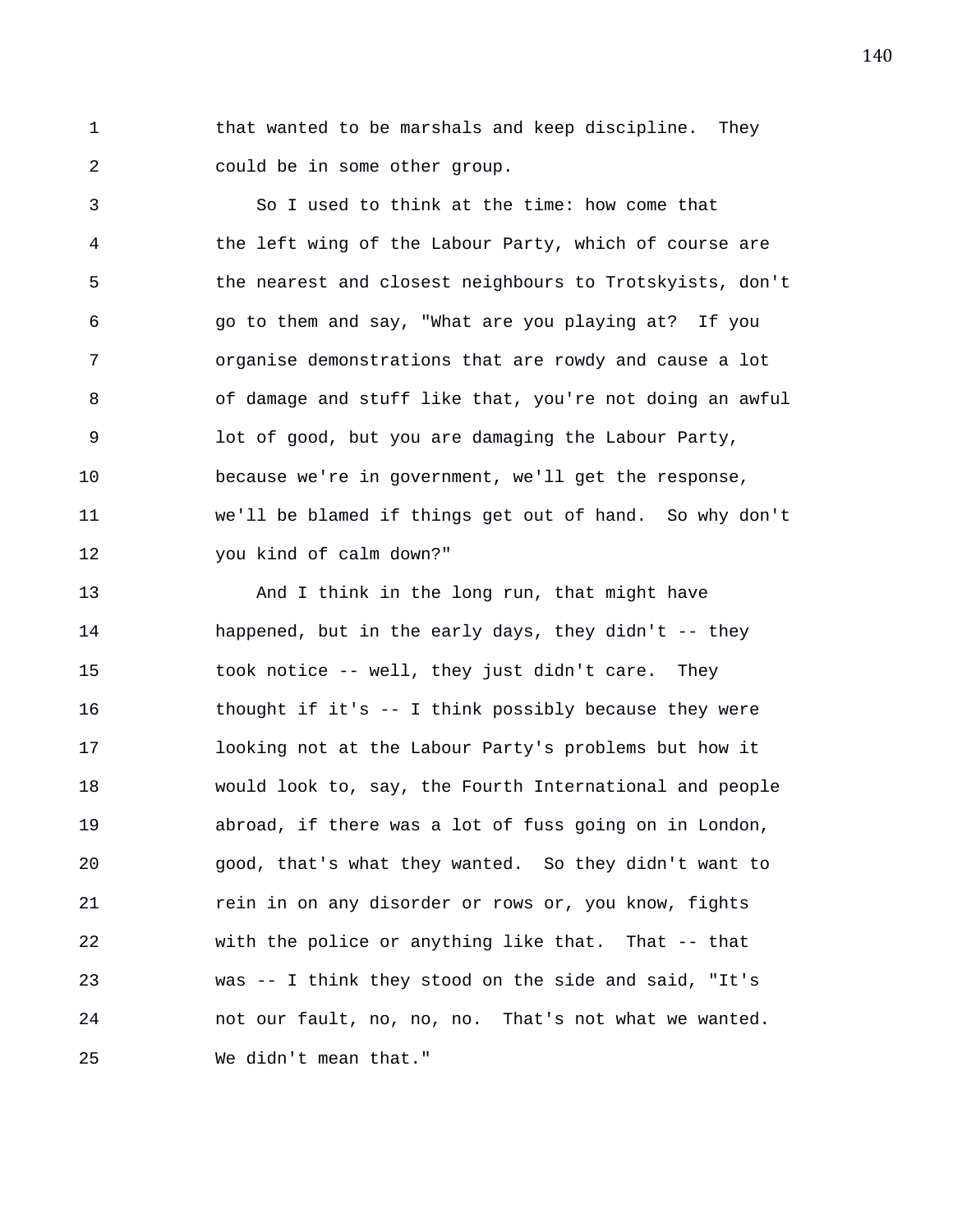1 So it was a rather false position, I thought, that 2 they were in and the idea that there might be some 3 secret Napoleon-type fellow saying, "This is it, lads, 4 you know, this is the beginning of the revolution", and 5 urging them on to stir up violence, I think, when we 6 came to look at the VSC demonstrations, I knew full well 7 we'd never find such a man. There wasn't one. There 8 wasn't a group even that would do that. I think it was 9 a situation that got out of hand, wasn't -- they did 10 nothing to stop it, and that's the worst you could say 11 of them. 12 Q. Thank you. 13 Going back to the International Socialists. 14 A. Mm. 15 Q. We've heard evidence certainly from the 1970s, 16 particularly the late 70s, that the SWP, as it became, 17 was very easy to join. So I was interested in your 18 answer that suggested the IS might have been difficult 19 to join. Is that really right? 20 A. Well, I had that impression at the time, but I'm not 21 saying -- you know, if it subsequently turns out that 22 you could get in easily, well, I take it back, but -- 23 Q. I am conscious that -- 24 A. -- I thought that at the time. 25 Q. I'm conscious that I'm asking you about a period of time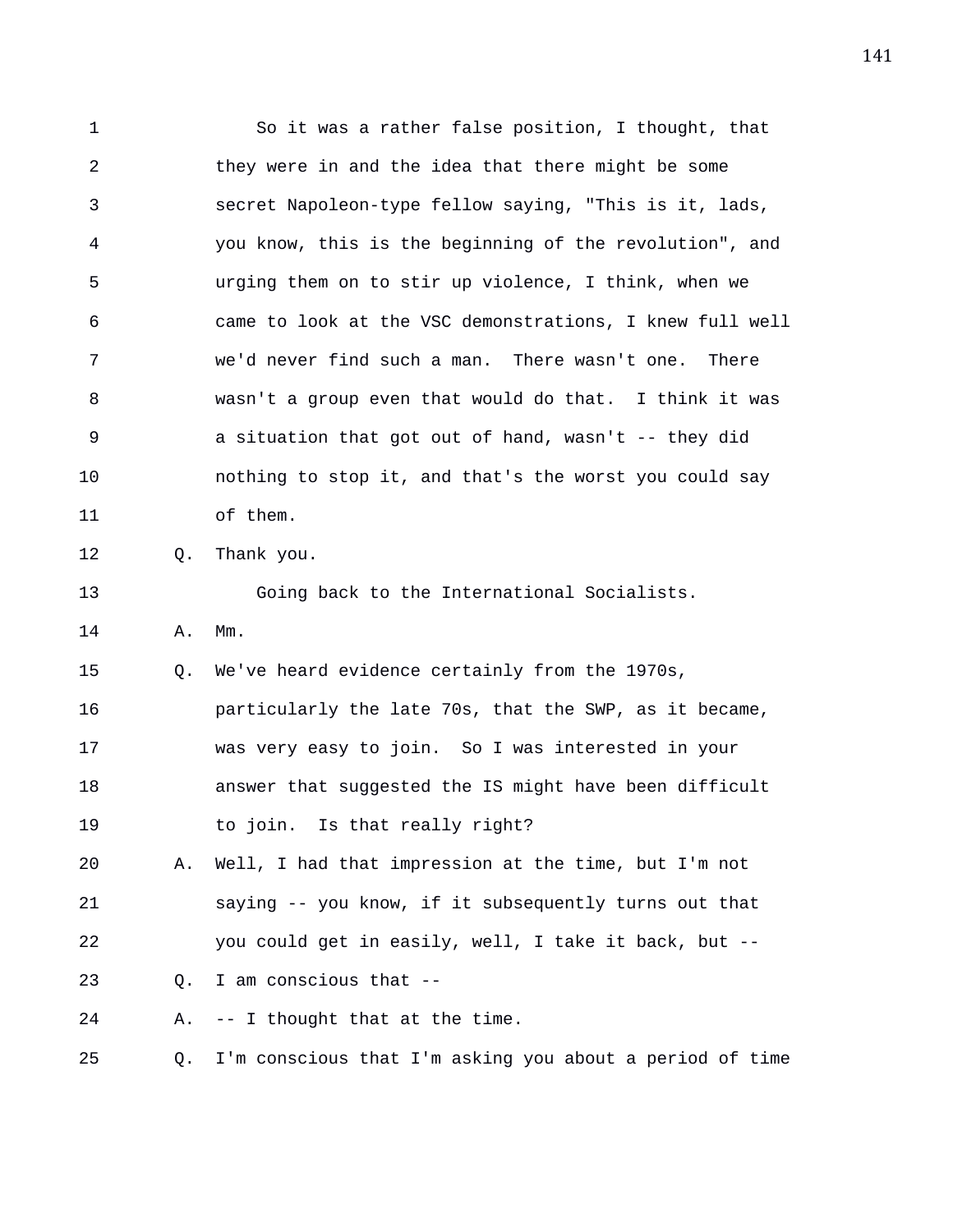1 in the 1960s when IS was a lot smaller.

2 A. Yes.

3 Q. Have you got a positive recollection one way or 4 the other about IS in that era? 5 A. Well, I knew people who were in it and, you know, 6 I found them -- they were all very reasonable and, 7 you know, they didn't -- but how they would behave on 8 a demonstration is a different -- a different question. 9 I thought if anybody went there in a clumsy way and was 10 a bit, you know, sort of, "These do ask a lot of 11 questions, don't they", and gave the impression that 12 they weren't genuinely socialist, if you know what 13 I mean, they would be caught out much more quickly in 14 IS than in most other groups, because they're quite wide 15 awake people and, you know, they -- they wouldn't be 16 like Healy's lot who were almost paranoid about people 17 coming in and joining them. IS was a lot less like 18 that. 19 So in a way, what you said, that they were easier to 20 get in, is true, but it's true -- true for an ordinary 21 citizen, but for an undercover police officer, it's 22 different, really. It would have been harder. 23 Q. From your experience, were the International Socialists

24 a threat to public order?

25 A. Well, yes and no, I think. They -- they were prepared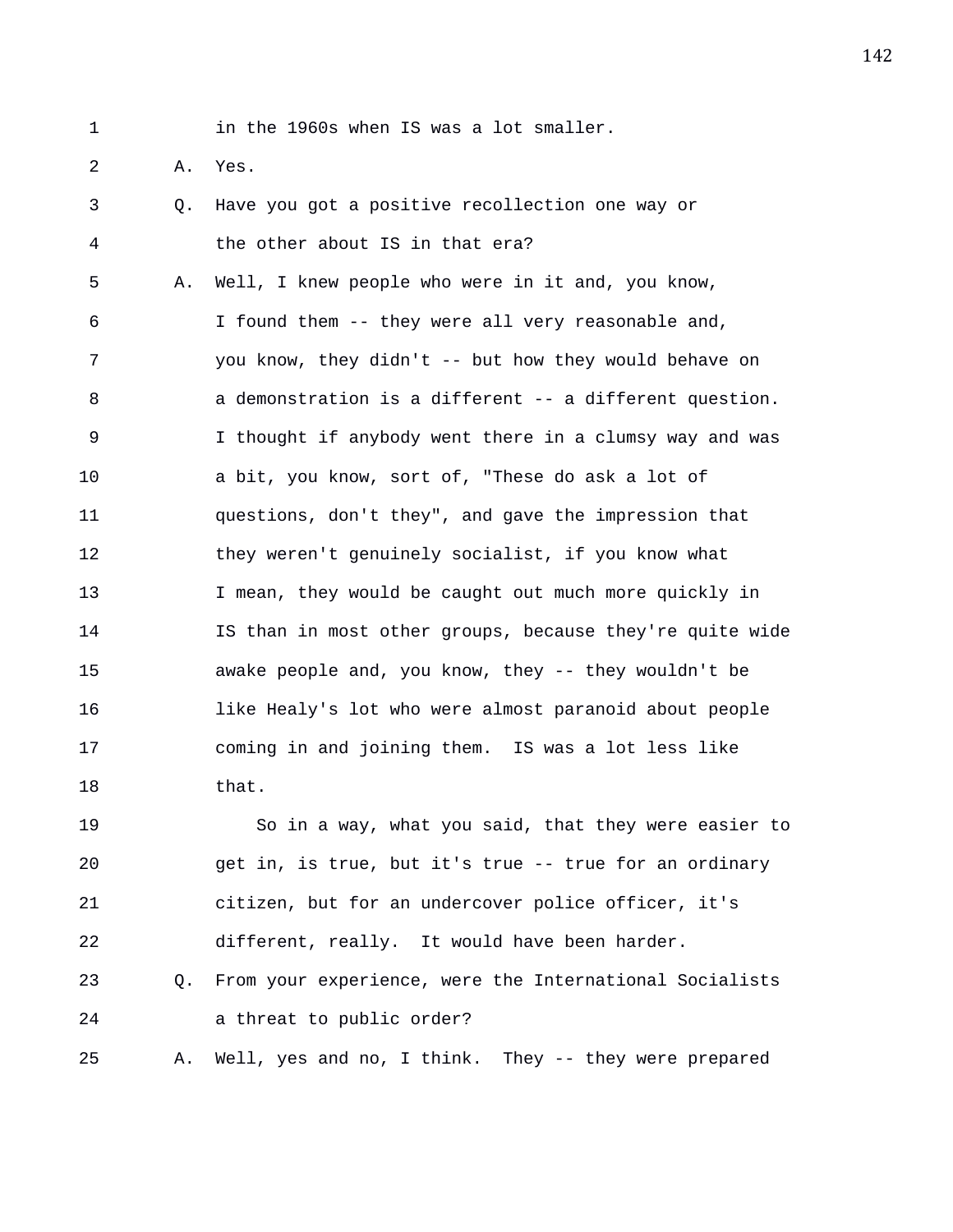1 to organise big demonstrations and, like IMG, were not 2 prepared to discipline them. So in a way, yes, yes, but 3 of course it's a bit harsh to say that, but from 4 a police point of view, which is what matters, that's 5 what I would say, yes.

6 Q. Moving to the Socialist Labour League, you've already 7 made quite plain that you don't think that they were 8 a public order threat. Were they of any policing 9 interest at all?

10 A. Oh, well, they were not a public order threat simply 11 because they were determined to have good demonstrations 12 and were not -- not let strangers or anybody come and 13 join them, you know, so give them credit for that. But 14 they -- their demonstrations too were very good in 15 a way, well handled by the police and well done by 16 the organisers. But the Socialist Labour League 17 never -- can I have some water?

18 Q. Of course.

19 A. The Socialist Labour League was not liked by many other 20 groups. I mean, the discipline that Gerry Healy had was 21 objectionable. I mean, they just -- I remember saying 22 to Conrad at one stage when he was suggesting that we 23 put somebody in the Socialist Labour League that they 24 would have to stand outside the police -- the railway 25 station at Clapham Common and sell newspapers, which,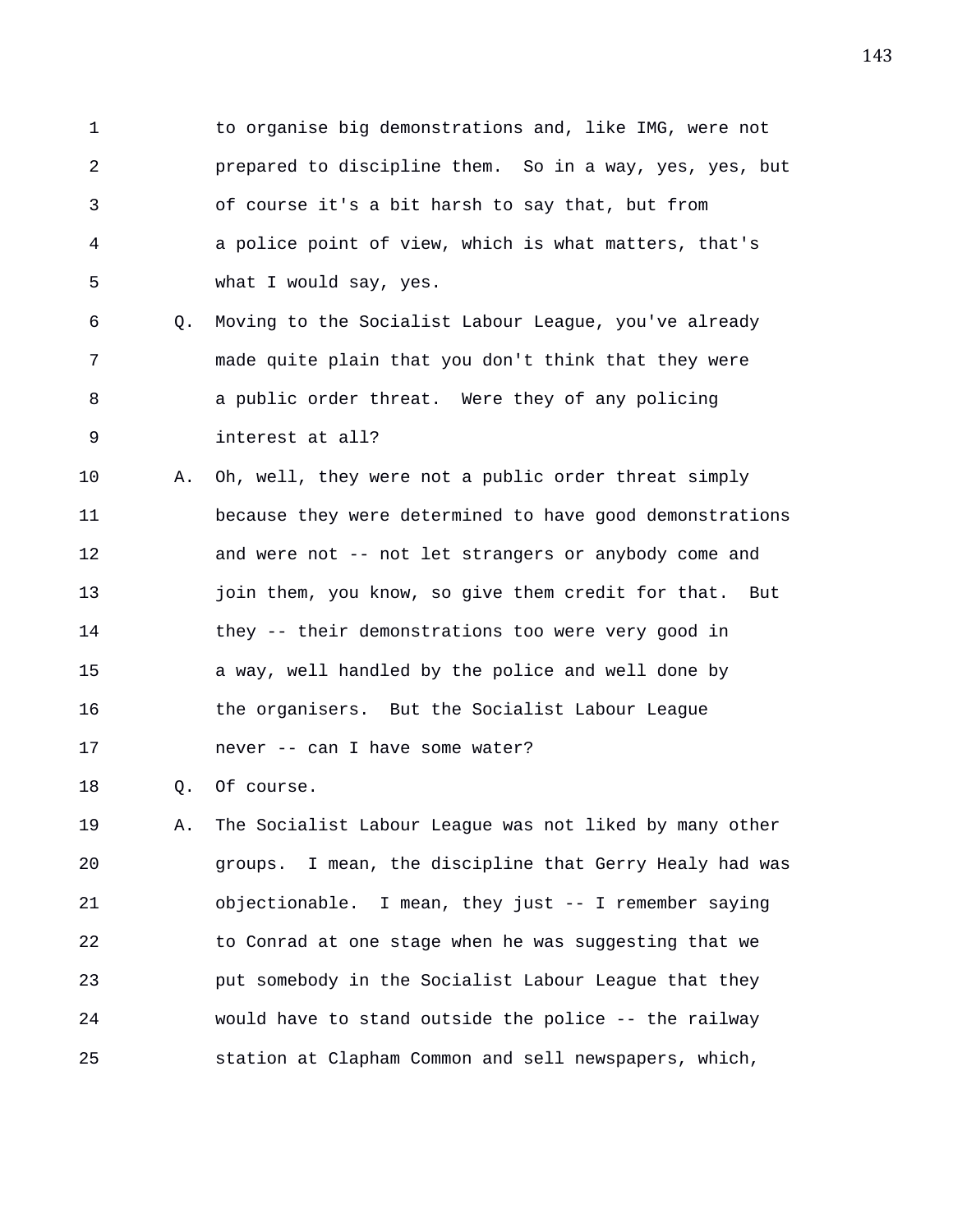1 when you think you're going to send a young officer 2 there who might see his friends or other police 3 colleagues or things like that saying, "What are you 4 doing that for?" I mean, it would be a ridiculous thing 5 to do, and dangerous.

6 So I had my feelings about them as a group and also, 7 I think the truth of it was that the 8 Socialist Labour League aimed for support in the trade 9 unions. They wouldn't get it from political 10 demonstrations, and I think that was a closed area to 11 me. I didn't care about the trade -- you know, it 12 wasn't my business to concern myself with trade unions, 13 but I think that's where he drew his strength and 14 support, if he had any, and at times he did, because he 15 did have -- you could number his demonstrations in 16 hundreds, really. So it was a difficult one to assess, 17 that one.

18 Q. When you say the trade unions weren't your business, do 19 you mean they weren't police business?

20 A. Right, yeah.

21 Q. Now, I appreciate this may not be an area where you have 22 quite the same depth of knowledge, but could I just ask 23 you about Maoists. In your experience, did the Maoist 24 groups present a public disorder threat and, if so, 25 which ones?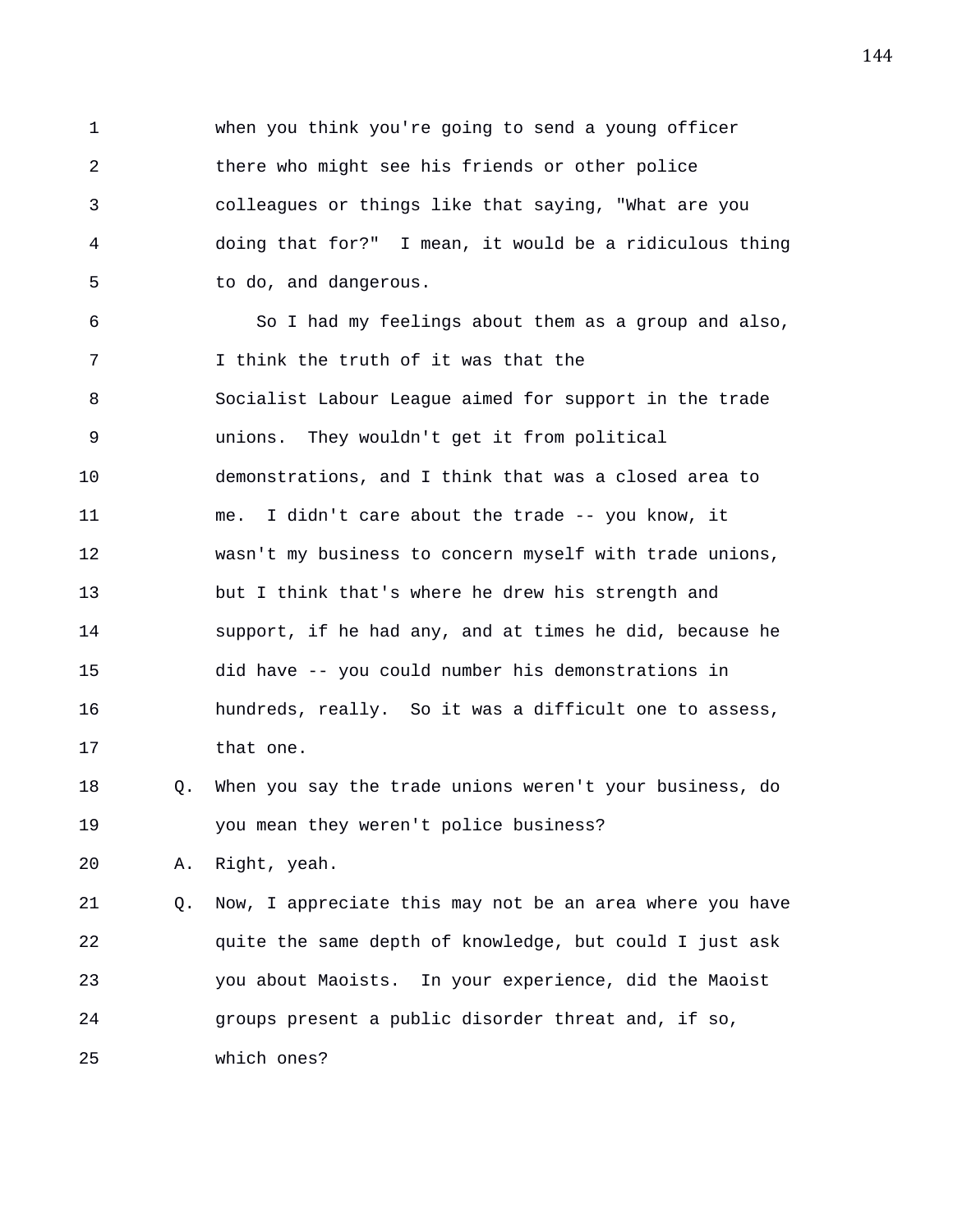1 A. I think I did write a report on Manchanda, didn't I? 2 Q. You did. We'll come to that later specifically. 3 A. I was interested in that, of course. And going back to 4 what I chatted to the anarchists about, they were 5 an unknown factor and I got the feeling that, first of 6 all, whatever they said, they were not -- they weren't 7 sponsored by the Chinese embassy or anything like that. 8 They were people, usually from the Far East themselves, 9 who felt very strongly, obviously, about Vietnam 10 especially, I mean, because, you know, it was their 11 patch, and they by -- by tradition of their ways, they 12 would behave differently to us and they would shout and 13 scream and make a lot of fuss, which we wouldn't do as 14 English people, so that you were in a bit of 15 a difficulty to know how far this anger that they seemed 16 to suggest was genuinely, you know, sort of felt from 17 a sense of injustice or whether it was just their 18 natural way.

19 So, you know, I did have difficulties with them 20 in -- and I think the numbers, fortunately, were so 21 small they didn't really matter. A competent group of 22 police officers could handle any kind of Maoist 23 demonstration, and I know when I used to do assessments 24 for Maoist, I generally wrote along the lines that they 25 were noisy and boisterous and that they were this, that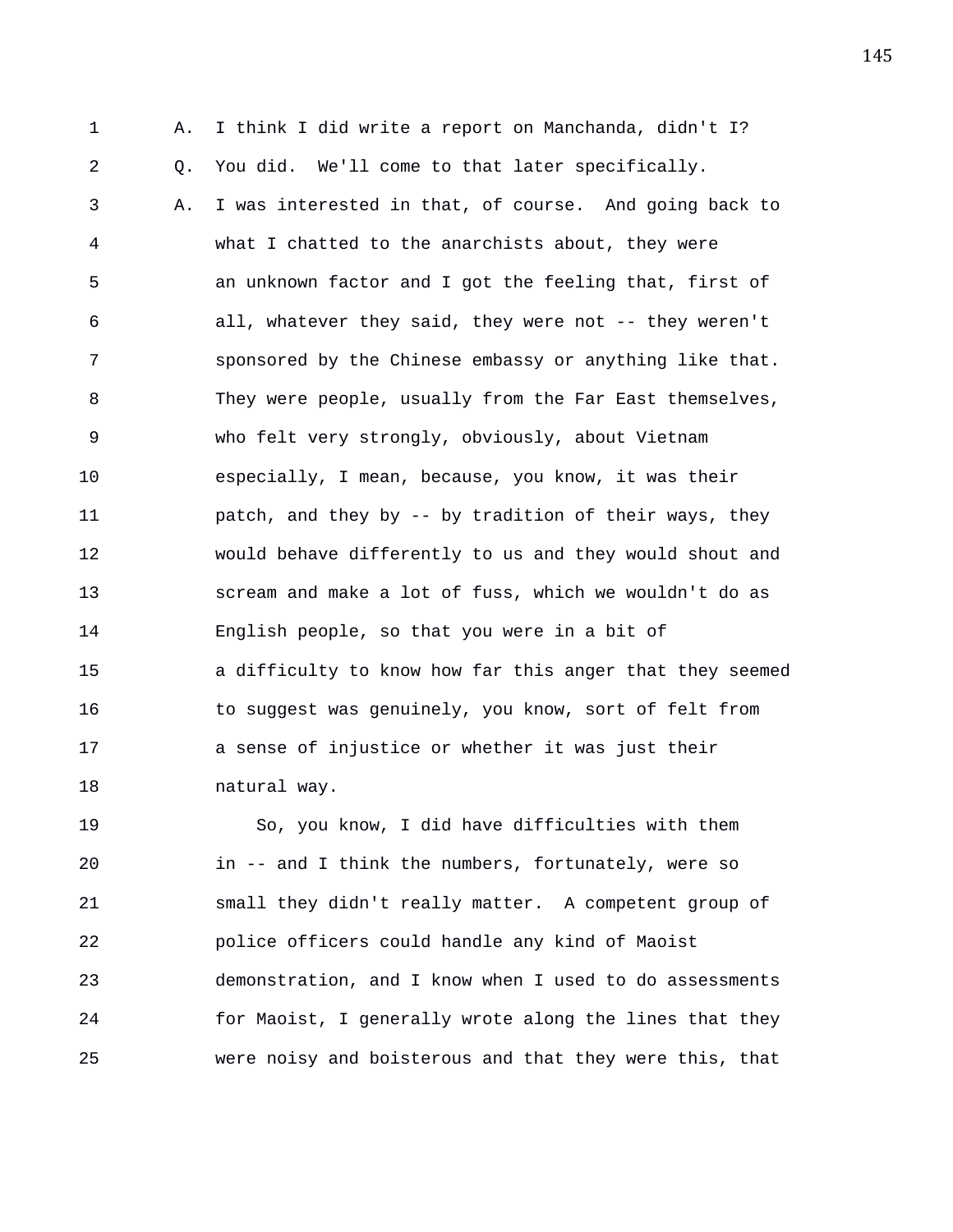| 1             |    | and the other, but they were not dangerous.                                                                                                                                                                                       |
|---------------|----|-----------------------------------------------------------------------------------------------------------------------------------------------------------------------------------------------------------------------------------|
| 2             | O. | Can I move now to anti-racism campaigners, people like                                                                                                                                                                            |
| 3             |    | the Anti-Apartheid Movement. Did you have any                                                                                                                                                                                     |
| 4             |    | experience of them?                                                                                                                                                                                                               |
| 5             | Α. | No, I lost $-$ - I think when I $-$ - I'm not sure what<br>No.                                                                                                                                                                    |
| 6             |    | happened, but I certainly didn't have anything to do                                                                                                                                                                              |
| 7             |    | with them.                                                                                                                                                                                                                        |
| 8             | O. | Did you have anything to do with the far right?                                                                                                                                                                                   |
| 9             | Α. | In the early days, we were always sent to a far right                                                                                                                                                                             |
| 10            |    | meeting as part of our kind of introduction into the                                                                                                                                                                              |
| 11            |    | Branch's work, and it had been so discredited by what                                                                                                                                                                             |
| 12            |    | had happened during the war and that that fascist was                                                                                                                                                                             |
| 13            |    | absolutely, you know, dead political idea all together.                                                                                                                                                                           |
| 14            |    | Nobody would take it up because they were wasting their                                                                                                                                                                           |
| 15            |    | time trying to persuade the public towards their point                                                                                                                                                                            |
| 16            |    | of view.                                                                                                                                                                                                                          |
| 17            |    | And I think we used to have to watch Oswald Mosley                                                                                                                                                                                |
| 18            |    | at Hyde Park Corner and he would make very, you know,                                                                                                                                                                             |
| 19            |    | well chosen words and good speeches and that kind of                                                                                                                                                                              |
| $\sim$ $\sim$ |    | $\mathbf{r}$ , and the state of the state of the state of the state of the state of the state of the state of the state of the state of the state of the state of the state of the state of the state of the state of the state o |

20 thing, but the support for him from round and about was 21 negligible, and to my mind, the -- it was -- you know, 22 from a -- my particular point of view, there was nothing 23 interesting in them -- in them, nothing -- they could be 24 the victims of attacks by the left. That was the big 25 problem. But on their own, they were of no account,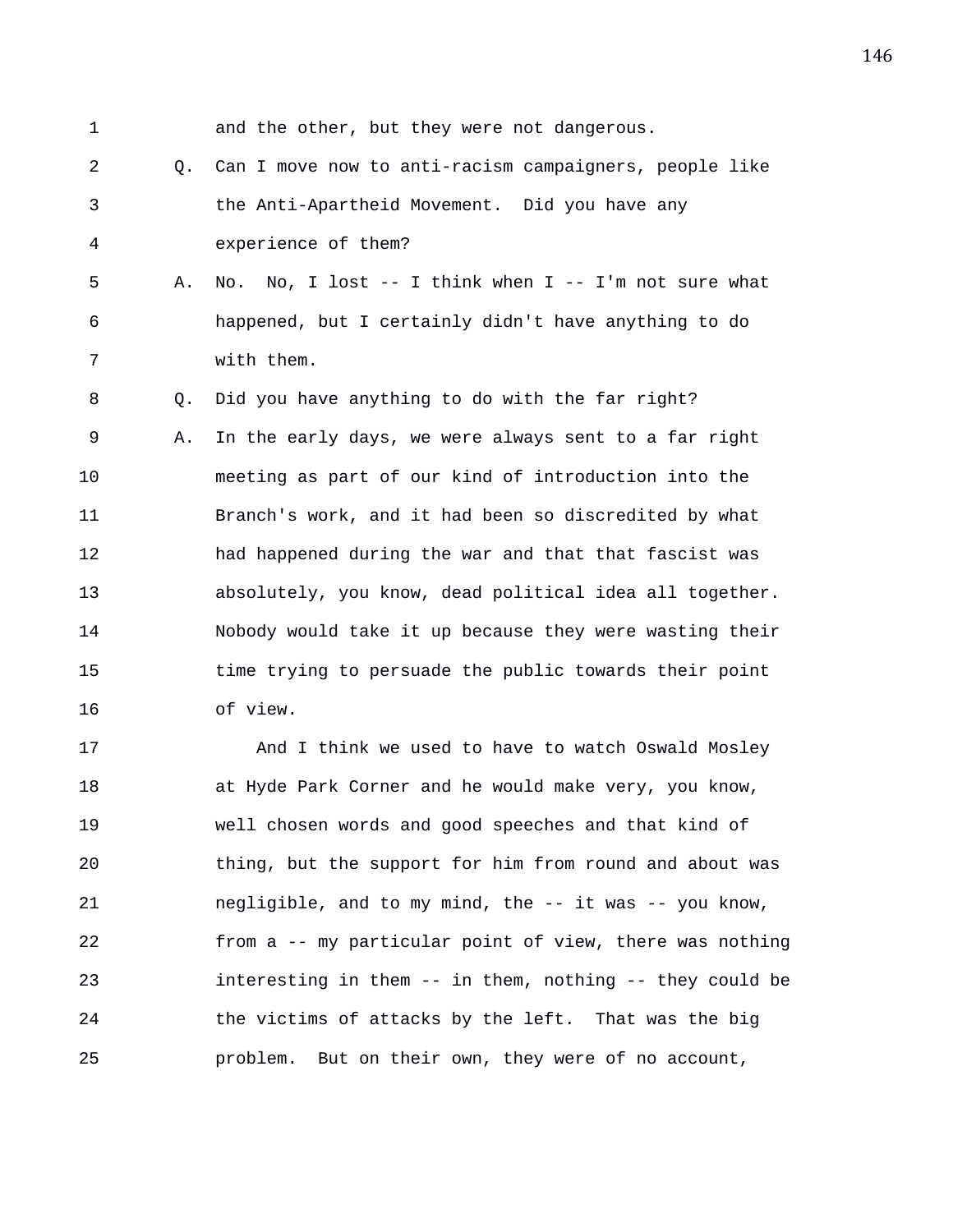1 really, and I think when they did have demonstrations on 2 their own that weren't attacked by the left wing, nobody 3 would know. I mean, it was so quiet and orderly. 4 Q. What period of time are we talking about here? 5 A. Well, we're talking about before the SDS. 6 Q. Yes, so in that era. 7 A. Oh, yeah. 8 Q. I see, thank you. 9 Can I move now from the individual groups to ask 10 you, in your experience, were, if I call them, 11 traditional Special Branch methods of obtaining 12 intelligence, in your opinion and experience, sufficient 13 to deal with the public order problems that the police 14 faced in London? 15 A. Up to the Vietnam demonstrations in March, would it be, 16 70 -- '67 or '68, I would have said yes, because 17 generally speaking, they were smaller, they were less 18 intense in the fact that the emotions that prompted them 19 to demonstrate were not that heavy, and the police also 20 had a -- how can I put it? They respected more. There 21 was, you know, stories of a man on a white horse holding 22 back a crowd at Wembley and that kind of thing, so they 23 had that confidence and know-how to deal with disorder, 24 because it was small and it wasn't really very vicious. 25 Now, after the March demonstration in London where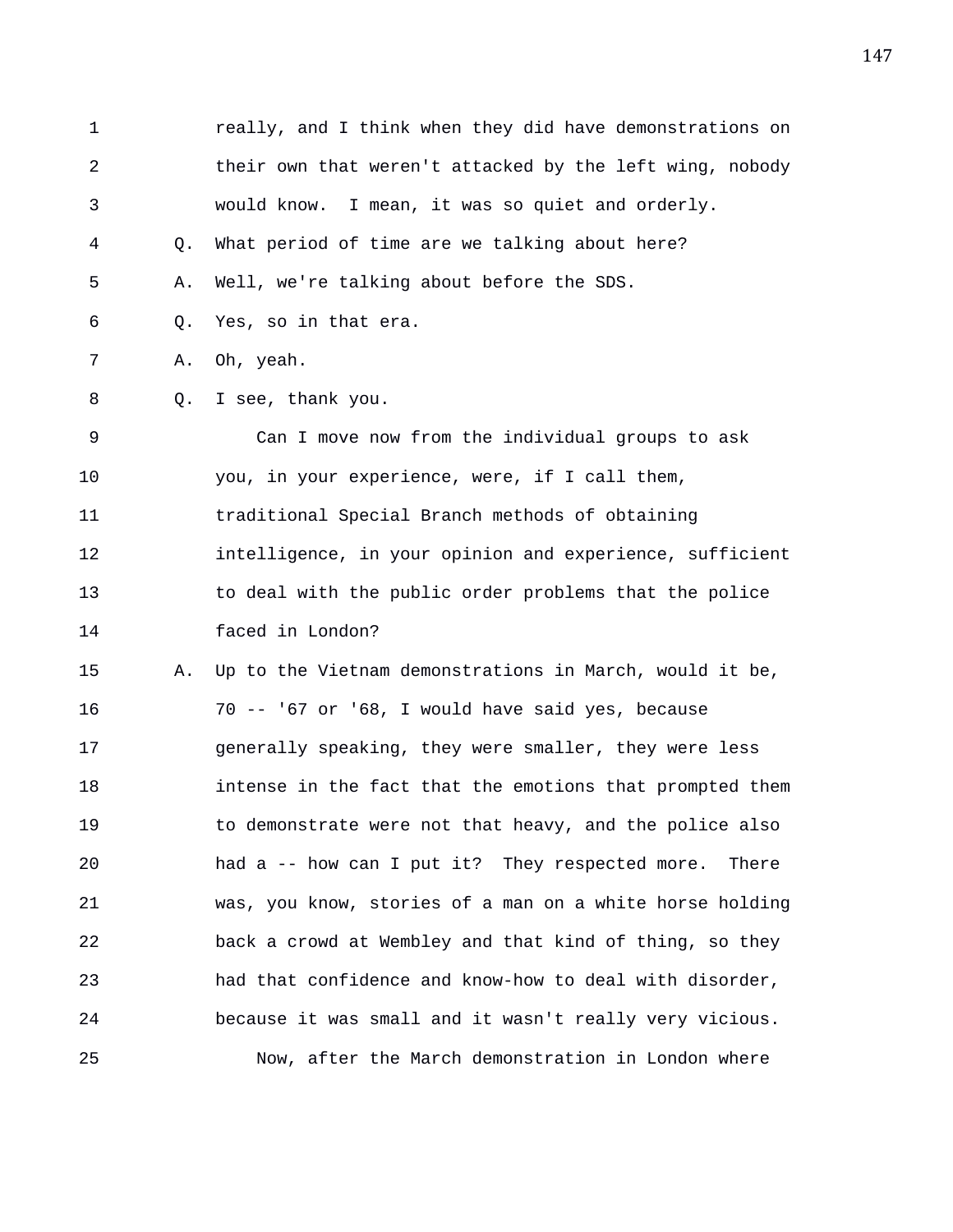1 a number of police were injured, of course it did 2 change, and I think it was inevitable that we would have 3 to increase our surveillance of left-wing groups a lot 4 more. Just how that was to be done is, you know, up to 5 the powers that be, but I realised that we couldn't go 6 on the way we were, because one sergeant and two 7 constables possibly, if he was lucky, would have to make 8 an assessment for a demonstration and, in fact, most 9 officers were reluctant to do it, because they said, 10 "Look, we're not fortune tellers. We're not weather 11 forecasters. What's going to happen is not -- we can't 12 say. I mean, it might be this, it might be that, but we 13 can't forecast what a demonstration is going to be or 14 how many people will be turning up, because we're not 15 equipped to do that or not able to do it or we don't 16 want to do it." And that was a key point; that they 17 didn't want to do it.

18 And those days, we had a Chief Superintendent 19 Gilbert, who sent me out one -- one day, something had 20 happened and people were demonstrating outside the house 21 of the then Home Secretary, who was -- I've forgotten 22 his name now, but a Labour Home Secretary, and there was 23 a small demonstration outside his house, and the officer 24 that went there said to us, "A small demonstration, six 25 or seven people, blah blah blah, and nothing to report,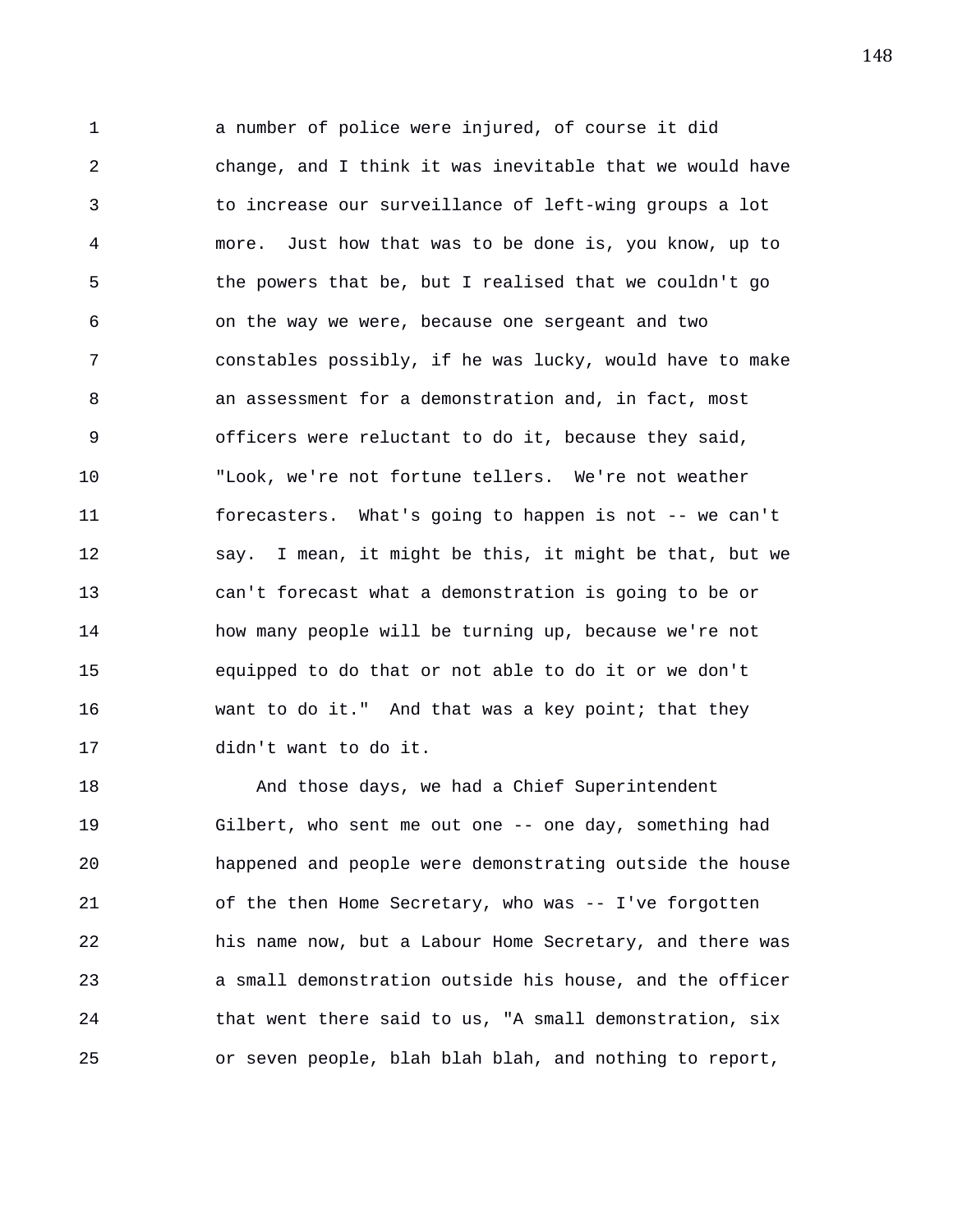1 really", which was very -- made Gilbert quite cross 2 because he was asked by the Home Office, "What's all 3 this", you know, "Who were these people", 4 blah blah blah, and he said to me, "You go the next time 5 it happens and I want a full report".

6 So of course I went, and with the help of a lot -- 7 you know, like the protection officers and the local 8 police and all the rest of it, I was able to say who 9 they were and what they were protesting about, and 10 I can't remember what it was they were protesting, but 11 it -- I took this back to Gilbert and he's thanked me 12 very much, and he said to me afterwards, "You know, we 13 are not giving A8 much in the way of information about 14 demonstrations and things. I think you ought to, 15 you know, try and 'zhuzh' it up a bit", or words to that 16 effect, and -- well, then I felt I'd got a mission to do 17 that, if you know what I mean. It was kind of not as 18 grand as all that, but I felt that if I did that, then 19 others would then say, "Oh, well, we can beat him at 20 forecasting who was going to come on demonstrations". 21 It would be a kind of -- much more like a competition to 22 get things right, rather than a game. But I went 23 halfway along that road on the subject, yeah. 24 Q. Can you recall when that was?

25 A. That would be immediately before, because I was on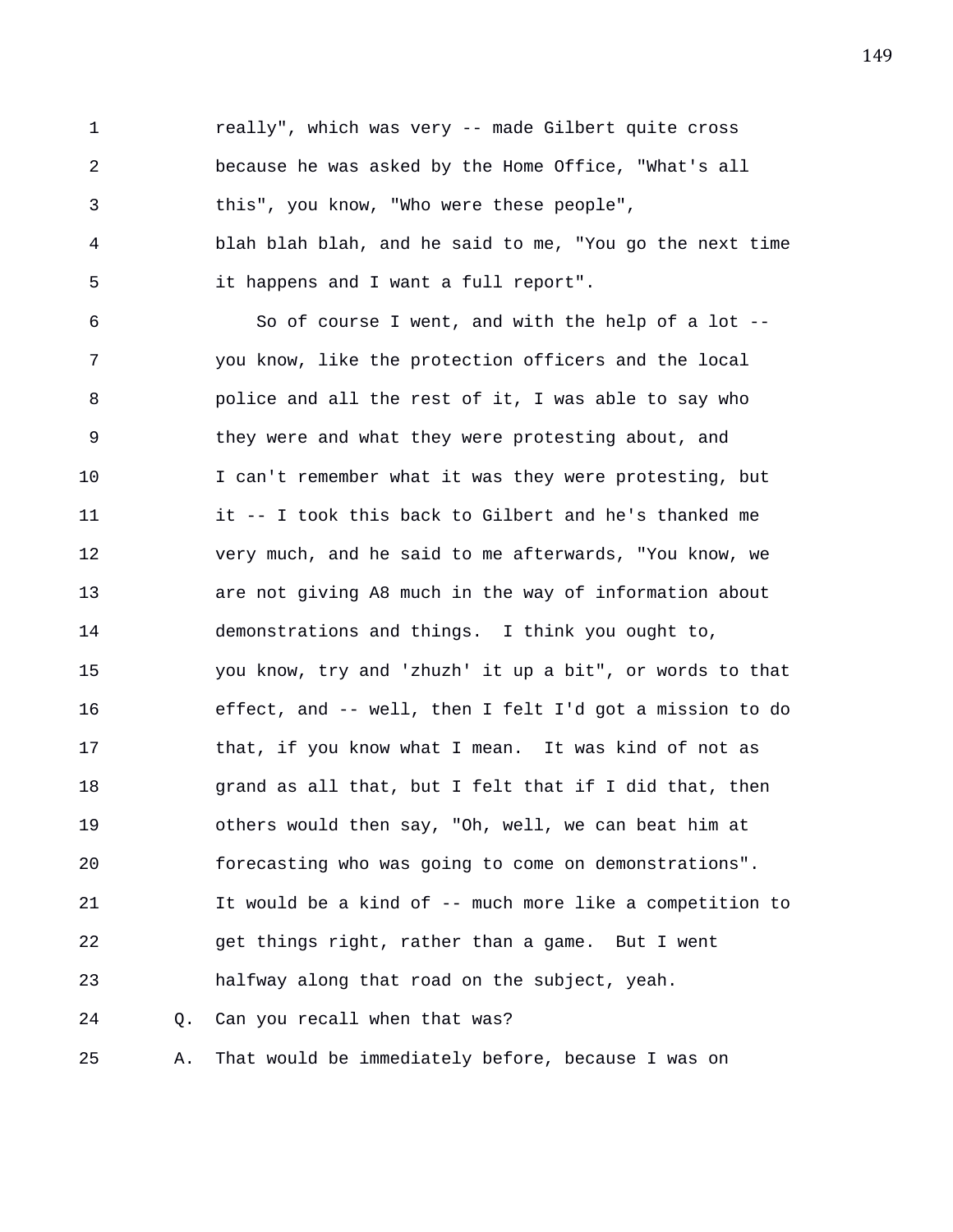1 B Squad then. If you remember, I said it was B Squad, 2 and I was brought back from port with -- not having been 3 in touch with anything for about three years, so I had 4 a lot of catching up to do, and I was, some of the time, 5 acting -- Vic Gilbert's clerk because his proper clerk 6 was often ill, so he saw a bit of me, and I think that 7 would be '67 or '66, that kind of ... 8 Q. Can you recall whether or not the Home Secretary was 9 James Callaghan? 10 A. Oh, yeah. I -- he was Home Secretary at -- just about 11 the time of the demonstrations, wasn't he? 12 Q. So what I'm asking you is can you remember whether 13 the demonstration was outside James Callaghan's house or 14 was it outside a different minister's house? 15 A. Oh, it's a different minister. Let me think now. This 16 minister was rather domed, shiny hair and -- domed 17 forehead, rather. I was a literary man. He wrote books 18 after he retired. I can't think of his name, to be 19 honest, but if it occurs to me, I'll mention it. 20 Q. Thank you. 21 Sticking with the period before the SDS was formed, 22 did you think that the traditional methods were 23 sufficient to obtain the information that the 24 Security Service wanted from Special Branch about

25 subversion?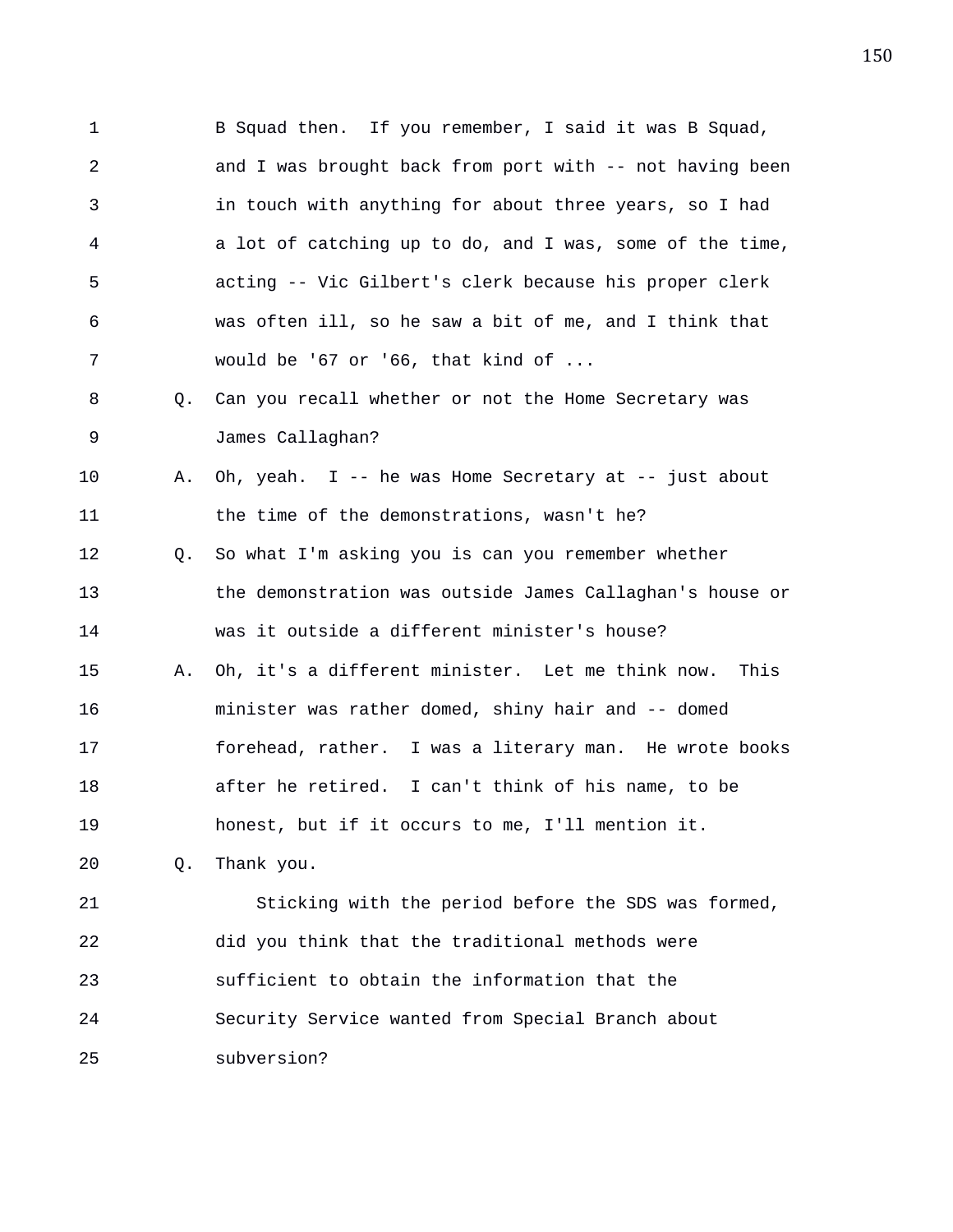1 A. Oh, that's a tall order, sir. I mean, you know, 2 I was -- I would be a sergeant and what the 3 Security Service wanted was a mystery to us. They -- 4 they just asked the questions and we'd give them -- they 5 wanted to identify people, basically, and so it was 6 a question of adding clothes to sort of a naked subject. 7 All they had was name or something and you had to put 8 the date of birth and all the rest of it.

9 I think there was some dispute in the branch itself 10 at one time about writing "He is known to me" on the -- 11 on the report, and there was a lot of discussion, 12 because to say that "He's known to me" I think was 13 a throwback to the days when people were likely to be 14 arrested, say, in -- if they were suspected of being 15 involved espionage during the war, it was important that 16 the officer who had written about him should be able to 17 identify him.

18 Now, with the people that MI5 were interested in, we 19 weren't particularly. I mean -- and some people felt, 20 quite rightly, no need to put down "He is known to me", 21 because (a) you've got to take a risk getting to know 22 it. How could you say "he is known to me" without going 23 down and having a look at it? And he would, you know, 24 not take kindly to that. Why should you do it? 25 So that -- that was the situation; that they had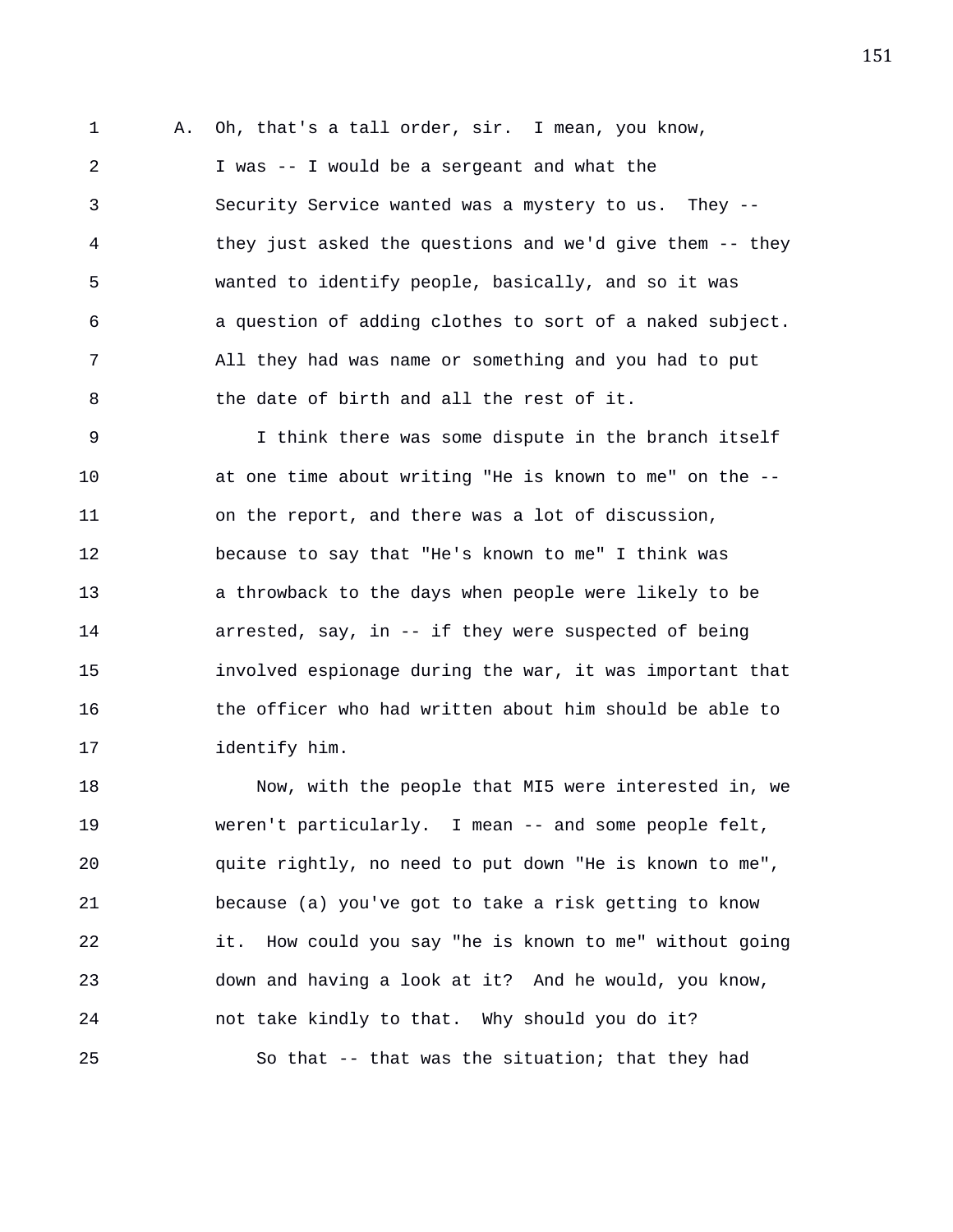1 their -- what they wanted to know and we were obliged to 2 answer them and -- 3 Q. Are you -- 4 A. -- and I'd -- (overspeaking) -- 5 Q. Are you referring to a tension between doing your duty

6 as a police officer and providing information on people

- 7 who were in no way a threat to law and order? 8 A. I -- you'd have to be very fastidious to do that, no. 9 I mean, if you were told to do something and it seemed 10 reasonable and it came from on high, you couldn't 11 quarrel it with, really. You might if you were bold 12 enough or you were silly enough or you didn't care, but 13 normally nobody in this life wants to make waves about 14 something which is beyond their -- you know, it's beyond 15 them to decide, really.
- 16 Q. I see.
- 17 THE CHAIRMAN: Can we pause there a moment.
- 18 Mr Creamer, you've been going for about an hour now. 19 Do you want a break?
- 20 A. I'd like a -- yeah. Yes. Yes, sir. Just five -- not 21 long. Five minutes will do.
- 22 THE CHAIRMAN: Well, we have a minimum of ten, so is ten all 23 right?
- 24 A. Fair enough, sir.
- 25 THE CHAIRMAN: Is the name you were trying to find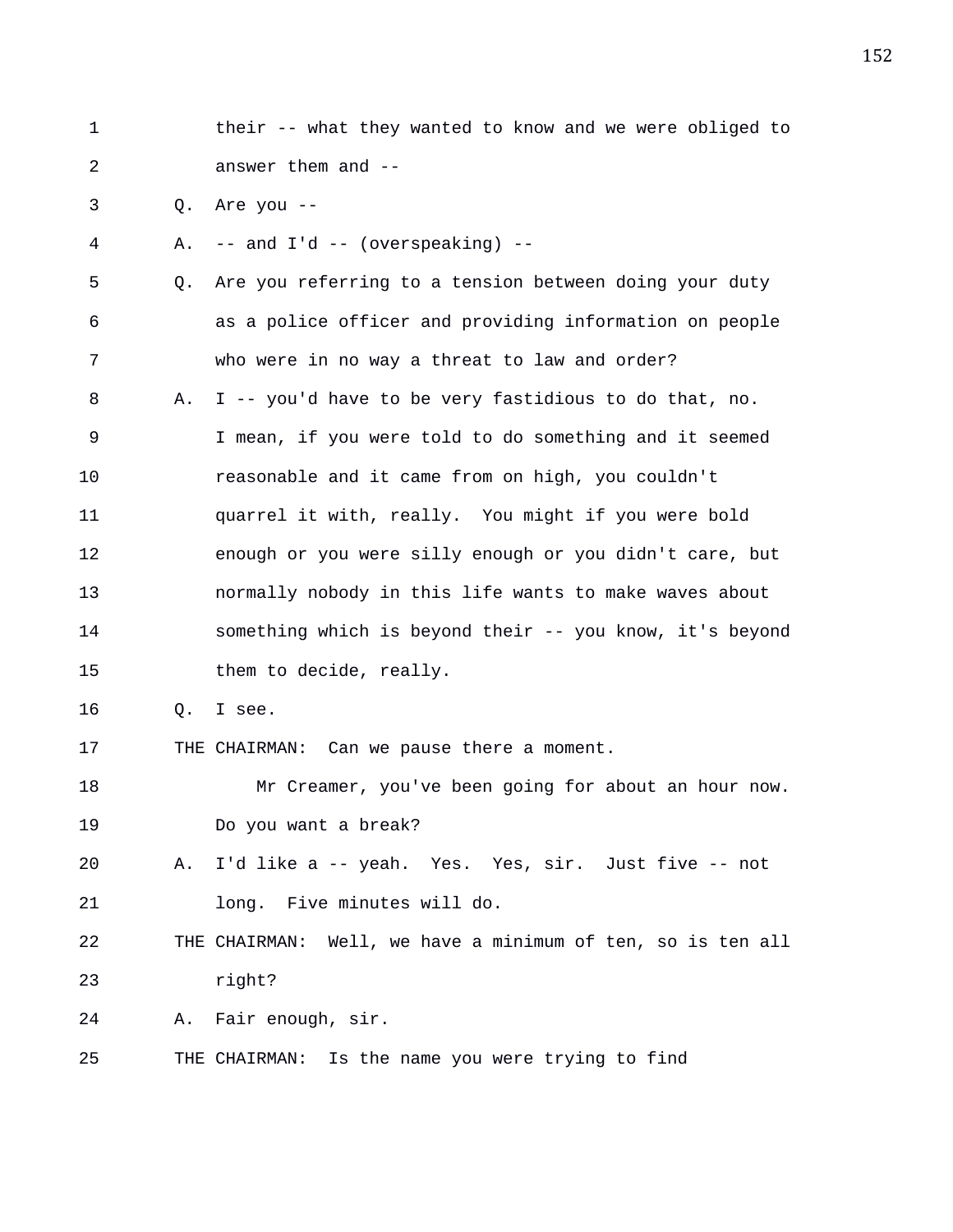1 Roy Jenkins?

| 2  | A. Yes, indeed, indeed. Thank you, sir.                     |
|----|-------------------------------------------------------------|
| 3  | THE CHAIRMAN: We'll resume in ten minutes.                  |
| 4  | $(3.10 \text{ pm})$                                         |
| 5  | (A short break)                                             |
| 6  | $(3.23 \text{ pm})$                                         |
| 7  | THE CHAIRMAN: Refreshed?                                    |
| 8  | Oh, yes, sir, thank you.<br>Α.                              |
| 9  | THE CHAIRMAN: Good.                                         |
| 10 | Mr Barr.                                                    |
| 11 | MR BARR: Thank you, sir.                                    |
| 12 | Mr Creamer, we'll move on then to the SDS. In your          |
| 13 | witness statement, you said that uniform had complained     |
| 14 | that they were not getting enough intelligence about        |
| 15 | what to expect. Are you able to elaborate on that for       |
| 16 | us, please?                                                 |
| 17 | Well, yes. That was not said to me personally by A8,<br>Α.  |
| 18 | because I -- you know, too -- too much of a minion for      |
| 19 | them to talk to me, but the $-$ - I think at the top level, |
| 20 | the level of Vic Gilbert and of chief superintendents       |
| 21 | and maybe in discussions which they must have had with      |
| 22 | the Commissioner, they felt that it wasn't their fault      |
| 23 | that the demonstrations were -- the early ones,             |
| 24 | the march and -- and previous ones had been rowdy and --    |
| 25 | and caused police injuries, they felt it wasn't their       |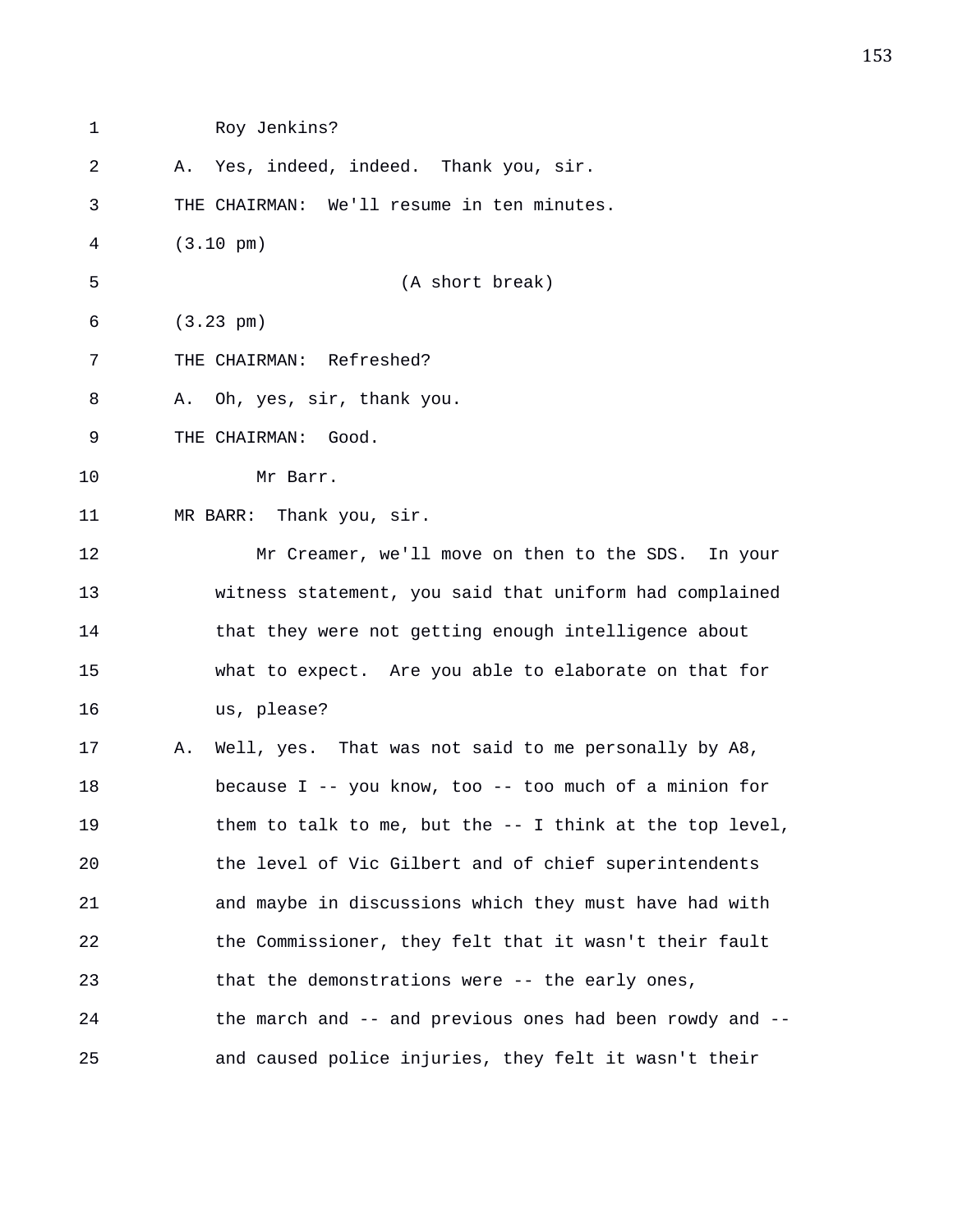1 fault, which it wasn't. You know, nobody's arguing 2 about that, but I think they kind of suggested that it 3 would be a bit better if Special Branch weren't so bland 4 and simply write, "The demonstrations will start off at 5 this particular point at this particular time and march 6 to this particular point", because they already knew 7 that.

8 And, in fact, they had the advantage of being able 9 to interview the people that were organising 10 the demonstrations and arrange precisely that, so they 11 didn't want their own information back, but they 12 couldn't quantify or even describe what kind of 13 information they wanted, nor could anybody, really. It 14 was sort of -- I chose the way of -- if, for example, 15 they said -- the organisers said that, "Oh, we are going 16 to bring 3,000 people", I would make it 4,000 if 17 I thought it was going to be lively and horrendously 18 vicious. That wasn't very often, mind you, but I was 19 inclined to sort of exaggerate the numbers, because 20 saying anything in words to the effect that they will be 21 anti-police or whatever, or even to suggest, for 22 example, that provided it's carefully handled, putting 23 sentences like that in would offend them an enormous 24 amount. I mean, they don't want to hear that either. 25 So what is it that they do want? And I found if you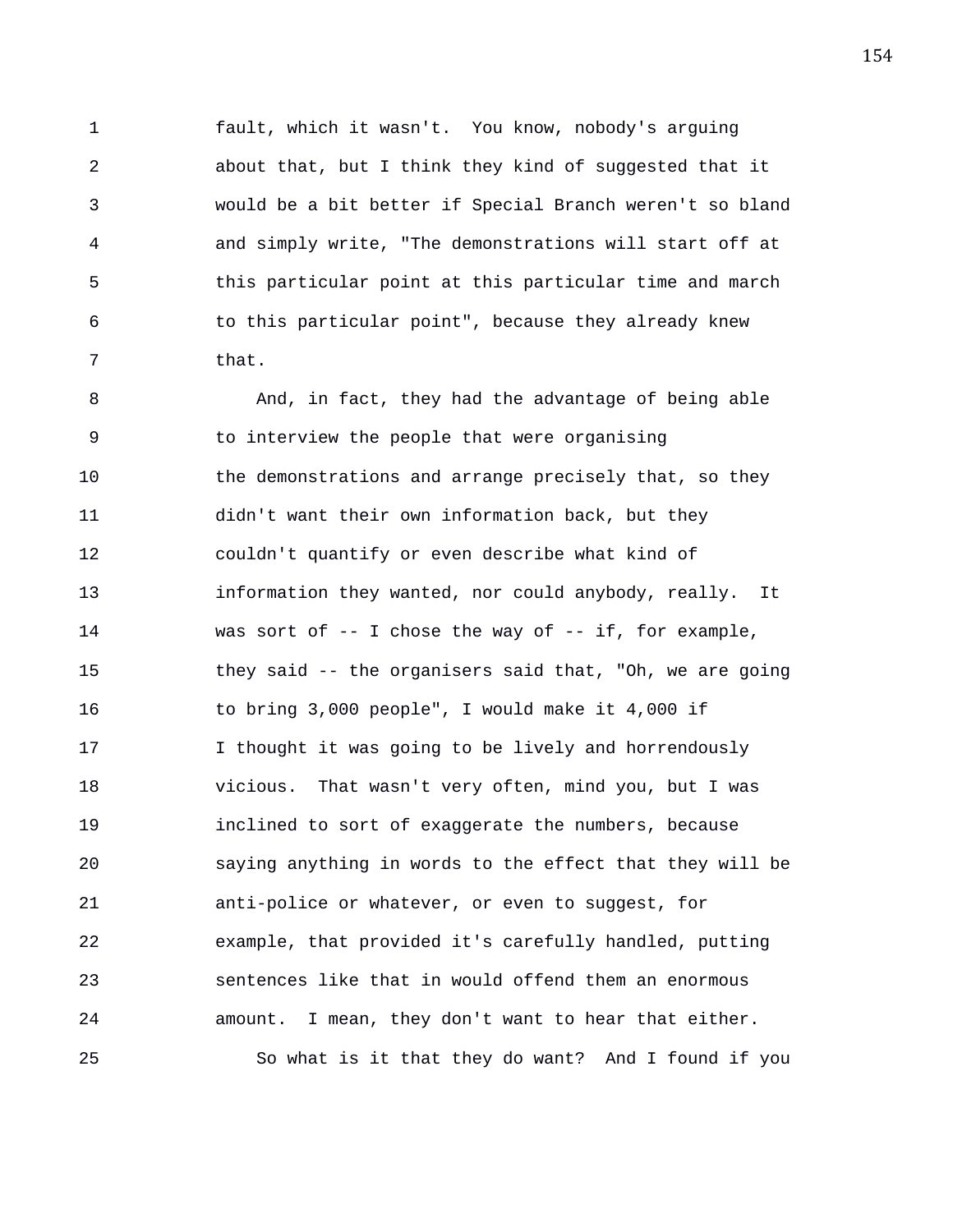1 put a figure higher than they expected, that would do 2 the trick because you stood -- you stood a chance that 3 if they didn't -- didn't turn up in those numbers, they 4 wouldn't like -- you know, wouldn't take your assessment 5 as being of any value either, but if you got it right 6 then you would establish some kind of understanding 7 between the Branch and A8 that if the Branch said it was 8 going to be big, it would be, and that's as much as you 9 could do really, because there's no way anybody can 10 forecast the future, really. You just have to do 11 the best you can.

12 Q. In what circumstances did you personally come to join 13 the SDS?

14 A. Well, they -- it was -- I was the -- on the desk that 15 were Trotskyists, and although I hadn't been there long, 16 I was supposed to know all about them and -- so I was 17 the one that they would choose. But also, Conrad was 18 looking for people that he knew were enthusiastic about 19 doing the work and that kind of thing, and although 20 I wouldn't say I was a shining star at work, but -- or 21 over-energetic, he sensed that I'd got a lot to offer 22 and so he chose me.

23 But the -- I didn't have any -- I didn't really have 24 a choice. I mean, how could you if you were in that 25 situation? You're the anarchist -- on the Trotskyist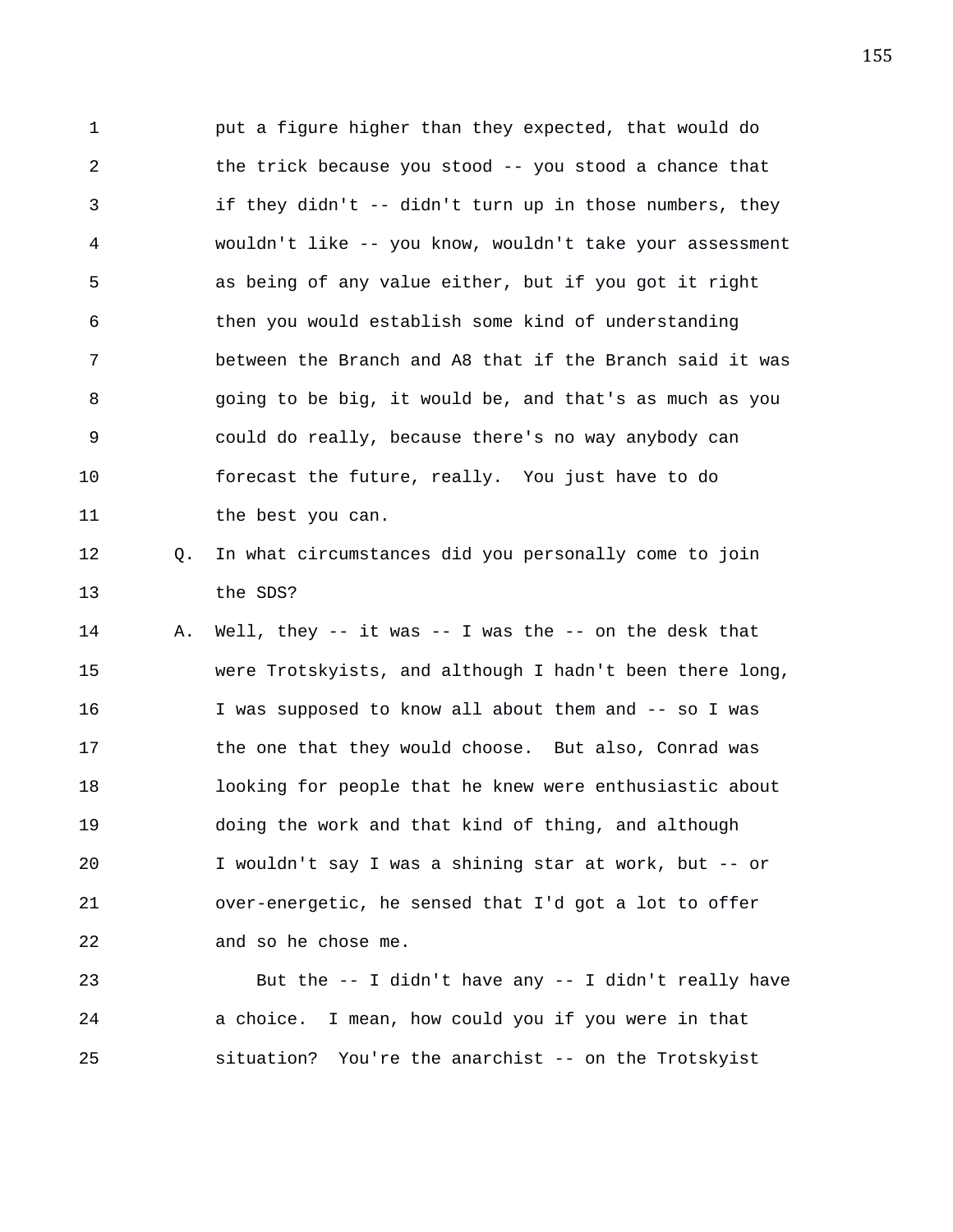- 1 desk and they're forming this special squad about 2 Trotskyists, you've got to go. I mean, there was no 3 pressure or anything like that. I just knew I would 4 have to do it.
- 5 Q. What was your role?
- 6 A. On the squad?

7 Q. Yes.

8 A. Well, I've made it clear from the beginning I was not 9 going to be an undercover officer for a start, because 10 it was against my nature. I mean, you know, you can 11 tell that I like to go about openly. Not only that, 12 I wouldn't get away with it for one minute because 13 Christie or somebody would say "Hey, hey, what's he 14 doing here", and so on. So I said I wouldn't do it.

15 And -- but Conrad -- I don't want to be unpleasant 16 -- not unpleasant, but I don't want to put him down in 17 any way, but he took the job because it was 18 an adventure. He had the feeling that it could be done, 19 and if anybody was going to do it, he was going to do 20 it. That is to say, have undercover officers into these 21 difficult areas of left wing extremism. And now, he 22 knew that I was a bit softer than that and I would be 23 there to kind of restrain him from doing anything really 24 stupid. Now, that's what I kind of tacitly agreed with 25 him about.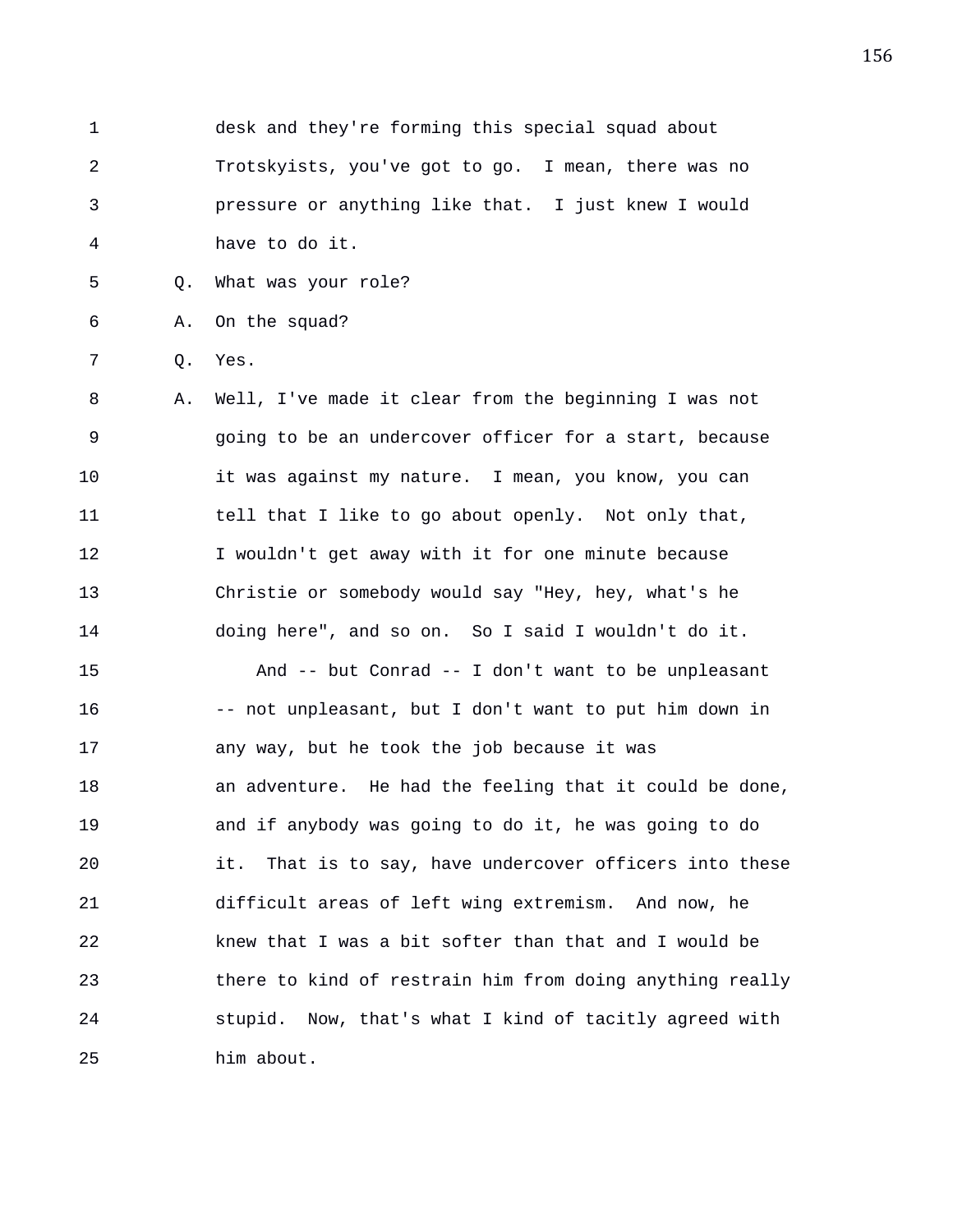1 So if I can -- I don't want to make too much of it 2 really, but I would help him with the reports. I would 3 look after the office. I would do this, that and the 4 other, but mainly I would go out and listen to 5 the meetings, the bigger ones in what's the name hall in 6 Red Lion Square and places, so that I had an overall 7 view. So when it came to the day when we have to say -- 8 answer the big question, is it going to be as rough as 9 the press and everybody else seem to think or is it not, 10 he would get it right. That's to say, whatever he 11 thought, he would take account of my version of events 12 so that it was reasonably likely to be true. And it 13 wasn't articulated in any way; it's just that I knew 14 what I had to do and he knew what to expect from me. 15 Q. Mr Creamer, can we look at some of the documents in 16 the bundle. I'm going to start with ones, first of all, 17 which do bear your name. Could we start with 18 the document at tab 4, sir, of your bundle, and for 19 the screen {MPS/739495/1}. 20 I don't think it will be your bundle, Mr Creamer.

21 It will be a different document. It will be -- can you 22 see the screen?

23 A. Yes.

24 Q. Good.

25 This is a report dated 19 September 1968. It's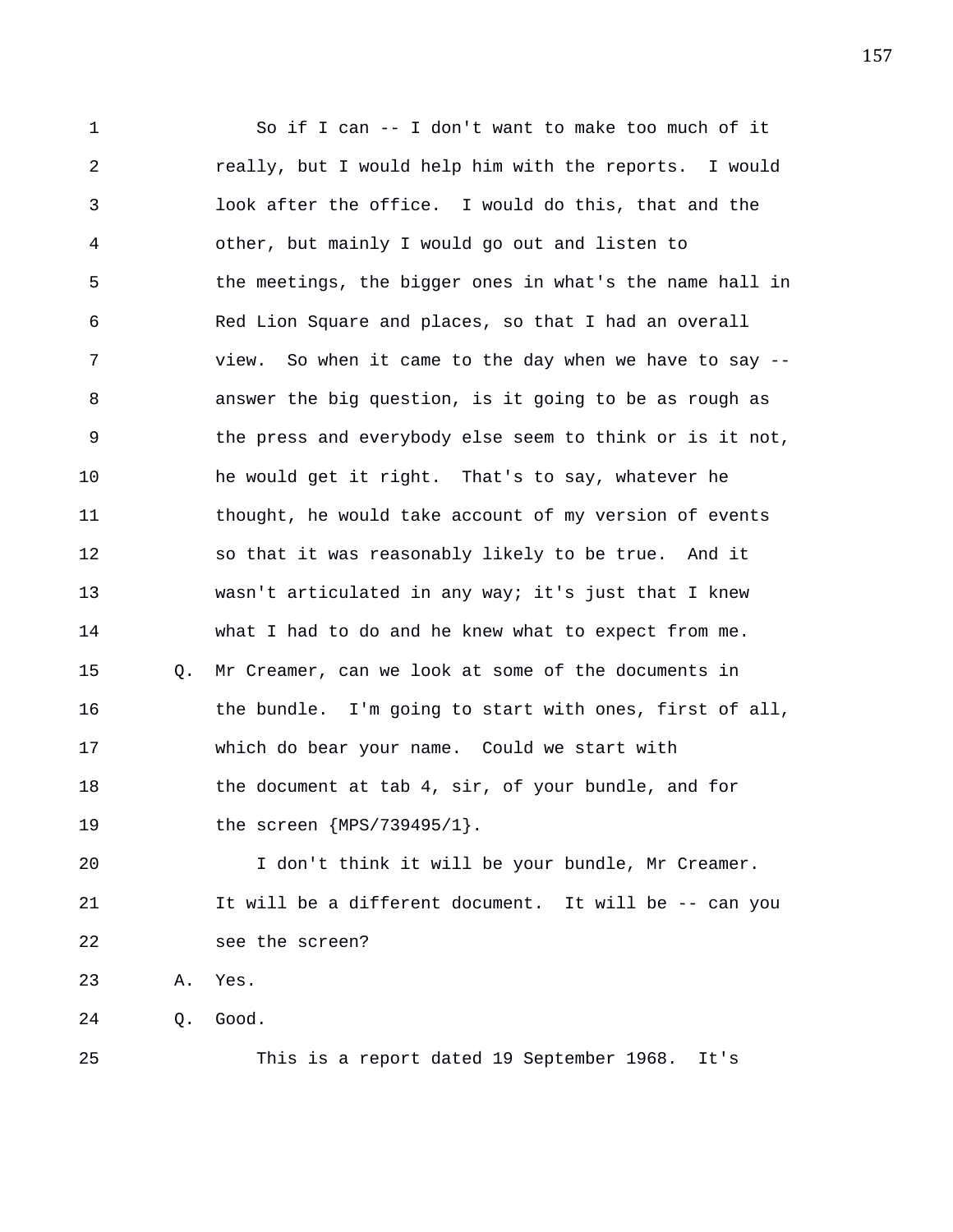1 about the Anti-Imperialist Solidarity Movement. If we 2 go to the bottom, it's signed by you -- we've redacted 3 your signature -- and countersigned by Conrad Dixon. 4 A. Yeah. 5 Q. Perhaps if we stay with the bottom paragraph, which 6 reads: 7 "The Anti-Imperialist Solidarity Movement cannot be 8 expected to have much influence on the VSC controlling 9 bodies, but as will be seen from the attached leaflet, 10 its potential for mischief is very high." 11 And the report, at the top, tells us that it's just 12 been formed. 13 So is this the sort of analysis that you provided? 14 A. I'm sorry to say, sir, that isn't -- I -- that is 15 written by an undercover officer. 16 Q. Is it? 17 A. Yeah. I think -- I've thought about this and a lot of 18 documents are of that sort where my name appears, and 19 all I can imagine is that anything that came from the 20 undercover officers had to be kept so secret, even from 21 the registry people, that whenever they got one, they 22 would simply put my name on it because everybody would 23 know that it was from the SDS. But only I would know 24 whether I'd written it or not. 25 And I thought to myself afterwards, well, when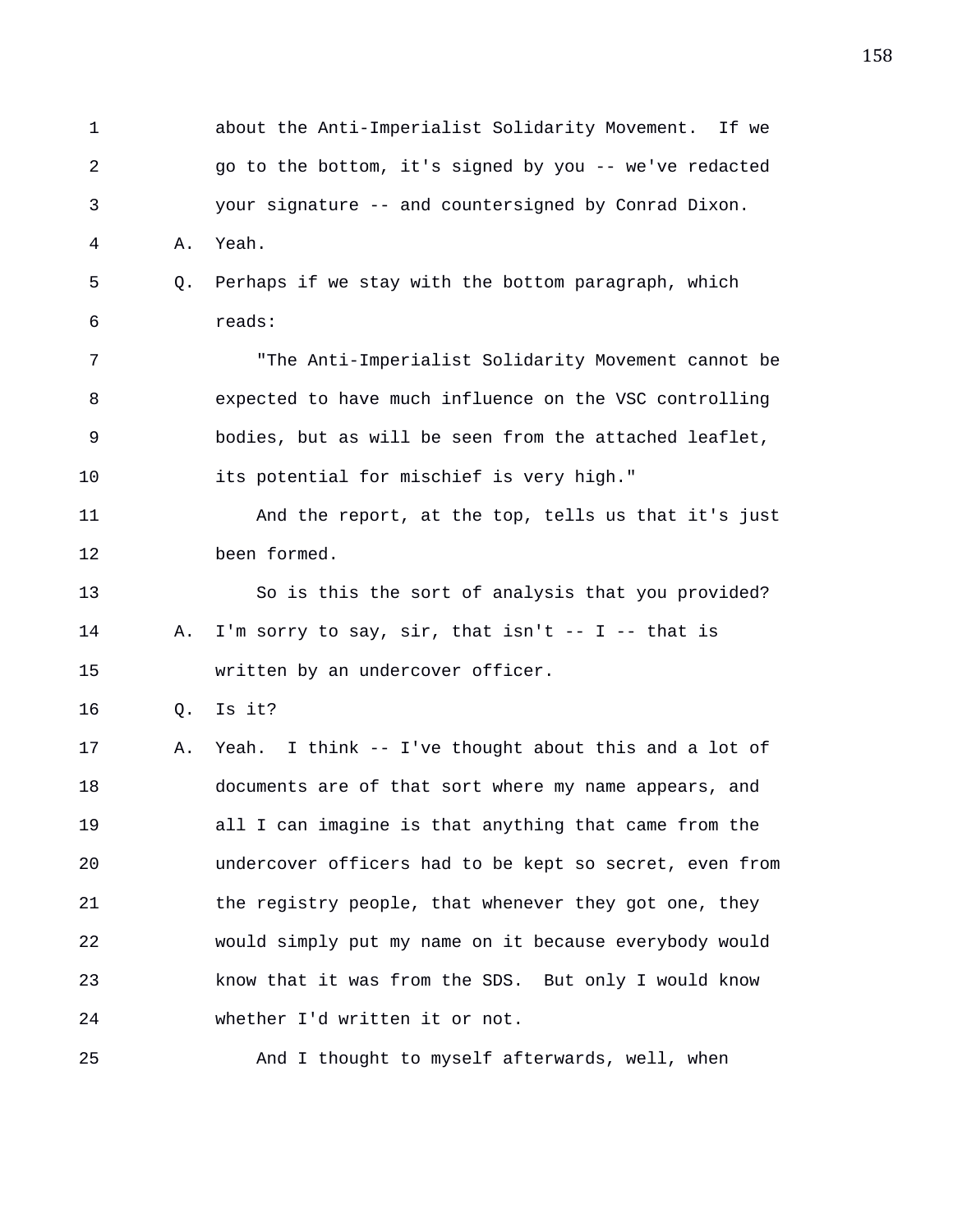1 I write my own reports, instead of saying, for example, 2 "The following has been received from a reliable 3 source", I should have said "from a trustworthy source". 4 Nobody would notice the difference, but I would and so 5 I would know which reports were mine and which weren't. 6 But that didn't happen and these reports were all filed 7 and put away sometimes without my knowledge. It's not 8 to say I hadn't read them, because obviously I needed to 9 know what was in them, but I would not have read them 10 with my name underneath because, of course, I'd be 11 surprised. I would say, "Well, I haven't written this", 12 but that is the situation, I'm afraid. 13 Q. Well, from our knowledge of SDS reporting in this 14 period, a lot of the reports are signed by the 15 undercover police officers -- 16 A. Are they? 17 Q. -- in this era. 18 A. Good. 19 Q. Looking at the bottom paragraph, I think "mischief" is 20 a word that you use quite a lot, isn't it? 21 A. It could be, but I can't -- 22 Q. Are you sure it's not yours? 23 A. Well, let's have another look. Let's have a look. 24 (Pause) 25 Well, I have no recollection of it, put it that way,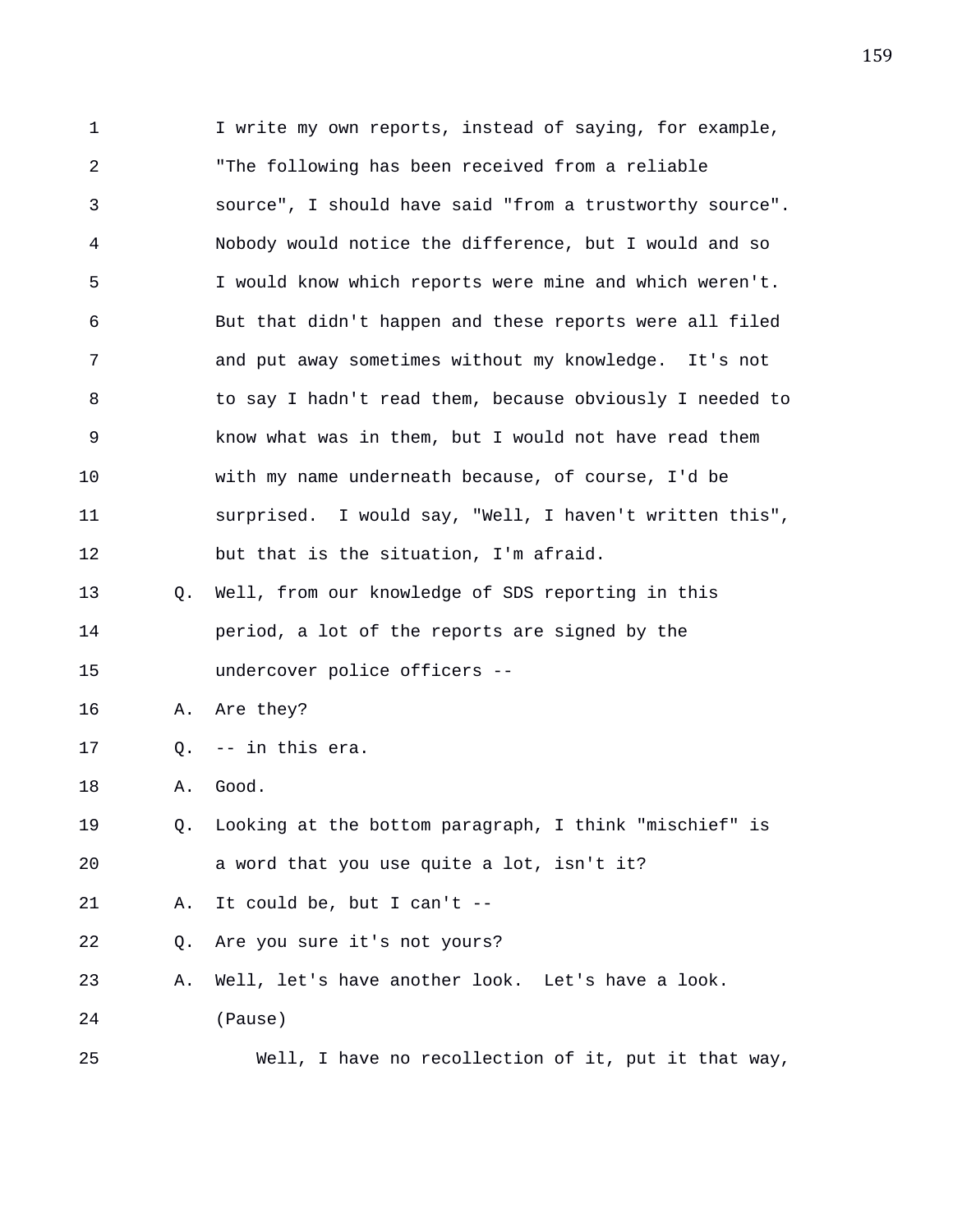| $\mathbf 1$ |    | and I -- obviously I wish I had, but, no, no, I can't     |
|-------------|----|-----------------------------------------------------------|
| 2           |    | say that I -- I have written this at all.                 |
| 3           | Q. | Don't worry, Mr Creamer, it is a very long time ago.      |
| 4           | Α. | Yeah.                                                     |
| 5           | Q. | We'll take that document down now, please, and if we can  |
| 6           |    | have in its place the document at tab 7 of your bundle,   |
| 7           |    | sir, which is ${MPS}/747725/1$ . This is a document which |
| 8           |    | is a report dated 6 January 1969 about the VSC working    |
| 9           |    | committee. Again, over the page ${MPS}/747725/2$ , it's   |
| 10          |    | signed by you and countersigned in this case by either    |
| 11          |    | Ray or Riby Wilson.                                       |
| 12          | Α. | Yeah.                                                     |
| 13          | Q. | If we can go back to the top of the first page, please    |
| 14          |    | ${MPS}/747725/1$ --                                       |
| 15          | Α. | Yes.                                                      |
| 16          | Q. | -- it says:                                               |
| 17          |    | "Submitted herewith are copies of the minutes of          |
| 18          |    | the two meetings of the Working Committee of the Vietnam  |
| 19          |    | Solidarity Campaign, which were held on 5th and           |
| 20          |    | 12th December, 1968."                                     |
| 21          |    | Now, we've had to redact the content, but can you         |
| 22          |    | help us: is getting inside the working committee of       |
| 23          |    | the VSC and reporting on what it was doing something      |
| 24          |    | that traditional Special Branch methods were likely to    |
| 25          |    | have been able to achieve?                                |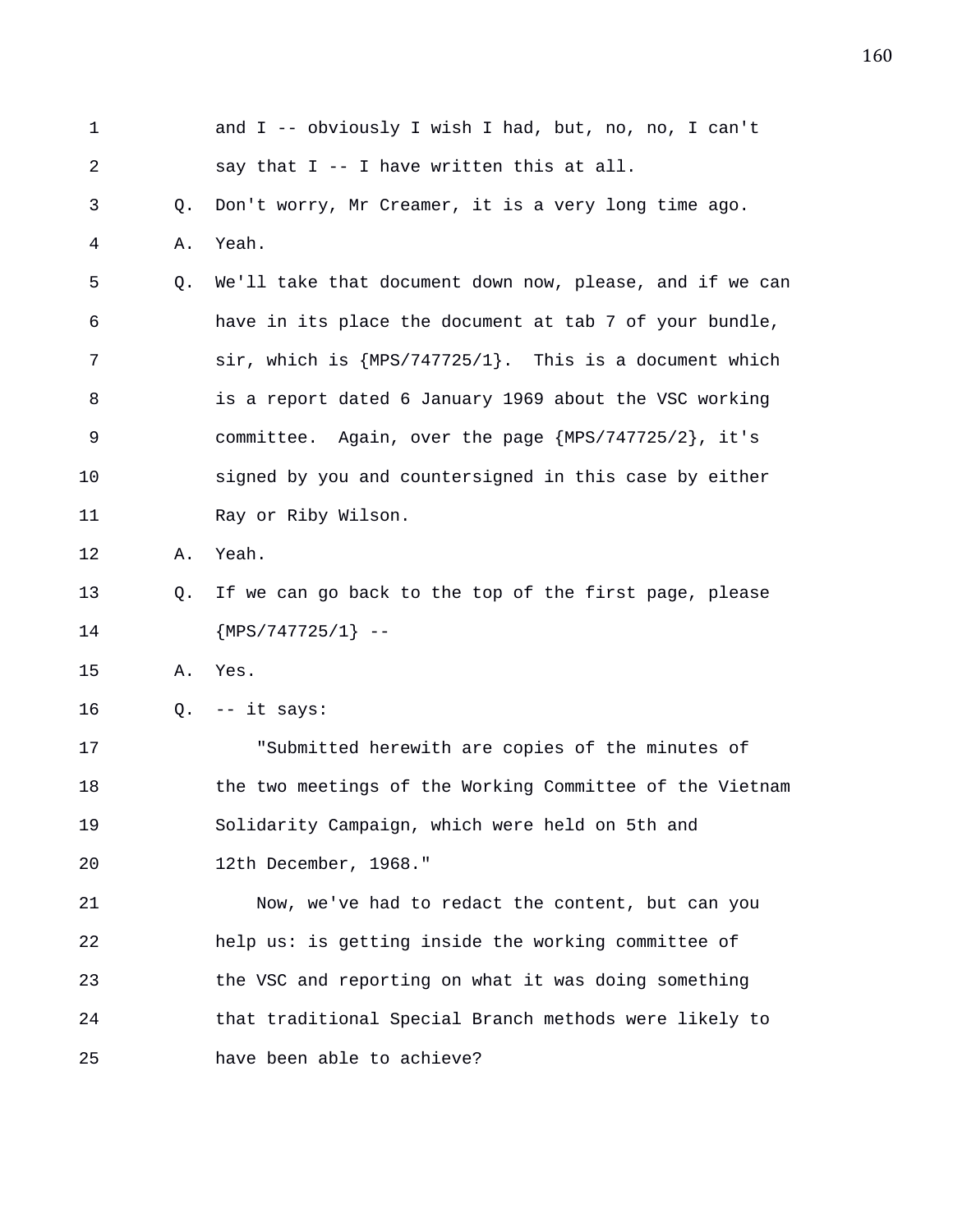| $\mathbf{1}$ | Α. | No, they wouldn't -- they would not be able to achieve     |
|--------------|----|------------------------------------------------------------|
| 2            |    | that, sir.                                                 |
| 3            | Q. | And I know it's difficult when we've had to redact         |
| 4            |    | the content, but would the content be likely to have       |
| 5            |    | been of use to Special Branch in preparing for             |
| 6            |    | the demonstrations that --                                 |
| 7            | Α. | Yes.                                                       |
| 8            | Q. | -- the VSC were organising?                                |
| 9            | Α. | Oh, indeed, yes.                                           |
| 10           | Q. | If we could take that document down now, please, and if    |
| 11           |    | we could have tab 9 up. It's $\{UCPI/14320/1\}$ . This is  |
| 12           |    | a report dated 22 January 1969. This is a report that      |
| 13           |    | runs to several pages. I can tell you that on page --      |
| 14           |    | at the bottom of $\{UCPI/14320/4\}$ we have your signature |
| 15           |    | again countersigned by Conrad Dixon.                       |
| 16           | Α. | Yes. Well, that is more like my work really, but           |
| 17           |    | obviously with the help of an undercover officer, or       |
| 18           |    | maybe more than one.                                       |
| 19           | Q. | That is your analysis, broadly speaking, of those Maoist   |
| 20           |    | groups --                                                  |
| 21           | Α. | Yes.                                                       |
| 22           | Q. | -- with an emphasis -- those with Mr Manchanda's           |
| 23           |    | influence?                                                 |
| 24           | Α. | Yes. Yes, you can see -- it would be helpful, but,         |
| 25           |    | I mean, my motive in -- in wanting to do that was to be    |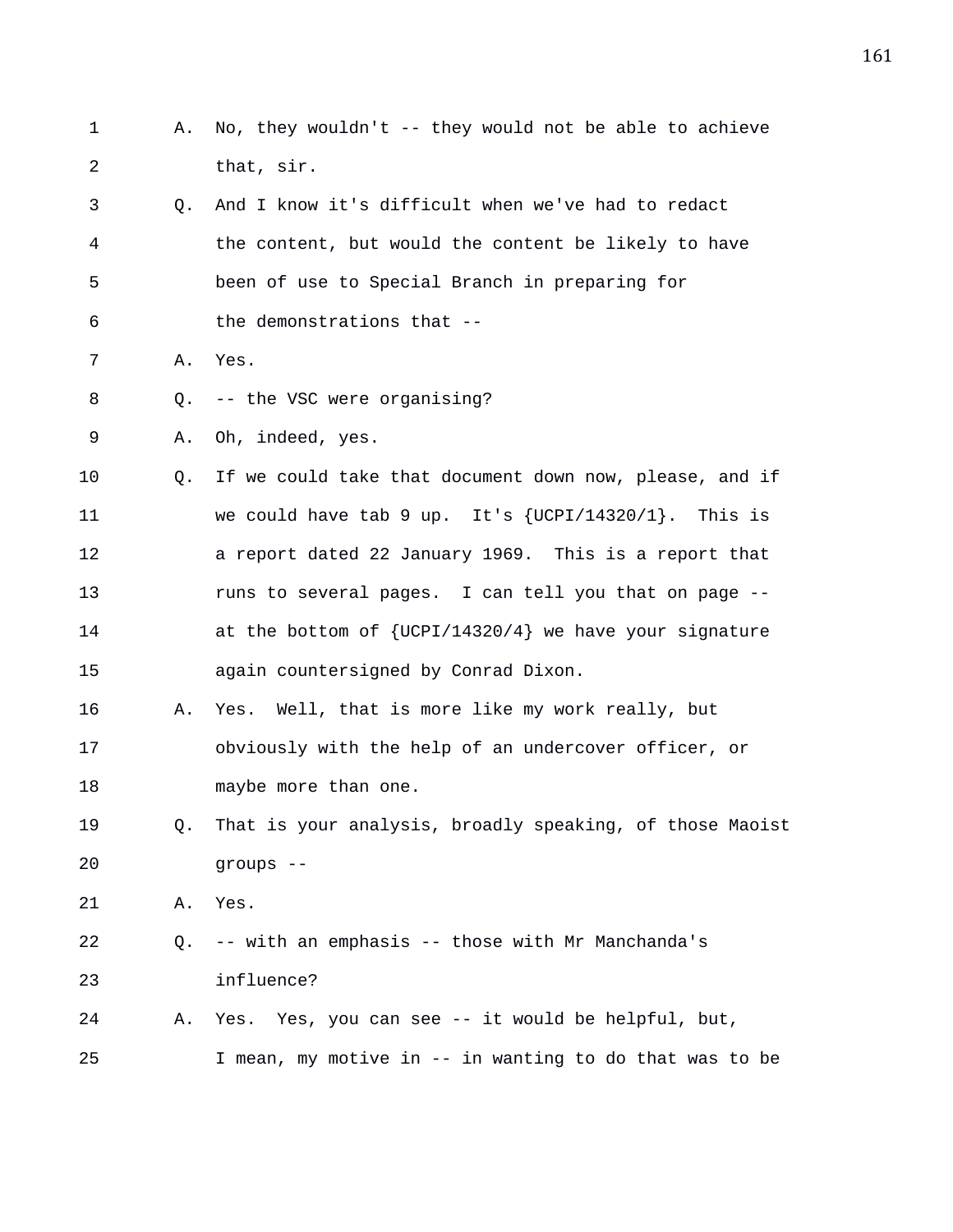1 concerned that people understood which groups were doing 2 the mischief, you know. It wasn't my anarchists, so to 3 speak; it was these Maoists. So it was -- I had a kind 4 of personal interest in that and -- but the young man 5 who -- who got the information, I can't remember who he 6 was or anything -- 7 Q. No names, please. 8 Okay, if we could go to page 3, please, Mr Creamer, 9 and I'm looking for the penultimate paragraph 10 {UCPI/14320/3}, the one that starts: 11 "Manchanda has one significant advantage ..." 12 A. Yeah. 13 Q. About two-thirds of the way down that paragraph, it 14 reads: 15 "To a casual supporter he may appear to offer 16 the ultimate in revolutionary activity, and no-one is

17 likely to be excluded from his groups for aggressiveness 18 or violence on public demonstrations."

19 Was that your understanding of how Mr Manchanda's 20 groups worked?

21 A. Oh, yeah. Yes, indeed. It -- well, that -- yes, 22 exactly that because, in other words, he -- a lot of 23 sounded brass and tinkling cymbal about his methods, 24 but, yeah, I -- it's not kind of a final assessment; 25 it's kind of -- that is what it's like now. What he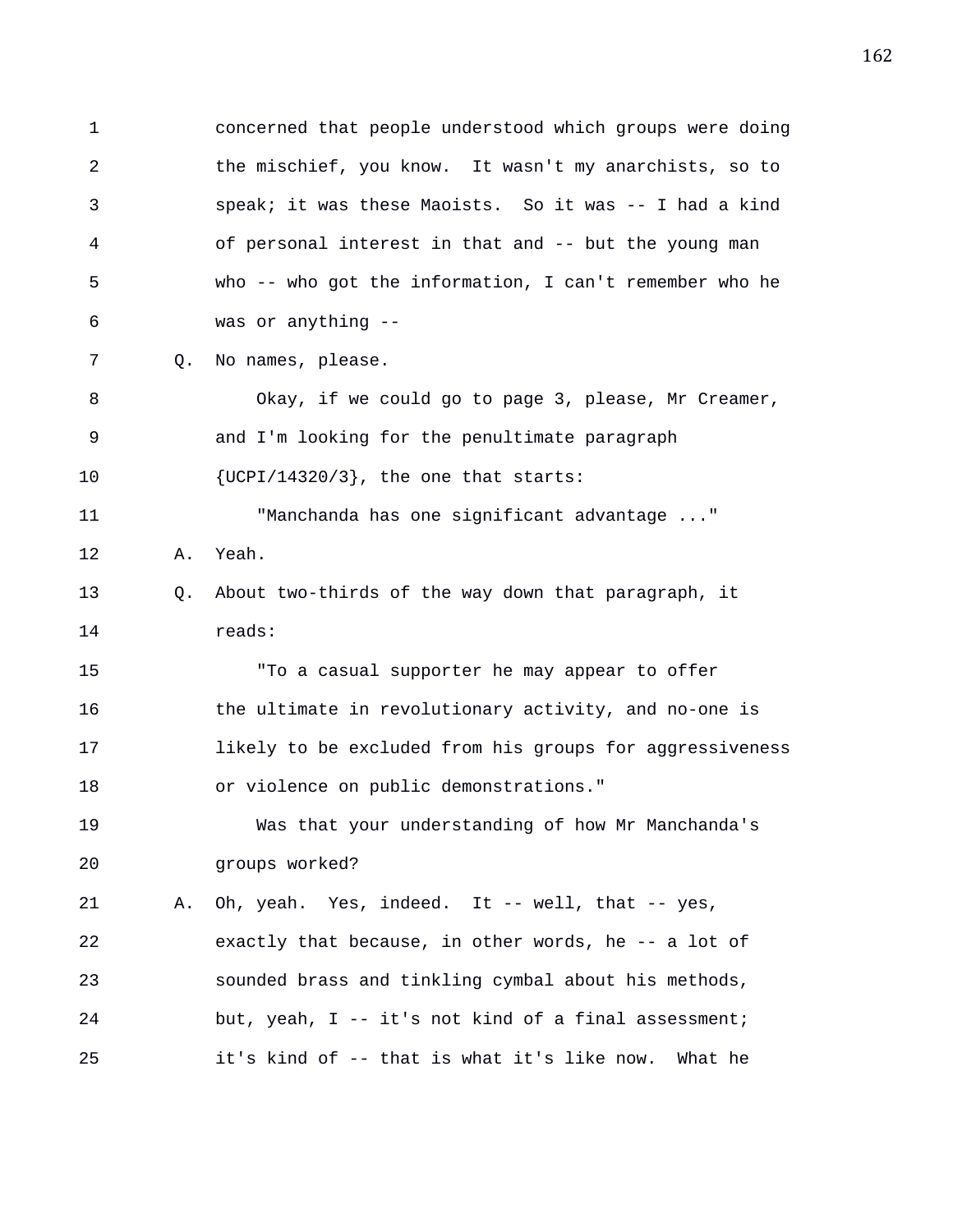1 would turn out to be eventually is probably a waste 2 of -- you know, nobody would have taken any notice of 3 him at all, but at that stage he was the potential to, 4 yeah, offer the ultimate in revolutionary activity and, 5 yeah, that's the way it was. But I had to up the sort 6 of germ of the idea put to -- put to me by 7 the undercover officer. 8 Q. Thank you. 9 Could we now take that down, please. 10 I'm going to move from documents which you signed to 11 some documents which you did not sign, and I would like, 12 though, to know whether you either wrote them or had 13 some input into them. These are in the supplementary 14 bundle that we've put together. 15 The first one is tab 2, sir, of your supplementary 16 bundle. It's {MPS/730061/1} and it's a report dated 17 21 August 1968, and that's very early in the life of 18 the SDS. 19 A. Mm. 20 Q. It's the first of a series of reports summarising, as 21 I understand it, the SDS's understanding of preparations 22 for the October demonstration.

23 A. Yes.

24 Q. It's signed by Conrad Dixon.

25 A. Yeah.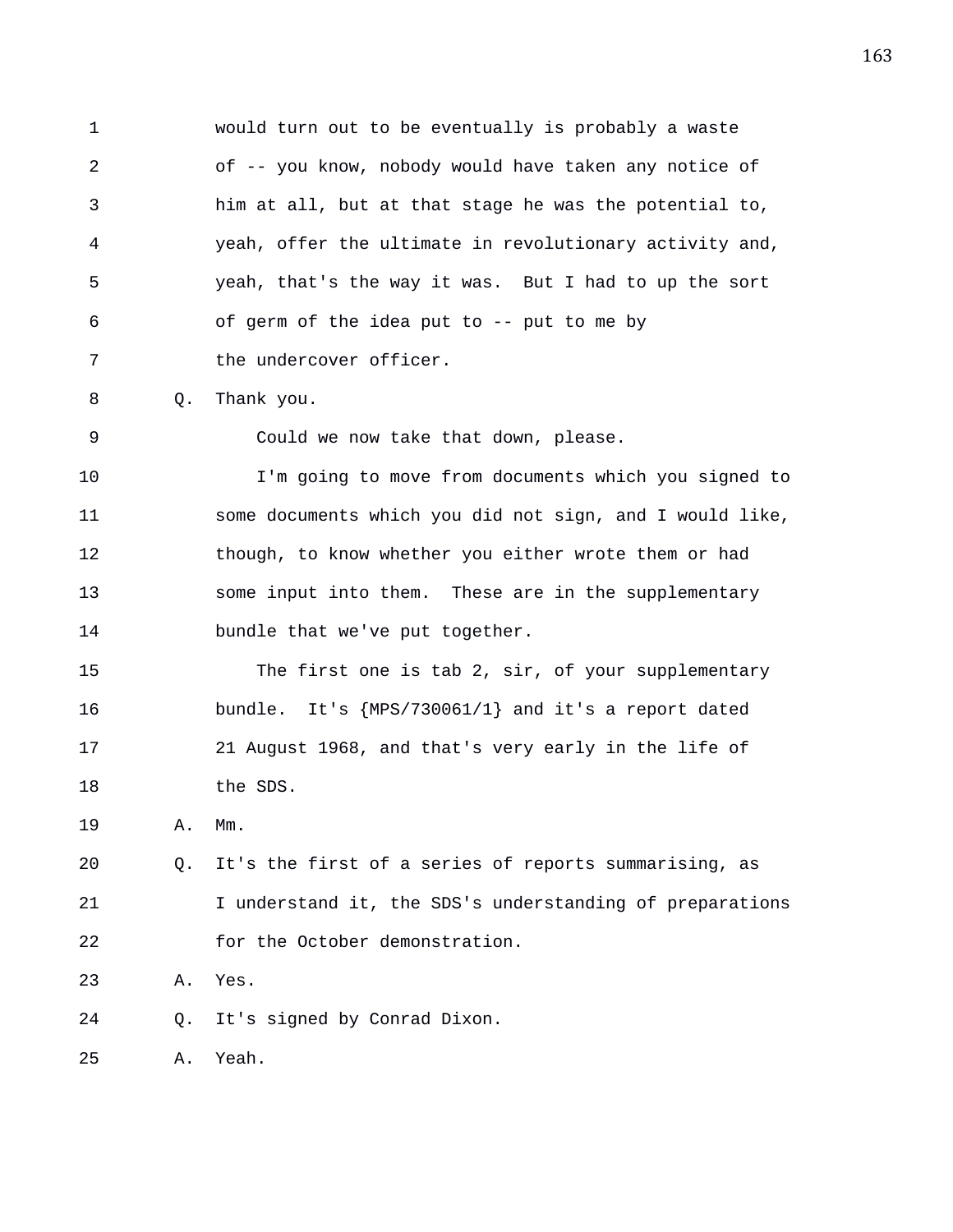- 
- 1 Q. It's countersigned by Arthur Cunningham.
- 2 A. Yes.
- 3 Q. And it talks about the internal divisions between 4 the different groups, those in favour of a more violent 5 approach and those in favour of a peaceful approach, as 6 well as the sort of targets that might be chosen 7 en route.
- 8 A. Yeah.
- 9 Q. Take as long as you need to familiarise yourself with 10 the contents, Mr Creamer, but is that a report that you 11 wrote for Conrad Dixon?
- 12 A. No, it's a report that he wrote himself, and he's 13 gone -- he makes that clear by signing it himself and 14 not including anybody else's name in it. And what 15 I think happened there -- what date is it? Yes, this is 16 before the demonstration took place, isn't it?
- 17 Q. Yes.
- 18 A. This was the build up to the demonstration, and I feel 19 a bit diffident about having to say this, but that 20 wasn't from an undercover officer either. It was 21 a source that knew what was going on and was prepared to 22 tell us, but he wasn't an informant exactly, and I don't 23 know who he was or anything like to that. And it wasn't 24 Conrad himself who had dealings with him; it was another 25 officer. I could tell you the name -- the name of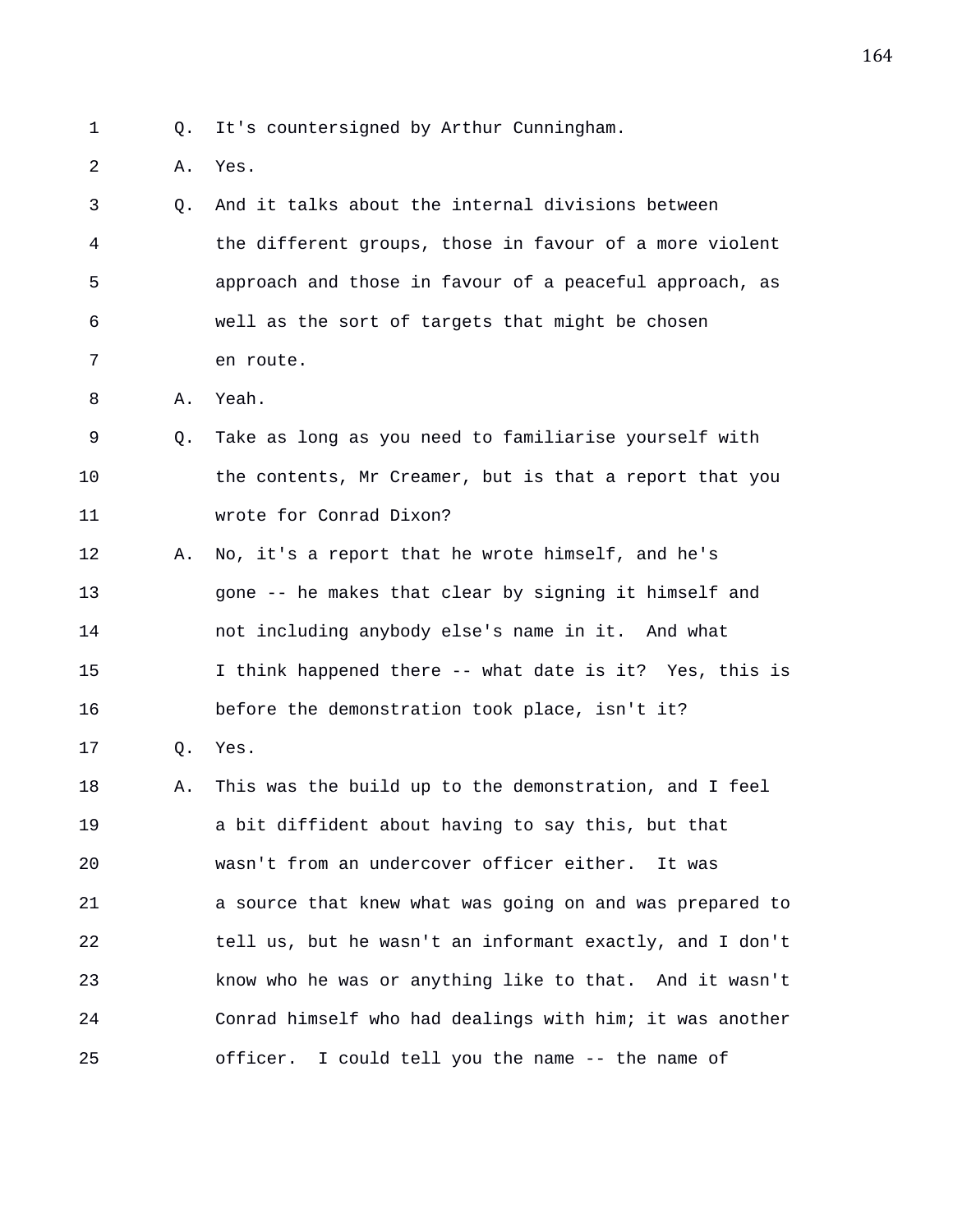1 the other officer, but I'd rather not.

| $\overline{2}$ |    | And you can see that it's of a much higher standard        |
|----------------|----|------------------------------------------------------------|
| 3              |    | than any of us could have written. It -- even              |
| 4              |    | the vocabulary's different. But the fact that they were    |
| 5              |    | closer to the hierarchy of the Vietnam Solidarity          |
| 6              |    | Campaign is quite apparent to me anyway, and I don't       |
| 7              |    | think Conrad -- for all his talents, he couldn't have      |
| 8              |    | written it either.                                         |
| 9              | Q. | Right.                                                     |
| 10             |    | If we look at the next document, the next document         |
| 11             |    | at tab 3 is ${MPS}/730065/1$ .                             |
| 12             | Α. | This one? I can't read it.                                 |
| 13             | Q. | Can you see it on the screen now?                          |
| 14             | Α. | No -- ah, yes. Yes.                                        |
| 15             | Q. | This is another document which is signed by Conrad Dixon   |
| 16             |    | and countersigned by Arthur Cunningham.                    |
| 17             | Α. | Yeah.                                                      |
| 18             | Q. | It's dated 30 August, so just over a week later.           |
| 19             | Α. | Yeah.                                                      |
| 20             | О. | It's, again, about the forthcoming Autumn Offensive.<br>It |
| 21             |    | starts with a contextual paragraph about events in         |
| 22             |    | Czechoslovakia.                                            |
| 23             | Α. | $Mm$ .                                                     |
| 24             | Q. | And then goes on to say that there has been a change of    |
| 25             |    | emphasis within the VSC in that the IMG was retreating     |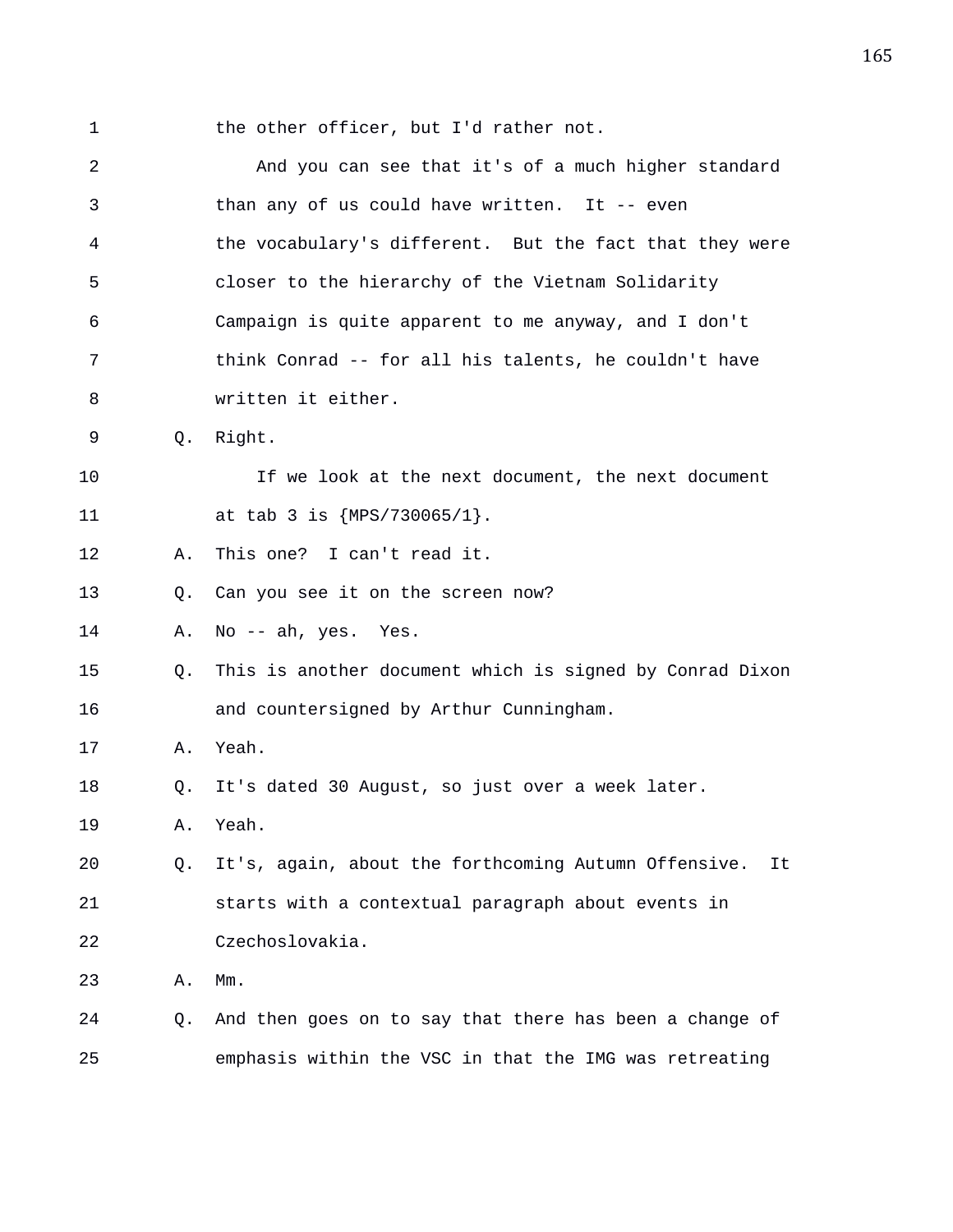1 from the -- the gist is they were retreating from 2 a violent stance. 3 A. Yeah. 4 Q. And then it goes on to provide some information about 5 the political leanings of members of the liaison 6 committee and some intelligence about different 7 branches. 8 Our understanding, Mr Creamer, had been that these 9 were documents that were periodic updates -- 10 A. Oh, yeah. 11 Q. -- on the state of progress of preparations for the 12 Autumn Offensive. Are we understanding these documents 13 correctly? 14 A. Oh, yes, yes. I think he -- it was kind of a progress 15 report every week, more or less. Anything of this 16 nature and this level wouldn't be my -- he might confide 17 in me and show me, but by and large, that came from him 18 and his -- the sources that were open to us then. 19 Q. So what, if any, input do you think came from you? 20 A. It's difficult to say. I -- I would like to, obviously, 21 have been more au fait with what was going on at the top 22 level of the VSC, but I wasn't. I mean, there's no 23 beating about the bush. It wasn't in -- anything that 24 I was either expected to do or -- you know, or ever did. 25 But, as I say, there was help and if you think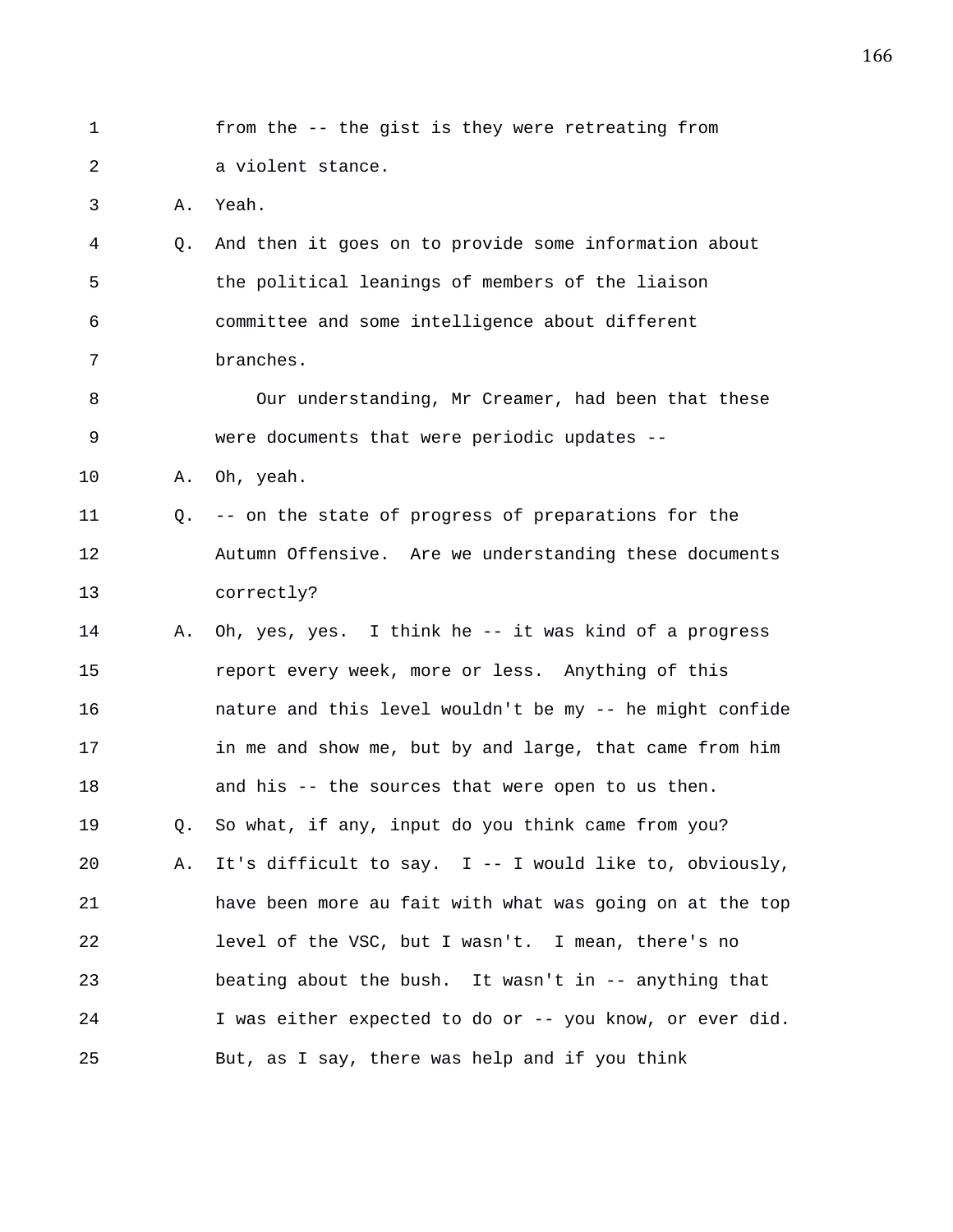1 about it -- well, if I think about it, the business of 2 IMG, of opting out of this, could well be what one -- 3 I might have mentioned earlier; is that some pressure 4 had been brought to bear on them by the ordinary members 5 of the Labour Party, who felt that they'd gone too far 6 and any advantages that they might think of being 7 a light to the Labour Party or whatever like that would 8 go out the window and they would be treated as pariahs 9 and the rest of it. That kind of frightened them 10 a bit -- or not frightened them but concerned them, and 11 they dropped out.

12 But only somebody who was well up in that would -- 13 would know, I mean, and it wasn't -- well, I say it 14 wasn't; I hope it was an individual officer, but I can't 15 imagine it -- I don't think anyone was so erudite as to 16 **produce such stuff, really.** 

17 Q. Okay. Can we take that down and can we go to 18 the document at tab 5, which is {MPS/730064/1}, which is 19 again a -- it's a two-page report signed by Conrad Dixon 20 dated 19 September. This one is -- it postdates the 21 National Council's -- the VSC's National Council's 22 meeting on 7 September 1968, which had decided largely 23 on the route and form of the demonstration. It reports 24 that those decisions were being hotly debated within VSC 25 branches across the country, and then relates events at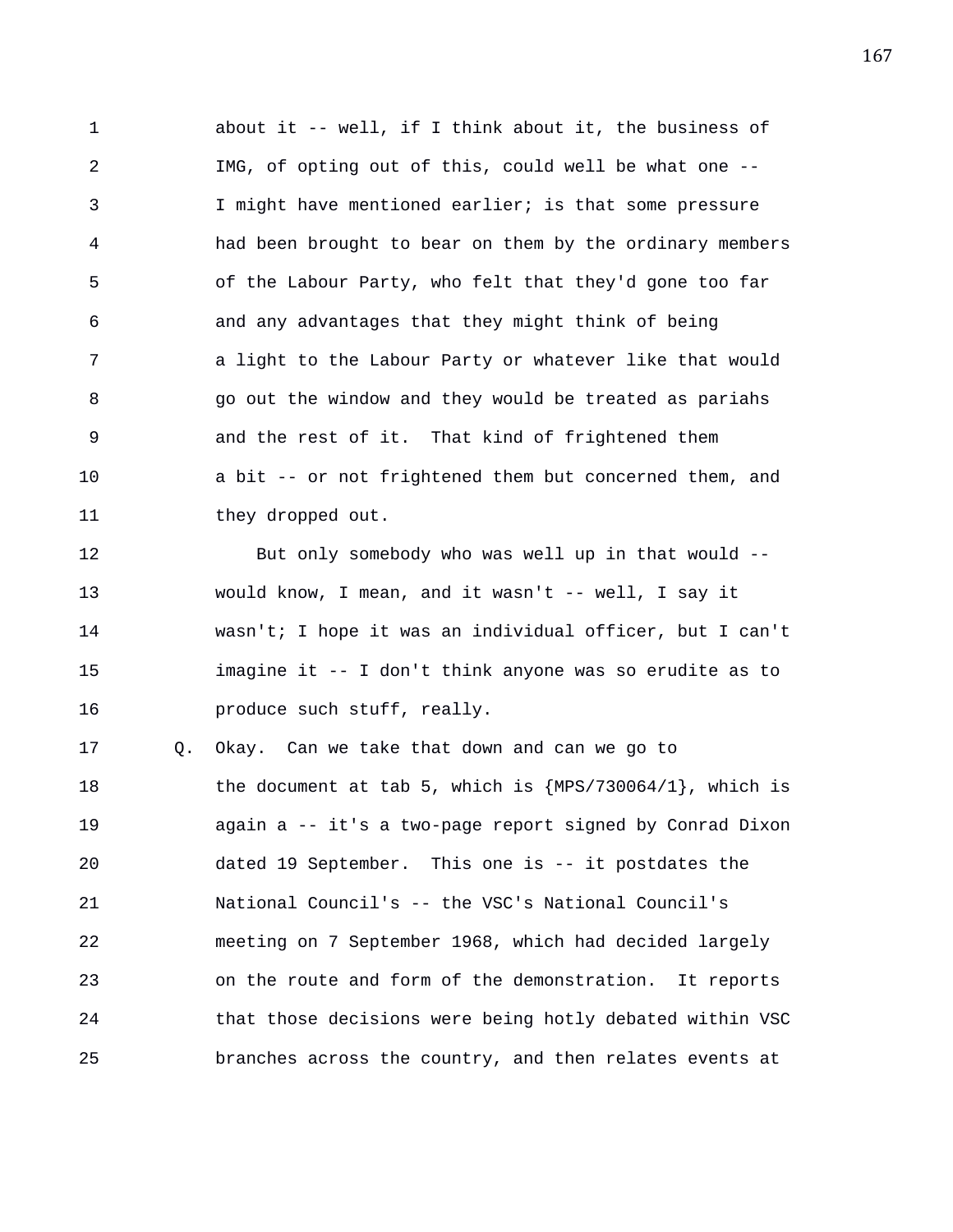1 the large meeting held in Conway Hall on 17 September at 2 which, as we understand it, the Maoists had been 3 outvoted by others as to the final route and it had been 4 decided that the route would not go past the US Embassy.

5 It does, though, go on effectively to communicate 6 that there were Maoist-influenced groups, such as 7 the Earls Court and Notting Hill branches of the VSC, 8 that were going to take no notice of the vote and go 9 their own way anyway.

10 Now, we have seen a lot of SDS reporting about 11 the meeting in Conway Hall, about branch meetings 12 discussing events at the National Council, and we know 13 that there were SDS officers in both the Earls Court and 14 Notting Hill branches of the VSC. We understand this to 15 be essentially an amalgamation of intelligence gleaned 16 by the SDS about the forthcoming demonstration.

17 A. Yes --

18 Q. Are you able to help us with whether we're right or 19 wrong about that?

20 A. Yes, you're on steady ground there, sir, yeah, yes. 21 Q. And, again, did you have anything to do with writing 22 this report?

23 A. At this stage I can't remember, but probably, yes. 24 Certainly -- well, if I can put it in simpler terms, 25 really, to explain it to myself more than anything,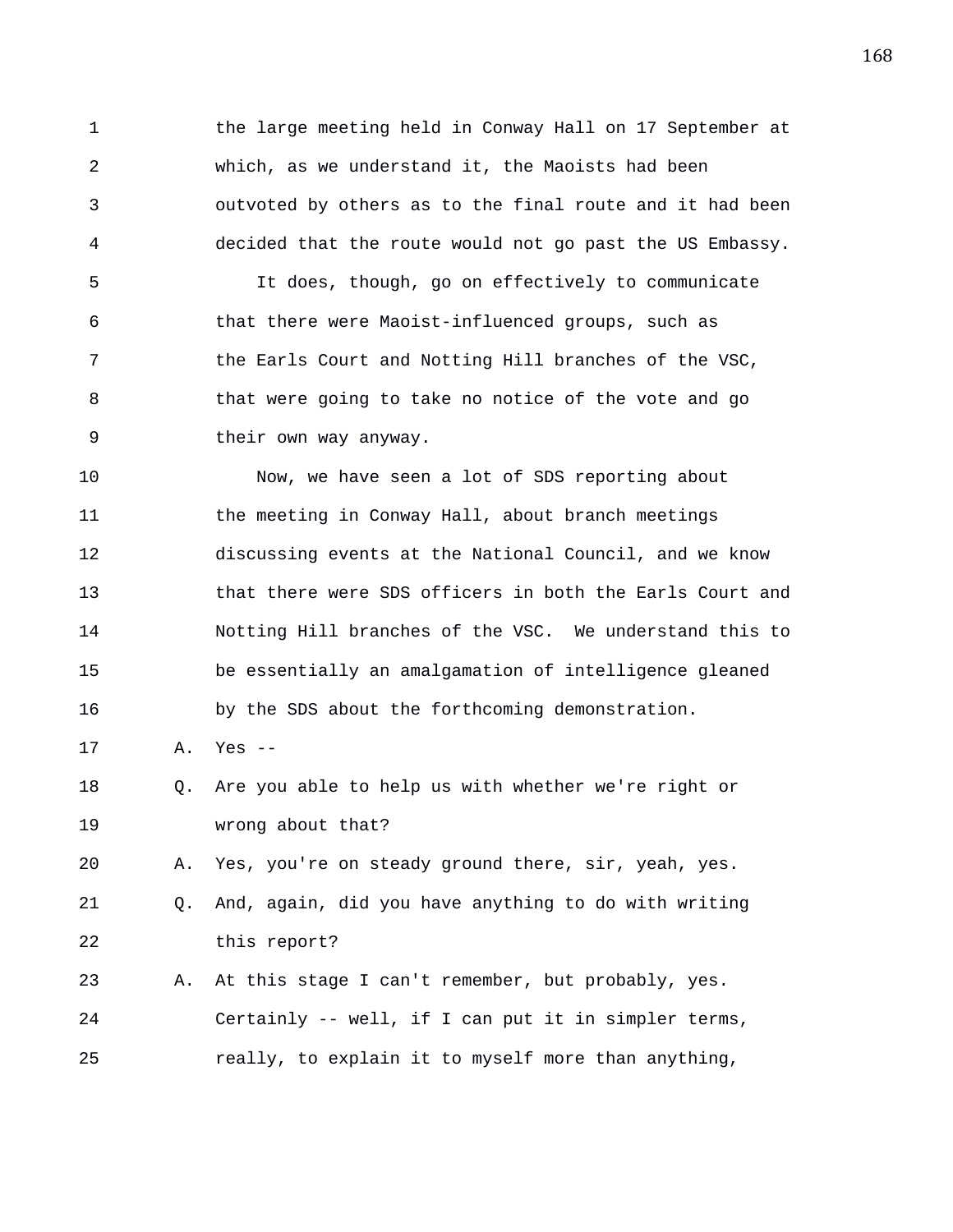1 Conrad was concerned with trying to prove that all this 2 business of undercover work could be done and it was 3 an adventure. I was more concerned that, whatever else, 4 we should not make a song and dance and make anybody 5 more alarmed than they need be. That is to say, I would 6 tone it down.

7 If we said, as often happens in these, that people 8 had said, "Oh, we're going to march on the Ministry of 9 Defence or Mansion House," or whatever it is, I'd say, 10 "No, no, don't bother with that", add something to 11 the effect that it was a lone voice or whatever and 12 didn't mean anything, so that when I looked at 13 the report, apart from anything else, I was kind of in 14 a kind of subeditor role of saying anything that was 15 likely to alarm anyone should either not be put in or 16 toned down or whatever.

17 We had to tread a careful line -- or I did, I mean, 18 because if that was true and so on and they were going 19 to do that, then obviously I couldn't interfere. But if 20 it was unlikely and just kind of thrown into -- because 21 somebody had reported it, I would pressurise Conrad to 22 take it off. So, in a way, that was the kind of area in 23 which I felt I could be useful, but as for getting 24 the information in the first place, that was between 25 Conrad and the staff. I didn't interfere in any of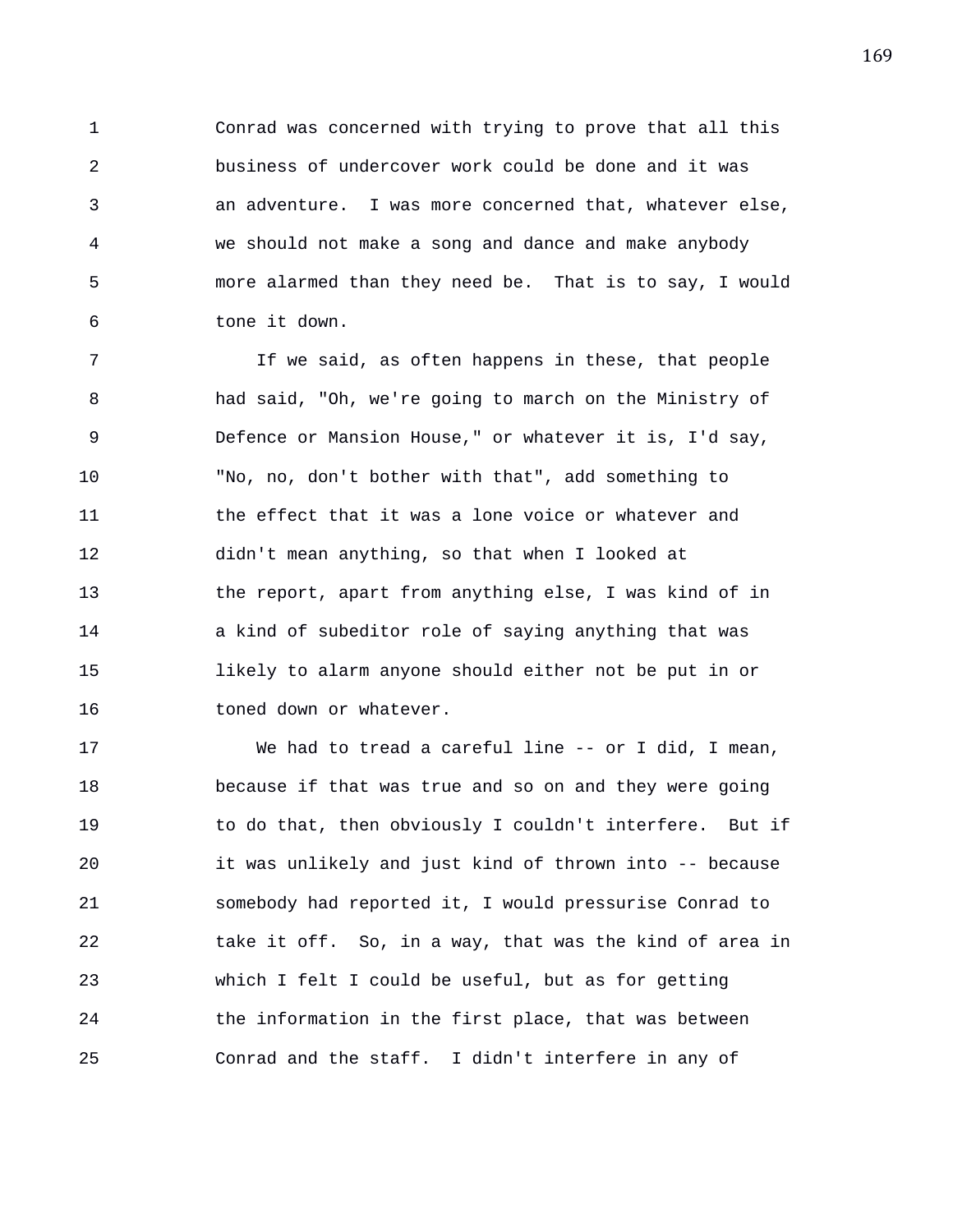1 that. I had no idea who'd done what.

2 Q. Thank you.

3 If we can take that down now. I'm just going to 4 show you one last document of this sort for a specific 5 reason. If we could have up tab  $6 \{MPS/730096/1\}$ . 6 Now, this is another of these updating reports 7 described as a regular weekly report. It's dated 8 3 October 1968. What I'm interested in is the very 9 bottom of this page. Thank you. Subparagraph (c) 10 reads: 11 "Information from Glasgow indicates that about 12 400 demonstrators will be coming from Scotland, of whom 13 160 will be from Glasgow itself. The latter contingent 14 are being advised to wear crash helmets and urged to 15 carry ball-bearings, fireworks, hat pins and banner 16 poles for use as weapons." 17 Can you recall any concerns about violent 18 Glaswegians being expected at the demonstration? 19 A. No, but I know, in the early days, we did not -- 20 presumably this came from the Special Branches up in 21 Scotland, and in the early days, we were not -- I don't 22 know, we just didn't contact provincial officers about 23 our demonstrations, because that was the tradition. We 24 had never bothered. But they obviously had a change of 25 heart and wrote to all the Special Branches, I think,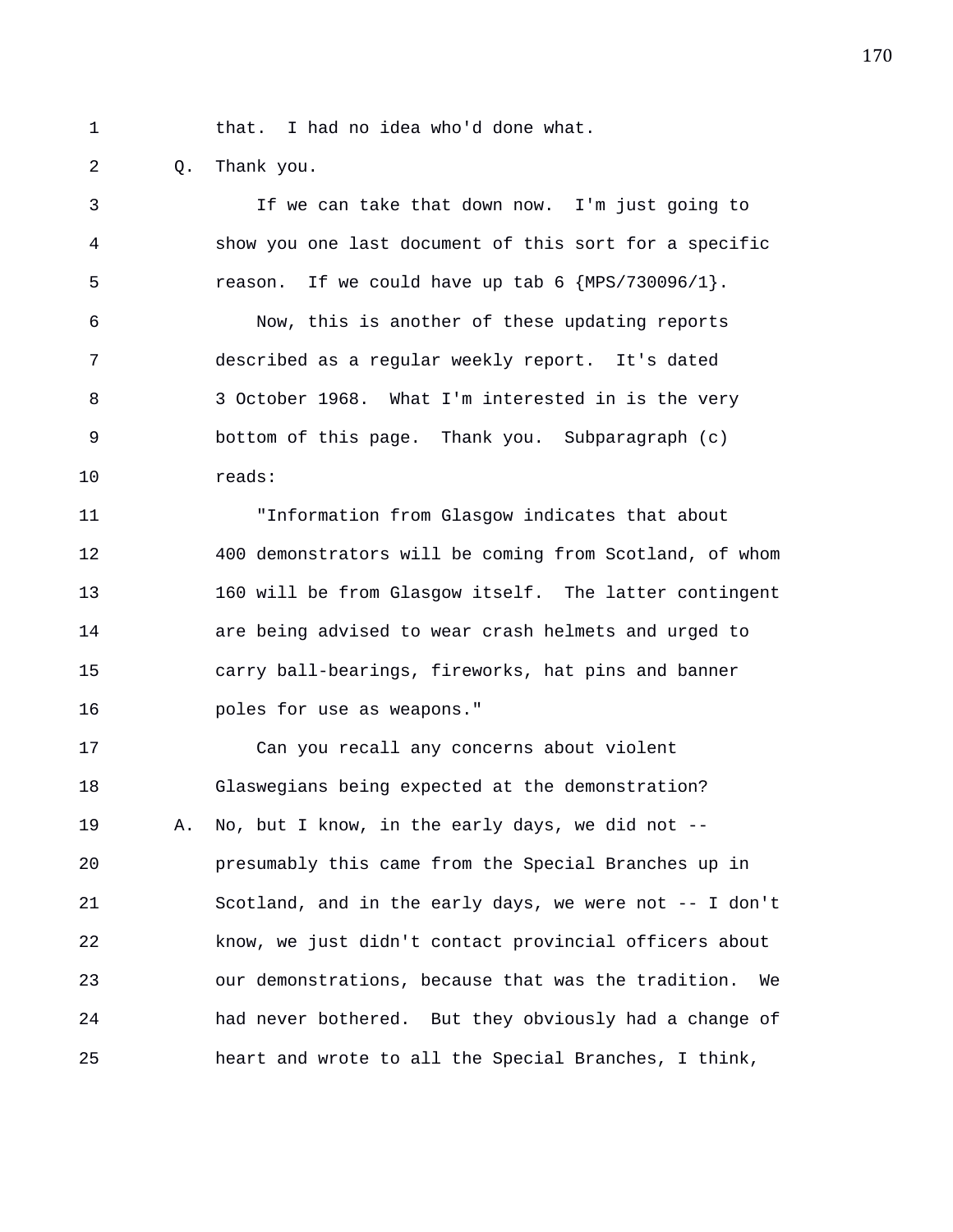1 and along the lines that, "Anything you can do to help 2 us would be greatly appreciated", and so on. So this 3 has come from them.

4 Now, I can't remember -- I can't remember it in 5 particular, but I think if it would have come to me to 6 have a look at, I would say, "Well, I can't stop you 7 putting it forward, but be sceptical about it", because 8 what people say they're going to do when they're on 9 the bus or whatever is not necessarily what will happen 10 when they get there. They might find they're 11 outnumbered or that they're reluctant or whatever, so 12 that it's not guaranteed this sort of thing will happen. 13 But if we'd been warned that it's going to happen, it's 14 got to be mentioned and A8 ought to know. 15 So in a way, it wouldn't -- I wouldn't interfere and 16 I wouldn't -- any interference from me wouldn't be 17 welcome at all. 18 Q. We'll come back to Glaswegians in a moment. 19 A. Yeah. 20 Q. If we can take that down now, please. 21 I'm now going to take you to two documents which are 22 dated 27 October 1968, obviously the day of the

23 demonstration itself. They're both telegrams.

24 A. Oh, yes.

25 Q. The first one is tab 1 of the supplementary bundle.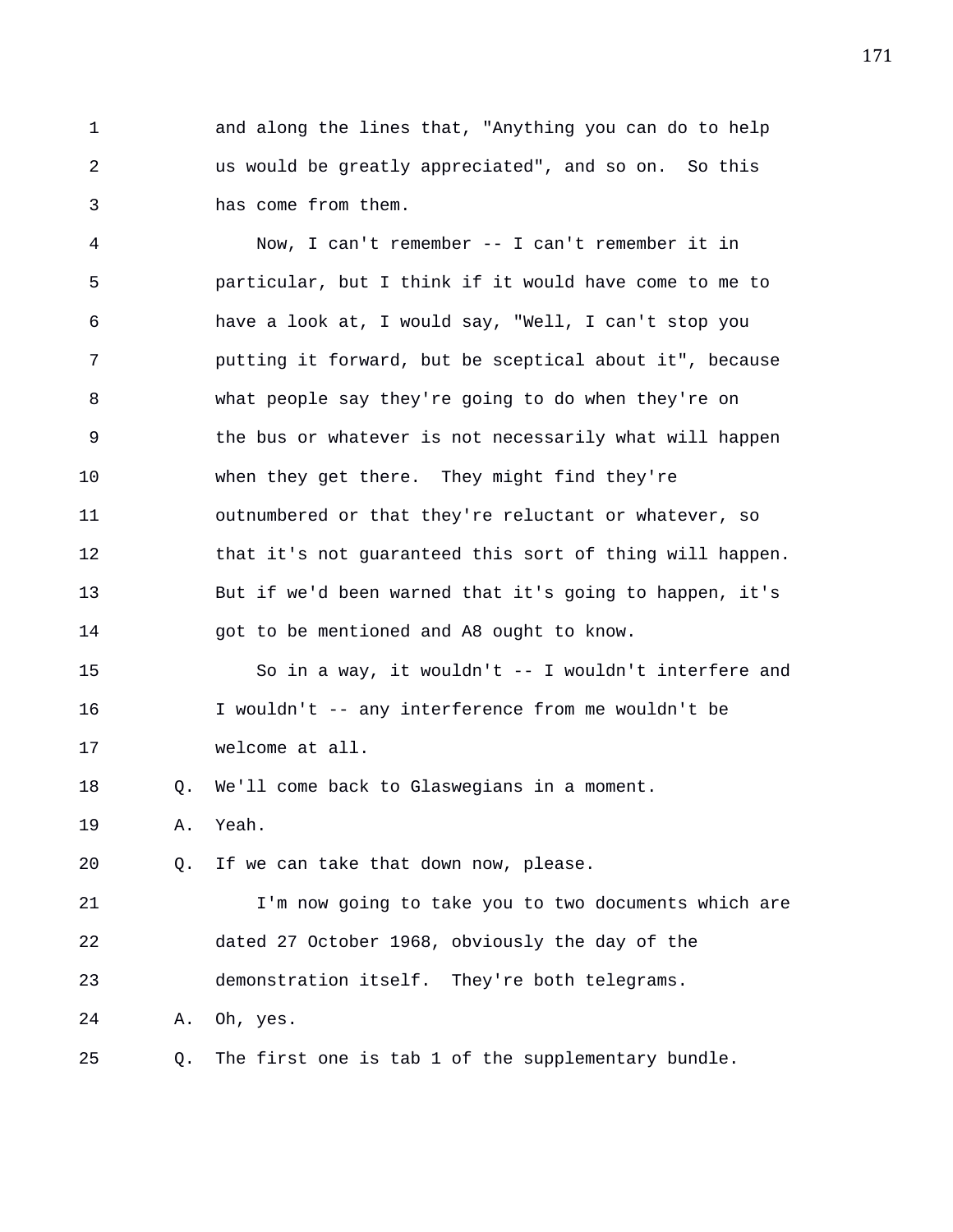- 1 A. Mm.
- 2 Q. That's {MPS/733955/1}. This is the earliest of the two. 3 It's timed at 11.15 in the morning.

4 A. I know the one you mean, yeah, without looking, yeah.

- 5 Q. This one says it's from you to the chief --
- 6 A. From me?
- 7 Q. Yes, have a look --
- 8 A. Oh, I see, yeah, yeah.
- 9 Q. It says it's from you to the chief superintendent of 10 Special Branch, and it says:
- 11 "A group of about 20 Maoists intend to commence 12 leafletting at the Embankment from 11.30am onwards in 13 order to catch the early demonstrators and persuade them 14 to march later to Grosvenor Square."
- 15 And it's signed by a constable. We can see from 16 what's written below that Cheap Superintendent 17 Cunningham had spoken to Commander Lawless.
- 18 A. Yeah.
- 19 Q. So this seems to be very much real-time intelligence on 20 the day.
- 21 A. Yes, yeah.
- 22 Q. Can you help us with whether you would have been on 23 the Embankment with the Maoists or whether you were in 24 the office sending the telegram as one part of 25 Special Branch to another?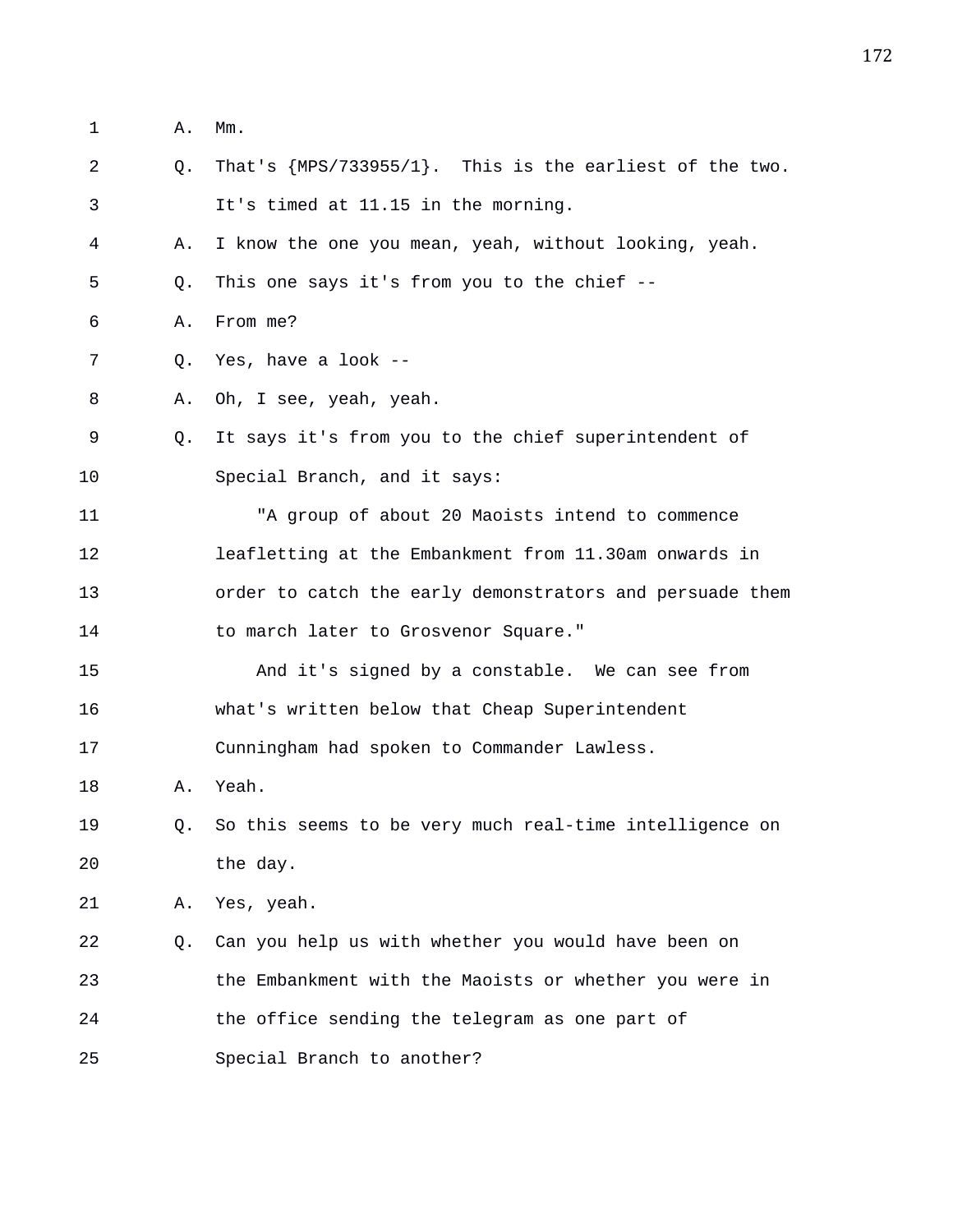1 A. No, I was in the office, and this is from one of 2 the undercover officers. Well, even there -- well, yes, 3 it may have been an undercover officer, it may have been 4 an ordinary officer that wasn't undercover. 5 Q. I see. 6 Now, if we could go -- take that down, please. 7 A. Could I ask, did the constable sign his name and so on? 8 Q. Yes, we redacted it for privacy reasons. 9 A. Yes, but -- 10 Q. But it won't have been an SDS officer, because we would 11 have put the SDS officer's nominal. 12 A. No, but the fact that he signed it, it suggests to me 13 that it was an outside -- somebody outside the SDS who 14 had been detailed to look out, you know, early in 15 the day, to see -- just for that sort of thing. 16 Q. I see. 17 A. They would do that. 18 Q. Good, thank you. 19 If we could have up the document which is in 20 the original bundle at tab 4A. It's {MPS/733954/1}. 21 Now, this is the one that was in your original witness 22 pack. It's, again, the same date, but later in the day, 23 18.45 hours. This one says it's from 24 Detective Inspector Saunders to the -- 25 A. Yes.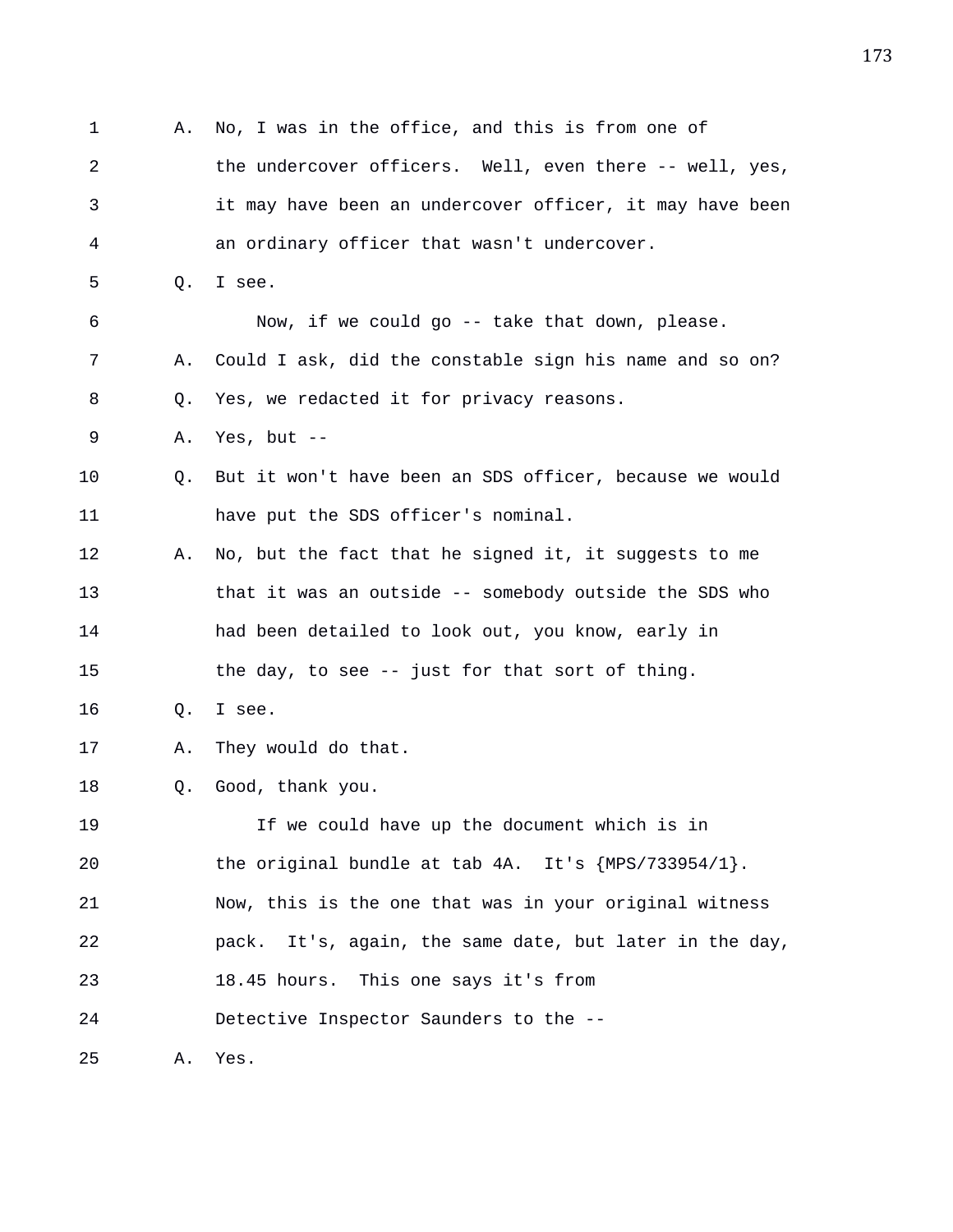1 Q. -- chief superintendent Special Branch.

- 2 A. Yeah.
- 3 Q. And it's signed by you, and it says:

4 "I am in the vicinity of South Audley Street. 5 "Since about 4pm I have been with a group of some 6 200 anarchists from Liverpool and Glasgow who broke away 7 from the main march at Hyde Park Corner. They have 8 engaged in various sorts of hooliganism in the vicinity 9 of Grosvenor Square.

10 "They led the charge towards the US Embassy along 11 South Audley Street from its inception, for the past two 12 and a half hours they have been confronting police. 13 They have been joined by contingents of the 14 International Marxist Group and various VSC elements 15 from Hyde Park.

16 "They are at present at the head of the column in 17 South Audley Street which is confronting police at 18 the junction of the SW corner of Grosvenor Square. 19 "I will give a full account of their activities in

20 due course."

21 Can you help us with, first of all, what was your 22 role in the generation of this telegram? 23 A. Well, it's a long time ago and I'm not quite sure, but

24 the -- I was in the office for that very purpose; to 25 take messages from whoever was outside. So I must have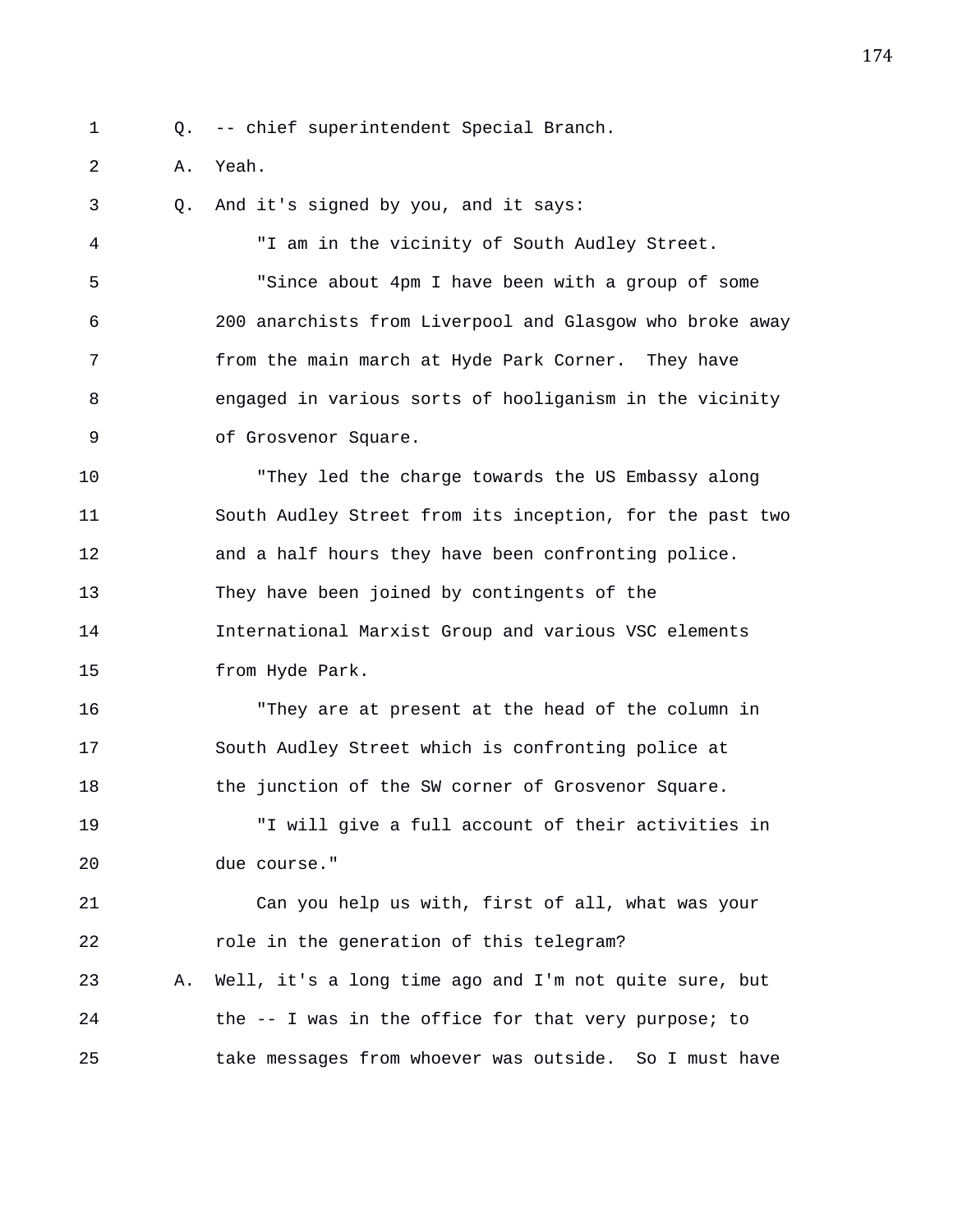1 done that.

2 And as for the content, well, DI Saunders would know 3 more about what Glasgow had told us, so he would be 4 aware of the background and would see the dangers of all 5 this, and all I could do would be -- I think I didn't 6 have to do it. It looks as though -- it says: 7 "Chief superintendent [somebody or other] to 8 see ..."

9 This would be sent instantly to A8, because it was 10 happening. The drawback there, of course, is that it's 11 such a long-winded way of getting information to A8 that 12 it's probably too late. I mean, probably they were 13 there before, but the advantage for A8 would be they're 14 on the spot and they can see it just as well as Sanders 15 could. But to be told by us that -- who they were would 16 be helpful, but, of course, it's -- yeah, it's a good 17 piece of work. I can't argue with it. It's very good. 18 And my part in it was simply to pass on the message. 19 Q. Because presumably you would have remembered if you'd 20 been in Grosvenor Square with 200 violent Liverpudlian 21 and Glaswegian protesters. 22 A. Yes. Yeah, I heard about it afterwards. Yeah, it was

23 violent, apparently. I -- you know, I was a bit 24 disappointed after being put in Scotland Yard and not -- 25 not go out and see what was happening, but that's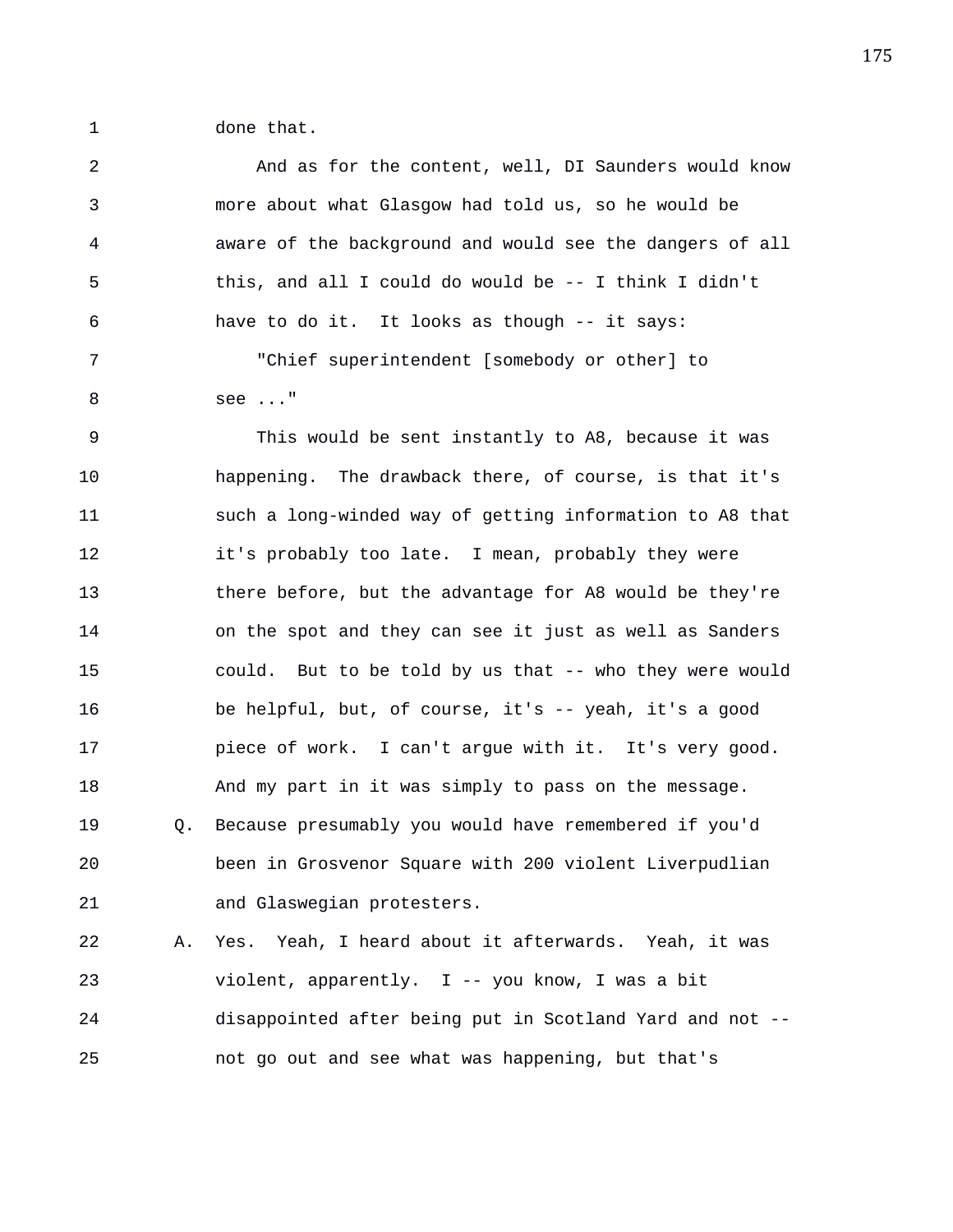- 
- 1 the way it was.

2 Q. On to rather more mundane matters. Do you know whether 3 Conrad Dixon went to the Home Office or met 4 the Home Secretary in relation to the October 5 demonstration? 6 A. No, I don't know. I mean, I didn't need to know a lot 7 about it. If it wasn't -- you know, if you didn't need 8 to know, you wouldn't know. 9 Q. We can take the document down now. Thank you. 10 Do you know whether Conrad Dixon took any legal 11 advice or received any legal advice about how to operate 12 an undercover police unit? 13 A. Well, I'm not sure. Well, I'm pretty certain he didn't, 14 and it wasn't in his nature to do that. He -- he saw 15 this as a challenge and he didn't want to be inhibited 16 by any scruples that other people might have because he 17 trusted himself to be scrupulous as the situation 18 demanded, no more and no less, and to be honest, that's 19 the situation. 20 Q. You've made various observations in your witness 21 statement about what the SDS did and did not do in 22 relation to policing the October demonstration. What is 23 your overall assessment? Did undercover policing make 24 a big difference or not? 25 A. Not quite sure what the question is. Can you just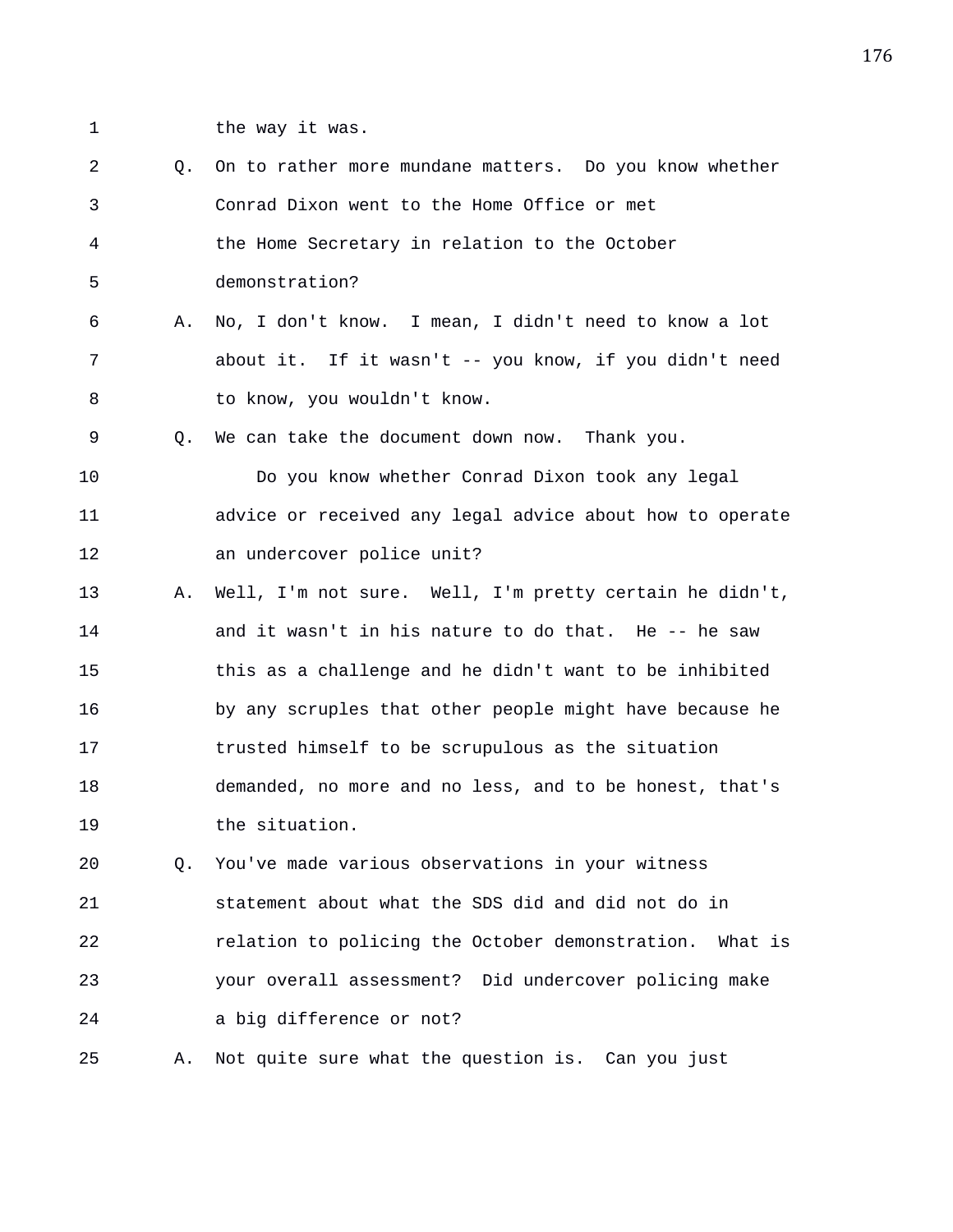1 repeat it?

2 0. In policing the Autumn Offensive --

3 A. Hm.

4 Q. -- did the use of undercover officers make a big 5 difference or not?

6 A. Overall, oh, certainly, yes, but on -- on the day, none. 7 None. They weren't in a position -- they weren't even 8 told what to do. I mean, they could go on it, and 9 obviously if their branch or group went on it, but they 10 had to behave themselves just like anyone else. But 11 overall, the standard of information that A8 received 12 from us was far higher than anything that could have 13 been done before, without a doubt.

14 Q. Now, one of the reasons why I asked you that is there 15 were two comments which were a little doubtful.

16 The first was you said that VSC groups were very 17 badly supported sometimes and there would be hardly 18 anybody there and looking there did not help, but 19 local -- but VSC groups were where a lot of SDS officers 20 were deployed.

21 A. Yeah, that's -- that is the situation, mind you. 22 I mean, it can't be helped. You see, had the situation 23 been such that there was a great deal of interest among, 24 say, the general public in the Vietnam Solidarity 25 Campaign and these groups -- I mean, these individual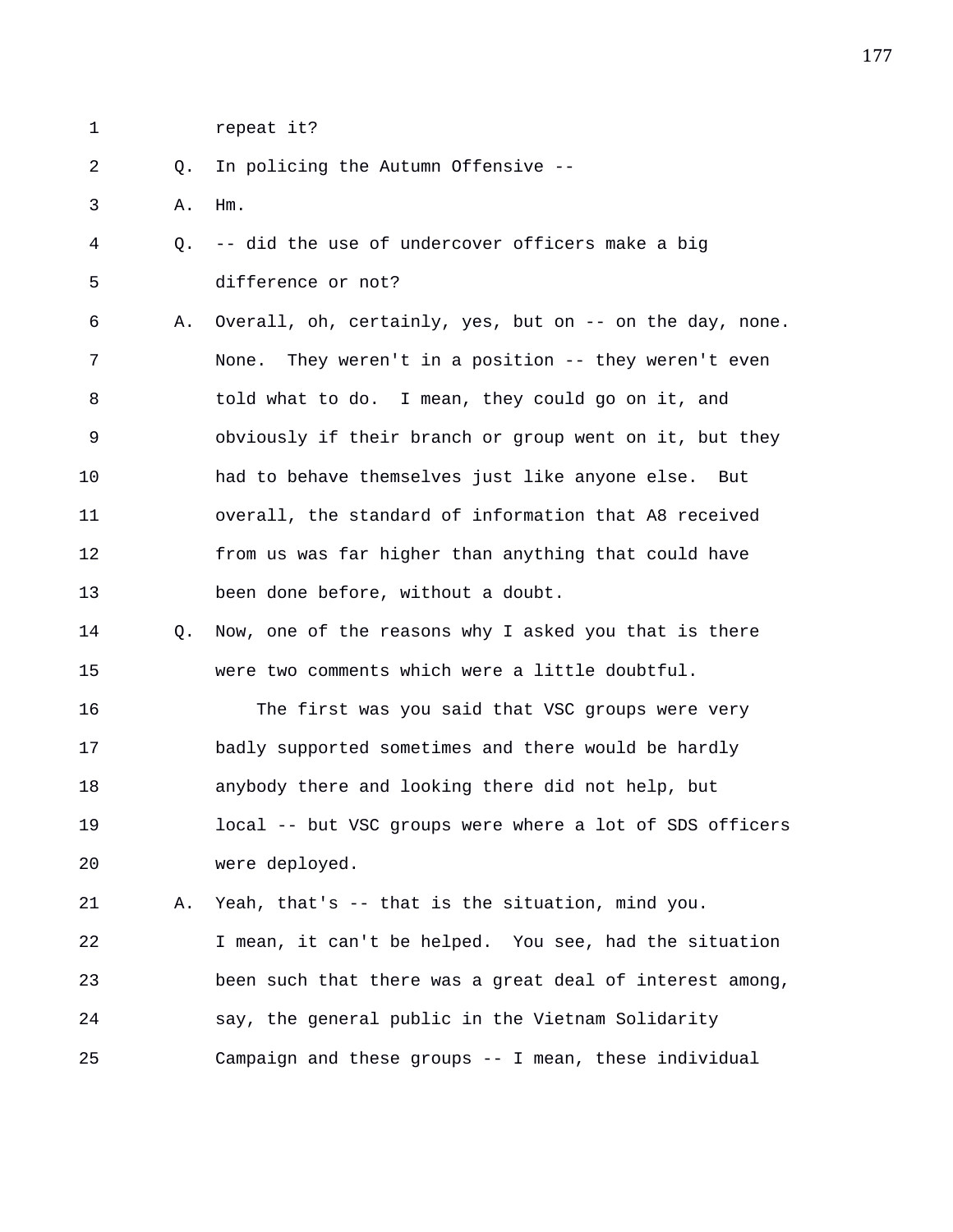1 places like Putney or wherever filled up with people all 2 anxious to get on the demonstration and show how opposed 3 they were to the Americans and to the war, that would be 4 one thing and that would enable you to say, well, look, 5 even at this level, there's a whole lot of interest, so, 6 you know, it's going to be big.

7 Now, if it was the opposite, which is -- was 8 the truth, that hardly anybody went there and those that 9 went there weren't particularly -- well, not the sort to 10 alarm you in any way, that was helpful in kind of 11 reassuring the powers that be that there's not going to 12 -- at least there's no great call for a big violent 13 demonstration. In fact, this -- might just have a call 14 for it -- you know, at all.

15 Now, you couldn't put that down as the very last 16 word, but it was just an indication that had we not gone 17 there and looked at who was going to go, we'd have been 18 missing out. The fact that nobody much went there was 19 helpful, I've no doubt. But extravagant, of course. 20 I mean, you shouldn't have -- that's what I felt at the 21 time. You shouldn't need to have a man of the rank of 22 inspector or chief inspector going to a meeting of six 23 or seven people. That was awful, I mean, in -- in terms 24 of use of officers. But, on the other hand, 25 potentially, it could have been very helpful.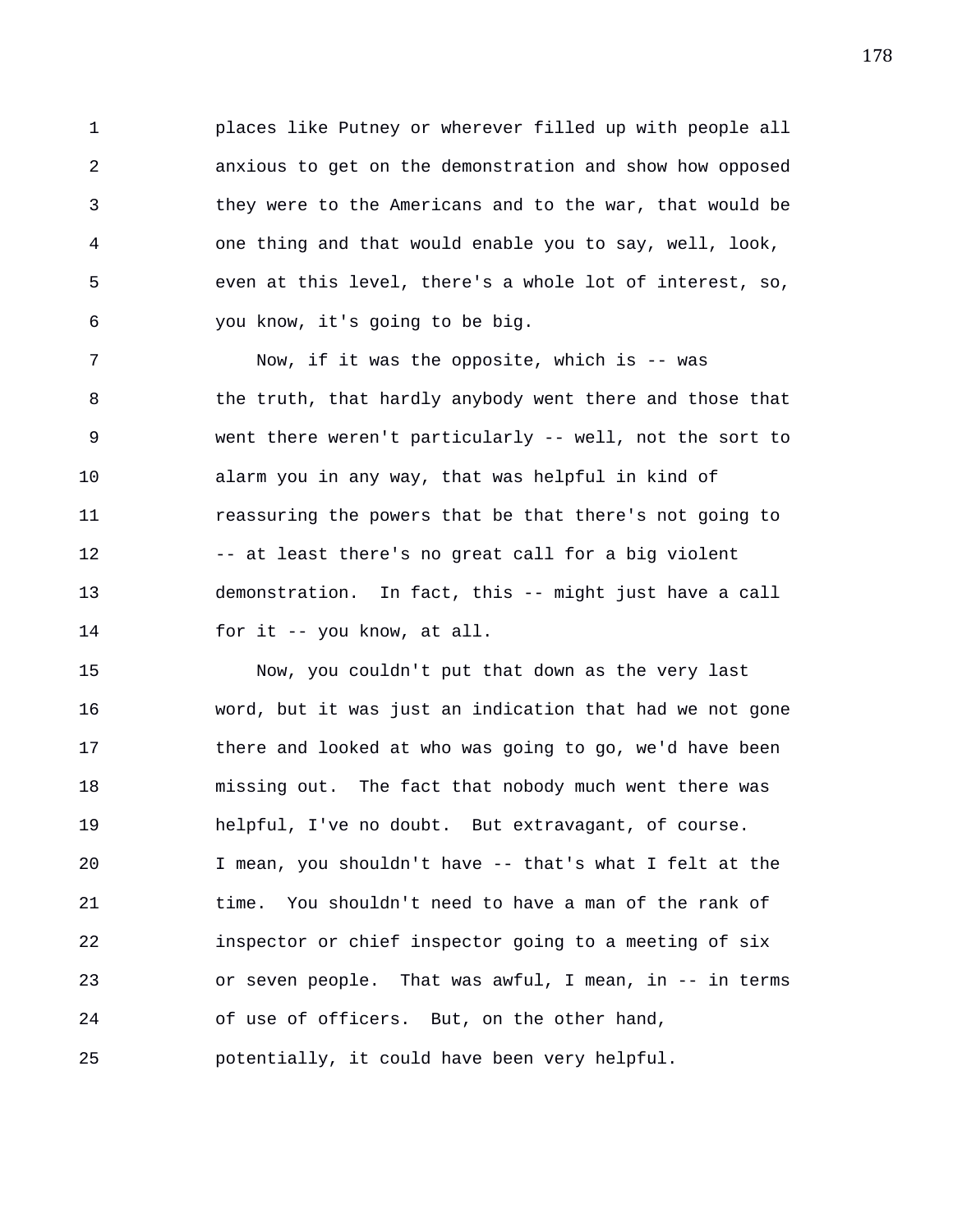1 As it -- events turned out, it wasn't, but, 2 you know, you -- I don't think you can criticise anybody 3 for it because we had to do everything in a hurry. 4 There was no hope of getting, you know, information from 5 the top. And what undermined the whole situation was, 6 looking for evidence of pre-planning and plots to 7 violence and all that kind of thing, they did not exist, 8 so we were not going to find them anyway and, you know, 9 we had to work against that background, hope, so to 10 speak -- I think I've written somewhere in my statement 11 that -- well -- well, I've forgotten what it was now, 12 but the -- 13 Q. You've written something to that effect. 14 A. I've written something to that effect, yes. 15 Q. Right, thank you. 16 Can I move now to fatherly advice. 17 A. Ah, yeah. 18 Q. You say that you gave fatherly advice to the officers 19 about not taking drugs -- 20 A. Yeah. 21 Q. -- not getting involved in mischief and not getting 22 illnesses. 23 What sort of mischief were you referring to? 24 A. Oh, well, I was really addressing myself to those who 25 were going to do the anarchist -- you know, try and join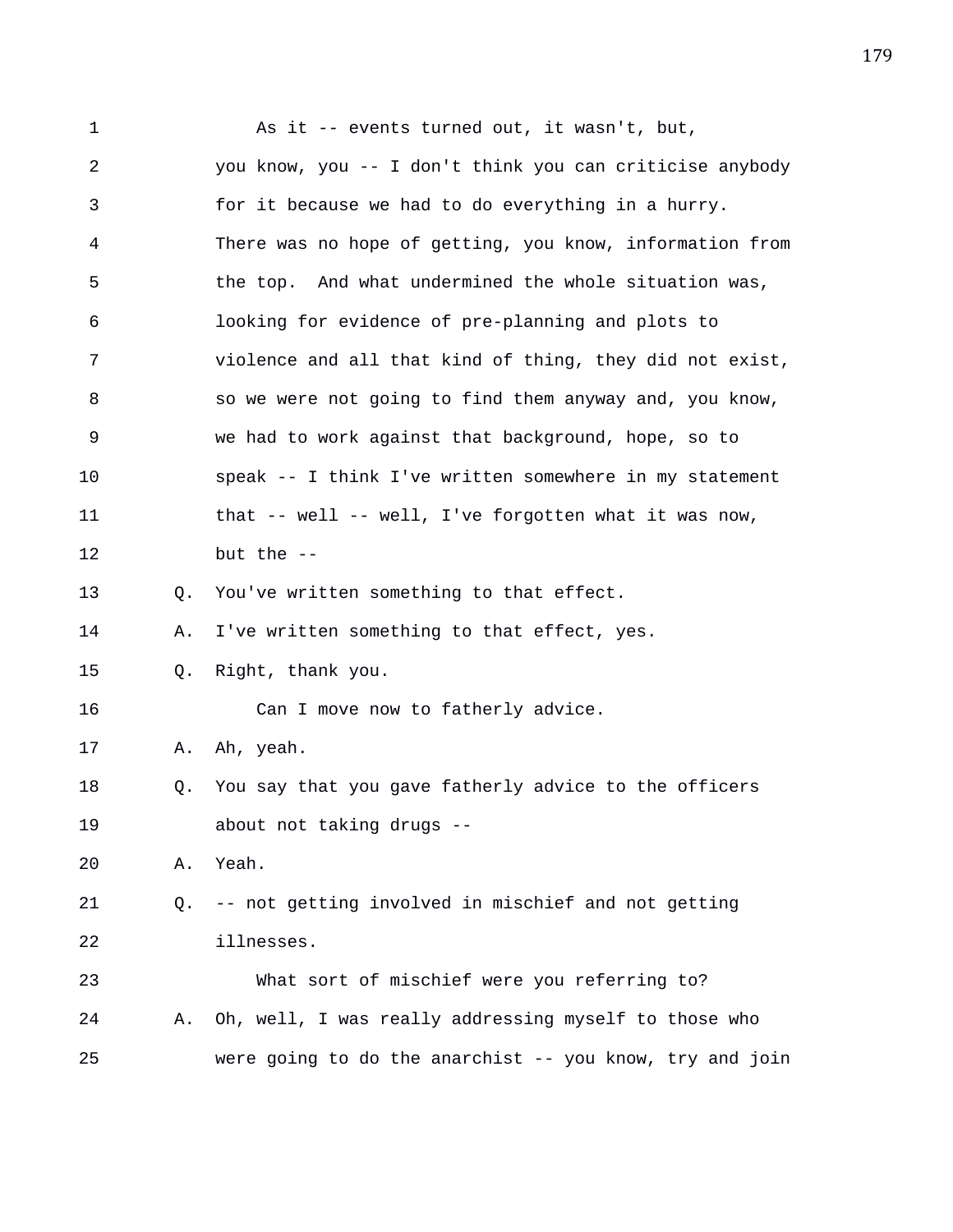1 an anarchist group. Oh, they'd do flyposting, which 2 isn't that mischievous, but they might do objectionable, 3 you know, sort of painting of walls and -- for which 4 they could very well be arrested. That kind of 5 mischief.

6 That's not -- no, not terrible, but better not do 7 it, because then we've got a problem, if they are 8 arrested, as to how to proceed. I mean, you can't go to 9 the police station and say, "Let him go, he's 10 an undercover officer", or at least I felt that. Maybe 11 you could, but I didn't want them to get into that 12 situation at all.

13 And in those days, drugs were fairly novel, but it 14 was quite common among anarchist minded people to smoke 15 pot, without a doubt. And one of the consequences of 16 injecting themselves with heroin, or whatever it is, is 17 that they transmitted -- I can't remember what disease 18 it was, but some sort of disease which would do -- 19 injure for them for life, really.

20 So I felt they ought to -- I don't see they needed 21 it, but I say -- they probably knew more about it than 22 I did, but I felt that was the gist of what I ... 23 concerned only with the anarchist lot. I didn't know 24 too much about the others.

25 Q. About not getting illnesses, what --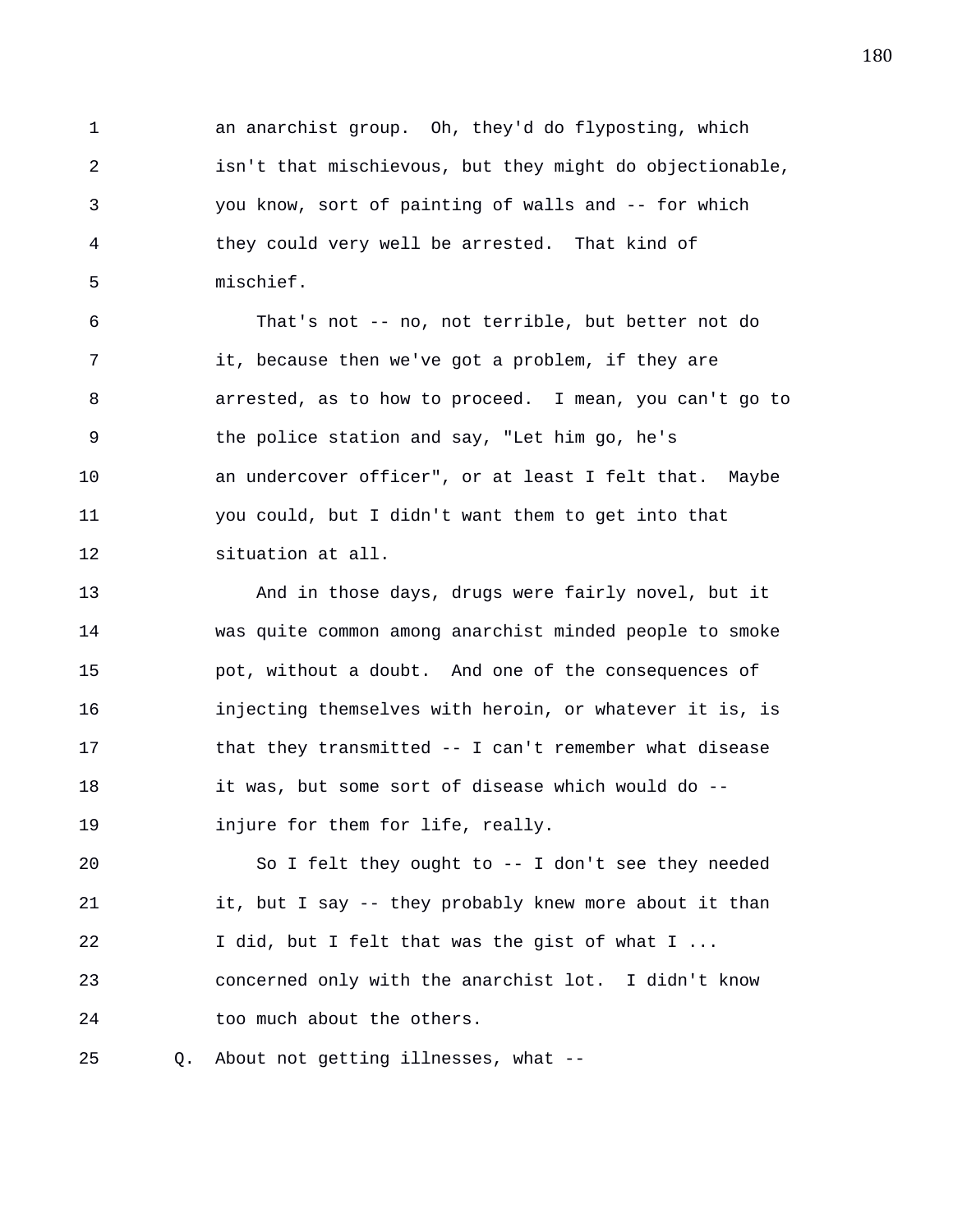1 A. That's what I mean; not getting Hepatitis B, is it? 2 Some such thing, which you can get if you mix with drug 3 takers. I mean, you can't order somebody not to get 4 ill, can you? I don't -- that's rather badly put, but 5 that's what I meant. 6 Q. Were you referring at all to sexually transmitted 7 diseases? 8 A. Oh, no, no. To be honest, I never gave that a thought. 9 I'm amazed really that it should ever have come up 10 because it's quite awful really, and I imagine that, 11 you know, you would flirt with people and all sorts of 12 things. You're dealing with fellows who are presentable 13 and attractive in themselves. I mean, they would get 14 attention from women, but it's nonsense to sleep with 15 them. I can't imagine any of the ones that I knew -- 16 I knew most of them -- would do such a thing. 17 Q. Can I move on now. 18 After the demonstration, you have written in your 19 witness statement: 20 "I thought the SDS would pack up anyway because we 21 had done our job with the [VSC]." 22 Do you think that the SDS should have packed up? 23 A. Yeah, I do. I'm afraid so, because what we should have 24 done and what the powers that be should have done was to 25 say, "That was well done", because it was, "But it's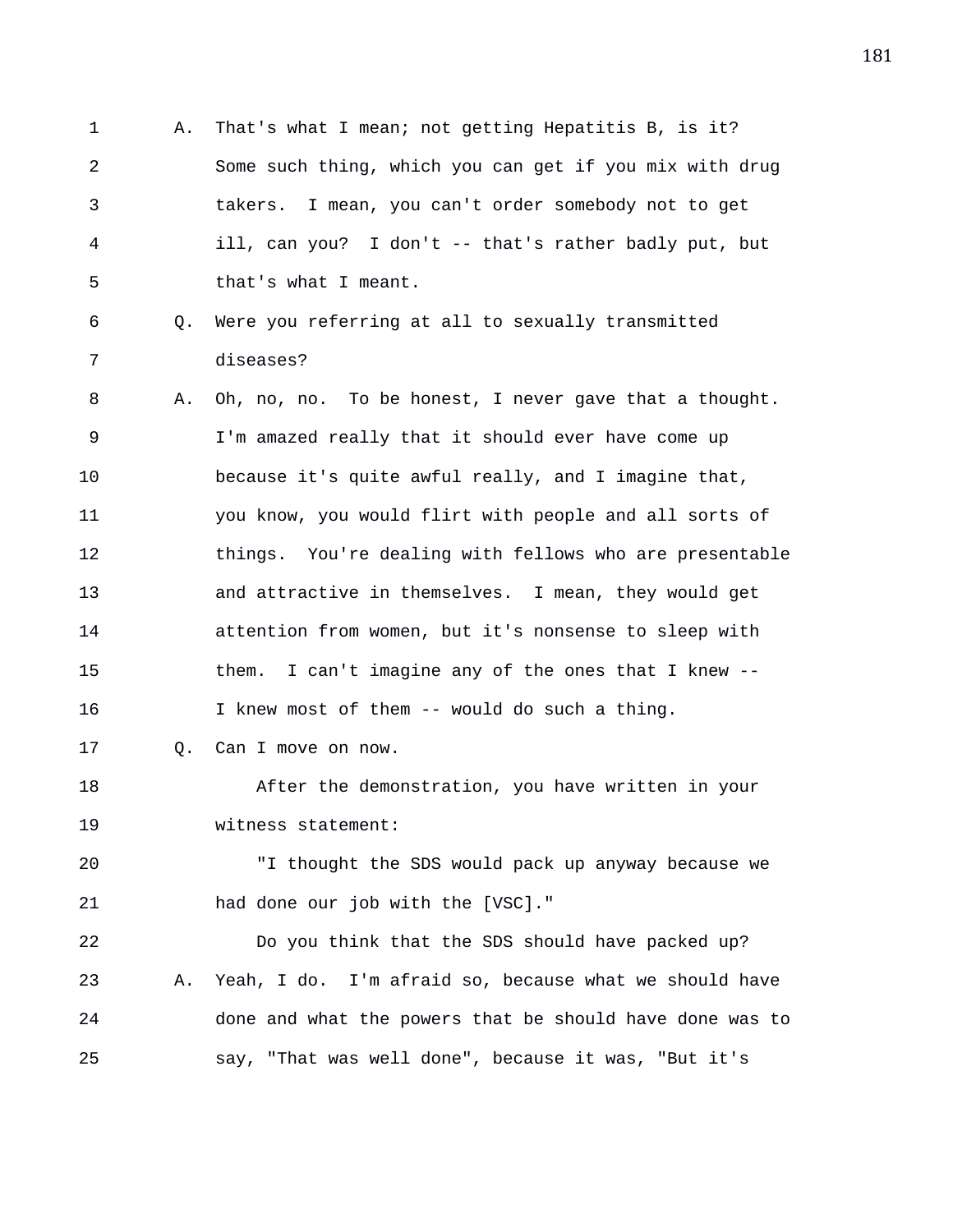1 hedged around with all sorts of difficult problems. Why 2 don't we sit back, take a look at what we've done, pick 3 out the good bits, throw out the bad bits and, if we 4 have to, try again?" But I really feel that we -- the 5 battle had been won, basically.

6 Well, not so much that, not the VSC demonstration, 7 but one of the problems with demonstrations is 8 b the police are very reluctant to cancel them. They --9 they felt that the public wouldn't want them to cancel 10 them, and especially with a thing like Vietnam, there 11 would be more trouble if they tried to prevent them 12 taking place than -- than was worth it. But after 13 the Lewisham business, which was a clash between 14 National Front and the left wing generally, 15 the Commissioner and whoever advises him said, "Right, 16 we're going to be in a position to ban really violent 17 demonstrations".

18 So in a way, that clinched it for me. I thought, 19 well, fine, we don't really need any more undercover 20 officers, and I'm really quite surprised that it 21 continued. But I had nothing to do with it. I mean, 22 really, I went back to my desk and kept out of the hair 23 of the -- well, I just didn't have anything to do with 24 them.

25 I didn't know the people involved, except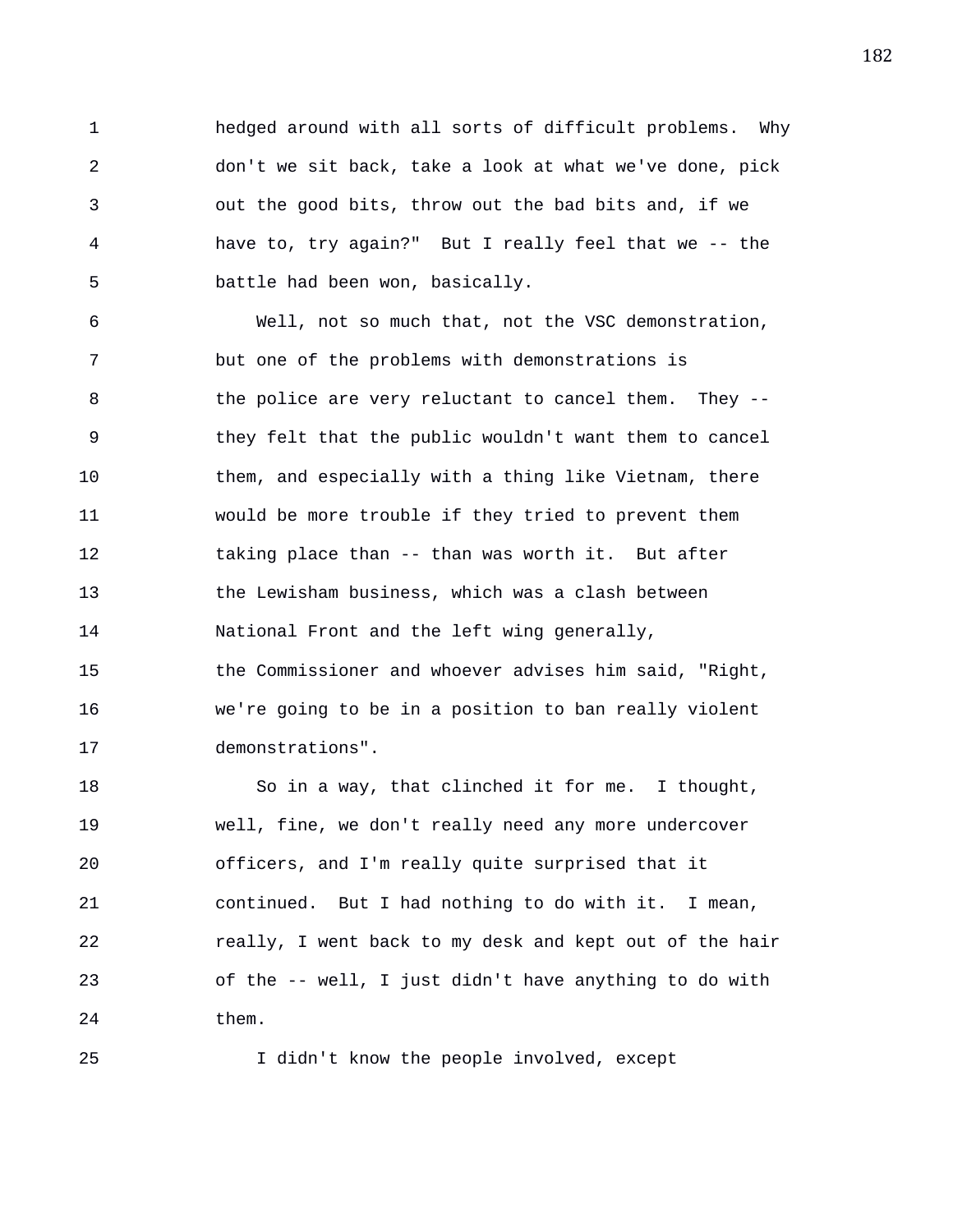1 one occasion when Riby or whatever -- one of the 2 officers told me that they were short and needed 3 somebody, could I kindly look out and see what I thought 4 and find somebody for them, or if I found somebody for 5 them, would I let them know? And did I that once, 6 I think. But by and large, I wasn't an enthusiast 7 for it because, as you can see, it's hedged about with 8 so many problems. 9 Q. Thank you. 10 Operational security. You say in your witness 11 statement that there were verbal briefings by commanders 12 and senior persons in the Branch, for example: 13 "... 'we do not want the SDS to get out', 'do not 14 create trouble' and 'do not make waves'." 15 A. Yeah. 16 Q. Can you help us with what they meant by that? 17 A. Well, I think the man at the top in those days was 18 Ferguson Smith, and Ferguson Smith had fought during 19 the war and had gone on secret missions over Germany as 20 an RAF navigator. So he had this kind of wartime 21 feeling about security that, you know, dangerous talk 22 and all that sort of thing. So he was of the belief -- 23 and said so -- that this should not get out. It will 24 not get out; he would go as far as that, because 25 I remember saying to him one day -- well, you could talk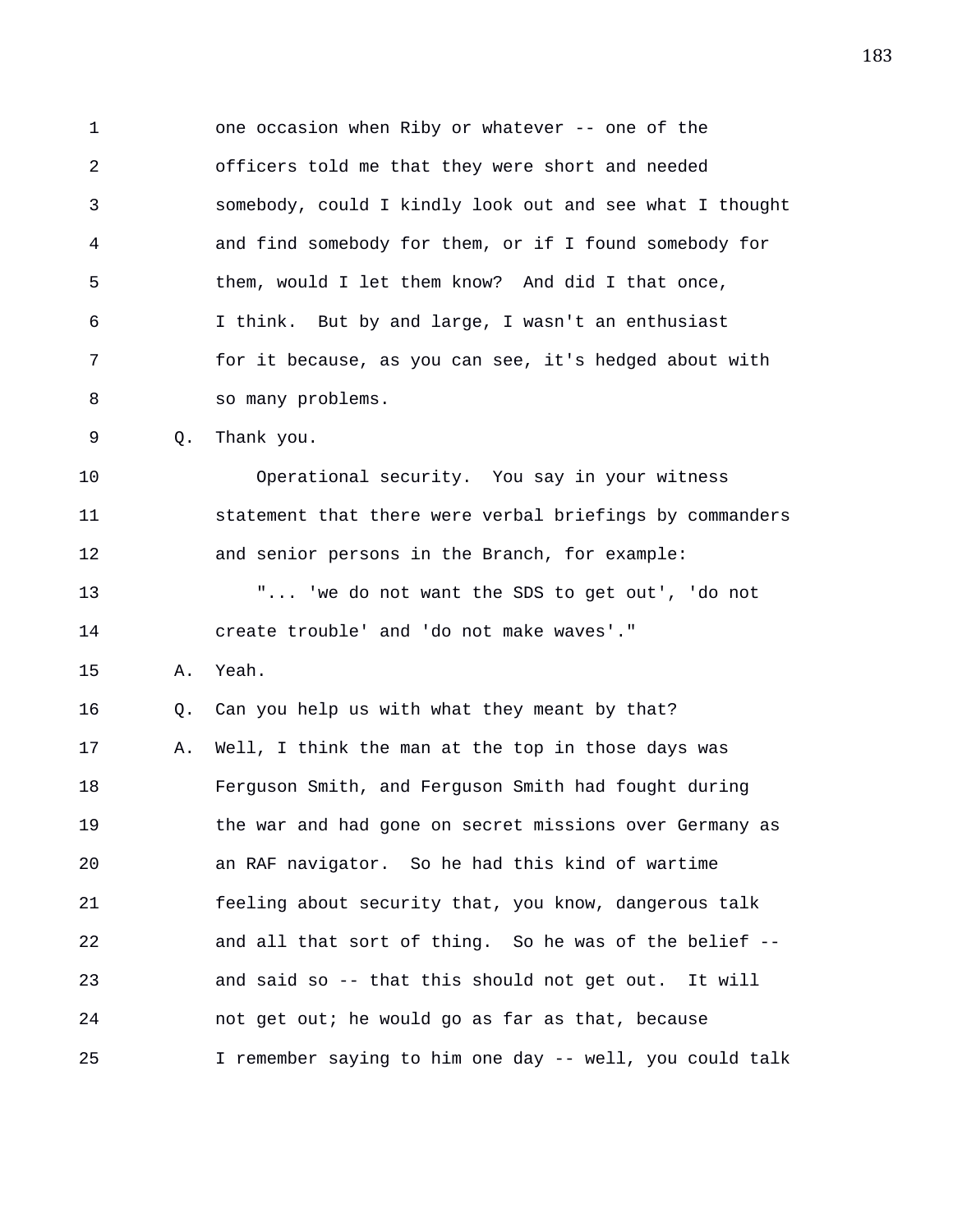1 to people in those days, however high the rank was, and 2 I said, "Do you know, we out to take the view that we'll 3 do nothing that, when it comes -- if it ever comes to 4 light, that the public would not approve of", and he 5 said to me, "It will not come out".

6 And, of course, if you're going to start with that 7 belief, that it will not come out, you're given 8 carte blanche to -- well, whatever you like, and 9 I thought that was not right, but I couldn't really say 10 it. I couldn't argue with him. He was the boss.

11 And on the point that it should not come out, 12 I agreed with him. It shouldn't come out, because, 13 I mean, imagine if it had come out at the time that 14 the police had the undercover officers. There would be 15 a much worse situation, you know, from the left. They 16 would resent it and people who wouldn't normally have 17 gone to a demonstration, they'd go there and say, "We're 18 protesting against police interference in our lives", 19 and so on and so forth.

20 Q. I've got about ten minutes -- ten or 15 minutes more 21 questions for you, Mr Creamer. Are you happy to 22 continue or would you like another break?

23 A. Yes. If I can have a drop of water.

24 Q. Of course you can.

25 A. I must say, sir, I don't want to sound too flippant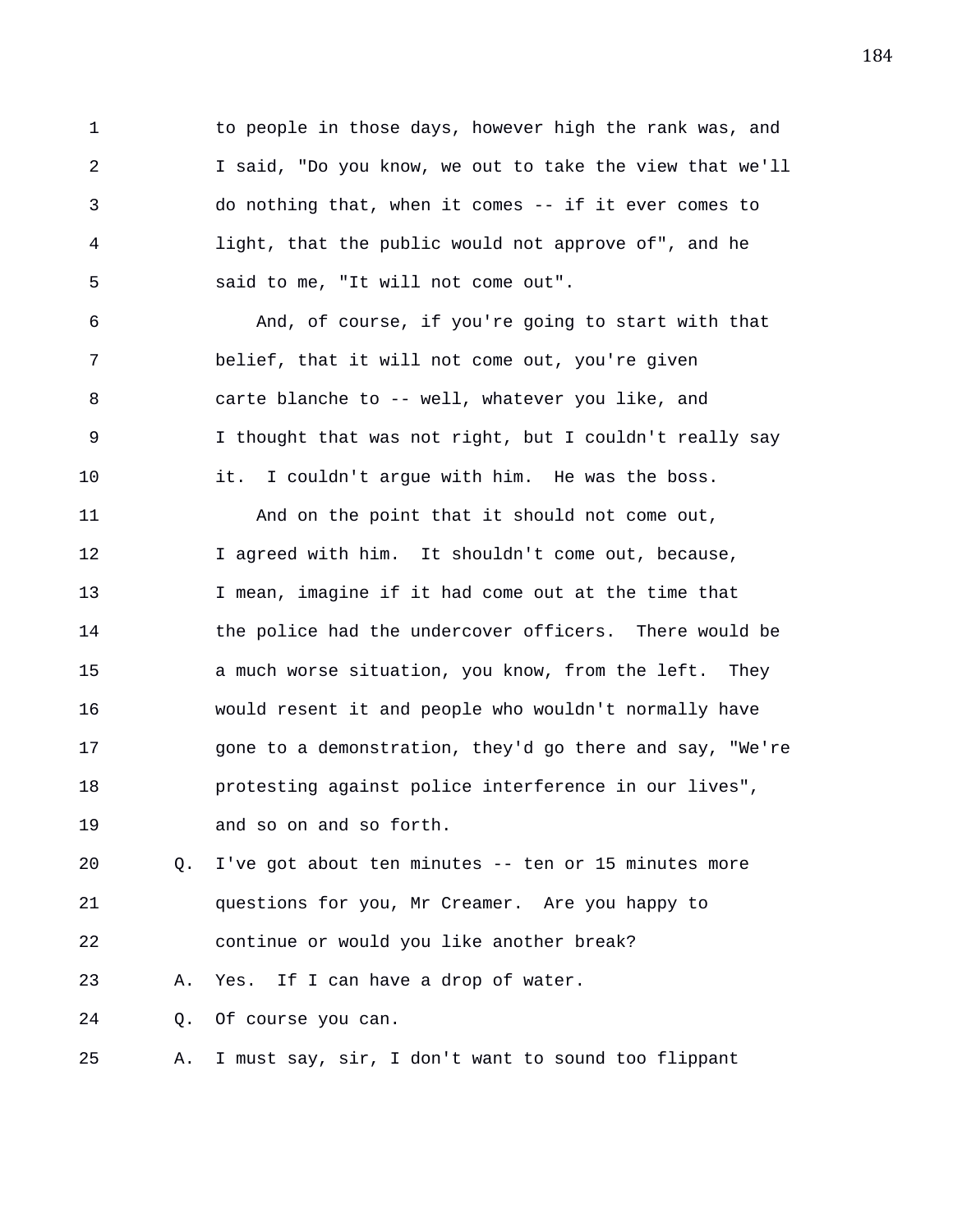1 about all this. I know we're dealing with a very 2 serious subject, but when -- when we were in that squad, 3 it was a lark in many ways, it was an adventure, and 4 there was no ill will towards the people we were 5 penetrating or whatever. It was an experiment to see if 6 it could be done. That was the -- the theme of Conrad's 7 police. So a lot of the seriousness of it has been 8 faded away, I'm afraid.

9 THE CHAIRMAN: May I just explain what we would like to do 10 and you tell me if you're happy to go along with it. 11 Mr Barr says, I think, he has about another quarter of 12 an hour's worth of questions. We would then have 13 a 20-minute break so that anyone who wants him to ask 14 you things that he hasn't already asked can make that 15 suggestion, and he would then ask whatever questions he 16 thinks right arising out of that, and then your counsel 17 will re-examine you, if at all, very briefly.

18 In other words, if we adopt that arrangement, you're 19 **likely to be here for, at worst, an hour and possibly** 20 a little less. Would you be content with that? 21 A. Me, personally?

22 THE CHAIRMAN: Yes.

23 A. Yes, I don't mind. I would like a cup of tea now, of 24 course.

25 THE CHAIRMAN: Can you wait for quarter of an hour for your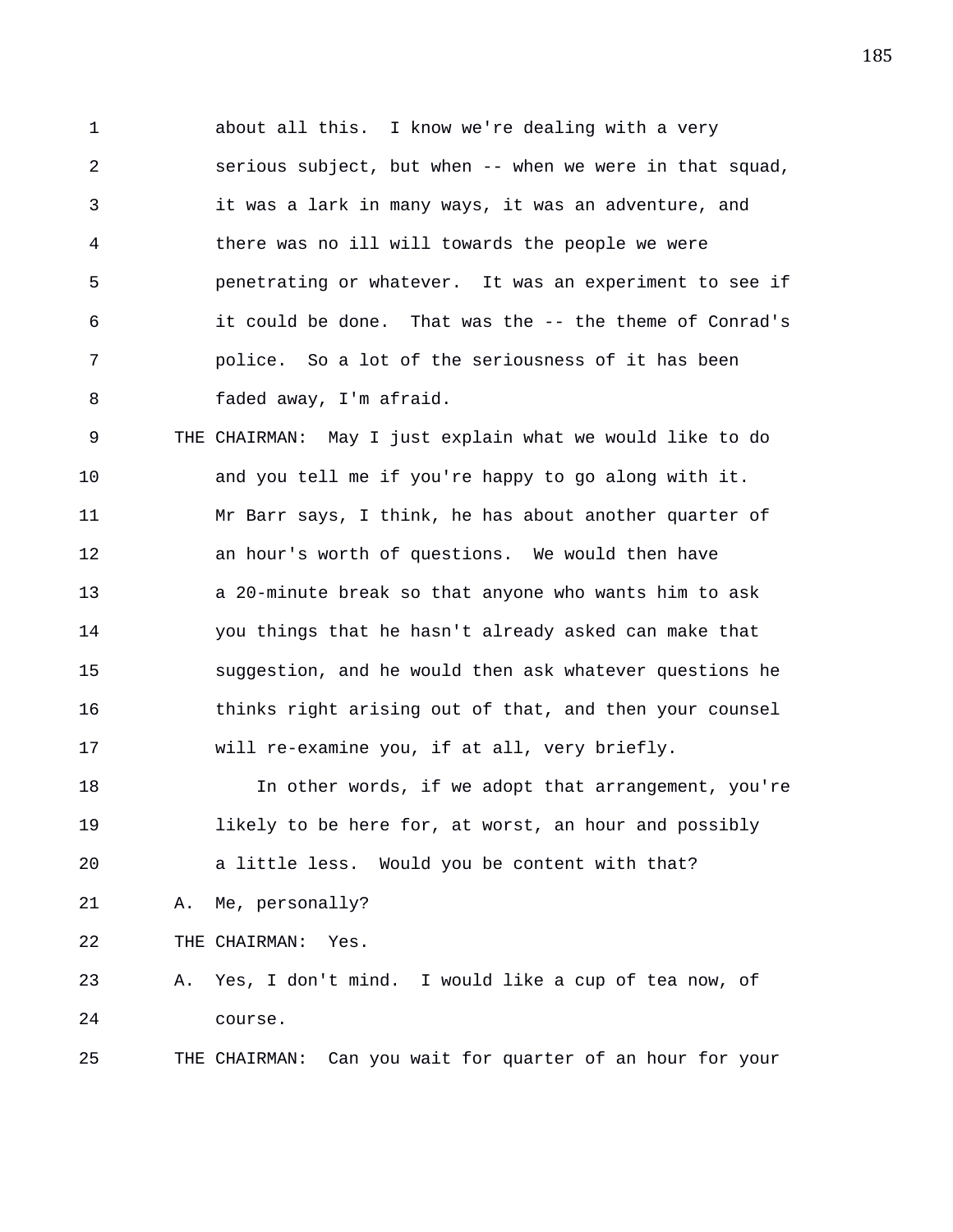1 cup of tea?

2 A. Thank you.

3 THE CHAIRMAN: I mean, can you wait for quarter of an hour 4 to get your cup of tea or --

5 A. Oh, no, I could wait.

6 THE CHAIRMAN: Splendid, right. Then we'll ensure you have 7 long enough to have a cup of tea.

8 A. Thank you, sir.

9 MR BARR: Thank you, Mr Creamer.

10 I'm now going to move to your time in Special Branch 11 after the SDS. Did you ever occupy a role where you 12 were compiling the threat assessments for A8?

13 A. Oh, yes, yes, yes. That -- that's what I really liked 14 doing.

15 Q. And when you were doing that, did you have

16 a relationship with the SDS?

17 A. Well, it's a bit thorny really, because they were kind 18 of snooty about it. They would only say, for example, 19 "Oh, we haven't got anybody interested in that". They 20 were in -- I mean, demonstrations come in all sorts of 21 forms, and if it's not IS and if it's not WS-- whatever, 22 IMG or one the groups they were involved in, they 23 couldn't tell you any more than anybody else. So it was 24 a bit disappointing. It was called Special 25 Demonstration Squad, but it didn't do what you would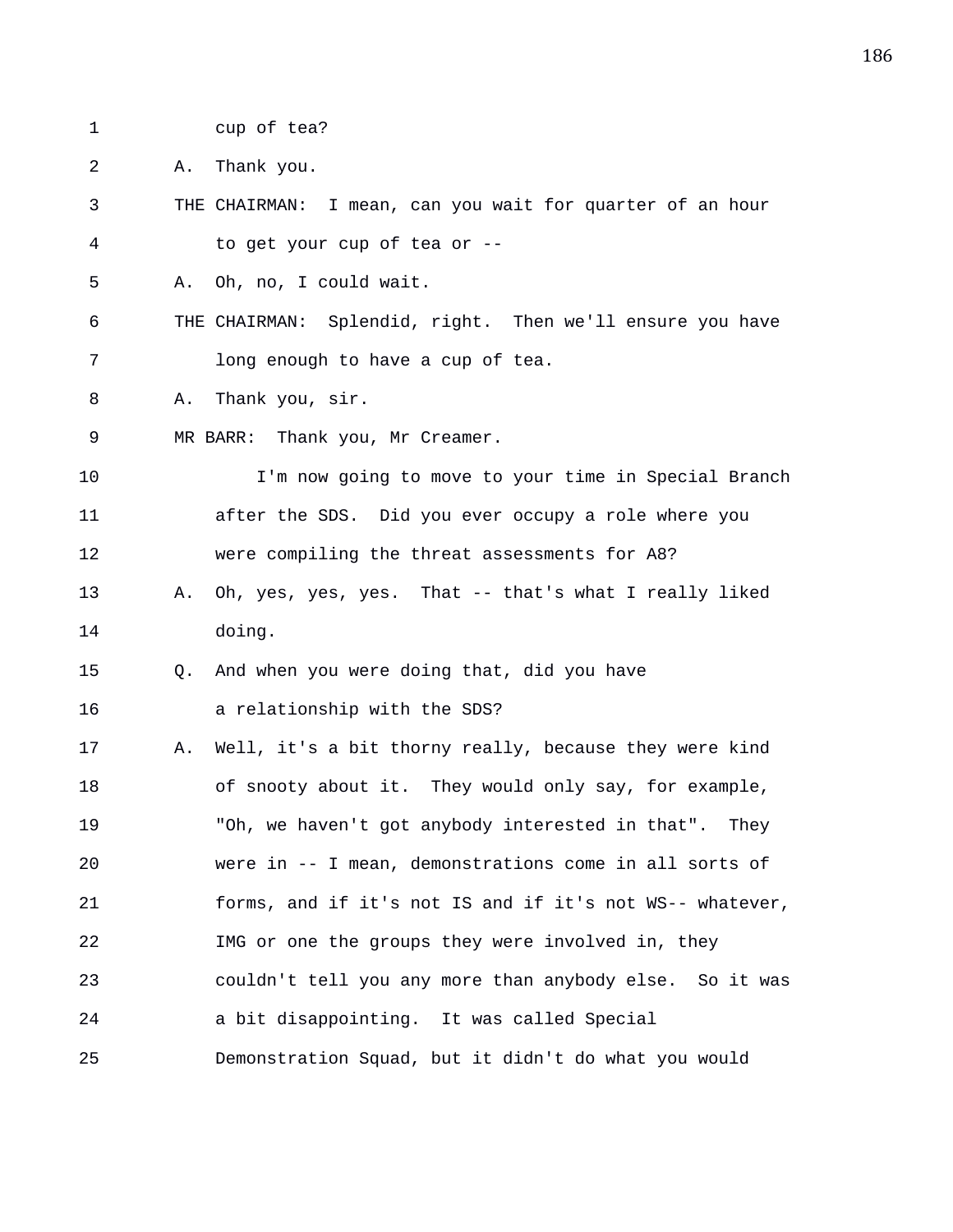1 expect a Special Demonstration Squad to do. That is to 2 say, take over the whole business and do the 3 assessments. So they left it to us.

4 Now, it didn't cause any real friction; it just made 5 me feel a bit disappointed really, that had I stayed in 6 SDS myself, that would have been my chief purpose, 7 you know, to make use of it in that way. But I didn't 8 dare -- dare ask what they were up to or who was doing 9 what, and I thought, well, we can imagine without, go 10 back to the old-fashioned methods and be all right. Of 11 course, tricky. I mean, by and large, I was right about 12 most of the things I assessed, but I couldn't say that 13 I was, you know, 100% perfect and -- but I did what 14 I could.

## 15 Q. Did you ever make requests of the SDS for intelligence 16 about particular forthcoming events or particular feels 17 or --

18 A. No, no, no. No. I mean, the people above me might have 19 done. I dare say they would, but I -- I wasn't 20 obviously in that position, really. I mean, even to go 21 into their office I wouldn't do. I'd left, and they had 22 their own problems and they didn't want -- they didn't 23 want any -- any interference and I didn't want to. 24 Q. Were you able to make an assessment relatively as to how 25 helpful the SDS intelligence was in compiling threat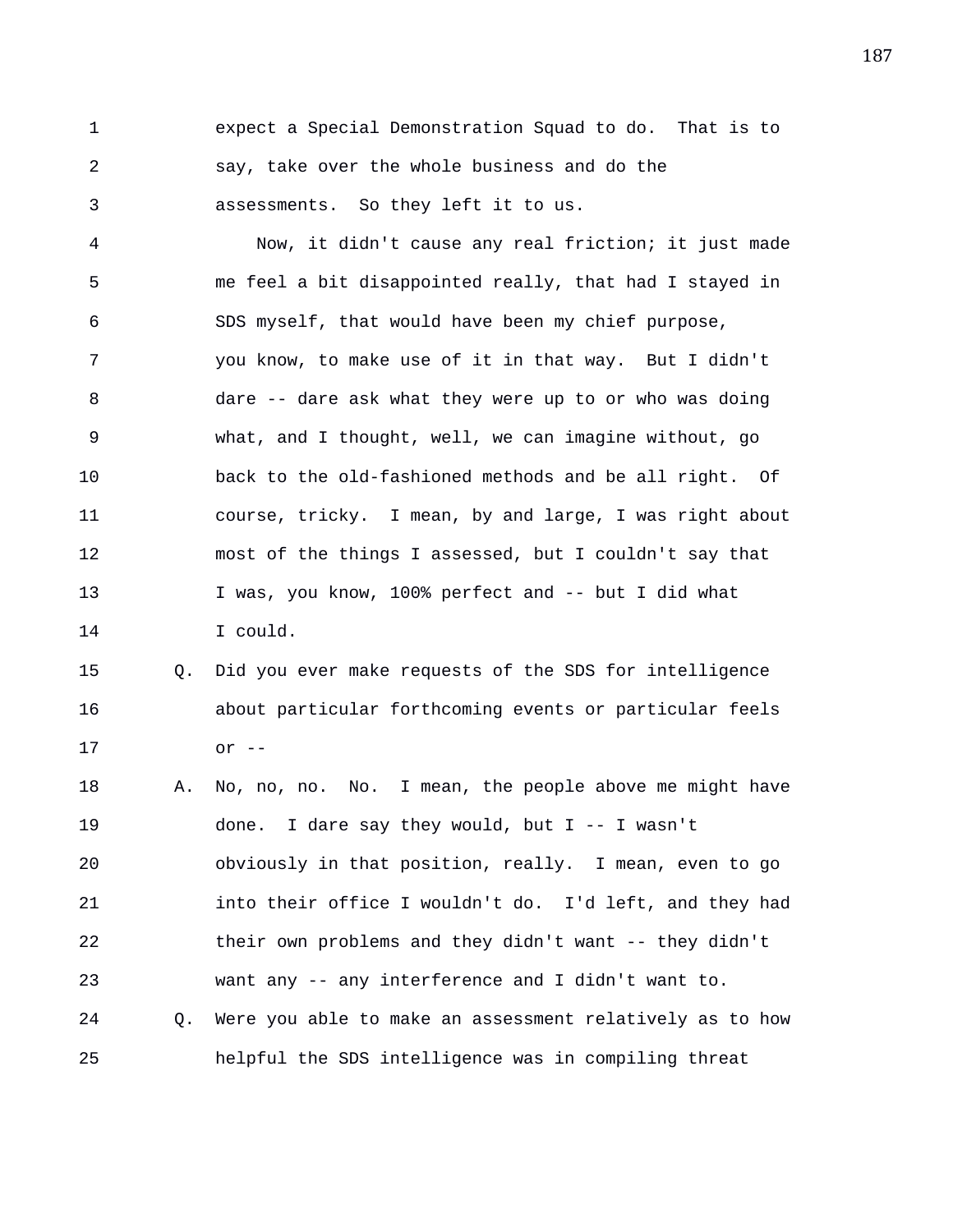2 A. Well, in my time, probably not much, but what happened 3 afterwards, I don't know. I think it got a lot better. 4 I -- I -- I didn't -- well, I had to take notice of 5 the fact when they said, "We're not interested, nobody's 6 coming from IS and then IMG", or whatever, yeah, I had 7 to bear that in mind, but no, I didn't think their -- 8 what they had to offer the ordinary squad officer doing 9 an assessment, in those days I thought could have been 10 a lot better, but maybe, you know, the groups that 11 demonstrated weren't necessarily of interest -- well, 12 they wouldn't be of interest to them, but they were of 13 no account, if you know what I mean.

14 Some of the demonstrations that -- they were sort 15 of -- people from what used to be the London Polytechnic 16 would run around the streets for a while and make 17 trouble, but they were so small that the SDS probably 18 didn't even know of them. So one would have to assess 19 that kind of thing without the help of the SDS, but had 20 there been anything larger than that which did involve 21 the people they were interested in, then they would have 22 had a different role.

23 But in my time there, which it wasn't very long, to 24 be honest -- could have been two years or three years or 25 whatever, but I personally ... well, I don't want to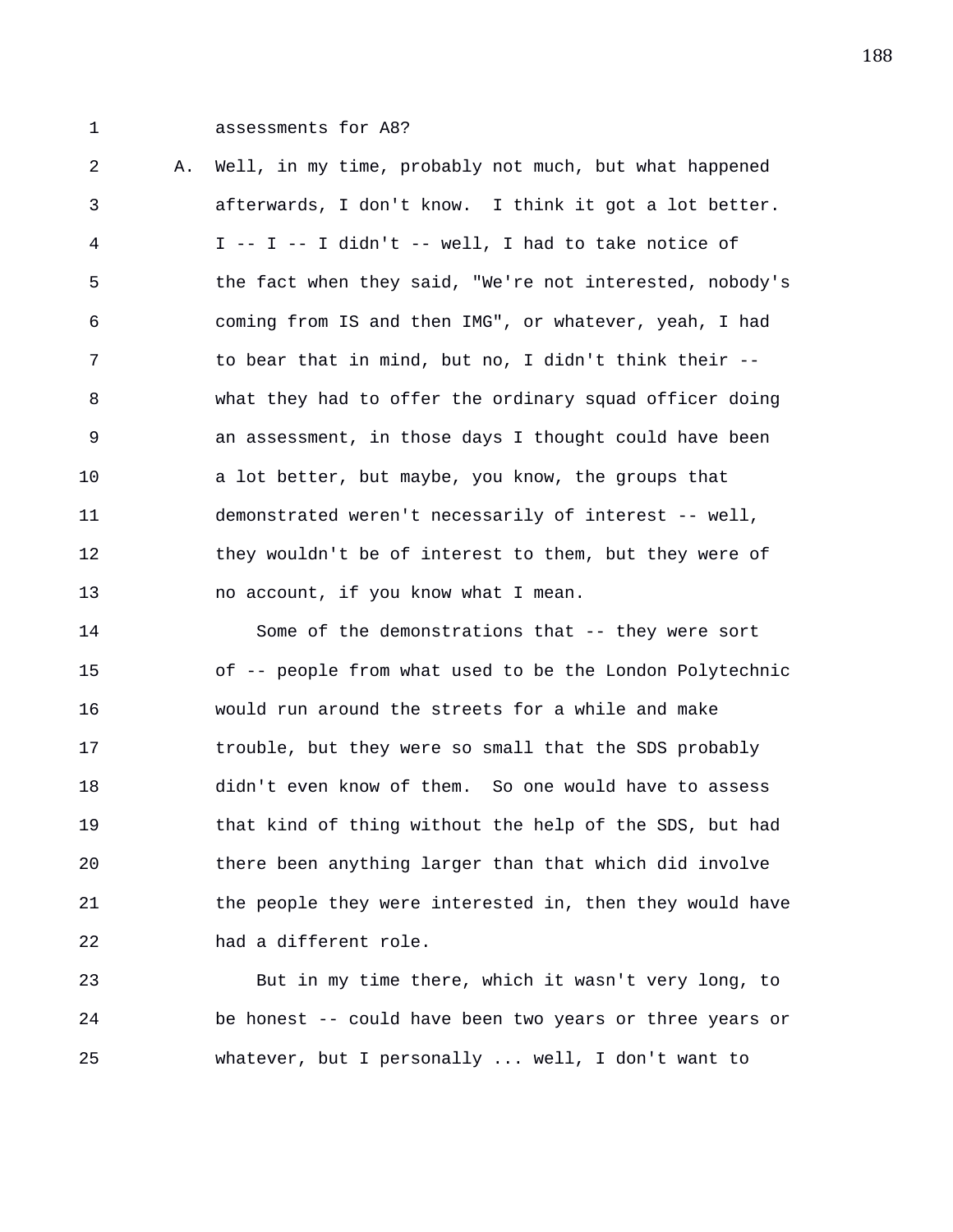1 knock them in any way. It's just that that's the way it 2 was. 3 Q. Can I show you now two specific reports. The first one 4 is {MPS/728675/1}. 5 Now, this is a minute sheet on the Front. 6 A. I can see it, yes. 7 Q. If we scroll down a little bit, we will see there's 8 **a** reference to you {MPS/728675/2}, which seems to 9 suggest that you were to see this report; do you see 10 that? 11 A. Oh, yeah. Well, that was a fairly routine thing, sir. 12 Anything to do with Trotskyists or anarchists would -- 13 that was in the non-SDS part of the Branch, I would -- 14 I would have to see, yes. 15 Q. This report is in fact about the Troops Out Movement. 16 So if we go on, please -- 17 A. Yeah. 18 Q. -- to the next page {MPS/728675/3} -- 19 A. Yeah. 20 Q. -- it's dated 4 July 1975. 21 A. Yeah. 22 Q. It's about the Troops Out Movement, and in particular it 23 is a meeting of supporters of Gerry Lawless; in other 24 words, a meeting of a faction within TOM -- 25 A. Yeah.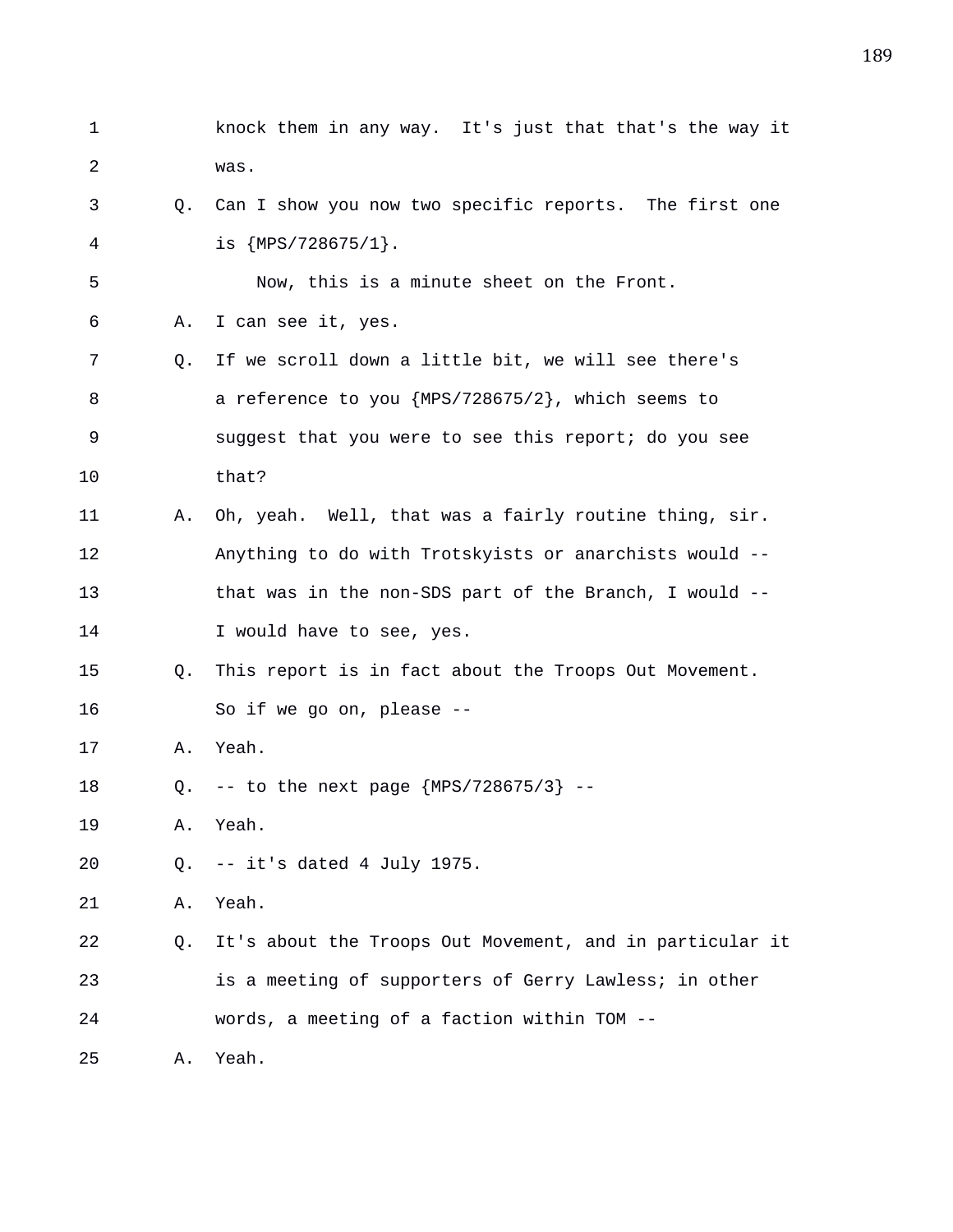1 Q. -- who were at loggerheads at the time with the 2 Revolutionary Communist Group and Workers Fight.

3 If we scroll down, please, and on to the next page 4 {MPS/728675/4}, "Rick Gibson" at the bottom there was 5 the cover name of an undercover police officer, so there 6 was an SDS UCO at this meeting.

7 If we go on to the next page {MPS/728675/4}, you'll 8 see the signatures, the chief inspector and the chief 9 superintendent. We think that the signature of the 10 chief inspector may have revealed to you that this was 11 SDS intelligence.

12 A. Mm.

13 Q. Would that or any other indicator on this have indicated 14 to you that this was SDS intelligence?

15 A. Yes, (a) because it's signed by a chief inspector and 16 not by a -- a constable. I think that's a JH somebody, 17 and I think when I saw it earlier, or before, I had 18 an idea. We had two people who could fit that. One 19 was -- I can't remember now. JH ...

20 Q. Let me --

21 A. Whether he was on the SDS then, I don't know.

22 Q. Okay. Well, let me take this document down and show you 23 the next one, which dates from March 1976. It's 24 {MPS/728785/1}. It's dated 25 March 1976

25 {MPS/728785/2}. And, again, on the minute sheet,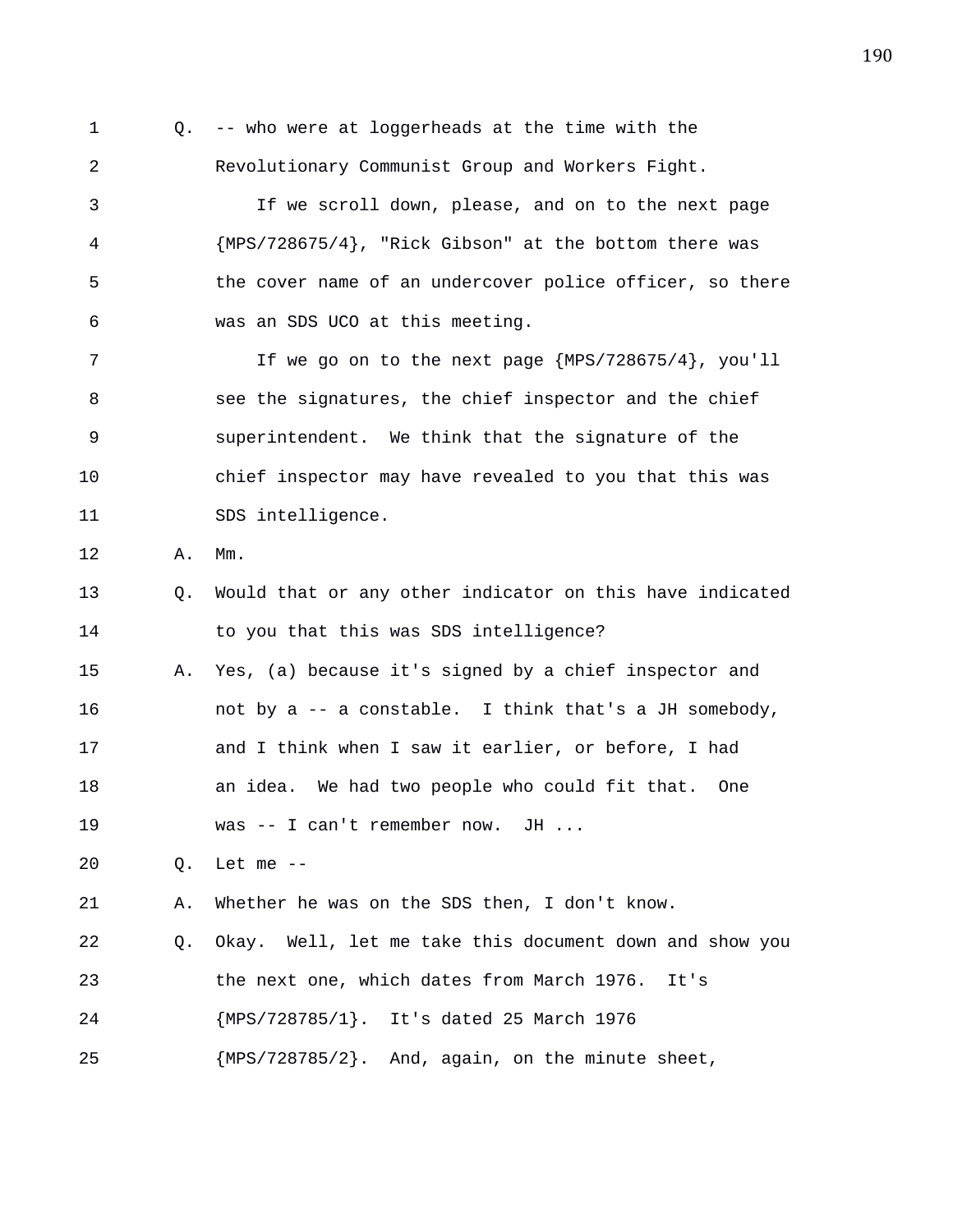1 towards the bottom of the screen there, you can see it 2 says "Seen By DI Creamer", amongst other things, and 3 it's got your signature on it. So this report appears 4 to have crossed your desk.

5 If we move down on to the next page, please 6 {MPS/728785/3}, we see the report itself. It's 7 25 March 1976. It's about the London Coordinating 8 Committee of TOM, and if we scroll down further, please, 9 it says -- the paragraph which starts at the top of 10 the screen, if you go to the bottom of that paragraph, 11 it says:

12 "GIBSON was chosen to fill the post of Convenor and 13 [Privacy] to take over from GIBSON as the TOM London 14 Organiser."

15 So you see that this undercover officer is assuming 16 quite significant posts. He's taking on the post of 17 national convenor for this organisation.

18 A. Mm.

19 Q. And if we scroll down to the signature block at the end 20 of the report, please {MPS/728785/4}, it's signed by 21 Geoffrey Craft.

22 A. Yeah.

23 Q. Would you have known at the time that Geoffrey Craft was 24 the detective chief inspector in charge of the SDS? 25 A. Yes, yes, I knew that.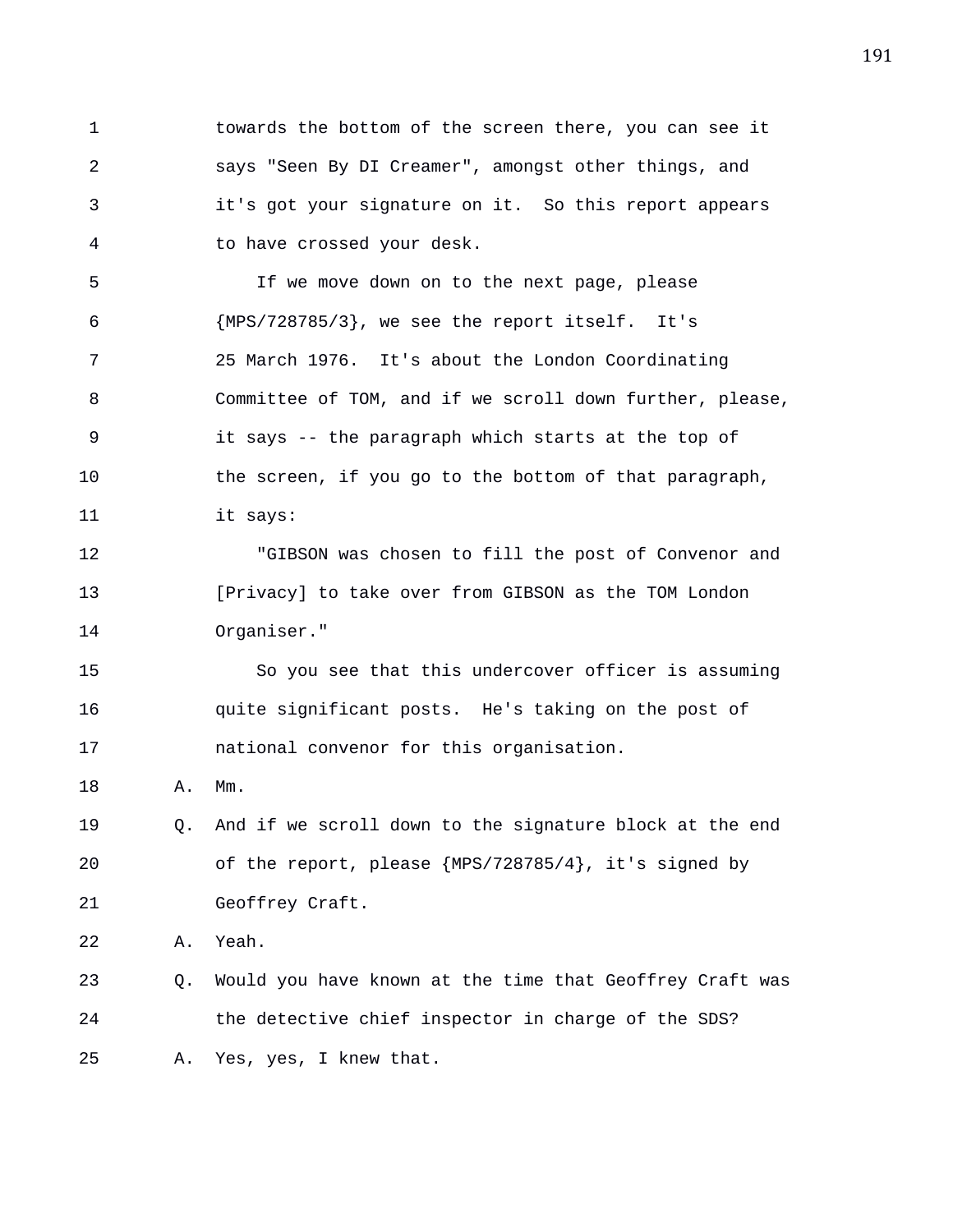| $\mathbf 1$ |    | Q. So it would have been apparent to you, wouldn't it, that |
|-------------|----|-------------------------------------------------------------|
| 2           |    | you were looking at a report from the SDS?                  |
| 3           | Α. | Yeah, yeah.                                                 |
| 4           | O. | Did you know that "Rick Gibson" was an undercover           |
| 5           |    | officer?                                                    |
| 6           | Α. | No, no.                                                     |
| 7           | Q. | I've shown you -- I've shown you these two reports          |
| 8           |    | because the first one shows that "Rick Gibson" was          |
| 9           |    | involved in factional in-fighting within the group. He      |
| 10          |    | was meeting with one of the factions.                       |
| 11          |    | I am understanding your evidence to be that you did         |
| 12          |    | not know that he was an undercover police officer.          |
| 13          | Α. | Yeah. Well, that's so, yes.                                 |
| 14          | O. | If you had known that, would it have been of concern to     |
| 15          |    | you that "Mr Gibson" was taking sides within                |
| 16          |    | an organisation he was infiltrating?                        |
| 17          | Α. | Of course it would, yes. Can I just go back a page          |
| 18          |    | {MPS/728785/3}. It says "DI Creamer to see", or "has        |
| 19          |    | seen", or whatever, and then a chief superintendent --      |
| 20          |    | a signature that -- IMS chief superintendent. Now,          |
| 21          |    | that's all wrong, isn't it?                                 |
| 22          | Q. | Let's just get that minute sheet back up.                   |
| 23          | Α. | Yeah.                                                       |
| 24          | Q. | It will be the first page ${MPS}/728785/2}$ -- those cover  |
| 25          |    | sheets, I'm afraid, throw us from time to time.             |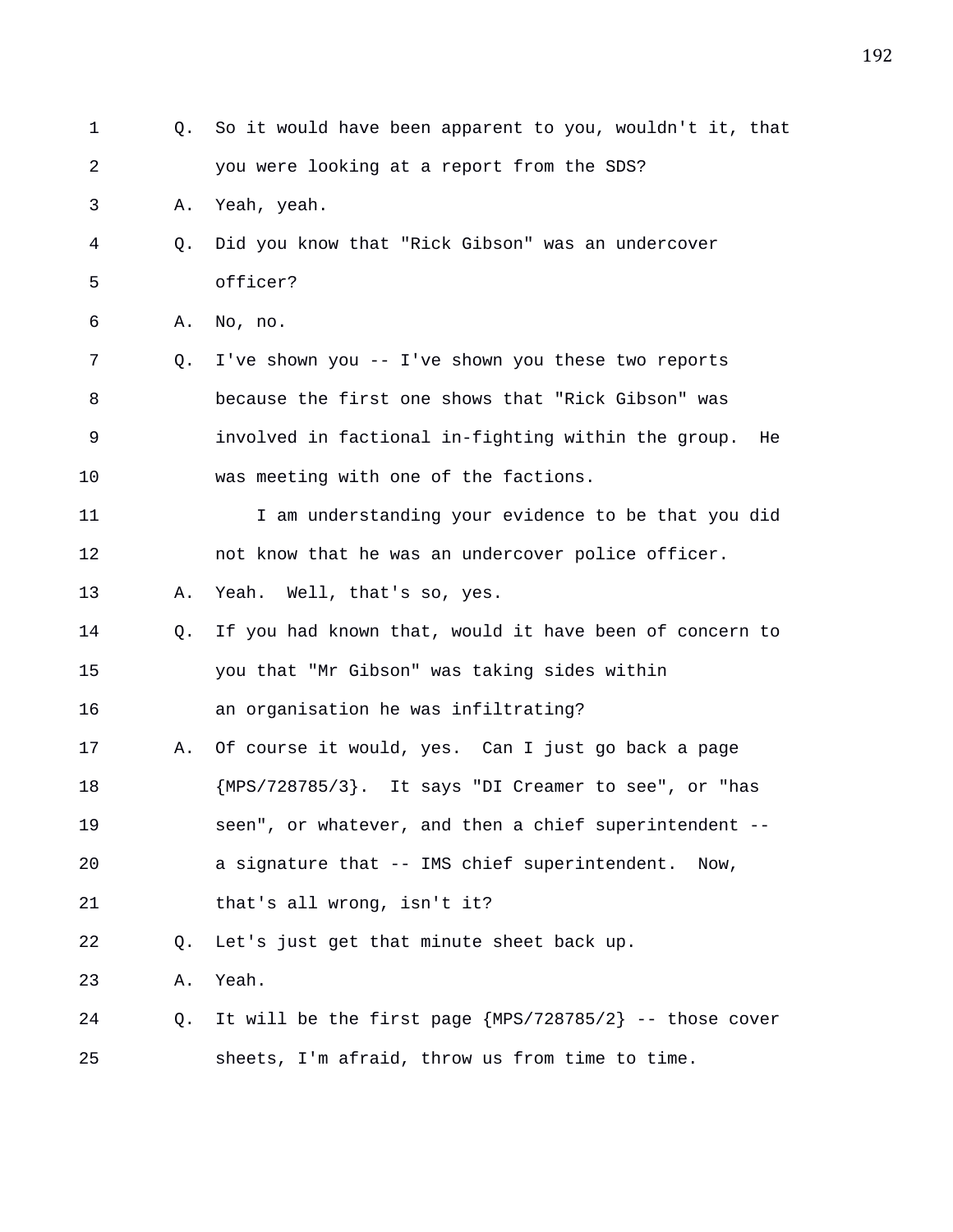1 A. See there --

2 Q. Yes.

3 A. -- where it says "Roy Creamer" and underneath, it says 4 "Chief Superintendent". Well, that's absurd, isn't it? 5 So there's something odd about the whole thing. And at 6 this stage, I can remember clearly that I did not have 7 anything to do with Troops Out Movement and it was 8 the -- it was the concern of other officers, and 9 I personally thought Lawless -- well, I had an opinion 10 of him which I daren't tell you, but the -- I didn't 11 think much of him, to be honest, and I wouldn't be 12 interested in what he was up to, to be honest, either. 13 Q. Okay, thank you.

14 Would you have been concerned if you had known that 15 the person who was calling himself "Rick Gibson" was 16 an undercover police officer that he was also assuming 17 high office?

18 A. In the -- yes, in the Troops Out Movement or whatever. 19 It shouldn't have happened. Back then, let's face it, 20 sir, I couldn't -- even if I'd known, I mean, I wouldn't 21 dare interfere with what the SDS were doing. I mean, 22 apart from anything else, Troops Out Movement is related 23 to Irish matters, isn't it? It's nothing to do with 24 home-grown Trotskyists and anarchists, and maybe 25 the powers that be thought that if they've got to keep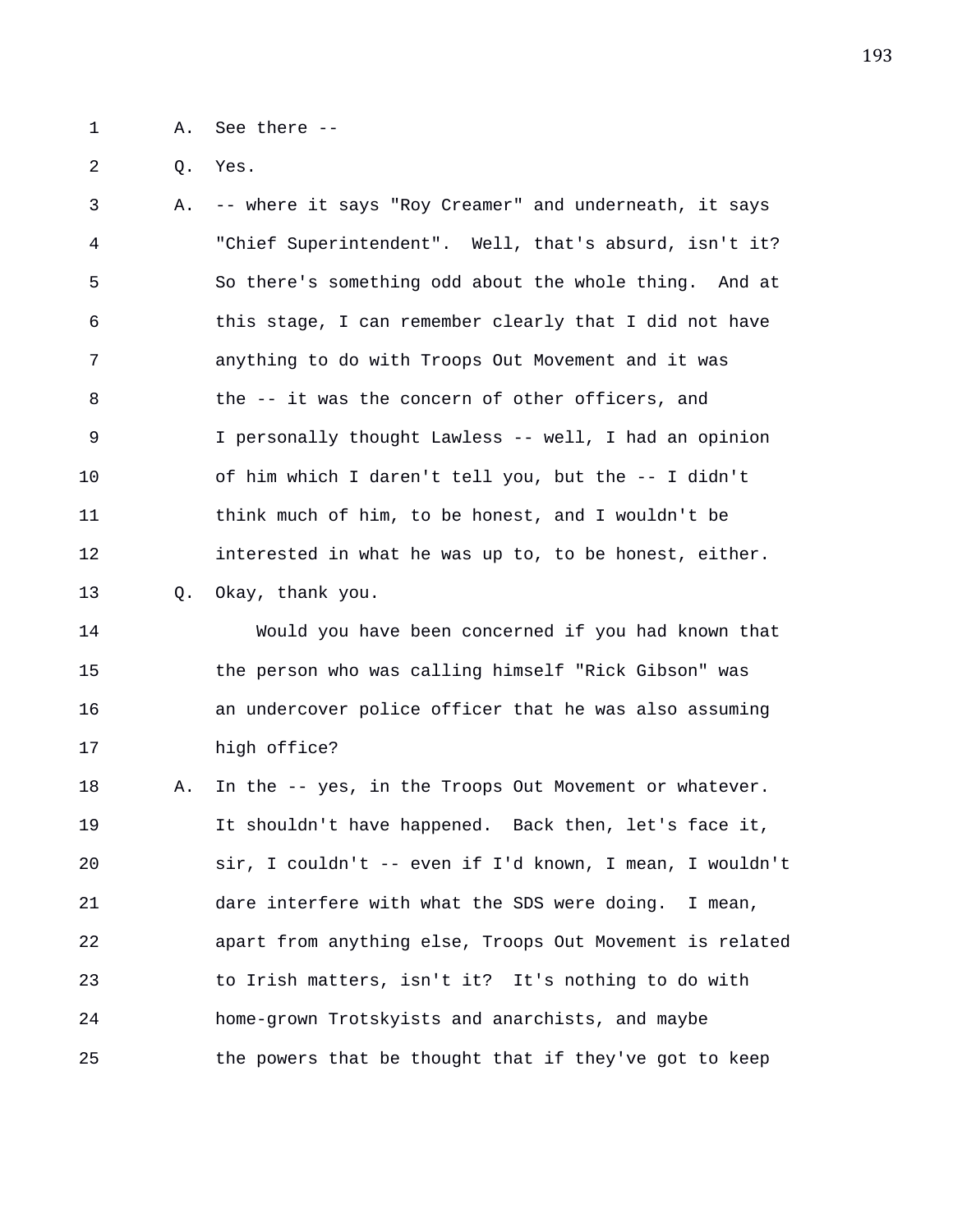1 tabs on Irish matters, well, you know, the search goes 2 everywhere, so we'll have a look at Troops Out Movement, 3 which they were probably concerned about, but I wasn't 4 and I had no reason to be. I mean, it wasn't in my 5 pact(?) at all, so frankly, even if I saw it, which 6 I doubt -- I don't know why they've put "seen by DI 7 Creamer", because I don't recall it at all, and 8 secondly, I wasn't, at the time, a chief superintendent. 9 Q. Thank you. 10 If we could take that down. Just two more things 11 I want to ask you about. 12 The first is a document which is at tab 18 of 13 the bundle {UCPI/30775/1}. Now, this is a note for file 14 made by the Security Service on 16 March 1978, and it 15 relates to a meeting on 14 March 1978, and as you will 16 see from paragraph 1, it says that: 17 "Supt Ray Wilson and Insp Roy Creamer of 18 [Metropolitan Police Special Branch] discussed various 19 aspects of Anarchism with F7 and me ... it was agreed 20 that ..." 21 "a ..." 22 We've had to redact the next bit: 23 "... and I would discuss the F7 contribution to 24 the National Special Branch Conference (on domestic 25 Anarchists) with 'C' Squad in more detail when we were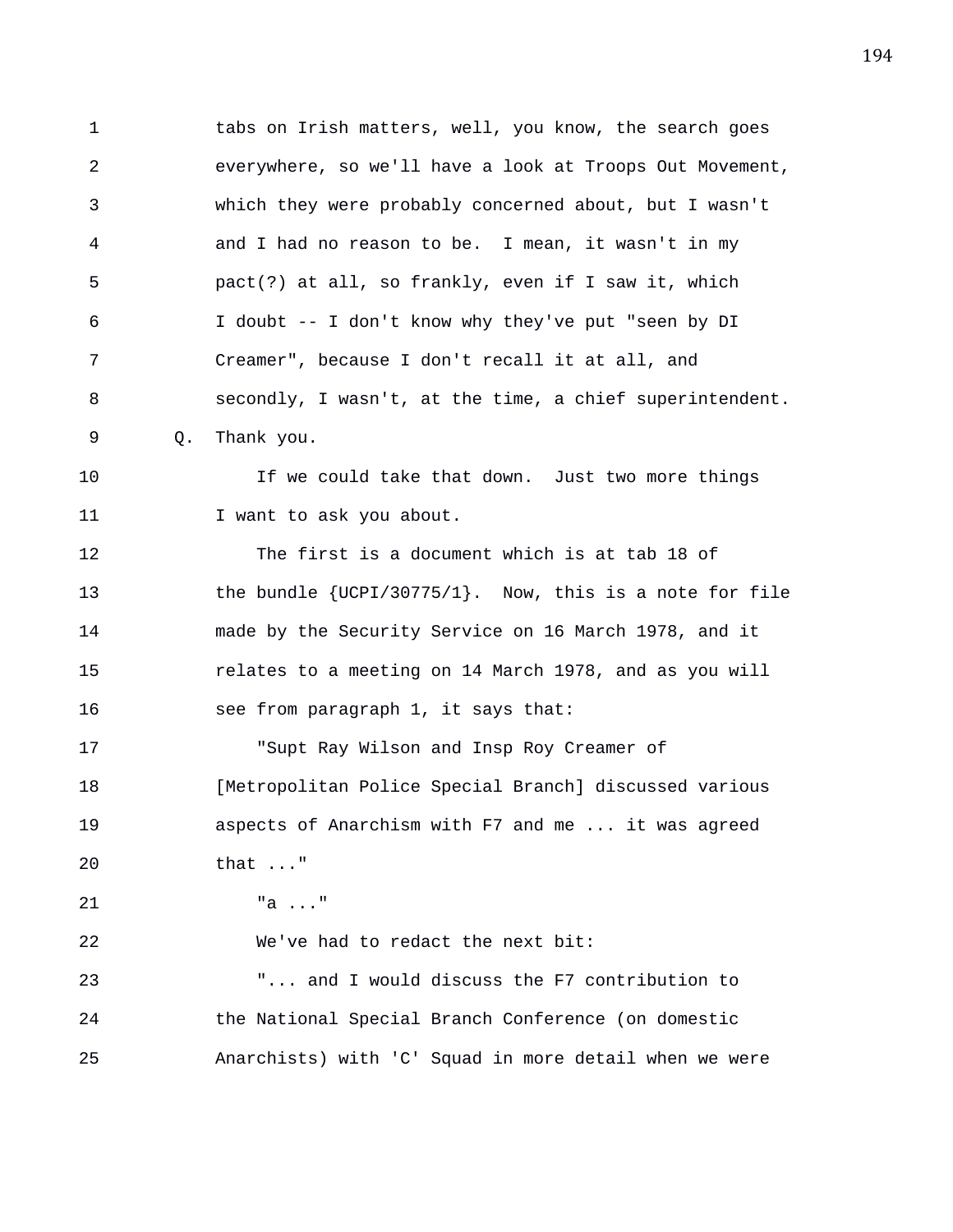1 clear about what we wanted to say. In particular we 2 would seek MPSB clearance for the use of TARGET 3 material. One of the points we needed to put across was 4 that provincial police forces needed to tell us (and did 5 not always do so) about acts of violence committed in 6 their areas with apparent political connections.

7 "b. MPSB would consider the possibility of putting 8 someone alongside [Privacy] and [Privacy] of 9 Revolutionary Struggle."

10 Now, my question to you is: is that reference at 11 b about "putting someone alongside [Privacy] and 12 [Privacy] of Revolutionary Struggle" a reference to 13 inserting an SDS officer into that group? Please, when 14 you answer, don't say anything about any alternative 15 sources.

16 A. Well, frankly, I don't know. I remember going with 17 Ray Wilson, but what we discussed and things like that, 18 I don't know. I think he took me along in case he was 19 asked questions about anarchism and that kind of thing 20 that he couldn't answer for himself, but that part of 21 the conversation, such as it is written down, I've no 22 idea. I didn't follow it. I think we were in 23 a position to say we'll put somebody alongside because 24 we had the SDS. But whether we said it or whatever or 25 not, I don't know.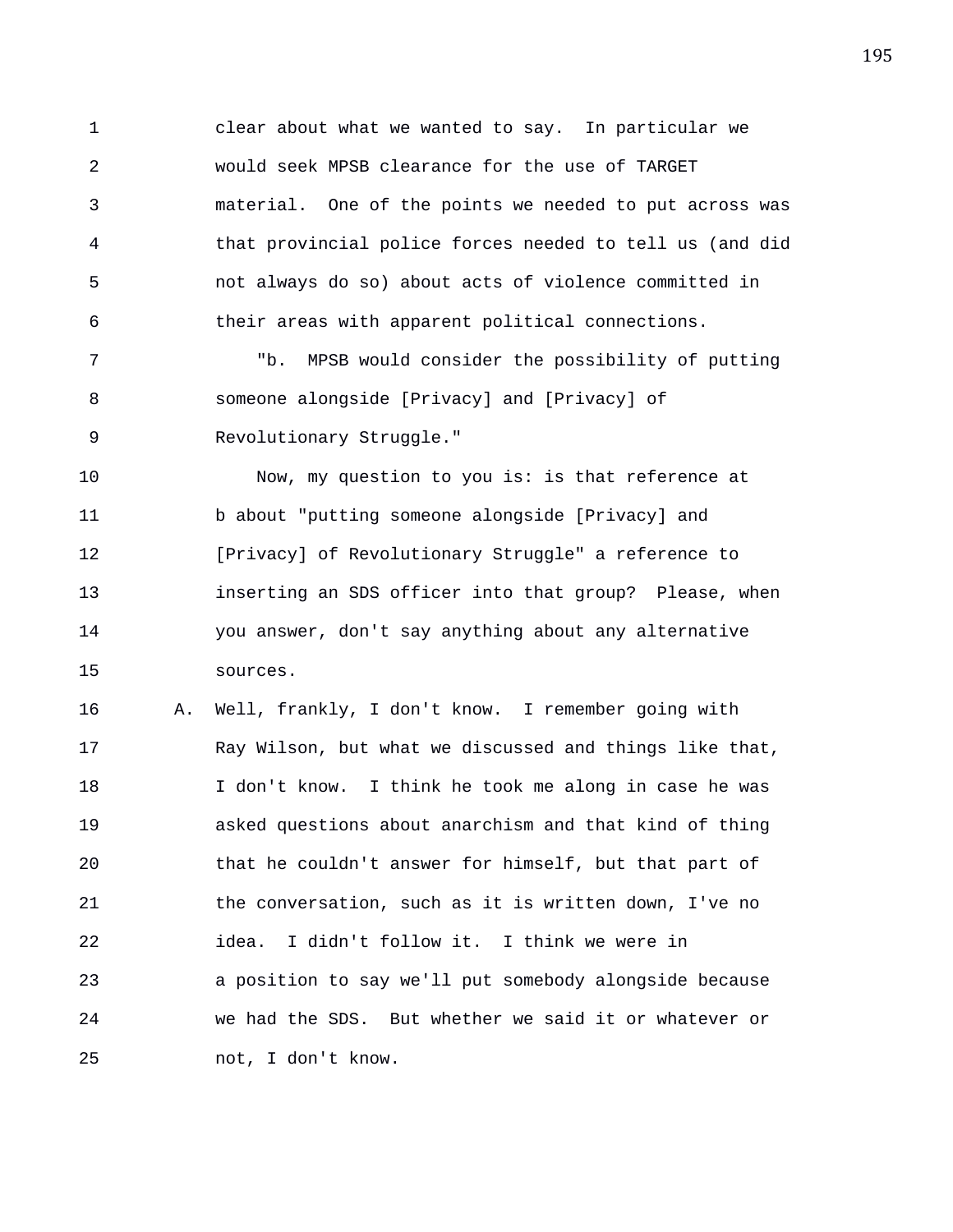1 Q. In your experience -- and if you can't speak to this, 2 just say so -- what influence did C Squad have in the 3 tasking of SDS undercover police officers?

4 A. None -- well, it was up to the SDS themselves. I think 5 the most that you could say would be C Squad could have 6 a power of veto, or even sort of put forward what they 7 thought should -- they should be doing, but to the best 8 of my knowledge, they didn't. I think we all kind of 9 kept it at arm's length because none of us were quite 10 sure where it was leading.

11 Q. Are you able to help us with the role or influence that 12 C Squad had in passing on requests from the 13 Security Service to the SDS for intelligence? 14 A. No, I wasn't the admin man on C Squad, so -- no, I was 15 one of the operatives. There was -- that was for 16 Ray Wilson and whoever to deal with that. Anything from 17 the Security Service was treated with great, you know, 18 sort of alacrity. If they wanted it, they were the 19 people that mattered, because they were -- I'm not 20 saying they were our supervisors but they were on 21 a level higher than us and, you know, we should do what 22 they want really. 23 Q. The last topic I want to ask you about, did you ever sit

25 A. No. No, never. I didn't want to know that, sir.

24 on the industrial desk?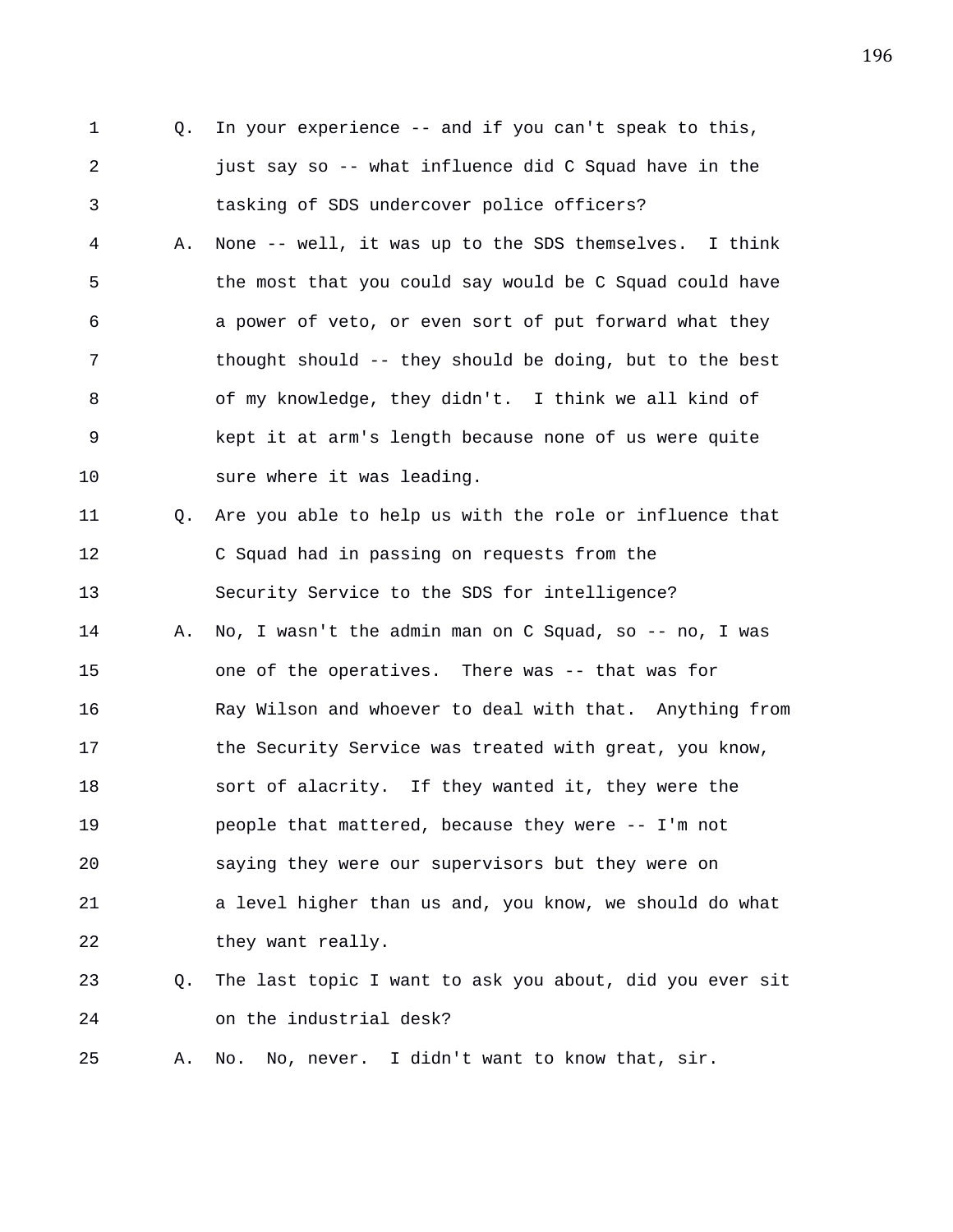1 MR BARR: Thank you.

| $\overline{2}$ | I think, if the chairman agrees, it's tea time.            |
|----------------|------------------------------------------------------------|
| 3              | THE CHAIRMAN: It is. Does 20 minutes give you long enough? |
| 4              | Yes, thank you very much, yeah.<br>Α.                      |
| 5              | THE CHAIRMAN: Good, then we'll adjourn for 20 minutes.     |
| 6              | $(4.36 \text{ pm})$                                        |
| 7              | (A short break)                                            |
| 8              | $(4.57 \text{ pm})$                                        |
| 9              | THE CHAIRMAN:<br>Mr Barr.                                  |
| 10             | MR BARR: No more questions from me, thank you.             |
| 11             | THE CHAIRMAN: Any re-examination?                          |
| 12             | MR SKELTON: No, thank you.                                 |
| 13             | THE CHAIRMAN: Thank you, Mr Creamer, your evidence is now  |
| 14             | finished. I'm very grateful to you for illuminating for    |
| 15             | us as vividly as you have all those events of more than    |
| 16             | 50 years ago. Thank you.                                   |
| 17             | Thank you.<br>Α.                                           |
| 18             | THE CHAIRMAN: Then we will adjourn now until tomorrow at   |
| 19             | 10.00. Thank you.                                          |
| 20             | $(4.58 \text{ pm})$                                        |
| 21             | (The hearing adjourned until 10.00 am on Tuesday,          |
| 22             | 17 May 2022)                                               |
| 23             |                                                            |
| 24             |                                                            |
| 25             |                                                            |